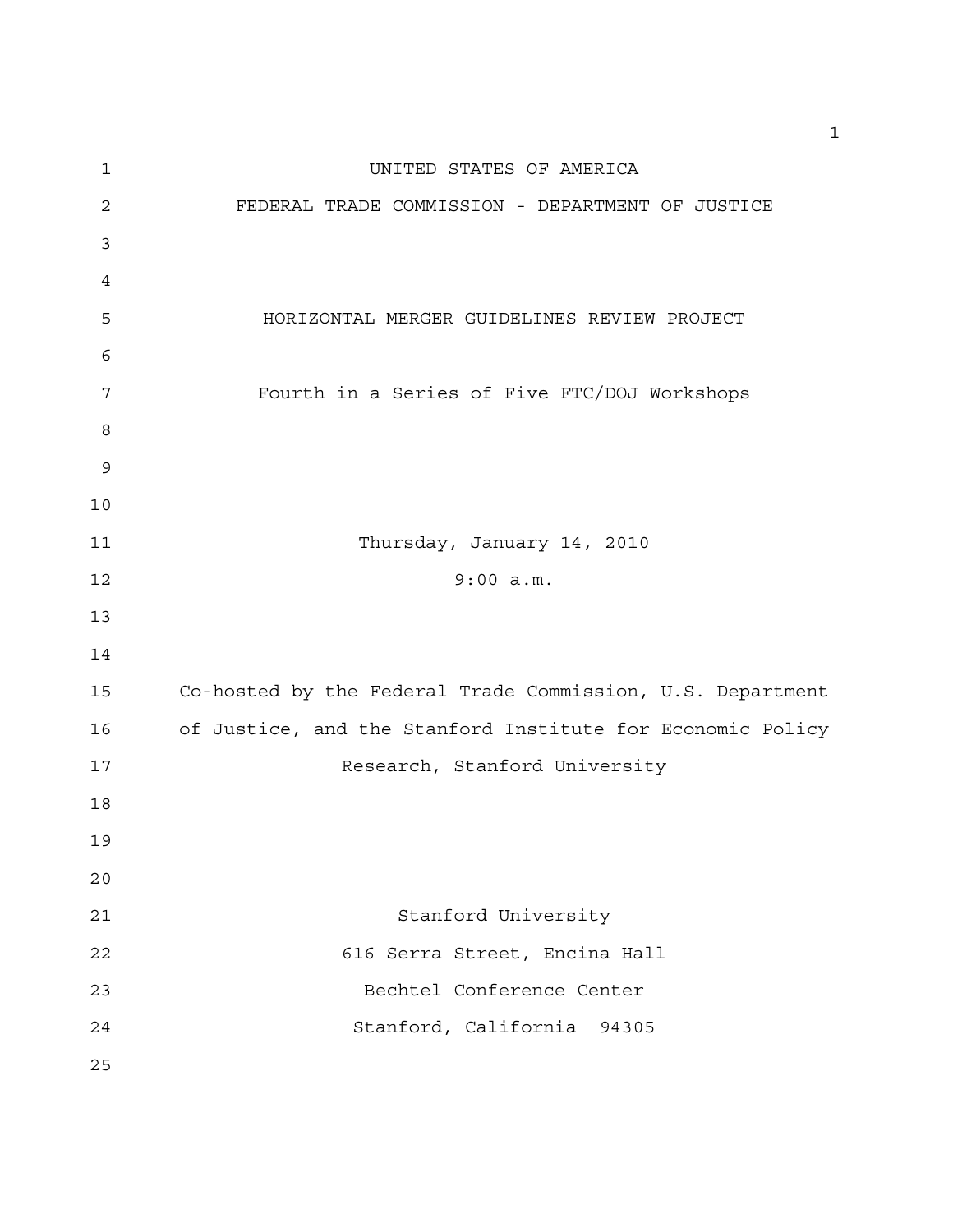| $\mathbf 1$    |               | FEDERAL TRADE COMMISSION                 |       |
|----------------|---------------|------------------------------------------|-------|
| $\overline{2}$ |               | I N D E X                                |       |
| $\mathfrak{Z}$ |               |                                          |       |
| $\overline{4}$ |               |                                          | Page: |
| 5              |               | Panel 1: Direct Evidence of              |       |
| $\epsilon$     |               | Competitive Effects:                     | 3     |
| $\overline{7}$ |               |                                          |       |
| $\,8\,$        |               | Panel 2: Price Discrimination and        |       |
| $\mathsf 9$    | Large Buyers: |                                          | 75    |
| $10$           |               |                                          |       |
| 11             |               | Panel 3: Unilateral Effects:             | 145   |
| 12             |               |                                          |       |
| 13             |               | Panel 4: Dynamic markets and Innovation: | 200   |
| 14             |               |                                          |       |
| 15             |               |                                          |       |
| 16             |               |                                          |       |
| $17$           |               |                                          |       |
| $18\,$         |               |                                          |       |
| 19             |               |                                          |       |
| 20             |               |                                          |       |
| 21             |               |                                          |       |
| 22             |               |                                          |       |
| 23             |               |                                          |       |
| 24             |               |                                          |       |
| 25             |               |                                          |       |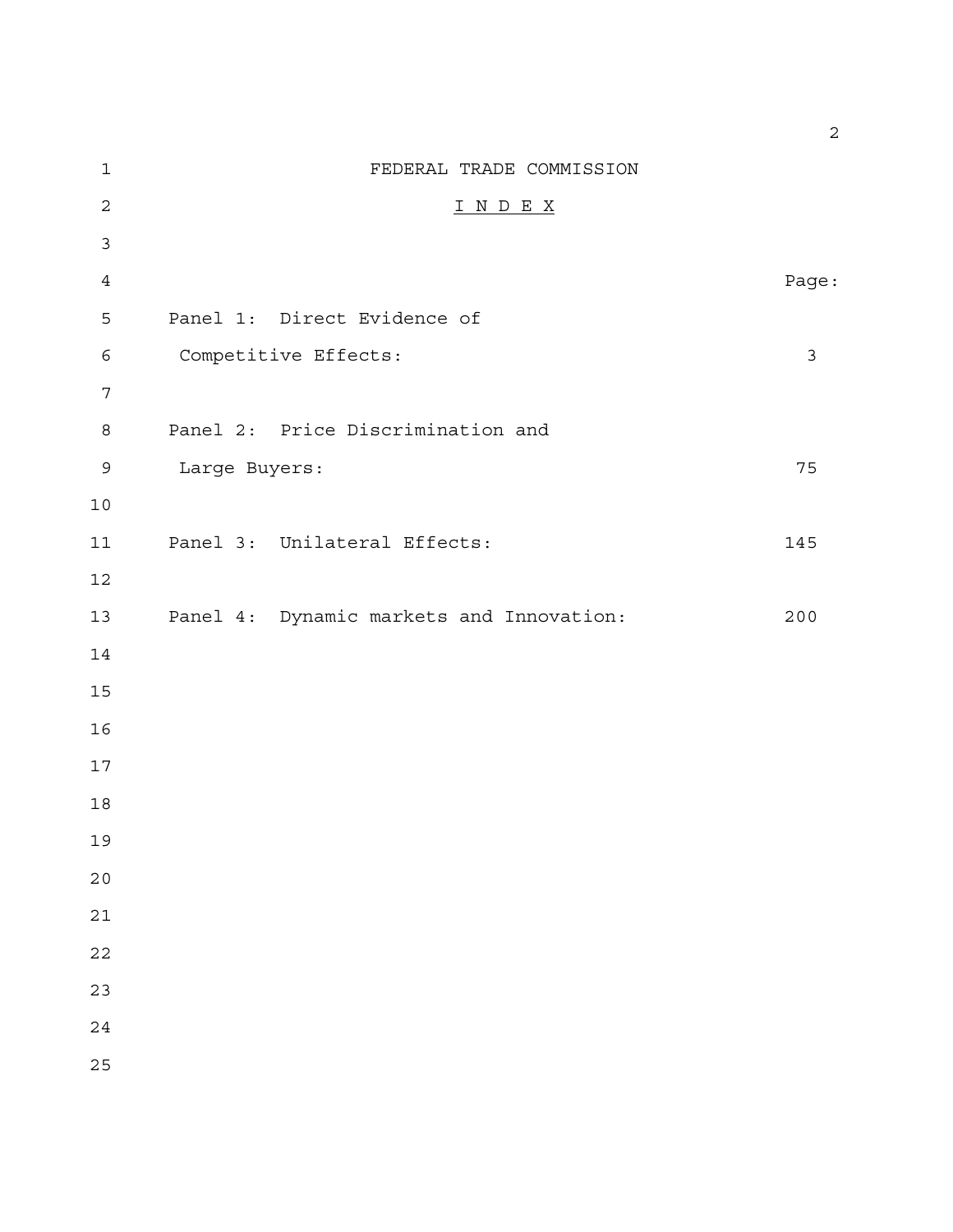| 1  | PROCEEDINGS                                                    |
|----|----------------------------------------------------------------|
| 2  |                                                                |
| 3  | PANEL 1: DIRECT EVIDENCE OF COMPETITIVE EFFECTS:               |
| 4  | THOMAS ROSCH, COMMISSIONER, FEDERAL TRADE<br><b>MODERATOR:</b> |
| 5  | COMMISSION                                                     |
| 6  | JEREMY BULOW, Richard Stepp Professor of<br><b>PANELISTS:</b>  |
| 7  | Economics, Stanford University                                 |
| 8  | KATHLEEN E. FOOTE, Senior Assistant Attorney                   |
| 9  | General, California Department of Justice                      |
| 10 | MARK A. LEMLEY, William H. Neukom Professor                    |
| 11 | of Law and Director, Stanford Program in Law,                  |
| 12 | Science and Technology, Stanford University;                   |
| 13 | Partner, Durie Tangri, LLP.                                    |
| 14 | LAWRENCE WU, Senior Vice President, NERA                       |
| 15 | Economic Consulting                                            |
| 16 |                                                                |
| 17 | MR. ROSSTON: Good morning. I'm Greg Rosston.                   |
| 18 | I'm Deputy Director of the Stanford Institute for Economic     |
| 19 | Policy Research, otherwise known as SIEPR. And we're happy     |
| 20 | to have you all here.                                          |
| 21 | SIEPR is a research institute at Stanford that                 |
| 22 | looks at all aspects of economic policy research, from         |
| 23 | development to the California budget and the U.S. budget,      |
| 24 | but also competition policy issues.                            |
| 25 | And so we're real happy to have the DOJ and FTC                |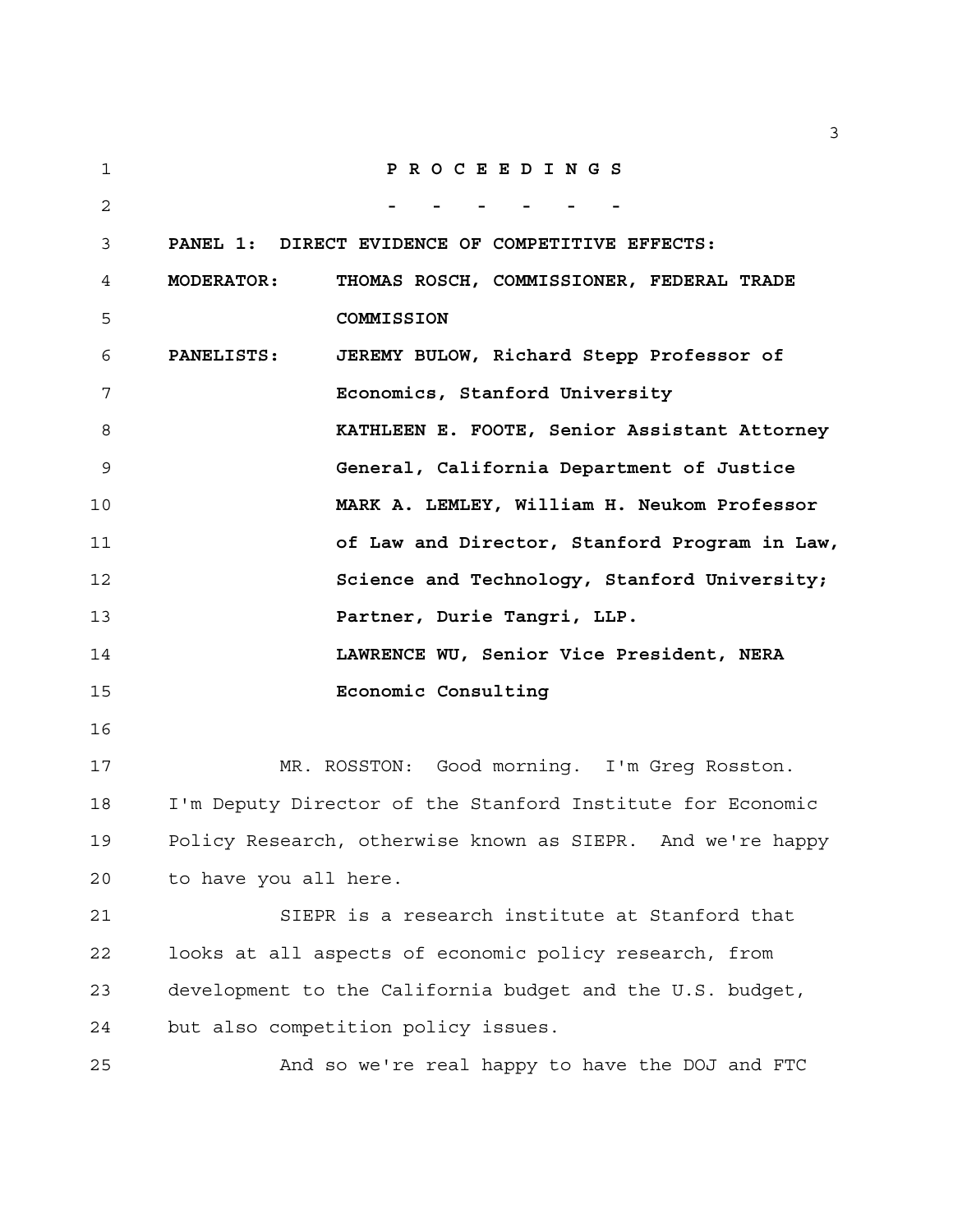here today to hold the workshop on Merger Guidelines. It is, I think, quite fitting that it's held here at Stanford.

 I first met Carl when we took an antitrust class. He was visiting at the Center for Advanced Studies. And we sat in on Bill Baxter's antitrust class to learn about antitrust.

 And given that Bill was so famously involved in the Merger Guidelines, it's appropriate to have this back here at Stanford. But I don't want to spend too much time talking about things here, as opposed to letting you guys hear the experts on this stuff. So I will turn it over to Carl and Joe to tell you about the day.

 PROFESSOR SHAPIRO: Well, let me also welcome you. I'm Carl Shapiro, the Deputy Assistant Attorney General for Economics in the Antitrust Division.

 Joe Farrell, the Director of Bureau of Economics at the FTC, is next to me and will speak in a moment. Since Joe and I are both on leave as professors at Berkeley, we thought it would only be fair to throw a bone to Stanford and have this workshop held here.

(Laughter.)

 PROFESSOR SHAPIRO: Well, I have to say, coming from weeks of 20-degree weather in D.C., and coming down to the campus here this morning it was extremely refreshing and pleasant. And I felt like walking around the campus all day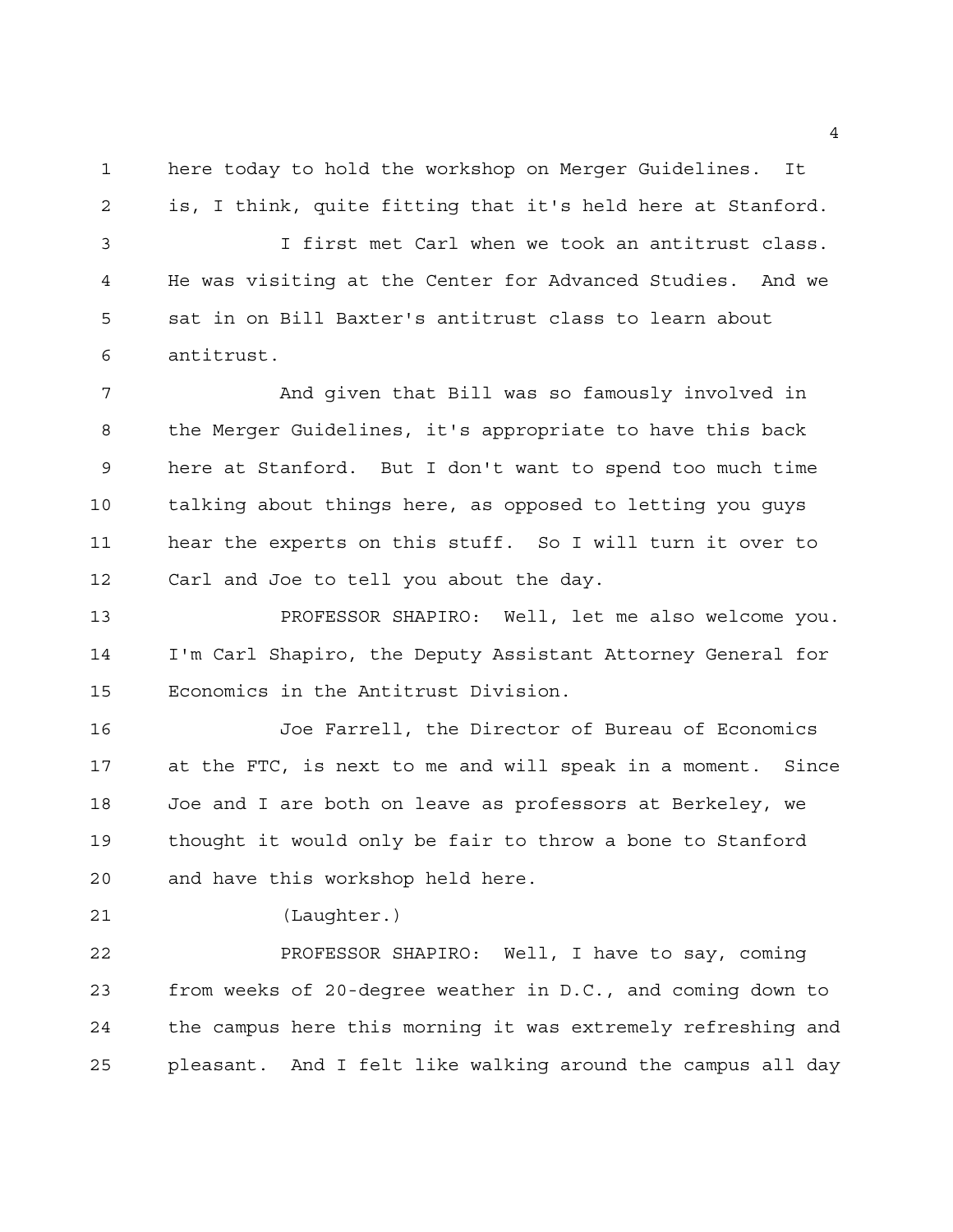long, but I will be here with you.

 Let me just put today's workshop in context briefly. We announced, the two Agencies together, that is, announced in September that we'd be reviewing the Merger Guidelines and possibly revising them. We got about 50 public comments filed by November, which is when we'd asked for them by. Many very insightful, and we're appreciative of that.

 This is the fourth of five workshops that we're holding. The remaining workshop is on January 26th in D.C. at the Federal Trade Commission. And we have been getting wonderful input from those workshops, the three that we have held, and look for more of that today.

 Internally at the same time we are reviewing our own procedures, how merger investigations are conducted at both Agencies, and setting that against what the Guidelines say and what the Commentary from 2006 says, which is another important document here because it provided a lot of additional information about merger review.

 And part of what we're looking at here is, if we do revise the Guidelines, to what extent we can port in material from the Commentary selectively, not -- the wide Commentary, one of the things it does is through a number of cases that are listed and put in the structure of the Guidelines, the outline of the Guidelines.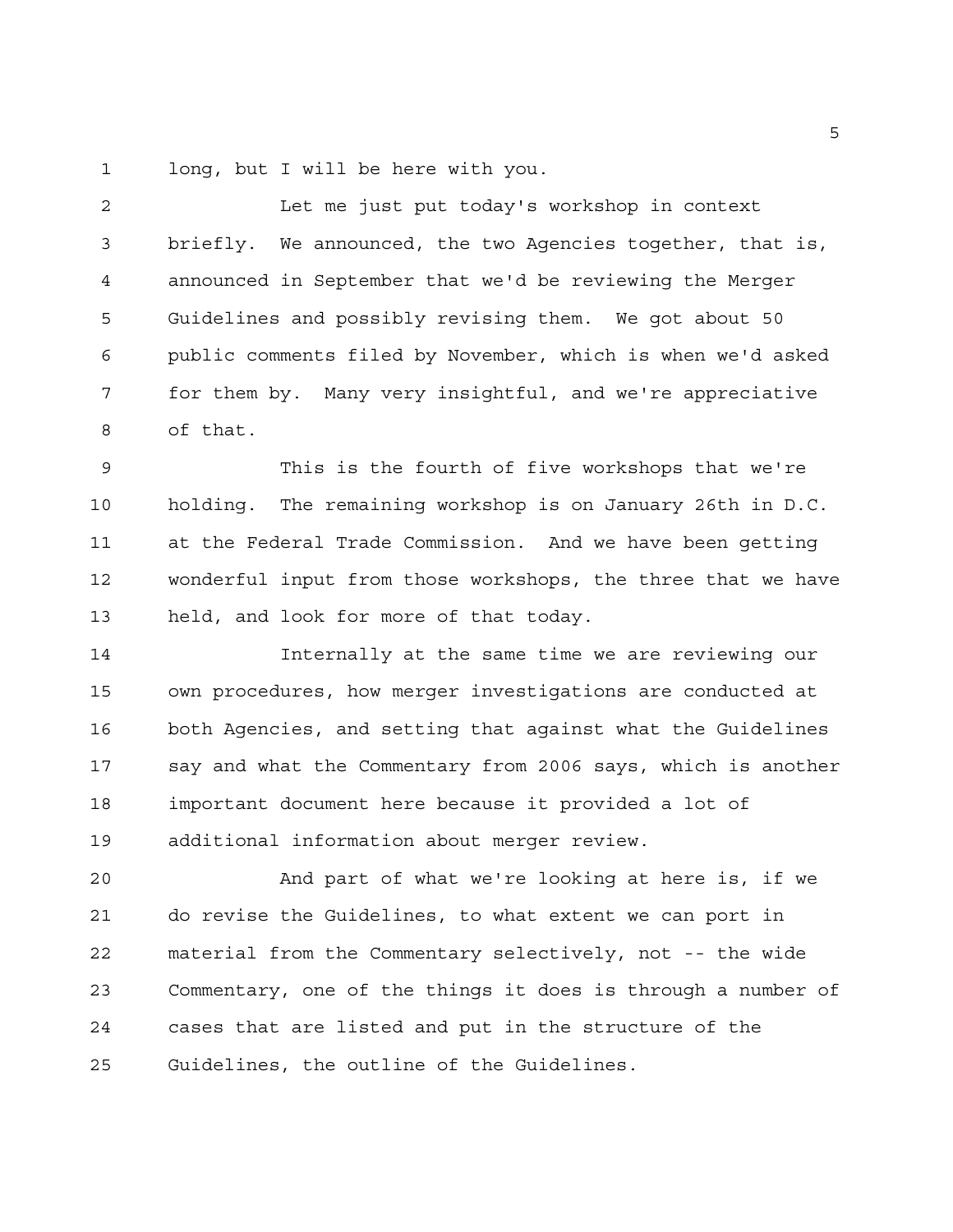We don't intend to do that, but there is a Commentary around those cases that can be quite useful in indicating things that are done at the Agencies that are not so clear from the Guidelines themselves. So that's something we'll look for the panelists today to perhaps touch on, where elements of the Commentary can be useful in the respective areas of the different panels.

 Okay. So let me just turn it over to Joe. Thank all of you in advance who are going to be participating or for coming. Additionally, thanks Commissioner Rosch for coming. He's going to be moderating the first panel, and it's really wonderful that he's here to do that. We have been very pleased to have a couple of the other Commissioners, Pamela Jones Harbour and Bill Kovacic, moderate other panels at other workshops; as well as the likes of us, Joe and me and our ilk. So, Joe.

 MR. FARRELL: Thanks, Carl. And thanks again to Stanford and SIEPR for having us. Carl said most of what I had to say. So let me just say a little bit more along one of the lines that Carl already raised.

 The Merger Guidelines Commentary was put out in 2006, which is very recently relative to the age of the Horizontal Merger Guidelines themselves, which are now practically an adult.

In my mind, at least, the goal of this project is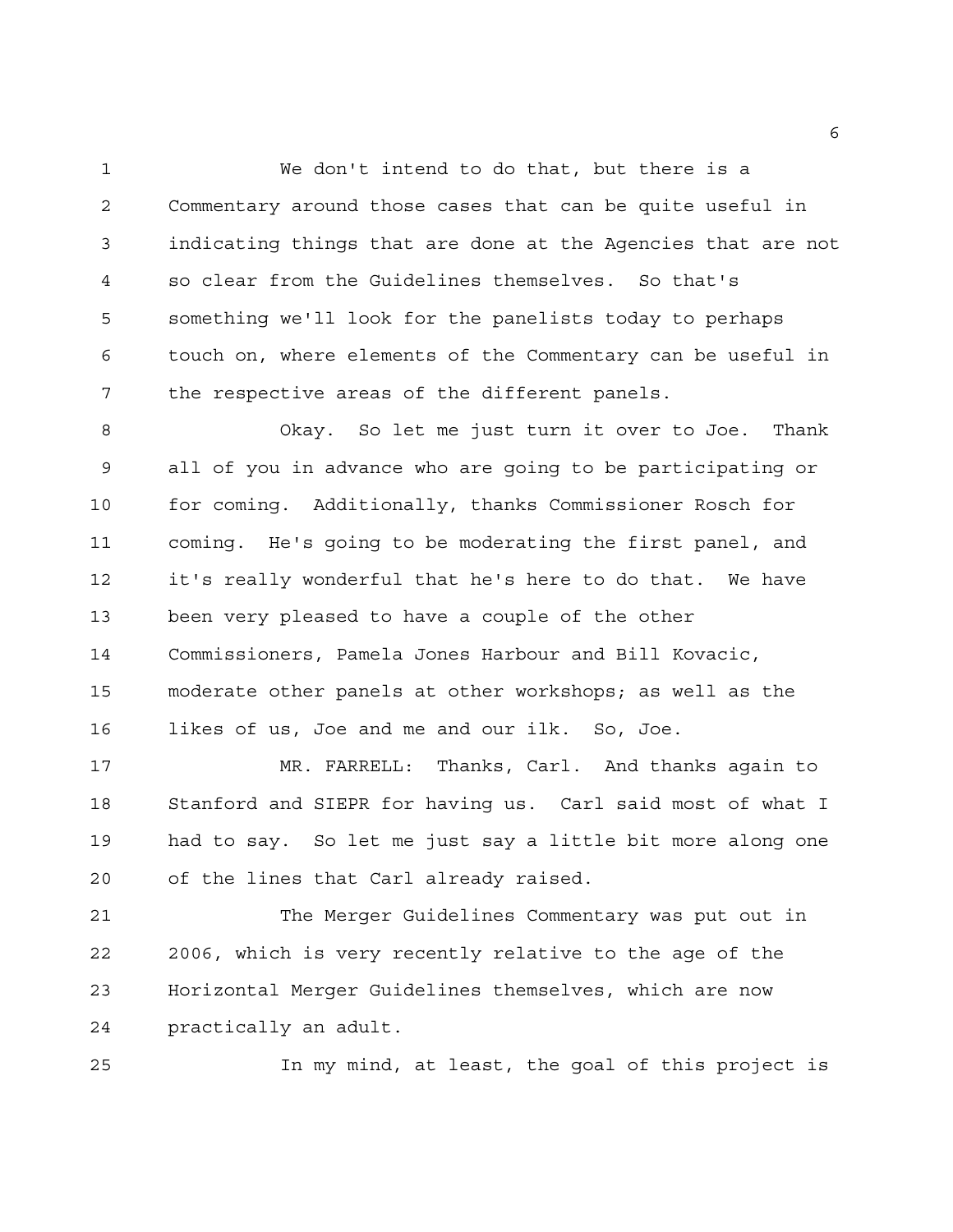that people basically agree, I don't think there is much doubt, that the fundamental issue in Horizontal Merger review is will the merger harm consumers. And the process is all about, well, what's the best way to investigate, find out, and prove the answer to that.

 So it's kind of an open-ended inquiry that is both about economics and about process at the same time. In my way of thinking, that's what we're here to discuss and try to figure out, what's the best way to summarize or to describe what is the best, and most useful, and also the most used ways of analyzing that question. Thanks very much.

 So with that, we'd like to welcome the first panel. As Carl mentioned, the first panel will be moderated by Commissioner Tom Rosch. Thank you.

 COMMISSIONER ROSCH: Let me introduce, first of all, Mandy Reeves, who is my attorney advisor, and is a wonderful helpmate on all of these projects, in particular this one. And then the panelists, a very distinguished group of folks, and I think we're all honored to have them here.

 On my far left is Jeremy Bulow, who's the Richards Stepp Professor of Economics here at the Stanford Graduate School of Business. Among his many accomplishments, Professor Bulow served as Director of the FTC's Bureau of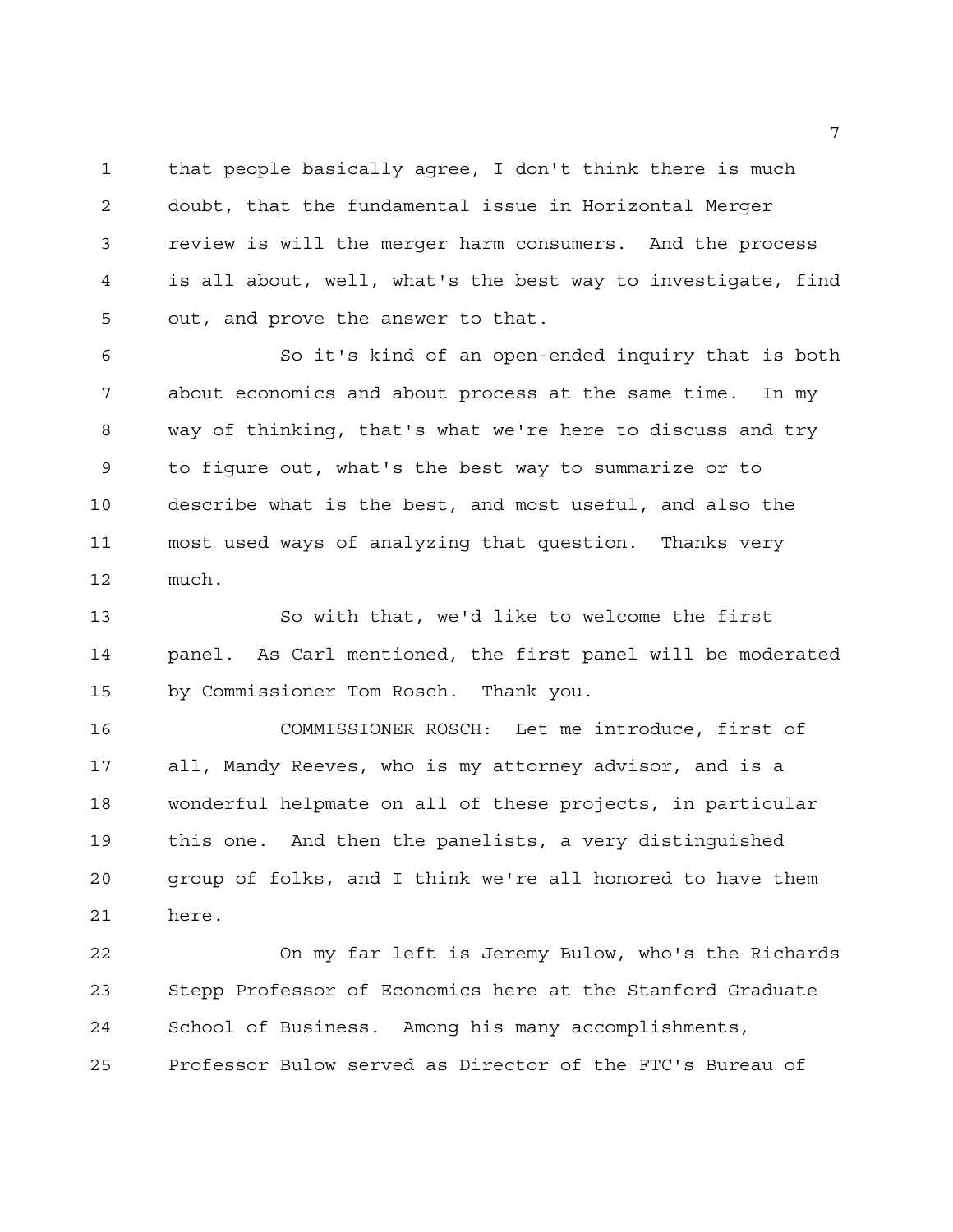Economics from 1998 to 2001.

 Mark Lemley serves as the William H. Neukom Professor of Law here at the Stanford Law School. He's also a founder and partner at the firm of Durie Tangri, LLP. Mark has previously testified before Congress, the FTC, and the Antitrust Modernization Commission on issues of antitrust and patent law.

 Lawrence Wu is an old friend, as well as somebody that I hired quite frequently as an economist when I was in private practice. He's the Senior Vice President of NERA Economic Consulting in San Francisco. He's submitted analyses to the FTC, the Antitrust Division, and a variety of international competition authorities. And prior to joining the NERA, Lawrence served as a staff economist in the FTC's Bureau of Economics and testified in a number of FTC cases, including, I think, Poplar Bluff, as I recall.

 Kathy Foote is another long-time friend and erstwhile colleague at the McCutchen firm in San Francisco. She's been a Deputy in the Attorney General's Antitrust Section in San Francisco since 1988 and is currently the Antitrust Chief. Prior to joining the state AG office she served as Associate Dean at the University of San Francisco. Let me make a couple of comments to sort of kick

 this off and then I'm going to turn to the panelists, because it's really their show and I want to learn from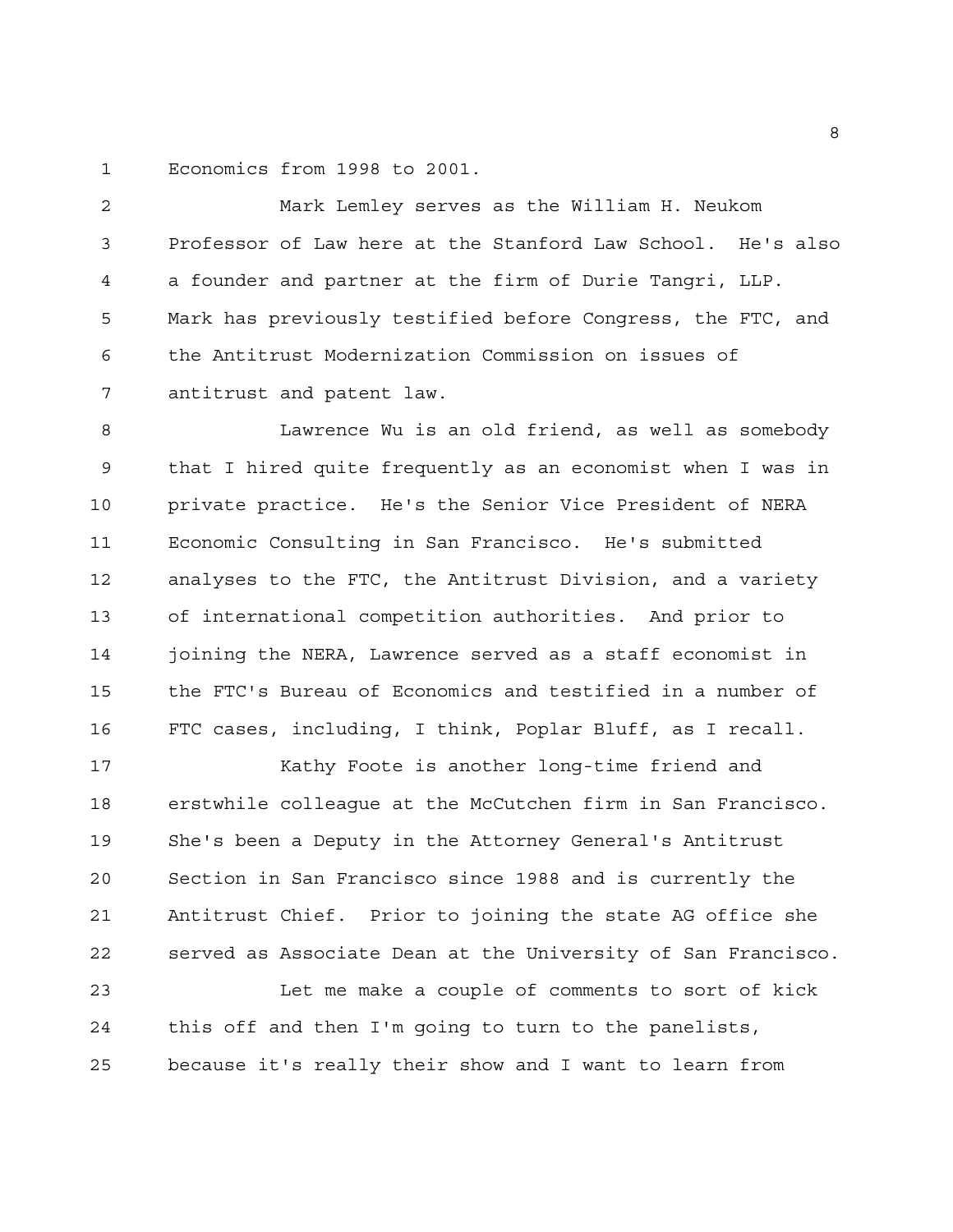them.

 The first is that I am deeply engaged in this project and, indeed, our office is. Right alongside Carl and Joe, who were the sort of people who came up with this idea of revising the Merger Guidelines, ever since that time I have been very deeply interested in what we're all about.

7 And I think, number two, we can learn a lot from what has happened with respect to prior panels on this subject. And let me make about five major points based on the testimony that we have heard to date from those prior panels.

 The first is that this panel arguably is misnamed. It's a misnomer to call it a "direct effects" panel. Really what we're talking about here is everything except the structural case, which is currently upfront in the Merger Guidelines, 1.0, if you are into numbers, that focuses on market definition and concentration in the market.

 What we're going to be discussing is everything except that. But we will probably be discussing structural to a certain extent, as well, because market definition and concentration as has been noted in prior panels, particularly by Professor Whinston; that is another way, basically, of putting together a demand curve. And certainly consumer demand is one of the

salient factors to be taken into account, not only in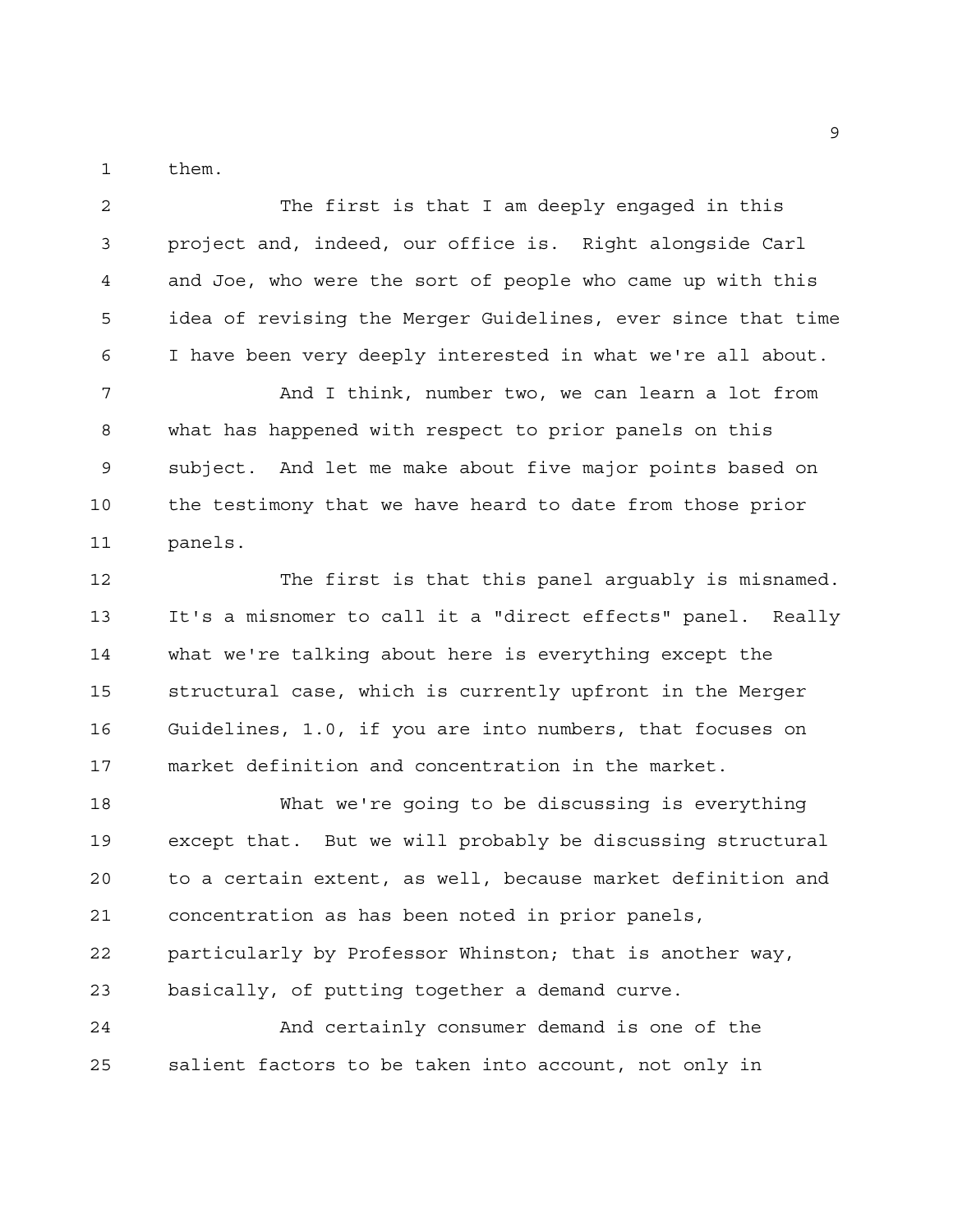unilateral effects analysis but, as he pointed out in a prior panel, in coordinated effects analysis, as well. And so for that reason, it is important that we retain to some extent the demand-curve function in the Merger Guidelines, because that's one of the things that people focus on.

 Now another reason for retaining that in some form or another at some point in the Merger Guidelines is that the outside bar -- and this is very much inside baseball, by the way. Merger law has its place in the West Coast, but not nearly as much as it does in Washington, D.C.

 That is what antitrust law is in Washington. It's about mergers. And they cry out for certitude, for some kind of safe harbor. And they think that that 1800 figure, HHI figure, gives them that safe harbor. I kind of agree with that and yet I disagree, because we have to, on the one hand, balance the question of certitude, predictability that the outside bar and their clients are crying for, against fairness to the Agency, because we have to try these cases.

 And frequently, if and to the extent that market definition and market concentration are the be-all and end- all of antitrust analysis, I think we're doing a disservice to the outside bar, because that's not the way that the agency staffs look at these matters at all, number one. Number two, I don't think we can blind ourselves

to the fact that antitrust courts that are trying these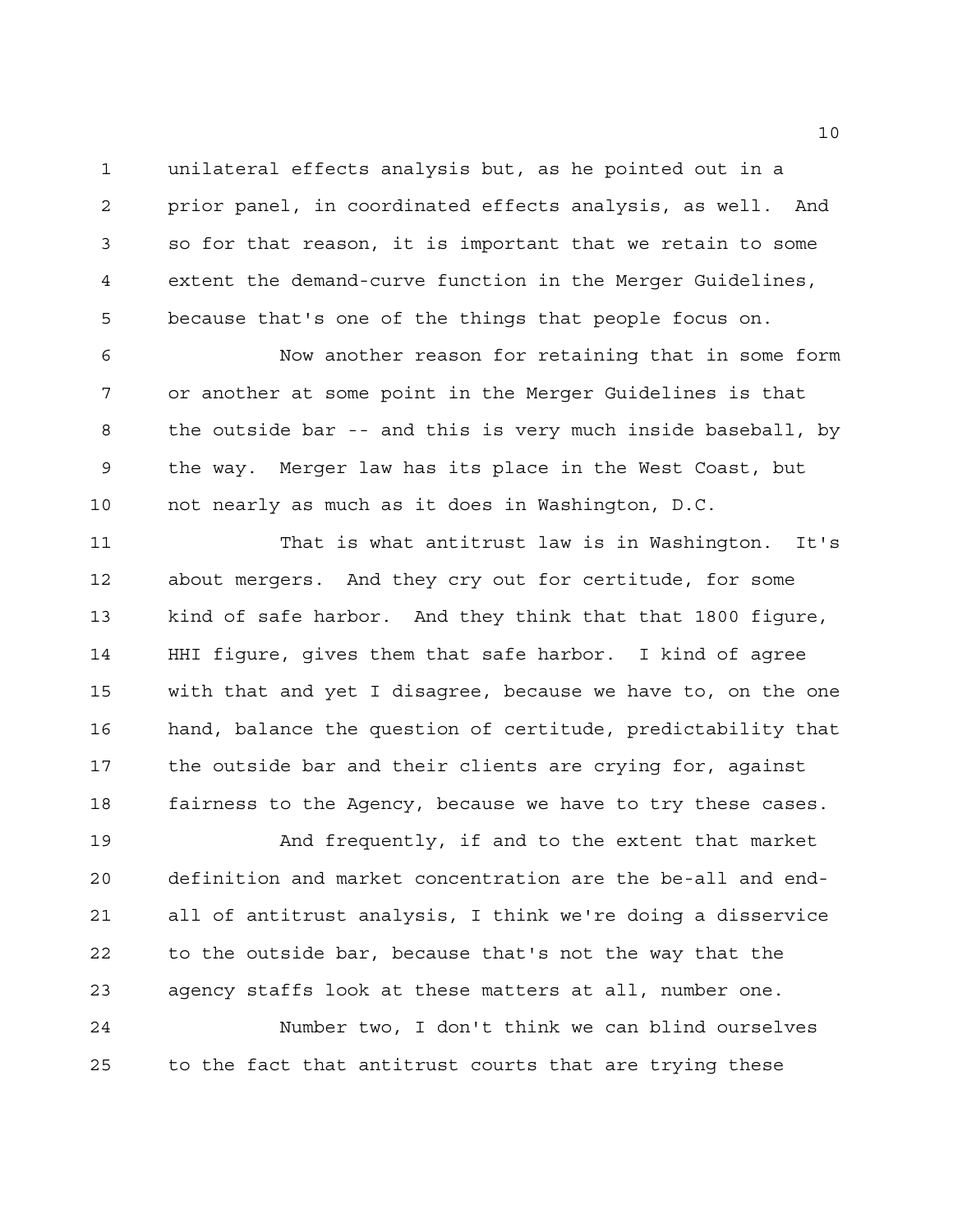cases look to the Merger Guidelines as kind of an indication of what the law is. And so if and to the extent that our list of considerations starts and stops with market concentration and market definition, we are being unfair to the staffs of the agencies, as well, that have to try these cases.

 So it's a balancing act on the one hand between predictability and certainty on the one hand, and on the other hand factors that go beyond simply market definition and market concentration. I will personally look forward to what the panelists have to say about how to strike that balance. It will be very interesting to me.

 Third, the third lesson we learned is that we can waste a lot of time talking about -- consummated mergers in this panel, and we shouldn't. We shouldn't because, using economics lingo, that's the ultimate in natural experiments. You don't have to predict very much. You can take a look at what has happened to prices, what has happened to other factors as a result of the transaction. And so I kind of wonder whether and to what extent we ought to treat consummated mergers differently than unconsummated mergers, even in the Merger Guidelines. There is less reason, really, to spend a lot of time defining the relevant market upfront, developing concentration ratios, et cetera, for consummated mergers than there is for unconsummated mergers,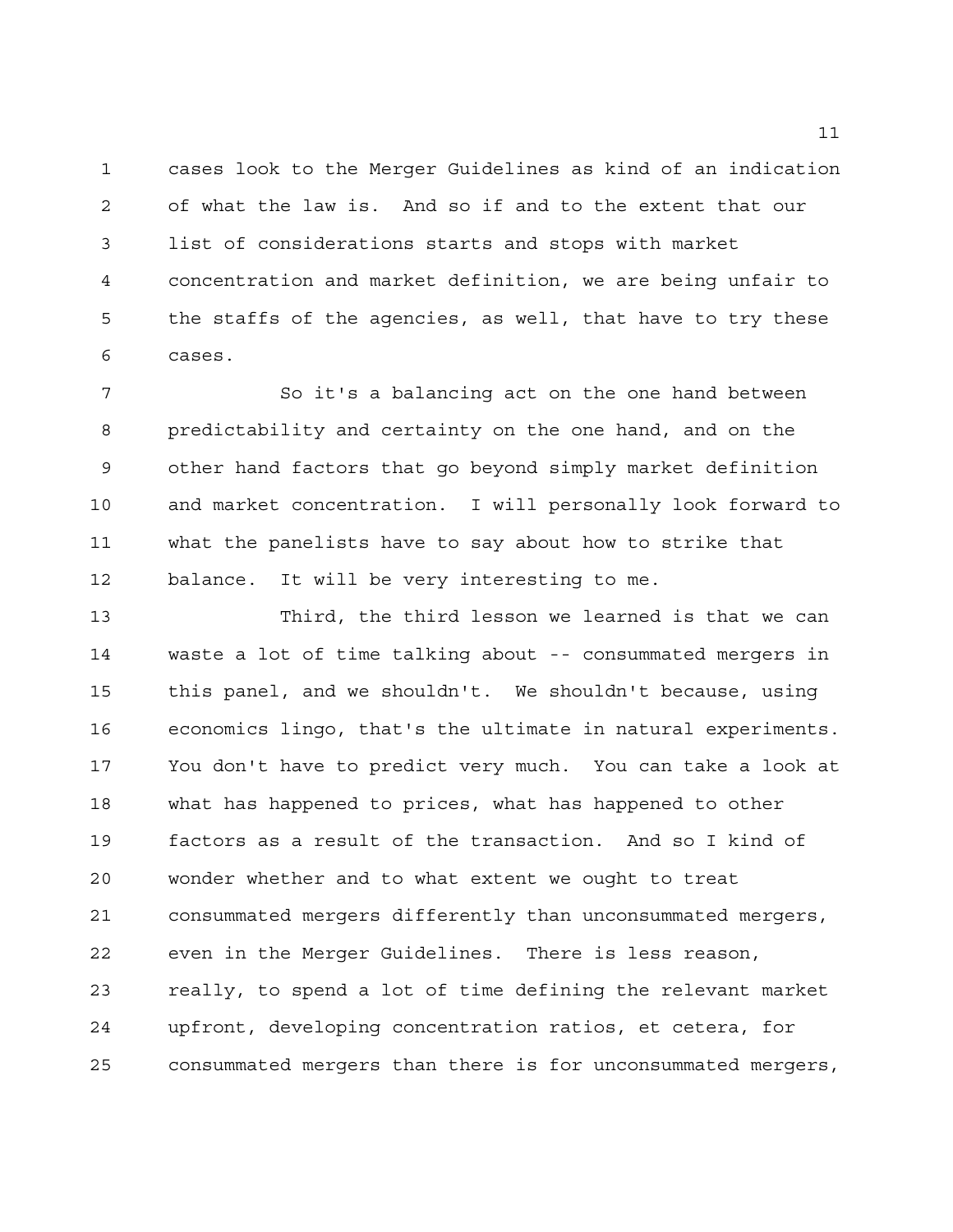but we really have to make some kind of a prediction with respect that, as Joe said and as Carl has said to me privately, the ultimate question, which is what's the effect on consumers. So I will look forward to that being discussed by our panelists, as well. Finally, I kind of wonder whether -- and this is kind of a segue, if you will -- I kind of wonder if we haven't focused too narrowly on consumer welfare, on the effect of a transaction on consumer welfare.

 We focused, in large measure, on price effects. Number one, because that's the easiest measurement to make and, number two, because we have been taught by the Chicago School, as explicated by Professor Bork repeatedly, that price effects are king. I don't think that that's necessarily true.

 It's well-recognized today that there are a number of other aspects, dimensions, if you will, to consumer welfare other than price. And one of those is innovation and another one of those is quality. I like to think of it as a continuum and, really, to take a look at what the impact of the transaction is on consumer choice, which is what I think it's all about.

 And, again, I invite the panelists to talk about what tools are available to us today for measuring factors other than price and, particularly, factors such as consumer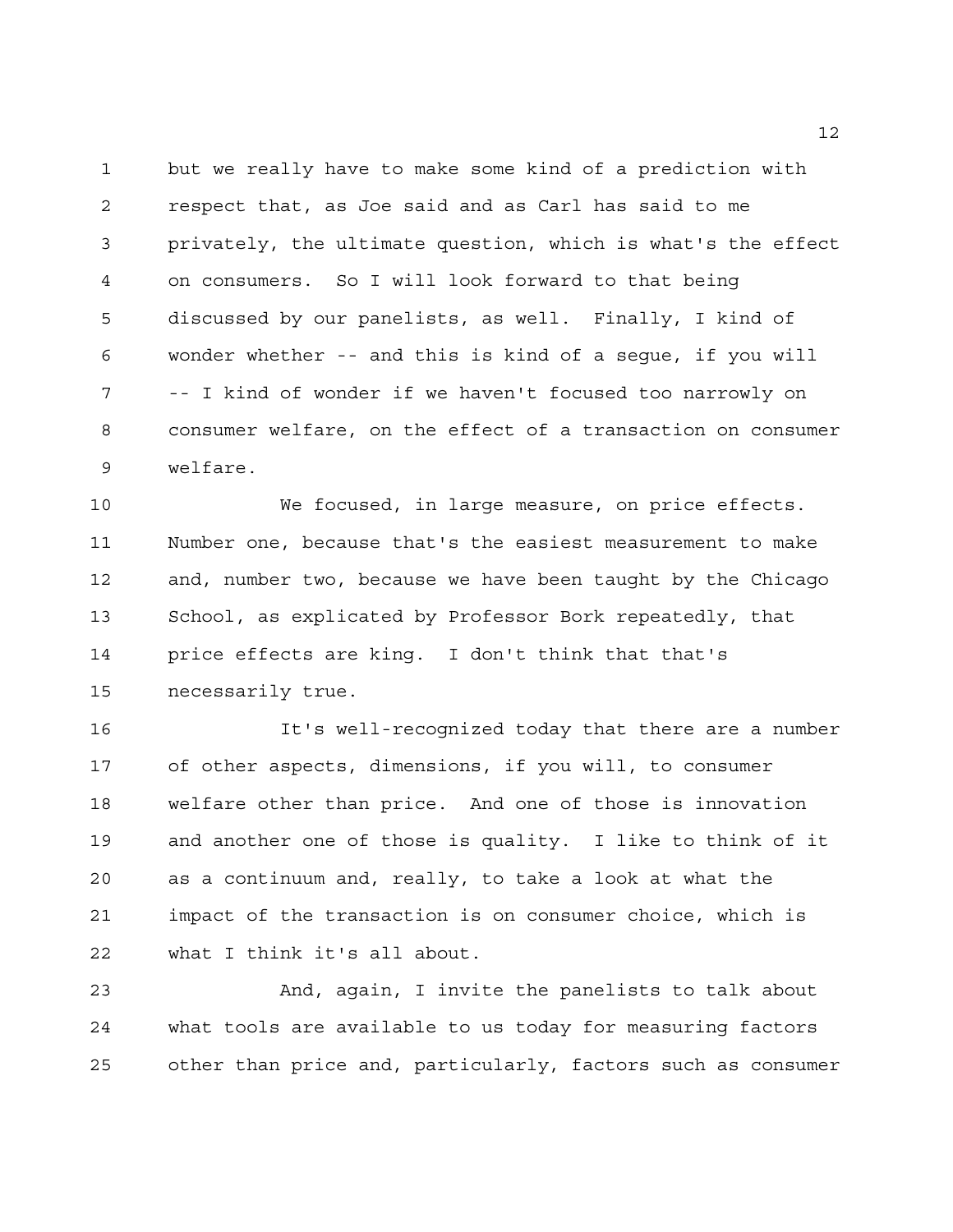choice. And so I'll look forward to that, as well.

 Now the format that we plan to follow is as follows. We're going to have remarks by each of the panelists. Then we are going to have questions by each of the panelists of the other panelists, and finally we will turn to you. And that's not to say that you are the final, that we're giving you short shrift, because we certainly don't mean to do that.

 And, to the contrary, I think you kind of put a capstone on our discussion today. But, in any event, that's what we plan to do. I don't plan to screen the questions. So please try and not ask questions that read particularly on your area of interest or on your clients' area of interest, and try and broaden it out a little bit to discuss some of these very salient matters that I have mentioned, and others, as well.

 I did mention Carl and Joe, to begin with. And they certainly were the authors of this effort. But Greg has been a good friend over the years, as well. He's been a good friend particularly of my son, who's down in Silicon Valley working here. And I have had the pleasure of coming out to Stanford to talk to his classes from time to time. So thank you very much, Greg.

 And with that, I'm going to turn it on over. Why don't we just start here? Lawrence, do you want to kick it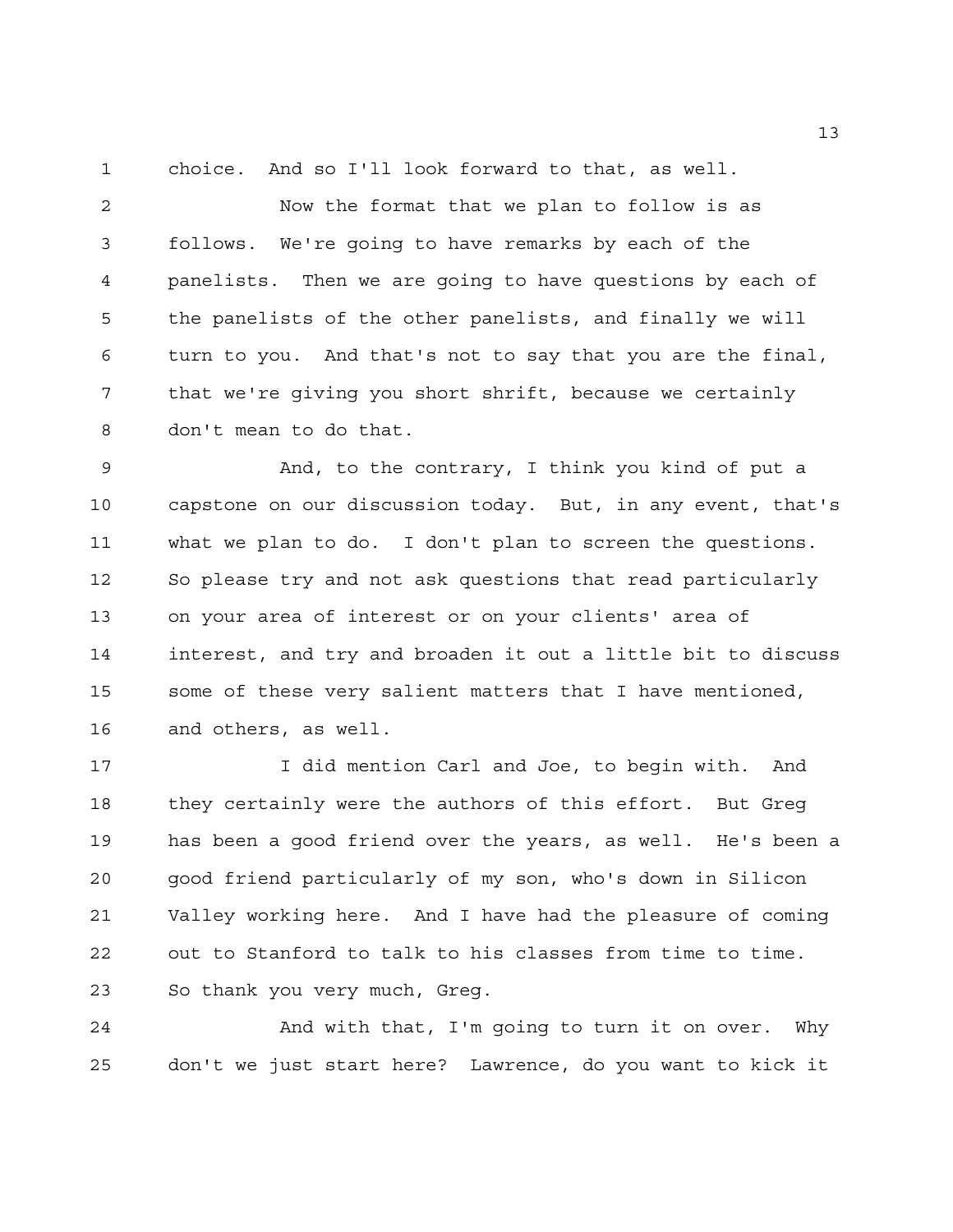off?

 PROFESSOR SHAPIRO: Before we do that, let's just -- I don't think anyone's actually going to forget, but there is a name tag here.

COMMISSIONER ROSCH: Okay.

(Pause in the proceedings at 9:32 a.m.)

 MR. WU: Well, thank you for inviting me to speak today. I wholeheartedly support the FTC and DOJ's efforts to protect competition and consumers, and the Agencies' efforts to develop an antitrust policy that reflects and appreciates economic principles and analysis.

 Now three things I want to say today. And that's it, just three things. But three things that go straight to organizing principles and three things that go to what it takes to evaluate and develop compelling and credible direct evidence of competitive effects in merger cases.

 So here's the first thing, which I will put in the form of a question. When we think about evaluating evidence on competitive effects, what should we focus on?

 My answer here is that our unified principle ought to be based on increasing consumer surplus or preventing a loss of consumer surplus. And that means looking at price effects, but it also means looking at output effects and innovation. It's natural to look at price effects as a proxy for consumer surplus. Consumer surplus falls when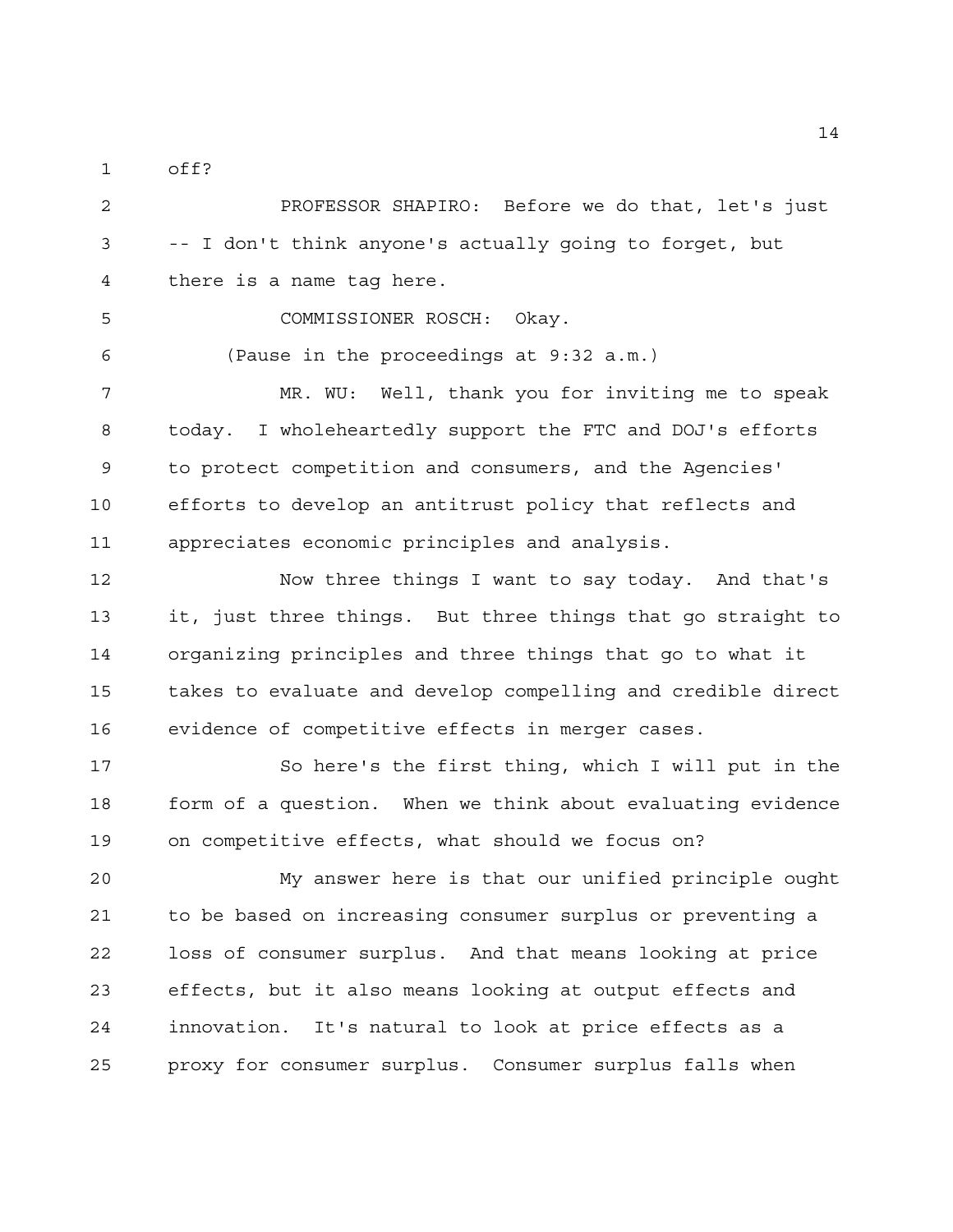prices rise, all else equal. Plus price is a natural way of integrating the efficiencies analysis.

 So a merger of two close competitors could lead to higher prices, but with efficiencies prices could fall. What tends to get short shrift, though, are output effects and innovation. But if our unifying principle is consumer surplus we can avoid that problem.

 So, in general, an increase in total market output will correspond to an increase in consumer welfare. Innovation is just as important. As my colleague, Greg Leonard, and I pointed out in our comment to the Agencies, these output enhancing efficiencies should not be ignored, especially in light of the substantial and increasing importance of innovation in the U.S. economy.

 By focusing on consumer surplus as our guiding principle, we can capture all of these key elements.

 So here's topic number two, again, in the form of a question. When we think about quantifying the competitive effects of a merger, what is an appropriate organizing principle?

 Well, my answer here is that we need a framework that asks whether consumers are better off with a transaction or whether they are better off without a transaction. And that means we need to think hard about counterfactuals, and we need to get evidence that describes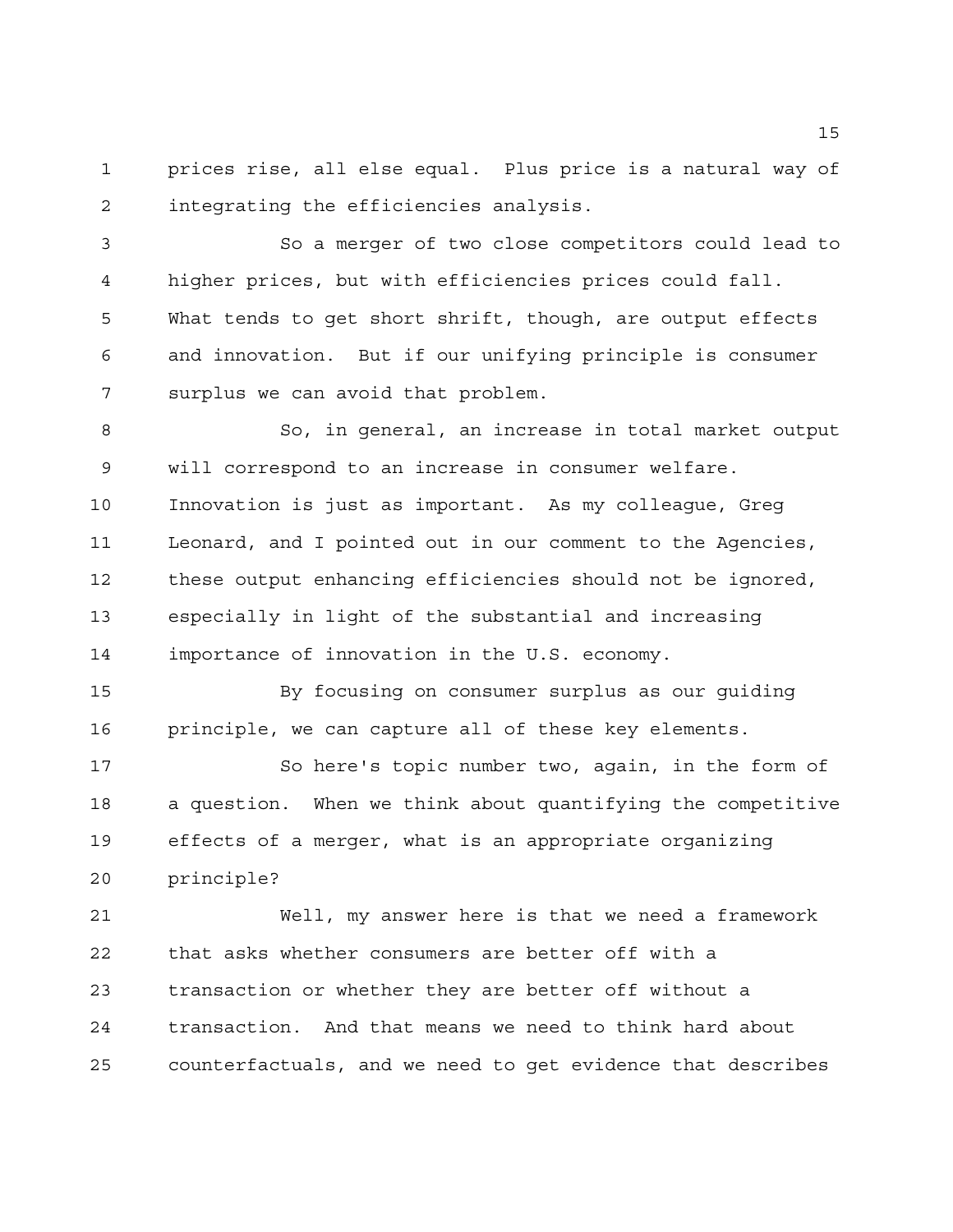how the market would look with the transaction and how the market would look without the transaction.

 Now this is already part of the Guidelines. In considering efficiencies one question is whether efficiencies could be achieved without the merger. And that means we think hard about what would happen if the transaction did not take place. And in evaluating the possibility that the firm to be acquired may be failing, will you do the same thing. We ask and think about whether the firm would be viable without the transaction. But why not extend the concept of the counterfactual to encompass how we think about competitive effects generally instead of thinking about competitive effects, entry, and efficiencies as separate and distinct steps? Why don't we think about it as an integrated whole?

16 And if we formalize the analysis this way, I think we have a better shot at performing the integrated approach to merger review that is described in the Agencies' 2006 Commentary on the Horizontal Merger Guidelines.

 Now the need to describe the postmerger world also affects the kinds of analysis we do. As an example, suppose we want to estimate the effect of a merger by comparing prices in two types of markets: Markets in which the merging firms have stores and markets in which only one firm is present.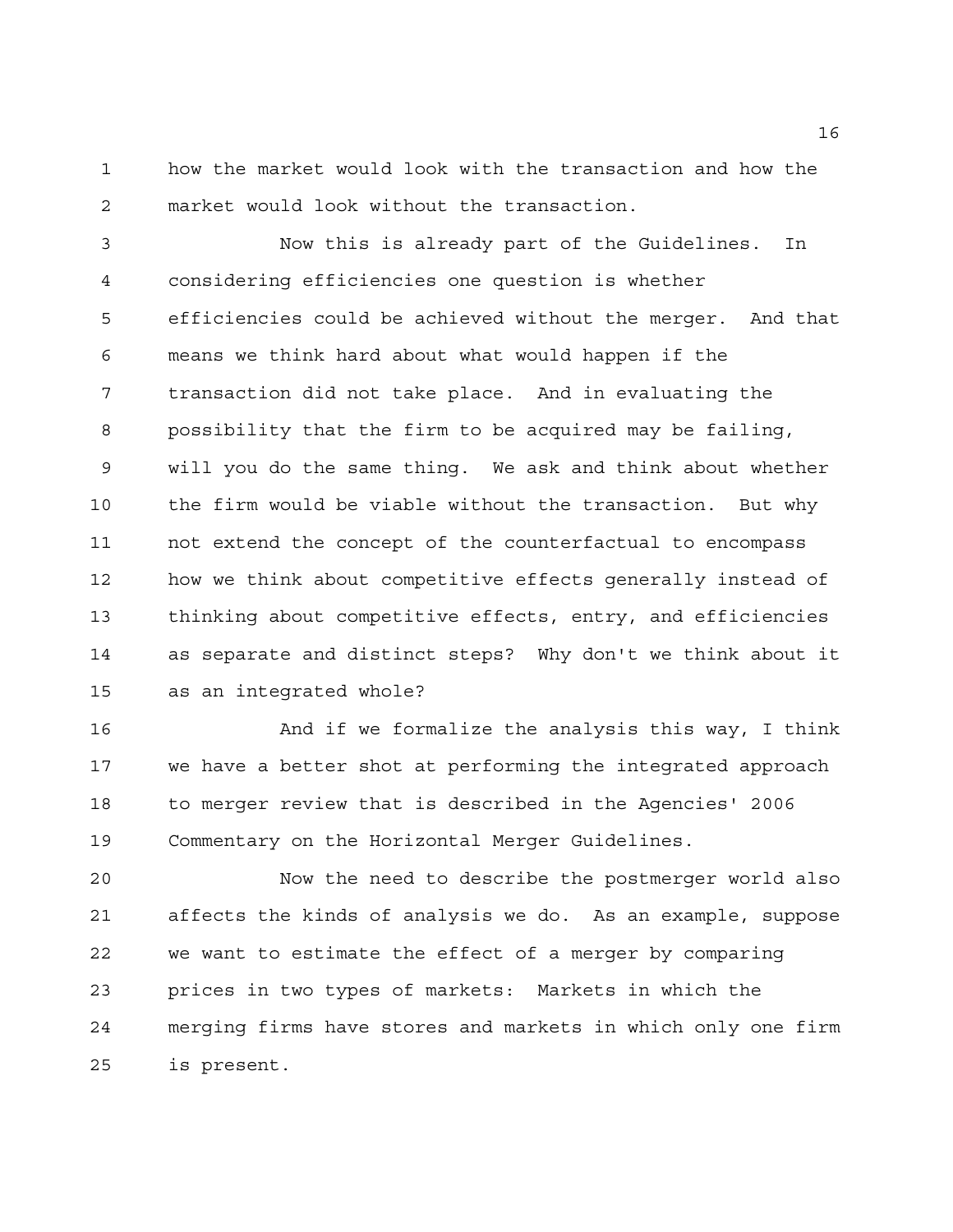If there is a price difference, is this the merger effect? Well, it might be because the price differential is an estimate of the price change that would occur if the stores to be acquired were no longer present as competitors. For the premerger markets in which only one firm's stores were present may or may not be the right counterfactual; that is, what the market would look like postmerger. Suppose the merging firms were to close the stores of firms that they acquired? Well, if that's the counterfactual, then the analysis that I just described might fit. However, if the acquired firm's stores are going to remain open, then the analysis may or may not be as relevant.

 Again, it goes to: What is the right description of the postmerger world. The need to think about the right counterfactual also sheds light on why we need to do a relevant market analysis. Now I don't mean a relevant market analysis that's done for the purpose of computing shares and concentration.

 But I am referring to a relevant market analysis that identifies the supply and demand portions that determine price. So let me just give you a couple examples. So suppose we want to test empirically the hypothesis that an increase in concentration is likely to lead to higher prices.

To do that we might look at a cross-section or a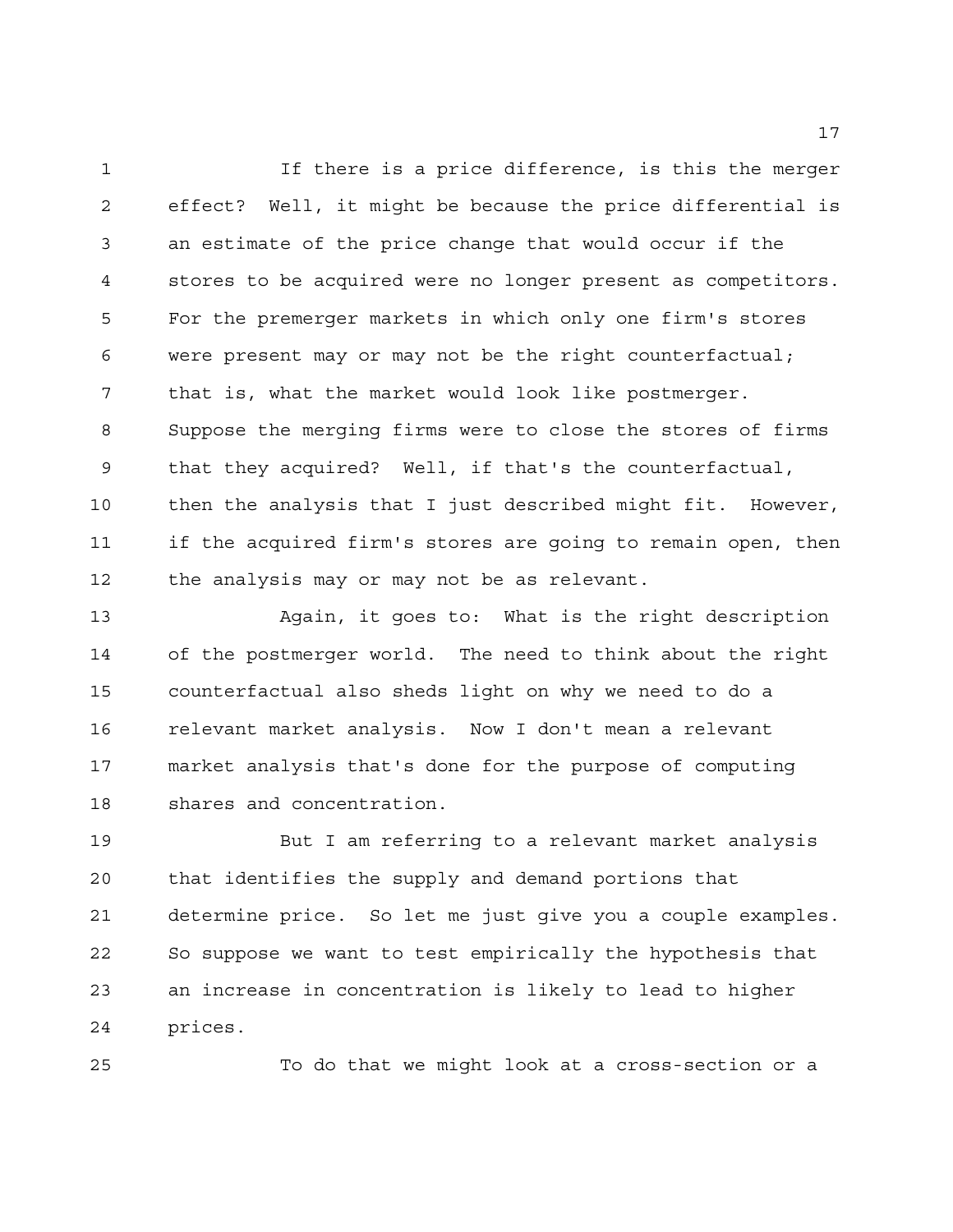panel of markets over time. This is a conventional price concentration study. But let's not take things for granted. To do this analysis properly, we do need to think about what it is we are studying.

 Should we think about prices over a cross-section of metropolitan statistical areas? Should we look at how prices vary across counties? What products or prices are we actually going to look at?

 Well, a price concentration analysis is an analysis of markets, which means that before we can even do the analysis we need to go through the analytical steps that are similar to what we do in market definition.

 The need for a good counterfactual also comes into play when assessing the prices effects of a consummated merger. So, for example, you may have data on the price change that occurred postmerger, but what's the benchmark? Identifying the firms, the products, and prices that you would use to determine whether the merged firms raised its prices above competitive levels is part of a relevant market analysis.

 So if we have, as one as our principles, the need to fully describe both the premerger world and the postmerger world, then we have a coherent and integrated way to think about not only efficiencies in failing firms, but a disciplined framework that we can use to evaluate how and in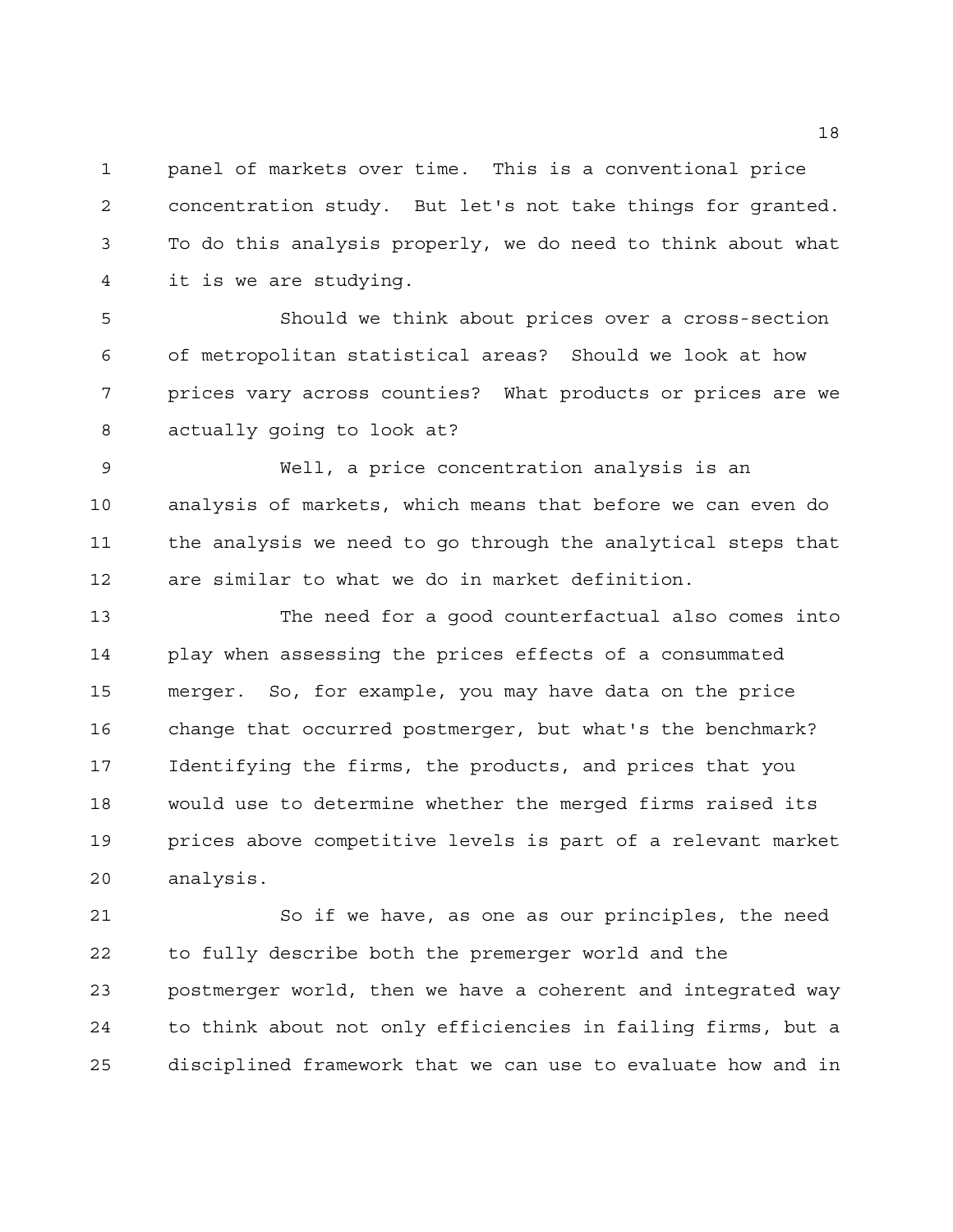what way a transaction will change the process of

 competition to the benefit or detriment of consumers. And the framework would also help us interpret the economic evidence more appropriately.

 Okay. Here's my third topic, again, expressed in the form of a question. What makes for a compelling and credible analysis of competitive effects? This is the key to making the right decisions in the merger review process and the key to developing a compelling argument in court.

 The virtue of direct empirical evidence is based upon data that are likely to be specific to the market, markets at issue. So what types of analyses might we consider doing? Well, the list is a familiar one. So I won't spend much time going through the list.

 There are bidding studies. There are natural experiments. For example, the question here might be: Was there a price reaction following the entry of a competitor? There are also studies that we can do to evaluate key propositions, like the relationship between price and concentration.

 Well, these variables tell us that we need certain things to do these types of analyses properly. We need relevant and reliable data, and we also need a circumstance that make these studies possible, like numerous local markets with different types of concentrations and shares,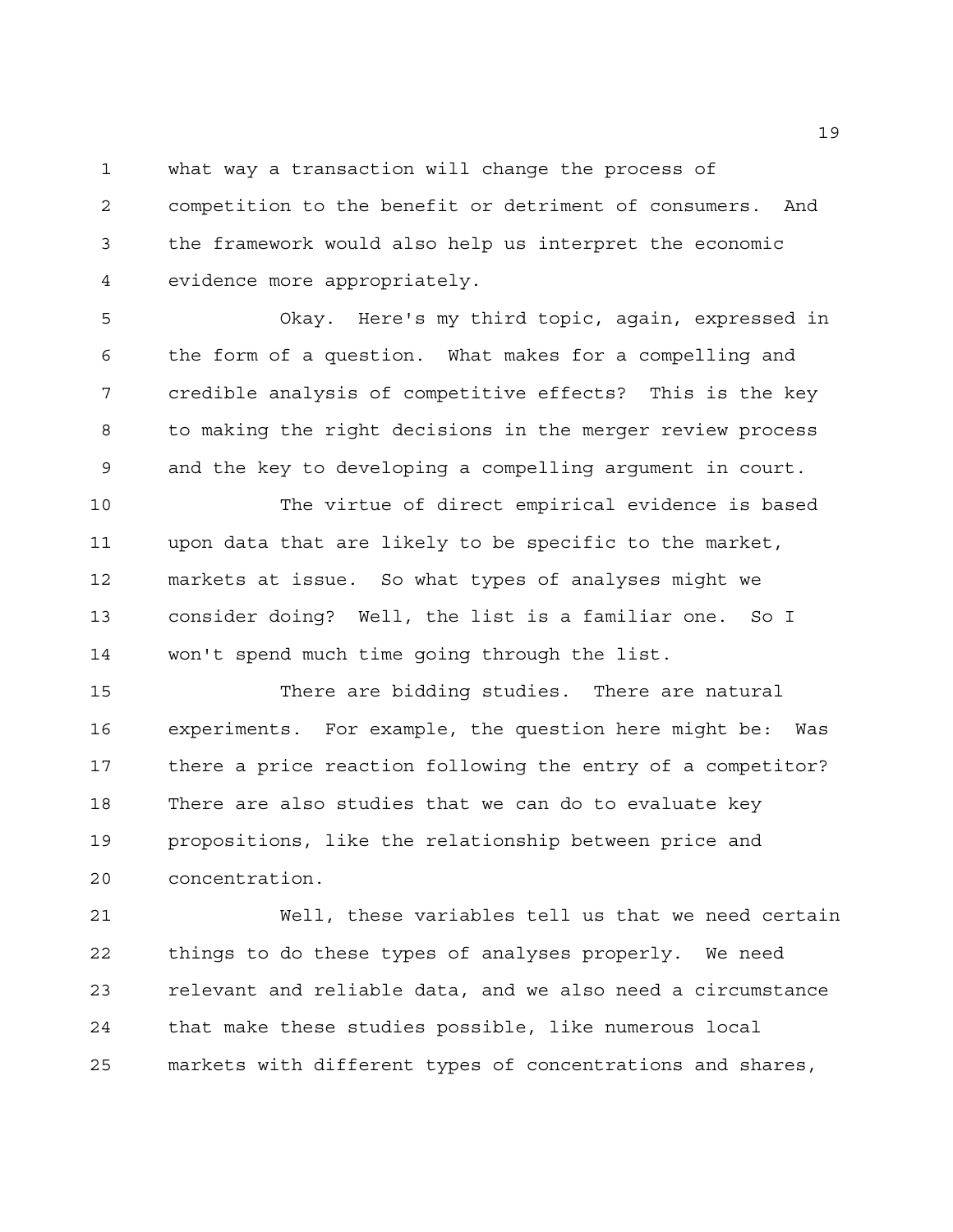previous mergers, bidding situations, new additions of capacity, and the like.

 And why are these analyses compelling? They're compelling because for the most part these are analyses that do not require some difficult-to-prove assumption about the demand curve or some underlying model of competition, and they don't depend on some untested proposition about pricing and concentration.

 The second reason is that most of these analyses can be subject to scientific scrutiny, which means they can be replicated and tested. But why might an empirical analysis of this sort I just described not be compelling or credible? Well, one problem is that not all natural experiments are analogous to a merger.

 So if we observe, for example, that prices in a market did not rise after the exit of a competitor, should we infer that a merger of two competitors in that same market also would not lead to higher prices? Maybe, but maybe not. It depends on whether the firm that left the market is similar at all to the firm being acquired. And that's a fact that could affect the credibility of the analysis.

 Second, the credibility of an empirical analysis may be called into question if it is inconsistent with other evidence. So, for example, what do you do if you have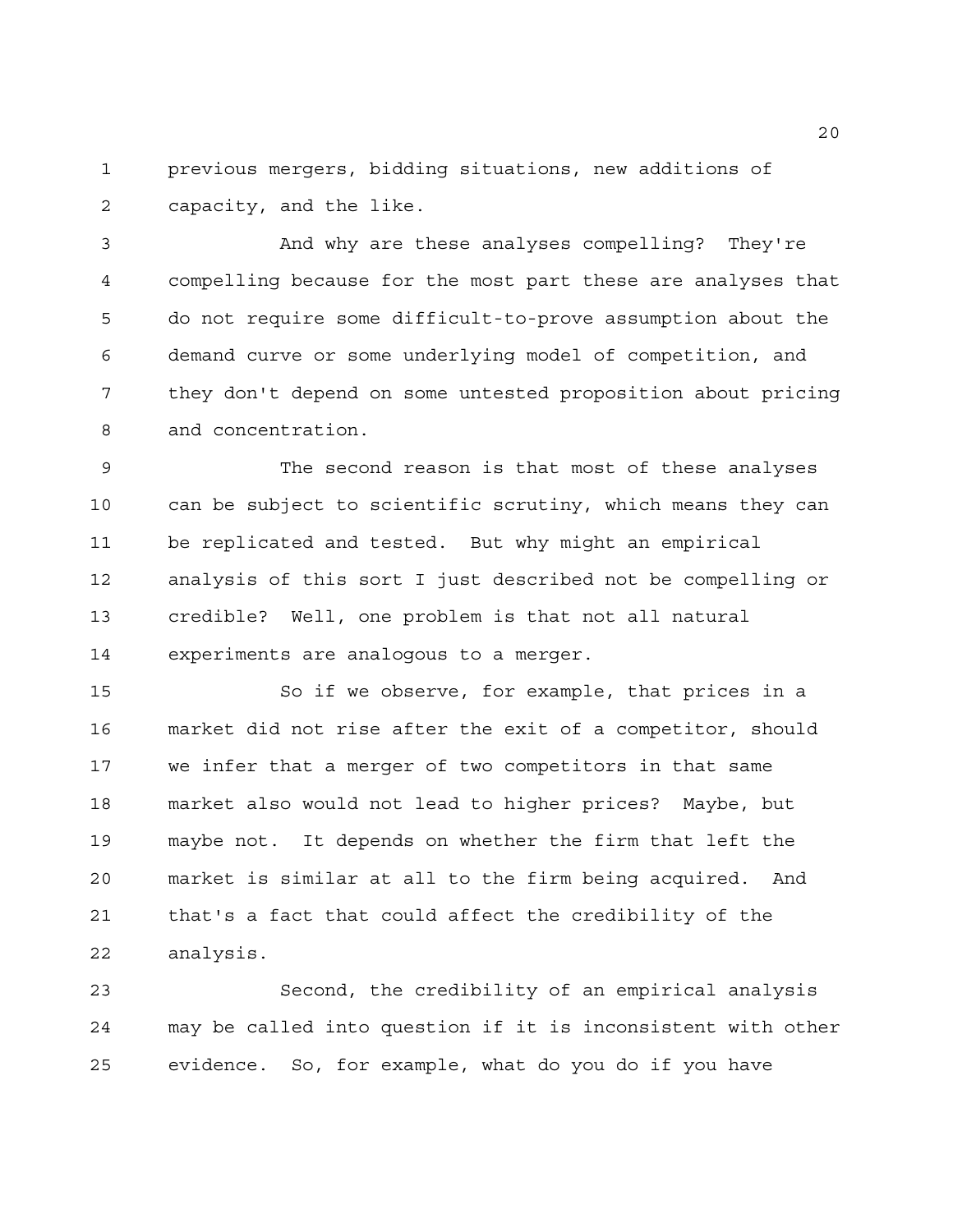direct evidence of effects, but customers are not

 complaining? Well, first, you have got to make sure you did the analysis right.

 And if the analysis is done right, it's time to think about the customers who are not complaining and why they might not be complaining. What are their incentives? Are they credible? Could it be that the testimony is from large customers who are able to protect themselves, but not from small customers who cannot?

 It's important to understand what factors affect the credibility of analysis on direct evidence because, if we're going to rely on direct evidence, we need to make sure that the analyses are relevant and done right. But on top of that, if there is contradictory or conflicting evidence, we're going to have to make decisions about what pieces of evidence we are going to rely on and which pieces of evidence that we might give less weight to.

 So, for example, again, if we have customers who are not complaining, but we have direct evidence of effects, what are we going to do? Well, decision theory would say that we should give more weight to the pieces of evidence that are more precise or reliable. And this is likely to vary from case to case. So I'm not sure we would say one piece of evidence is always better than another.

Second, there is the practical issue of going to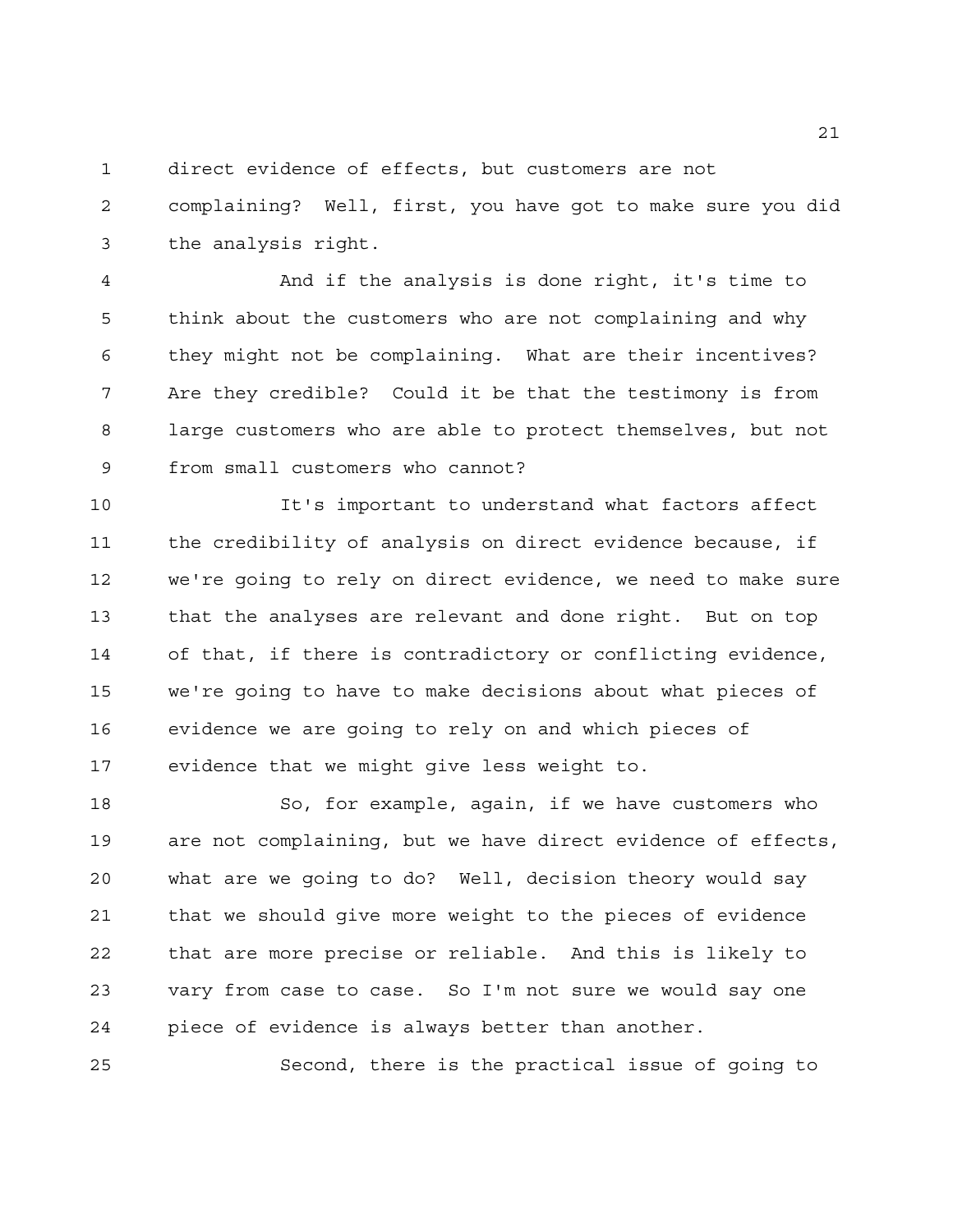court. And I'll leave it to others in this room whether or not the Agencies can go to court and win with direct evidence, but no complaining testimony of witnesses.

 So here are my conclusions. I think the Merger Guidelines should reflect Agency practice for being forwardlooking. Let's first define what Agency practice ought to be and provide the Guidelines accordingly so that the Guidelines will be in sync with Agency practice.

 And what are some of these desired Agency practices? Well, first, I would focus the competitive effects analysis around the concept of consumer surplus, which means that we look at output and innovation, as well as price.

 Second, I would have as one of our organizing principles, the need to clearly describe a premerger and postmerger worlds.

 That would include a good description of what the parties plan to do postmerger, how their incentives may change, and the likely competitor responses. If we do that, then we have a coherent and integrated way to think about competitive effects, entry, and efficiencies at the same time.

 And third, as Agencies now develop compelling and credible evidence of competitive effects, it is not easy and there are no shortcuts. The overriding Guidelines that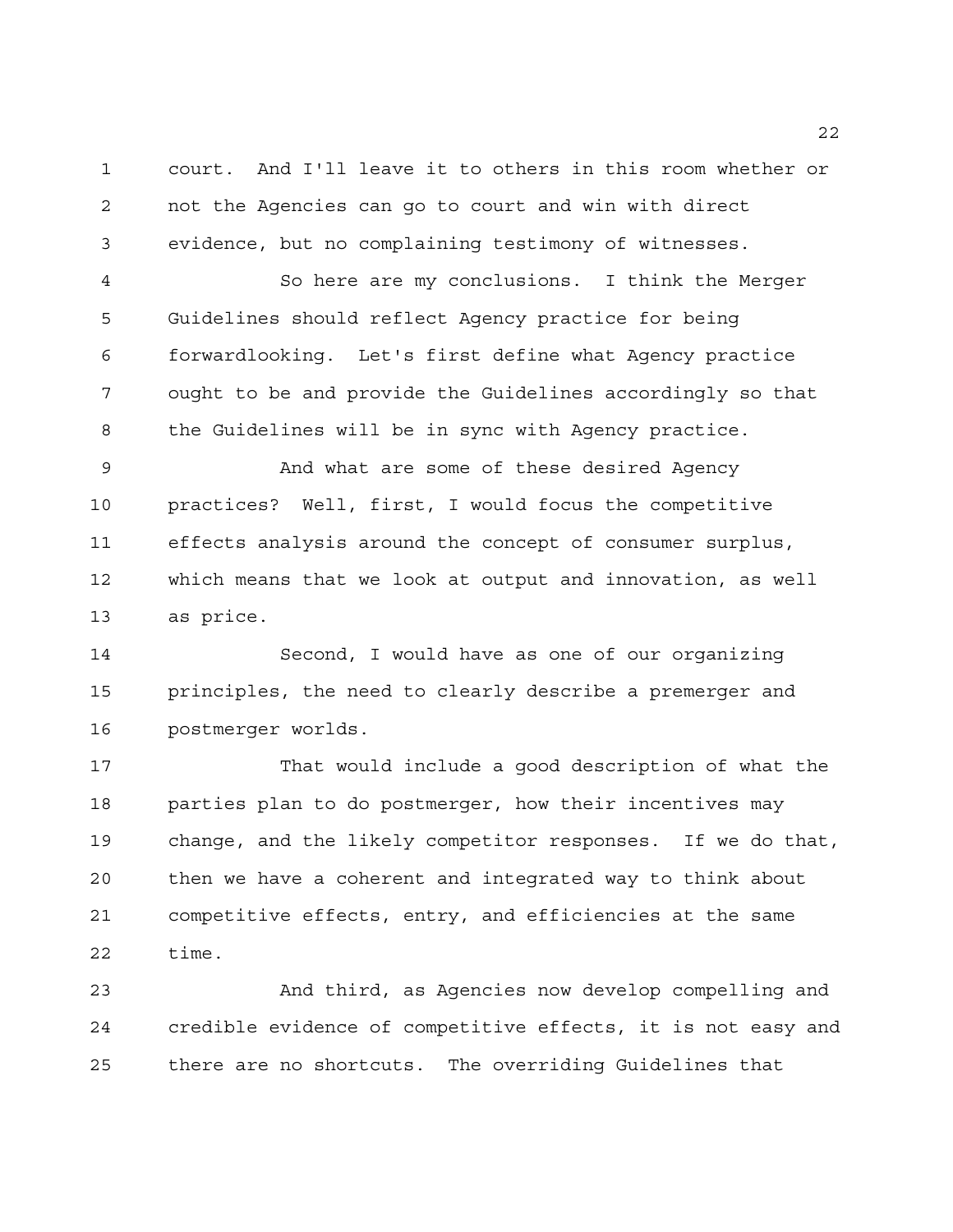describe that encourages a gathering and testing of all types of direct evidence is a step in the right direction. COMMISSIONER ROSCH: Let's hold the questions until or the comments about each speakers' presentation until the end. Mark, you want to go ahead? PROFESSOR LEMLEY: I have got somebody's watch here. MR. WU: I got it. COMMISSIONER ROSCH: Okay. Well, then you are way ahead of the game. (Laughter.) COMMISSIONER ROSCH: Yes. Okay. Got it. PROFESSOR LEMLEY: All right. Good morning. What I want to suggest today is that our market definition is broken, not in the sense that we're not doing it right, but that the entire enterprise is not likely to be helpful in the modern economy. Market definition is a binary yes/no question in an analog world. It is something that works conceptually in a world in which markets are static, they don't change over time, in which products are homogeneous and in which consumers are homogeneous. If anybody actually encounters a market which doesn't change over time, all the consumers are homogeneous and all the products are homogeneous, well,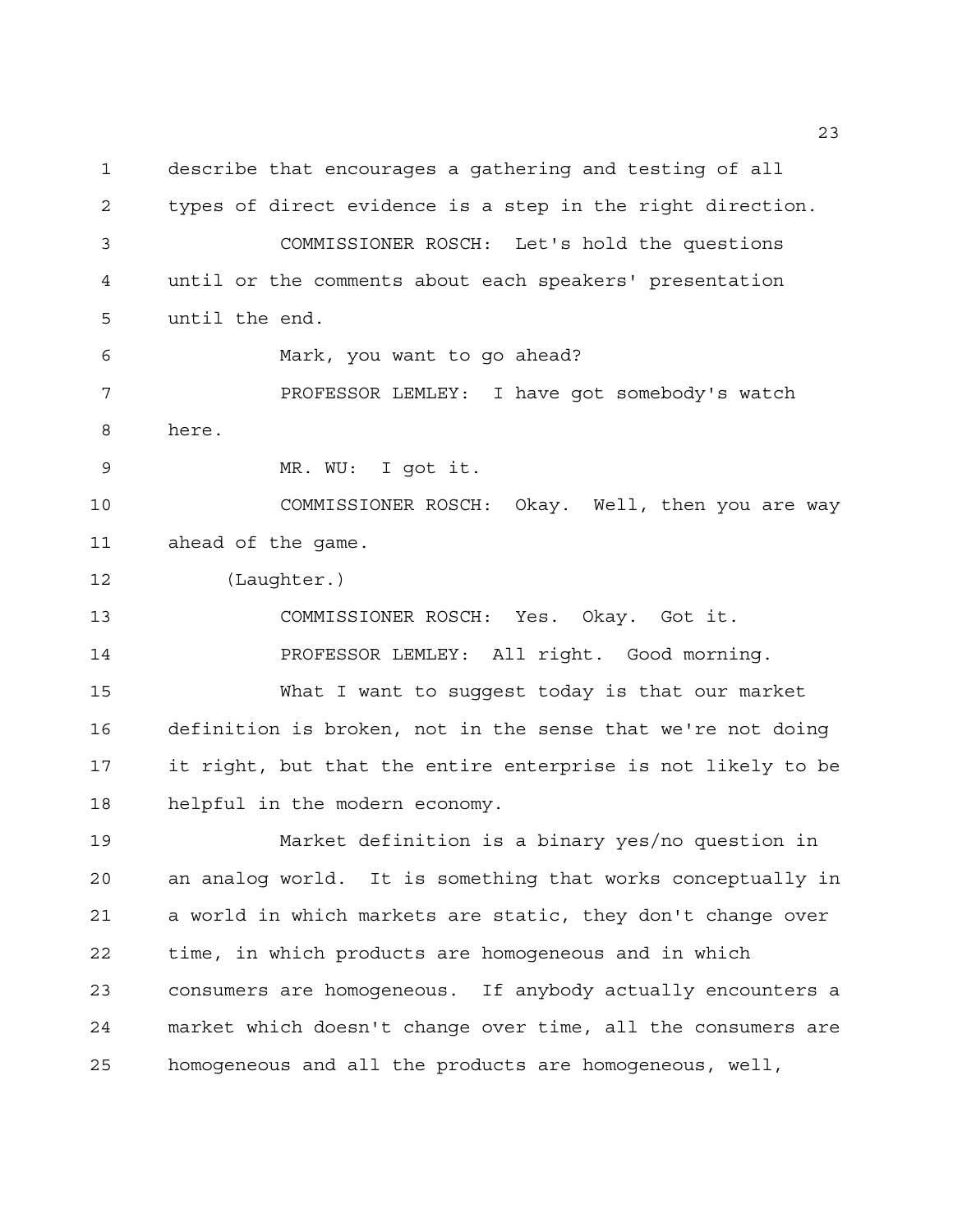then, I think you can reasonably apply the market definition test there.

 Now in the real world, of course, none of those things turns out to be true in a wide variety of circumstances, and more particularly, I think, in the set of circumstances in which we're actually likely to see mergers that are of potential antitrust significance.

 All right. Certainly, in the kinds of things we see in Silicon Valley, but even across a wider range of industry we have got to worry about a variety of more complex circumstances.

 Now one thing you can do, one thing the current Guidelines do to try to get at this homogeneity problem is to try to make a lot of it irrelevant using the SSNIP test.

 So maybe even if we have a variety of different consumers with different viewpoints, even a variety of different producers with different cost structures, if we're confident that x percentage of them will not be able to respond to a change in price, will be forced to pay the higher price, or will not enter in response to a change in price, maybe we could say, right, we are therefore comfortable that this merger has at least some problems and so we can ignore the heterogeneity in the rest.

 The problem, though, is that even applying that SSNIP test in the context of a traditional market definition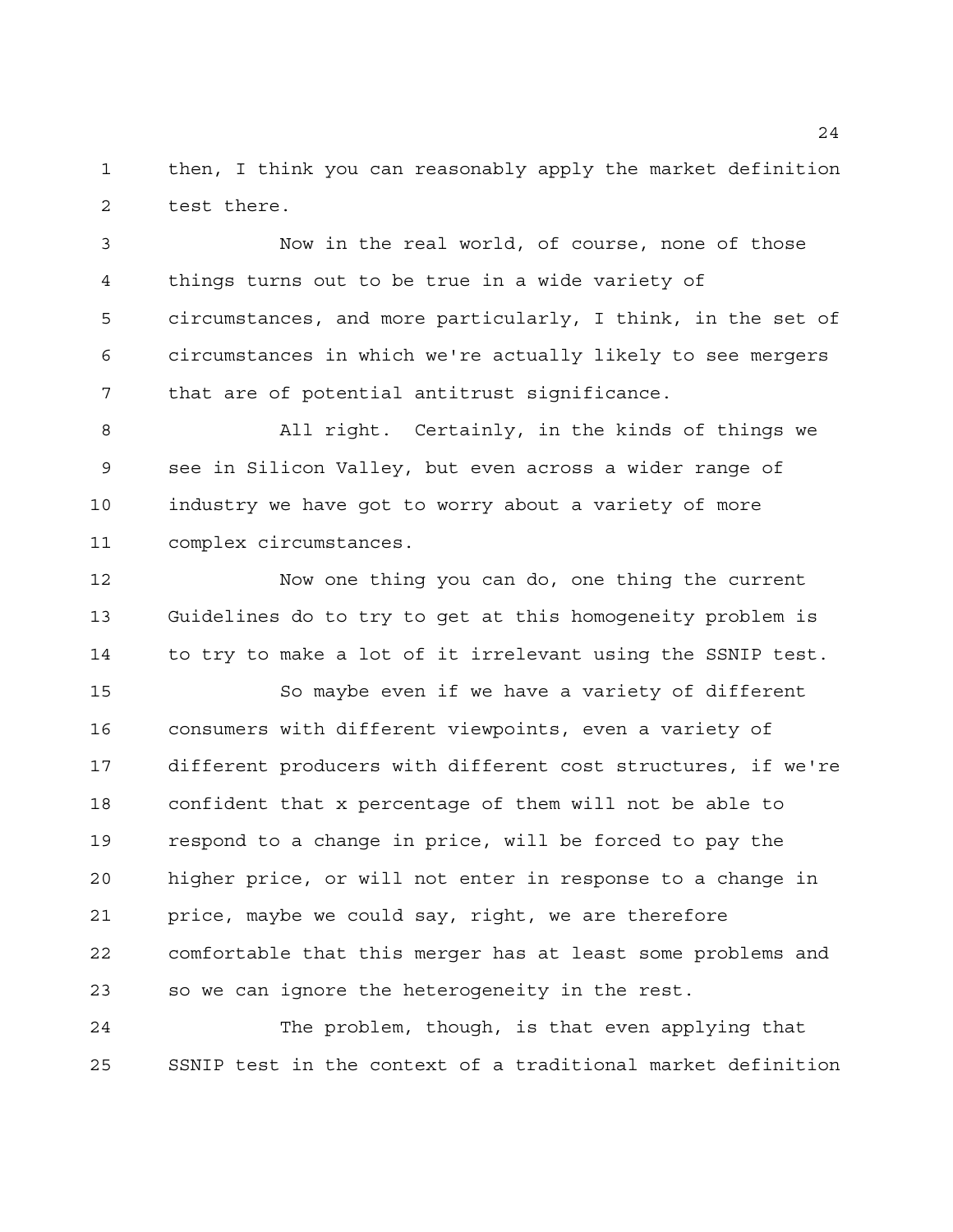is going to miss the point in a large range of cases, unless we do a bunch of modifications to it.

 First off, of course, it runs right into the *Cellophane* fallacy.

 You can define a market, right, and if a company is, in fact, operating as a monopolist and pricing effectively, are market definitions going to lead us, as it did the Court in the *Cellophane* case, to wrongly understand the competitive pressures that company faces?

 Second, it assumes static pricing. It assumes that prices either stay the same in a normal, nonperturbed setting or increase slightly in accordance with inflation. If you are in a market in which prices normally drop significantly over time, if you sell semiconductor chips, for example, right, the question of whether someone could, in fact, engage in a small but significant, nontransitory increase in price as a result of a merger is unlikely to be helpful.

19 A real question might be: Would they be able to drop the price less over time than they otherwise would in response to technological innovation? But that's a much harder question to ask. It ignores nonprice competition, something Lawrence Wu's already talked about, but which again in a large chunk of markets is, if anything, more important than price competition.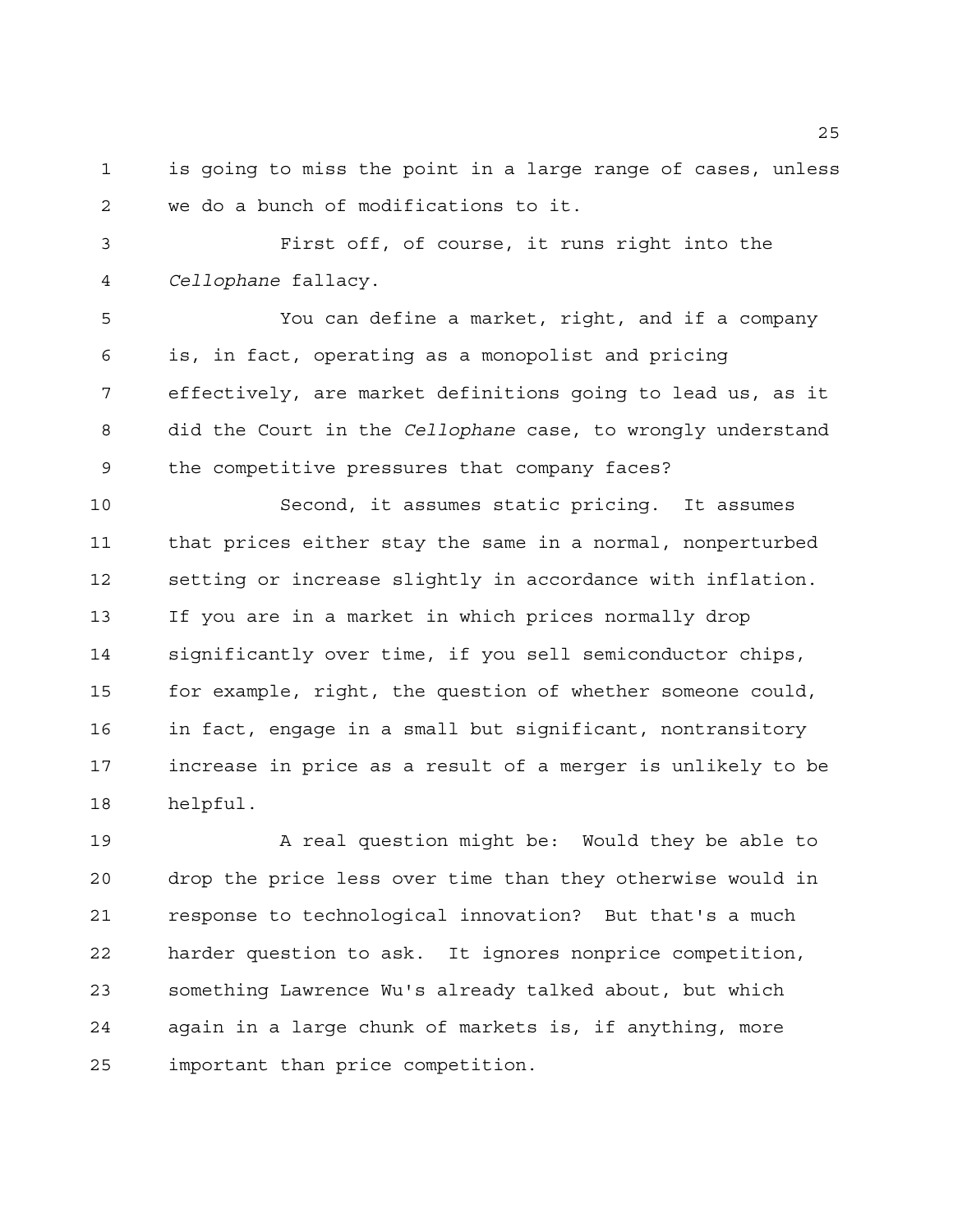If you gave a set of consumers the choice between a really competitively priced Sony Walkman from the 1980s or an iPod, I bet they'd take the iPod, right, even if this is not competitively priced, but because the competition that goes on in the market is not just price competition. Of course, it's innovation competition. It's nonprice competition.

 Price discrimination, I think, is a further problem, right. If we are going to set our market definition on the basis of price response, the fact that companies can differentially price because they have differentiated products or because they have differentiated consumers means that the signal we are going to get from market definition and traditional structure analyses is wrong.

 And then, of course, there are markets in which the payment decision and the purchasing decision are disconnected, right. So all of the pharmaceutical and the healthcare industry, in effect, is skewed in the market definition since by the facts that the people who are making the purchasing decisions are not the ones who are actually paying the bills. That makes it extraordinarily difficult to get meaningful data on market definition analysis on even seemingly simple questions like does a brand-owning pharmaceutical company compete with a generic company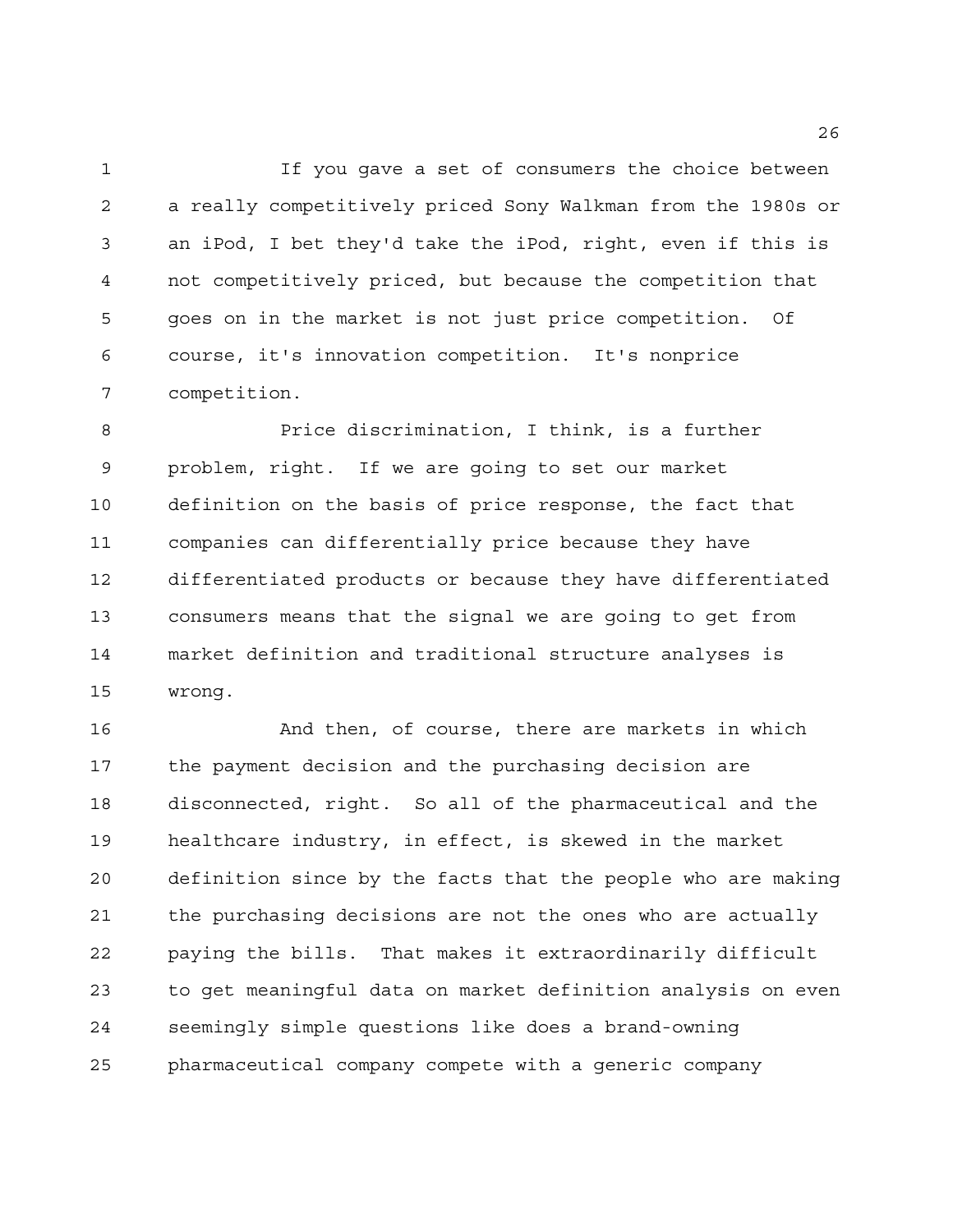manufacturing precisely the same drug but selling it at a substantially lower price?

 Now none of these problems are unsolvable, right? What I want to suggest, though, is that if we are solving these problems we are doing it by essentially abandoning the market definition inquiry.

 If we can accurately define a market subject to the constraints I have just talked about, we don't need to define the market, because what we have done is actually get more directly at the question of consumer demand and producer supply, get more directly at the question of market power and of likely competitive effects.

 It's then kind of bizarre to say, well, we are going to take all of this rich data that we have had to collect to make sure that we get it right and then put it into a static structural analysis that gives us an HHI number, and take that HHI number and then feed it back into a model of whether or not people would, in fact, behave in a particular way, right.

 You are likely to lose relevant information; you are likely to increase your number of false positives if, instead of taking the information that you have to collect to accurately assess competitive effects, and just asking the question: Are there competitive effects, you take that information, feed it into market definition and feed it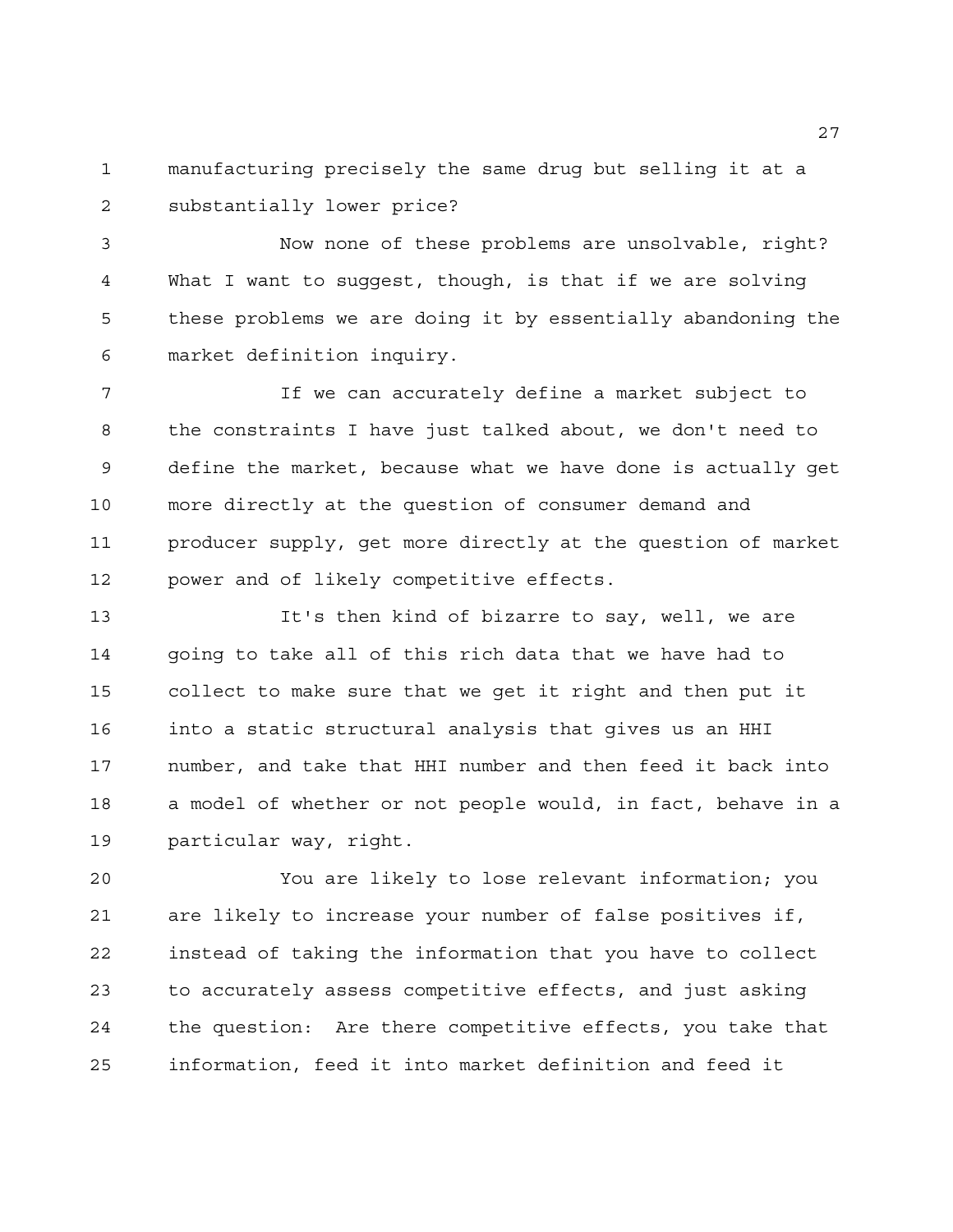back.

 So all of this leads me to believe that we ought to be paying more attention than we do to evidence of direct effects and less attention than we do to evidence of the kind of traditional structural analysis that has informed the market guidelines.

 Where can we get that evidence? Well, this is a hard problem. It's an easier problem in some sense in monopolization cases than it is in merger cases, because of what Commissioner Rosch suggested, which is don't tell us about what to do about consummated mergers; those are in some sense the easy ones or tell us what to do about mergers that haven't happened yet, right.

 And in mergers that haven't happened yet the problem, of course, is we don't yet have direct effects of many of the kinds of evidence that we are interested in, because we haven't actually seen the change. Nonetheless, I think you can actually gather a variety of types of evidence that may be of significance.

 First off, it seems to me that companies actually, in most circumstances, have a pretty good idea who their competitors are. So one of the things you want to know is not just what does a market definition analysis tell you about whether company A or company B compete, but how does the behavior of those two companies help us to answer the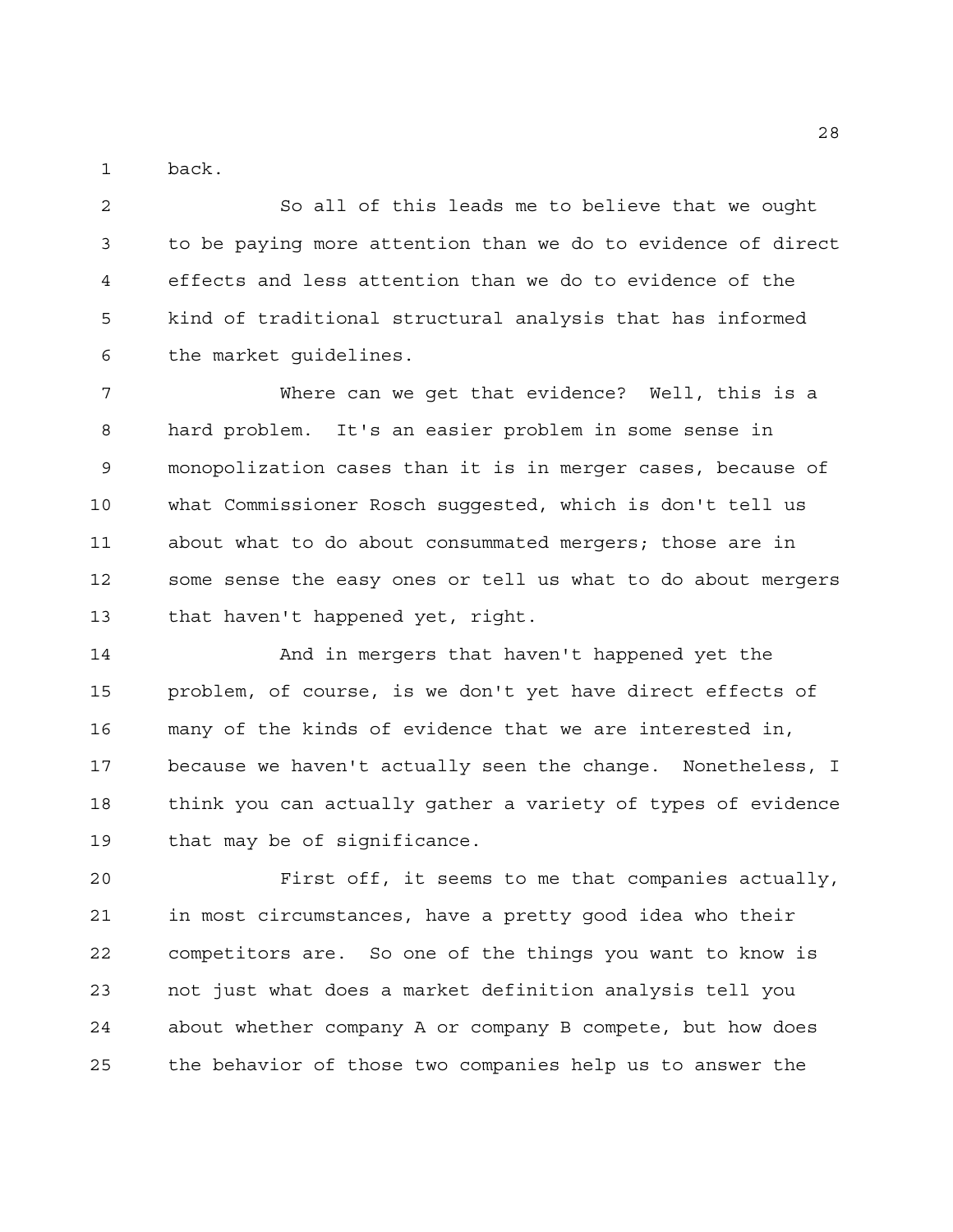question of whether or not they compete, right.

 Do they talk about each other internally as competitors? Do they engage in advertising against each other? Do they engage in intellectual property litigation against each other? Do they make their own pricing decisions with respect to each other? Do they make entry decisions with respect to each other?

 Similarly, I think you can draw inferences about likely market entry from a company's behavior. The company has a sense of whether or not if they engage in a particular type of conduct it will draw entry. And companies who engage in things that sacrifice profits in order to achieve long-run change in the competitive dynamic likely are doing so because they have made an assessment, either explicit or implicit, about the likelihood of entry that is going to undermine that tactic.

 And then, of course, we can look, as Lawrence suggested, in some circumstances, at natural tests, at other analogous markets, at the effect of past analogous mergers on competition.

 All of this is imperfect evidence. But what I want to suggest here is that all advantages are comparative, and that the right weight is not the imperfections of direct evidence against the perfections of an idealized structural model.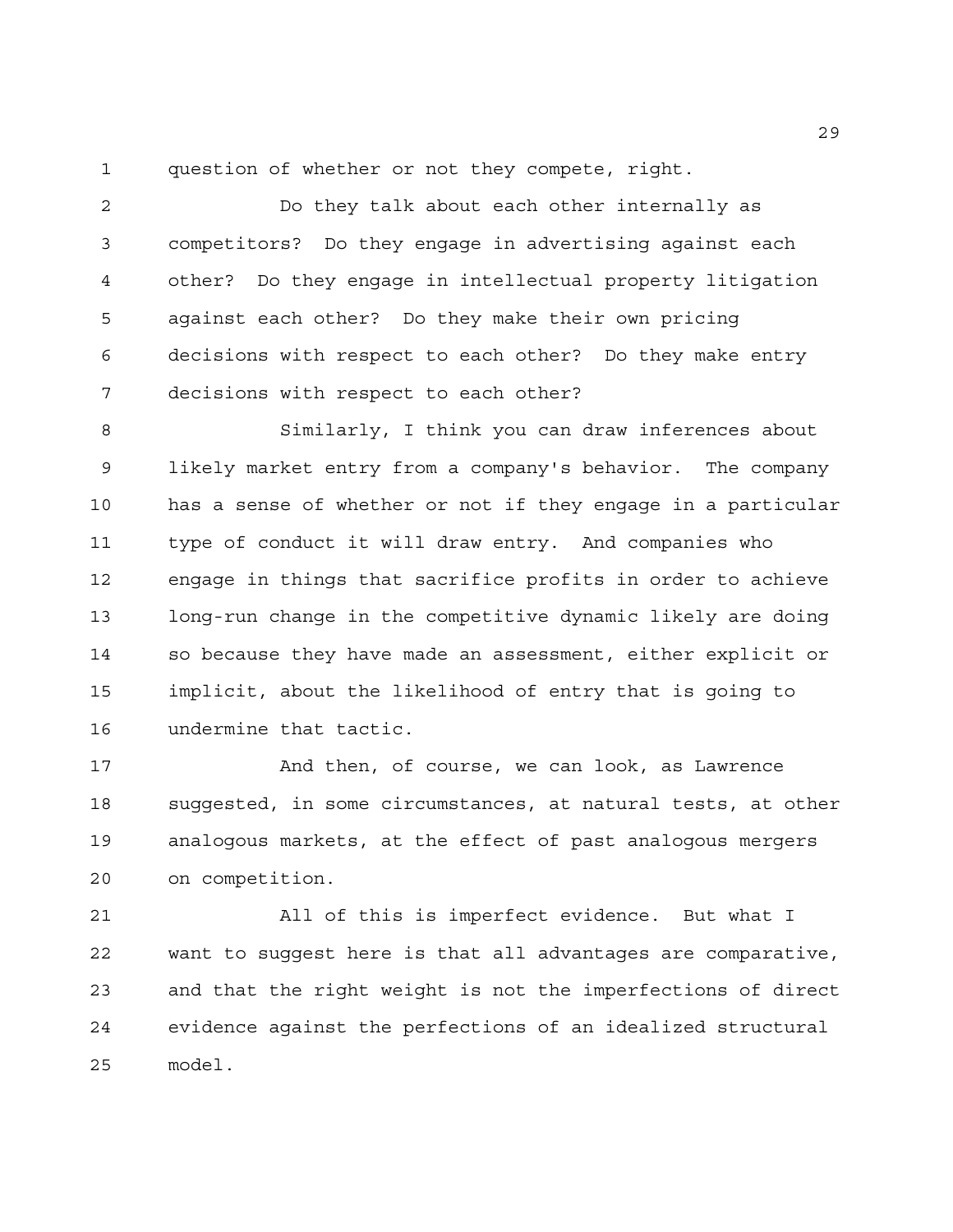The right weighting is the imperfections of direct evidence against not only the messy world of real market definition, but a world in which, if we are to get market definition right, it's going to be in part by looking at those very direct effects. If we are looking at them we may as well think about them directly.

 Now we then come to what I think is the hardest problem, which is the certainty problem. There are a lot of mergers out there and there are a lot of mergers out there that probably don't deserve antitrust challenge.

 An antitrust scrutiny that involves inquiring into all of these effects is a fairly robust antitrust scrutiny. It's something that I think certainly ought to play a greater role in actual merger challenges.

 Once the Commission or the Justice Department has made a decision to challenge a merger, to devote substantial resources to the case, it seems to me quite logical to think that we ought to be paying more attention in the analysis of the merger itself to the direct effects and not to the structure and HHI concentration.

 But what do you do about the big swath of cases in which the question is: Should I bother to even go to second request? All right. How can we devote our resources efficiently to figuring out which mergers to challenge and which ones not to?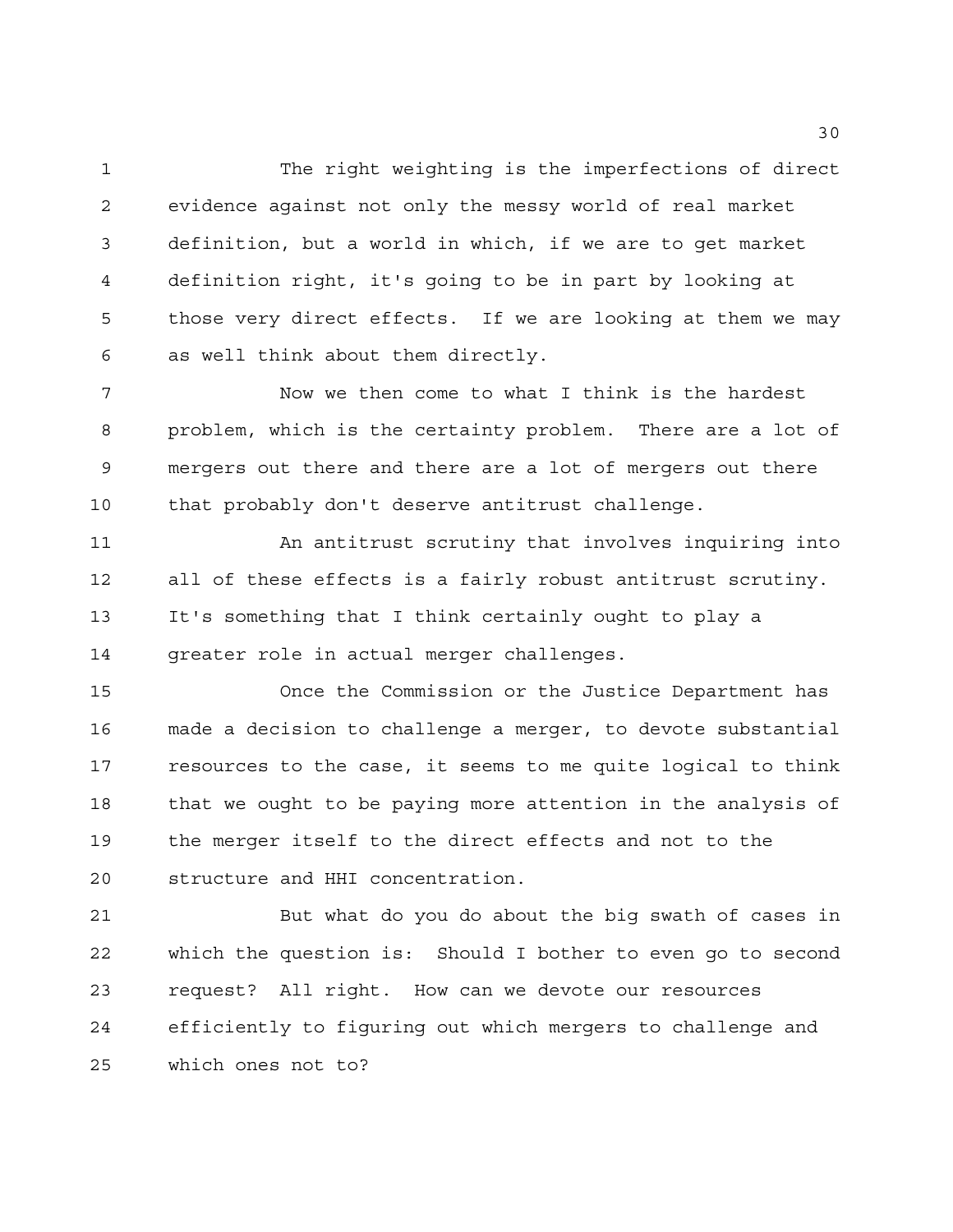And I guess, you know, I don't have a great answer to this question, except to suggest that we don't fully appreciate right now the extent to which we are stumbling across the same problem, even in the current Hart-Scott-Rodino environment.

 If we are doing an HHI analysis in any Hart-Scott-Rodino review case, we are either doing this inquiry implicitly anyway, or we are engaging in this very stylized, static model of what it is that the market consists of that is likely to get it wrong.

 So the question I think becomes the extent to which we are willing to trade off effort and some analytic uncertainty to try to get a better result, but I think that question has to be considered bearing in mind that the certainty that HHIs offer us is an illusion.

 Plaintiffs and defendants in any merger case can and do come up with market definitions that give us totally different HHIs. So the argument that the antitrust bar makes that says, well, we have got to have our HHI safe harbors, because otherwise we won't know what to do, I think just misses the point.

 You don't have an HHI safe harbor. What you have is an ability to argue that the market is defined in such a way that your HHI is sufficiently low that the government should not challenge the merger. But if all you've got is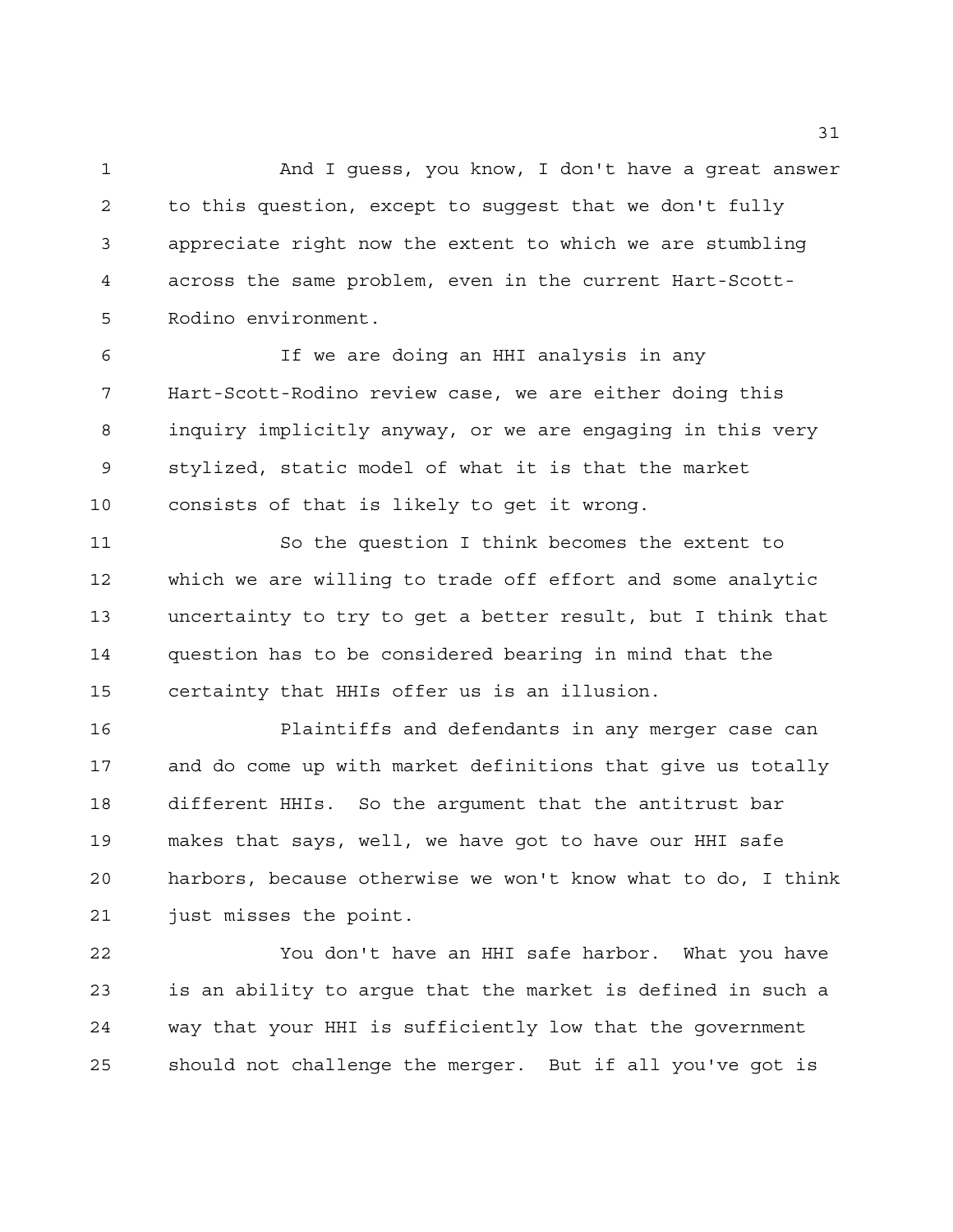the ability to argue that, that shouldn't give you any more certainty than the ability to argue that the direct effects of the merger are not likely to be anticompetitive.

 We should certainly strive to specify as much as possible the evidence that the Agencies will and want to use in helping to evaluate these things, but I don't think we should rely on a false certainty in the HHI analysis to assume that mergers will become more problematic or more uncertain in a world that doesn't use it.

 The final point, and then I'll stop, is the question of the extent to which some sort of structural market definition analysis is required in antitrust law. When we get to court at the end of the day, does the law require us to do HHI analysis? Now, stated at that level the answer is no.

 There is no requirement in the law that mergers have particular HHIs. There is, however, a statement in the statute that requires that mergers tend to concentrate or strive towards monopoly in a line of commerce, in any line of commerce. You could interpret that, I think, in one of several ways.

 But at least one plausible way to interpret it is that it does require that there be a business that the merger tends to monopolize or at least restricts competition in, maybe that requires some sort of market definition.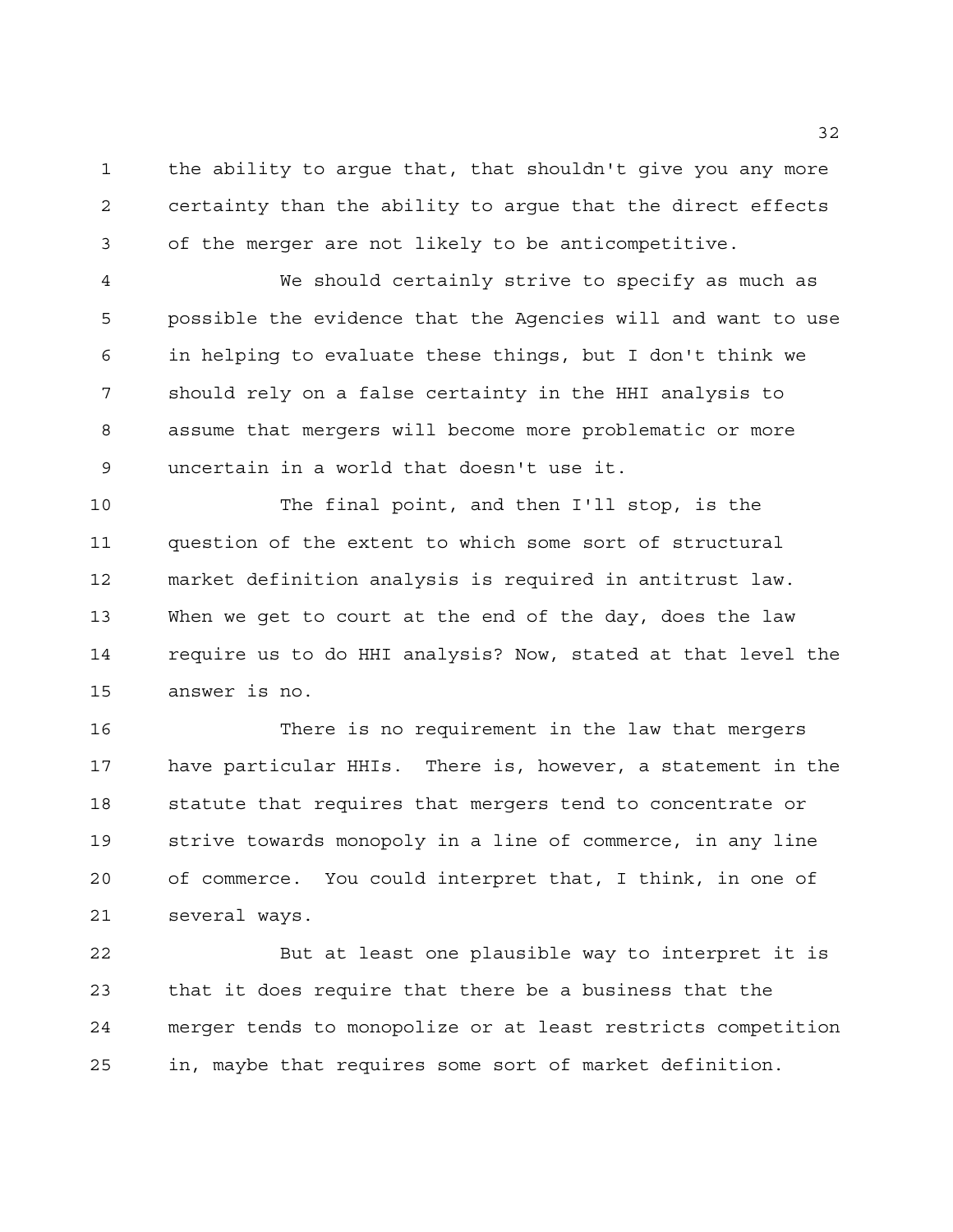To me it seems that what it really requires is a market-power analysis, but that market-power analysis doesn't have to be linked to a structurally-defined market: Here are the boundaries of the market; you are either in it or you are outside it.

 But if it did, if a court ultimately said, gosh, we have been doing that since *Philadelphia National Bank* and we have got to continue doing it that way, then it seems to me that the right workaround is not to base our entire analysis of whether to challenge a merger on the question of where that line is, but to back into it, to figure out the market-power analysis, figure out the direct effects, and those things are going to tell us, more effectively and more accurately than a pure structural analysis, what the right market definition is. Thanks.

 COMMISSIONER ROSCH: Let me violate my own order here, because you've raised so many issues.

 First of all, I see Karen Silverman sitting out there, and I know that she counsels clients on mergers all the time. And certitude is certainly part of that analysis, but I've got to tell you that when I was doing it I always told a client that while the HHIs were important, they were just one factor.

 And by far the most important factor was what is the storyline of the transaction? Is it procompetitive, is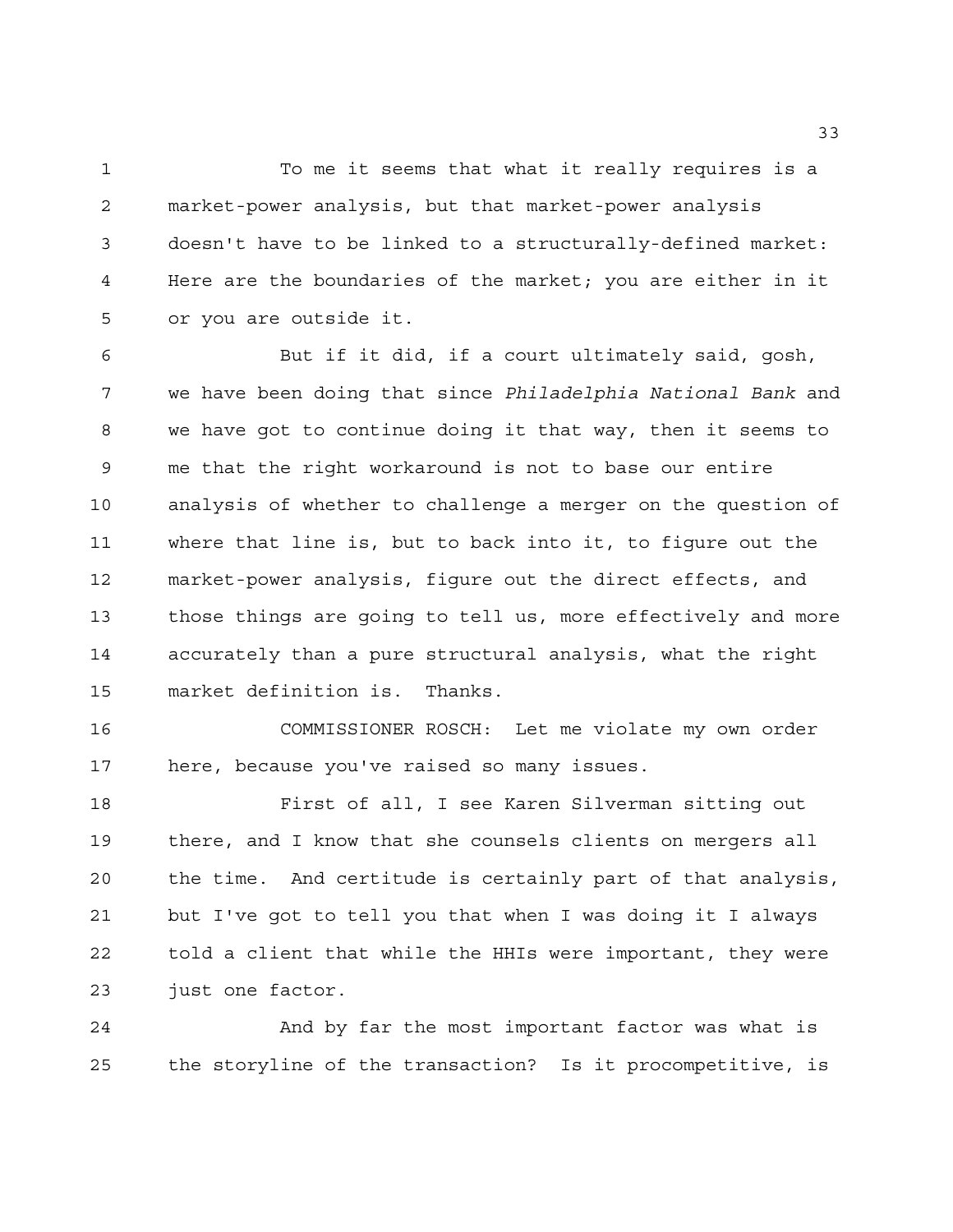it anticompetitive, or is it competitively benign?

 And, frankly, the reason I felt that way was for precisely the reasons that Mark has described, as well.

 I considered the market definition and structure analysis that was in Section 1.0 to be -- it was kind of an artificial certitude, but I leave that to you guys to hash out.

8 Go ahead, then, Kathy.

 MS. FOOTE: Thank you. It's great to be an academic. As a government employee, however, I have to begin with the disclaimers. Although what I say certainly comes out of my many years working in the antitrust section of the California Attorney General's Office, I am not speaking for the California Attorney General, nor am I speaking for the Antitrust Task Force at NAAG, the National Association of Attorneys General, with whom I frequently find myself doing merger examinations, either just the states together or in conjunction with Federal Trade Commission or US DOJ.

 Having said that, that is really the starting point for my comments, because state AG merger review, as well as selection of mergers to review, is very much colored by first state and local agencies' experiences as purchasers and/or regulators.

Second, the policy slant and the informational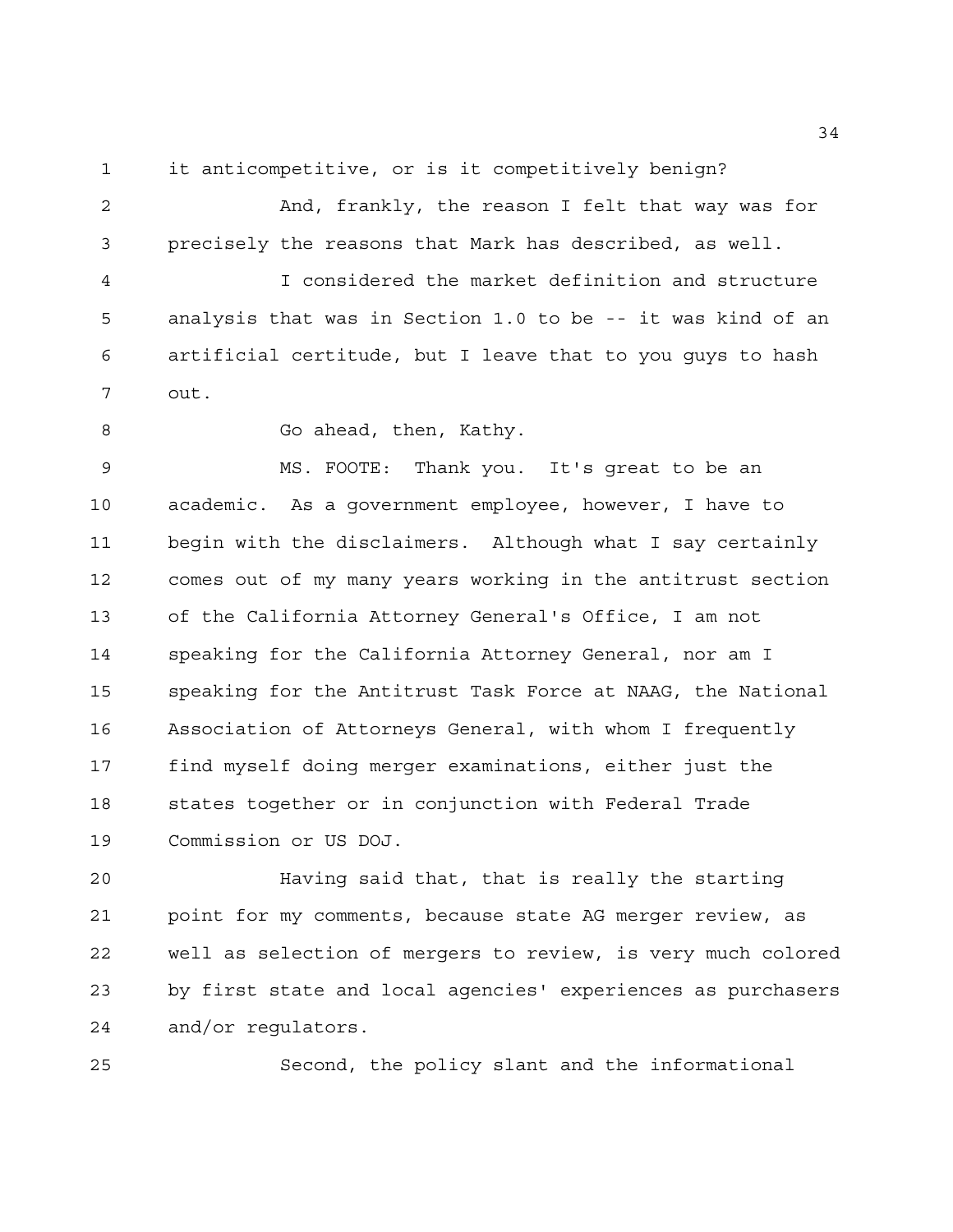network basically arise from the AG's other, more

 traditional role as a consumer protection enforcer and consumer protection advocate.

 And, finally, our historic division of labor with our federal colleagues, when we do work on these mergers in which our primary focus is on local markets.

 Our experience is more limited than the federal agencies. California, for example, only looks at maybe five to eight mergers per year. I know that is hard to imagine for the fed. But certainly out of that comes very consistent views, views that are consistent with the observations of others here today that reliance on market definitions and concentration formulas so as to determine market power, while obviously understandable, given the need to make a decision with major economic consequences under time pressure, very frequently misses quite important countervailing evidence and issues that should often be determinative. So I very much applaud the decision here to examine the need for and use of direct evidence to get at the truth.

 Local markets, let me just postulate that local markets, in all their quirkiness and color, are the least likely to conform to statistical norms or models. Reliable data probably doesn't exist at the local level. Personal relationships and local conditions are involved. Regulatory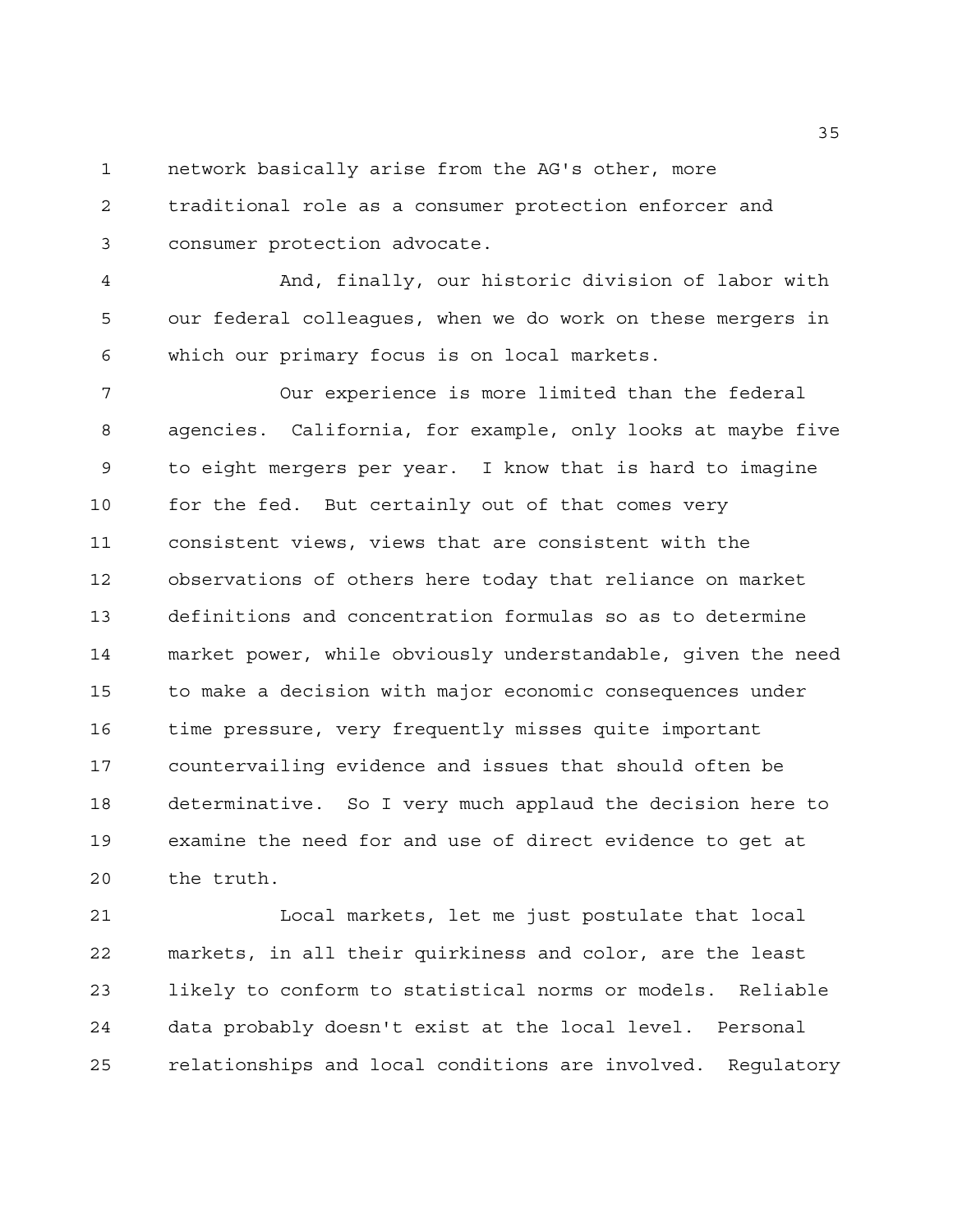restraints and even politics may affect it.

 A competitive-effects analysis that recognizes these things may not be easy, but it is more likely to be correct. Let me draw on some examples. And, of course, since we have Californians here, these are going to be somewhat more familiar to you than they might be in a different hearing.

 First, from our personal file drawer, in 1999 the Summit Medical Center merged with the Sutter Healthcare System in Oakland, and we went to trial on that.

 The *Elzinga-Hogarty* approach to defining geographic market based on patient discharges by ZIP Codes swept hospitals in San Francisco and as far down the peninsula as, I believe under one version, even Stanford, into the East Bay hospital market, if you can believe that, and found that competition would therefore survive.

 But the health insurers were all saying that their East Bay patients wouldn't accept being sent to a hospital on the other side of San Francisco Bay, that people were not going to cross the Bay Bridge to San Francisco. They were not going to cross the Hayward-San Mateo Bridge to get down the peninsula.

 Unfortunately, really, it was the market-definition approach that prevailed in the end. Yet, as we have since learned, the result of that merger was a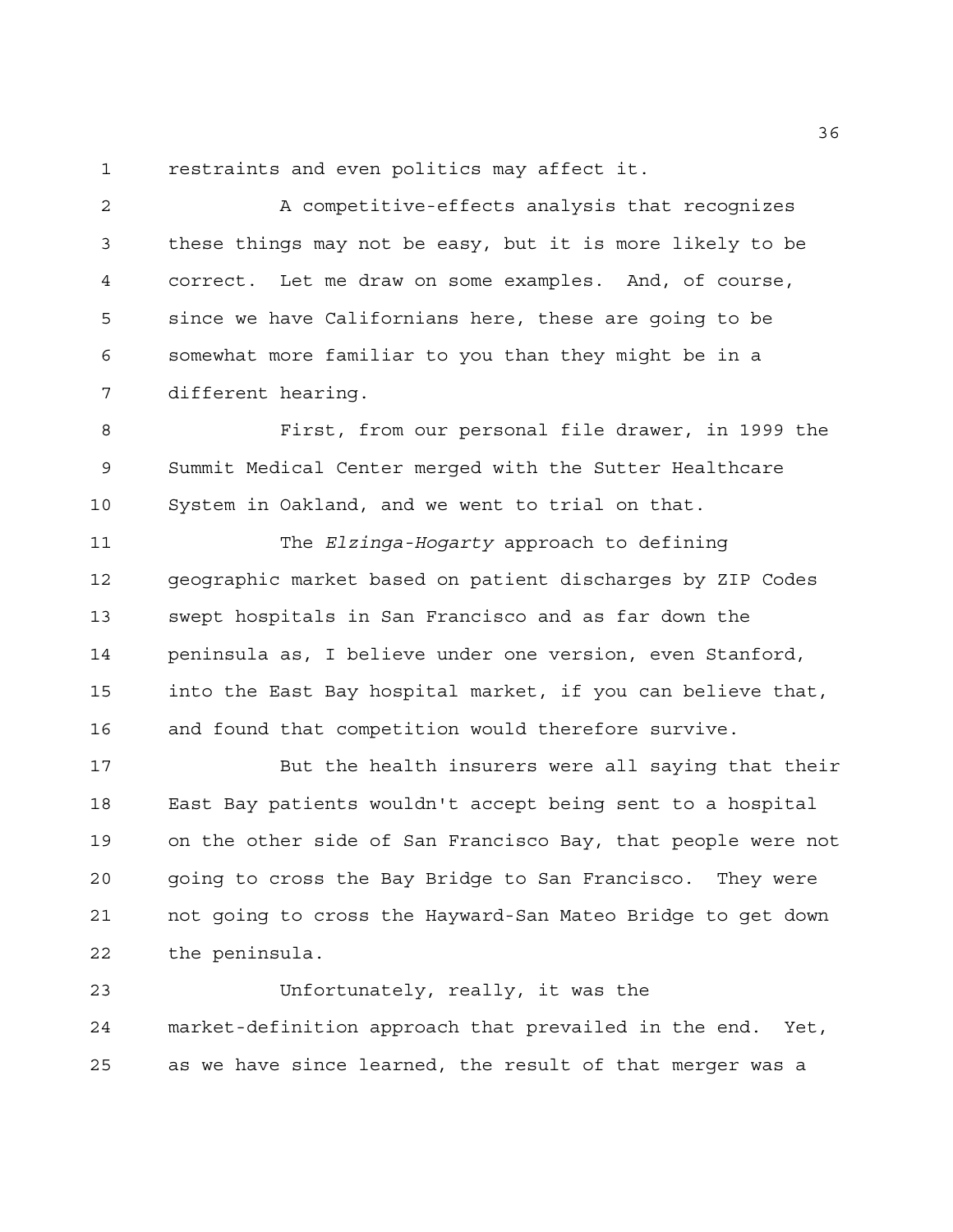dramatic increase in prices, even though at least one health insurer actually tried for some period, unsuccessfully, to steer its customers to the wider, so-called competitive market.

 Another example in a somewhat broader market, but still local in our view -- another illustration, basically, that the assumptions that are made are by necessity incomplete, and frequently the missing information is critical, and you can't get that without a really close look at direct evidence.

 There are lots of examples of this, I'm sure we can all think of them, but one of the bitterest ones for us in California -- and this is a self-criticism, although there were others involved -- had to do with oil company mergers that were assumed to be benign, because nobody really factored in the practical effects of California's unique refining formulas on out-of-state sources of supply.

 The importance of that information wasn't recognized until way too late in the game. A number of mergers had been consummated before anyone really woke up to it. Interestingly, the first inklings about it, at least for our office, came when we talked to truckers.

 Another example that I want to mention, and one of my colleagues who worked on a case like this is actually here today, assumptions about market entry are certainly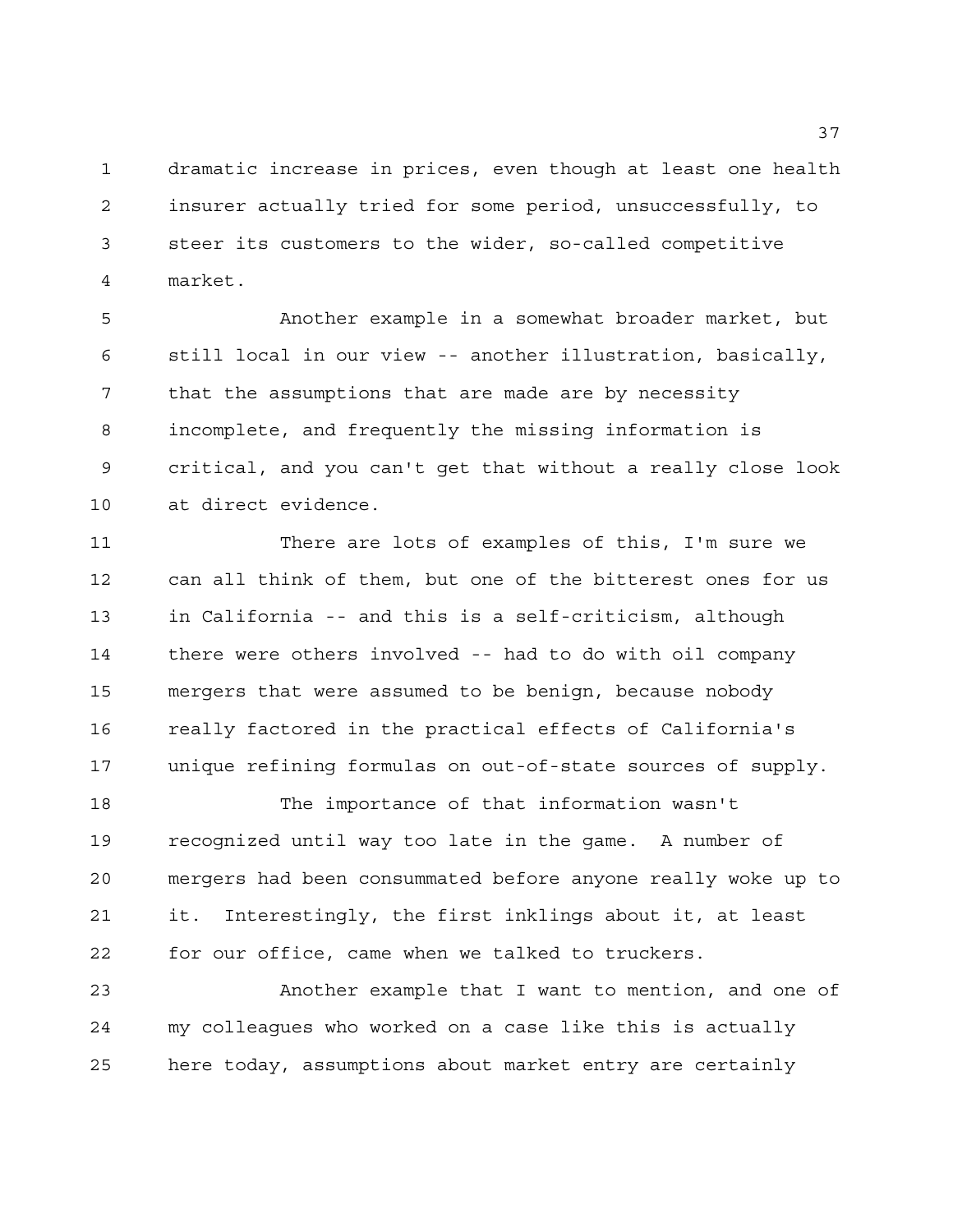rife with possibilities for missing important information.

 In a local market, for example, what may be missed is not just the effect of zoning restraints on new entry, but even beyond that in a place like San Francisco -- and our case had to do with movie theater multiplexes -- the realities of land use permitting process go well beyond the zoning.

 The joint merger reviews that we do, and we do usually quite smoothly with our federal colleagues, take place under the federal/state protocols. Although we are doing that, the state is actually going to be applying the NAAG Horizontal Merger Guidelines.

 Analytically, those are very much the same as the federal Guidelines, except for a just a few points that I think I would like to commend to your attention today.

 The first is greater latitude to define narrow markets based on recognizing that certain consumers are vulnerable to price discrimination.

 Now certainly the federal Guidelines also recognize price discrimination. Both approaches really treat price discrimination as a market definition issue, and I think probably wrongly. The practical reality is that it should serve to illustrate competitive effects.

 A couple of examples I'll just cite to that. One is there are theoretical competitive choices, let's say, as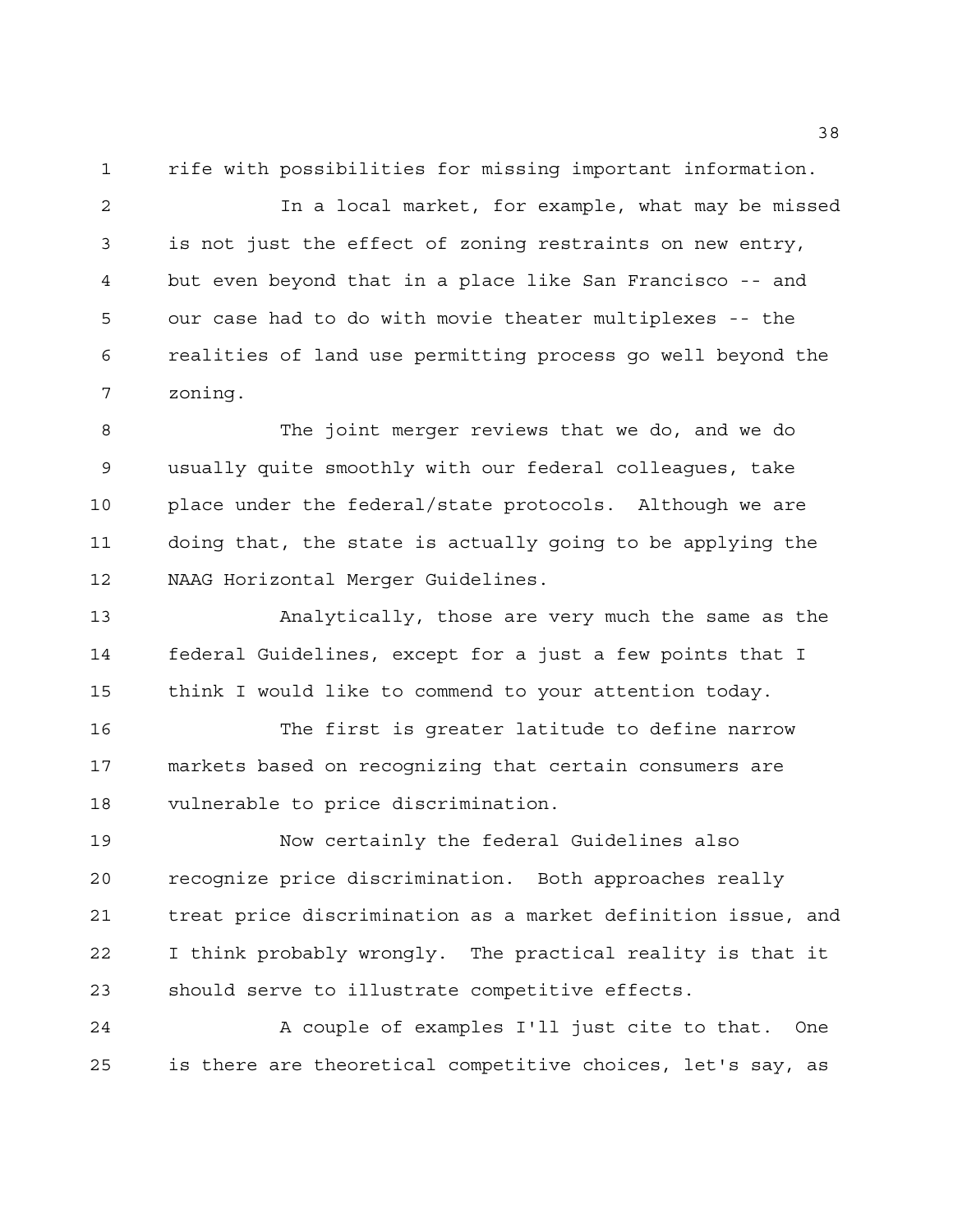to dialysis clinics. This is something that is a very local-market-oriented issue that we have worked on with the feds at times in the past. But whether it's dialysis clinics or supermarkets, those choices may not exist for people who rely on public transit.

 Yet to try to define that as a separate market is an exercise that you could spend a lot of time on and you would end up with basically having learned not very much and not being able to do anything with the market that you have defined, if you have actually been able to define it.

 Another example, rather different, there are quite varying state laws on textbook content. And even in an area where multiple competitors exist in theory, the long time it takes to develop and the fact that there are these differences, create pockets of opportunity for monopoly pricing that can very easily get missed if you were focusing on market definition.

 The next area is efficiencies. The NAAG Guidelines treat efficiencies much more skeptically. Of course, this is where we, all of us enforcers, most famously encounter spin.

 Truthfully, I think the merging parties themselves believe, or at least they hope, that the efficiencies' claim will prove to be true.

In our experience, certainly courts, as well,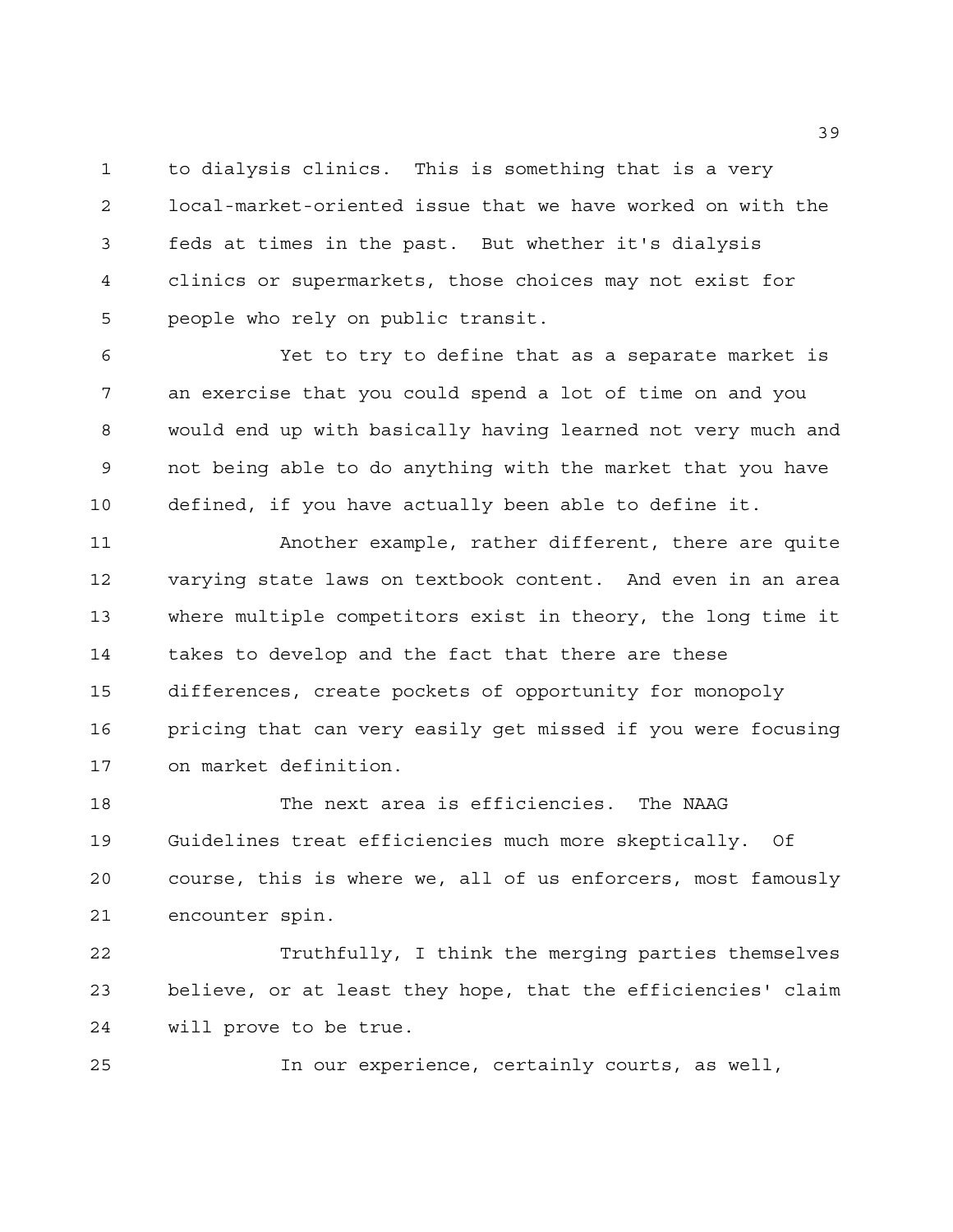which are particularly reluctant to make bold decisions on matters that are fraught with uncertainty, are also very eager to drink that particular Kool-Aid. In that area, looking at what's happened in similar mergers in the past can be incredibly useful.

 The NAAG approach actually treats historical trends towards concentration and the details of the history as a criterion that may legitimately bear on legality. What we lack very often, though, is a lot of good information about that historical pattern.

 It should at least justify closer scrutiny. That, presumably, is at least one of the purposes of the FTC's retrospective studies. And the use of that information I would like to see given an explicit place in the Guidelines.

 We all know a great many stories, anecdotal only, of unintended, very expensive and certainly efficiency-neutralizing consequences of mergers, melding two different corporate cultures. For example, commercial banks merging with savings and loans, teaching hospitals merging with regular ones.

21 1 I don't want to address a sore point here at Stanford. And the need to hire back many physicians that were supposed to be cut, as well, of course, as the temptations to exercise newly found market power or perhaps it doesn't rise necessarily to the definitional dignity of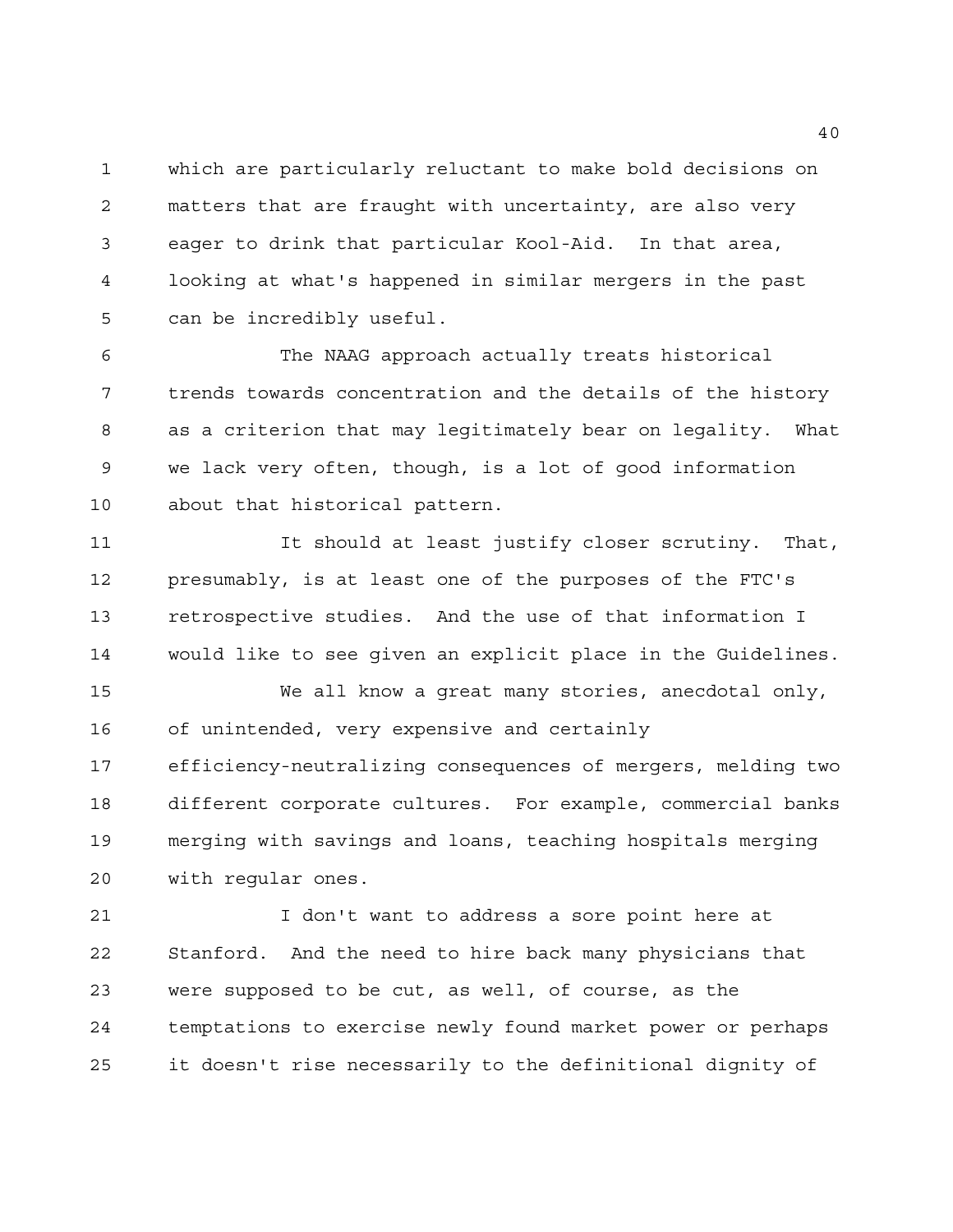market power, but let's call it market edge. It may well overcome whatever disincentives to exercise that edge that may have been identified in the review process.

 One of the best outcomes of paying greater attention to the results of analogous mergers would be the tacit encouragement of economics departments in business schools to generate more studies of them.

 That would help all of us, certainly my office, who are constantly in need of additional information, economic information; build in more sophisticated understanding of the realities.

 In conclusion, I'll just mention one other difference, just so as not to disappoint any of you who expect radical talk from state antitrust enforcers.

**I I will mention that the NAAG Guidelines go beyond**  the federal Guidelines in talking about wealth transfers from consumers to producers by declaring that that is actually the central purpose of Section 7 enforcement.

 Since my colleague here has already been speaking about consumer surplus, I think looking at that is perhaps an alternate way of approaching wealth transfer. Maybe it's not so radical after all when you think about it. Thank you.

 COMMISSIONER ROSCH: Thank you, Kathy. Jeremy.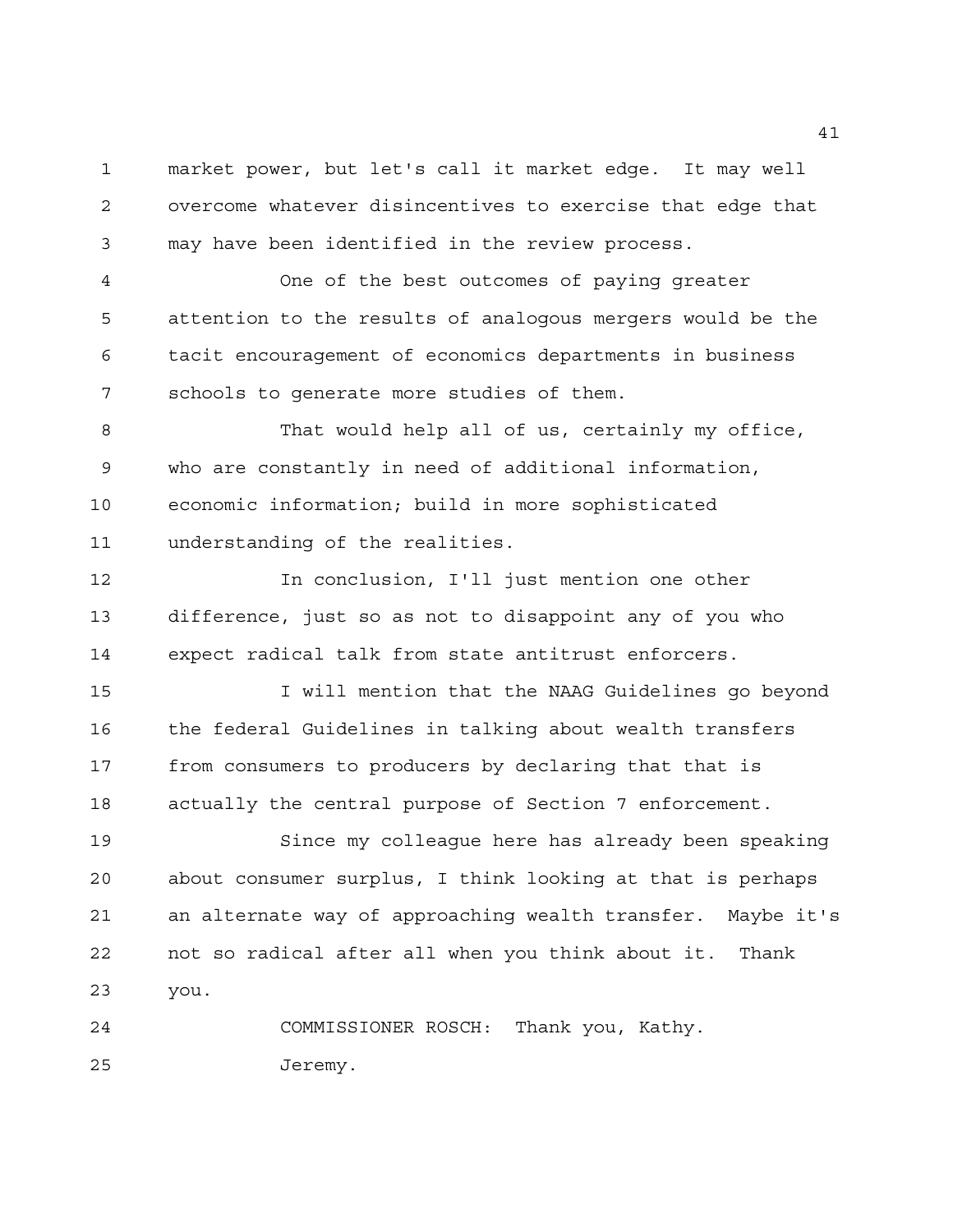1 PROFESSOR BULOW: Thank you.

 Regarding market definition, I'm reminded of a visit that Bill Gates made to Stanford during the Microsoft antitrust case. He said that Microsoft had four percent of the software market and software was a highly competitive industry with declining prices and increasing quality.

7 And then about ten minutes later he just couldn't quite help himself, and he described how Office and Windows were two of the five best businesses in the world, with 90 percent plus-profit margins and tremendous networking advantages.

 Before getting into the Merger Guidelines, I'd like to take a step back and focus on the more general issue of how noise in the decisionmaking process can be reduced. I'm going to speak as someone who has spent time at the FTC, not the DOJ.

 The single best way to reduce noise regarding the economic as opposed to the legal or political decisions would be for the Commissioners to spend more time talking to economists. I happened to take four courses at Yale Law School.

 So I have had more graduate law courses than most Commissioners have had graduate economics courses. Nevertheless, were I an FTC Commissioner I'd probably have at least two, maybe as many as three of the four advisors in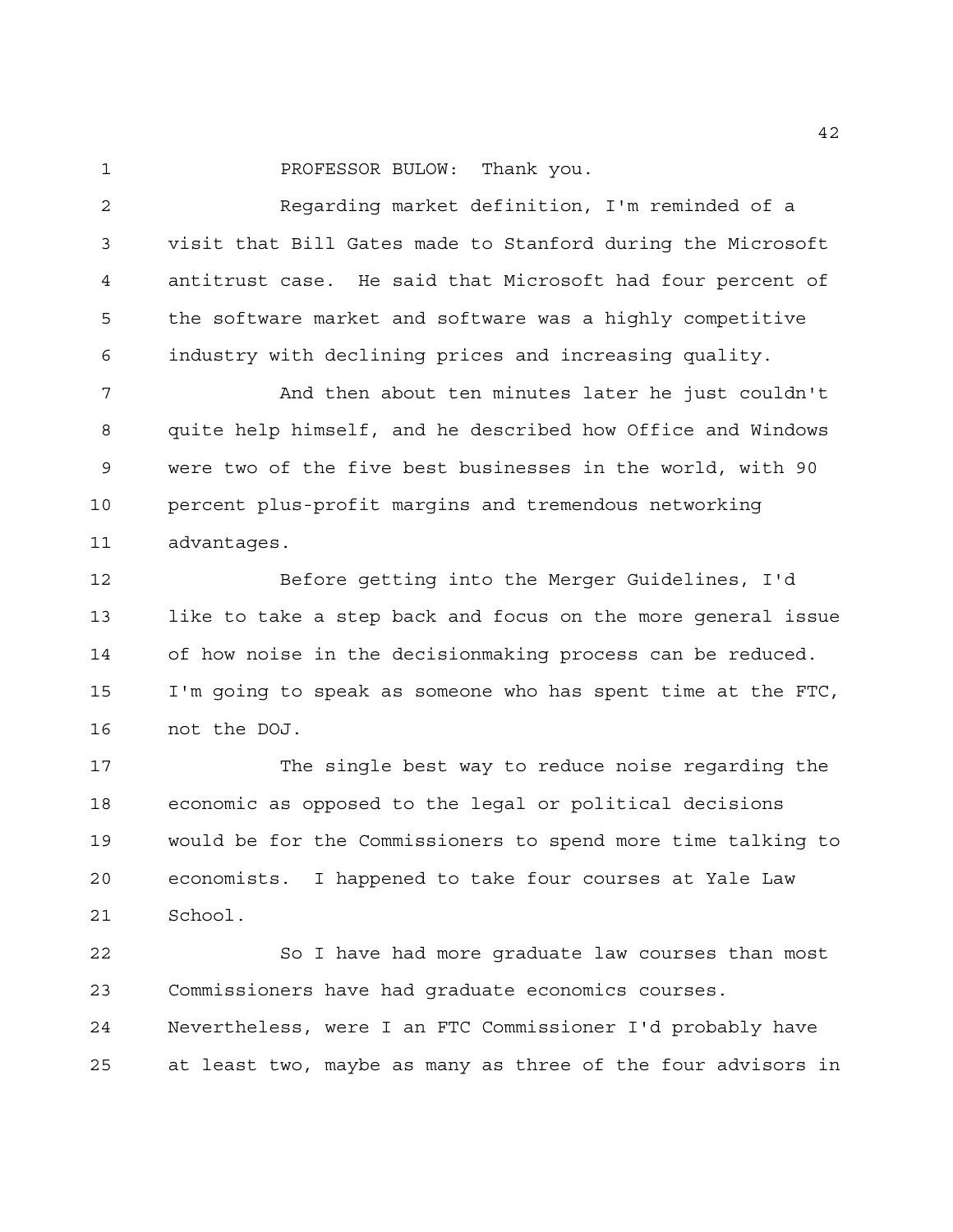my office be lawyers, recognizing that my law knowledge is minimal relative to a professional attorney.

 Similarly, I think each Commissioner should have at least one and maybe two economists among their advisors. Right now among the 20 advisors for five Commissioners, 19 are lawyers and one is a JD Ph.D. All the Commissioners, even the new appointments, are lawyers.

 Even though I'm sure that the Commissioners will get great advice from Joe Farrell and Rich Feinstein, this is a recipe for noisy decisionmaking.

 When I was at the FTC only one Commissioner, Commissioner Swindle, had an economist on his Staff. As a result, even though there were two other Commissioners who were much stronger academically than Commissioner Swindle, his office tended to produce the best, most thoughtful economic analysis of any of the Commissioners.

 Second, I would note that in addition to the Merger Guidelines the FTC publishes two other kinds of information.

 First is an estimate of how much money the Agency's actions have saved consumers. This requirement is not taken seriously. For example, except in exceptional cases, the FTC estimates savings to consumers from any action in any merger enforcement is equal to one percent of sales in the market for two years.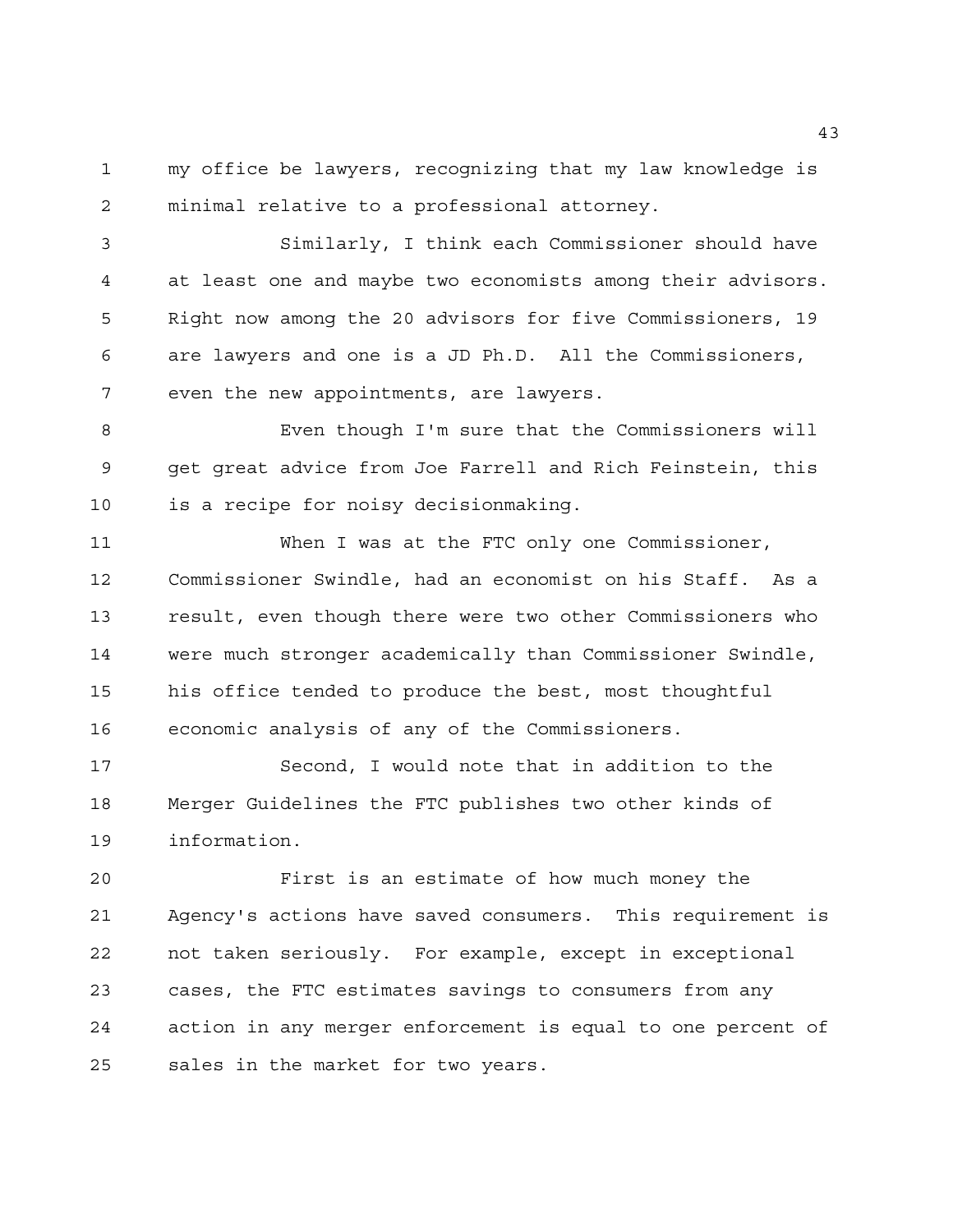Were the FTC to take this requirement more seriously and provide analyses backing up its calculations for consumer benefits, I think the eventual impact would be more thoughtful and analytical decisionmaking with more understanding of the need for economic analysis.

 Third, after each action the FTC puts out statements explaining the rationale behind its actions. If these statements were written in a meaningful way there might be little need for the Merger Guidelines. And, again, I think the eventual impact would be better decisionmaking.

 For example, even though I was heavily involved in the Exxon Mobil case, there were certain things about the divestiture order that I did not understand. I went to read the justification afterwards and found it provided no insight. My understanding is that, while Commissioner Muris wanted to increase transparency, things are little changed in the last ten years. An approach that provided a rationale that was more similar to what a judge might write up in deciding a case would be ideal.

 As to the Merger Guidelines, one way to think of the problem is as follows: In a second request, which is analogous to a detailed audit, the Agencies use a variety of information to determine whether or not an action is required to protect consumers.

The Agencies make a rough decision about which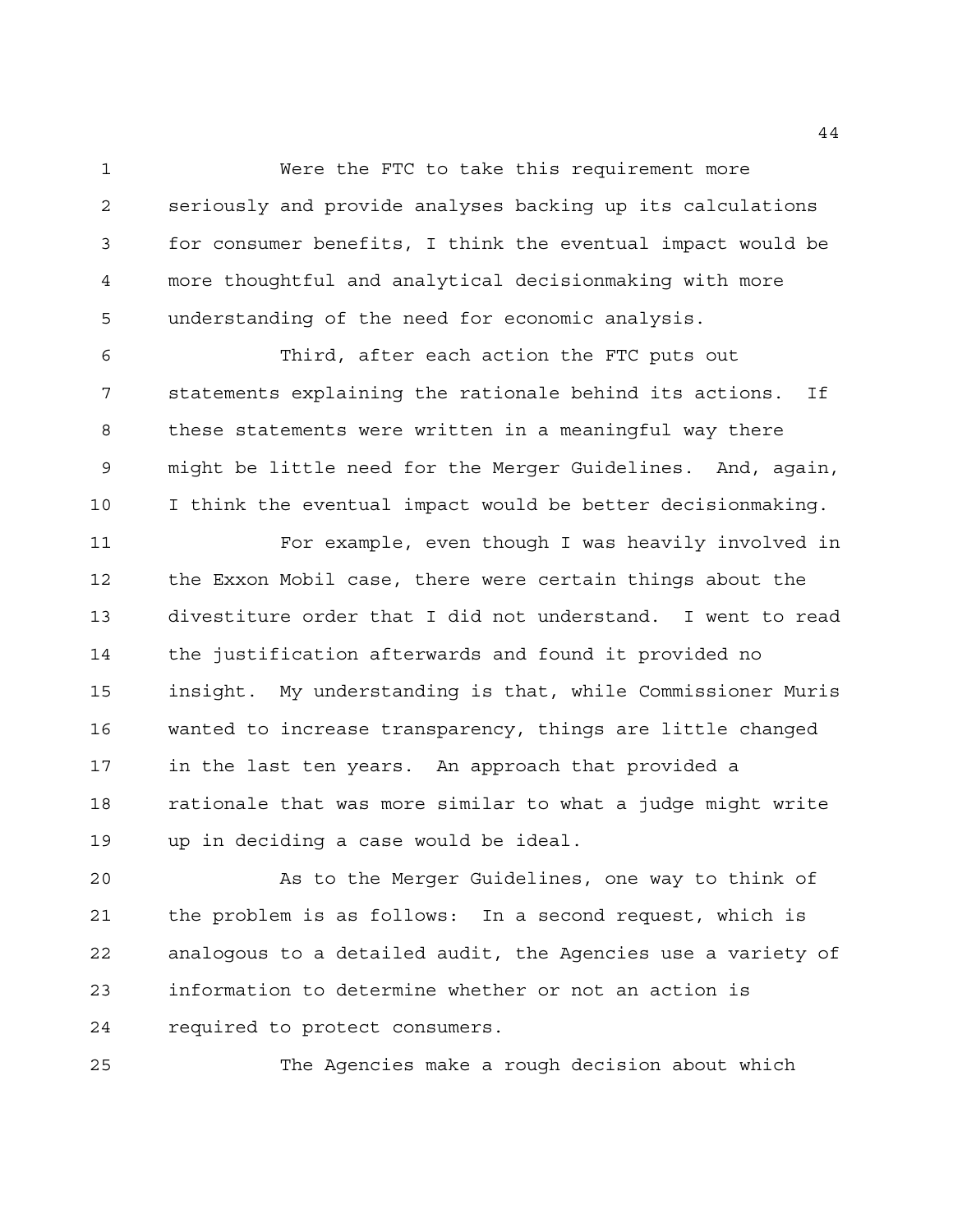cases to audit, based on the preliminary information they have. As with information the IRS provides about its audit selection process, the Guidelines should be informative but not too specific.

 The Agencies should be able to list for firms the key factors that are considered in their analyses, such as market share, industry concentration, absolute size of firms, substitutability of merged products, and perhaps industry dummy variables, and discuss how they think about these things, and how that thinking accords or does not accord with modern economic analysis.

 Significant changes in the Guidelines might be thought of as changing the underlying structure of the Agencies' screening and enforcement procedures, and therefore, changing the relative importance of different variables. Why am I biased towards a discussion of variables rather than equations, such as the HHI that purport to summarize them?

 Well, I'm biased somewhat by my own work. While I have only written a few papers in industrial economics, one coined the terms, "strategic substitutes" and "strategic complements," which illustrated how hard it is to predict the strategic response of one firm to the actions of another.

A second paper, which is actually related, pointed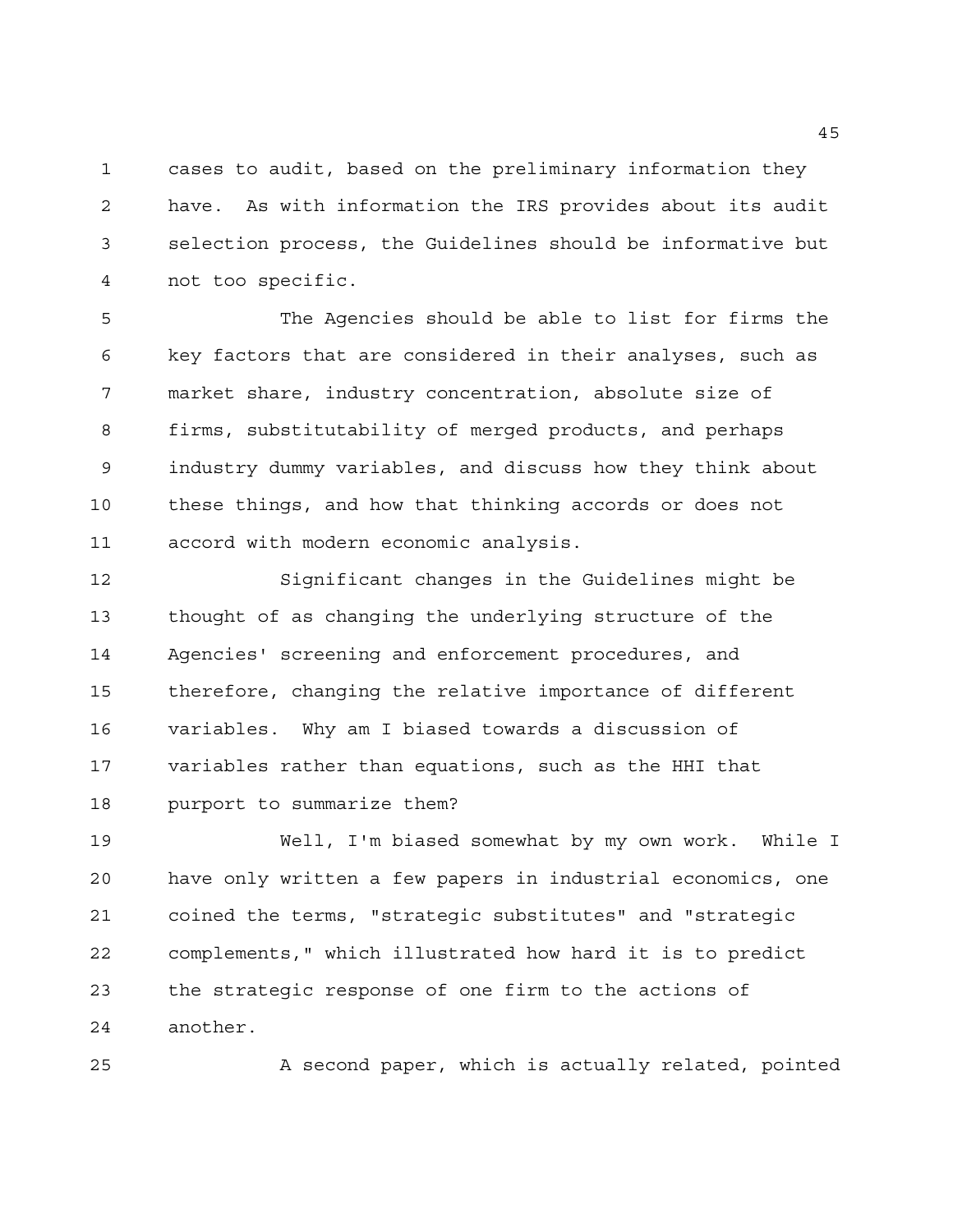out the difficulties in estimating pass-through rates due to cost changes. The implication is that there is little that we can directly predict about competitive pricing directions strictly from theory.

 Furthermore, price effects are not necessarily dispositive about welfare effects. For example, say that the technology for producing a differentiated product such as women's clothing changes so that the fixed costs of providing a new design is reduced.

 We can predict that in the competitive model there will be more variety and higher welfare, but we cannot make predictions about whether prices will be higher or lower without making abstruse assumptions about things like the life concavity or life convexity of demand.

 Furthermore, while we are ultimately interested in the effect of a merger on price, quality, and variety, it is not only difficult to do things like to find a market, which leads some people to want to look at data-like margins to estimate elasticities and then price effects, but it is difficult to estimate margins appropriately.

 When we calculate the margins for refiners, for example, do we compare the price of gasoline with the price of crude oil and so determine that the refining industry has become more competitive when crude oil prices have doubled and refining margins have risen by only 50 percent?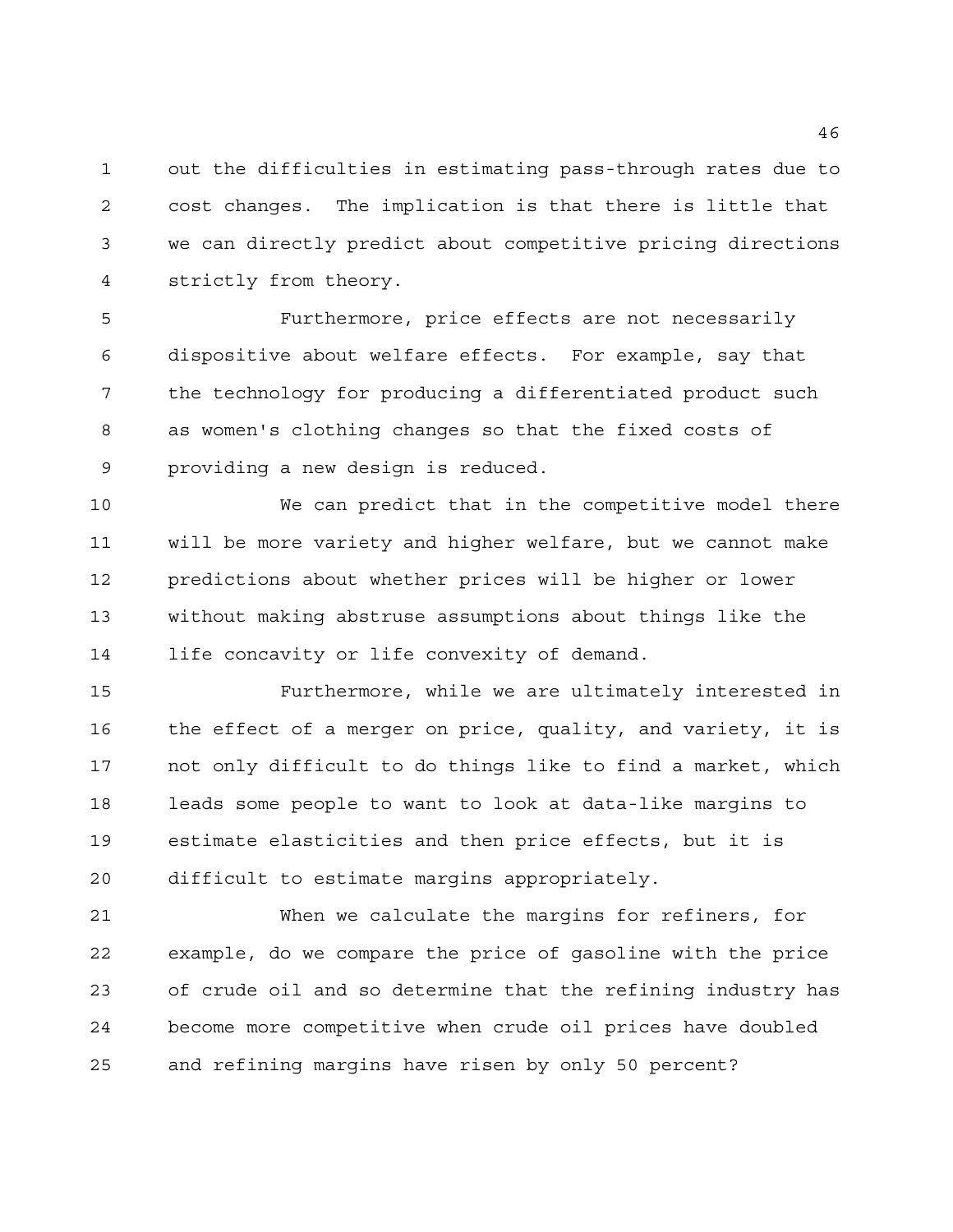The implication of all this is that while it is possible to discuss the factors that are likely to be important in a merger analysis, I'm skeptical of the ability to summarize competitive effects and the likelihood of consumer harm with any simple equation that tries to combine many factors.

 What are the key factors that should be discussed in the Merger Guidelines?

 First, the existence of efficiencies that provide the competitive rationale for a merger should be emphasized. Efficiencies are basically complementarities on either the cost side or the product development side that make the 13 joint firm able to make more value than it could through a realistic alternative, such as a contract.

 Cost savings that come about through obtaining lower prices from suppliers must be looked at skeptically because, if the suppliers are competitive, they will eventually have to be paid their costs and the lower prices will go away. And if the suppliers have market power, then the impact on consumers of consolidating purchasing power of the intermediate goods producers is ambiguous. In the case of public company mergers, comparing these efficiencies, which might reduce total cost rather than some definition of marginal costs, with a premium paid in the merger may provide information. Traditional issues of the feasibility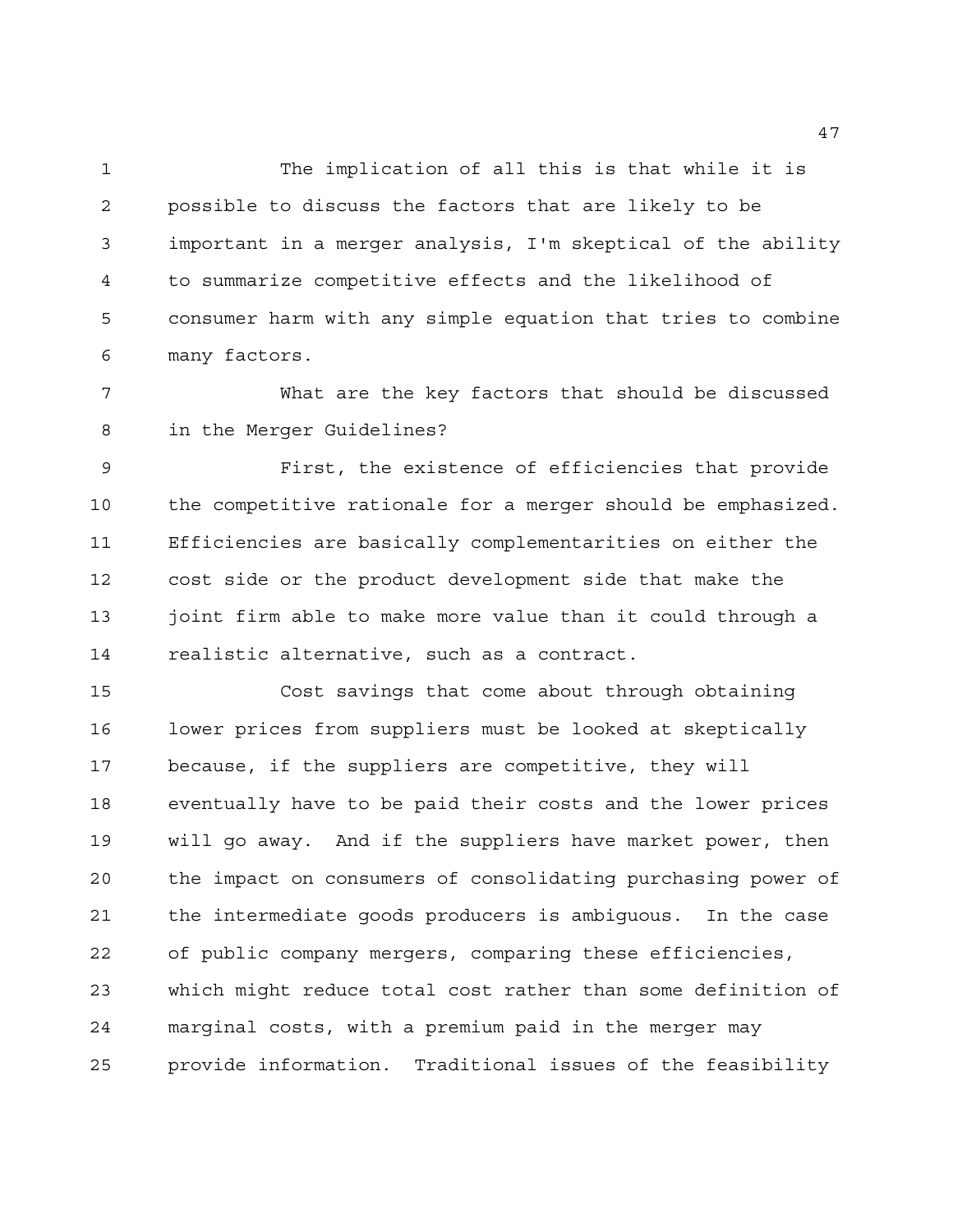of entry and of the potential for consumer substitution to other products also require consideration.

 Finally, the Agencies must be concerned with whether a merger would more closely align the interests of the remaining competitors and so reduce the likelihood of competitive conflict.

7 A deep discussion of these factors, combined with consistent decisionmaking, rather than an emphasis on how this information might be summarized in a particular equation is what I would like to see.

 COMMISSIONER ROSCH: Thank you very much, Jeremy. Let me kick off the questions of our panelists. And so that you can have a little time to think about them, let me go ahead and kick them off, and then we'll turn to everybody else.

 Lawrence, the principal question I have got for you is, how do you weigh factors? If we don't use economic formula and we just list factors that we take into account, how do you weigh them? How do you rank them? That's my question for you.

 With respect to Mark's comments, I have already commented a little bit on them.

 But I see Pam Cole sitting back there. And in the *Oracle* case I always thought that one of the things that Judge Walker was really focused on, although he didn't say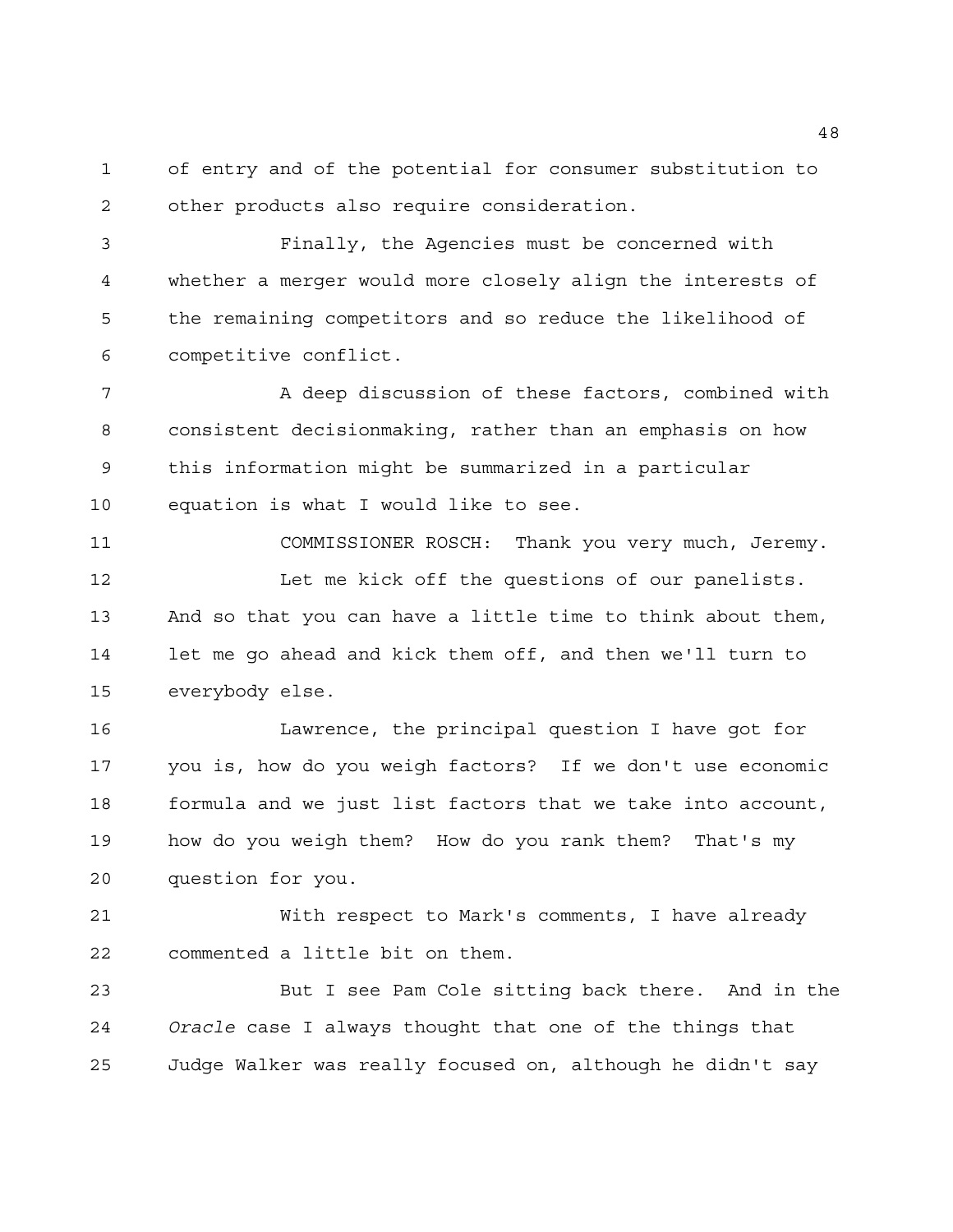it, was that -- assume for the moment that Oracle and SAP were the last people standing in this market.

 I don't think that bothered him. And the reason it didn't was because he felt that there were such substantial upfront sunk costs in the form of R&D and maybe fabs, I'm not sure, but more R&D in that case, that you lost a tremendous amount if you lost a sale.

 So that even if there were a duopoly market, that you were going to have cutthroat competition between those two people standing, no matter what. That simply illustrates, I think, Mark's point that the current Merger Guidelines with their emphasis on market definition and structural analysis upfront creates kind of an artificial certitude. So, anyway, I throw that out for comment, as well.

 With respect to Kathy's points, that was a very rich discussion, and I have a lot of questions that arise out of that, but I'll keep them to myself. Let me just say one thing about one thing that she said, which is that however sincerely people may really believe that their transactions are going to yield efficiencies, frequently they don't, and shouldn't we subject that to a higher screen?

 Michael Porter actually has made that same observation, except his is even more trenchant. He would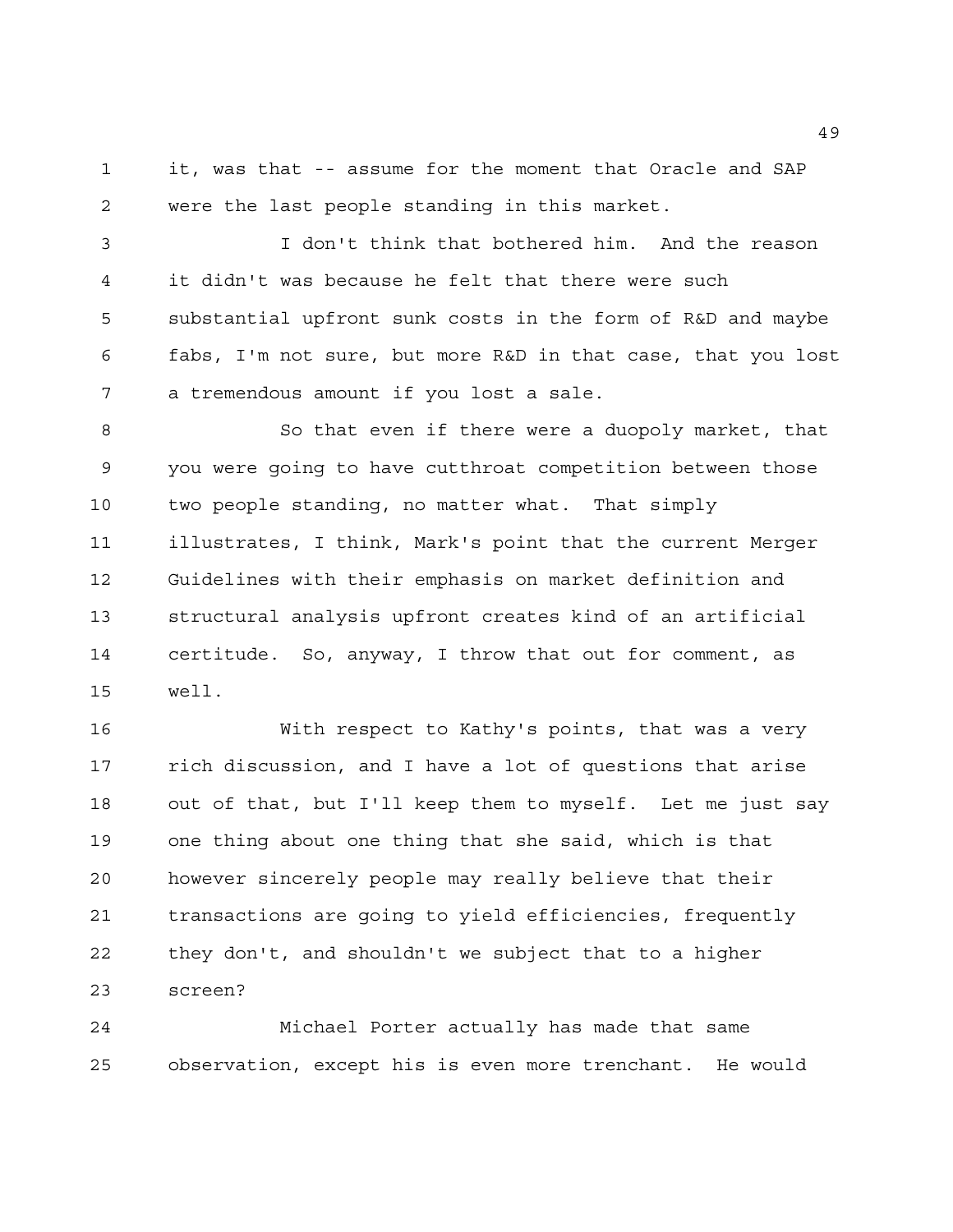suggest that very, very few mergers actually yield the efficiencies that are expected. And instead they are very inefficient, by and large.

 With respect to Jeremy's observations, Jeremy, I must say the notion of having more economists rather than less on our Staffs -- and, I confess, in our office we have four attorney advisors who are very fine attorneys. They are not economists.

 But why is that so? Why do I have a more of a mistrust of economists? Well, two reasons.

11 11 I think the first is that I think Joe aptly said at the table once upon a time that economists rarely win cases in court, but they sure can lose them. And I think that that is very definitely the case.

 But quite apart from that, I must admit that I have gone through at least three and maybe four different kinds of economic analysis in my life, in my career, as a lawyer. The first was big was bad when I started out. The second was in the wake of *GTE Sylvania*, which was the Chicago School. The third was kind of a modification of that, suggested by Joe in some papers that he wrote where he suggested that there was something called experimental economics, that sellers rarely identified what was even best and profit-maximizing for them upfront, but instead, through a process of trial and error, blundered their way on through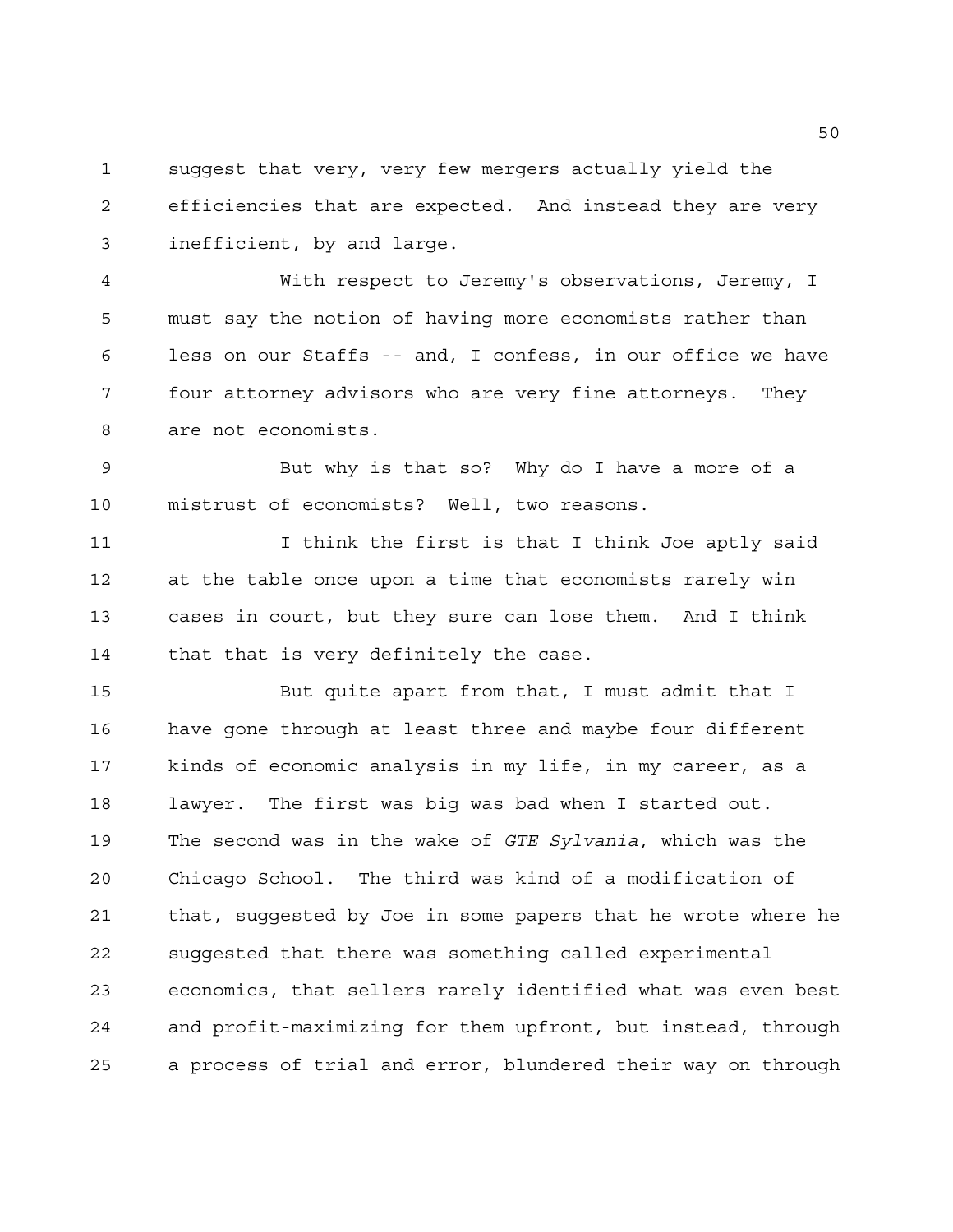to find out what was profit-maximizing for them. And then most recently there is the behavioral economics school, and I'm very concerned about the lack of an organizing principle for that school, as well.

 All of this leads me to wonder whether this search for certitude, if you will, or predictability in terms of backing into a market may not best be served by a very high degree of transparency.

 That is to say, what factors are really being taken into account, not only in the second request process, but also in court, in terms of backing into what a market definition is. So I throw those out to each of you.

 Lawrence, do you want to similarly identify upfront any questions you have got of the panelists?

 MR. WU: Sure. I think my question for Mark Lemley and the panel in general is whether there is no room for market definition and market concentration in helping the Bar, and economists, and the business community understand antitrust policy.

 And, in particular, I'm thinking about what's likely to be useful in the first, initial phase of the waiting period. It's very hard to get evidence on competitive effects, because not only must the parties provide that evidence, but the FTC and DOJ staff must evaluate and test it themselves.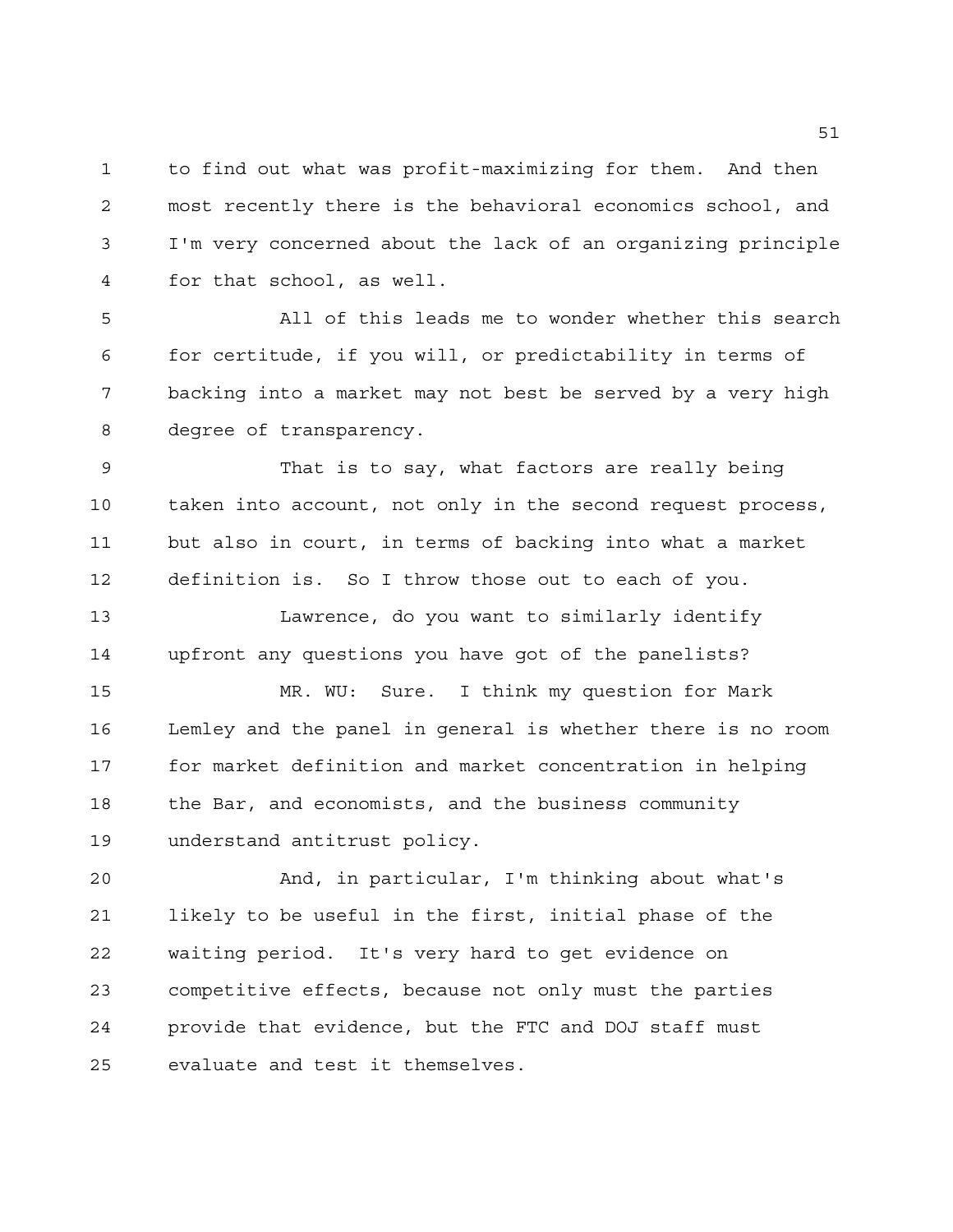I'm skeptical that all of this can be done in the initial waiting period. So if that is the case, would you still say that there is no room for market shares and concentration in the process? COMMISSIONER ROSCH: Okay. That's a question. And, Mark, please address that when we get to you. 7 Kathy, what are your questions? MS. FOOTE: My questions really relate to the weighting of the evidence. And this is as much a question to myself as it is to members of the panel. Firmly believing, as I do, that this evidence is really important, at what point does it become determinative? COMMISSIONER ROSCH: Okay. And, Jeremy? PROFESSOR BULOW: Well, let me ask you a question, Tom. COMMISSIONER ROSCH: Okay. I deserve it, by the way. PROFESSOR BULOW: Yes. So, you know, what economic analysis or research that has been done in the last 20 to 25 years does you and your office take into account in coming to its decisions on antitrust cases? COMMISSIONER ROSCH: Well, that is a perfectly legitimate question. And I guess the answer is that we tend to look at these through the lens of trial lawyers, because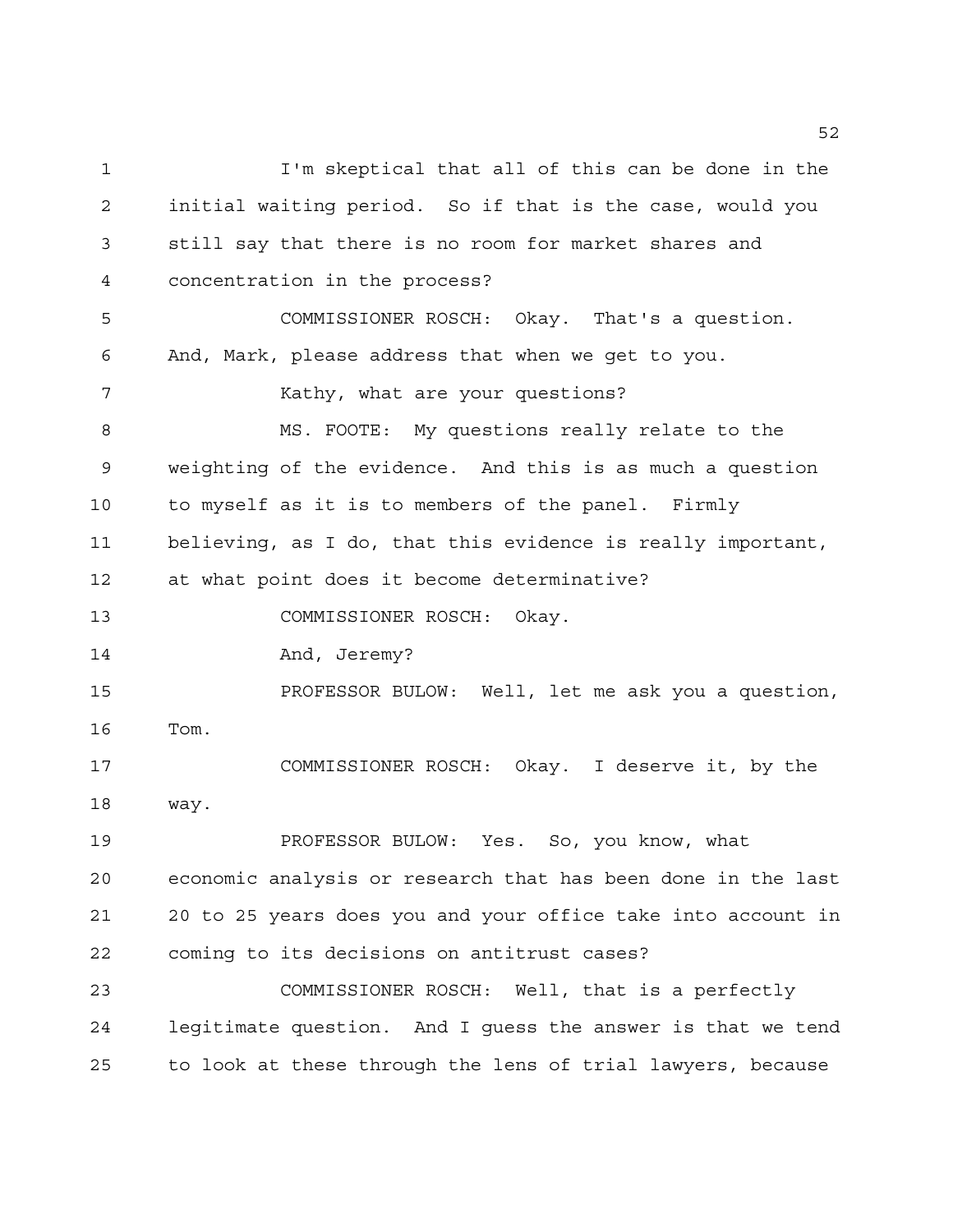we think that that is, generally speaking, how the staff is going to analyze the transaction increasingly at the FTC, because we are increasingly willing to litigate cases that we think should be litigated.

 And so they have to make an evaluation as to whether or not those cases can be won. And those are the factors that they take into account. As to specific factors, I am concerned that any -- first of all, I am not a fan of lists. I should say that upfront.

 But that said, the Bar does need precise identification. It deserves precise identification of as many of the factors as we can possibly provide. And some of those are going to be discussed today: Power buying, price discrimination.

 I think it makes a huge difference whether or not there is an intermediary or a reseller involved in the chain of distribution, because sometimes the reason that you don't get a lot of complaints is because they can pass any price increase along to the end user. So that is another one.

 Kathy's observation that price discrimination is arguably more relevant to a competitive-effects analysis than it is to a structural analysis is probably apt. We do take a look at that.

 We certainly take a look at the increase on price. We take a look at the increase on whether or not the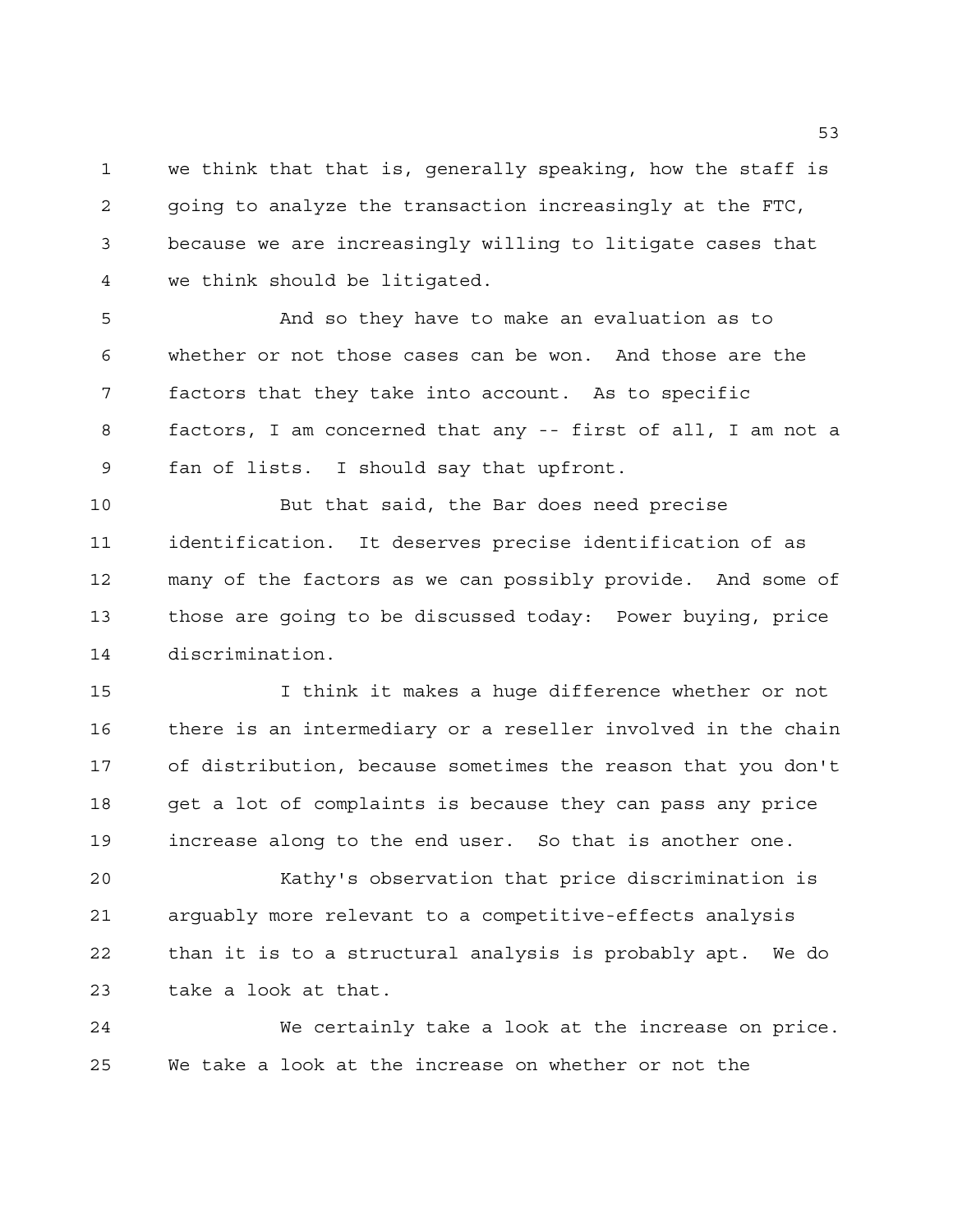transaction is likely to increase innovation. And we do take a look at history, very, very largely. Perhaps that is -- in Jeremy's lingo and Lawrence's lingo that is called a natural experiment, but we do take a look at history in order to make that determination.

 Now those are some of the factors, but I'm concerned about the list being so short that it's used against the staff in litigation by people who are very skilled in that respect and also by judges who don't understand these considerations as well as perhaps they should. Okay.

Lawrence?

 PROFESSOR BULOW: No specific stuff that has been done in the last 20 or 25 years that you can think of? COMMISSIONER ROSCH: You know, one of the things that we did take a look at, Jeremy, -- and actually, your point about -- I was glad you didn't mention retrospectives, by the way, because I think they are very expensive to conduct, particularly for the recipient of the retrospective.

 But the idea of issuing a closing statement, a statement that explains why you didn't challenge a merger, is a very good one. And I don't know that we have paid that much attention to it. By far, I think the best one we have done was in connection with this latest Merck -- I'm sorry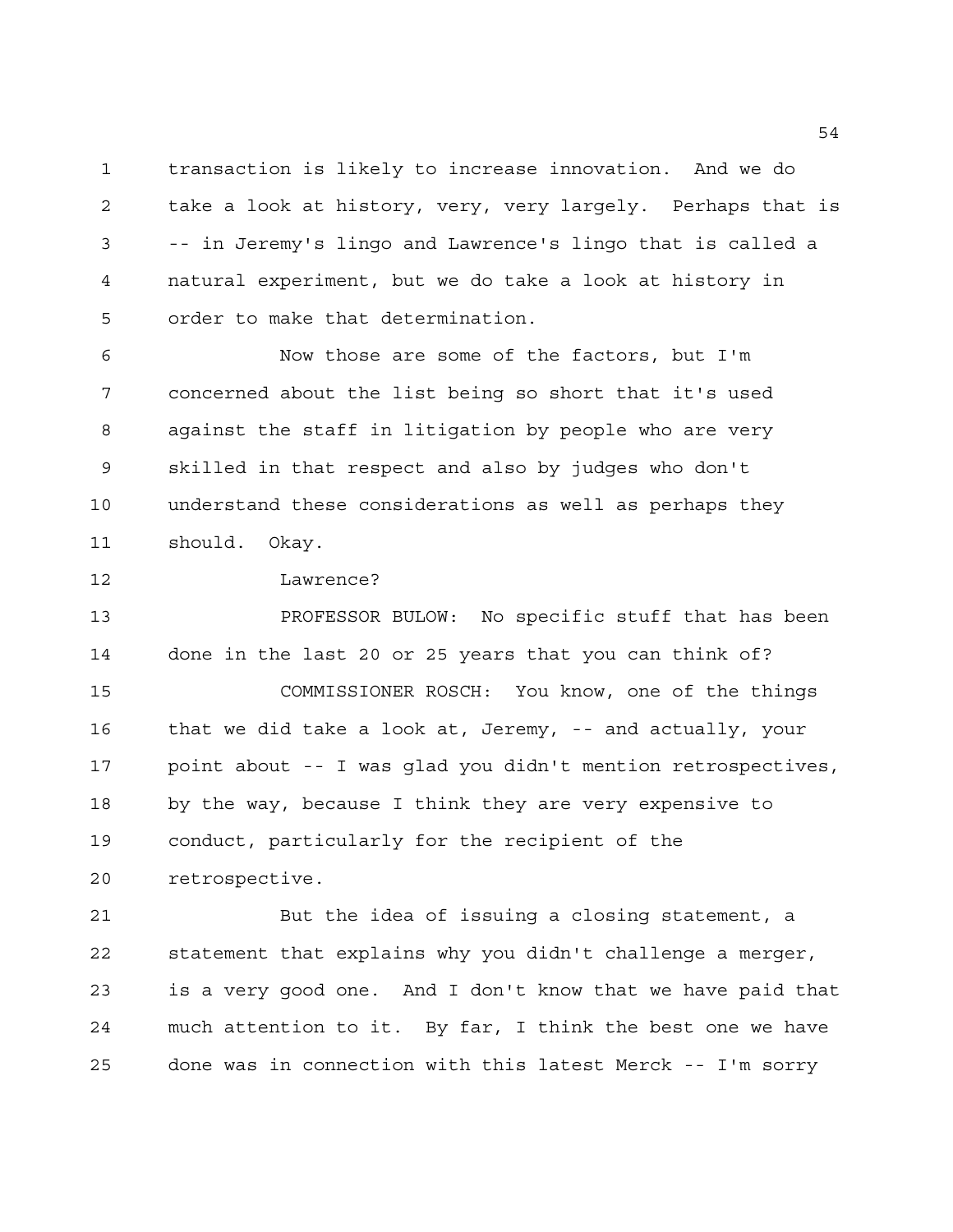-- not Merck, but Kaiser transaction where we identified a whole series of factors that we took into account, including some that went to innovation.

 And the staff really ran down those considerations very, very completely. And the statement which the Commission issued discussed those at some length. And probably that does a better job than I can do on the fly here.

Go ahead, Lawrence.

 MR. WU: Okay. I'll start by talking about the various types of evidence we can use to evaluate competitive effects. And there are many types of analysis we can do, from natural experiments to bidding studies, and the like. So here's how I think about weighing the various pieces of evidence. And there are a couple of different perspectives we can take on this.

 So here's one perspective. Okay. Let's take the division between data versus qualitative evidence. Business plans, interviews, and speeches, those are all important qualitative pieces of evidence, but they are more difficult to test and the credibility of a witness could be subject to some criticism on the stand.

 My preference would be to focus on empirical data, empirical analyses. All the business documents may help us in creating the propositions we want to test, but then I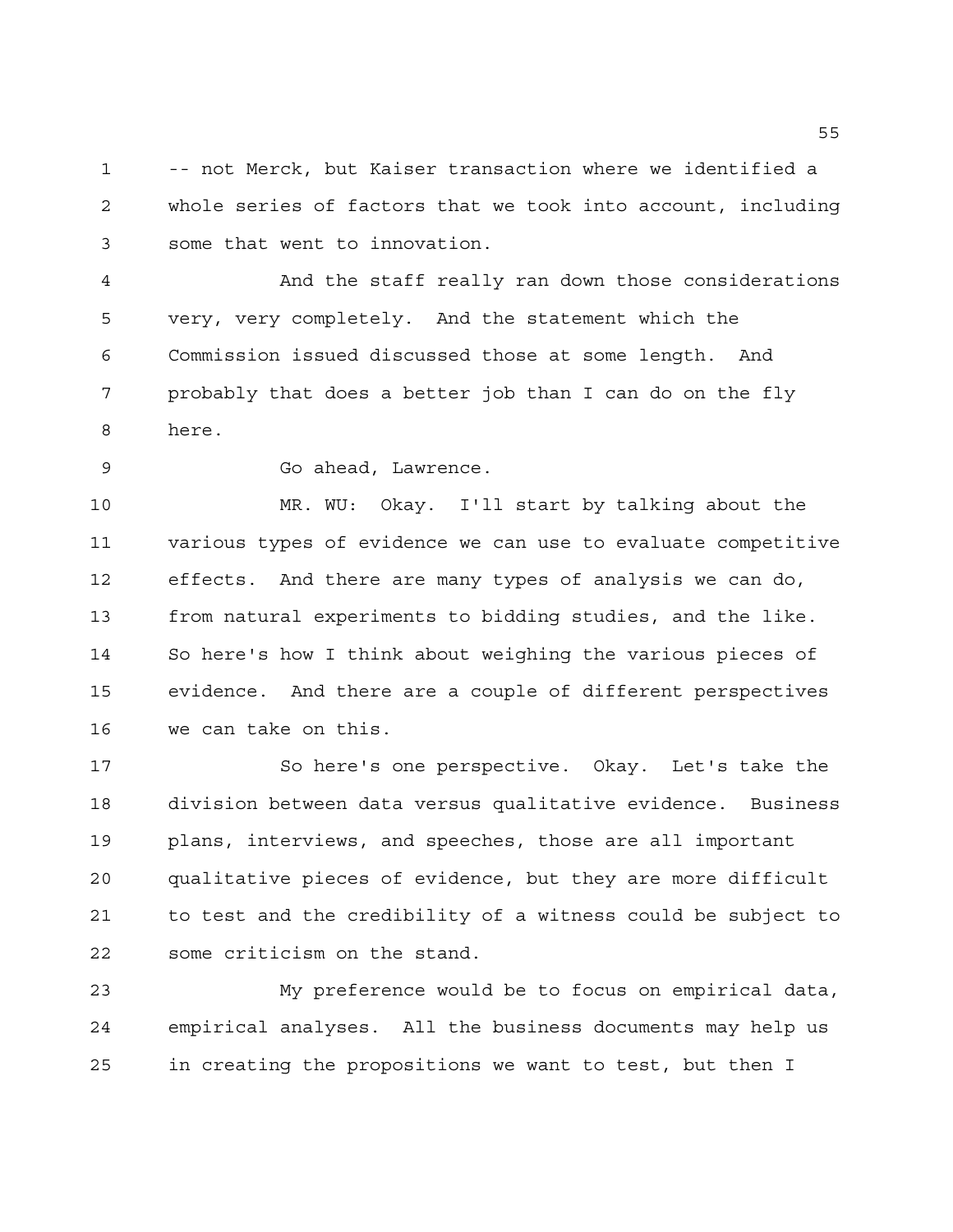would use an empirical analysis to test those propositions. So if I had a choice between qualitative data and quantitative data, I think the qualitative data allows for more testing of propositions.

 Let me think about weighing it from a different perspective, and that is weighing on the kind of questions that are at issue. Given the relevance and given the data that are available there are different kinds of analyses we can do. The analyses may address different types of questions.

 Some questions may be more important or dispositive than others. In one case, it may be entry. In another case, it may be efficiencies. In other cases it may be substitution among different competing products. The importance of a question to me will affect what weight I 16 give to a particular piece of evidence.

 Another perspective has to do with the precision of the results. With empirical analysis, the precision we can evaluate statistically. And, as decision theory would suggest, we ought to give more weight to results that can be tested, replicated, subject to scientific scrutiny, and results that are more precise. So, you know, those would be factors, you know, I would consider.

 So, again, this overall -- the theme here is I think there is no one weighting, but the weights are going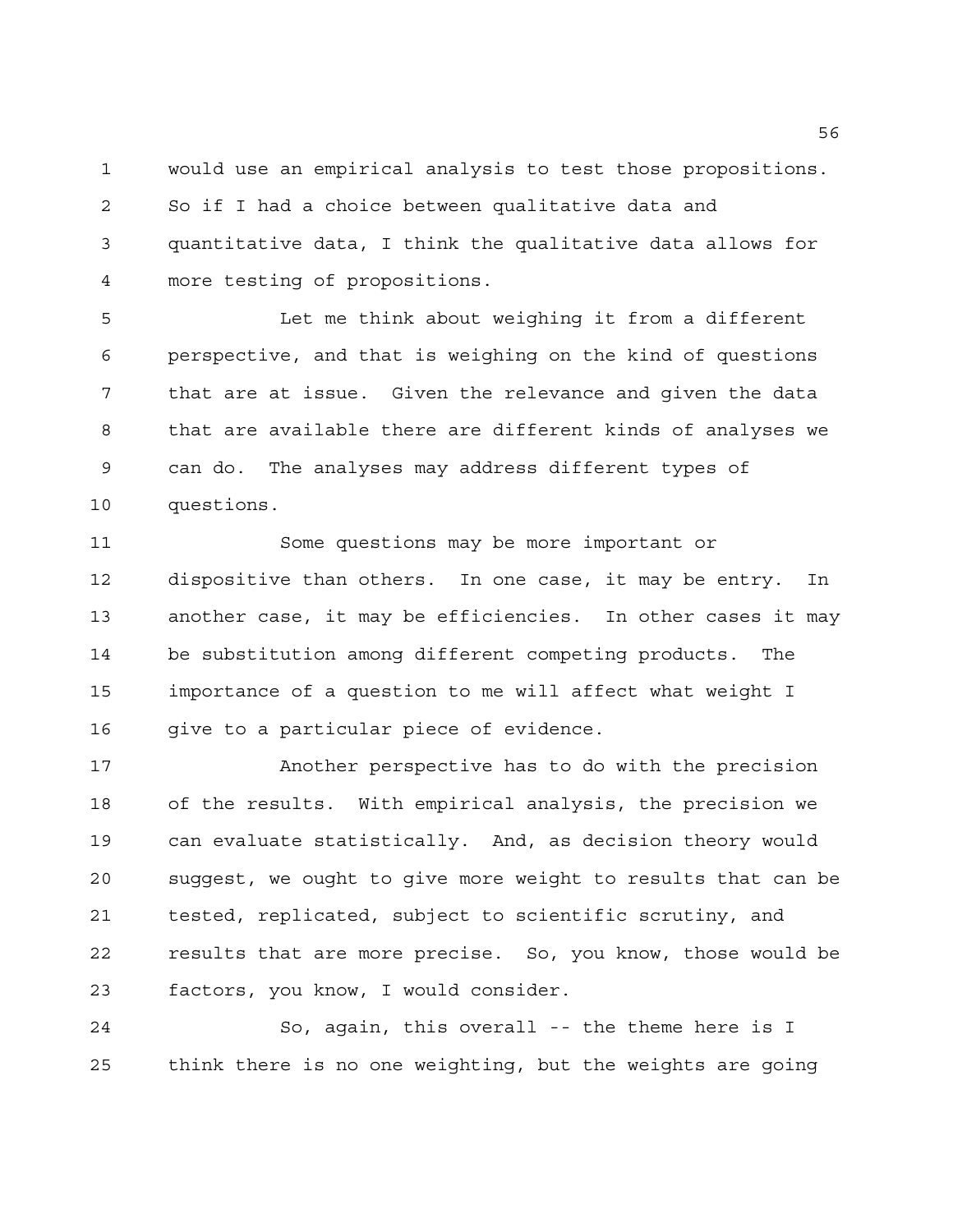to depend on the question at issue and how important that issue is. And it goes to the reliability and confidence we have in a particular result.

 And that lastly I would say on the weighting is that there is something called retrospective analyses. We can go back and evaluate how important certain pieces of evidence are, in general, if we wanted to. We could also go back and think about it in a particular case.

 And I think that kind of ex-post study is important and I think the Agencies ought to consider doing that. The Agencies already do that in many ways, and I think that is something that we could continue.

 And I'll even say something as it relates to the HHI and possibly the concentration threshold. The Agencies have data on transactions over the past decade. Analysis of that can be useful in evaluating what a safe harbor threshold might be.

18 And even then, ex-post, even if some transactions are cleared, there is an opportunity later to evaluate whether that was the right decision. And I think if you think about it in that dynamic way that you might set some thresholds and later evaluate and revise accordingly. I think that is a sensible, empirical way of thinking about policies.

Mark.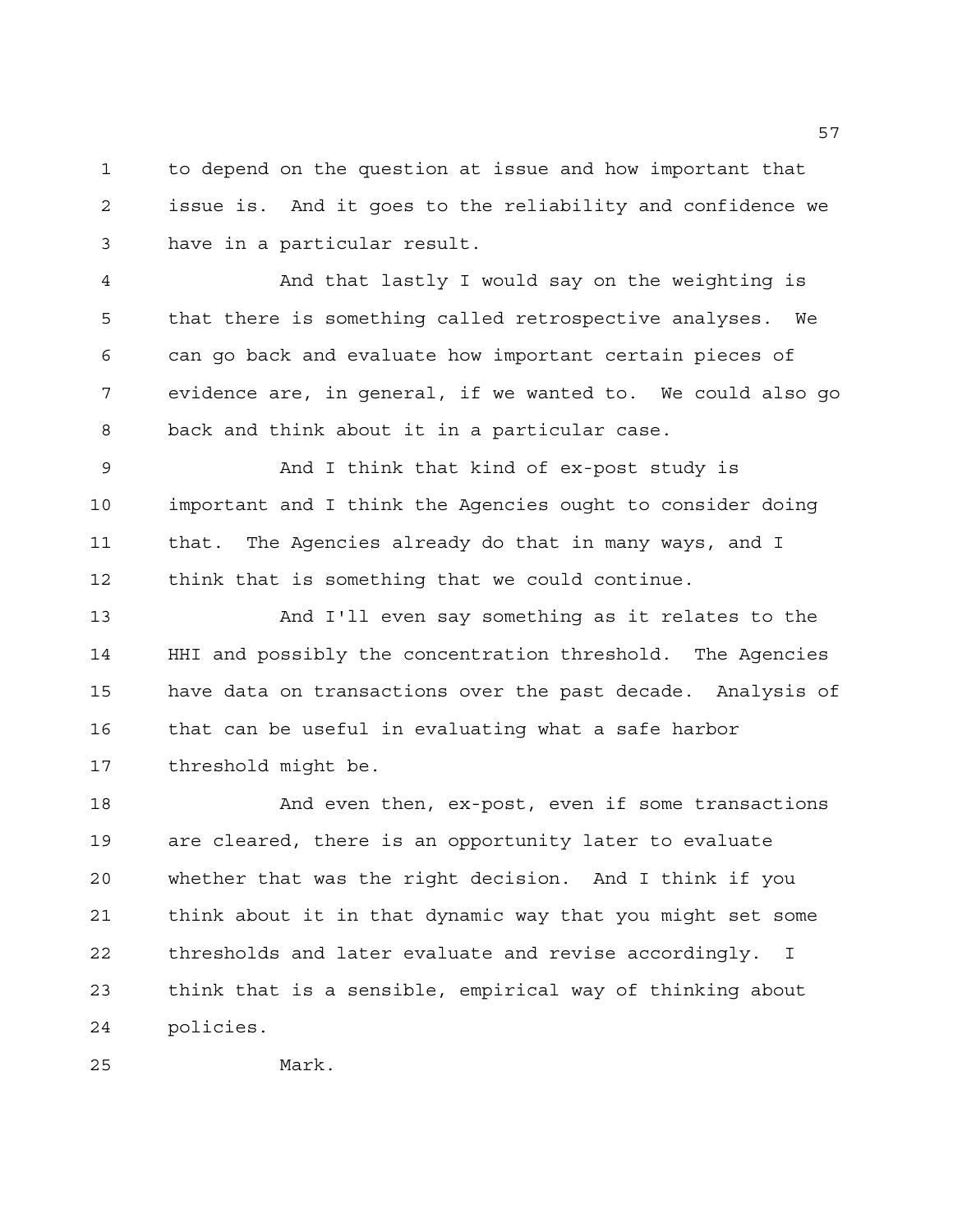PROFESSOR LEMLEY: All right. So I think one of the significant things to understand about a focus on direct effects rather than on market share and concentration thresholds is that it can, in appropriate cases, push towards either more or less antitrust scrutiny than we currently have.

 So is it possible that hard-fought duopoly can prevent any substantial competitive harm? Yes. Did that happen in *Oracle PeopleSoft*? There, I'm a bit more skeptical.

 The part of the problem is actually that our economic theories around the behavior of duopolists are surprisingly diverse. We have a variety of different predictions as to how duopolists will behave. And it's not clear, actually, how those are borne out empirically.

 I think you would, certainly, in a duopoly situation, even if we thought these companies were really competing strongly, we would tend to worry about concerted effects as to new customers, and so forth. You would want to sort of look very carefully at the benefits to the merger.

 Now Lawrence asked me is there no room for market definition here. I think the right answer is, look, there is always room to talk about the competitors that you face in the marketplace, because those competitors are going to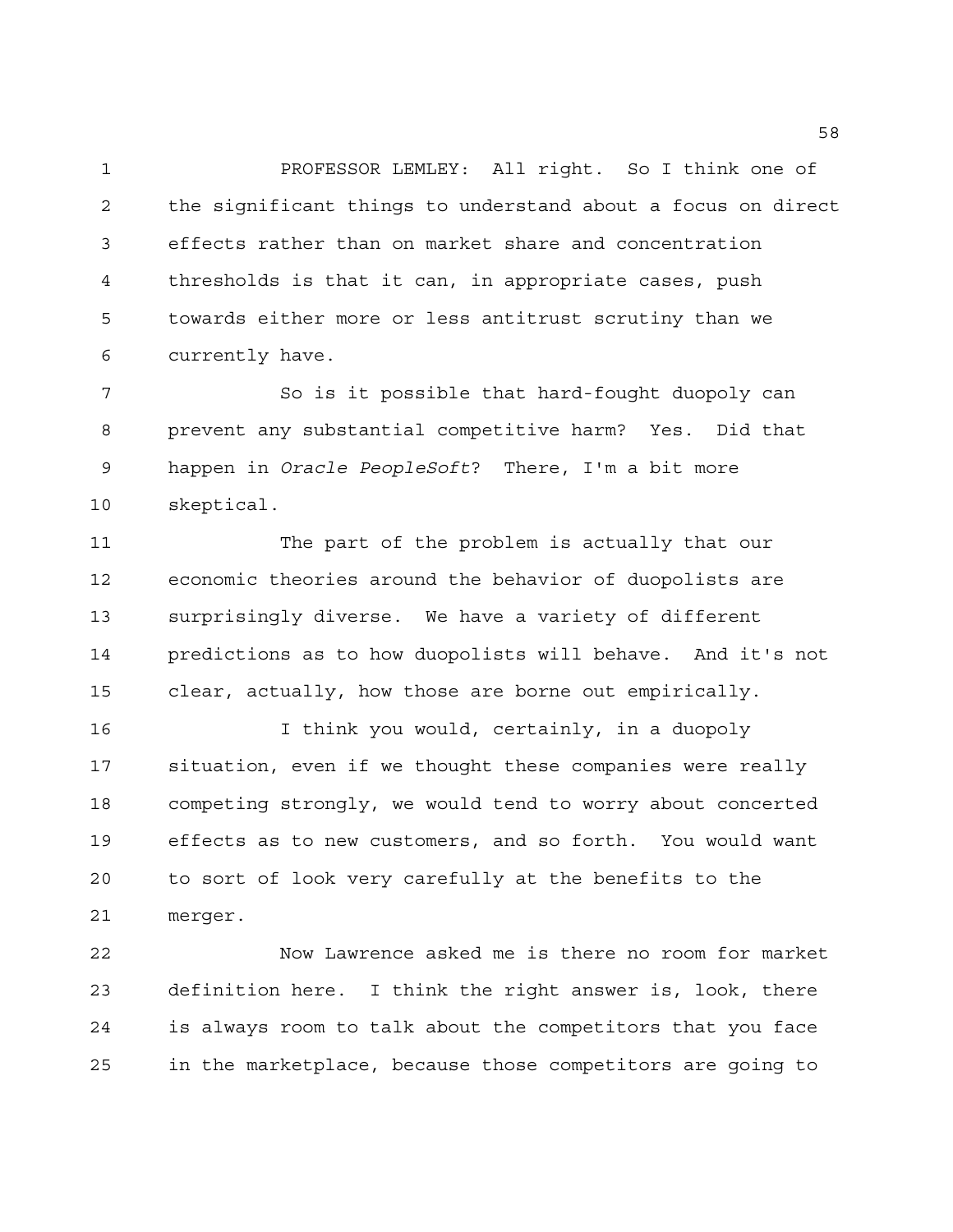be relevant to whether or not there is going to be harm from a merger.

 But the right way to talk about it is not, look, I have x number of competitors in the marketplace and because I got over the magic number let's stop having the conversation. I think the right way to think about it is to say if I can point to the presence of a bunch of competitors that we agree are, in fact, competing with me or are constraining my behavior, that fact is going to make direct anticompetitive effects from a merger unlikely.

 Now, I did want to actually sort of throw out a question for the panel, as well. This is sort of two, to me, quite related questions. One of the things I noted in listening to the panel is a split between -- I don't know if it's the Stanford/non-Stanford people or what -- between Jeremy and I on the one hand, who I take it to view the goal here as a social surplus, as incorporating efficiencies on the producers' side as well as consumer surplus, and Kathy and Lawrence on the other hand, who I heard as saying the proper, exclusive focus is consumer surplus alone.

21 I guess I'm sort of curious for Kathy and Lawrence, why you would not incorporate a producer surplus. And, in particular, this relates to an issue that Kathy raised, which is the role of price discrimination.

I mean, I take it that how we evaluate price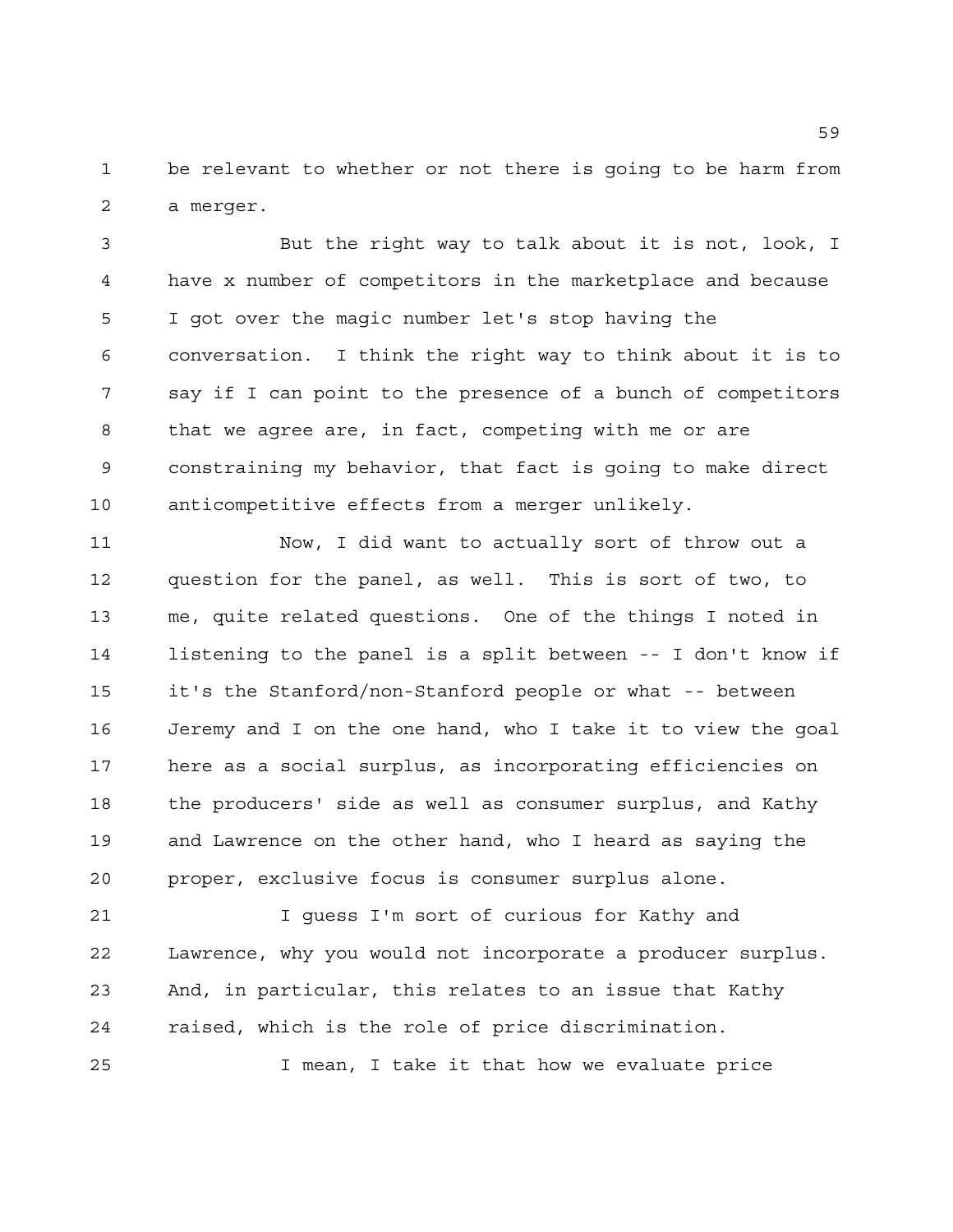discrimination is going to differ quite dramatically, depending on whether we think that the proper unit of analysis is social surplus, in which case much of the effect of price discrimination, though perhaps not all, is a wealth transfer, or if we think it's purely consumer surplus in which case the fact that it is a wealth transfer is going to line up pretty heavily on the anticompetitive ledger.

8 COMMISSIONER ROSCH: Kathy.

MS. FOOTE: Several comments.

 First, the interviews that generally launch a merger investigation are just a treasure trove of information. My office obviously participates with FTC and DOJ on many of those.

 So the question really is, where does it go, and what is done with it, and can more be done with it.

 Certainly the interviews inform the second request. But after that a lot of it sort of vanishes. It goes into the ozone. It may certainly factor into the internal analysis, but the learning from it ultimately may be lost.

 Possibly that is because the decision, which in most cases involves either a decision not to go forward or a settlement, is to some extent opaque, and so a lot of that texture is lost. But if there are ways to carry that learning forward, and the closing statement idea may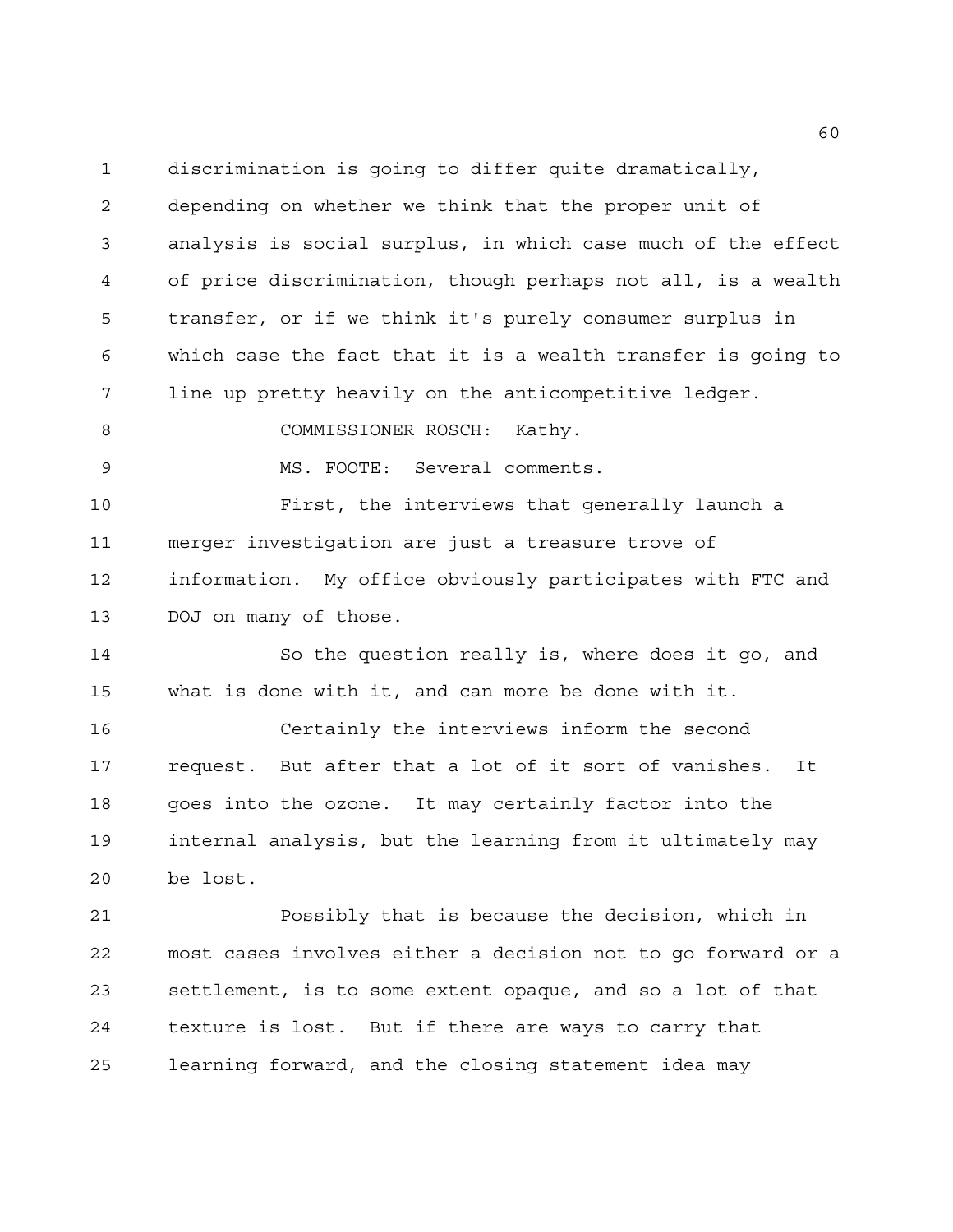actually be a good way of doing that.

 Secondly, with regard to weight of the sort of competitive effects factors, I think that really has to focus on the notion of what is going to influence a judge. The judge is sitting there, with the rare exception of someone like Vaughn Walker -- the judge is sitting there not really knowing a lot about the situation, under a great deal of pressure to decide something very important and very uncertain.

 And what will enable that judge to really break out of a kind of a wooden reliance on balancing of expert testimony and actually evaluate evidence as that same judge would do with a great deal of comfort in a nonmerger case.

 With regard to that one thing that may be useful is essentially to kind of expand the roster of experts so that it is not just one expert economist against the other.

 Now frequently the economist is the surrogate for a lot of other expertises, for the businessperson's expertise, what other hospital administrators actually believe to be the case, or what the traffic engineer really has to say about crossing bridges, if we want to take our Sutter example.

 And all of that is somehow or other wrapped into the economist's testimony. It might be -- it is certainly more arduous and it will take more time at trial, but to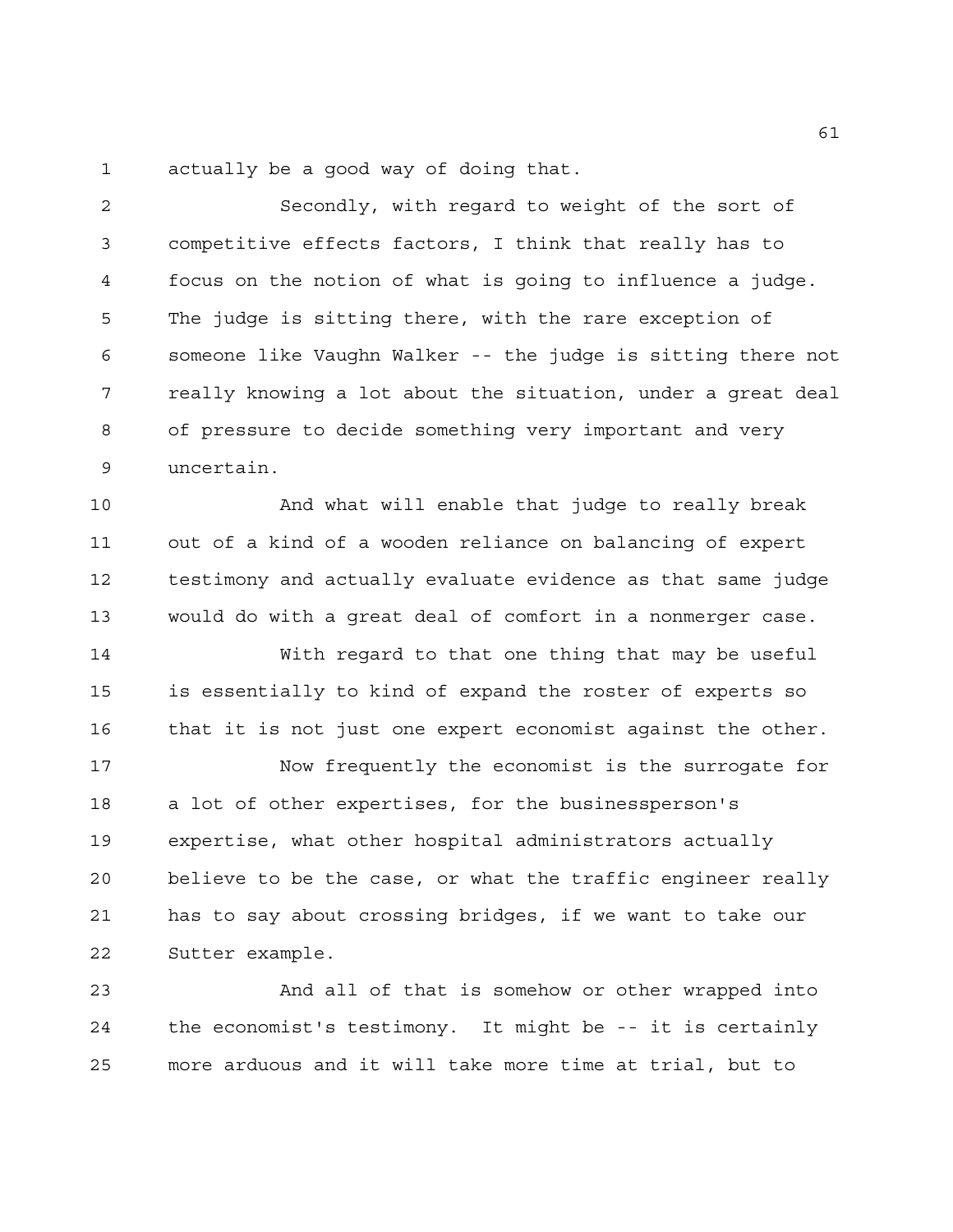actually bring those experts and hear what they have to say in court where it is, where the investigation up until that point really, really does point to its being a critical piece of information without which the other analysis is really going to go sideways.

 Finally, I just mentioned to Mark, social surplus I think is where certainly our approach tends to be. And that is, I think, the cause of our -- the fact that the state AGs do come at this from a kind of a consumer protection end of things, which covers a lot of bases other than just price.

COMMISSIONER ROSCH: Jeremy.

 PROFESSOR BULOW: Yes. Well, first, you know, I want to comment on Tom's remark that economists can lose cases.

 COMMISSIONER ROSCH: Oh, I was being catty. PROFESSOR BULOW: Very few FTC cases have the remotest chance of going to litigation. And when they do and it's a big one, they hire outside counsel. I mean, the vast majority of the lawyers in the "Bureau of Competition" are never going to be in a case. And I think that is a poor justification for the four-to-one ratio of lawyers to economists on the competition side.

 I'm kind of reminded of the story that my undergraduate advisor, James Tobin, told when he won the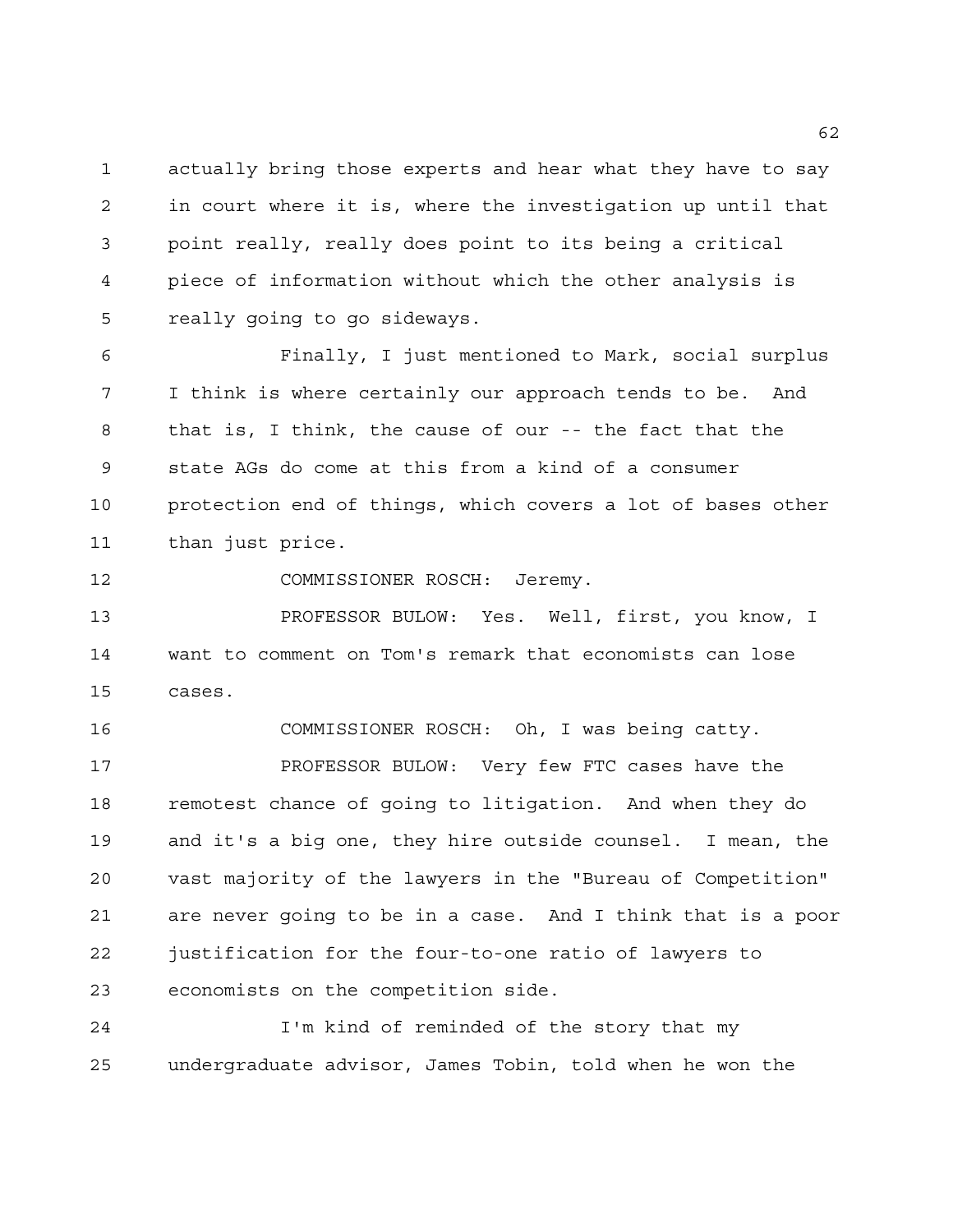Nobel Prize in Economics for his work on portfolio theory, and he was asked to explain it to a newspaper. He tried to explain it, and the guy said to make it simpler. And he tried to explain it again, and the guy said: Can you make it simpler? And, finally, he said, "Well, don't put all your eggs in one basket." So the next day the story comes out in the newspaper, Economist Wins Nobel Prize for Theory, don't put all your eggs in one basket. Well, at some level, at that point, the newspaper guy thought he understood what Tobin had done. But, of course, he didn't because he didn't have the training and he couldn't really understand it at a very subtle level. He could understand it at a sort of supersimplistic level. And if he thought that was all there was to it then, he's going to think, well, what is there to economics? I think there is a certain amount of that going on. And you know maybe the best way to describe it is, I have heard antitrust lawyers refer to Robert Bork and the Chicago School as the "new economics," and that is 1970 to 1975. It's sort of way out of date.

 I think not realizing that science marches on, but there is a lot to learn. There are a lot of things that people know outside of your field that are really important. The analogy would be, let's say, you took your view of the legal profession from watching "The Paper Chase," and you said -- you saw the students go up and get Kingsfield's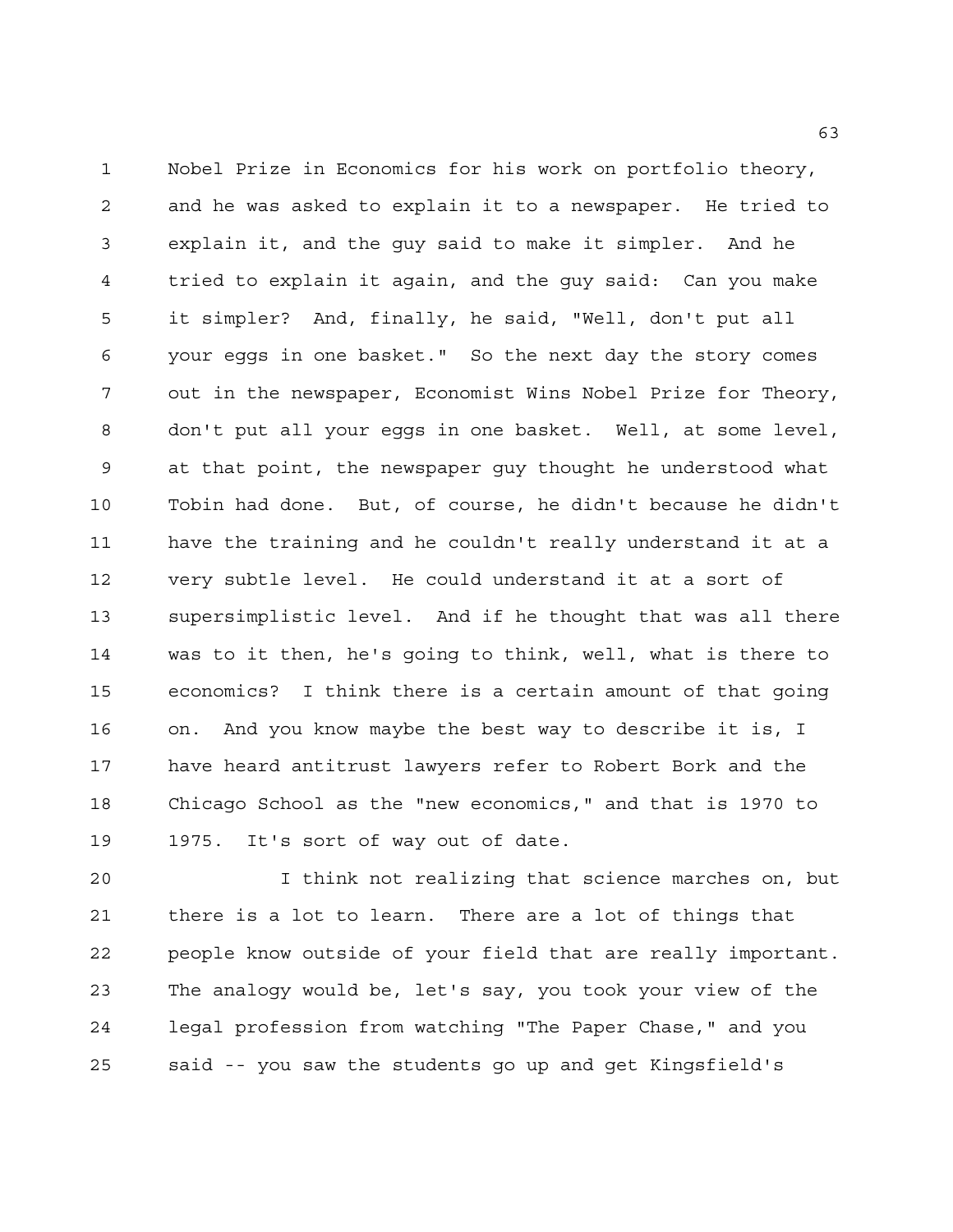notes and say: Well, now that I have got Kingsfield's notes from 30 years ago, I'm able to ace the class, because you know what's going to happen in the last 30 years.

 I mean it's not that way, I'm sure. I'm sure that part of the reason, Tom, that you have four attorney advisors is because you realize that there are a lot of complicated questions in the law. And even if you were trying to explain to somebody like me, who doesn't know that much about it, you would have to give me the "Don't put all your eggs in one basket" version so that I could sort of understand that there is a lot else going on.

 And so the fact that you know that you can make use of four lawyers in a field where you know something about, you should realize that there are other fields out there like economics, which people think are relevant to antitrust, I mean some people think it's relevant to antitrust, and just kind of keep in mind that you should try to know that there may be things you don't know.

 The last thing is in terms of retrospective commentary, I actually think it would be great if the FTC and the Justice Department put significant resources into explaining in a serious way what they did in each case, and why and how much, to the extent, when they do an intervention, how much they think that intervention is saving.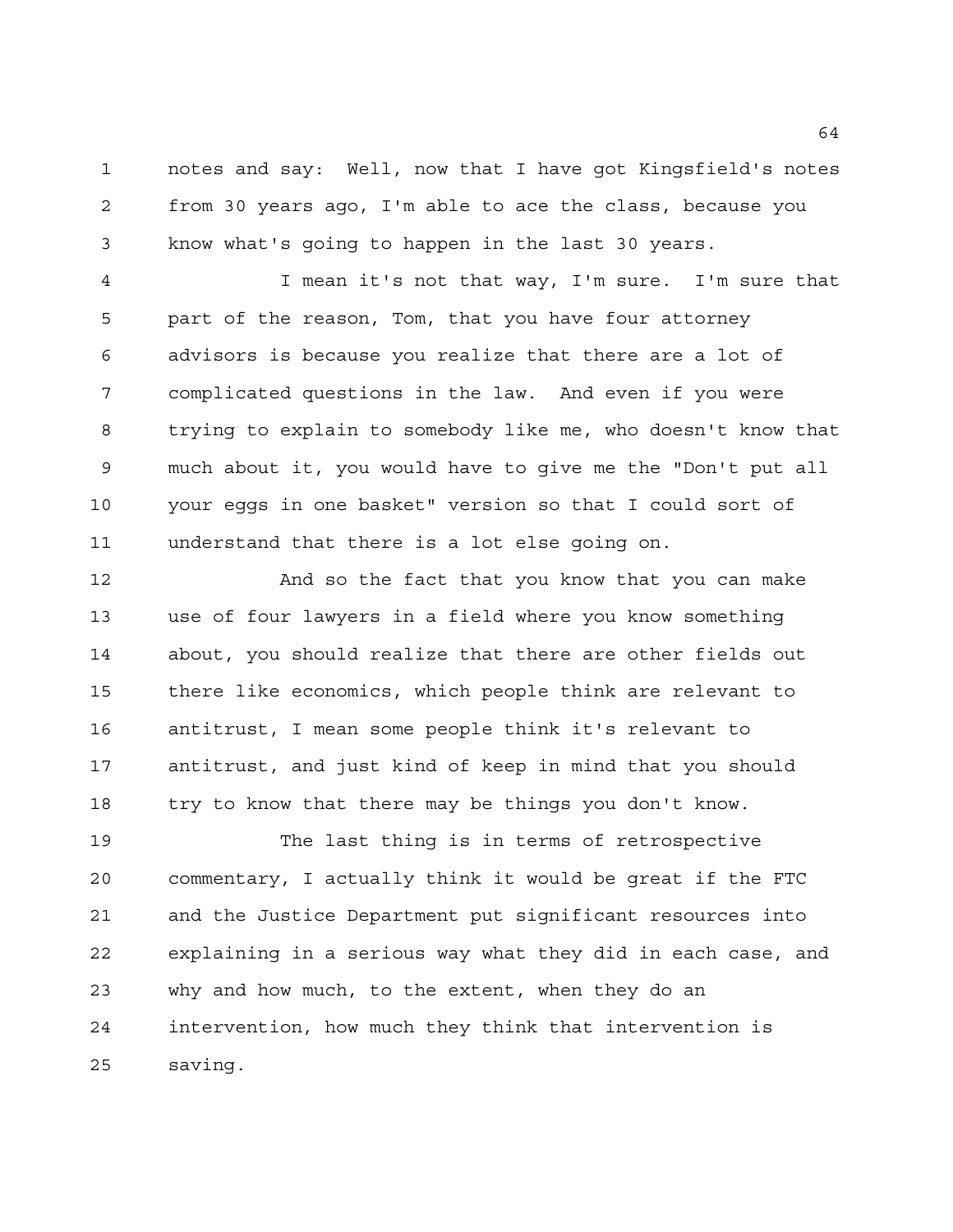Yes, it would cost a lot of money. Yes, it would require hiring more economists if you really wanted to do it seriously, I think. However, I think it would also help provide a lot more clarity to people going forward.

 You look at a lot of the cases that I saw in my two and a half years, and I think it would have been very difficult for somebody to look at the decision and say, 'You know, gee, how can I figure out what's going to happen next,' even though you had Commissioners who were smart people working very hard trying to do the right thing.

 So I think that having serious retrospectives, while they might be costly, they might provide a lot of help in future cases and they might actually reduce a conflict and make it easier for antitrust lawyers advising their clients with the help of economists to figure out what might work for them and what might not.

 COMMISSIONER ROSCH: Well, thank you, Jeremy. I think we all need to be reminded and me, particularly, that a good dose of humility is warranted here.

 Carl, indulge me just to take a few questions from the audience, because you guys started 15 minutes late, and as a result we started 15 minutes late. So let me just take three questions from the audience, okay? Yes.

PROFESSOR SHAPIRO: Yes.

PROFESSOR VARIAN: So prior to the review of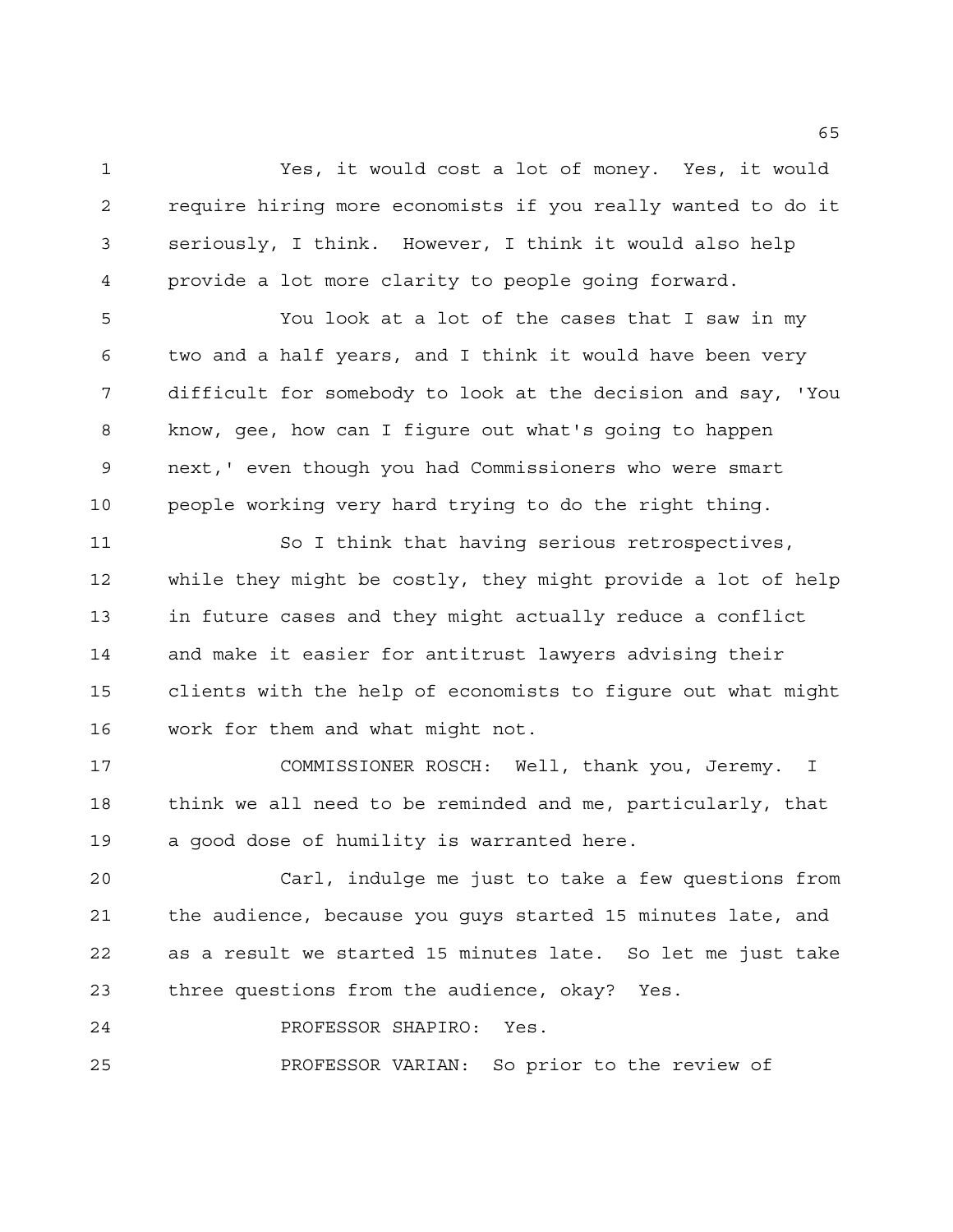definition of market, there might need to be a definition of merger review overall; generally what sorts of cases prior analysis shows are problematic. I'm thinking of situations where everybody selects a ballot. Their cases were the one firm in history is a natural, most expeditious supplier to the other firms who use it, and it happens all over to the place.

8 And I would arque that those business deals were easily undone. There is no scrambling the eggs. Those cases are much better, looking at another perspective, point of view. That is, you notify the people: Well, there may be competitive issues here, but this easily could undo or reverse deal, go ahead and do it, but it could take a year or two.

COMMISSIONER ROSCH: Okay. All right.

 PROFESSOR SHAPIRO: So can I -- are we responding to these, or do you just want to --

 THE REPORTER: I am not getting the question on the record.

 COMMISSIONER ROSCH: Okay. Well, the question was -- actually, it wasn't really a question so much as it was a comment. There are some deals which, on their face, may look like they are anticompetitive in effect, but they aren't. And we ought to be able to identify those upfront without a very lengthy inquiry into structural issues.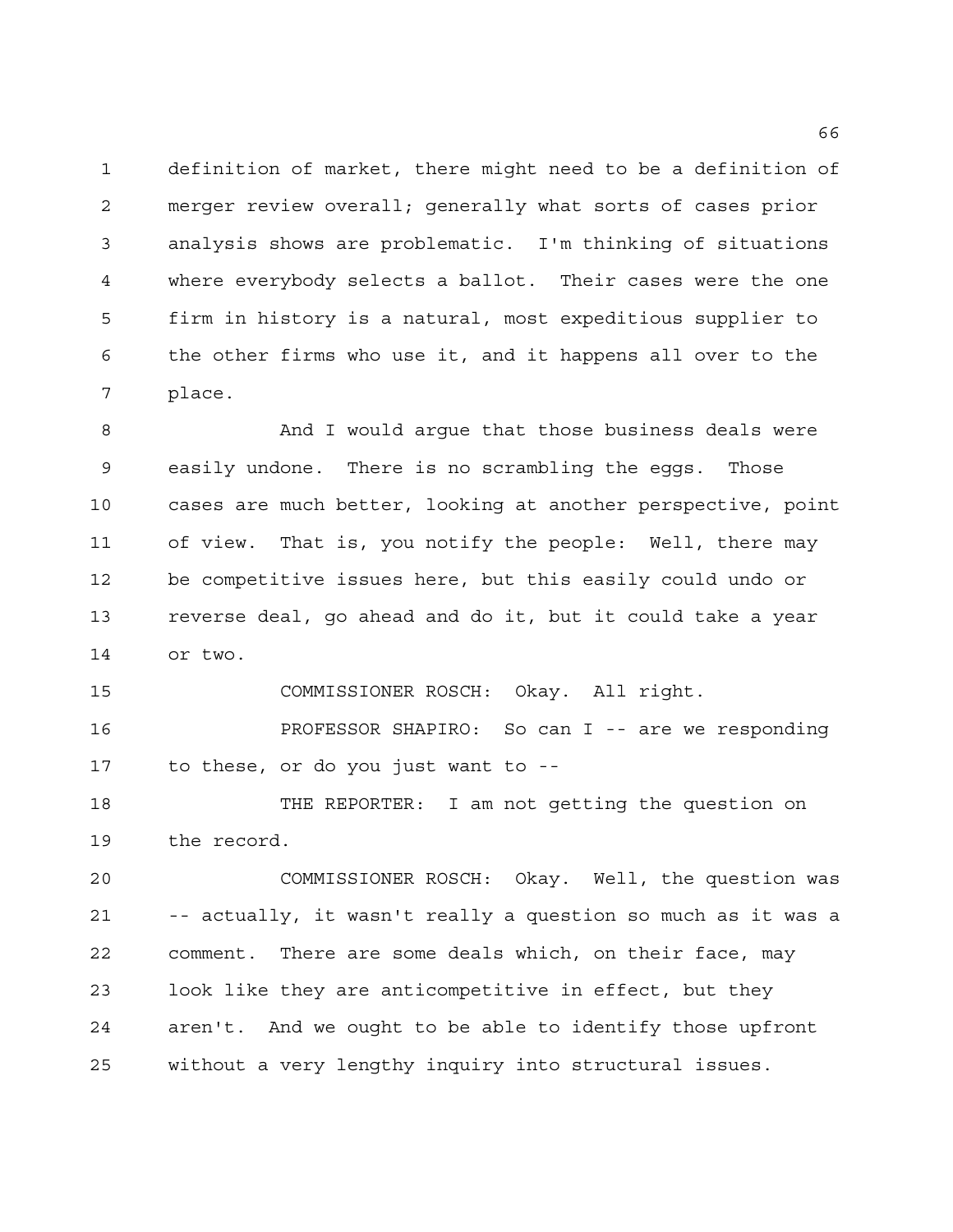PROFESSOR SHAPIRO: I'll make sure I bring this to the questioner. Okay.

COMMISSIONER ROSCH: Okay. Sure.

 PROFESSOR LEMLEY: Yes. So I understood Hal, I thought, to be going in a somewhat different direction, right, which is that maybe what we can do is have a kind of trial merger period in which we let you merge, but if it turns out that this was a problem we break it up later.

 I can imagine circumstances in which that would actually work, but I could also imagine circumstances in which it would be a disaster, right.

 And so one of the things that you would want to pay attention to, I think, is whether there is a real plausible claim of efficiencies in integration, as opposed to efficiencies in supply, and so forth, because if the point of a merger is efficiencies in integration, then one of two things is going to happen.

 One is you are going to have something that is really hard to unravel if it turns out after the fact that you wish you hadn't allowed it, or you are going to have a company that, during this trial period, doesn't actually get any of those efficiency benefits because they are unwilling to really integrate their units until they are sure that they are not going to be unraveled, in which case you have skewed the measure of whether or not it's, in fact, not good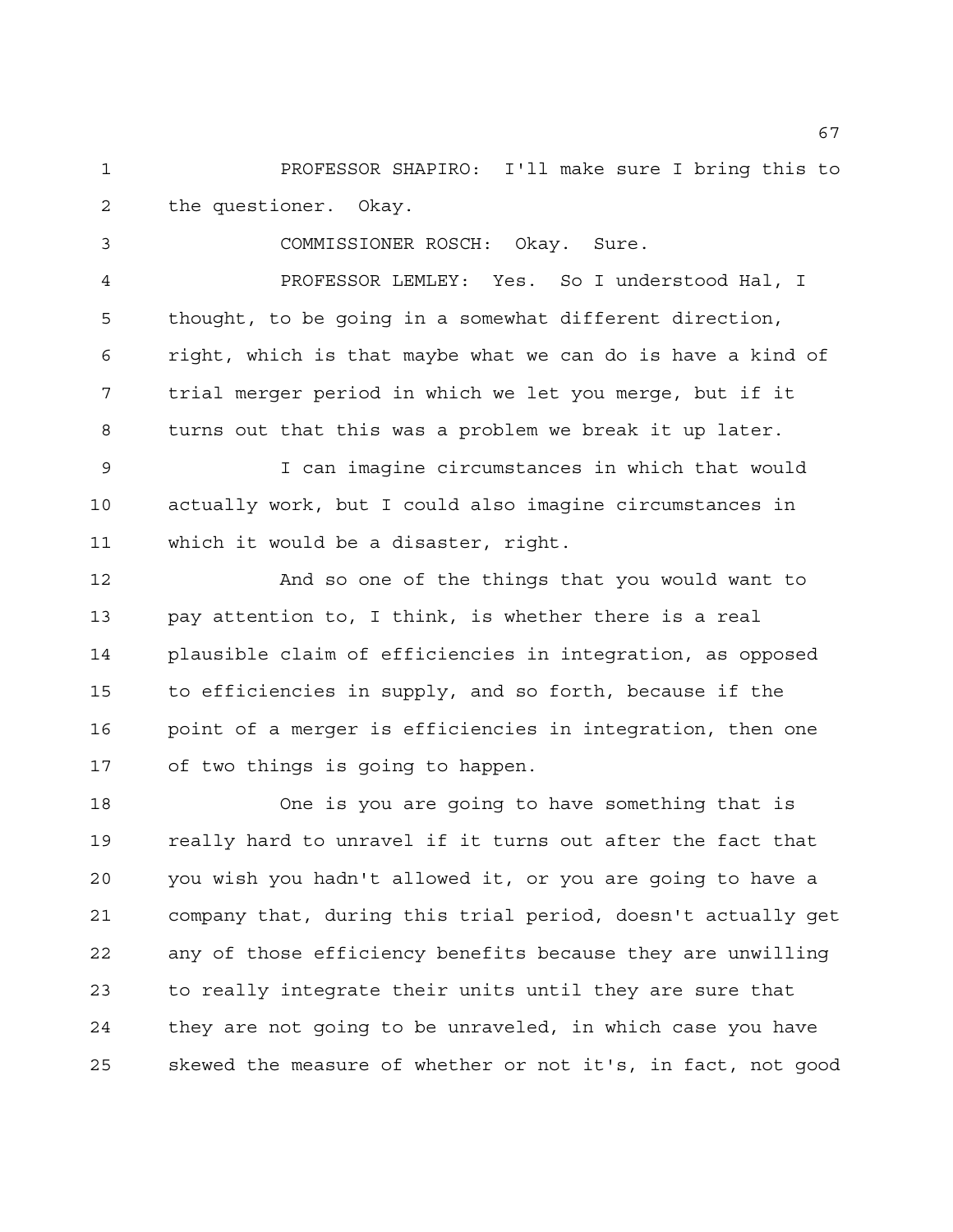for competition.

 I mean, I have been kind of playing with the idea of: Is there a way to sort of either allow a merger on probation, or the alternative I guess would be to look at the possibility of remedies short of unraveling the merger in the circumstance in which you later decided it was anticompetitive, right.

 There may be circumstances in which we said we are dubious about this merger. We are going to allow it to go through, but we reserve the right to years from now to come back and impose certain conditions on the merged company to try to restore competition if, in fact, it turns out to be necessary.

COMMISSIONER ROSCH: Go ahead.

 Why don't you introduce yourself before you ask a question?

 MS. COLE: Hi, everybody. I'm Pam Cole. I work for the Antitrust Division in San Francisco. This is actually a common question I think I'm going to have throughout the day, and that question is whether or not the Merger Guidelines do a good job of helping staffers, such as myself, assess the likelihood of some type of postmerger-coordinated activity by the merged firm. I see that there is a panel on unilateral effects

and there is a panel on price discrimination, but I think we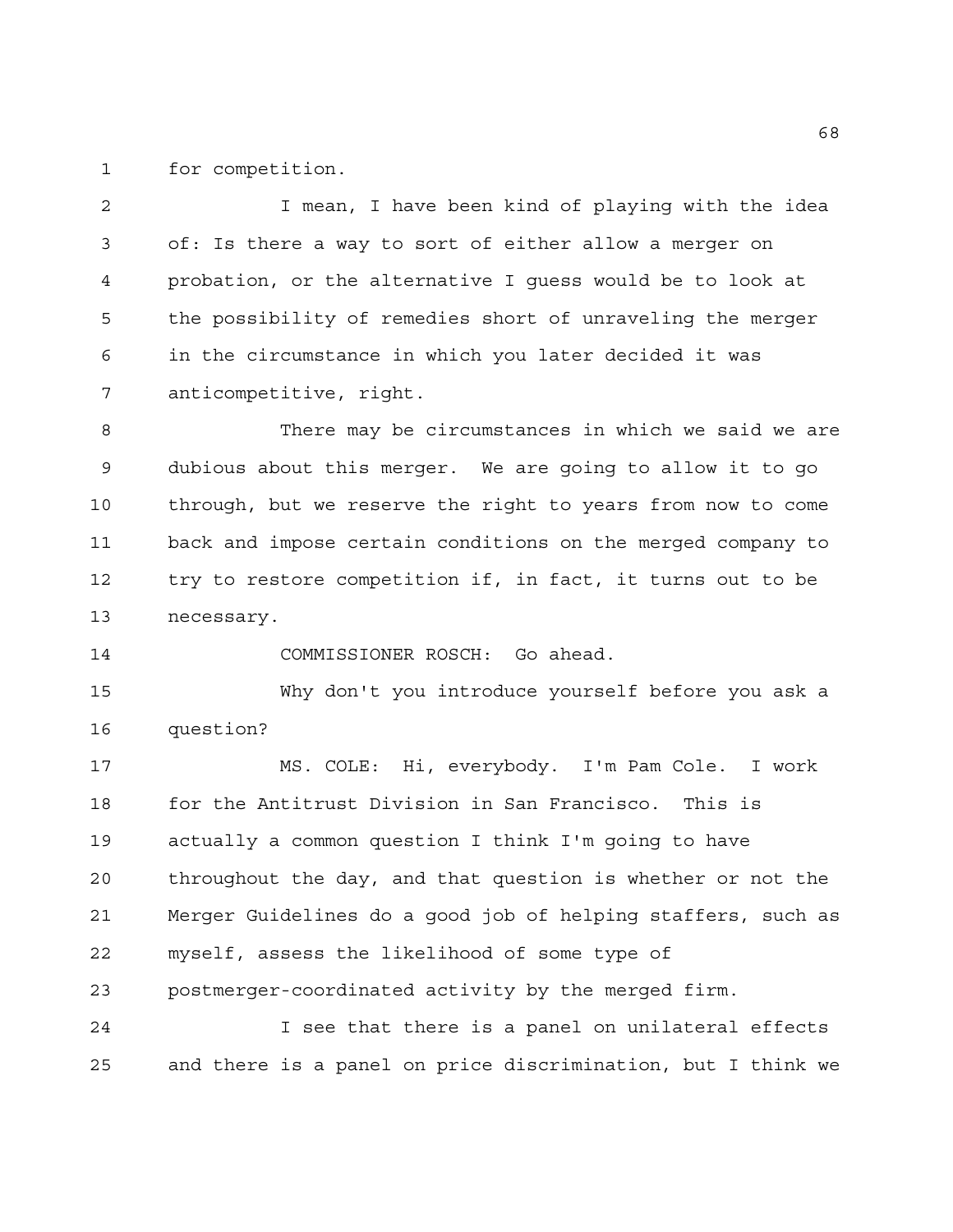also have to think about coordinated activity in the postmerger world.

 Commissioner Rosch commented on the fact that Judge Walker didn't seem bothered by the fact that even if *Oracle* and *SAP* were the two companies left standing there would have been no anticompetitive effect. I think that may have partially been because the Justice Department really based its case on unilateral effects and localized competition between Oracle and PeopleSoft.

 So often perhaps some type of postmerger coordinated activity between Oracle and SAP in terms of focusing on certain industry verticals, or whatever. So I 13 just want to throw: Any thoughts that you have in terms of whether or not you think the Guidelines do a good job in terms of helping the staff, such as myself, analyze possible postmerger-coordinated activity in the market.

 COMMISSIONER ROSCH: I think they do a -- I told Carl this -- I think they do a terrible job.

 First of all, because, as Professor Whinston observed in the last panel of this kind, it's very strongly arguable that the same kind of analysis that we engage in with respect to unilateral effects and coordinated effects, it's the same.

 He makes a strong argument that that is the case. And I'd like Carl and Joe to give that some thought as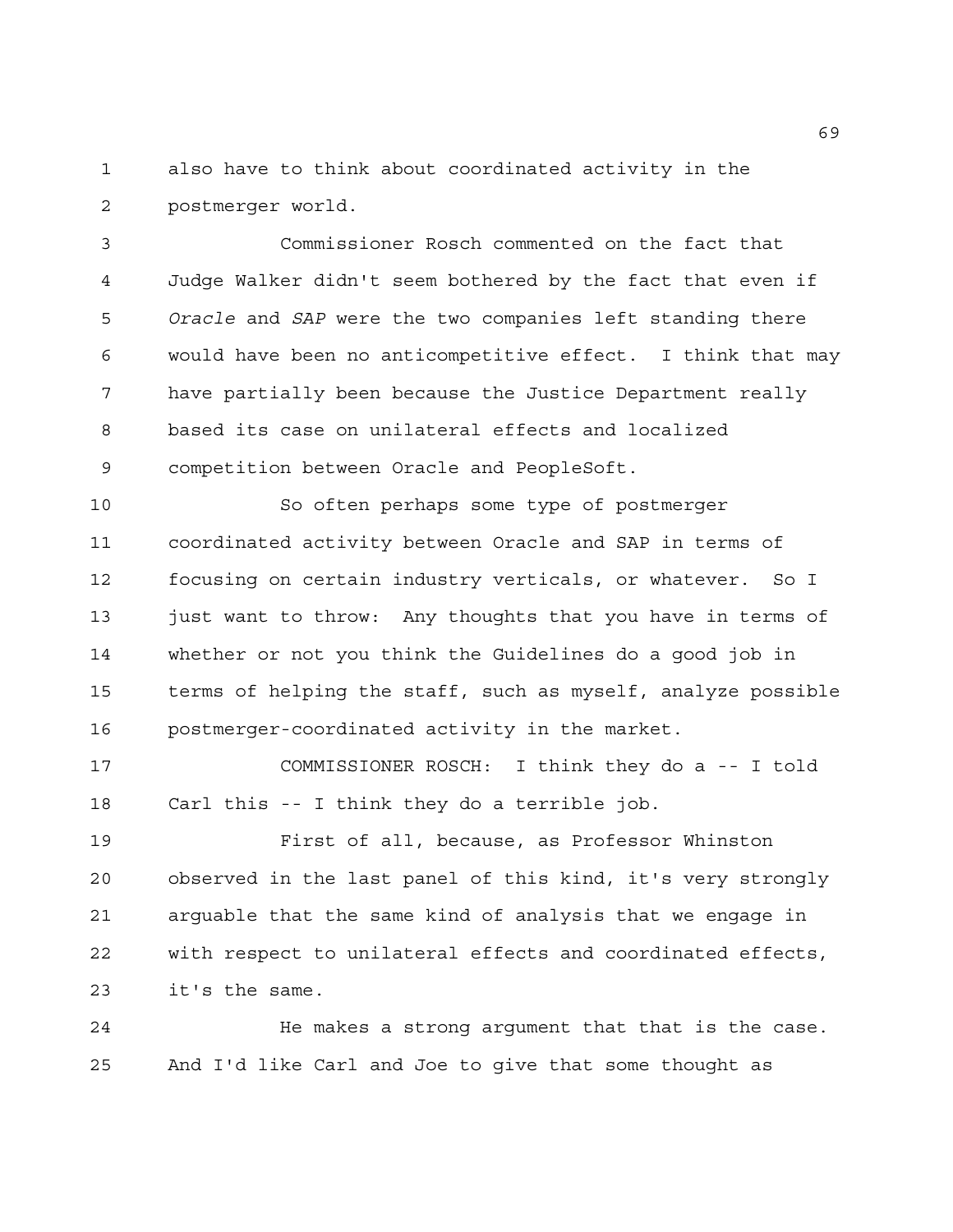economists, frankly, because it may be the case. I'm not enough of an economist, as Jeremy has pointed out, to really, really -- (Laughter.) COMMISSIONER ROSCH: -- analyze that through. But, in any event, that is his observation, and he is a very distinguished economist. PROFESSOR BULOW: There may be legal issues in some of these decisions that have nothing to do with economics. COMMISSIONER ROSCH: The second -- PROFESSOR BULOW: It causes them to do what they do, I suppose. COMMISSIONER ROSCH: Right. The second point is this, Pam. And this is the point I made to Carl. In most unilateral effects cases you also have a coordinated effects story. And I can't, for the life of me, figure out why the staffs have drawn this dichotomy between coordinated effects and unilateral effects because, in most cases, there are problems with respect to coordinated effects, as well as problems with respect to unilateral effects. With respect to Oracle, the Division did a miserable job in that case of developing a coordinated effects story, at least from my standpoint. It wasn't until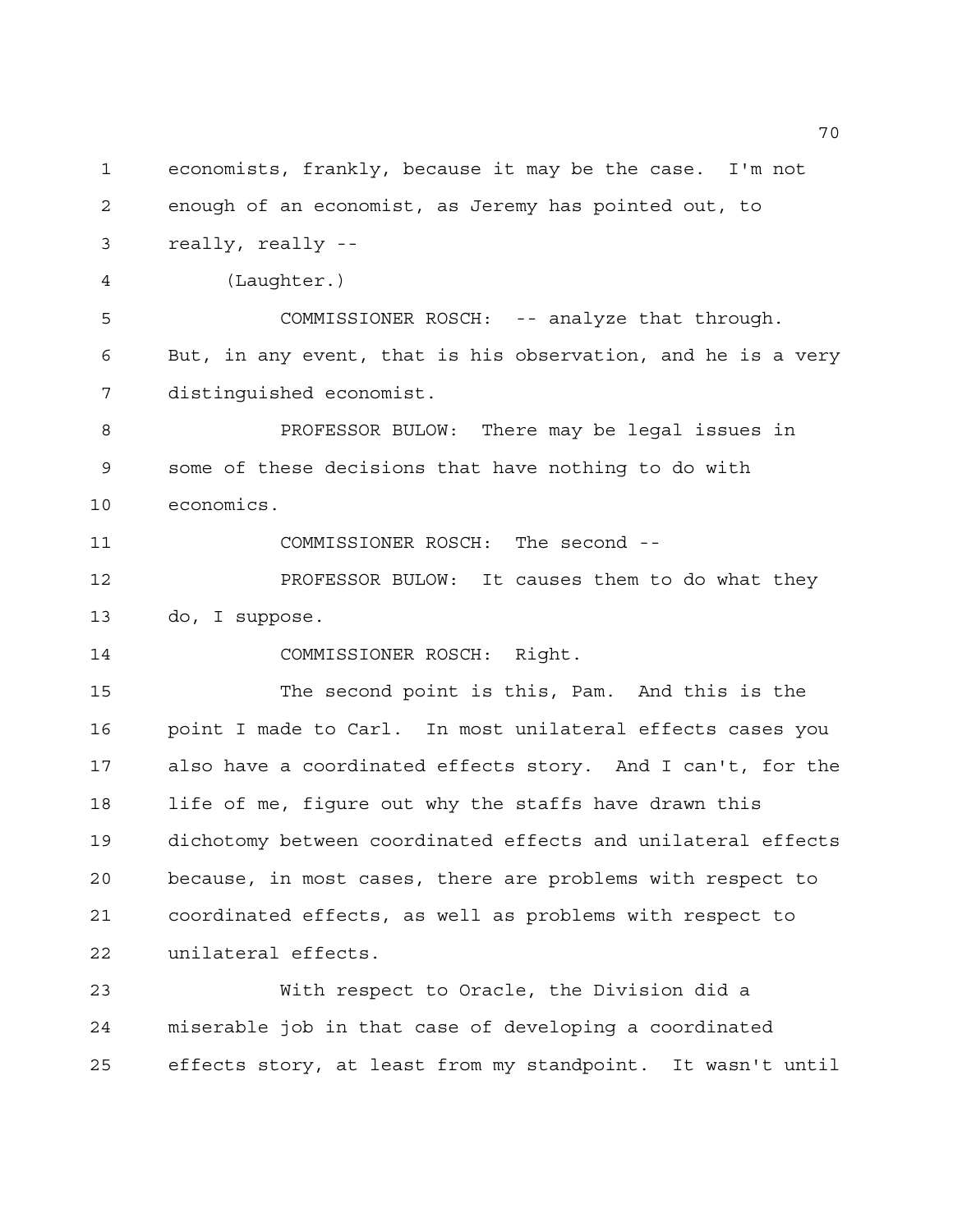the 11th hour that they argued, and it was way too late in the game at that point, that there is more than one possible coordinated effects.

 We focus on coordinated pricing effects. And the economists are always telling us that that particular problem is eliminated if pricing is opaque, because it's bid pricing.

 But the problem of customer allocation, of market division is not eliminated by opaque pricing. And that is a real possibility in a lot of so-called unilateral effects cases.

MR. FARRELL: Joe Farrell.

 The main thing I would say is, don't go away. Hang on for this afternoon's session entitled, "Unilateral Effects," because one of the issues that I do want to pose there is precisely: To what extent does the analysis shade over and to what extent are the two theories of concern not as strictly separated as one might think by reading the '92 Guidelines. So we'll get into all that this afternoon.

COMMISSIONER ROSCH: Okay. Thank you.

 PROFESSOR SHAPIRO: We do allow these advertisements during the middle of a session in special cases.

 COMMISSIONER ROSCH: Final, final comment. MR. McCAULEY: Good morning. My name is Ryan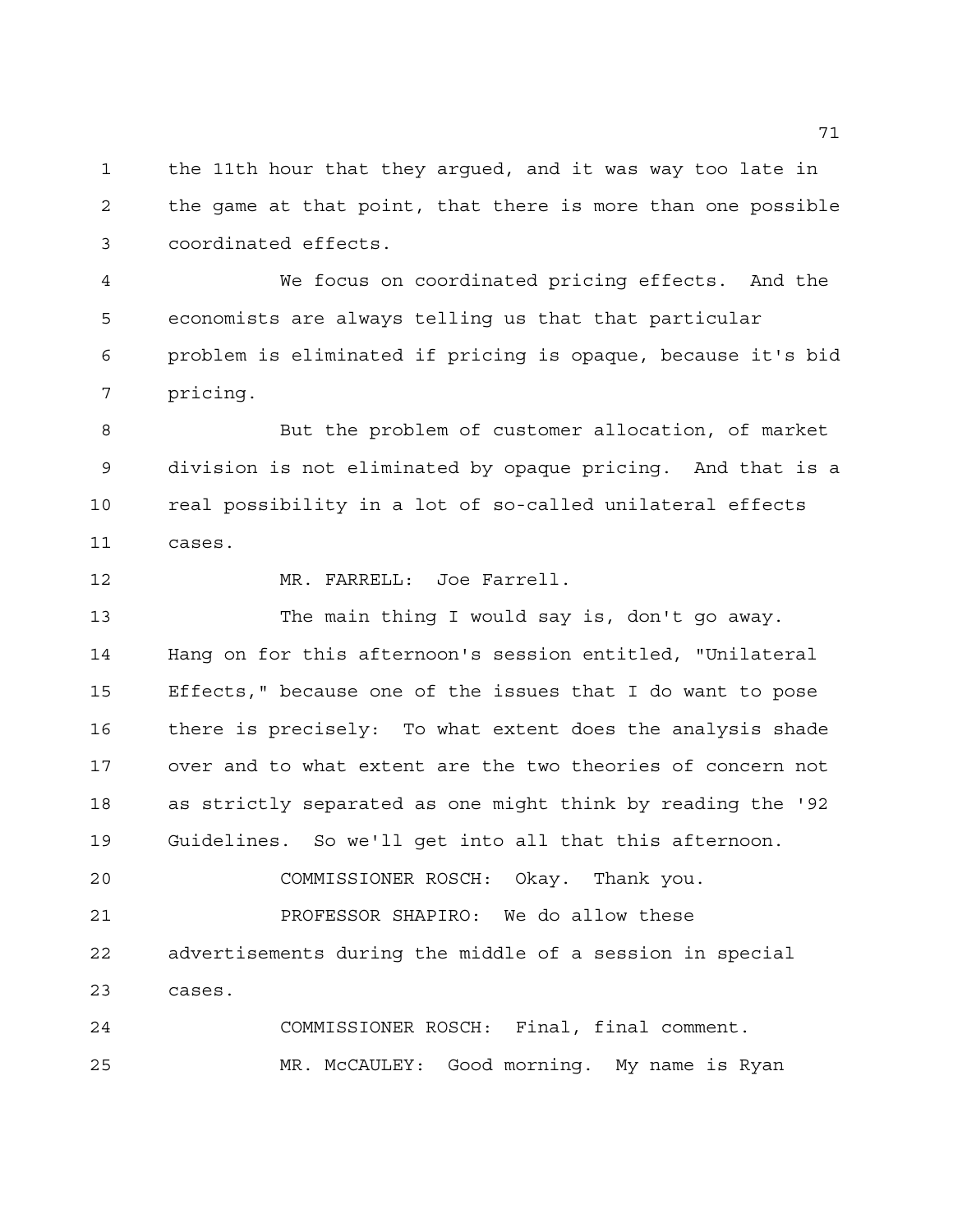McCauley. I'm curious. So going back to decision theory and design in the certainty that we provide to corporations or not that are looking at merging. Is there something that is an alternative to HHI?

 So I think that there is been some discussion of price pressure index, PPI, is that the proper acronym, a more upward price pressure index. Does that serve as some substitute that would be acceptable, as opposed to HHI and the traditional market definition measures that we go through?

 COMMISSIONER ROSCH: You can very briefly comment on that.

 MR. WU: The upward pricing pressure is useful because it focuses us on things that I think really are useful, looking at elasticities of demand, looking at substitutes, looking at close margins. And that is all very useful. And so I think that that is why that approach is useful. It takes us away from market shares and market concentration.

COMMISSIONER ROSCH: Mark.

 PROFESSOR LEMLEY: Well, so I think the answer is yes, but. So I agree with Lawrence, it's useful. But then I think there are going to be circumstances in which it's not going to be the right solution. What happens when we have declining price markets?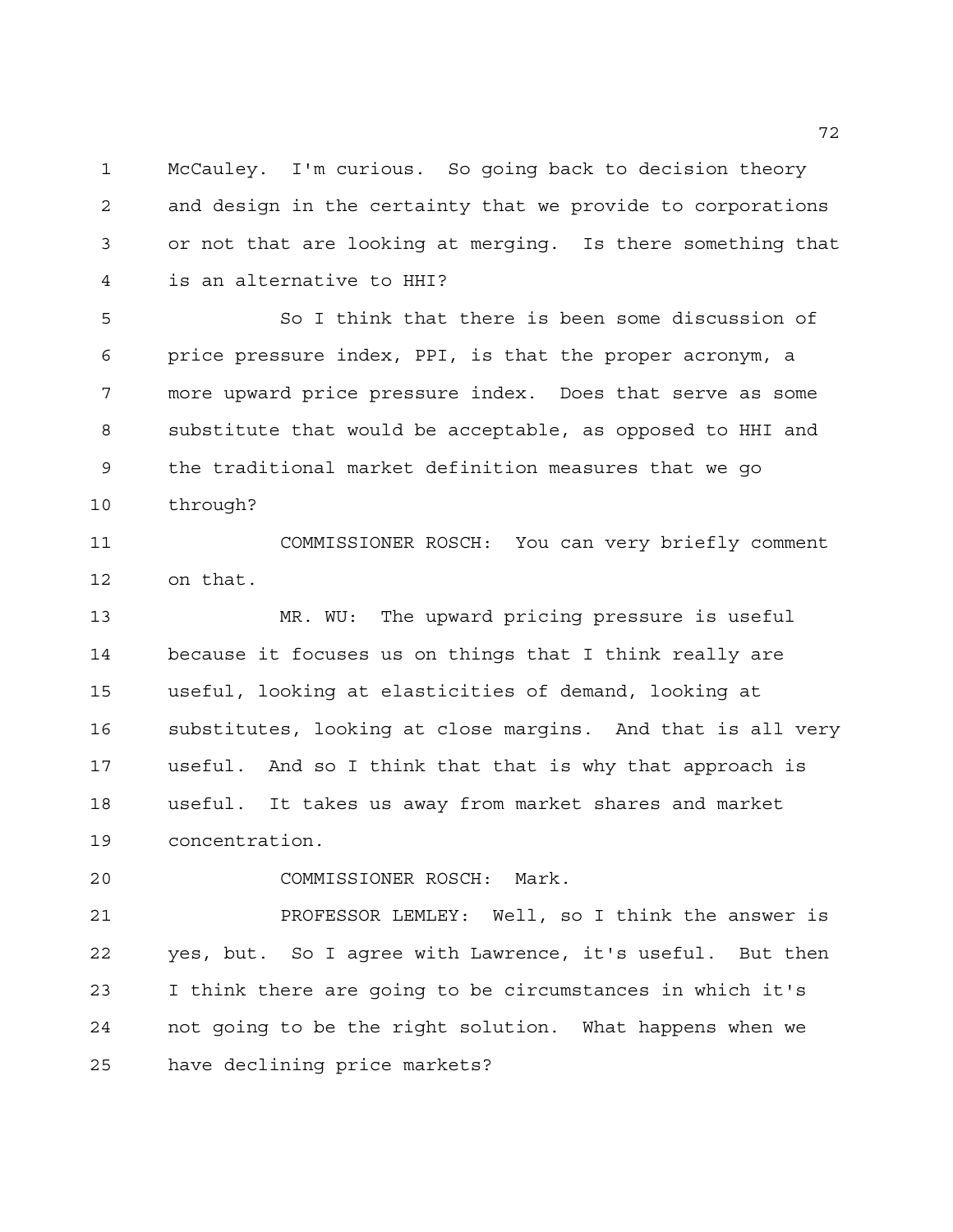Do we have to worry about a *Cellophane* problem, -- it is not to say, don't pay attention to it, but it would make me reluctant to identify this as a kind of rule-based screen. You know, if a PPI is over a certain number then challenge. If not, no challenge, without further analysis. MS. FOOTE: I'm just a lawyer.

 COMMISSIONER ROSCH: Okay. So I guess Jeremy. PROFESSOR BULOW: So I think we are talking about the index that Joe and Carl wrote about, for example, in 2008. It's a tool that would be useful in some cases, but not necessarily every case, just like, the Herfindahl Index.

 When you are trying to model a particular industry or analyze a particular industry, sometimes one kind of model is appropriate or relatively easy to use. Sometimes, it's not. Even in Joe and Carl's model, there are certain variables such as the profit margin that the firm is making that you have to be able to estimate well to be able to use the model. And sometimes there is going to be some ambiguity to that. So it is the kind of thing that I think that probably in a lot of investigations is going to turn out to be useful, but I'd agree with Mark that you wouldn't want to use any one thing like that and say that is an absolute screen. I don't think there is anything that you would want to use as an absolute screen, because the idea of the tool I think is that it helps in a lot of cases, but not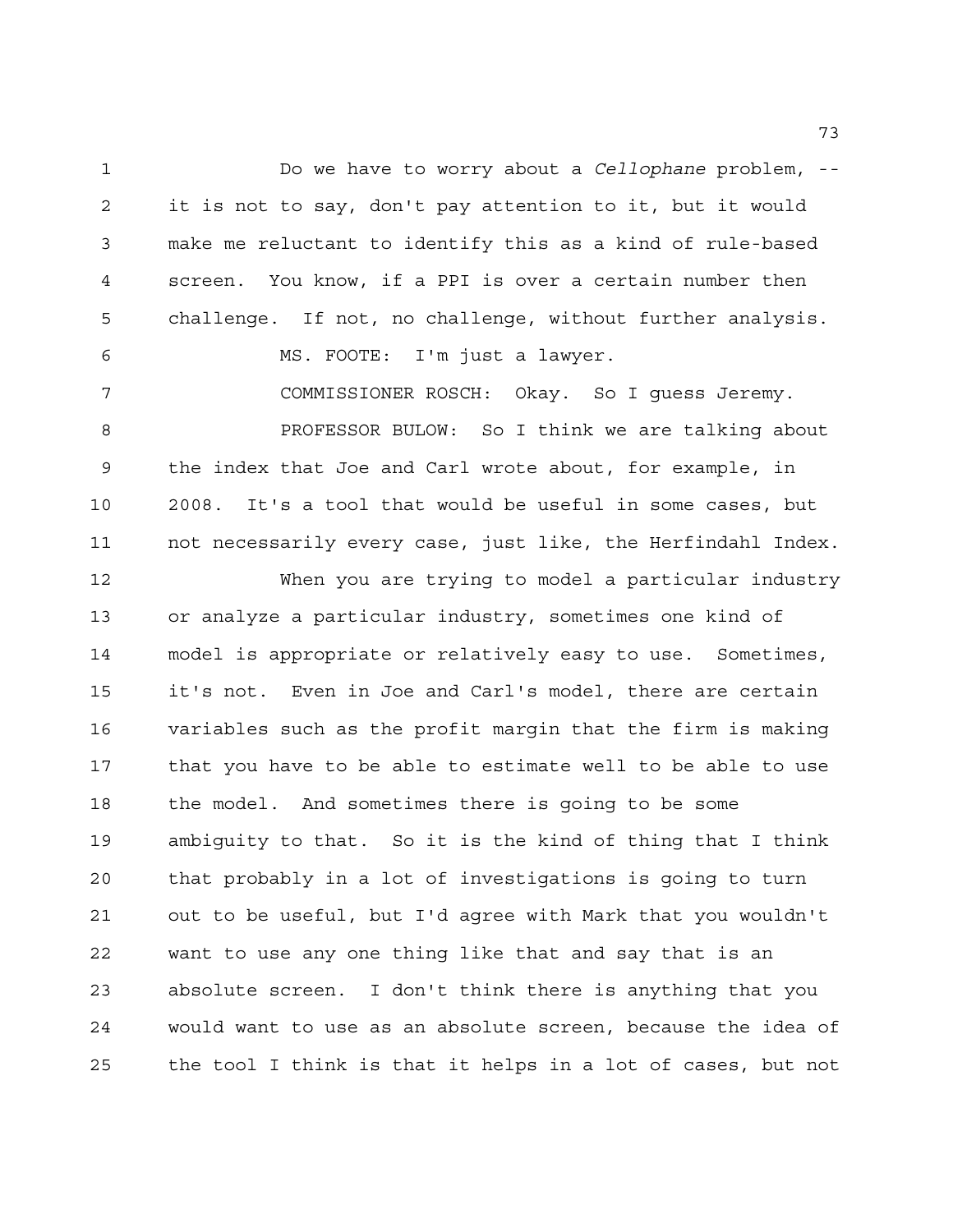necessarily that it's helpful all the time. COMMISSIONER ROSCH: Okay. Carl. PROFESSOR SHAPIRO: Okay. Thank you, Tom, and the panelists. We'll take a 15-minute break. So around 11:15 we'll resume. There are restrooms downstairs, critical information, and coffee and other things over here.

(Recess taken from 11:03 a.m. to 11:21 a.m.)

- 
- 

 

 

- 
-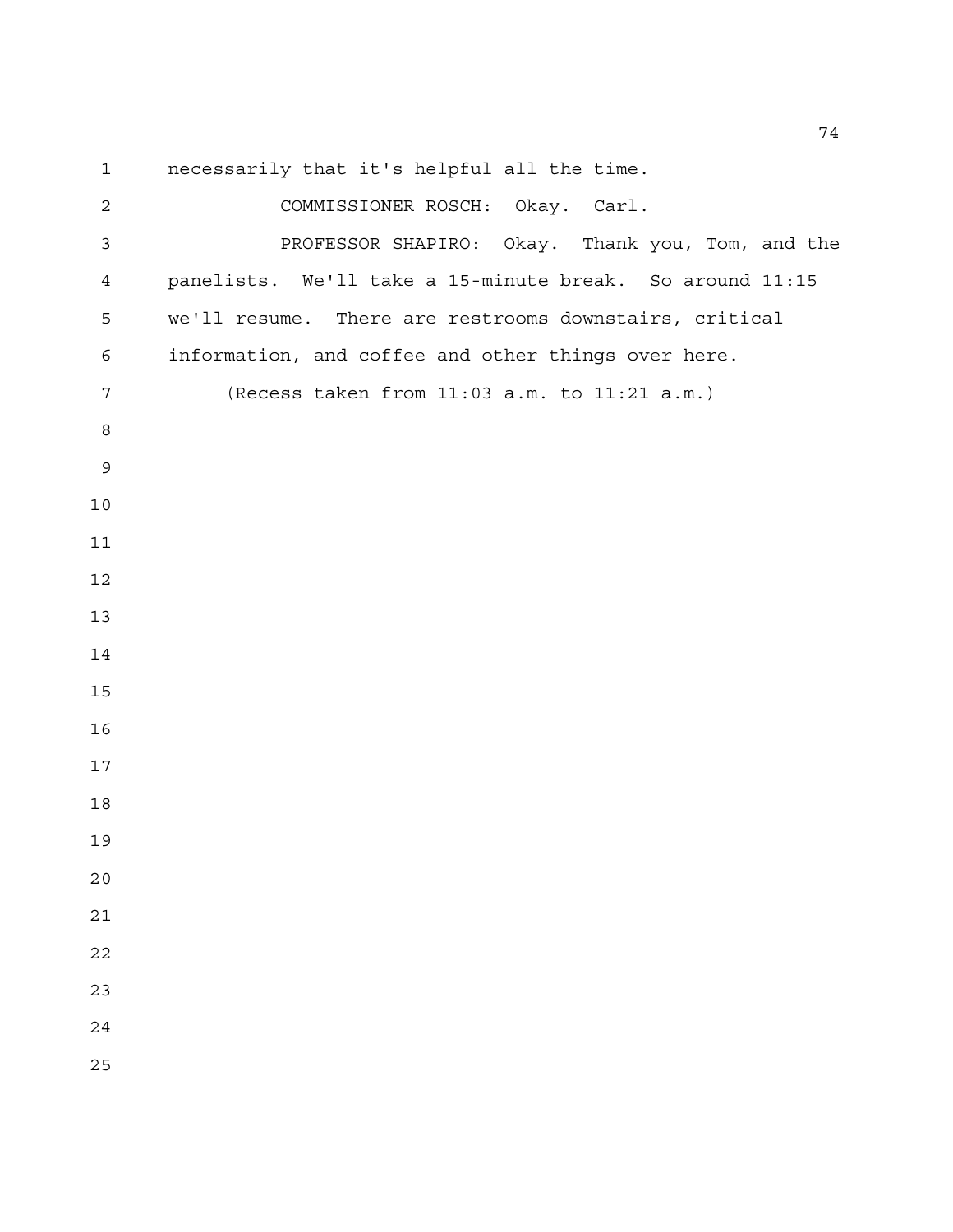**PANEL 2: PRICE DISCRIMINATION AND LARGE BUYERS**

 **MODERATOR: CARL SHAPIRO PANELISTS: HAL R. VARIAN, Chief Economist, Google, Inc. CRAIG WALDMAN, Partner, Jones Day KAREN E. SILVERMAN, Partner, Latham and Watkins, LLP J. DOUGLAS ZONA, Vice President, Charles River Associates** PROFESSOR SHAPIRO: Okay. Let us resume. So have a seat. This panel is on "Price Discrimination and Large Buyers." I really want to thank all the panelists. Let me just go down and identify them without going into details. But Craig Waldman on my immediate left, partner at Jones Day; Hal Varian, Chief Economist at Google and, well, I have to add that Hal, he is also still a professor at Berkeley, although on leave; Doug Zona, Vice President at Charles River Associates; and Karen Silverman, who's a partner at Latham and Watkins. So thank you all on the panel for coming here.

 I'm very pleased that both Agencies can get the benefits of the experience and knowledge of the panelists here, which spans considerable academic experience and great practical experience as well.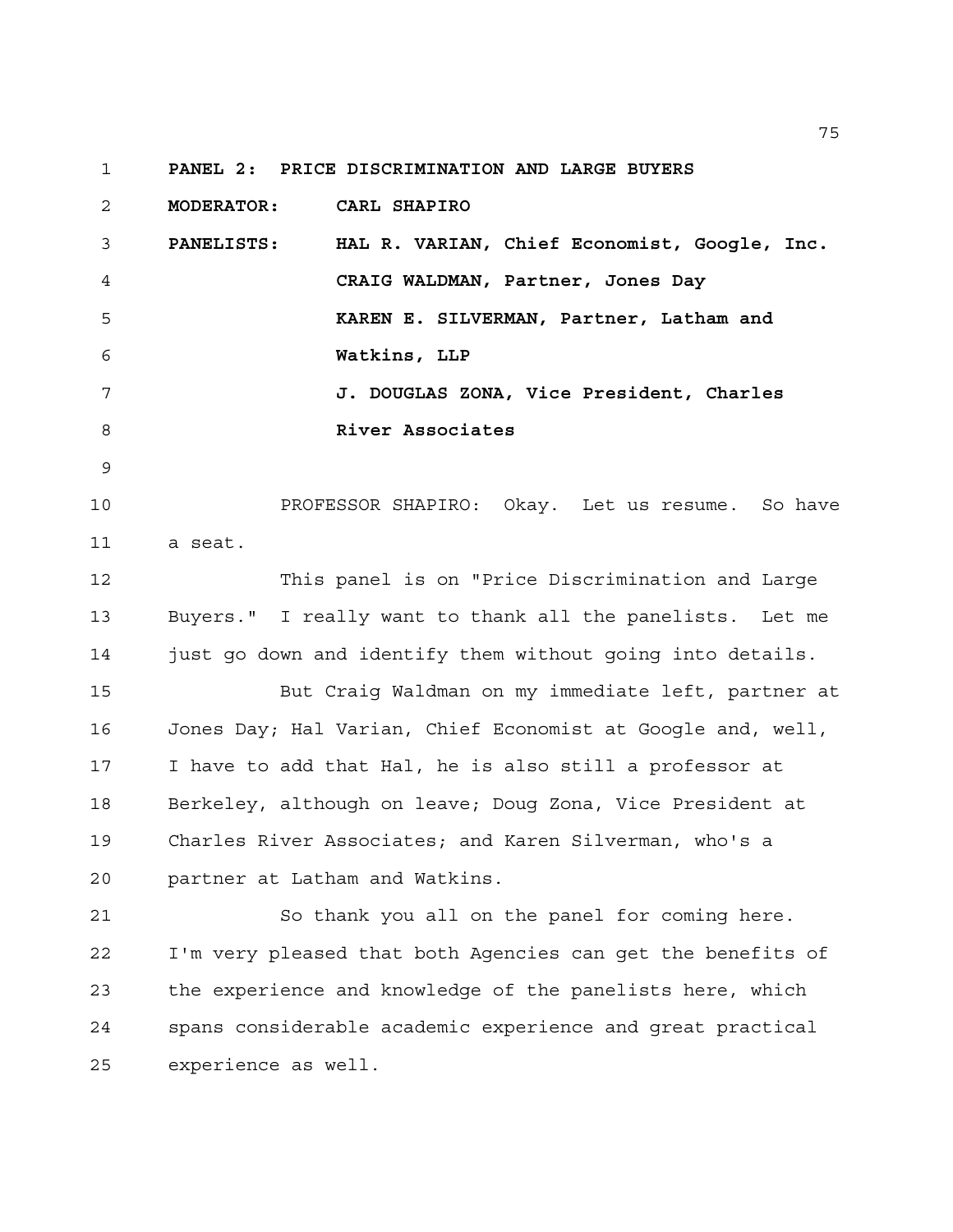So let me set things up. First, there really are somewhat distinct. Price discrimination and large buyers are slightly different topics. They're related. Price discrimination is addressed in the Guidelines, and I'll talk about that in a moment. And we have already heard a bit about it in the preceding panel.

 Large buyers, as such, is not directly addressed in our Guidelines. We've taken note that the European Commission's Merger Guidelines that were put forth in 2004 have a section on large buyers. And the one natural place to look is to look at that and see whether we could benefit from something like that, or at least address the same issues.

 So we are going to take those in turn in our discussion after each of the panelists -- we'll follow the same format -- gives their introductory comment.

 Let me say a few words about price discrimination, both somewhat how I perceived this before I took my current job, and then what I have seen in the ten months since I have been at DOJ.

 In a lot of markets, there is some price discrimination by the sellers. And that is, I would say, particularly true in a lot of the high-tech markets or the innovative markets that, we are naturally thinking about being out here at Stanford. Different, to some extent,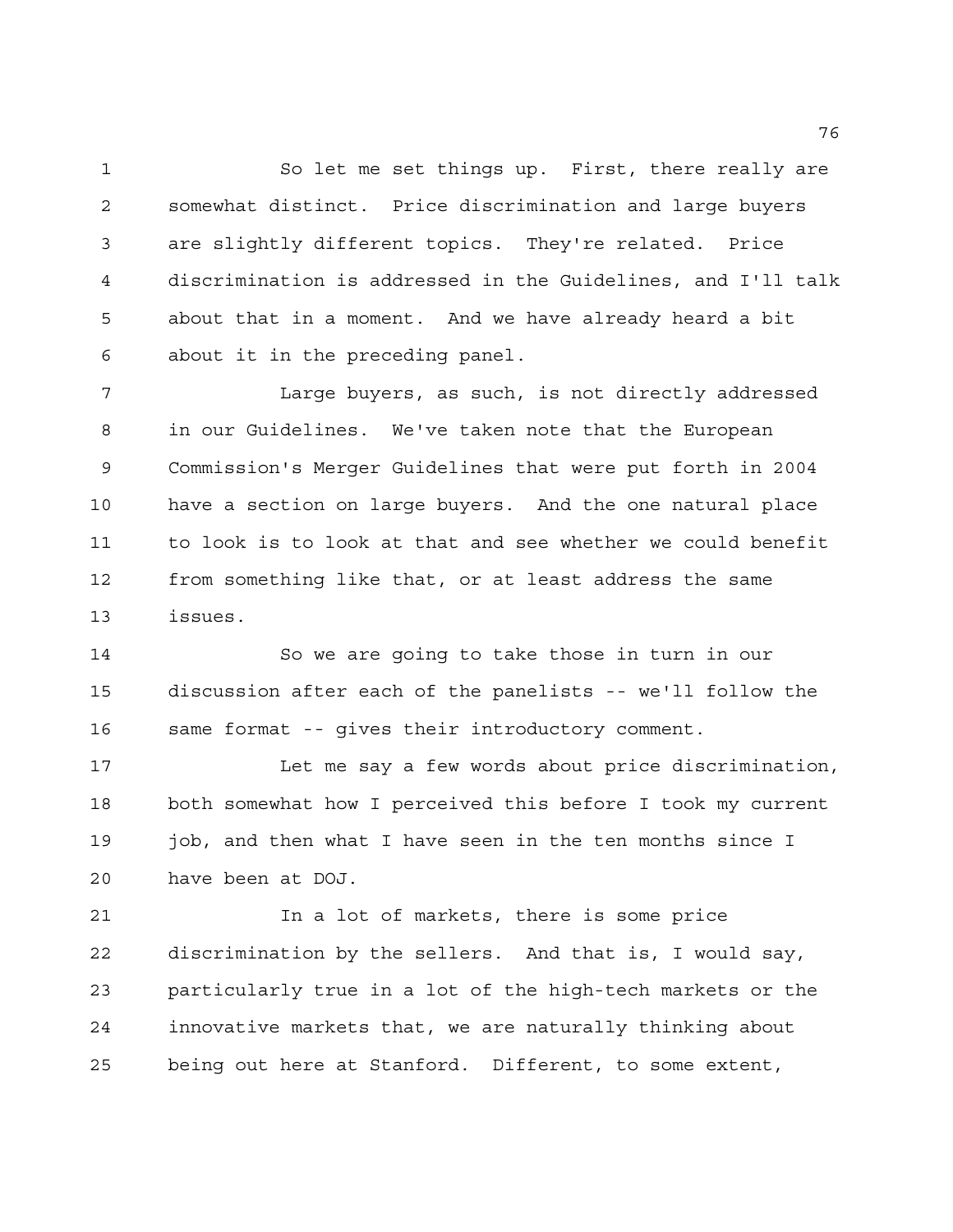based on product differentiation, different products for different customer groups. In other cases more traditional, classic price discrimination, different prices for different sets of users.

 The Merger Guidelines -- and a lot of our analysis when we look at competitive effects, which is most of what we do in a merger analysis, we are looking at possibly, let's say, differential effects of the merger on different groups of customers even within a broad market or a market that you might define nonuniform competitive effects. And it's closely related to price discrimination.

 Now the Guidelines, as they are written, I mean, the current Guidelines, say very little about price discrimination. I happen to think what they say is perfectly correct, with maybe a few tweaks, but it's rather terse. And I think one of the issues is can we elaborate on it, explain how these things are done, you know, just -- 18 it's rather terse and maybe even opaque.

 There are essentially two or three paragraphs in the whole Guidelines that address price discrimination, which is put forward as there is the main analysis, which is when there is no price discrimination. And then there are these paragraphs that say a different analysis applies where price discrimination would be profitable for a hypothetical monopolist.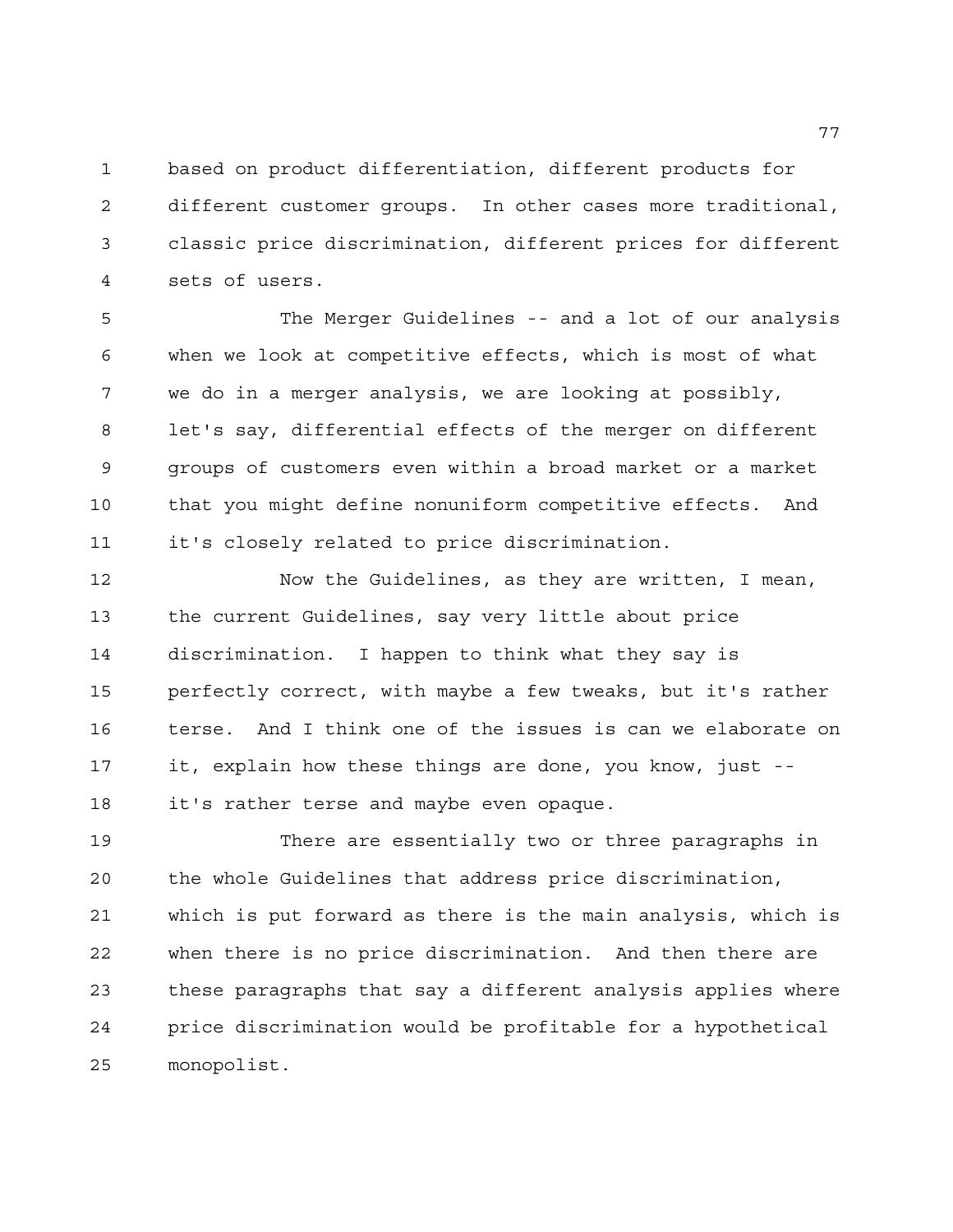Both of these paragraphs occur in the market definition section. So one of the issues, some could say failings of the Guidelines, is that they don't really talk about price discrimination much, if at all, in terms of the analysis of competitive effects.

 It's framed in terms of the market definition step, and we already learned from Professor Lemley that market definition is not the be-all and end-all of merger analysis. So this discussion is framed in terms of, well, let's say, existing buyers sometimes will differ significantly in their likelihood of switching to other products in response to a small but significant and nontransitory price increase.

 If the hypothetical monopolist -- there we are in that context -- can identify and price differently to those buyers, targeted buyers, it would not defeat the targeted price increase, dah-dah-dah-dah, then the hypothetical monopolist could profitably impose a discriminatory price increase and the Agencies will consider markets defined consisting of a particular use or uses by groups of buyers of the product for which the hypothetical monopolist would profitably impose this SSNIP, and separately impose at least a SSNIP.

 So that is the framework, but then there is essentially really nothing much, virtually nothing else said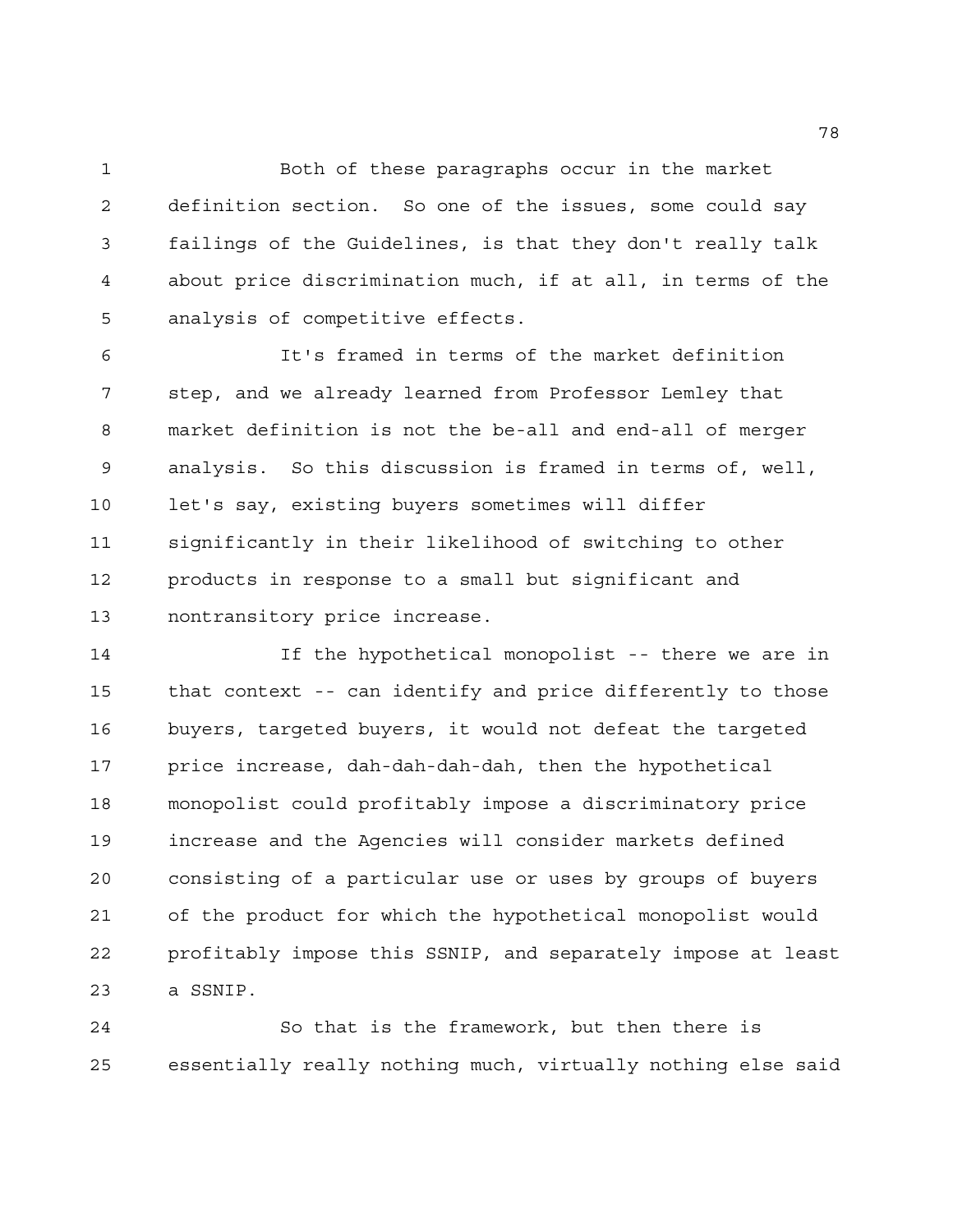about how you would do this, when is it applicable, what does it imply for competitive effects, other than you would have defined those markets separately.

 So that to me is a frame of where we are looking for information from the more of an academic setting, economic setting, practitioner setting. Now how is that taken onboard and practiced in markets where there could be -- you know the Agencies might say or maybe the merging parties would agree or not that if there is price discrimination, where does the analyses go with that.

 Let me mention one case just to make it a little more concrete, bring it alive a little more, that is described in the Commentary from 2006, just so that this isn't entirely, you know, conceptual, I guess, at least my setup here. And this is one example. And, as economists know and everybody knows, there are myriad methods of price discrimination, some of which were catalogued by Pigou in the 1920s. And so any one example is just that. It's one example of price discrimination.

 And the case I'm referring to is the Quest Unilab merger that the FTC reviewed and I believe challenged in 2003. So these were two companies in -- appropriately enough it involved Northern California here -- clinical lab testing services. And so this a lab. You know, when you go to the lab and you get your blood tests and other tests.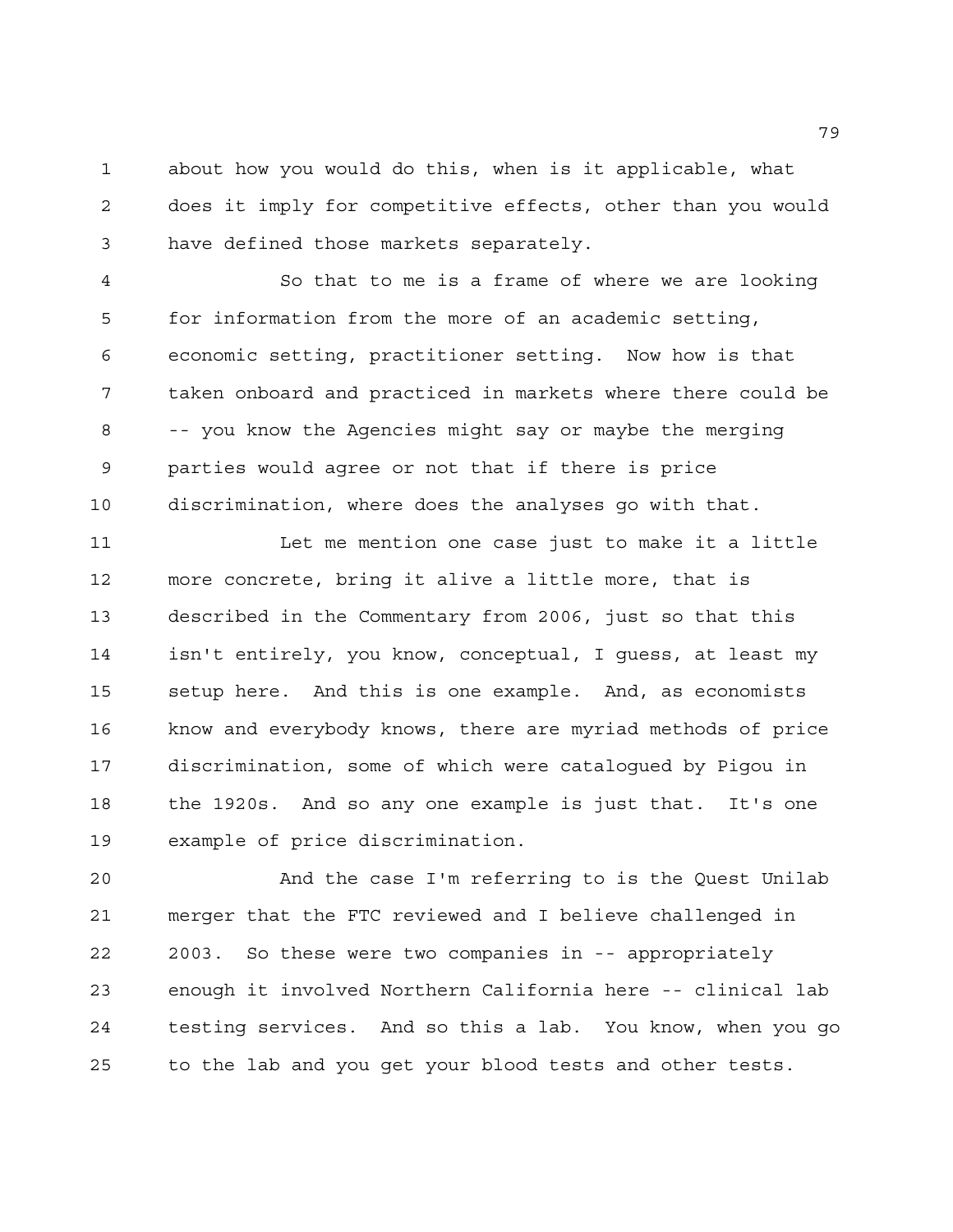So according to the Commentary -- and I don't know about the case from personal experience -- these testing services are sold to physician groups, as well as health insurers and hospitals, at least three types of customers. There may be more.

 And the concern, at least as described in the Commentary, was the market for clinical lab testing services as sold to physician groups. Okay. So that would be a price discrimination market. That group was viewed as vulnerable or more vulnerable than the other groups.

 And if you have that situation, what do you need in order for that to hold up. What would you do in terms of measuring market shares? How would you evaluate competitive effects for that group, when they may not be applying to the hospitals and its competitive effects for the physician 16 groups when they may not be alleged or as significant for health insurers or hospitals?

 So there are many other examples. Geographic price discrimination is another important one. So that is the type of thing where Guidelines are spare and we want to learn more about how this works out in practice and how they could be improved. Okay.

 So I'd like to turn first to Hal Varian in no small part because Hal is one of the people who's done fundamental academic work on price discrimination. And he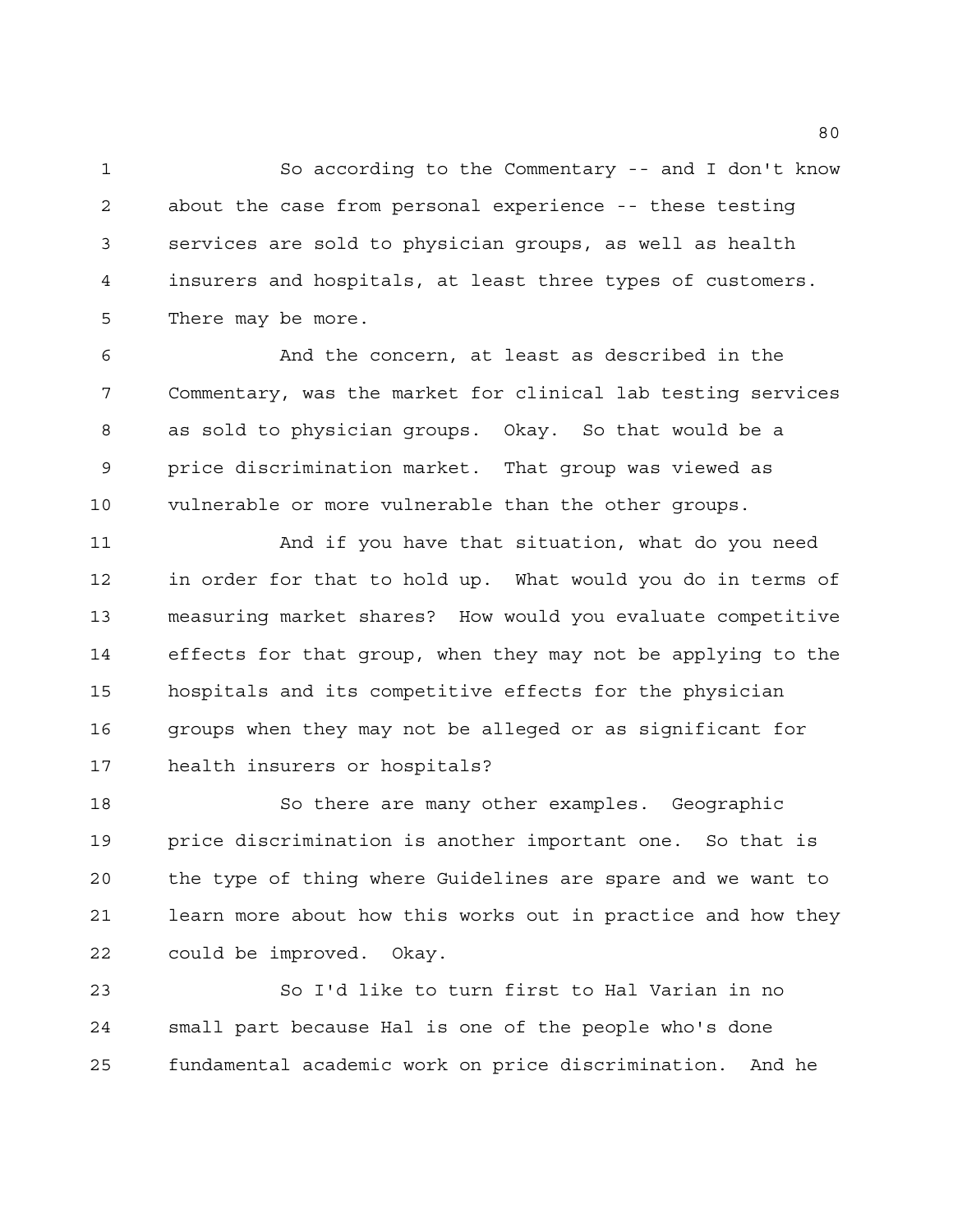happens to be the Chief Economist at Google, so maybe he knows a little about the pricing, as well, in practice. Hal.

 PROFESSOR VARIAN: So thank you very much for that introduction. I want to make some general comments about price discrimination.

 As Carl mentioned, the Merger Guidelines only refer to this in two places: In Section 1, Overview, and Section 1.12. They point out that there could be several relevant markets if there are several distinct buying groups.

 And the simplest case is, of course, geographic markets where there could be a more or less competitive environment and different geographies. Kathleen, the textbook example is a very nice example of that.

 You would also imagine in a number of other ways that you could look at market segments, such as business users, personal users, high-volume users, low-volume users, luxury goods, ordinary consumers.

 Kind of a nice case in point is airline mergers where you could have business travelers and tourist travelers that are affected differently. And, in fact, they have very different needs based on very different prices depending on the competitive circumstances.

So as Carl mentioned, this discussion that is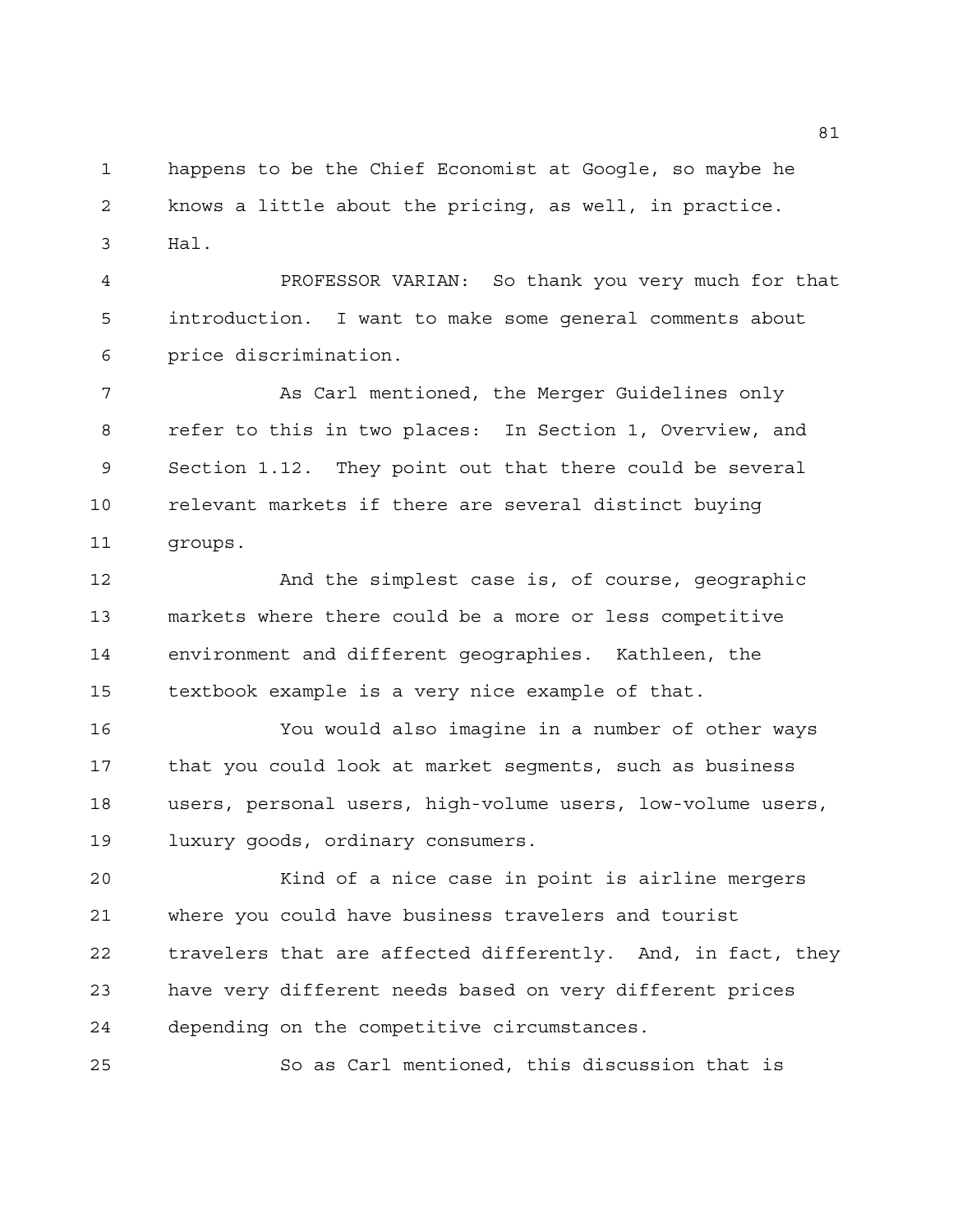currently there is very brief. And I think it makes sense to enlarge it by considering a few more examples of this sort, mainly to discuss the prevalence of price discrimination, why it is important now and I think a more important issue in the future.

 I'll start my general observations by saying I think we should have two cheers for price discrimination. It's good to point out that price discrimination is in itself not a bad thing. In fact, in many cases differential pricing allows for consumers to be served who otherwise wouldn't be served.

 As Mark Lemley alluded to a few minutes ago and I think most if not all economists recognize this point, but almost no one else does so it's probably a good idea to spell it out in a sentence or two.

 Now I mentioned that price discrimination was very prevalent. And for some markets I think it may be really the only viable form of pricing. So a noteworthy example might be markets for information goods like books, magazines, newspaper, software, data, et cetera, where there is a very high fixed cost, a very low marginal cost, low cost of entry, particularly today. And so product differentiation is absolutely critical.

 Some sort of product versioning is going to be, I think, an inevitable outcome in most of these markets. And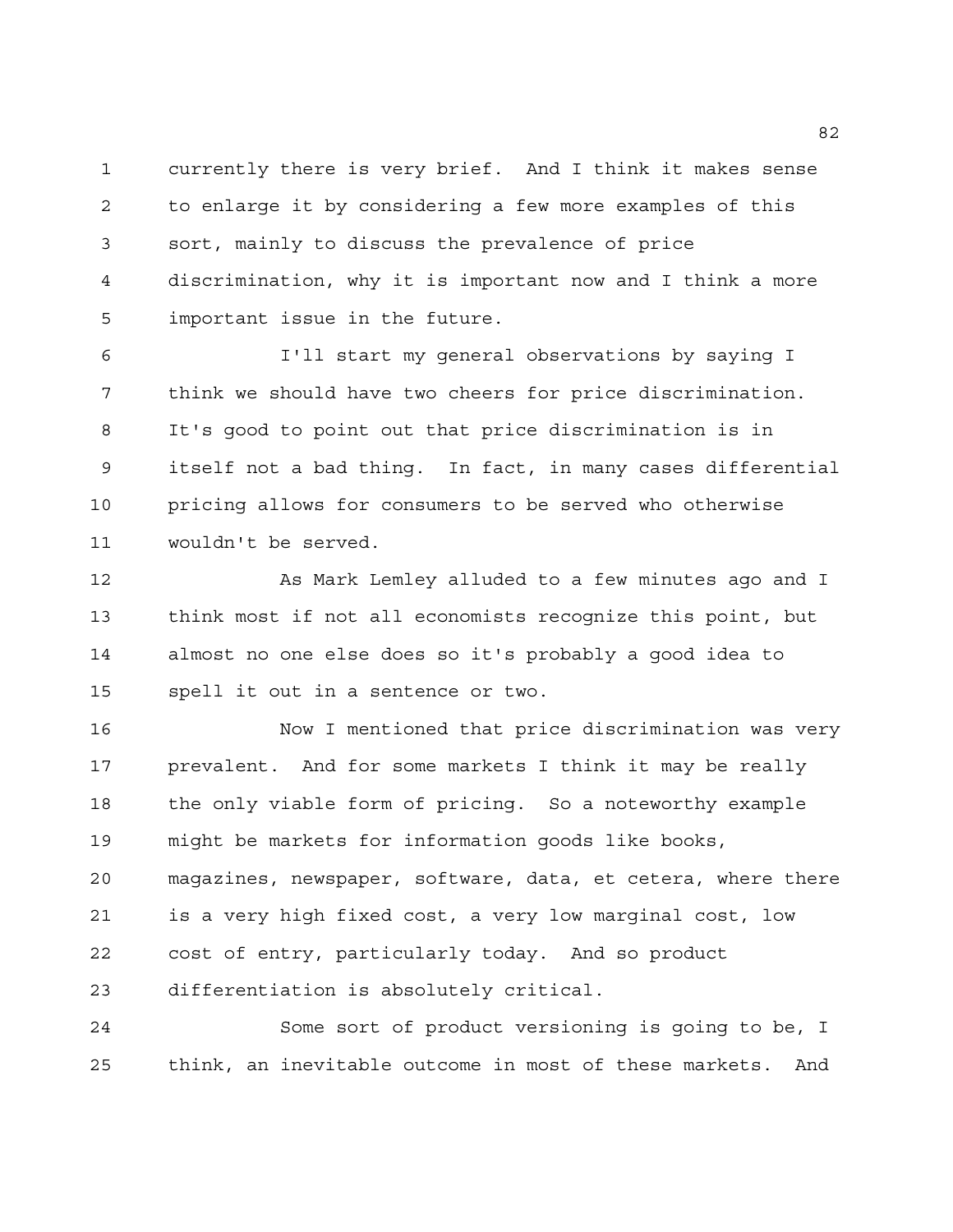so there will be associated differential pricing along with this.

 The other case that I think is particularly noteworthy is B-to-B markets where prices are very commonly negotiated by sales teams. And so price discrimination is really the norm for many B-to-B transactions.

 So I think that raises two issues. One is the market definition problem should be thought of in terms of a bargaining problem. That means you want to have serious consideration of what outside options look like for the bargaining participants. Furthermore, since the bargaining and negotiations are often multidimensional, it's important to look at factors other than price alone.

 This is what Commissioner Rosch mentioned this morning. For example, in some negotiations one party might receive a low price in exchange for previous behavior as with a loyalty program, or in anticipation of future behavior as with penetration pricing, or due to some other transaction that is taking place with the same parties as with bundling. And all of these, of course, are forms of price discrimination.

 Now they are not necessarily harmful to consumer welfare or, in this case, business welfare in and of themselves. What's necessary is to look at the impact of those practices on competition. So loyalty prices could be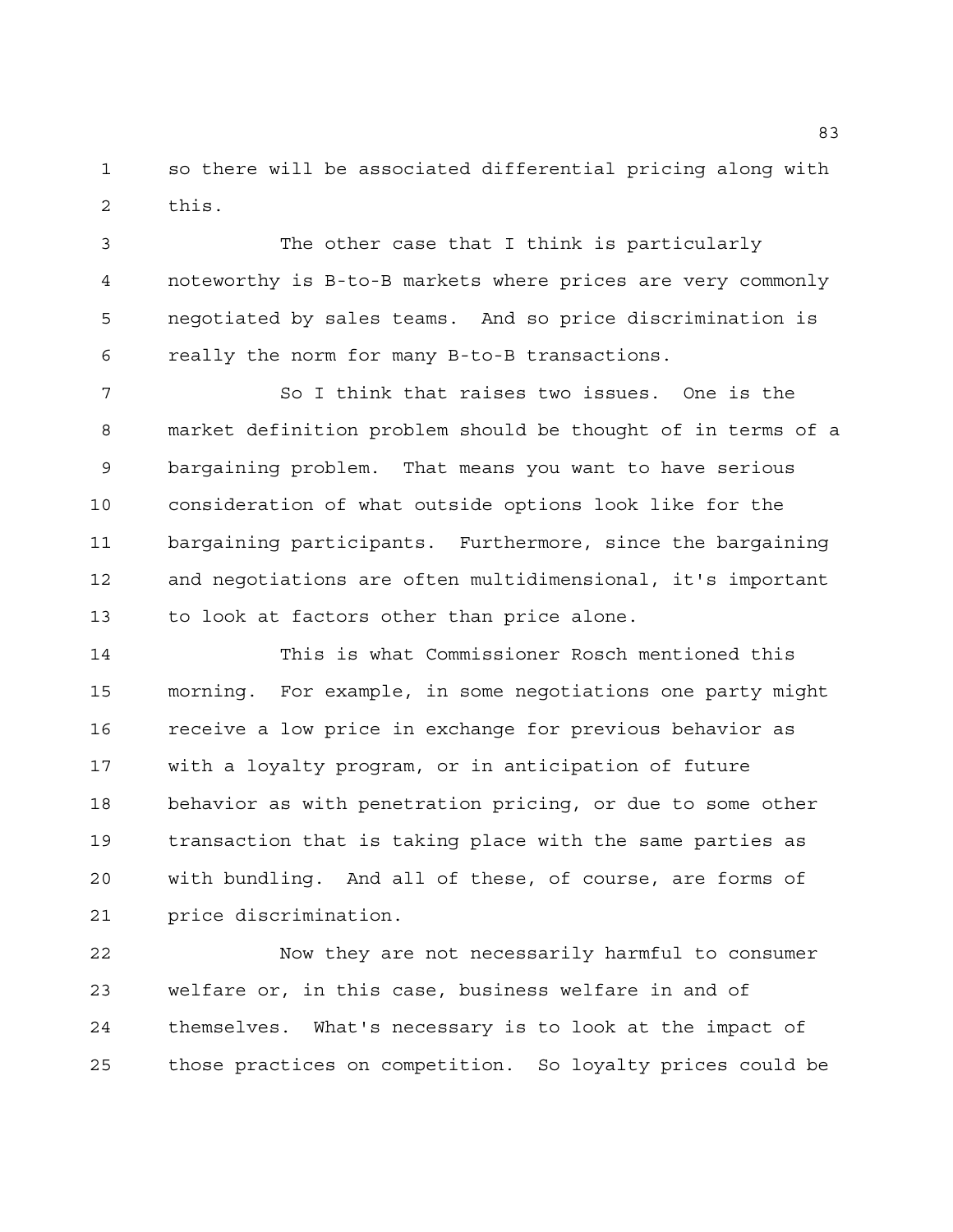used in some circumstances to discourage entry.

 Penetration pricing could potentially, in some circumstances, be confused with predatory pricing. And then the line between bundling and tying is sometimes difficult to discern. So they aren't necessarily bad, but potentially in some cases it could be used in ways that have an adverse impact on competition.

8 As we all know, these issues about differential pricing in B-to-B markets arose in the *Microsoft* case, the *Oracle-PeopleSoft* case, many other cases. And I think it would be very helpful in the Merger Guidelines to mention some of the considerations I just alluded to.

 Now the case that Carl mentioned earlier about big buyers is a particularly interesting form of price discrimination. And so the argument there is that two merging firms may argue that their combined market share is not worrisome, since the ability of the merged firm to set prices will be disciplined or limited by the presence of large buyers who have maybe a lot of bargaining power.

 I think to examine this kind of argument you have to look specifically at the situation of the buyers to identify that source of claimed bargaining power. Even large buyers could have few alternative suppliers in some situations, so a big buyer doesn't necessarily mean big bargaining power. Everything depends on what the outside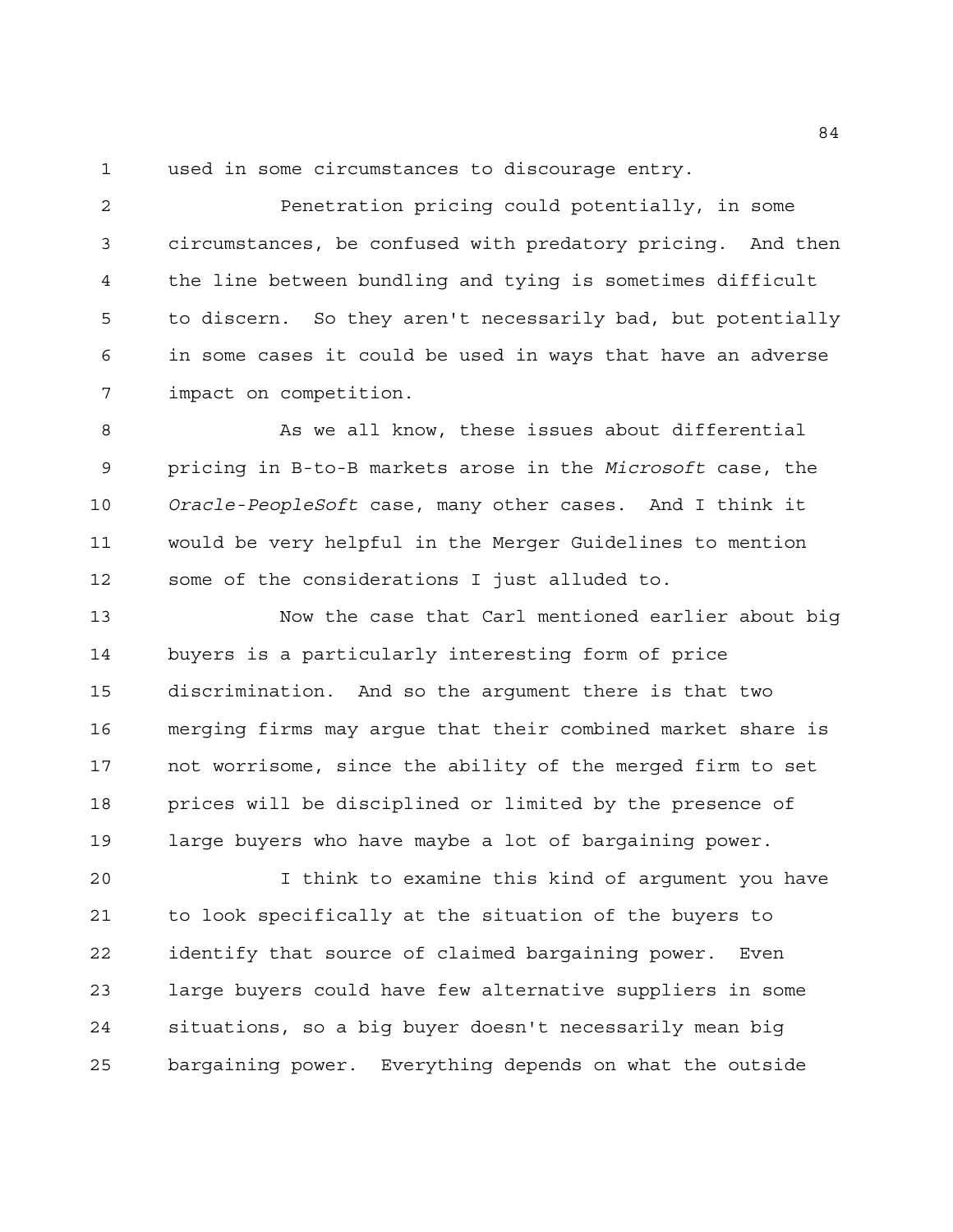options look like in that particular bargaining and negotiation problem.

 Secondly, even if the big buyers have sufficient bargaining power that allows them to continue to pay low prices after the merger takes place, small buyers or any buyer without good alternatives may well wind up facing higher prices, and the impact of those higher prices on the small buyers could be a relevant consideration.

 Just to take a very extreme case to illustrate what I'm thinking about, imagine a situation where you have something like an office supply market where there are relatively undifferentiated products. A large firm might set up a procurement auction to have people to compete in supplying you with pens, and pencils, and yellow pads, and paperclips, and all these things.

 And, in fact, there are now many web services who will actually run these procurement auctions for you. And they actually tend to end up with much reduced prices when you sell things by an auction as opposed to just individual bargains. So the prices may well end up being close to marginal cost.

 However, if the two firms merged that were previously competing in these procurement auctions so there is only a single supplier now then, of course, the competitive forces would disappear. You'd likely see a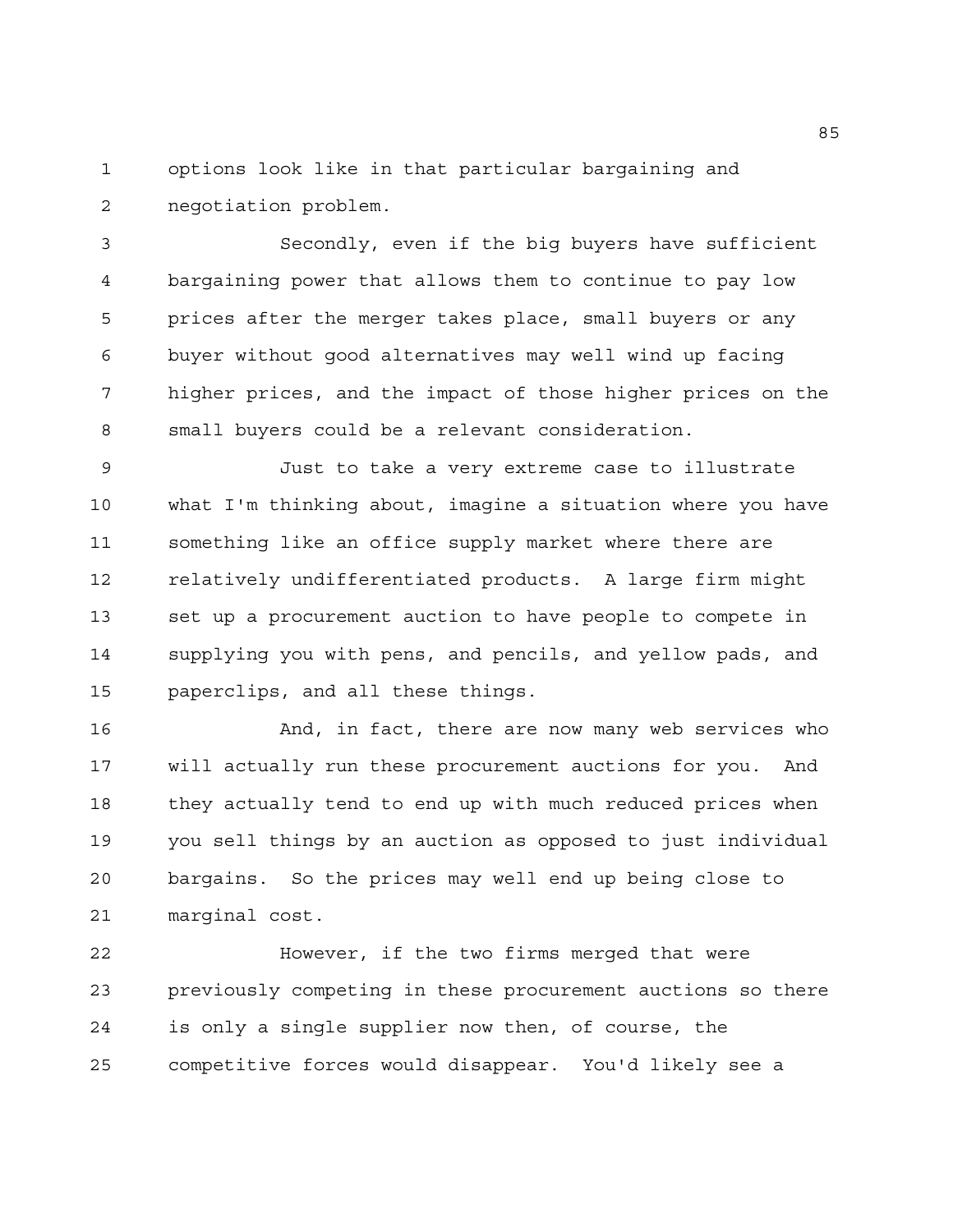higher negotiated price coupled with significant price

 discrimination. So clearly the relevant issue is whether a buyer, big or small, has alternative sources of supply after the merger.

 So to summarize this case about big buyers, for the big buyers' argument to really exert substantial price discipline it would seem you would have to satisfy the following three conditions:

 One, price discrimination is not feasible for some reason. Exactly why that is should be investigated.

 Two, the big buyers are large enough so they are a significant consideration to pricing decision when it sets this assumed single price.

14 And, finally, the big buyers have a credible alternative source of supply. And I think those sorts of issues should be spelled out in a document. Thank you.

 PROFESSOR SHAPIRO: Okay. So actually, though, let me just ask Hal. So in this last, the big buyer discussion --

PROFESSOR VARIAN: Right.

 PROFESSOR SHAPIRO: -- you just did, so you said the big buyers -- if I can paraphrase; tell me if I got it wrong -- the big buyers might protect the whole market if the suppliers who are merging cannot price discriminate. PROFESSOR VARIAN: Yes. Yes.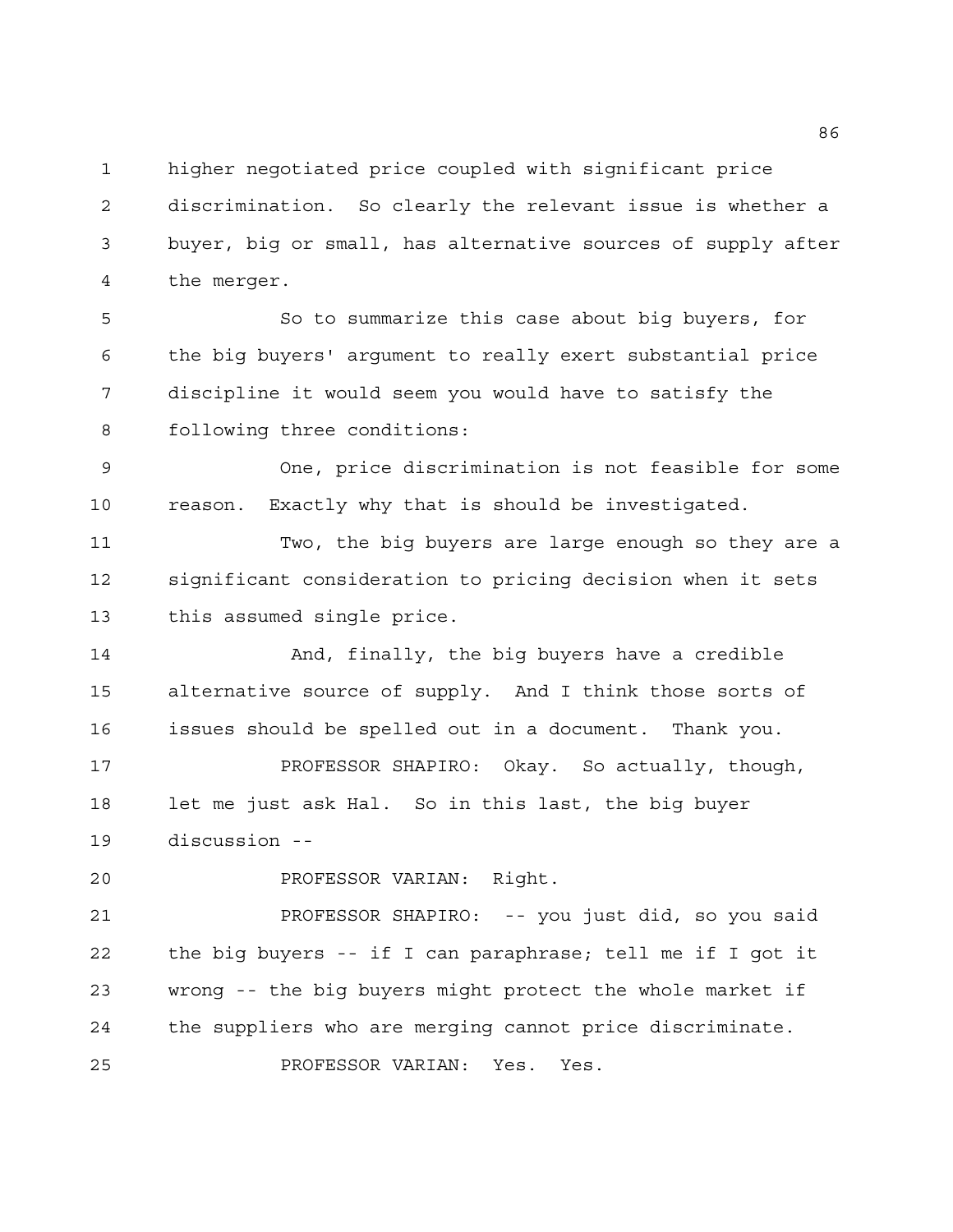PROFESSOR SHAPIRO: Okay. So if we observe before the merger that the big buyers are getting better deals from the merging firms -- that has been the history. We often see that, and we often hear that. And that can be put forward as an argument, the merged companies say: Look, these big buyers, they've got a lot of power. We are forced to give them a really good deal.

 So then that would presumably take us out of your --

PROFESSOR VARIAN: Yes, exactly.

 PROFESSOR SHAPIRO: -- place because that would demonstrate price discrimination is feasible.

 PROFESSOR VARIAN: Right. If they are, in fact, engaging in price discrimination prior to the merger, then there is no reason why they couldn't price-discriminate after the merger. And if they are price-discriminating after the merger, then the big-buyer argument loses a lot of credibility.

 So maybe I stated it in terms of a negative. I said: For the big buyer argument to exert substantial price discipline you would have to have these three conditions satisfied. If they weren't satisfied, you would expect that it wouldn't really exert price discipline.

 PROFESSOR SHAPIRO: Yes. I think you stated it very clearly. I just wanted to doublecheck --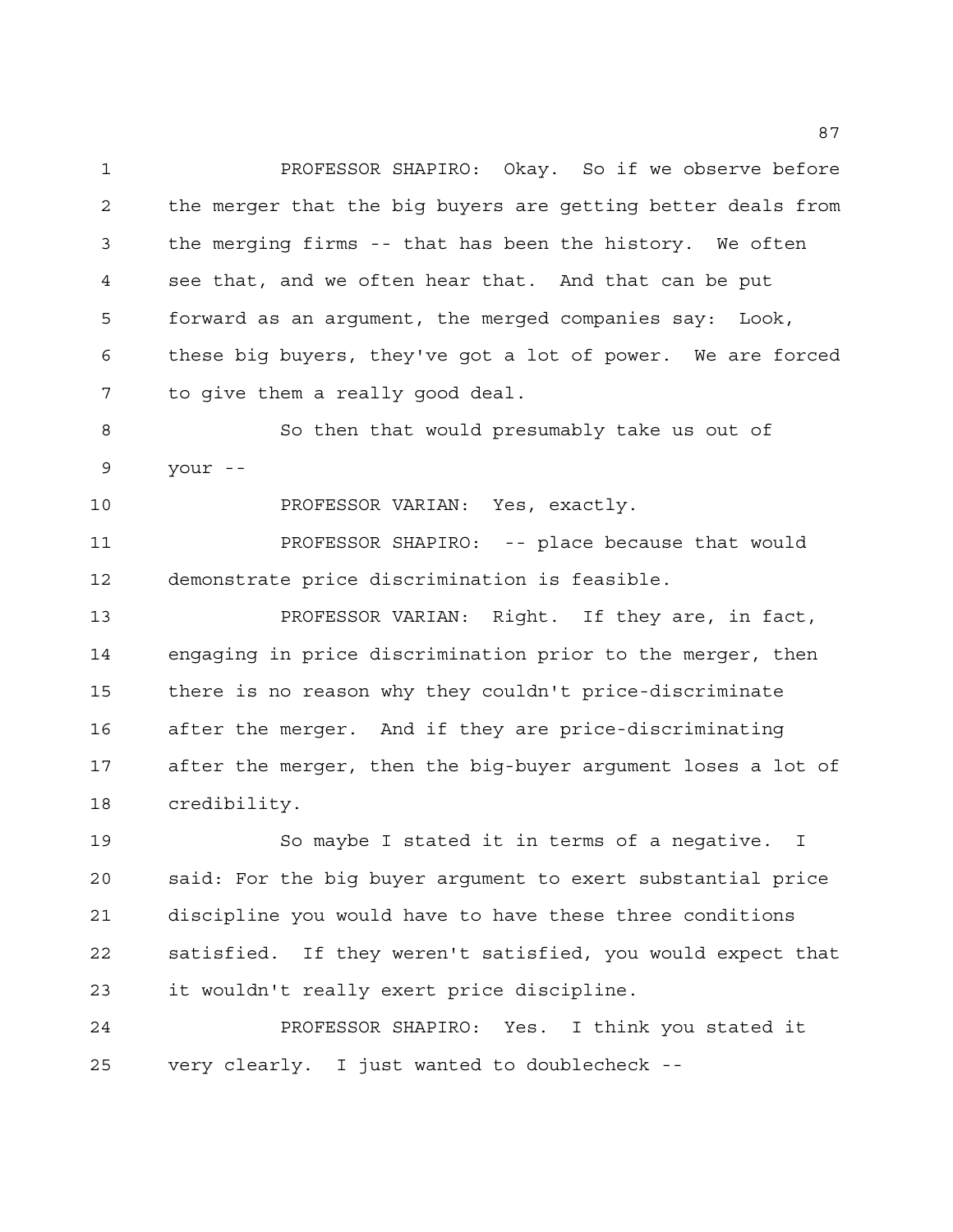PROFESSOR VARIAN: Yes.

 PROFESSOR SHAPIRO: -- what it would imply in the case where we observed premerger price discrimination. Okay.

Doug.

 MR. ZONA: Hi. I'm Doug Zona, and I'm an economist. I know that it's maligned sometimes. And I had thought sometimes, that being an economist requires an apology. I hadn't thought it would require one here, but apparently it does.

 So about, well, maybe five years ago I was meeting with a CEO of the California Power Exchange. And we were talking about the bad things that were happening there at that point in time. And I walk into a conference room and there is the CEO. He's sitting with his feet up on the table. He's the only guy in there. I walk in and he goes, "Who are you?" And I said, "Well, I'm an antitrust economist." And he kind of leans back a minute and he says, "Well, that doesn't help me. I don't trust any of you people."

 So, I would second a motion to change it from "antitrust" to "trust." And maybe we should do the same thing with price discrimination. It shouldn't be called discrimination. It should be called "price opportunism," or something that sounds a little bit better, because like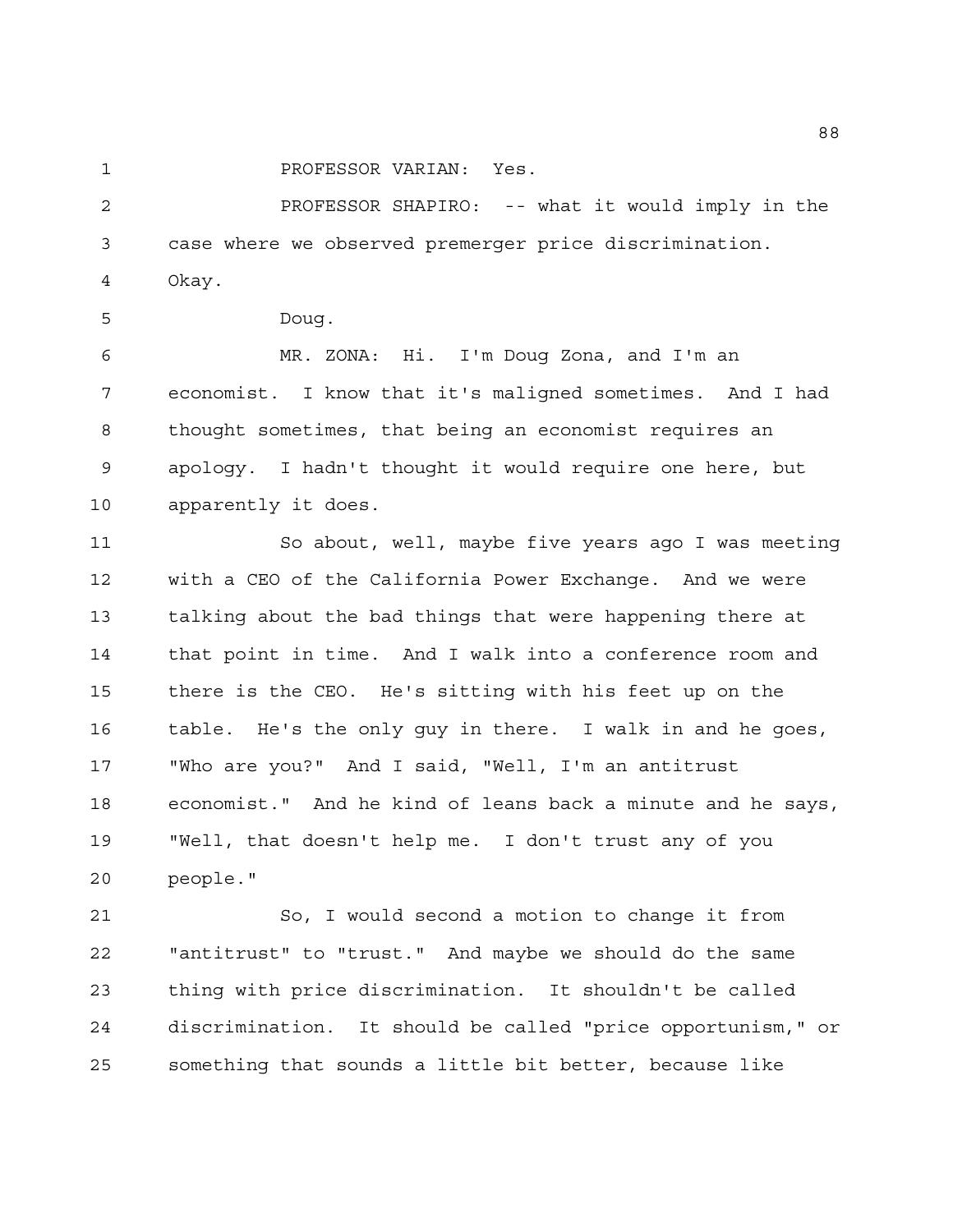antitrust, it doesn't really mean that.

 So price discrimination, here we are, my firm did an analysis of the comments that were submitted for the 20 questions or so that were asked by the Agencies. And 20 questions, looking at the responses, there were about 40 written submissions to those questions.

7 The top three questions dealt with direct competitive effects, the HHIs, and efficiencies. All of those got at least 10, in one case 16 comments, about that particular topic. Going down the list of all 20 questions, price discrimination, it was 16, way at the bottom. And I don't know why that is.

 Price discrimination is very exciting for an economist, and yet there were only six responses to that particular question. I don't know why.

 Large buyers, price discrimination, localized competition, these are right at the nexus of the tension between the market definition question and the competitive effects question.

 I think it makes good sense that the price discrimination discussions that appear in the Guidelines are where they are, because in a sense it's completely a market definition question.

 For a particular group of customers can you profitably raise price to them? If you can't, that sounds a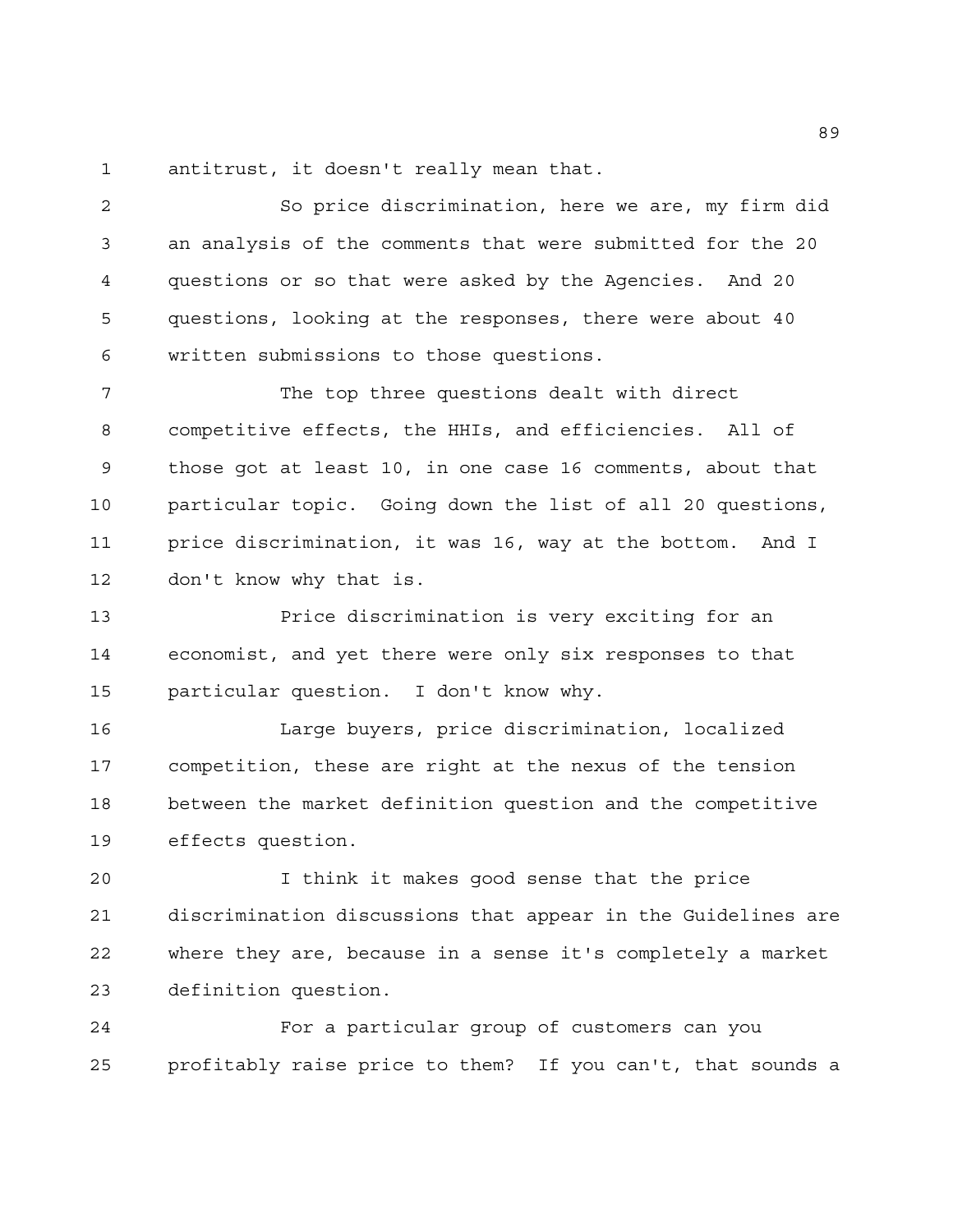lot like a guidelines market. So I think that it's properly placed there.

 I personally would like to see more emphasis in the Guidelines on discussing these particular issues, not because market definition is the thing to talk about but, rather, because price discrimination, localized competition, large-buyer questions are exactly the context in which you can evaluate some of these competitive questions.

 They provide the detail that you need to be able to tell the story, and we are in the story business, after all. So the things that I'd like to see looked at in the Guidelines, the kind of questions I'd like to see addressed, or issues teed up, or lists requested would be:

 How can these particular buyers be identified? Is it profitable to discriminate against them? And the third kind of question is: Price discrimination requires an apparatus to market to these people, to enforce the prices, all that sort of stuff.

 You might have tiered pricing. You might have individual negotiations. There might be individual negotiations with each customer. There's lots of different ways that you can price discriminate, and they would involve costs in terms of the marketing.

 That's something that needs to be looked at, where you have a single price for everyone; that's cheaper, a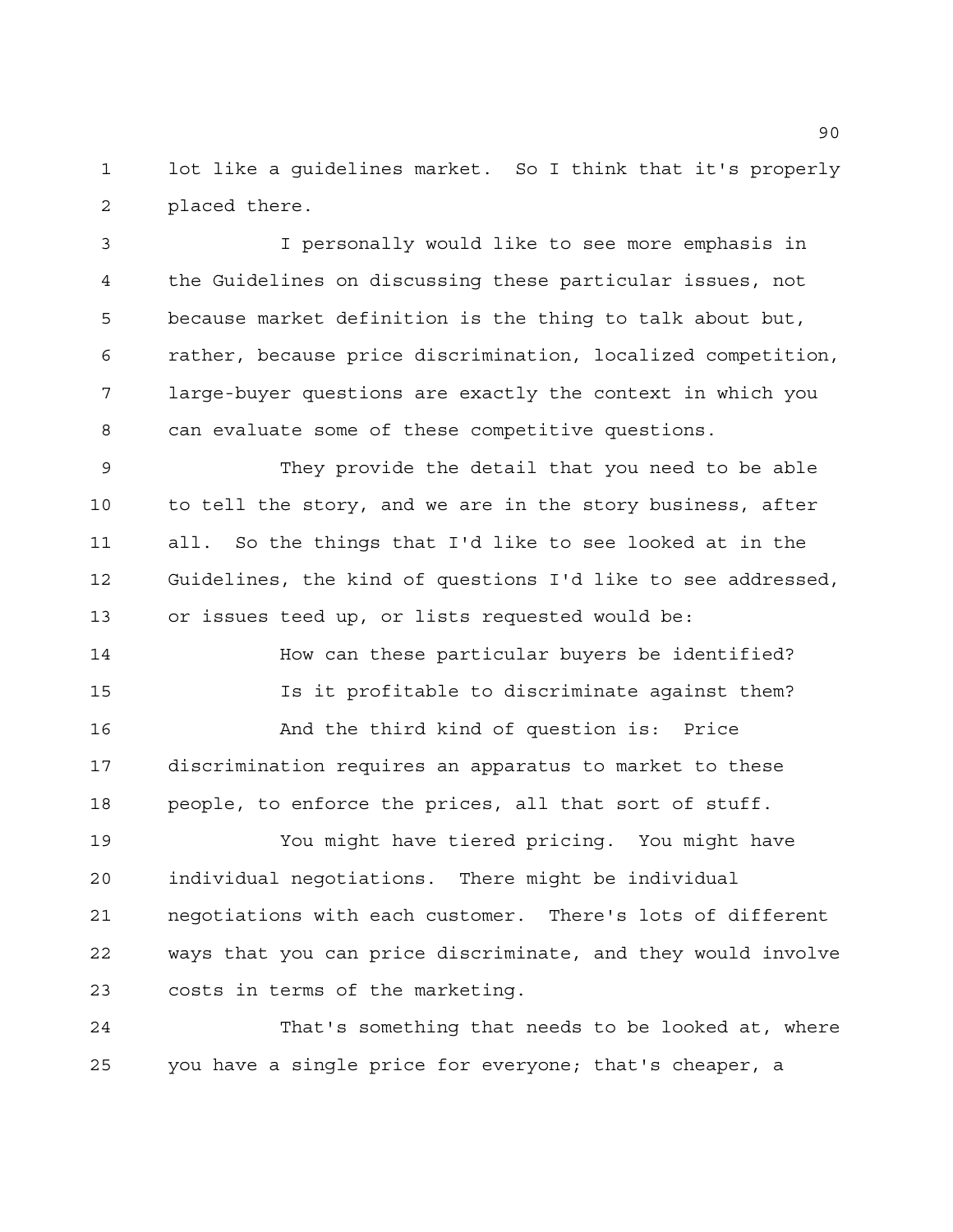single posted price, that'd be a cheap thing to do, as opposed to individual negotiation with every customer irrespective of their size. So those are the kinds of questions you might ask on the supplier side.

 There are questions on the buyer side. What alternatives do they have? Self-supply is often a question that comes up with large buyers. Do they have downstream buyers so that a price increase might be passed through easily, if everybody uses the same input, for example? Those are the kinds of things you might look at on the buyer side.

 There are a whole host of structural factors that you might want to consider as well, the kind that Kathleen was talking about. For example, a coal-mining merger, where do the tracks go? That's an important question, and it may limit the alternatives that can be considered and what can be substituted, or the land use kinds of restrictions that may limit the things that can be considered.

 So I think that posing it that way and looking at competitive circumstances in a more narrow group of buyers is often the way to go, a better way to go.

 PROFESSOR SHAPIRO: Okay. Thank you, Doug. Karen, if you would go next.

 MS. SILVERMAN: Hi. I'm pleased to be here, as already introduced, to speak sort of on behalf of the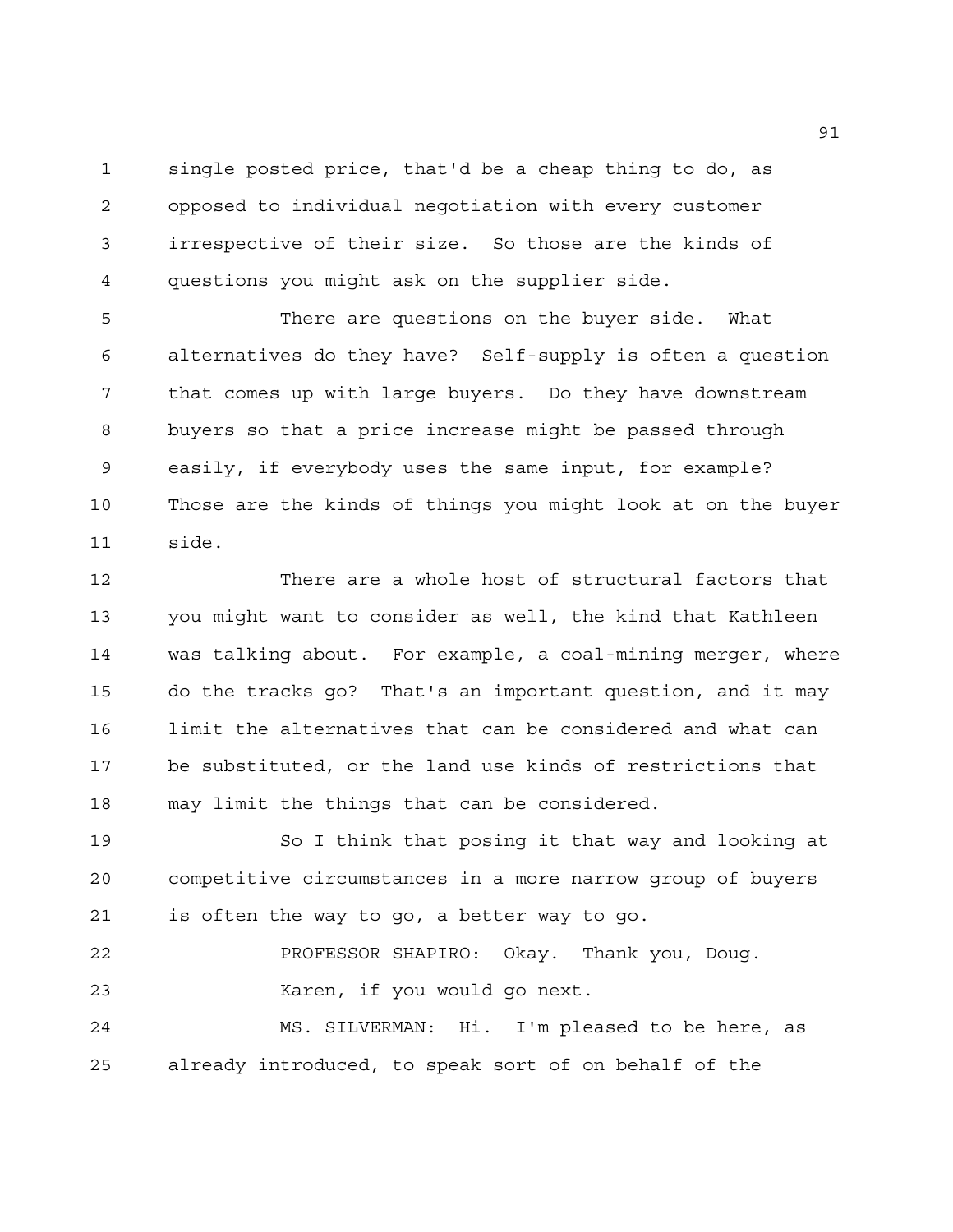practitioners and counselors. That said, I think a lot of what's already been brought up on the economics is directly relevant.

 But what I want to address now is someone who's going to have to live with and try to apply and explain these new Guidelines or the revisions to them, assuming there are some, sort of how we think about the Guidelines and what makes sense.

 I'm going to get a little bit descriptive. I think my daughter would say probably bossy. But I have got a couple ideas about what the revisions should do and shouldn't do. Then we can talk about how the factors substantively play out, because I think that is fundamentally the more interesting question. We have got the practical question of how do we render this into a set of Guidelines that then get applied. I think, as Commissioner Rosch mentioned, there is sort of a false sense of certitude that can attach to the words that get into the Guidelines. We need to avoid the risks of that in a couple of different dimensions.

 Yes, I agree, that the terse treatment of price discrimination and the absence of discussion of large buyers is probably worth addressing in any revision. The reality is, it's a little bit like the old essential facilities discussions where these are really concepts that are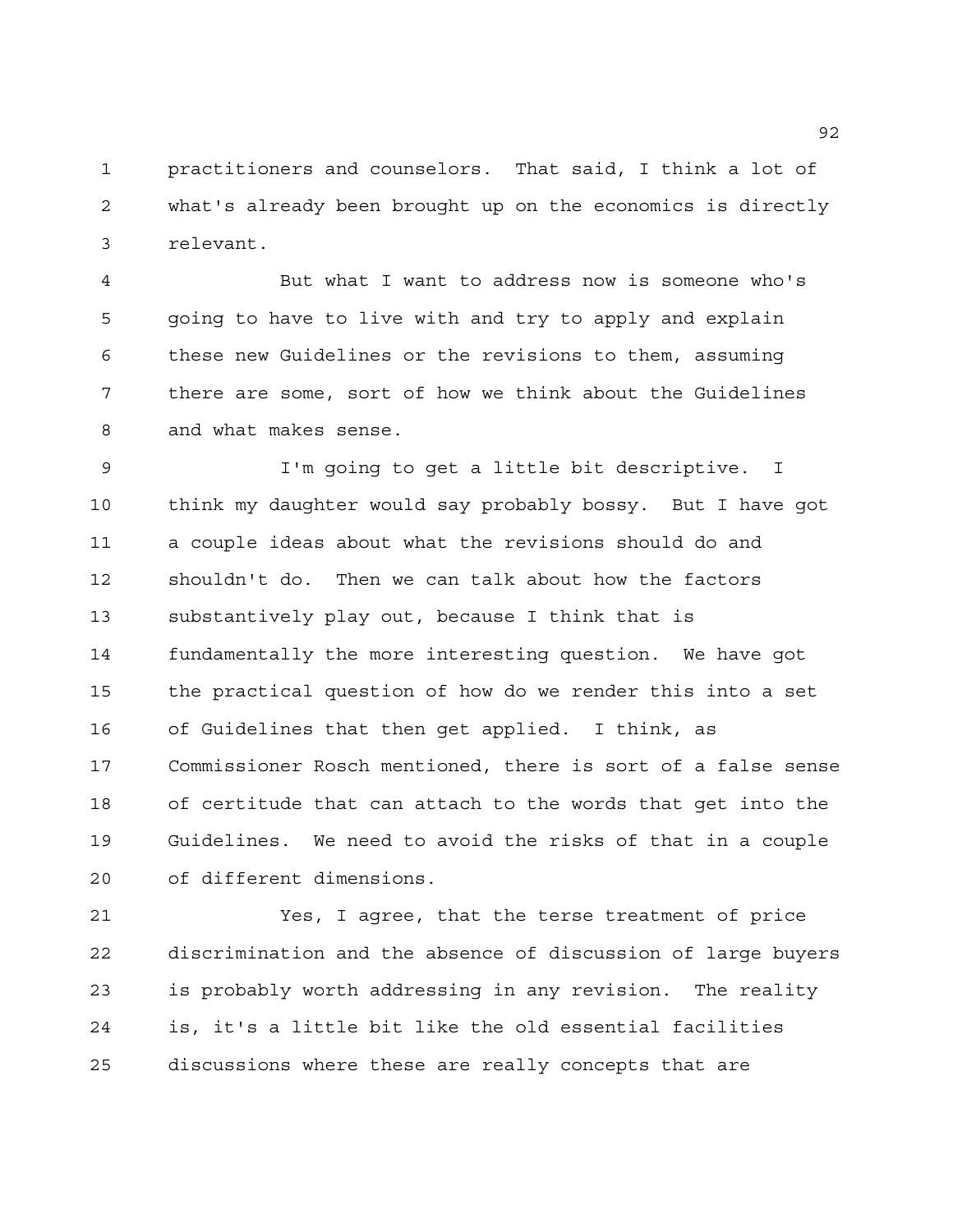extensions of principles that are already being applied and already inherent and innate to the Guidelines and to Guidelines analysis, but calling them out explicitly and treating them more fully may well help.

 It's with some trepidation that I recommend that we start adding more words to the Guidelines, because I do think the words take on a life of their own, and I do think that there is a false sense of certainty that gets attached to them on the one hand, or even overreliance.

 We've talked about some of the government's efforts to try these cases and the value of direct evidence; we won't rehash all of that. But one of the concerns I have as a practitioner is that that evidence has to be weighed and evaluated and the skepticism that merging parties are met with, whether they are arguing about efficiencies or new entry ought to also be attached to a lot of the third parties who come forward with sort of the market realities, as they understand them, complaints about a transaction, and so forth.

 So all that evidence, excellent and important to collect, but it all has to be looked at, whether from a trial lawyer's perspective or just from an economist's perspective on how robust, how viable, how credible, and how probative. Something in the Guidelines that addresses the effort to balance these features would be helpful.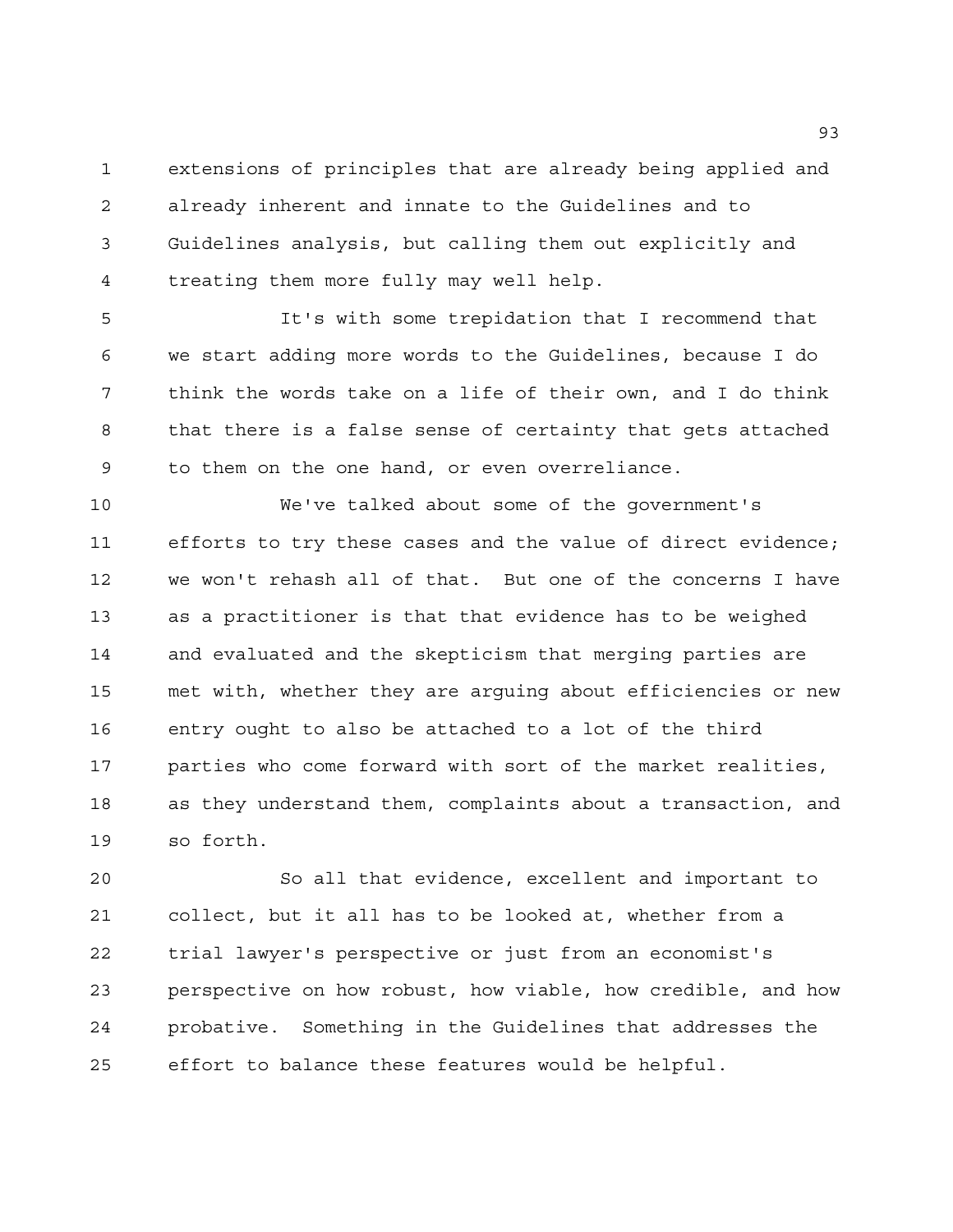What I personally think, the most powerful Guidelines we have and the most utility that the Guidelines can provide is to set out a framework, not a prescription. I think every time the Guidelines try to be anything other than neutral they inevitably get it wrong.

 If there is one thing we have all learned -- and I don't want to count, but it's more than 20 years that I have been doing this -- is that no two mergers are really the same. No two industries are really the same. Many industries are not the same year to year, particularly in the Valley and in technology-related industries.

 So the most useful concept for the Guidelines are to give us the factors, the tools, the variables, perhaps put some weight on the credibility of those factors or the utility of those factors, but to start telling us when certain -- the large buyers are rarely going to overcome market power or -- I think that is what the Commentary now uses, where rarely would it be. I think that is inappropriate. Frankly, I think it's just wrong, and I don't think it's particularly helpful.

 What we do as counselors, obviously, is take a list of factors, apply them to our facts. All of these mergers and the analysis come down to facts and often at a very granular level. So we can apply the facts to those. The Agencies can apply the facts to those variables. We'll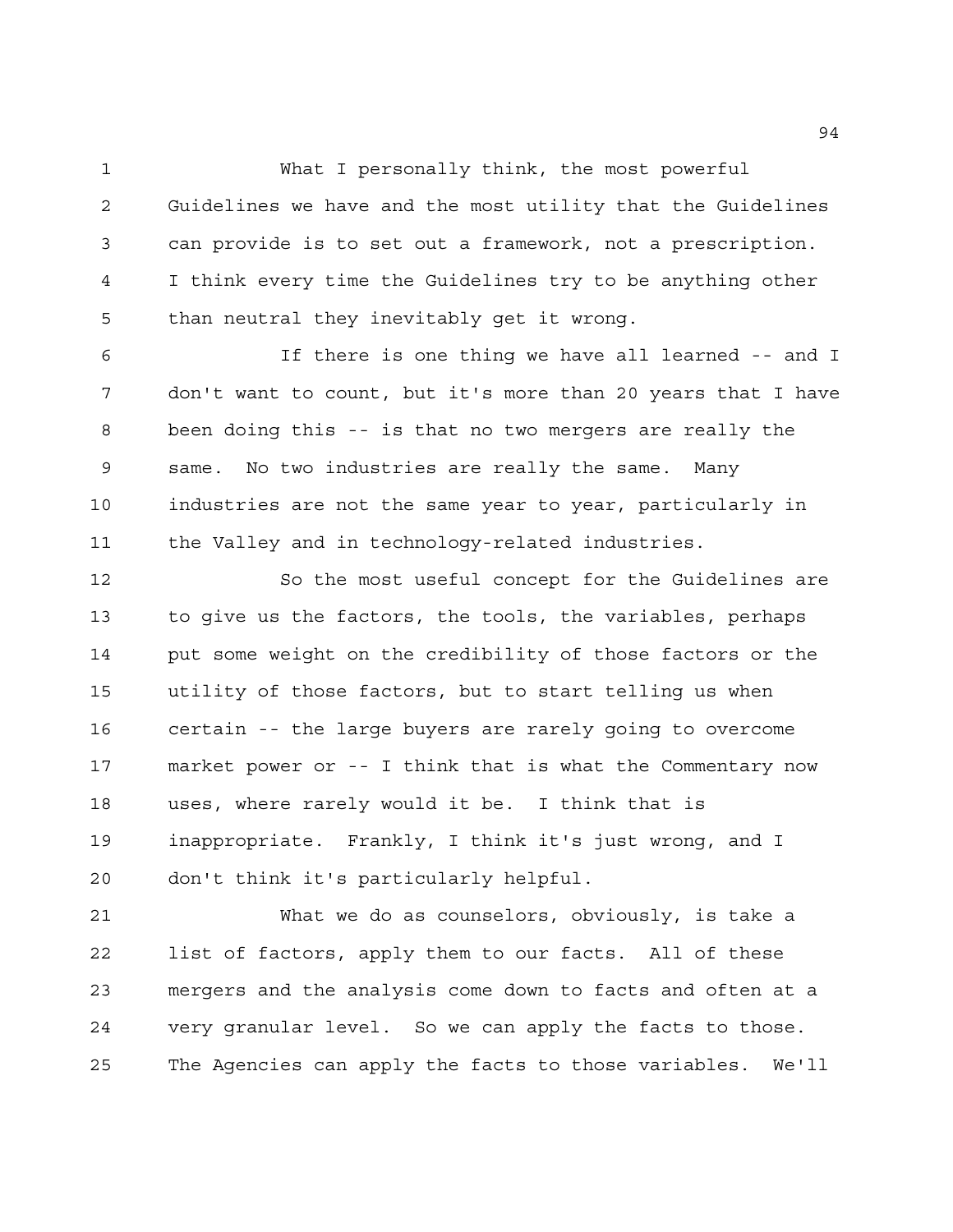agree or we'll disagree on what the interpretation is, but you don't really need to get too prescriptive in the Guidelines.

 So with those caveats I would say on the power buyer questions -- and I do think of it more as a power buyer set of questions than a large buyer set of questions, because you can imagine large buyers -- it's already been discussed -- don't necessarily have market power. Small buyers don't necessarily not have power.

 Sometimes the buyer power is a collection of buyers. Sometimes it's an individual buyer. So there are a lot of -- I think we tend to think of it in terms of power. I think it does go, like the price discrimination questions, really to what's constraining the merged parties' pricing.

 Fundamentally we are talking about competitive effects. I think not only looking at what constrains the pricing of the merged entities and before the merger, premerged firms, but whether the deal itself will have any impact on that pricing behavior.

 That drives you almost directly and immediately into who are the customers, large or small, collections or individually, power not power. What's the history? I think that is an important feature to look at.

 Assuming we have a set or an individual power buyer in a marketplace, you can be sure that they are going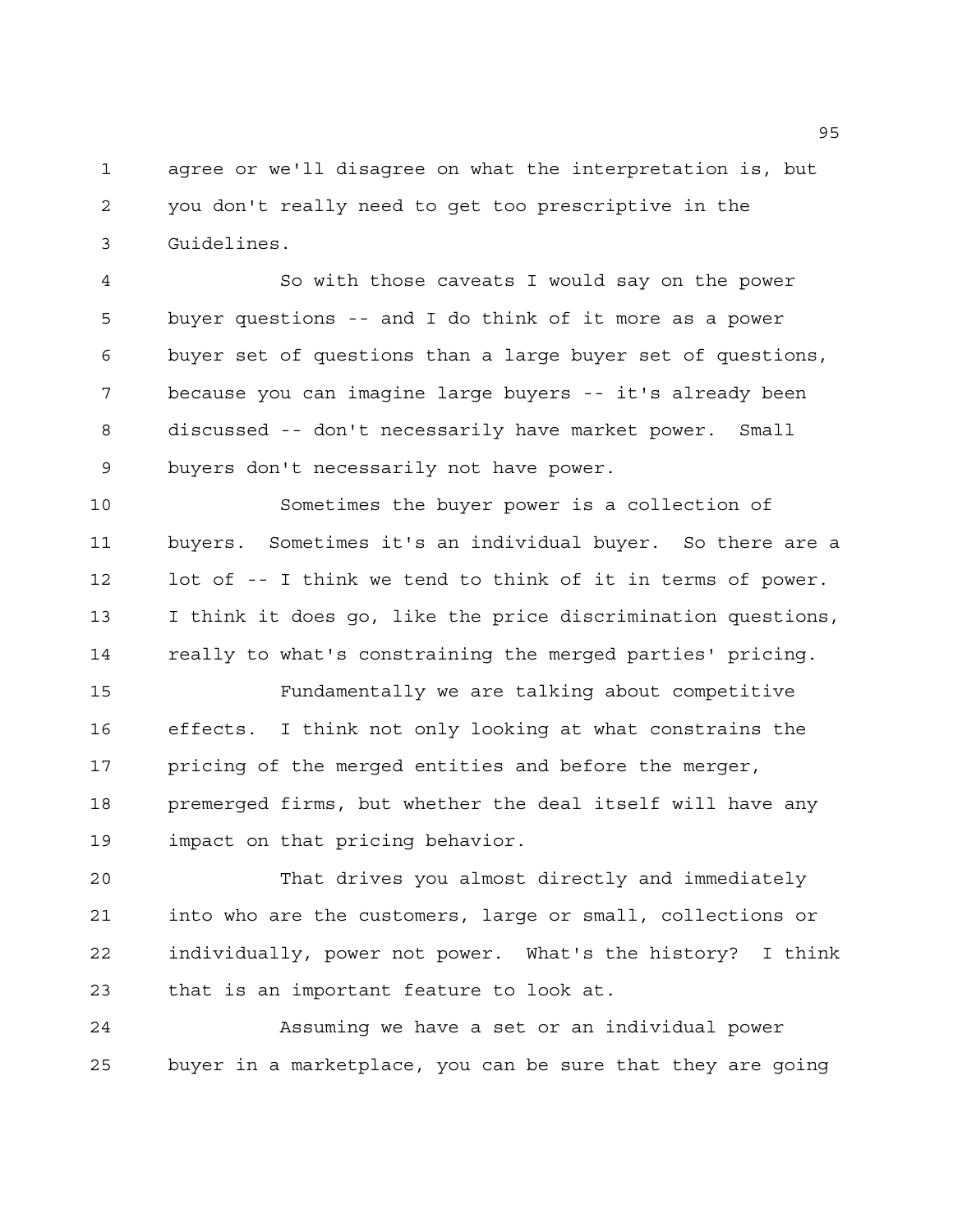to push back against the merged firm to protect their own interests.

 We can discuss whether that is possible or not possible, but the benefits and significance of that collection of power buyers could very well extend indirectly to other purchasers in the marketplace, as well. I think the relevance of that inquiry could be brought out in a new Guidelines.

 It's important to understand what the range of competitive responses is to smaller buyers, and what the mechanisms -- I think Dr. Zona addressed it, as well -- the mechanisms and the likelihood of success attached to the ability to push back, or as the Europeans talk about it, countervailing buyer power. All important and relevant.

 The Guidelines could be improved, I think, by accentuating the relevance of that inquiry. Interestingly, it's only treated where the Guidelines attach to monopsony mergers. The relevance of buyer power is discussed only in that little section of the overview where monopsony power is identified as being a proper subject of the Merger Guidelines.

 For all the same reasons that you could imagine the Guidelines attaching to monopsony mergers, you can imagine it being relevant to a monopoly merger, as well. It seems inconsistent not to address that as a relevant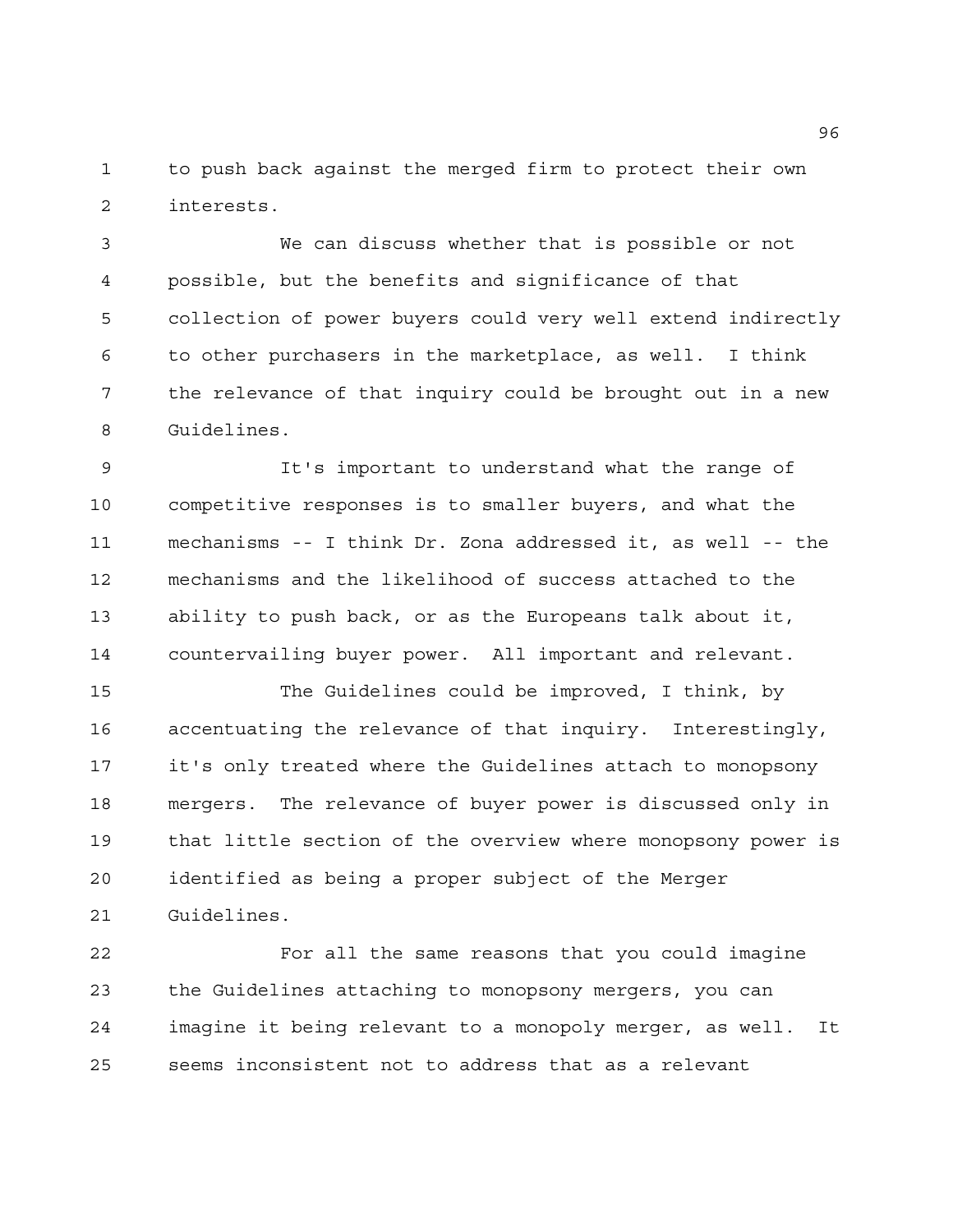inquiry.

 My own feeling is that the Guidelines ought to neutralize the statements on whether power buyers are likely or unlikely to countervail market power and just identify that as an important inquiry.

 I think a separate section on buyer power or price discrimination probably is useful, just because it touches on market definition, competitive effects, entry, and efficiencies. It touches on the entire, you know, analysis. I think putting it all in one place is probably a very helpful thing to do.

 On price discrimination, just real quickly, because I know we'll talk a lot about it, I think the important thing for price discrimination to really matter in an anticompetitive way is that it has to be sufficiently systemic. It has to be sufficiently accurate so that it's profitable. All the facts that go into analyzing whether it's going to be systemic or systematic and accurate and sufficient to allow marginal customers to discipline the merged entity, in a way that protects inframarginal customers. It's all very fact-driven.

 So, again, I would stay away from prescriptions there. What the Guidelines ought to confirm is that we have no lesser standard or abbreviated analysis in price discrimination markets than we do in other kinds of markets.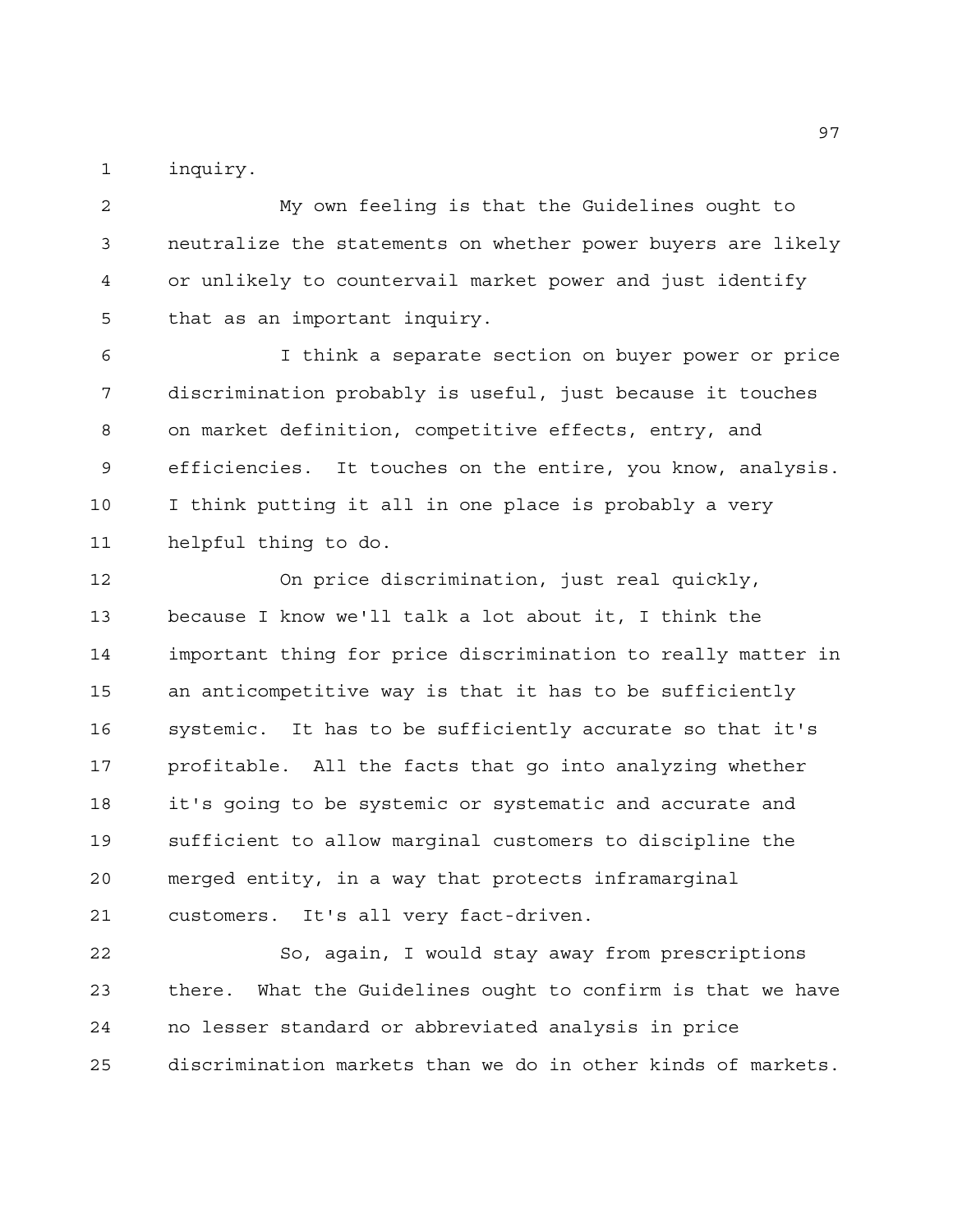There is no, I don't think, principled basis on which we can skip over the competitive effects part of that equation. Quite frankly, I think where that principle has been abused in the market definition world, it's where it tries to sort of bootstrap into narrow markets so that they can sort of presuppose a competitive harm, and they cut short the competitive effects analysis.

 I think if the Guidelines make clear that even if you are going to talk about it as a market definition rather than competitive effects issue, at least we are talking about the same fundamental analysis, which includes all the competitive effects questions.

 The Guidelines might well want to collapse those two in the case of the price discrimination markets to say in those sorts of markets where we think price discrimination is possible we are going to collapse those two inquiries, and there'll be no distinction between them.

 I think two other things will be important to focus on. One is that it is still the demand for the product that drives the price discrimination question, not a set of customer characteristics that might be described.

 We had this issue in the *Oracle* case, and in several others subsequent to it, which is you are still talking about economic markets and lines of commerce that need to be affected. The Guidelines, frankly, should just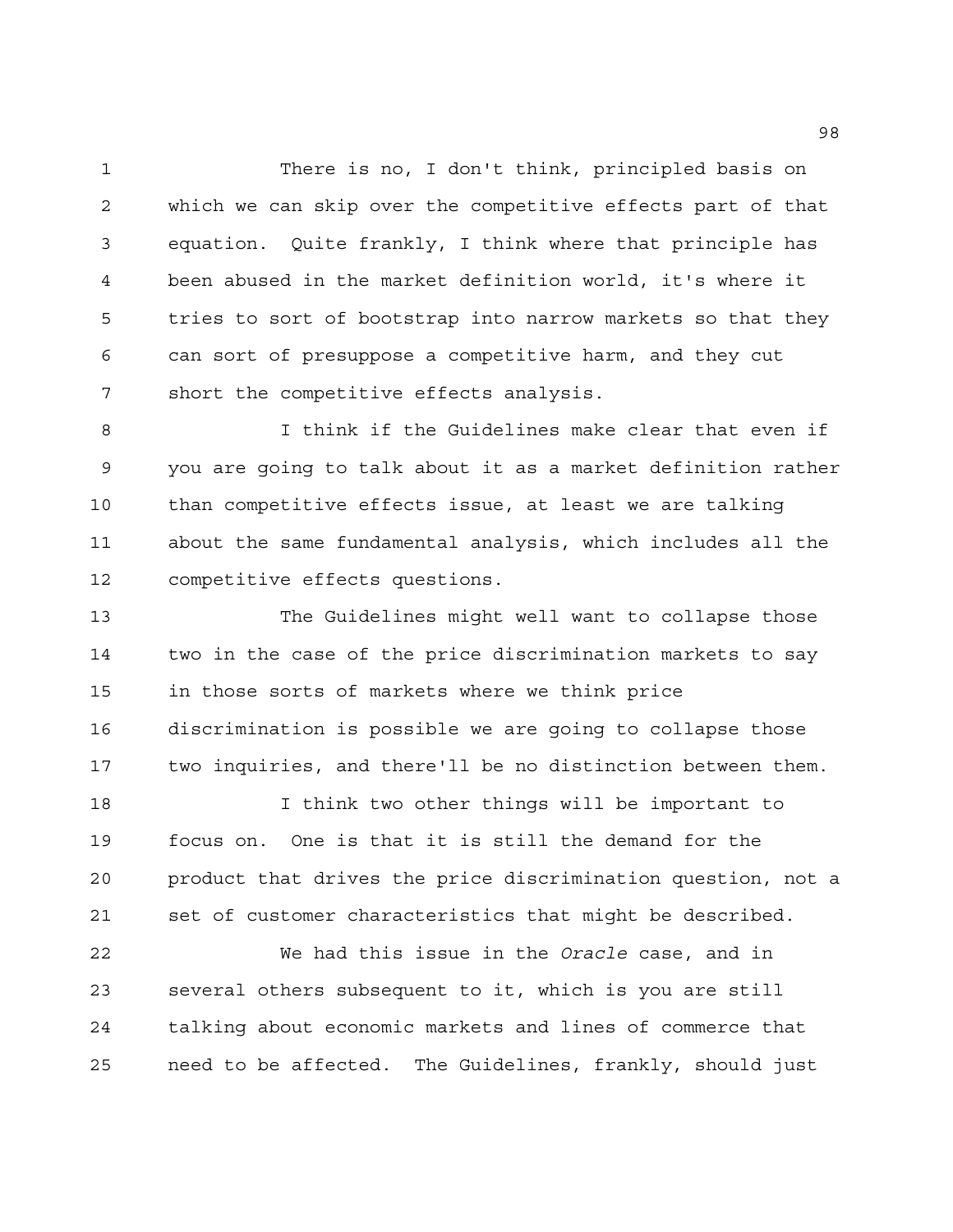address that. It's in the statute, and they ought to repeat it.

 So important variables that affect both buyer power and price discrimination: Are the products differentiated, or are they not differentiated? By the way, I think by focusing on the products and the demand for products you get to the same place as if you start with customer characteristics. Where conditions warrant, looking at price discrimination markets in smaller sets of potentially vulnerable customers, like starting with the product characteristics, you get to the same place. Frankly, that is where we start from a practice perspective.

 Are the products differentiated, or are they not? If they are differentiated, how? So, for instance, in the lab analysis suppose that those are very differentiated buyers, but a very common product. You can imagine a different set of economic realities than if, in fact, the products themselves were highly differentiated and people were buying them in some cases for resale and in some cases for end use.

 Are the products sole-sourced, or do the buyers, these power buyers multi-source? I think in the semiconductor area you see a very different set of pressures because of this multi-sourcing practice. Is the product something that is uniquely sold by the seller, or does the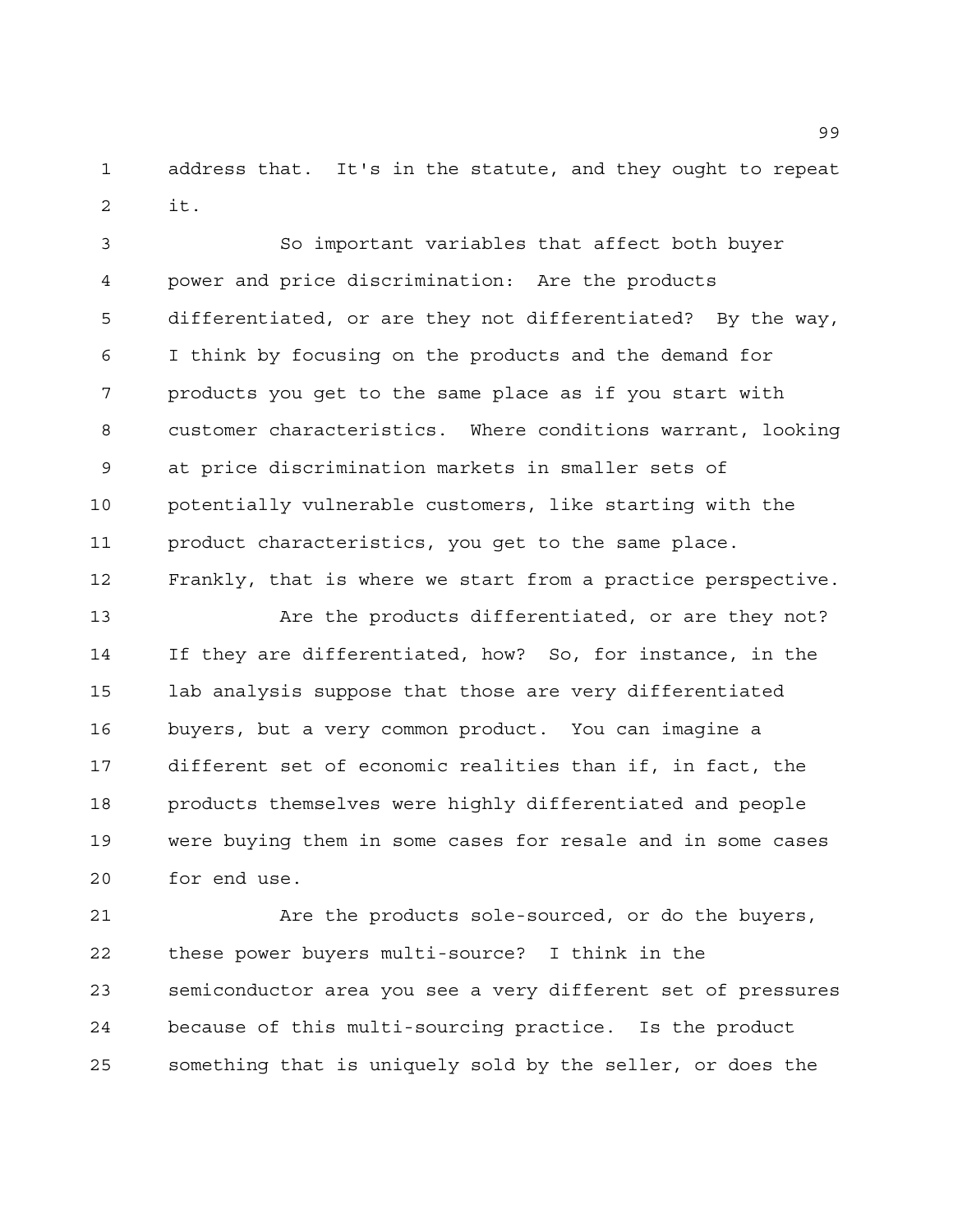seller supply a variety of products to these same buyers? Is it a new product, or an old product? Is it subject to these dynamic design cycles? Is it bid out, or negotiated, or is it sold off lists? And, frankly, do the buyers like the deal and why, and why don't they like the deal?

 I think fundamentally -- I know we'll get into some efficiencies questions that Carl wants to raise -- it's not irrelevant that important buyers may support a transaction and I don't think necessarily suspicious.

 Anyway, two quick things. I think the Guidelines should not try to define what a power buyer is with any kind of mathematical equation or definition. I think that would be an enormous distraction. I think they should step away from this sort of predisposition to say that buyers can rarely offset or overcome the exercise of market power. I don't think that is true. I don't think we could possibly know it. I don't think they should set a standard for relevance of these features that equates or even borrows from the timely, likely, and sufficient entry kind of analysis. Sometimes you hear that. I think that far short of that standard, you could see power buyers having a quite substantial and predictable effect to protect markets more generally.

 I don't think you should require that all consumers benefit from whatever disciplining effect the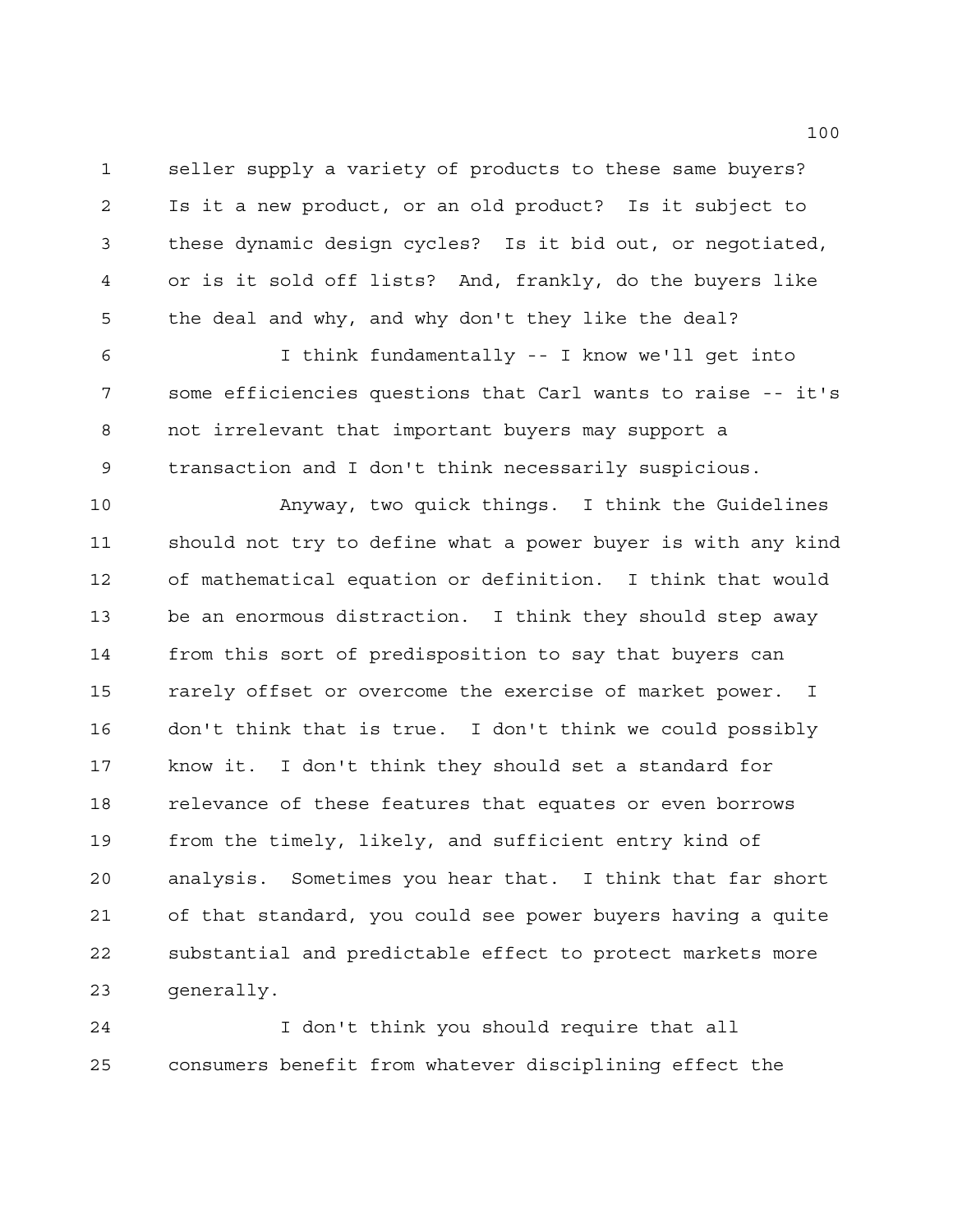power buyers may have, and we can discuss that. I don't think that is the law. I don't think you can measure it, and I don't think it'll matter in every case fundamentally.

 Certainly, you should not presume anticompetitive effects in a price discrimination market without having done a fuller analysis. I don't think it really will serve us well to try to define targeted consumers in great detail, for the same reason as it's going to be hard to define power buyers.

 It's going to be very fact specific, and I think ultimately misleading, and probably a false sense of certainty around that. So I'll take a question, please.

 PROFESSOR SHAPIRO: Well, thank you. There was a lot there, and I have a feeling there is more that you didn't get to.

 Craig, let me ask -- I actually want to ask Karen a question, too, before you go, so.

18 MS. SILVERMAN: I'll sit down.

 PROFESSOR SHAPIRO: Sit down. Do a dance, or whatever you're most comfortable with.

MS. SILVERMAN: That is not --

 PROFESSOR SHAPIRO: Just a couple things, because I think they seemed quite useful, and I want to clarify. One thing you said, it seemed like the analysis of price discrimination should be based on competitive effects. One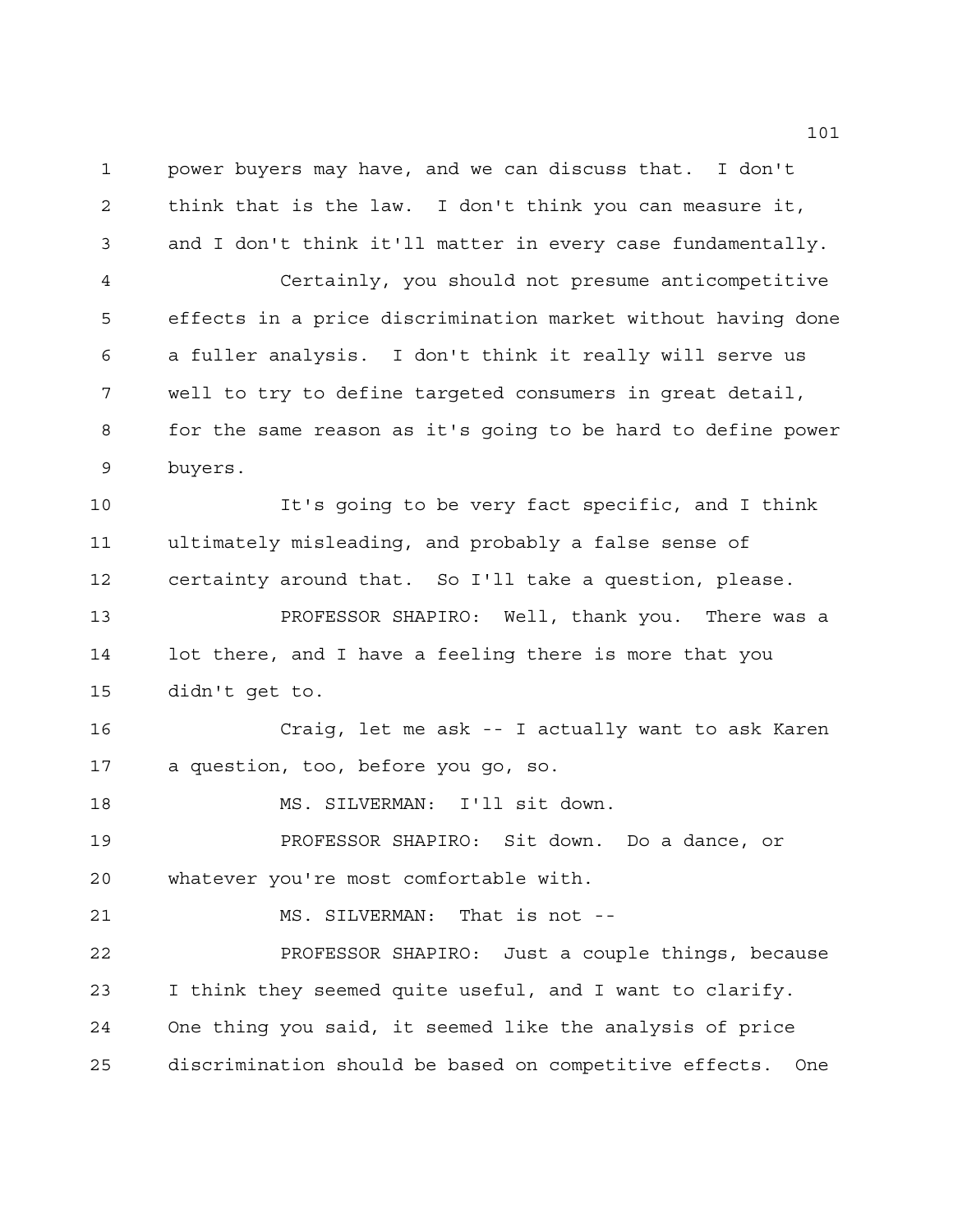thing is to take the discussion of price discrimination and have it not just be in the market definition section, right? It could be a discussion of effects that has some of the fundamental issues of price discrimination, when it can happen, how we think about it, that would apply potentially to both market definition and analysis of effect.

 MS. SILVERMAN: I think that would be both useful and more apt for the -- and I think it would give the Agencies and private parties an opportunity to really explore, exhibit the sort of symmetry in the analysis, which I think right now is subject to misapplication.

 PROFESSOR SHAPIRO: Okay. The other question -- I guess, actually, you also mentioned another case that might be useful to throw into the mix. You mentioned in some cases the same product with different prices and other cases different products.

 Back in 2000 the DOJ challenged the Ingersoll-Dresser Flowserve merger, which is industrial pumps. The pumps were customized for customers. And we were basically concerned about pumps used in oil refineries and electric power plants. Since they were customized and, in fact, the DOJ said each procurement was a separate market, because the customer would need this pump. It would be customized. There'd be some bidding, and you could look at it that way. That might be another example to have in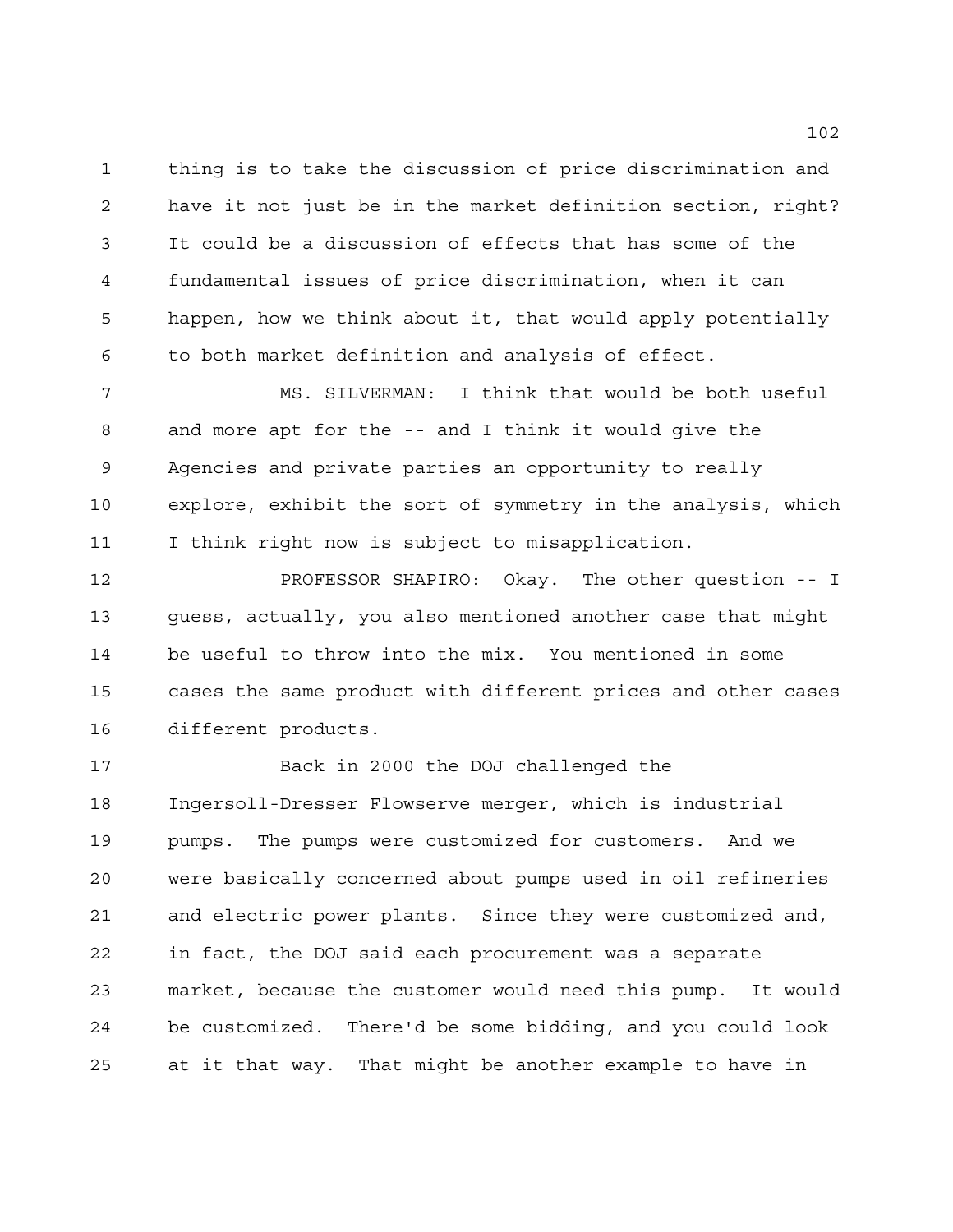mind.

 While it seems like this Quest example with the labs is the same product, as far as I know, pretty much the same product. We'll take that as our stylized fact. Sold to different customers. So would that be a situation where you would be comfortable going to customer-specific markets or, let's say, markets for industrial pumps sold to electric power plants as a market, or are you uneasy with that? MS. SILVERMAN: I'm uneasy stopping there. I think it raises an interesting question, but then you have to look at the supply conditions. One of the reasons I mentioned semiconductors -- and there are undoubtedly people in the room here who know more about it than I do -- is that because there is so much multi-sourcing that occurs and so much self-supply that occurs, there are capacity opportunities and resale opportunities. You want to look at all those kind of repositioning questions. 18 PROFESSOR SHAPIRO: Um-hum. MS. SILVERMAN: You want to look at the reserve capacity questions. The margin questions. I mean I don't think you can stop the analysis, but at least under the facts that you just mentioned, asking the next question becomes interesting and relevant. PROFESSOR SHAPIRO: So that seems to relate, Karen, to your saying we should be very careful and there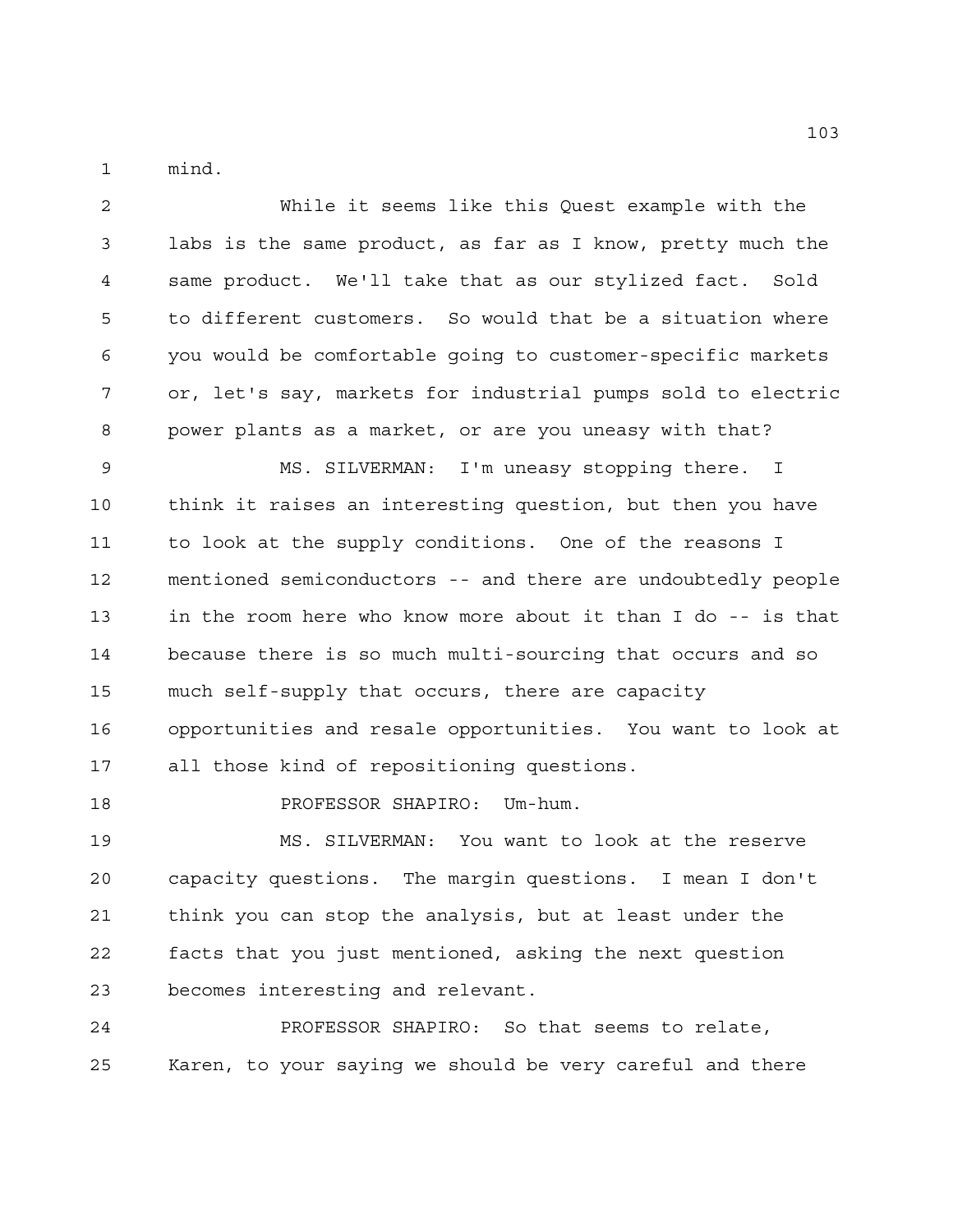shouldn't be presumption in the customer-oriented market. So is that because -- MS. SILVERMAN: I think -- PROFESSOR SHAPIRO: In general, we know the structural presumption has declined over time. MS. SILVERMAN: Right. PROFESSOR SHAPIRO: And maybe you are saying that it should be even more carefully applied, if at all, in these type of markets because there is more likely to be some sort of supply-side substitution that somebody who's good at selling pumps to a different category of customers might easily shift and supply them to -- MS. SILVERMAN: Right, because if it -- PROFESSOR SHAPIRO: -- electric power plants? MS. SILVERMAN: -- four more knobs that need to be turned, and that is what you need to get into that business, -- **PROFESSOR SHAPIRO:** Right. MS. SILVERMAN: -- and if it's attractive, that is a different outcome -- PROFESSOR SHAPIRO: Okay. MS. SILVERMAN: -- than you need to restructure

 PROFESSOR SHAPIRO: No. I agree that that could be captured under the so-called uncommitted entry or some

the --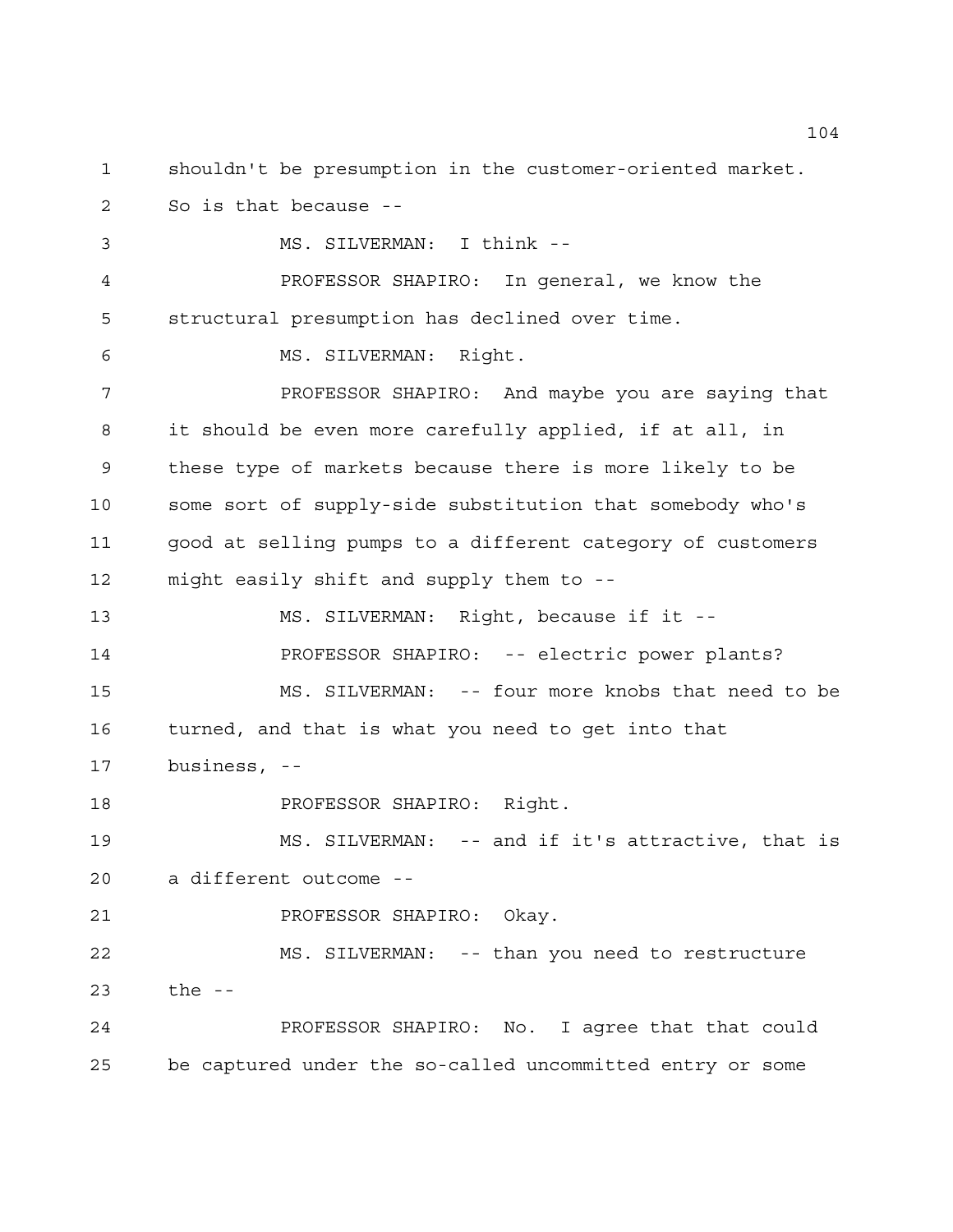other sort of supply side.

 MS. SILVERMAN: But I think the discussion ought to all be in one --

PROFESSOR SHAPIRO: Yes.

 MS. SILVERMAN: -- place, because I think the tendency has been is that if we can sit there -- if we can define a category of vulnerable customers because they are uniquely sort of inframarginal, then we can start assuming all the competitive effects and therefore bad.

10 10 I think that is where we get off track with this. I think if you can back it up and say, no, no, no. You can collapse the analysis, but you have to go through the whole thing.

PROFESSOR SHAPIRO: Okay. So if --

 MS. SILVERMAN: Then you are bringing in the uncommitted entrants, and other factors, and...

 PROFESSOR SHAPIRO: And that seems to touch a bigger theme, which I think is a pretty wide consensus ultimately when trying to do competitive effects, you have to be careful about any one slice of it if you don't look at the other pieces and take --

 MS. SILVERMAN: I think it's a particular problem when we start talking about price discrimination markets, -- PROFESSOR SHAPIRO: Okay.

MS. SILVERMAN: -- though, partly because of how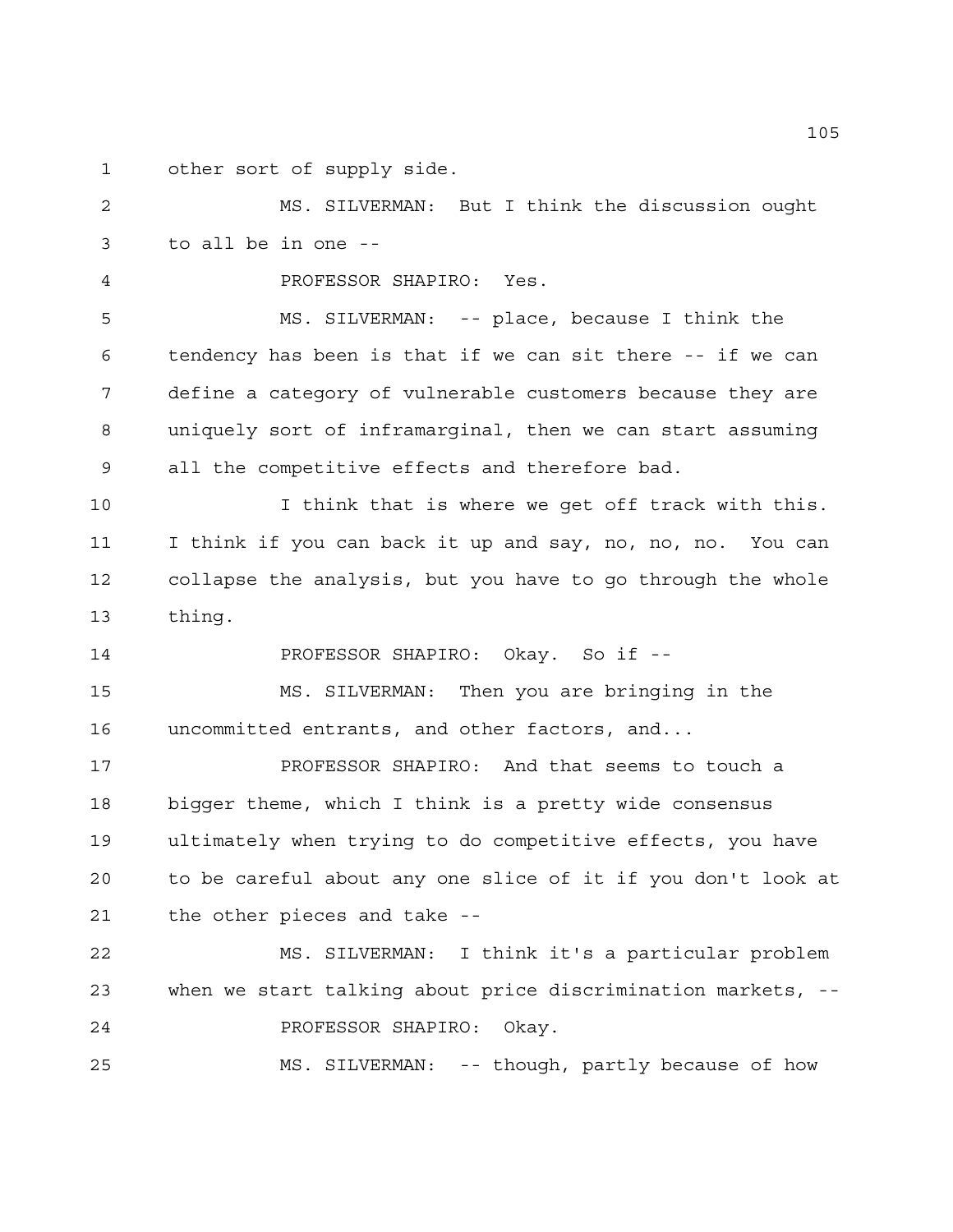they have been applied and just partly because the treatment is so uneven in the Guidelines.

 PROFESSOR SHAPIRO: Okay. You've been patient, Craig. Please, do your thing.

Thank you, Karen.

MR. WALDMAN: Thanks, Carl.

 And Carl and Joe and Greg and others should be really commended. This is a large undertaking, and I think very worthwhile to revisit the Guidelines every now and then to make sure it's what we should be doing collectively as a Bar, and also that it actually reflects Agency practice. So I really thank them for all their efforts.

 I share a lot of Karen's thoughts, as well, which is having worked together as many times as we have, I'm not entirely shocked that we come out similarly on some of these things.

 The way I think about the Guidelines and this question is: Does price discrimination occur in the practice of the Agencies? Does it happen often enough that we should care about it, and are the Guidelines adequate in the way that they address them? That's sort of the way I conceptualize that.

 I think especially in a lot of the technology markets that I deal in pretty frequently these issues come up all the time, constantly come up all the time. When we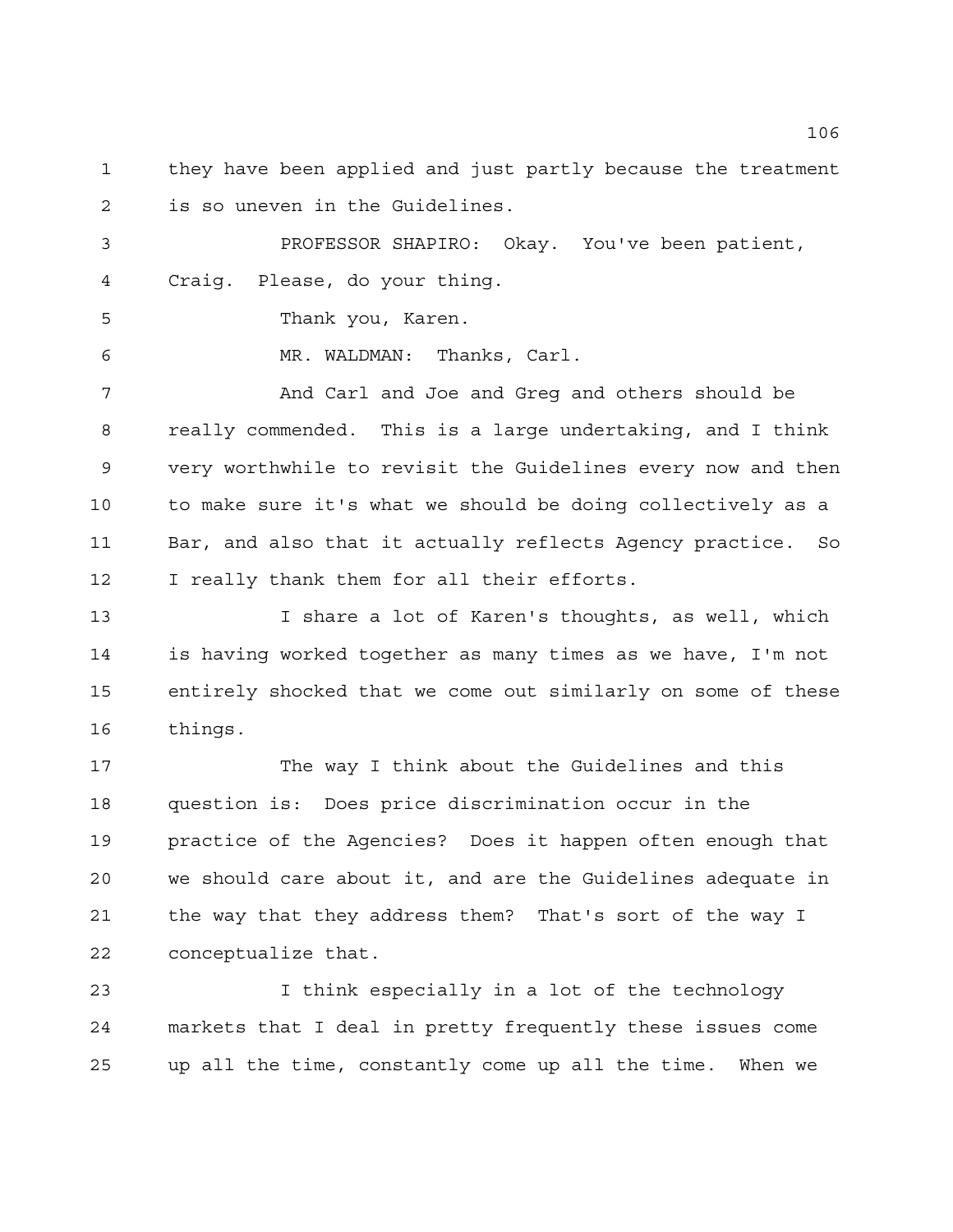get a call from a Staff attorney who is indicating that they have some ongoing concerns, hopefully, if I'm doing my job it's pre second request, but maybe post second request, I'll find out a little bit more about what their theory is. They'll say one of two things.

 They'll say: We are concerned that yes, you are in a market of five players, but there is a pocket -- it's usually my word -- but there is a pocket of consumers that we think the merging parties can target and price discriminate against, and that is where the localized effect is going to be, or you'll get a different Staff attorney to say: We think this is a market built around the price discrimination theory. That is, a market, it merged into a monopoly, but the market is itself a price discrimination market.

 Maybe the economists would tell me if I'm wrong, but I'm not sure in practical terms, in terms of my problem in getting that deal through, whether there is a major difference between the two.

 Either way, I have got to convince them that there are alternatives to be found to that particular problem. I think because of the frequency with which it comes up and the fact that I do think the Guidelines are short on the issue, I do think it needs some amplification on what is actually happening and how.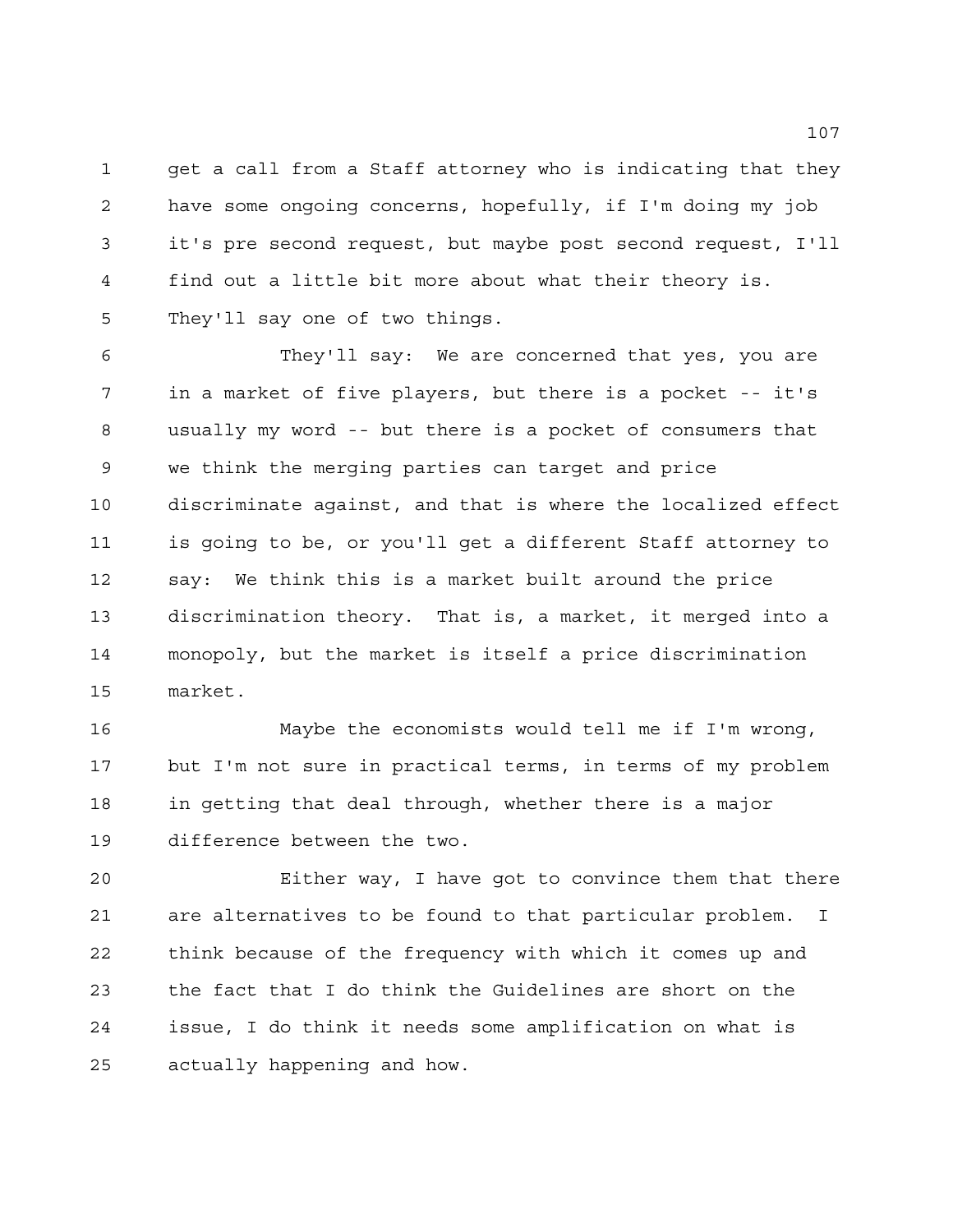I have no beef with the concept. I think the theory is perfectly plausible. I was in the FTC and it made sense then, and I think it makes sense now.

 My challenge over time with the Staff at various points and times has been, when they say: Look, we think you can identify somebody, we think you can target somebody, and we don't think you can arbitrage. Those are the sort of three pillars of the price discrimination theory. I think the arbitrage one is kind of swept away because most people don't see a lot of bartering among technology companies, because there is customization of products or because there may be an extra margin that is going on in that resale, et cetera. So let's sort of set that aside for the moment.

14 14 I think the place that I think the Agencies could be a little crisper on is how we, as merging parties, know that that set of customers is somehow beholden to those products. It's one thing for a staff attorney to speak to the person in an interview, that is a confidential interview, and identify them and say: Well, we are really sort of wed to these products, or we are wed to these suppliers, or et cetera, perfectly understandable concern.

 I think where when we have pushed Staff to give us a little bit of articulation of how is it that the merging parties know that, sometimes that has been proven in our documents and sometimes it's not, but it's a very tough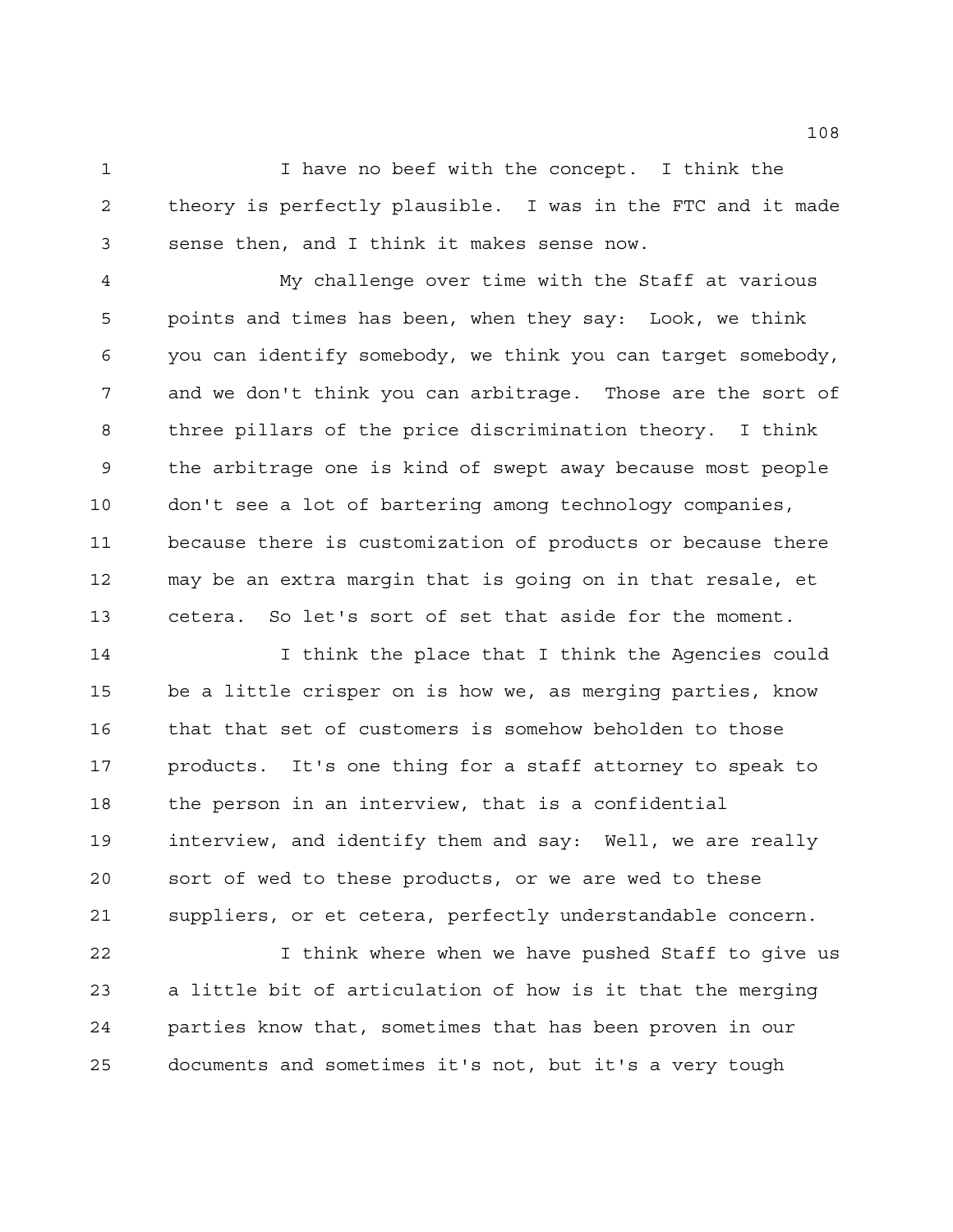issue to get your hands around.

 I think the price discrimination theory falls apart rather quickly if you guess wrong a couple of times, because it has to really be a pretty accurate theory in and of itself. What that has led to in my experience has been a real strong reliance on win/loss reports, CRM databases, discussions of who you think you are competing against and why. Those are sort of the juiciest documents that end up being part of this theory.

 Again, I don't see anything particularly wrong with that. That's perfectly plausible evidence, but I do think because of that there should be a bit of an expansion in the discussions in terms of what we as counsel are aiming at. I personally think it should be both in the market section and the effects section. Obviously, it's not a big surprise, based on what I'm saying. I think Pam mentioned the coordinated effects theory issue earlier on in her question. I think at some point, as Commissioner Rosch said, it's really all about a competitive story at the end of the day, whether you are saying, I have a price discrimination market and the question is whether other companies can reposition themselves to defeat that price discrimination, or whether you are saying companies don't have the incentive to take share; they've got to follow along with the price increase. That sounds more like a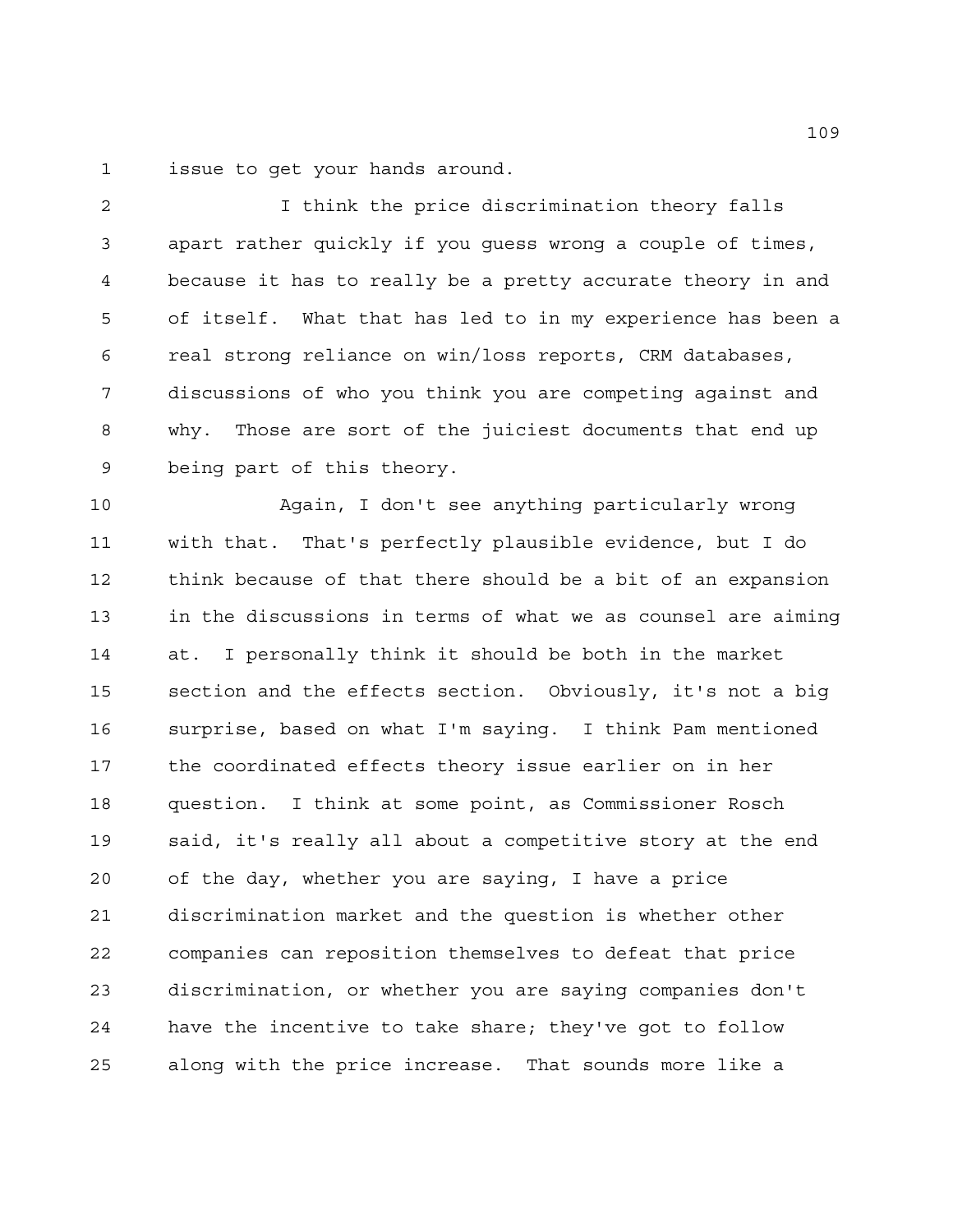coordinated effects theory; it sort of ends up in the same point at the end of the day.

 I think inevitably the Guidelines need to deal with price discrimination as an element of coordinated effects, or at least address that it's not relevant there if that is, indeed, what people think.

 On the large buyer piece, I guess I would say there in the practical reality, as I think of appearing before the Agencies, clients always pound the table about large buyers, and you would like to tell them: If that is the first thing you say at the meeting with the Staff you are going to be in trouble, right. Start with product market. Start with anything else other than saying these guys can protect themselves. But the reality is, it is often the case. Even if they are ten percent of the buyer market, you talk to the business people and they say: Look, I have been mining this relationship for seven years; am I really going to risk that? They buy 20 other products from us, and it's just not in the real world that I'm going to try to raise prices to them.

21 Think that practical commentary by our client in a company has to translate into some useful mechanism in the Guidelines if, in fact, that is where the Agencies are with that. But I recognize also, the challenge of the large-buyer argument, of course, is that if you argue large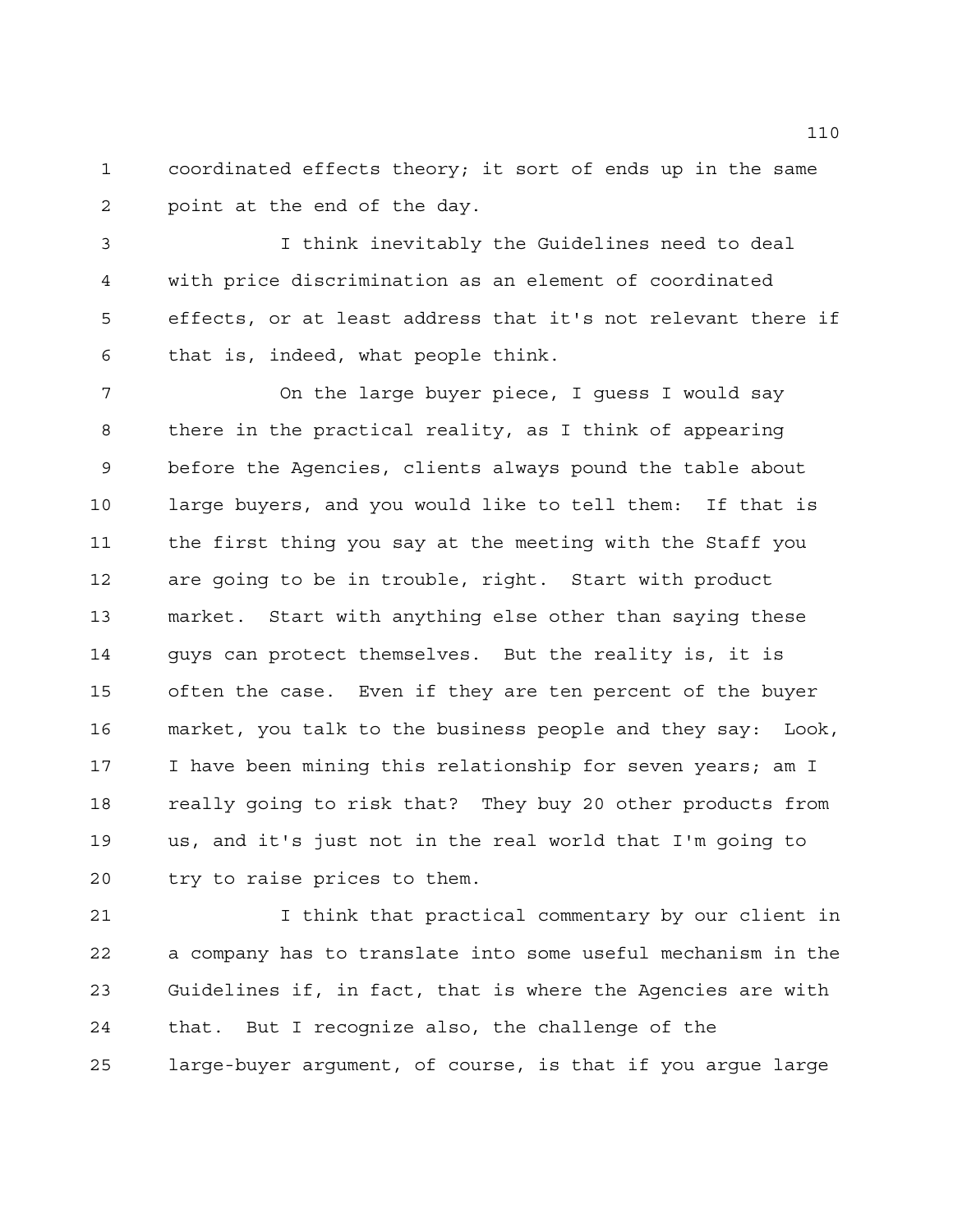buyers and your large buyers are behind the scenes

 complaining, that is worse because then you are saying even your large buyers can't protect themselves. And then you have to worry about price discrimination.

 So I do think these are two separate issues, Carl. But I see the large buyer and the price discrimination issue as sort of inextricably linked and probably should be dealt with at the same time.

 I'm sure we have other issues to address as we take your questions, but those are my takes on the current Guidelines.

 PROFESSOR SHAPIRO: Thanks so much, Craig. Let me have a little follow-up question for you, as well. I think you brought it along nicely how a Staff attorney might call you and say: We are worried about this pocket of customers' as you put it. And then you would say: Well, okay, maybe those guys, those customers have turned to the merging parties' products disproportionately a lot, but how do you know they are wedded to them, particularly couldn't switch to other stuff just because they have done that.

 So that gets me to this question about accuracy, if you imagine targeting these guys by the merged entity. What happens next, then, can we say something that -- we could say in order to price discriminate profitably it would have to be profitable to target these guys and then, well,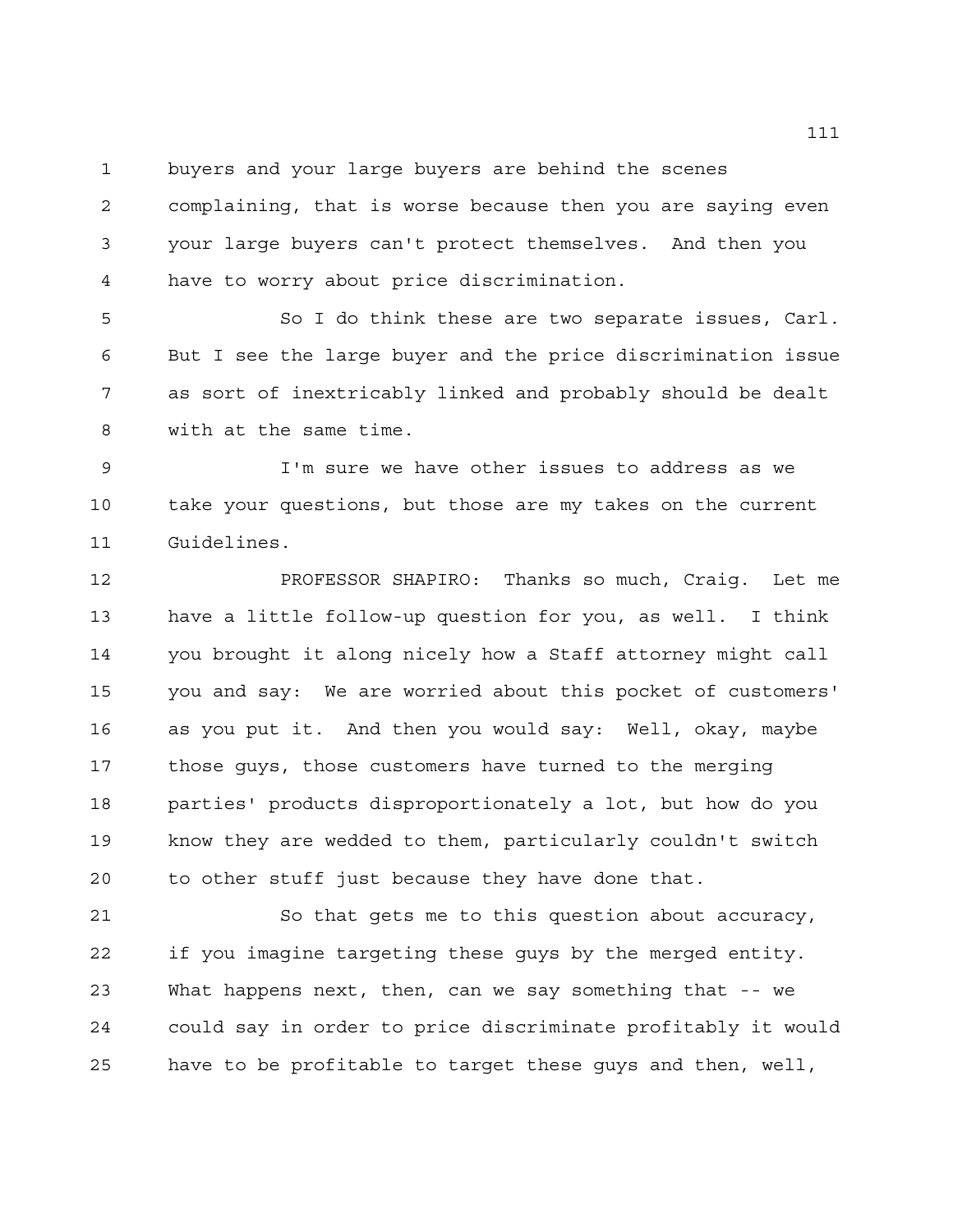it depends on how accurate you are in figuring out these other guys who have a low elasticity or can't substitute. Can you say any more about how that works in practice, or what we might say about it?

 MR. WALDMAN: Yes. It's a hard question. Frankly, I think with *Whole Foods*, the D.C. Circuit sort of stopped short of actually worrying about that, because they said there are inframarginal customers, but they never really went to the level of saying how do I target them. So I think it's not only a Guidelines question, it's a case law question.

 I don't have a number for you. I don't say you need to have a batting average of 400, or 600, or whatever, but that is where the smarter economists can come in and tell us what the --

 PROFESSOR SHAPIRO: No, no, no. Tom has taught us, no numbers here. You can't do that.

(Laughter.)

 MR. WALDMAN: I think it's a tough question because you are looking prophylactically at what is going to happen postdeal. It's not --

PROFESSOR SHAPIRO: Yes.

 MR. WALDMAN: -- and I don't know. Some clients joke when you explain the theory to them of what the Government is. I wish I knew that six months ago. I would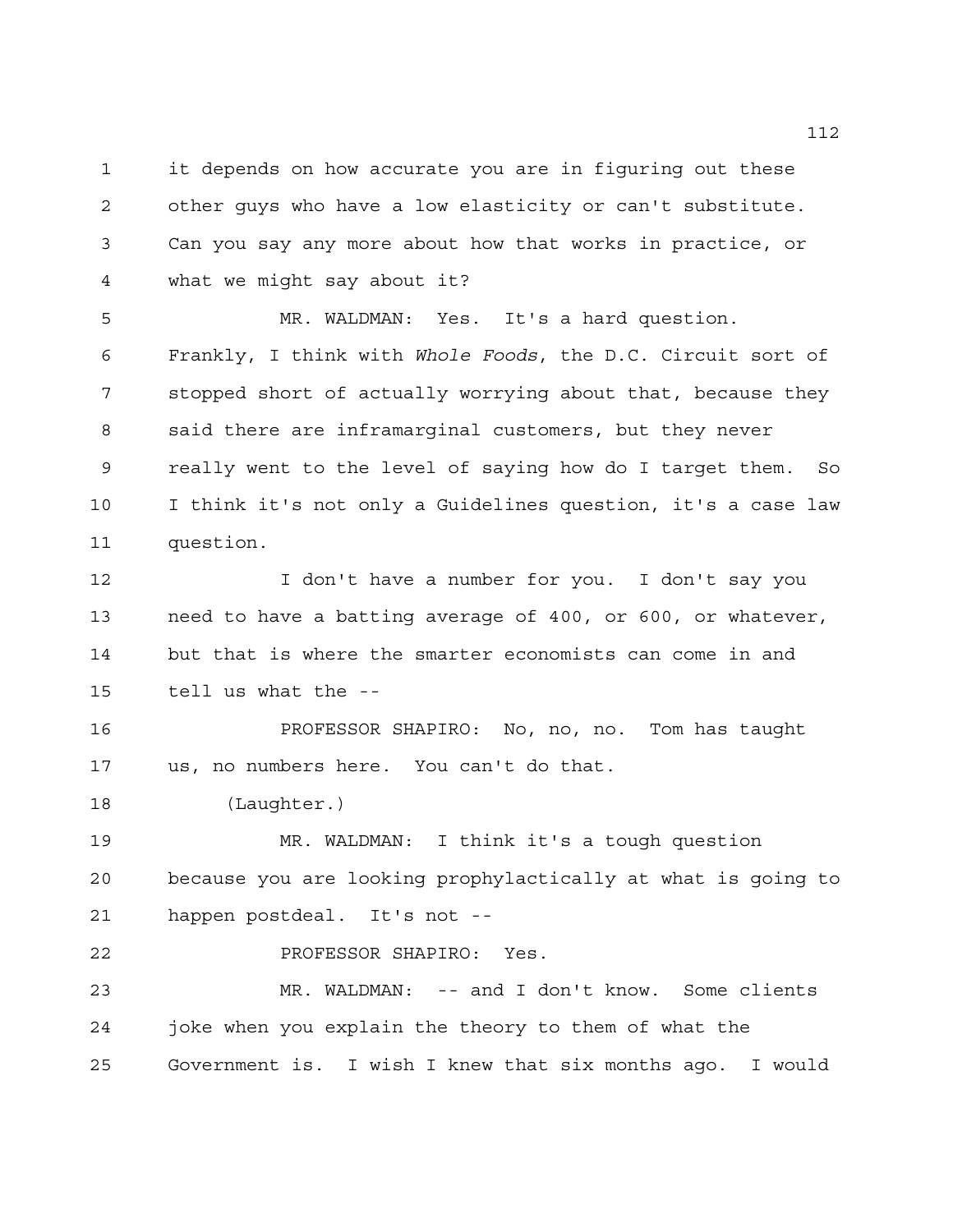have probably priced it a little bit differently if I knew they were so wed to my products.

 I don't have a good answer, honestly. I certainly think there should be an articulation that pushes Staff a little bit further to show that they think an accurate price discrimination strategy is credible.

 Unfortunately, I don't have a really good answer, other than suggesting that in my view a couple of misses probably is not enough to say it, but if you really can't accurately gauge who's going to buy for what and for what reason, it's not much of a price discrimination theory.

 PROFESSOR SHAPIRO: So, one way to go would be to say, well, this has to be identifiable by the merged entity if you are talking about competitive effect, or the hypothetical monopolist if you are talking about market definition. And that, based on information that would be available to them, which is different than the information that our Staff may see, okay.

MR. WALDMAN: Right.

 PROFESSOR SHAPIRO: I mean so that is I think part of the point. So that kind of description --

MS. SILVERMAN: It --

 PROFESSOR SHAPIRO: Maybe I'll open this up to the whole panel now in terms of the conditions necessary in practice to have profitably engaged in price discrimination.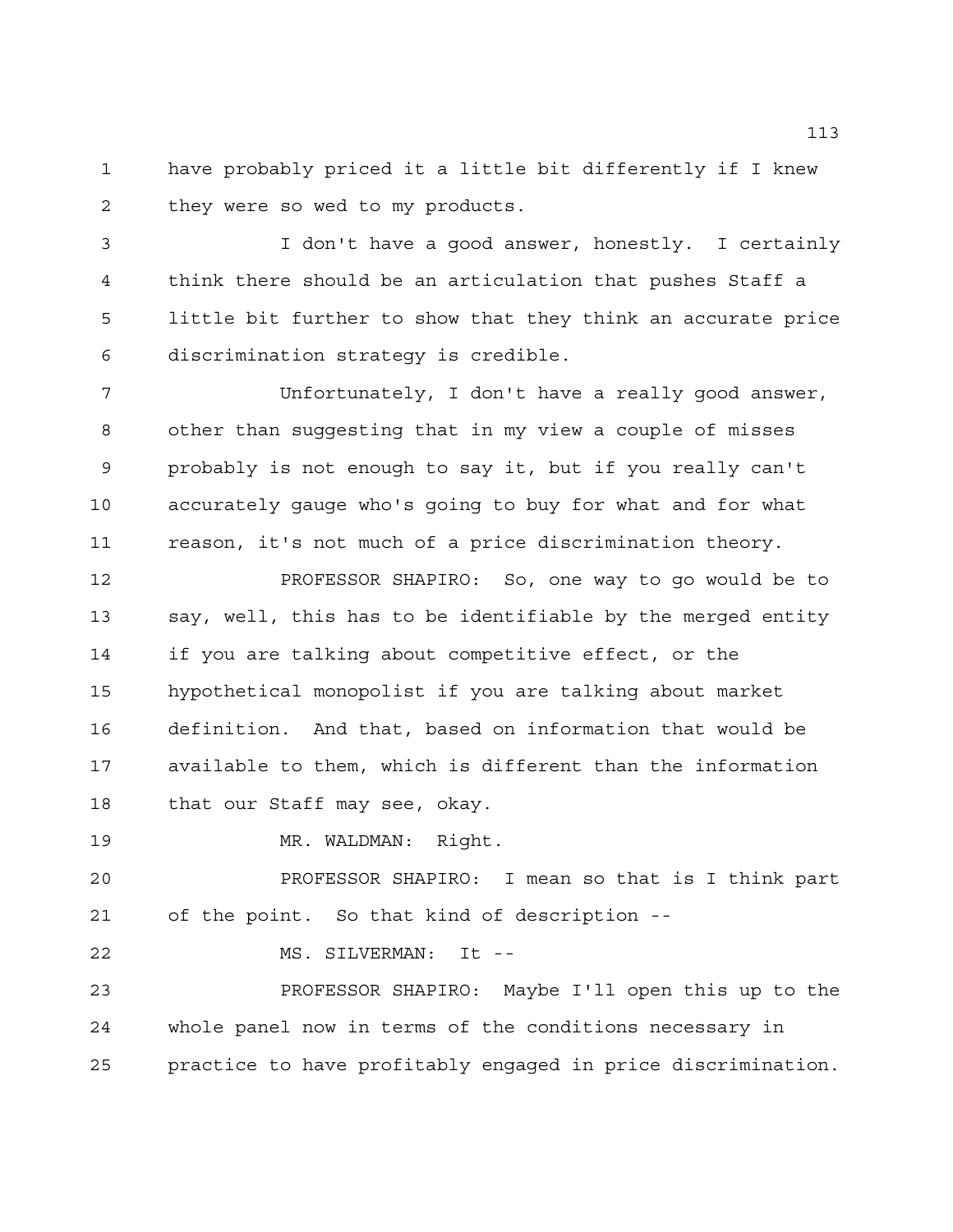Karen, you look like you --

 MS. SILVERMAN: There is another information problem, which is that when you are talking about negotiated markets or bid circumstances, the buyer controls how much information in many respects the seller is going to get. It's about how many people compete for a particular order or how committed they are. So not only do you have to be correct about which of your adherents, but you have to be correct about where their paying points are. There is a lot that has to be right in an environment.

 I think the Guidelines could usefully tease out where it's in everybody's interest to give misinformation back and forth, where sellers are posturing, well, I don't really need this. And I've got seven more people lined up behind you, and you better get competitive, versus --

 PROFESSOR SHAPIRO: The buyers are posturing. MS. SILVERMAN: And buyers are posturing. I'm sorry.

PROFESSOR SHAPIRO: Yes.

 MS. SILVERMAN: You can imagine it in both directions, actually. I think you have to be careful about -- and this is sort of what I was alluding to in the direct evidence question -- you have to be real careful about not just the quality, but the context in which some of this information comes out. That is setting aside the imbalance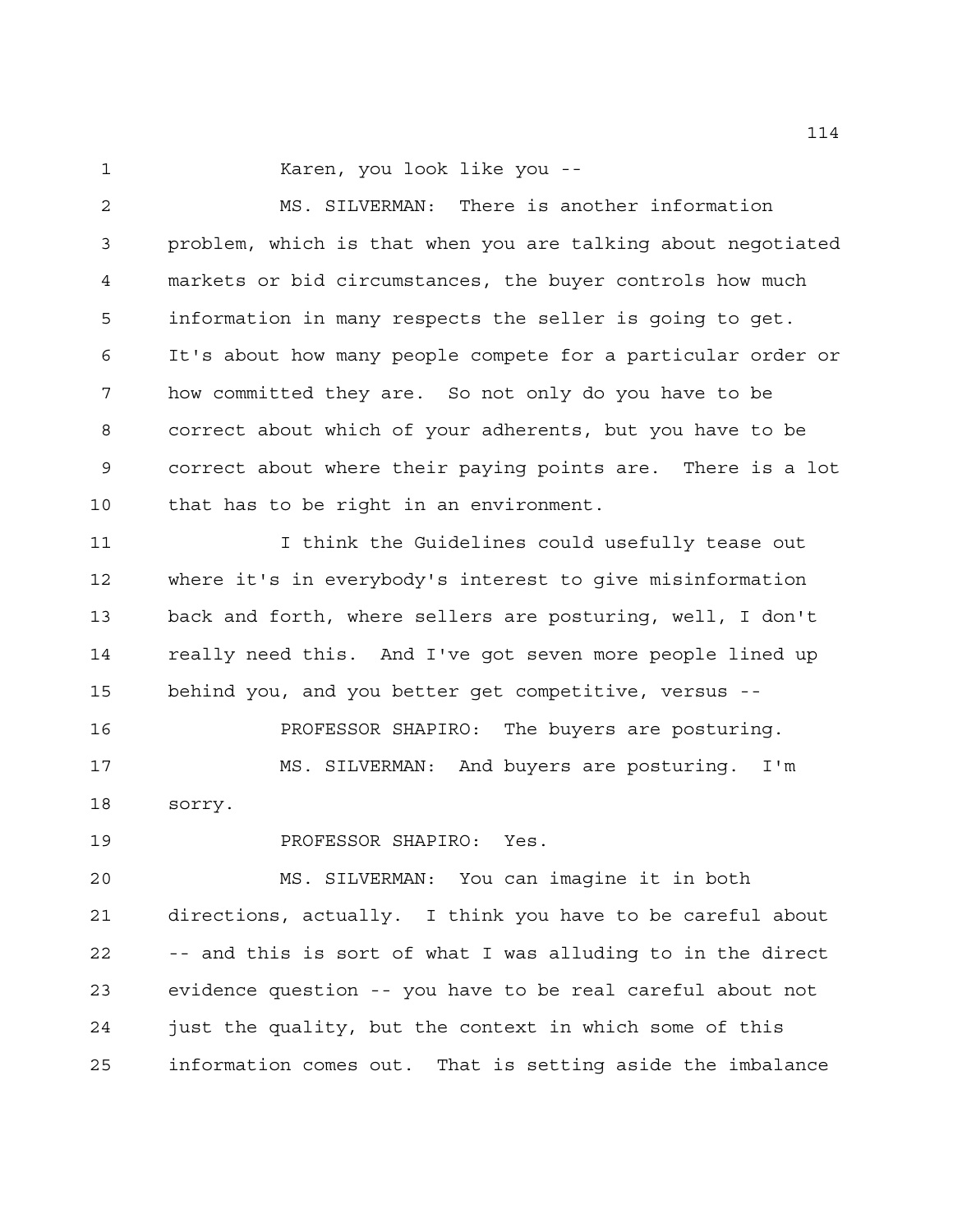of information, again, -- and Craig alluded to this -- as between the parties and the agencies who, you know, may have a much broader market.

 PROFESSOR SHAPIRO: Let's take the industrial pump example, say. So there I could imagine -- I'm not talking about those companies or that case, but just more conceptually, -- the merged company or the merging firms, they have pretty much found over time that they are often going up against each other for the pumps sold to oil refinery, say, and, yes, some other companies make pumps, but they don't appear that often. And they know who's an oil refinery and who's some other completely type of use.

 So then would there be any objection -- I mean it seems correct to be asking for that well-defined, reasonably well-defined class of customer, maybe very well-defined, would a targeted price increase seem possible, based on the information they would plausibly have?

 MR. WALDMAN: Yes. I mean, I think -- I'm sorry. Were you directing --

 PROFESSOR SHAPIRO: No. Go ahead, please. MR. WALDMAN: I would look -- in fairness to the Agencies, --

PROFESSOR SHAPIRO: Please.

 MR. WALDMAN: -- in fairness to the Agencies, I think there are situations where you can identify evidence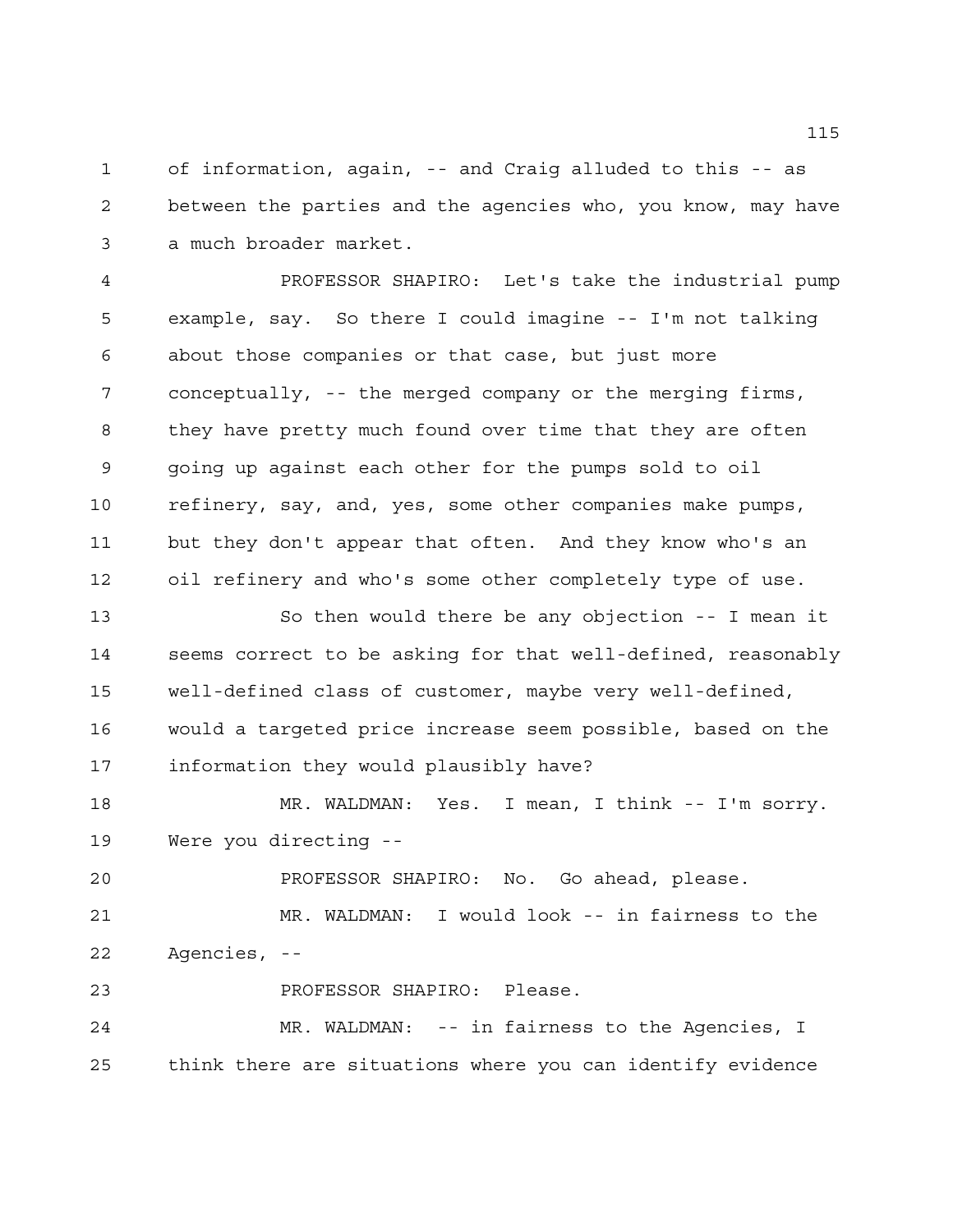that suggests that the companies know to whom their

customers can turn to.

PROFESSOR SHAPIRO: Yes.

 MR. WALDMAN: I think that is reflected in -- sometimes in the amount of times people are reflected in CRMs, as I mentioned, --

PROFESSOR SHAPIRO: Yes.

 MR. WALDMAN: -- the databases and things like that. I think it comes up a lot also when the merging parties argue that the customers can make the product themselves, that they can vertically integrate. There's reflections in documents sometimes that say, we know -- I have seen this before -- we know; we are bidding on this thing. It's a six-month project, a six-month RFP, there is a BAFO. They are going to say that they are going to make it themselves if we don't drop prices and if we don't take that seriously. And we have literally seen those kinds of documents.

MS. SILVERMAN: You know --

 MR. WALDMAN: But that is the kind of document -- sorry, Karen -- that is the kind of evidentiary basics that I think is juicy for a Staff attorney and probably somewhat required at least for the theory to hold up.

 PROFESSOR SHAPIRO: And it seems to me this could apply whatever dimension the price discrimination. You were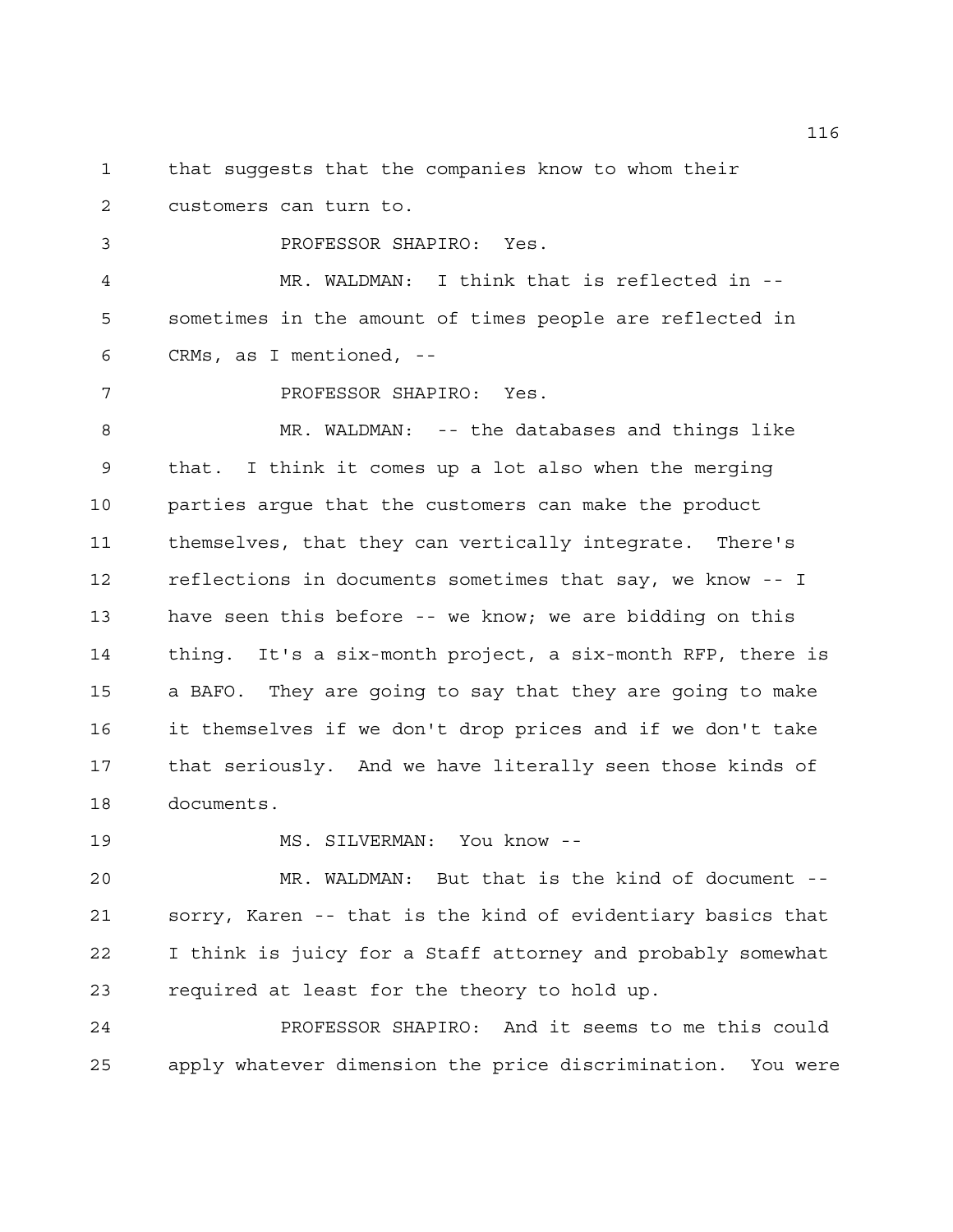talking about categories of customers. It could be geography-type use, purchase history in some of the tricky cases where there is a lot of knowledge that sellers have based on the buyer's purchase history. Investments they have made, --

MR. WALDMAN: Um-hum.

7 PROFESSOR SHAPIRO: -- training, whatever. 8 MR. WALDMAN: Um-hum.

 PROFESSOR SHAPIRO: And there it seems like it would be pretty plausible you could have quite targeted, even individualized, price effects. And that presents a puzzle for the Agencies in that one is inclined, the economists especially, probably, maybe to say they are a customer-specific market. This customer is not only -- or at least these types of customers, right now they are fine, but that seems like it has some difficulties often when the lawyers are less comfortable, probably for very good reasons. You're grimacing --

 MS. SILVERMAN: Yes, I think you are right. I think you could run into your --

PROFESSOR SHAPIRO: -- you are grimacing --

 MS. SILVERMAN: I'm sure that's right. I think you run into your line of commerce problems there, which is that it would be -- for a merger that otherwise creates efficiencies for power buyers and others, if you identified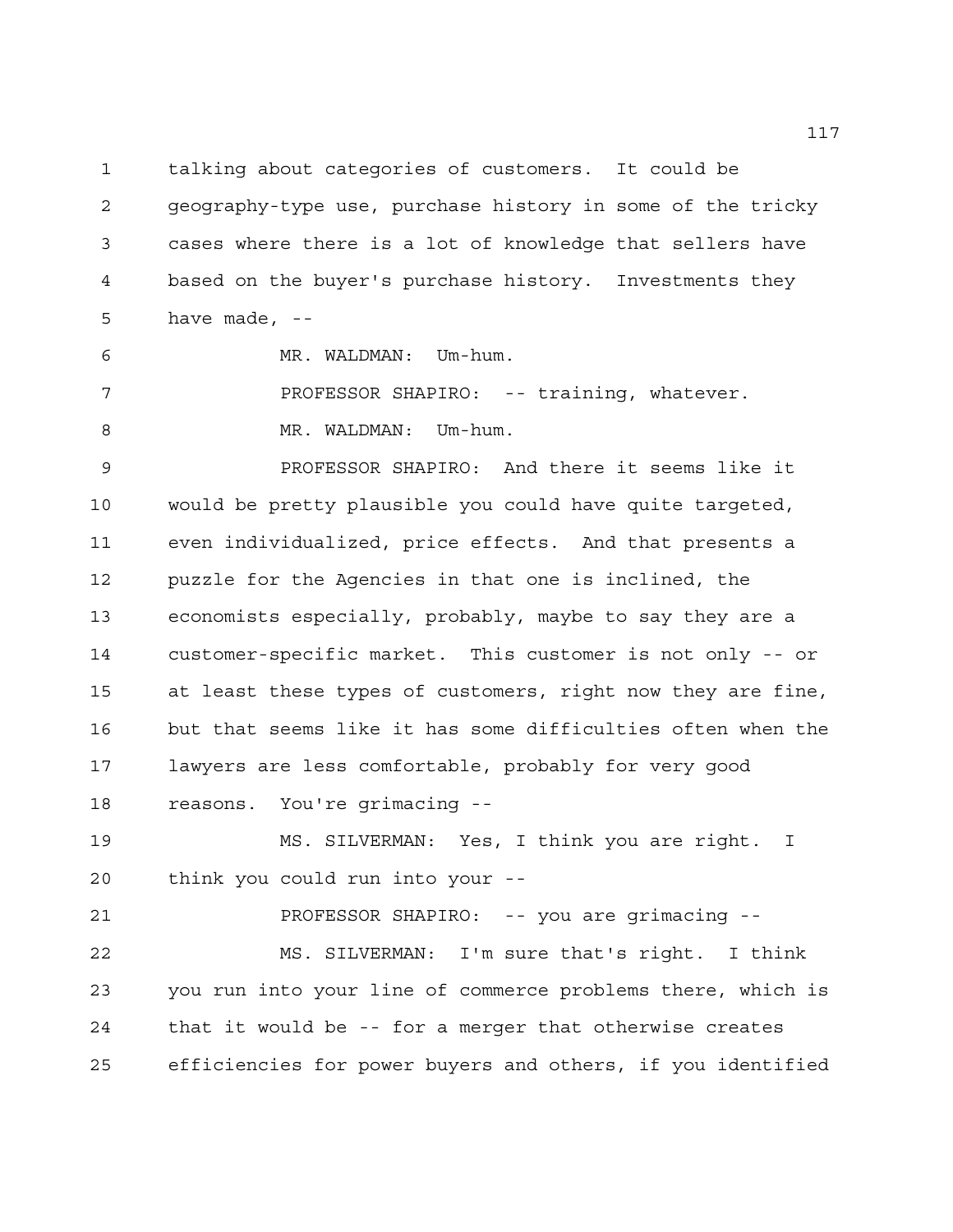one customer who is not going to be able to defend him or herself against, you know, the merged entities' new magic -- I'm not sure that either is a legal or -- and I don't think a law supports that.

PROFESSOR SHAPIRO: Yes. And I --

 MS. SILVERMAN: And it would be some very rare circumstances.

 PROFESSOR SHAPIRO: No. Like if it's the Defense Department is the one customer, we get that. But if it -- you know, it's two customers and they are a lot more, that could be too narrow to be significant under Section 7, you would think.

 But what about the alternative, saying there are actually quite a few customers we think are vulnerable. It's going to be done on a customer-by-customer basis, the pricing.

 And so we think the effects are significant in a broader group, but not uniform.

Doug, you look like you are ready to go.

 MR. ZONA: In my experience, I have actually worked with customer-specific markets particularly in the procurement setting. While the market definition comes back to us as a principle in the Guidelines or Guidelines markets, there are other ways to define markets, but under Guidelines structure it's customer-driven -- it's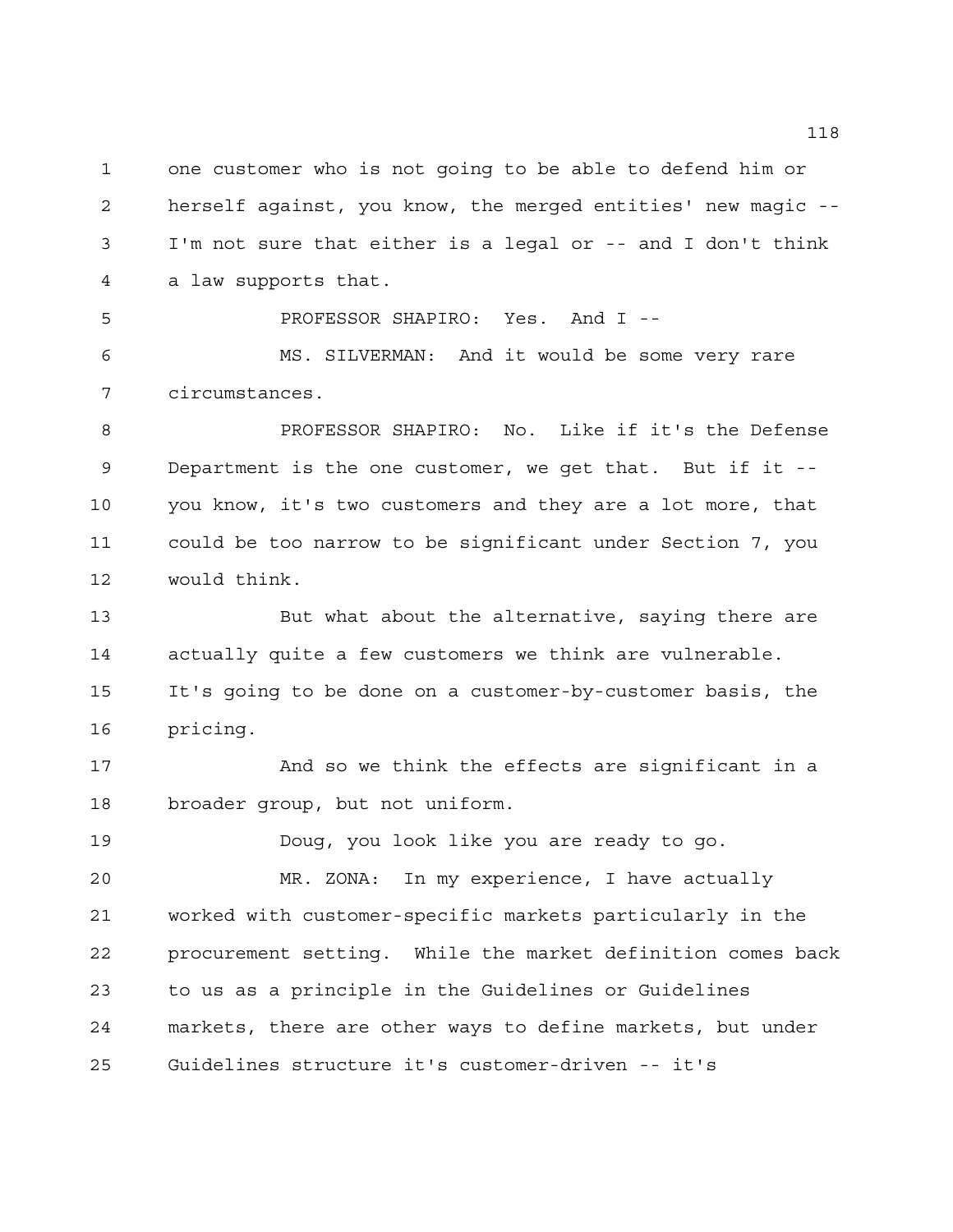demand-driven, the market definition part.

 So you may well have a series of markets, all separate, but the competitive circumstances are identical or they are very similar across different, say, locations. In the particular context I'm thinking of, it was school milk. The competitive circumstances were different, somewhat different, as you moved up through the geography. Still because the proximity of the various suppliers were a little bit different, but each of those school districts, each of the counties, each of the buying was a separate negotiation. There are separate people who are qualified for the particular thing.

 In lots of auction settings there is often a prebid phase or a qualification phase that can take years to go through for some high-tech products. So all that stuff is controlled by the buyer, not by the merging parties in each context.

 I wouldn't be so alarmed by a list that has two buyers in the past when that is all that they were looking for. I have done a bunch of work for Phillip Morris, and they looked for three buyers. They want three buyers. They won't have more. They'll have three or fewer.

 PROFESSOR SHAPIRO: Three suppliers, did you mean? What did --

MR. ZONA: Yes, that right. I'm sorry. Three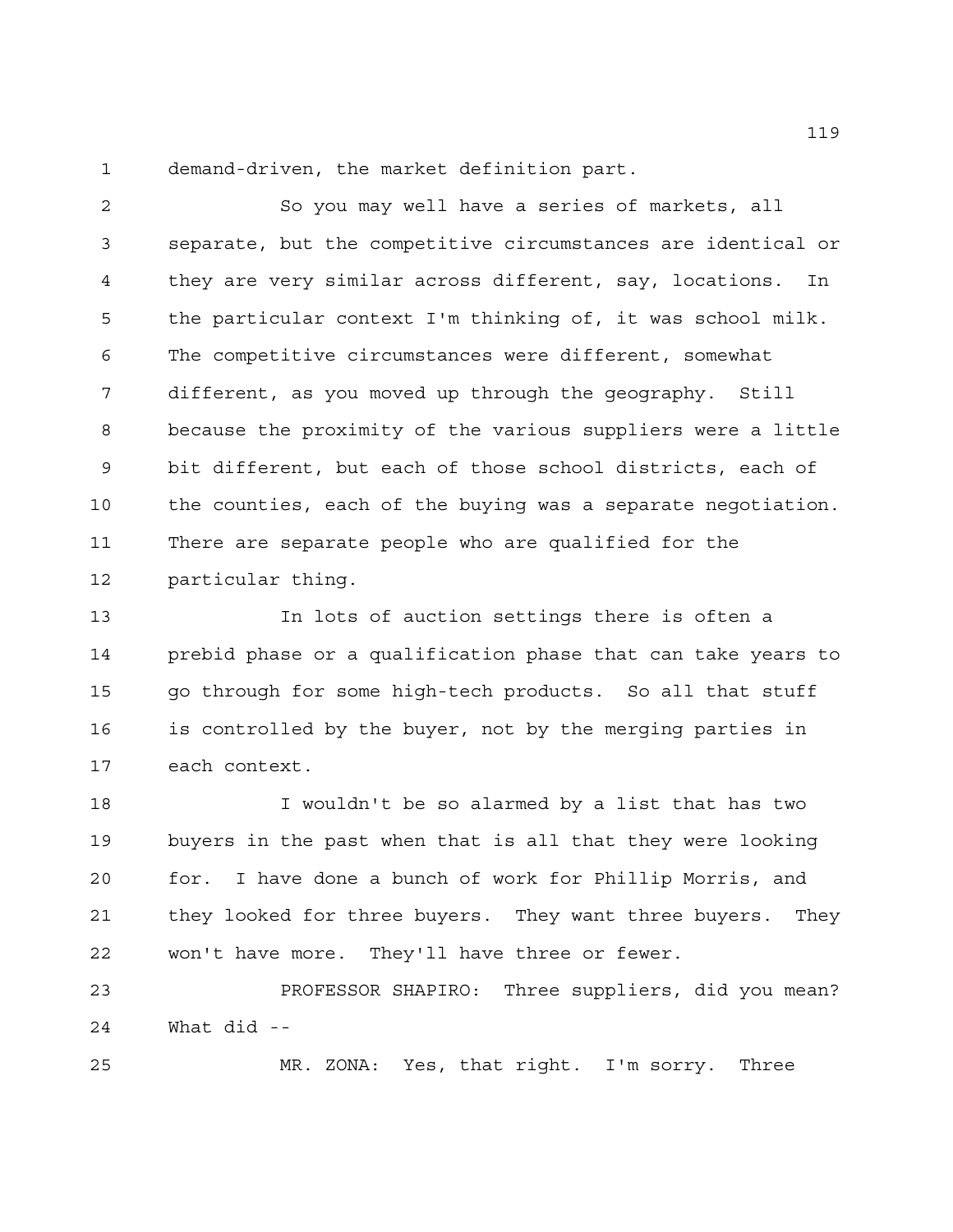suppliers. Excuse me.

 PROFESSOR SHAPIRO: Okay. MR. ZONA: Thank you. PROFESSOR VARIAN: Three buyers who probably wouldn't know a good cigarette. (Laughter.) MR. ZONA: Very good. 8 MR. WALDMAN: Hopefully, we are heading that way. PROFESSOR SHAPIRO: Before we move on from sort of feasibility and contours of price discrimination, just some other questions. One of the issues that comes up is when the customers themselves compete downstream. They are selling to a bunch of retailers, maybe big, small, or some who seem like they really want the product or immediate goods generally. And the argument is sometimes made, well, you can't feasibly, profitably price discriminate against one group, because if you charge too much for them they will be disadvantaged vis-à-vis their competitors, and that will undermine price discrimination. Comments on that come up fairly often, I would say. Is that worth addressing, saying something about the conditions under what we would look for to test that argument? Hal, you might have an answer so, please.

PROFESSOR VARIAN: Yes. I don't know if I have an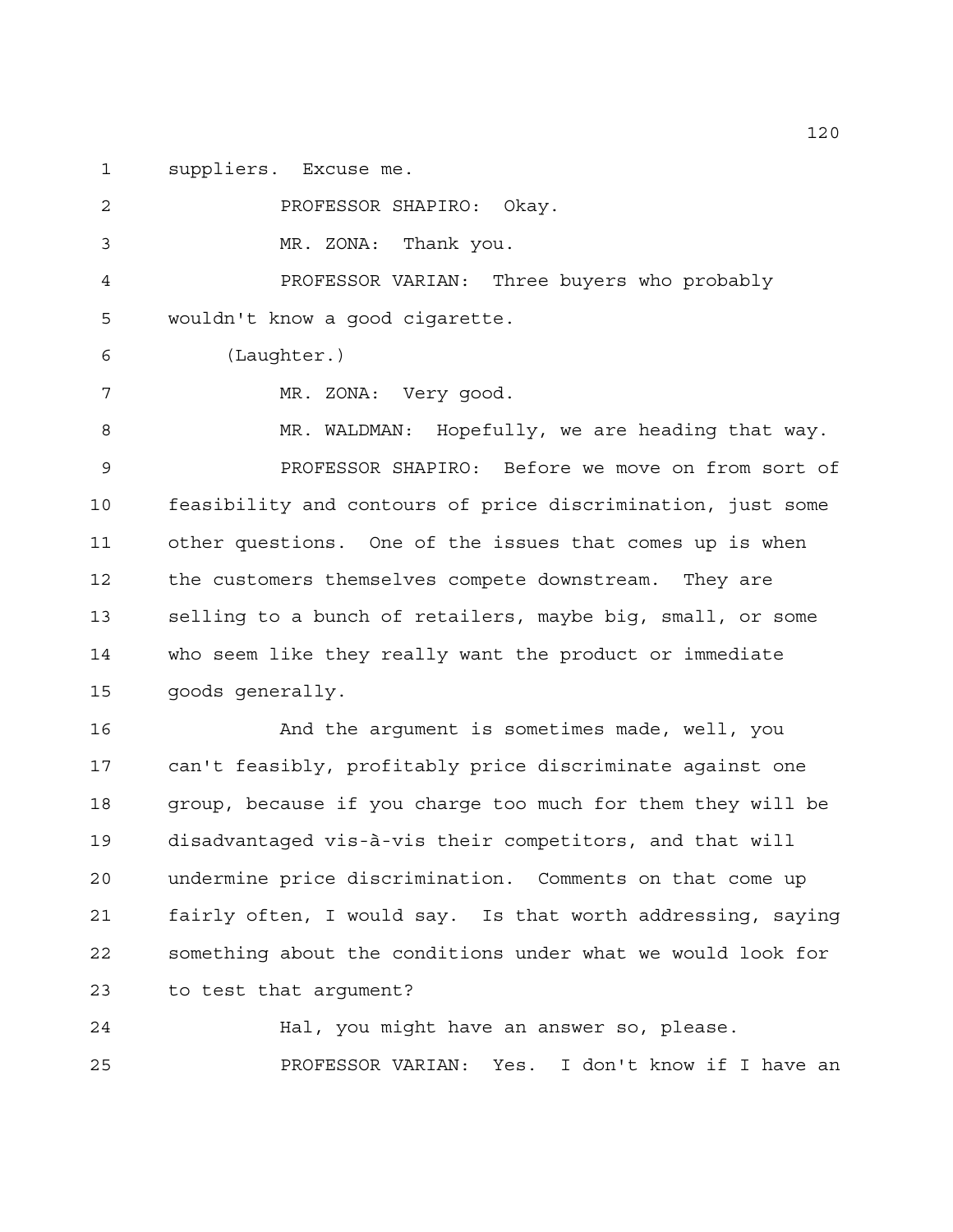answer, but at least I have some thoughts. I would say you would want to look at what is the differentiation in these downstream markets. So, for example, why don't we buy everything at Wal-Mart, because they are the cheapest supplier?

 Well, there are lots of reasons. There is convenience. There are different sets of products. There are many other factors. So you would need to look at the structure of the downstream market and see how competitive it really is in a classic sense.

 PROFESSOR SHAPIRO: And if we saw pre-existing price discrimination across the different downstream firms, that seems like it might suggest that it is profitable to do that, notwithstanding downstream competition?

 PROFESSOR VARIAN: Well, right. And to me it would also suggest what is the source of that price discrimination. There has got to be some sort of differentiation that is going on in those downstream markets to support that.

 PROFESSOR SHAPIRO: Okay. That's good. Let's see.

 Let me move us forward a little bit. And there are two, well, there are three or four questions from our questions that we posed to the public that are relevant here.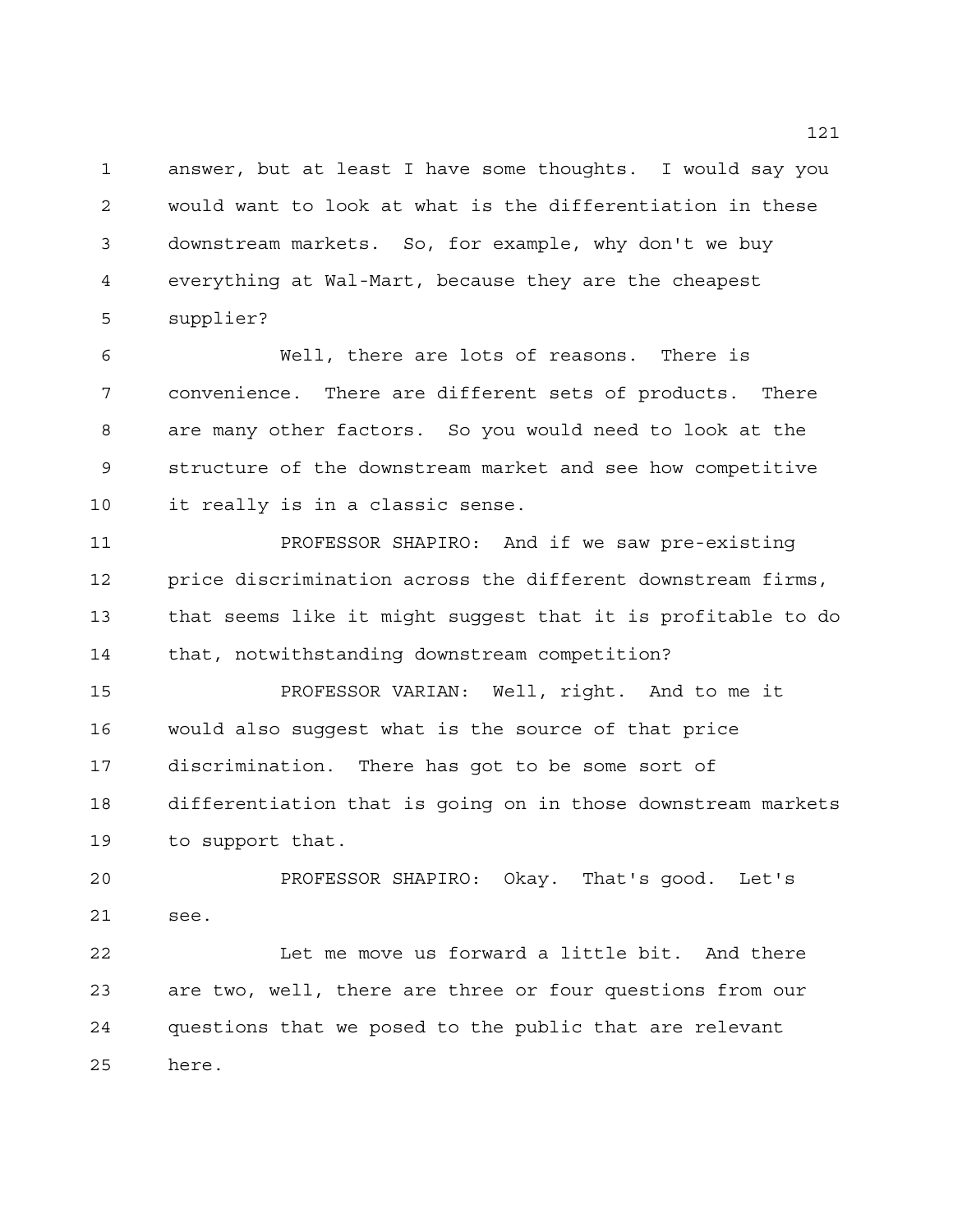One we have already addressed, I think, which is, is it worth elaborating on the two paragraphs in the Guidelines on price discrimination. And I'm hearing general assent, if we do it wisely, at least, and don't screw it up. Let's talk about the geographic aspect of it. I would say most of the cases where we are defining relevant geographic markets it's based on customers located in certain areas who would be vulnerable rather than based on the location of the producers.

 The Guidelines start at least with locations of producers. This is question number six from our public line:

 Should the Guidelines be revised to state that geographic market may be defined based on the locations of customers, rather than or in addition to the locations of suppliers, depending on circumstances.

 The Guidelines do provide for that, but it's kind of in an oblique way and secondary way. So your school milk example is maybe one that fits that. Perhaps others have thoughts on that premise.

 PROFESSOR VARIAN: Well, the two examples we have talked about here. One is there are very different requirements in different geographic areas. So that was the textbook example that was brought up earlier, so it may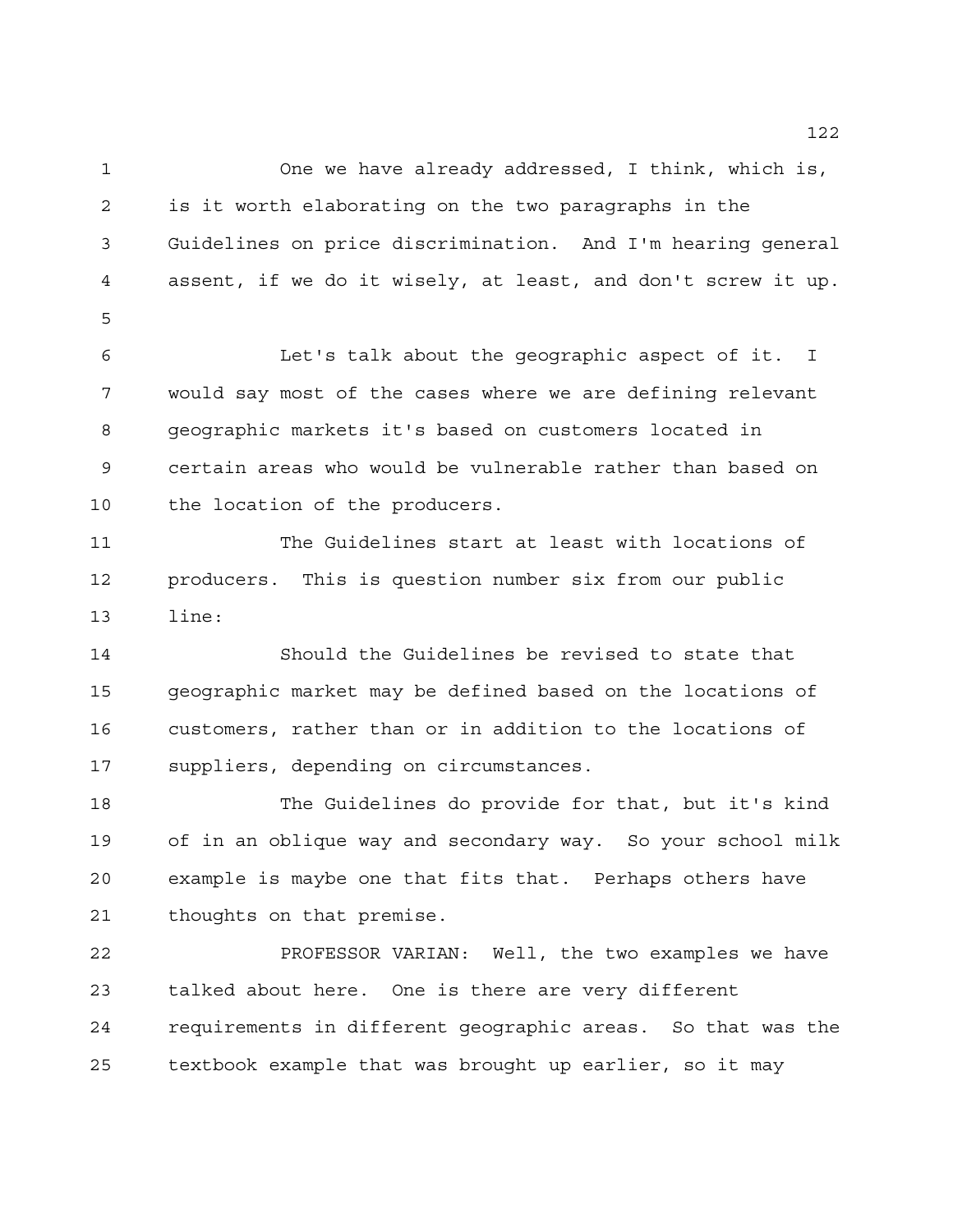affect entry.

 And then the other issue would be,, what are the real transportation costs historically and potentially, because there is an impact there in terms of what potential competition could look like if we adopted some new technologies, irradiated milk, and that kind of thing.

 PROFESSOR SHAPIRO: So here's an approach that makes sense to me, at least. Take the textbook supplier case where the State of California, I guess, that has particular, hopefully, very wise, requirements for the textbook, and maybe have a merger between two companies who supplied a lot of textbooks in some category to California, but they have much smaller shares in Texas or there are other states, okay. And what would we make of those large shares selling to California?

 They are presumably -- if we define the market as textbooks just sold to California schools or students in California schools, we would count, in measuring shares, sales for wherever the textbook happened to be printed or wherever the publisher resided. That would not matter.

 So we would just define the geography based on the customer so we wouldn't have to worry about the locations of the suppliers? Is that --

 MS. SILVERMAN: But I think you would want to look at the demand, where does the demand arise. It's not even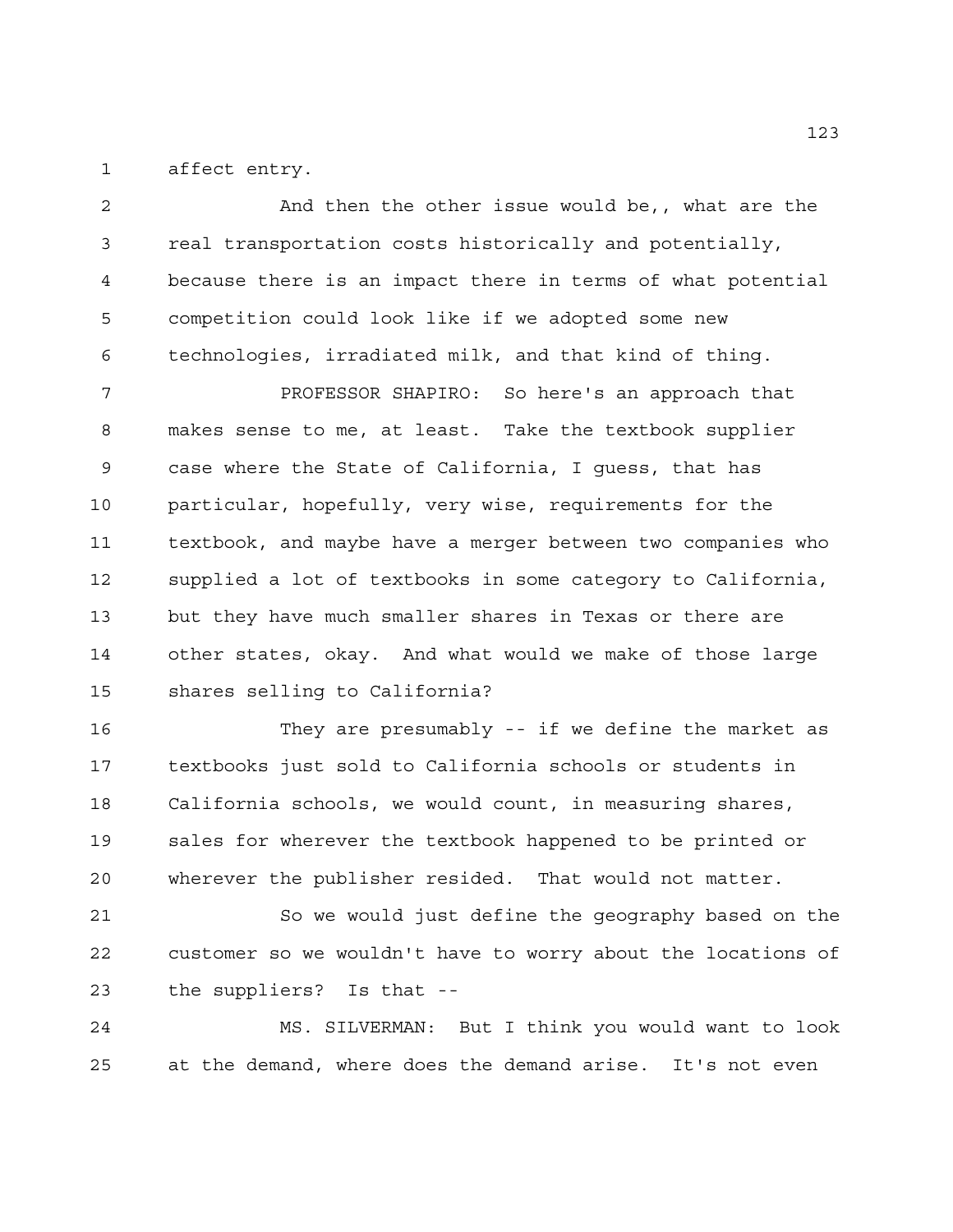so much the definition of the customer. It's that these are California-driven sales. So you start from that perspective, and so you get to the same place, but you are not starting with the customer. You're starting with the demand.

PROFESSOR SHAPIRO: Okay.

MS. SILVERMAN: And that is a --

**PROFESSOR SHAPIRO: Hal?** 

 PROFESSOR VARIAN: And one of other cases you could contrast this to is the example Kathleen mentioned this morning about California having a unique gasoline mix. So then we have got this question of, yes, there is this specific set of consumers that have very specific requirements, and what are the markets that can supply that.

 Of course, there would be other ways to deal with this by allowing importation of noncompliant gasoline if there were certain supply conditions met, et cetera. So there is a case where the transportation costs and what the substitutes really look like is pretty critically important.

 PROFESSOR SHAPIRO: Well, let me ask -- one of the issues, then, if think about geographic markets. I know it's not the most natural thing for a lot of high-tech products, but the geographic market, whether it's the textbooks or some other product that has transportation costs, let's say, let's go with the textbooks, just because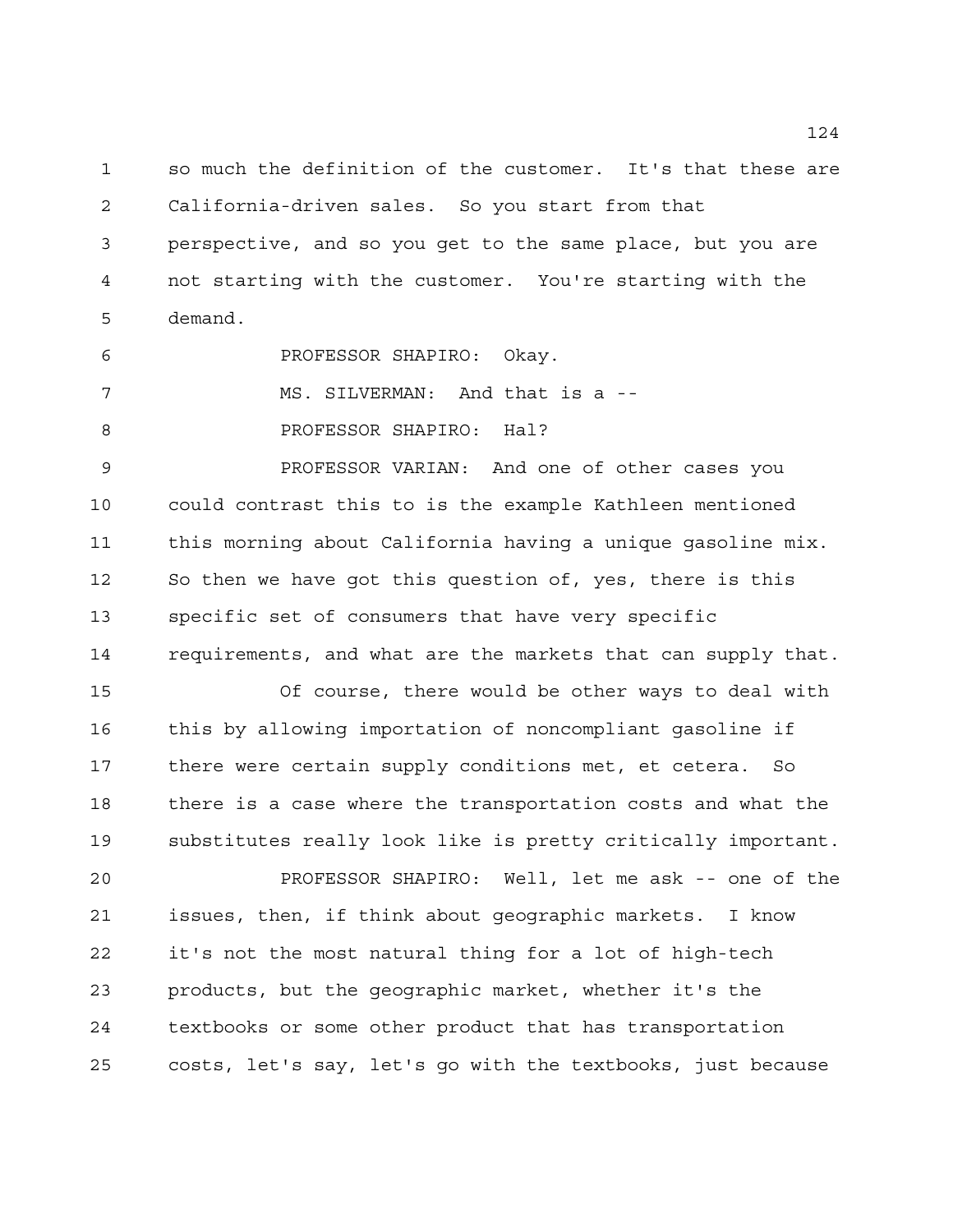we have it on the table now.

 So you measure shares plausibly by sales into California. Of course, you would have to consider the ease of entry of somebody who could modify their textbook that is not for California so it's suitable for California. Definitely an important issue. That could even come under uncommitted entrants, for example, because it's easy to do quickly.

 Now maybe I'm thinking more in physical products. Sometimes the question, then, what about companies that are outside, that sell a little bit into the relevant geographic market. The textbook doesn't work for this, but more of a industrial commodity. And they are kind of at a disadvantage because they are produced far away. They ship a little bit in to these customers. And then there is a debate about whether they should be measured based on their sales which might be small, or based on their capacity which might be much larger and it is used for other customers in other geographies.

 This is a nontrivial example of a case at least for DOJ where we do a lot of these, sort of manufacturing industries. Comments on that issue, recognizing that whatever we do with measuring the shares, of course, we don't want to go too -- we don't want to put excessive weight on the shares, but we do have to do it. This too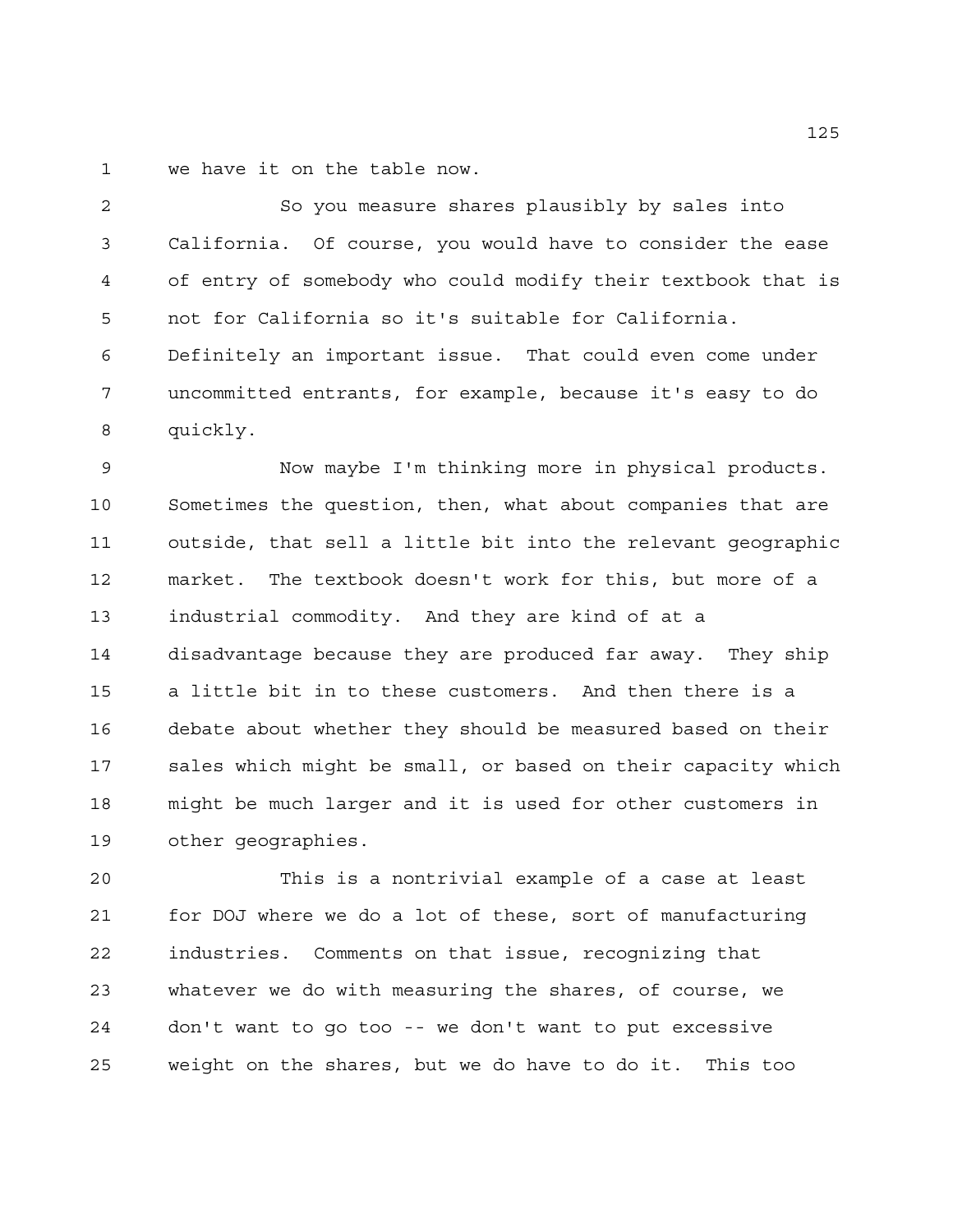much of a steel industry question for Stanford, for Silicon Valley?

 MR. WALDMAN: I think it's something that comes up often, which you would think about addressing, is reputational issues outside the country. There are often technology markets where the Asian communities have a pretty strong presence locally, but they are not selling into the U.S. And you ask the question, well, if the price increased here, they are selling -- they are on the fringe. They have got a single-digit share, or something like that, if the merging parties tried to increase price that would naturally invite some of the Asian competitors in more fully.

 And, you know, sometimes that is compelling and sometimes, frankly, it's not, either because they feel wed to the, *e.g.*, Japanese market, or because people will say, well, I'll take a test run with that company, but I'm not going to shift my entire purchase schedule from the merging parties to them. And that is not enough of a disciplinary force. I actually do think it occurs sometimes in technology markets.

 PROFESSOR VARIAN: Yes. I would say that one question is: Well, why does this potential entrant or potential firm that could increase its supply significantly, why does it have a small market share now? Is it for the reasons you described, that the company is worried about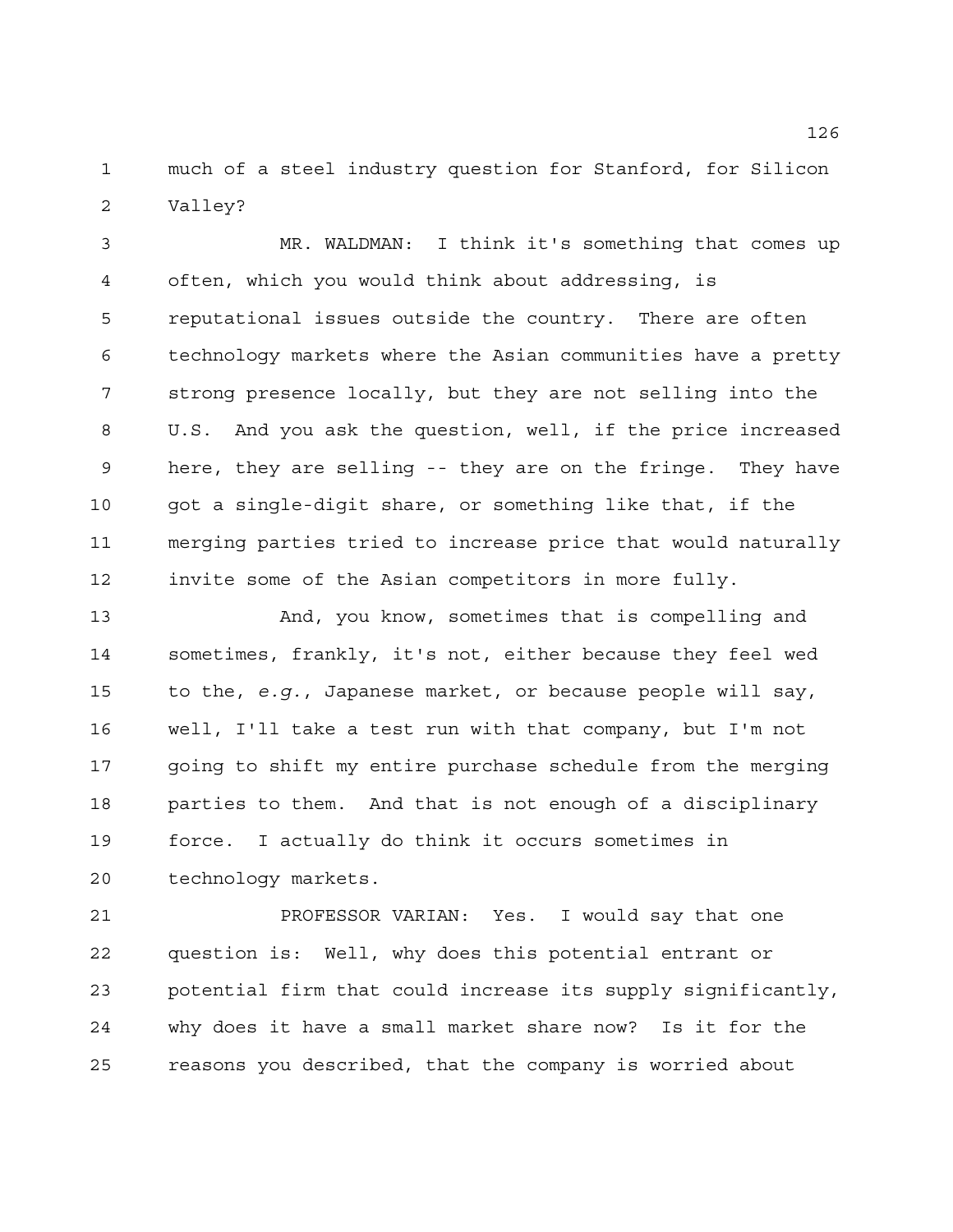multi-sourcing, or is it because the product isn't exactly right for the domestic market, et cetera, et cetera? So you would have to look at the facts with respect to what explains the current situation.

 PROFESSOR SHAPIRO: And that might be the reputation qualification.

7 PROFESSOR VARIAN: Absolutely.

 PROFESSOR SHAPIRO: It could be their capacity is utilized somewhere else profitably, but the Guidelines would recognize that.

Doug, you had a point?

 MR. ZONA: I think that this comes up all the time where there is a significant foreign capacity, mergers like that, where there is something produced offshore.

 But it also highlights why we shouldn't be doing this. The answer to the questions are competitive ones.

 Why doesn't this Asian producer count? Does their capacity count fully? Do their sales count more, then it doesn't fully reflect their competitive significance?

 The answers to those questions have to do with individual circumstances and how they are perceived by buyers -- it's kind of the guts, the context of the story that you are trying to tell. It's a competitive story, not a market definition kind of thing.

PROFESSOR SHAPIRO: Well, if we take that example,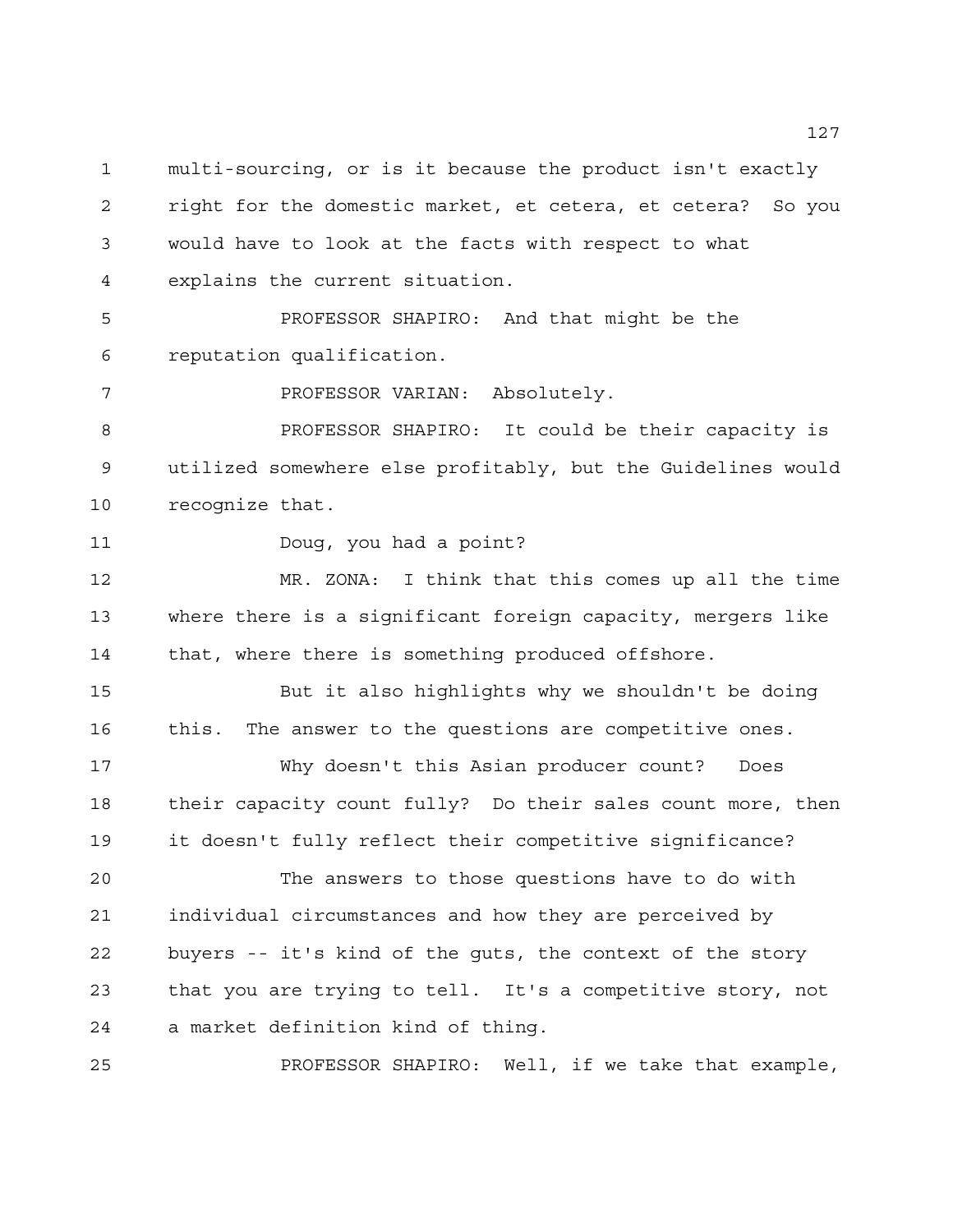the one with the targeted customer, the certain-type example, I think the Guidelines basically say this, but maybe not as best they could -- if we are going to get into the business of measuring shares, which we are going to do to some degree, we want to measure shares based on the competitive significance in the relevant market, which could be geography to sell to these customers, and then we want to somehow account for the ability to expand.

 So one could emphasize that and how it's done in price discrimination markets in general, without being prescriptive, you know, that could apply general principles. Karen, you --

 MS. SILVERMAN: Well, I'm also thinking that there are other dimensions, like duration, that you would want to count, too. If you are looking for the discount factors off share, I mean, whether it's technology or textbooks, I mean, you need to look at the buying cycles.

 The different industries that we have already talked about today have very different profiles in terms of the competitive significance, again, of these purchasing decisions and the sort of durability of them.

 It seems to me that would be very relevant. If you are looking at geography and other dimensions, I would look at duration as a dimension, too, that could either discount or diminish the significance of a share that you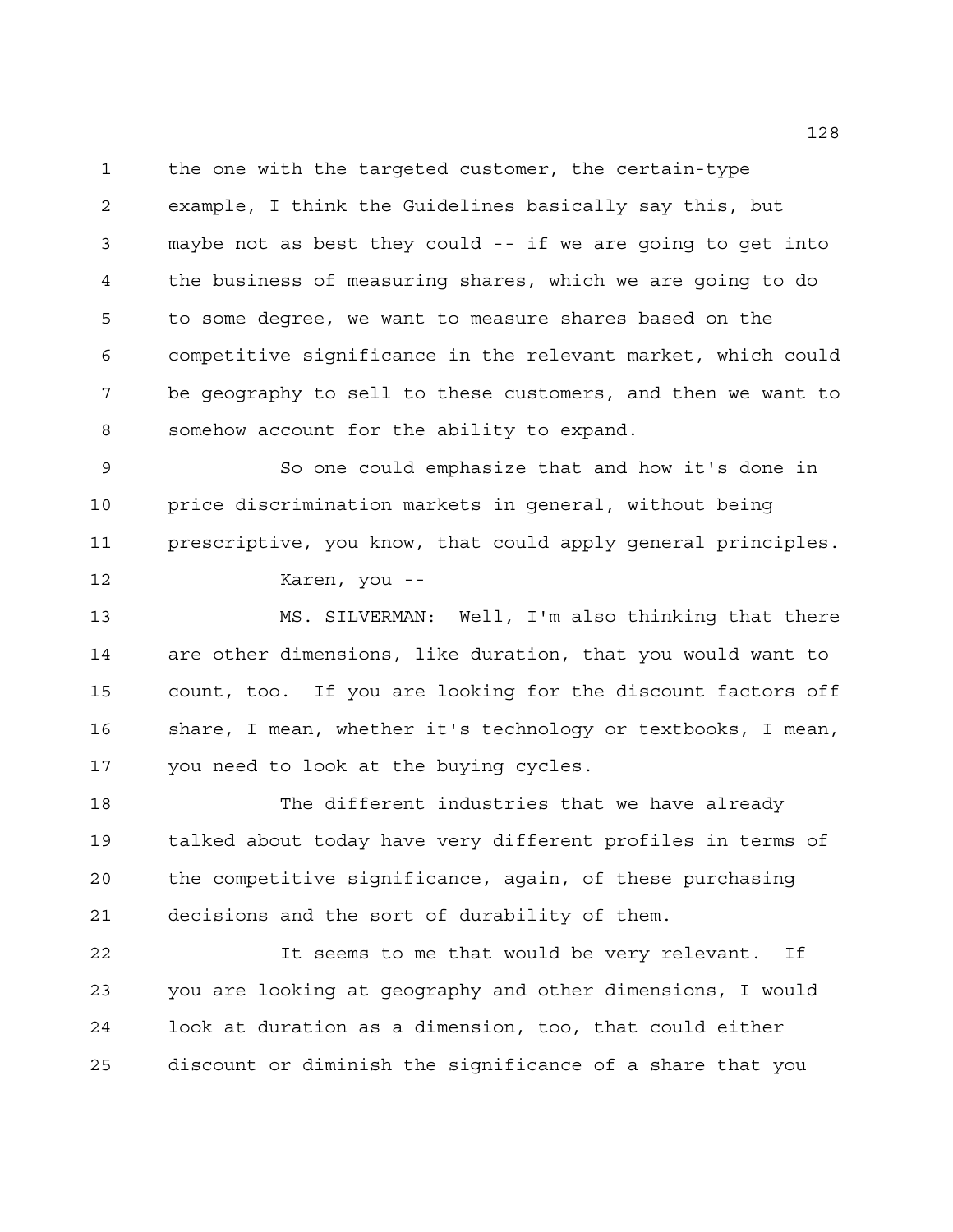could measure yesterday.

 MR. WALDMAN: You know what else, it does come back to large buyers again, because I think the one area where they are more of a compelling influence is in sponsoring entry or at least threatening to sponsor entry, or bringing -- maybe it's not officially entry. Maybe they only have one percent, but bringing them up to speed in a way that is more of a competitive threat.

 So I think in your situation if there is somebody who is offshore and somebody's going to attempt to try to raise prices to the local customers, if a large customer can turn to them and say, well, you can go ahead and try to do that, but we are going to shift things over to this company, they don't have to do it. They have got to be threatened to do it, right?

 PROFESSOR SHAPIRO: Take retail or various industries such as retail that have seen consolidation. So that argument, one could test it. One should presumably test it and say, well, has that happened in the past where they have moved a lot of business offshore, or is there some problem, like you said, well, they are not really sure about the quality of the products they would get from offshore. And they might only do it gradually.

 MS. SILVERMAN: I have seen circumstances where a customer has threatened to skip a cycle, just: We are going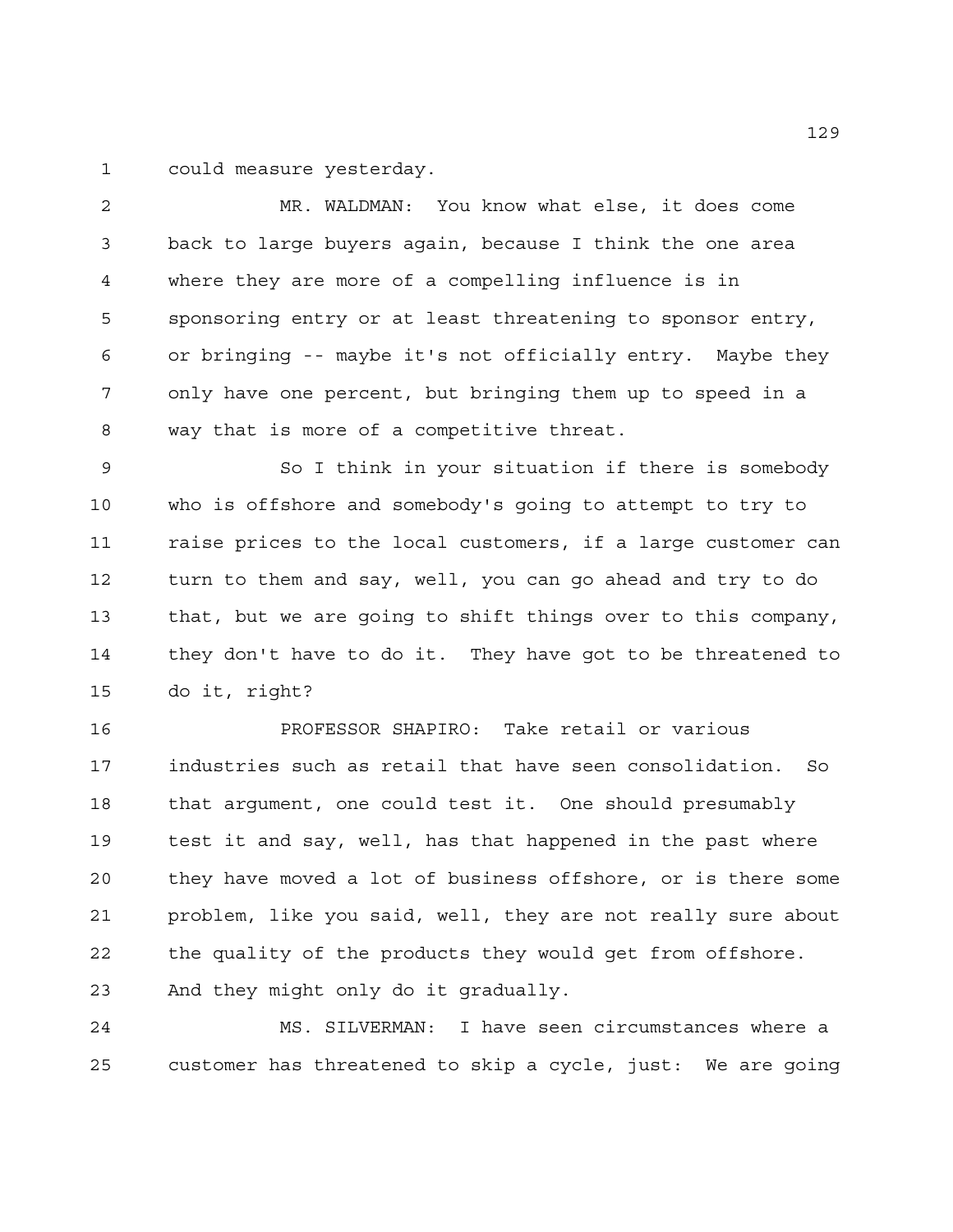to sit this out.

 PROFESSOR SHAPIRO: In terms of where there are product improvements? Is that what you mean by a cycle? MS. SILVERMAN: Yes. We're going to go stick with this policy, and we'll just skip you next time. Maybe we'll come back to you next time, the one after that. PROFESSOR SHAPIRO: And buy it from somebody else or some other facility? MS. SILVERMAN: Buy it from somebody else, or defer a purchase, or whatever, whatever it is. That is why I keep coming back to it is so factually specific. And you have to look at the quality of information and the credibility of that information. Is the threat real? Is it -- MR. WALDMAN: The interesting thing about Karen's -- sorry, Carl. That has come up in some technology situations. It happened in software in particular. They said, well, there is a next round every six, eight months, 12 months, whatever. We'll skip this next version. Some Staff attorneys have said -- and it's an interesting debate -- well, that is a potentially competitive effect in and of itself. The customer shouldn't have to skip generations to try to protect themselves. That is an effect.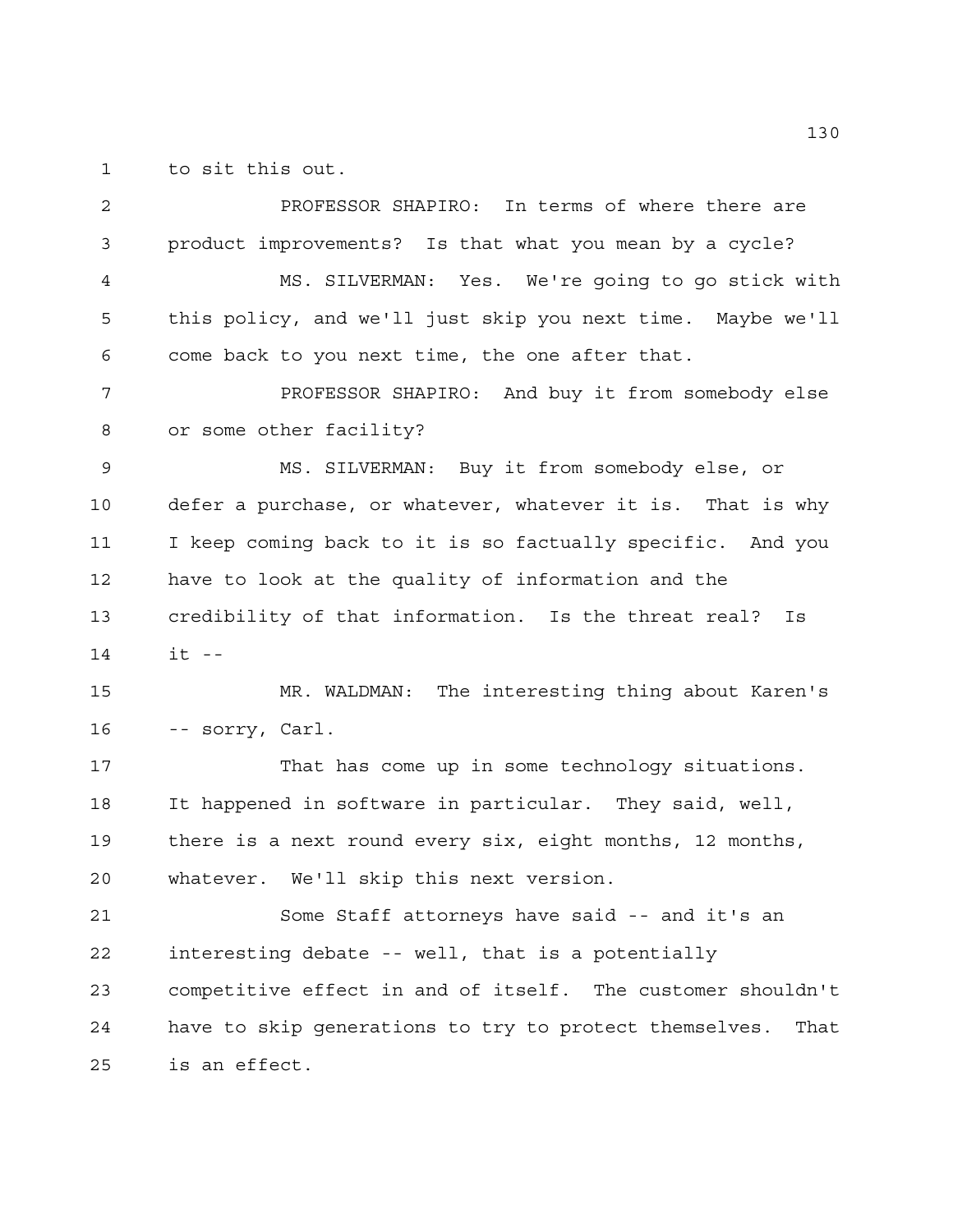So it kind of comes back a little bit to this morning's discussion as to what is an effect and what is not. I just want to throw that in because I think it's the threat that matters that keeps people disciplined. But if they are stuck skipping a cycle some in the Agencies have said that that should be an effect in and of itself.

 MR. ZONA: I have been in in a procurement kind of situation where you get a contract, a couple-year contract, and the buyer will say -- they will take a look. They'll put their feelers out, look at the market and say: Well, I don't think it's worth it for us to put this out to market again. We are just going to negotiate a little bit on our contract and extend it.

 So they are making a decision to skip the market, so to speak, for a moment and come back later, but they are still getting lots of competitive benefits in terms of just having that be out there, even though they don't participate.

 PROFESSOR SHAPIRO: Well, this is actually an example where the Guidelines betray their history in industrial manufacturing. They just talk about durable goods, but software is pretty durable. Now, of course, the main thing is it's improving and that gets us to nonprice dimensions of competition again, which I think goes to your question about what do we make of it if they defer.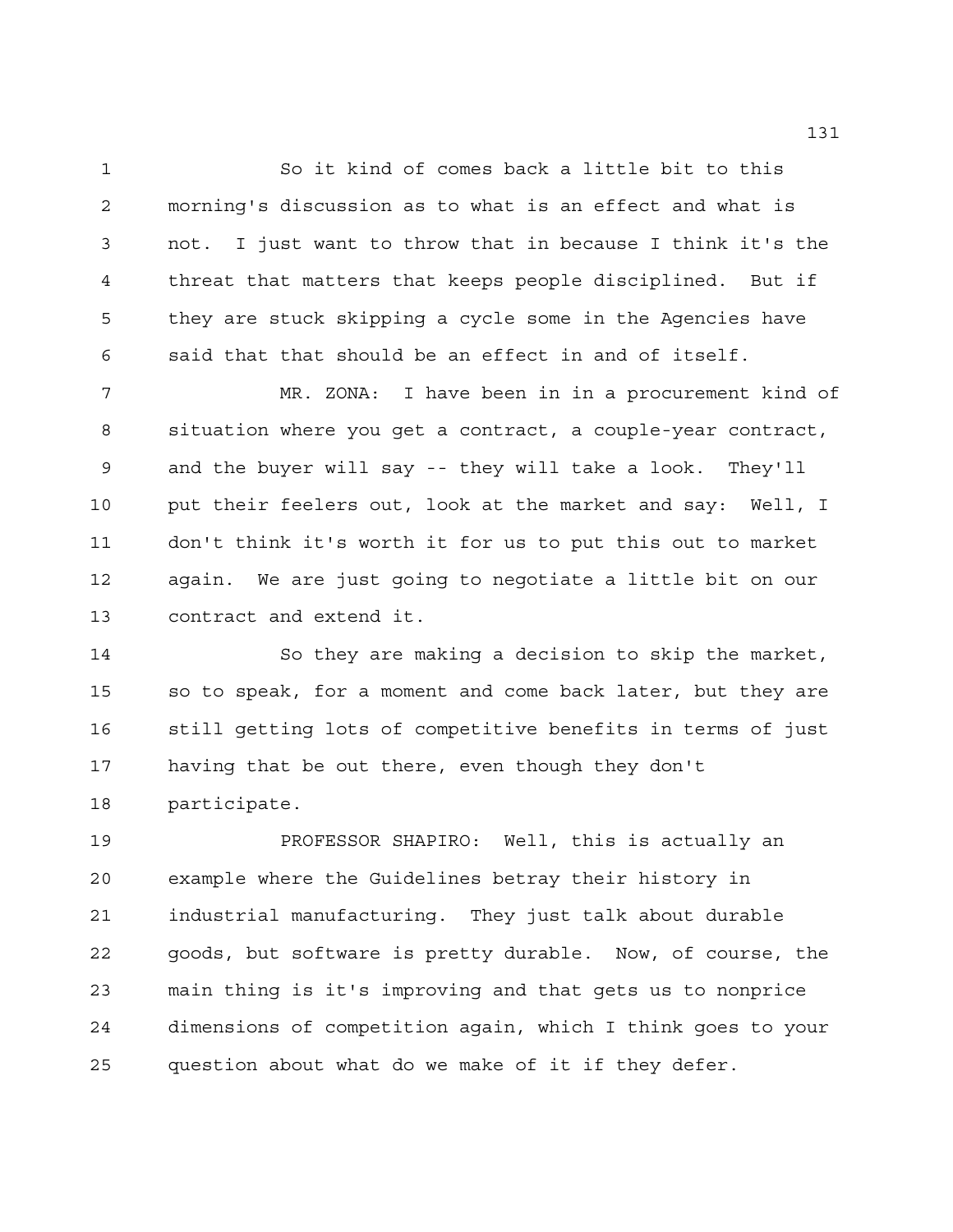Presumably, it's the threat. The threat's enough, then --

MR. ZONA: Right.

PROFESSOR SHAPIRO: -- we are good, yes.

 Let me move this over more specifically to the large buyers. It's come up a couple times. A number of you have mentioned it already.

 Let me read for everybody a passage from the 2006 Commentary to see whether people will say, oh, that is great, you should put that in the Guidelines or, oh, my God, it's no good. Don't do that.

 So here it is. "In assessing the merger between rival sellers, the Agencies consider whether buyers are likely able to defeat any attempts by sellers after the merger to exercise market power. Large buyers rarely can" - - yes, rarely, Karen. You noticed that.

 MS. SILVERMAN: Right. You know where I come out on that one.

 PROFESSOR SHAPIRO: Yes. You are on record on this. Okay.

 "Large buyers rarely can negate the likelihood that an otherwise anticompetitive merger between sellers would harm at least some buyers. Most markets with large buyers also have other buyers against which market power can be exercised, even if some large buyers could protect themselves. Moreover, even very large buyers may be unable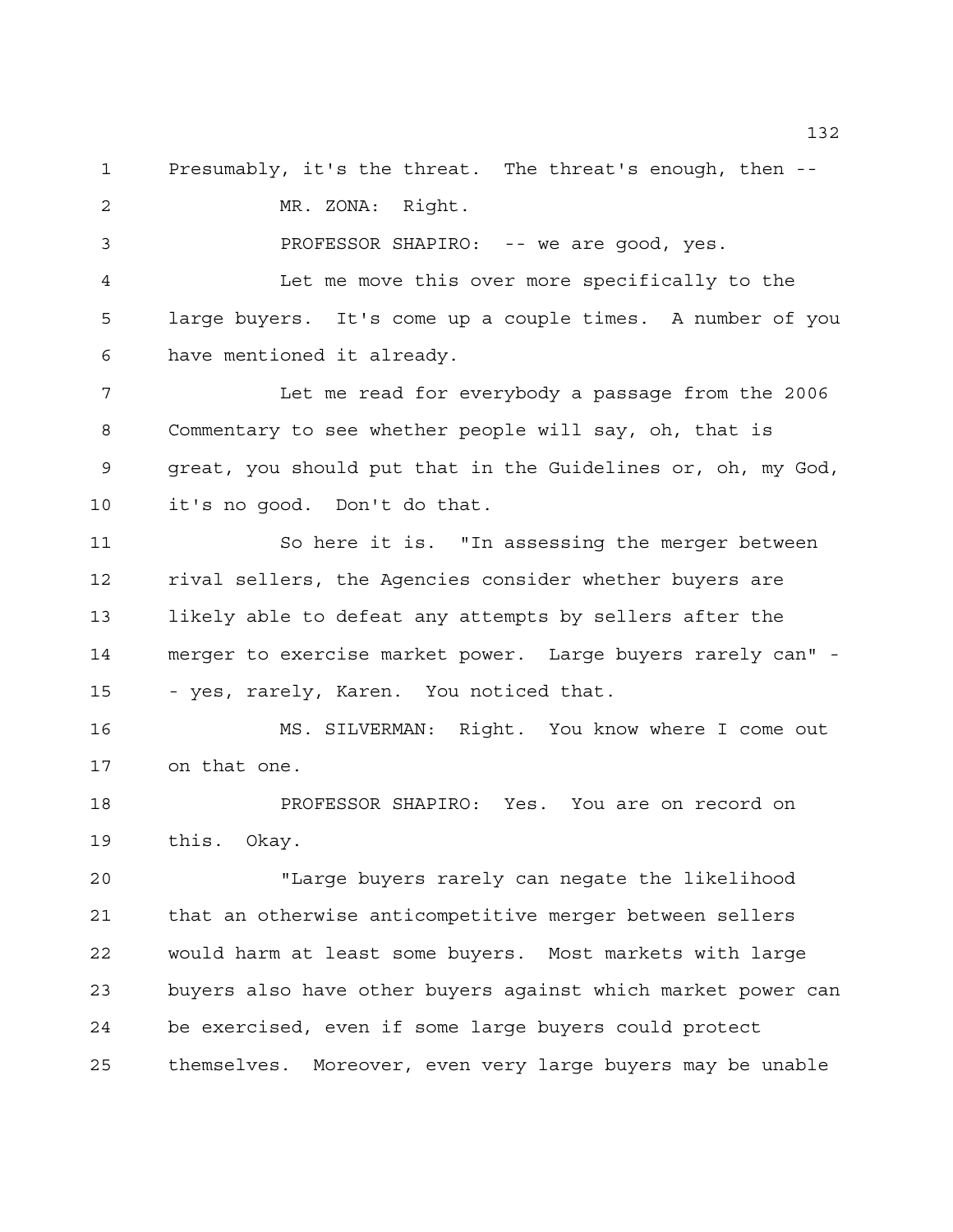to thwart the exercise of market power."

 And, Craig, you mentioned this in terms of, we have really got to look at the business reality of what we are seeing. If one could describe the circumstances and things one would look at to determine whether the large buyers could protect themselves and/or others. So, could one work with this and add to it in a descriptive, perhaps, rather than postscriptive way? Reactions? PROFESSOR VARIAN: I'll just say that to me it's just an assertion. It's not saying why or what the -- PROFESSOR SHAPIRO: That's the beauty of Guidelines. (Laughter.) PROFESSOR VARIAN: -- are. But, it seems to me there are some instances or situations where why is it that these firms can't rarely negate the exercise of market power. PROFESSOR SHAPIRO: The why. Okay. Why, then, would lead into, presumably, the types of things we would look for to test claims that large buyers would save the day, so to speak. Karen, your...? MS. SILVERMAN: Well, if I were rewriting this, I guess I would start with the proposition that it is possible under some circumstances that they could or they couldn't,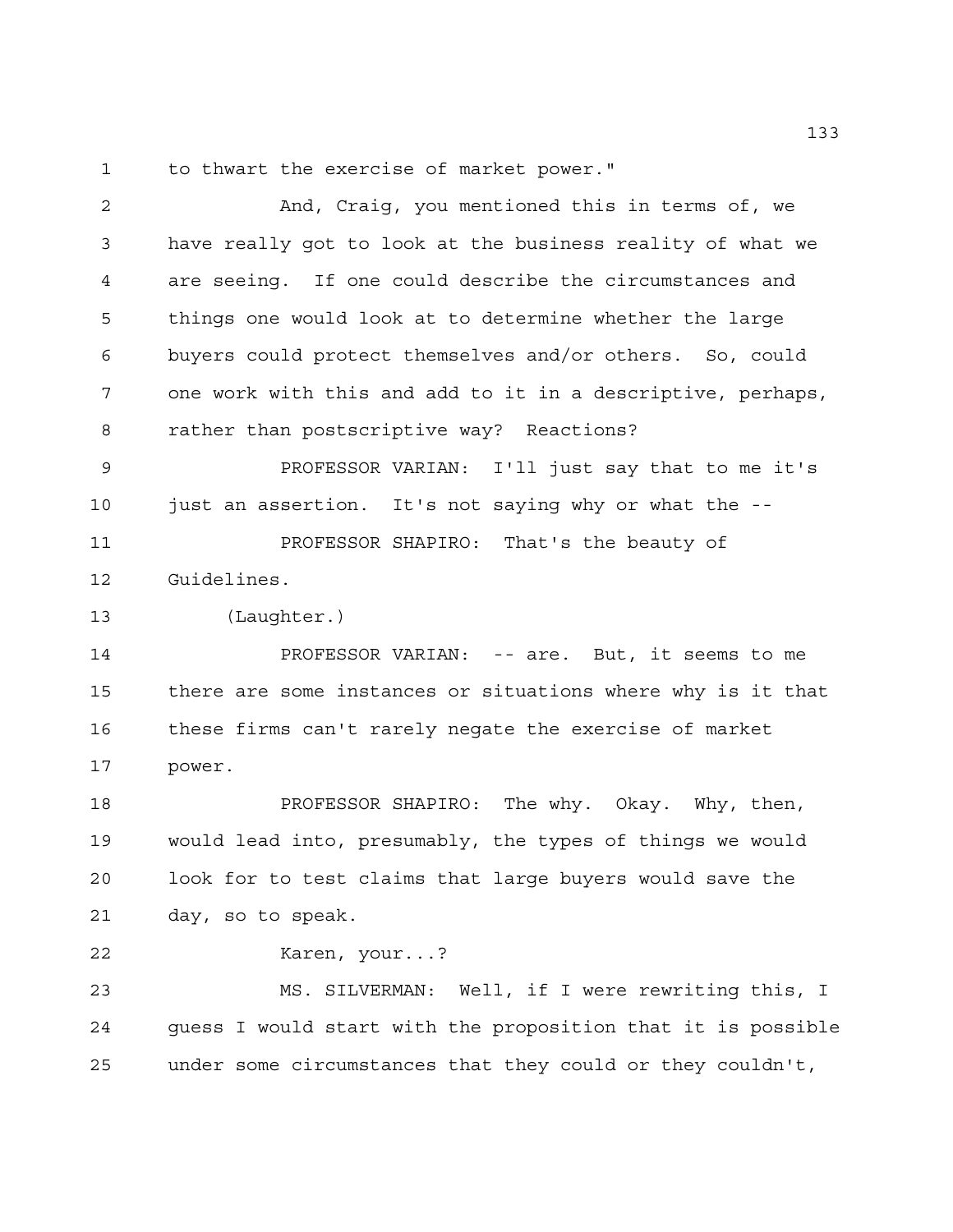if you wanted to put your bias out or not, but -- not your personal bias, but I'm just saying, a bias into the Guideline. You could say it is possible because of the things we look at to determine whether it's true or not. I don't know that rarely is it meaningful or useful term in its --

 PROFESSOR SHAPIRO: So let's set that aside. I don't want to quibble over that, I guess. I think you make a good point.

 MS. SILVERMAN: I'm not sure it's a detail, because what it is attached to is this question about whether you should be focusing on some or one customer who's vulnerable. And so I think it marries up into the line of commerce questions.

PROFESSOR SHAPIRO: Okay. That's fair.

 Well, one thing I think Hal said is that -- at least an important part, if not the key, central part of this analysis should be: What are the choices that the buyers have, particularly with the bargaining negotiations?

 What did you -- maybe even use the word outside option. So that could be mentioned. And it's not really mentioned here. Okay. I don't think that is a thing we look for. What are the outside options, and how they would be affected?

MS. SILVERMAN: So one of the things I think we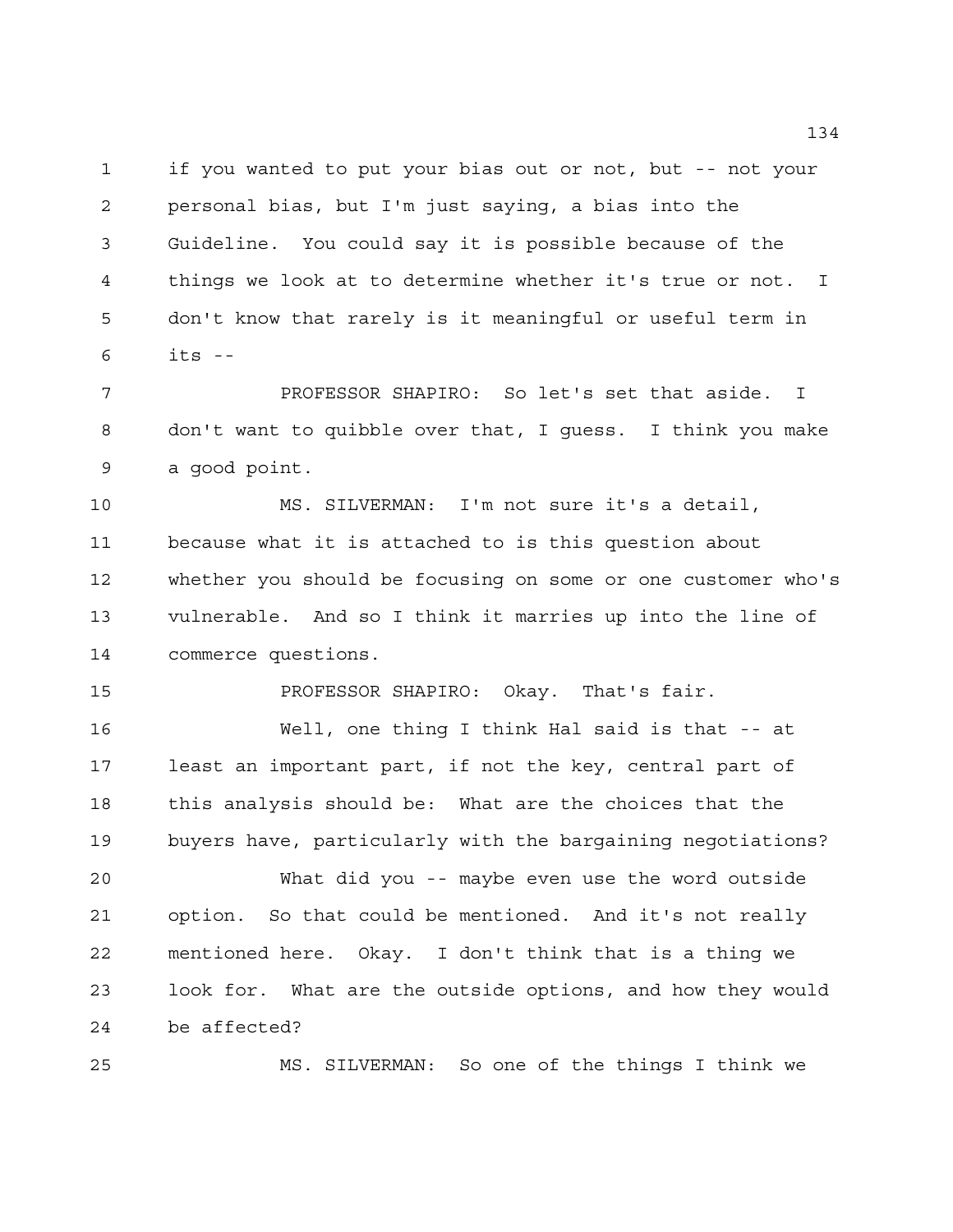are talking about is it's not just a categorical listing of suppliers. It's also tactics, bargaining options, alternatives. It's what are the strategies and mechanisms that buyers can use to withstand, overcome, resist. So it's broader than just counting up suppliers and producers. PROFESSOR SHAPIRO: Okay. 7 MS. SILVERMAN: It's -- PROFESSOR SHAPIRO: Counterstrategies. Would they -- MS. SILVERMAN: It's all the competitive response stuff, -- PROFESSOR SHAPIRO: Okay. MS. SILVERMAN: -- in my mind. And I think that is what is missing from this discussion. PROFESSOR VARIAN: Yes. I would say that was the sort of thing I had in mind when I said you should look at this as a bargaining problem. If the good is typically sold by one-on-one negotiations, and every one-on-one negotiation is going to involve exactly those considerations, the threats, the counterthreats, the alternatives, the options. And those would be the relevant factors in looking at what would happen when the competitive conditions changed. PROFESSOR SHAPIRO: I think we, who are in this project, are all aware we don't want to have a 150-page, detailed thing that is going to describe all that in the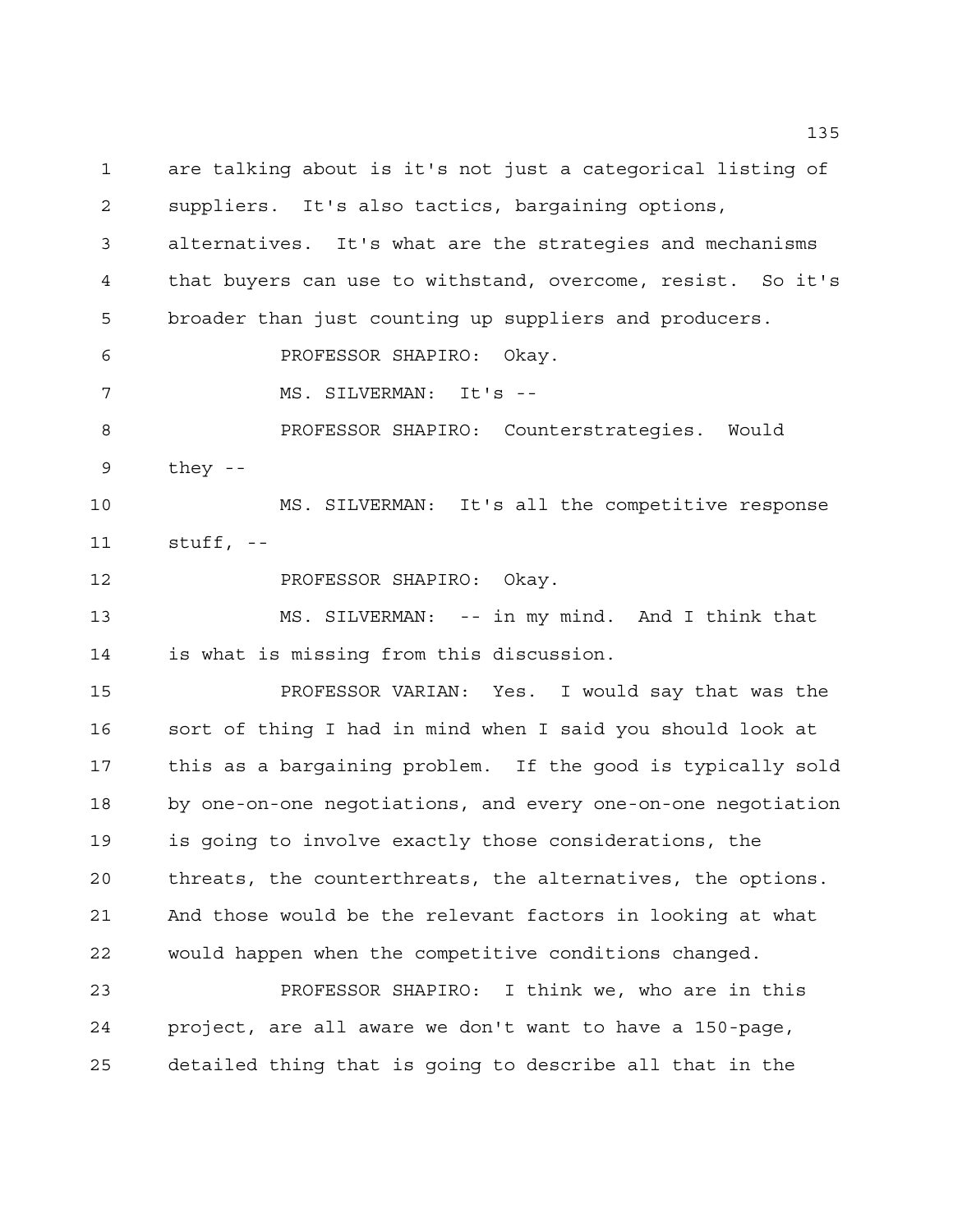world. The cases are very different.

 But, at the same time there are some principles that seem relatively clear that can provide useful guidance, such as how will the merger affect the relative bargaining position or can the big buyers respond with counter-strategies, and then how might that affect other buyers.

7 Then that gets to your question about, if there are a few small buyers who are left with the vulnerability, that leads to another question about what are the ultimate market-wide impacts or impacts.

 MR. WALDMAN: One thing you might want to think about which is a little, slightly off point, is that I think it's the IP Guidelines that actually have examples and hypotheticals. I know this is giving you a ton more work, but you may want to actually, under certain sections, give a little bit of meat to the bones by giving hypotheticals and answering them.

 PROFESSOR SHAPIRO: Well, one of my questions for public comment was whether we should do that. And I'm glad that you have answered it.

(Laughter.)

 PROFESSOR VARIAN: Let me follow up on what you just said, because if there is price discrimination before and then the merged firms merge and there is price discrimination after, it may be that the small buyers are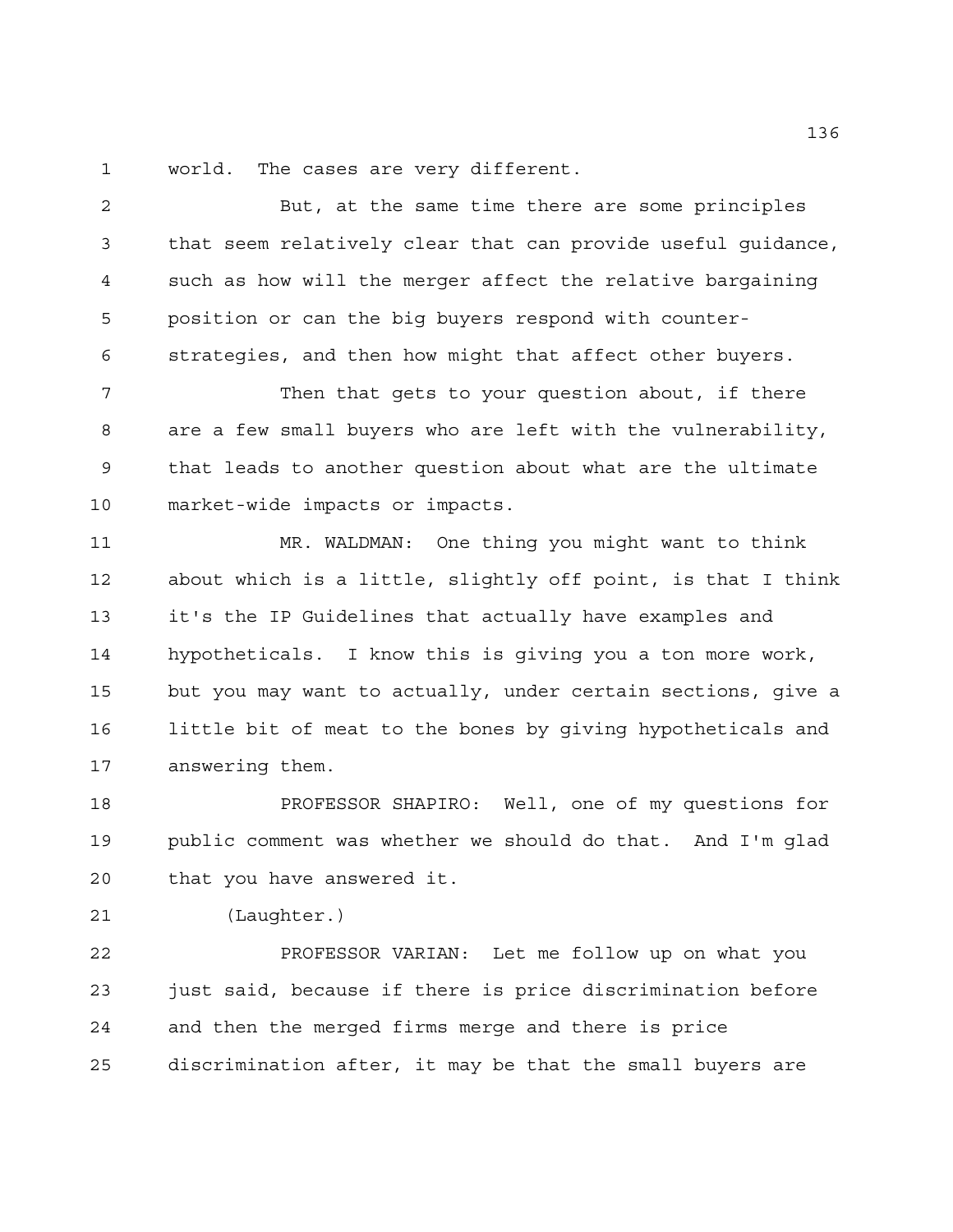not necessarily getting a worse deal. They are getting the same sort of deal they were getting earlier. So it's the change in the position of small buyers that is going to be the most relevant issue.

 PROFESSOR SHAPIRO: All right. Well, let me turn to some questions from -- I see at least one important person trying to ask a question. So let's do a few questions from the audience before our lunch break. Okay. COMMISSIONER ROSCH: Is this on? PROFESSOR SHAPIRO: Yes. COMMISSIONER ROSCH: That's the trick. PROFESSOR SHAPIRO: Questions from the audience? COMMISSIONER ROSCH: No. You just put the question perfectly, because that is the trick. You have identified a myriad of considerations that need to be taken into account before you determine that the transaction is going to have an adverse effect on competition from a price

discrimination standpoint.

 The trick, however, is to distill those into words of one syllable that are not going to be 20 of the sort that Karen identified, for example, but are rather going to be five of the sort that Hal talked about. That's what the trick is. And I don't envy you that task, but that is basically what we are going to be focusing on, because those five have to be broad enough, from the standpoint of the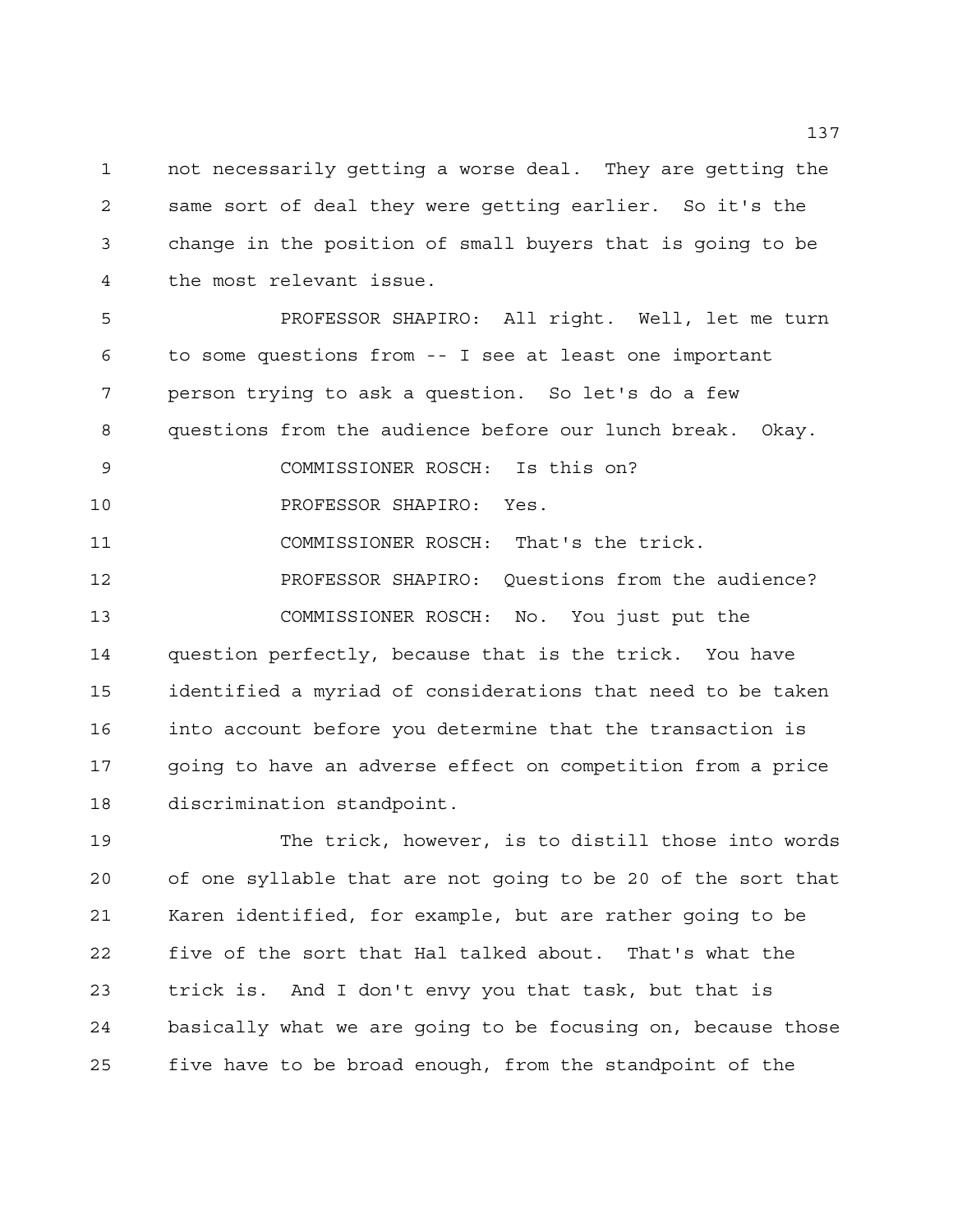Commission, at least, that we can go in to court and we are not going to be imprisoned; we are not going to be penalized for not having the more fulsome list of things that Karen talked about.

 So the five have to be broad enough to embrace those 20, and that is the trick. It's a tough thing to do, but I think that is what you need to do.

 PROFESSOR SHAPIRO: I will pass that along to the Commissioners so that they appreciate the public input. We are agreed. It's a balancing act. I think you used that term, "balancing act," as well.

Other questions?

MR. HAYS: Hi. Thanks. John Hays.

 Just in the context of large buyers, I wanted to pick up on something Craig mentioned earlier, which is we often hear in cases that merging parties will mention that the customers have other things they are buying besides the products at issue in the merger. And those are really the source of leverage, the source of bargaining power. I wondered if the panel could comment on what significance should be given to that argument and in what circumstances that might be persuasive and in what circumstances it might not be.

 MS. SILVERMAN: Just a couple things. One is, like Craig, I think it's useful from a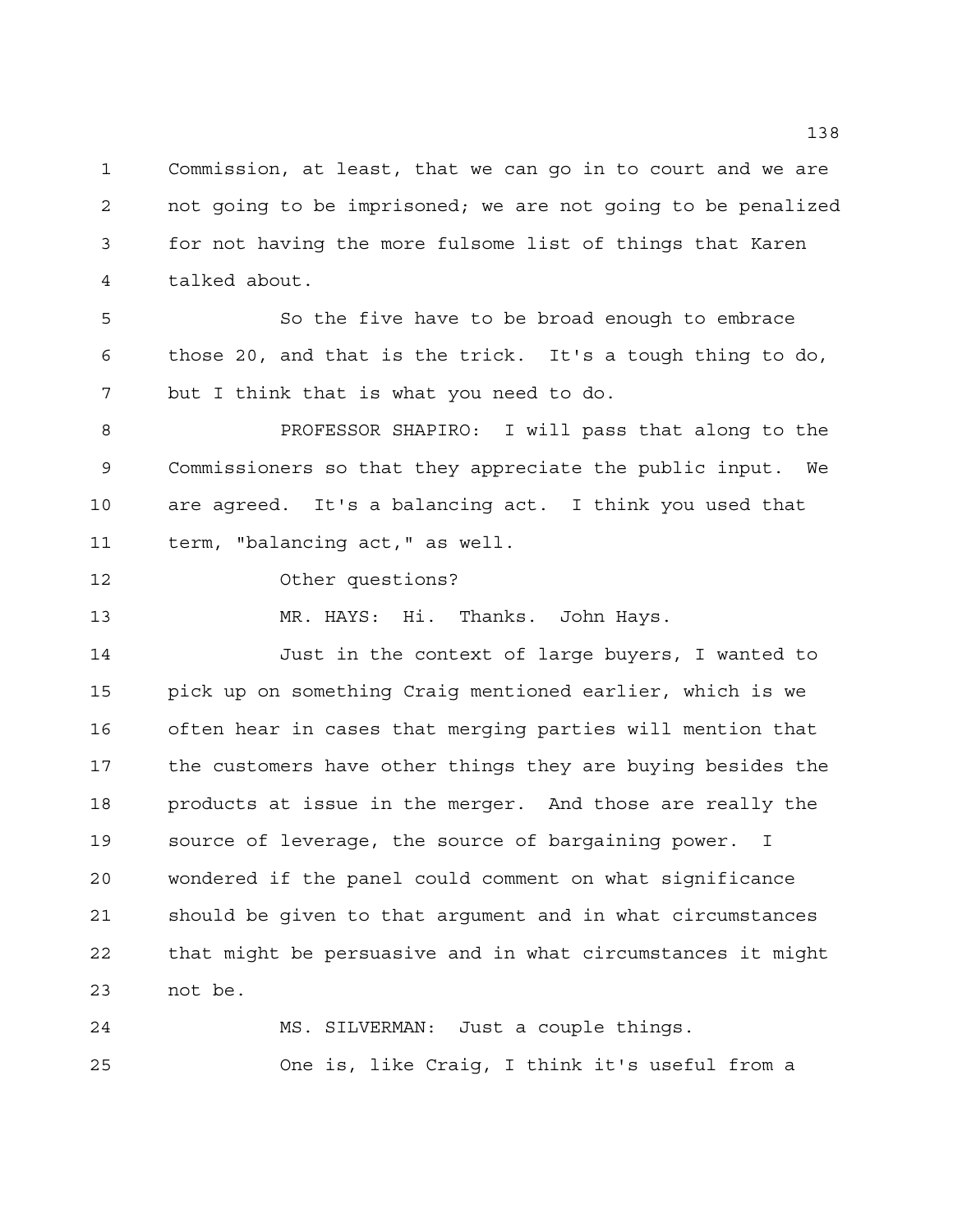practice perspective to start with, okay, well, can we identify the group of customers who are most at risk or most vulnerable and what do we have to say about them.

 I think one of the other things I ask my clients is what, in fact, keeps you up at night. And very often it's what you are describing right now, which is these guys have me so into them for the 48 other things that they buy from me that there is no way I would -- and you ask it in a very real world way, and you'll get those real world answers, which is -- and that is why I start with: Well, what actually constrains your pricing in this category. And it may well be something sort of buried, if you will, and sort of not front and center in the Guidelines-type analysis, as that multiple-purchase scenario, multiple-product scenario.

 MR. WALDMAN: Yes. And I think the scenario that you just posited, John, is the one that happens the most often in large-buyer scenarios that I have dealt with which is, you look the salesperson in the face and you explain what the theory might be. And you say: I have been working for three years to try to sell them all this other product. Whether it's Wal-Mart and you want shelf space or something else -- if you look at the economics of increasing this price one percent, would I stand to gain on that by losing these other sales in this other market or dramatically less,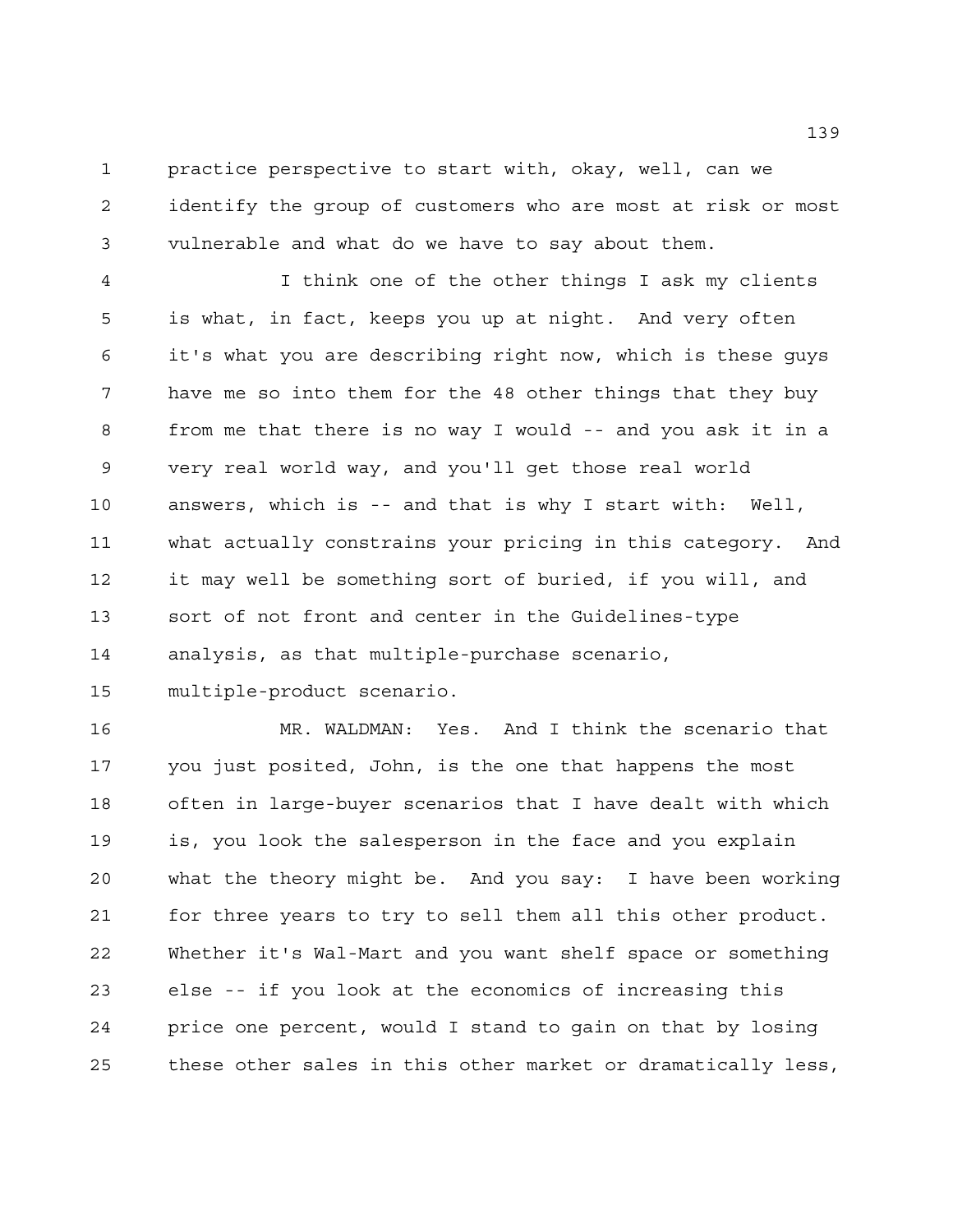and I'm not going to engage in that strategy.

 There may be an economic reason to explain this. So that is not a really, truly sound discipline strategy, because you are not going to opt for another product in that other market. But that is sort of a real world, and economics may not be exactly overlapping in this scenario. MR. ZONA: Buyers and sellers tend to commit to one another, not always, but often if it's large buyers they might locate close by or change the distribution system so that they can accommodate that particular buyer. All those things are investment -- they are sunk. So they matter, but they are very difficult to include in a HHI, even at the customer level. PROFESSOR SHAPIRO: We are well past the HHIs in this discussion, I think. Others? MR. FARRELL: Yes. So one follow-up on what you were just talking about, it's all very well to talk about sellers sleepless at 3:00 a.m. worrying about losing their customer if they increase this price a little bit. But if that were really such a big worry for them, they would be inclined to reduce the price a little bit so as to reduce the probability of losing the customer. And apparently they have seen fit in the past not to do that.

So the fear of losing customers is already built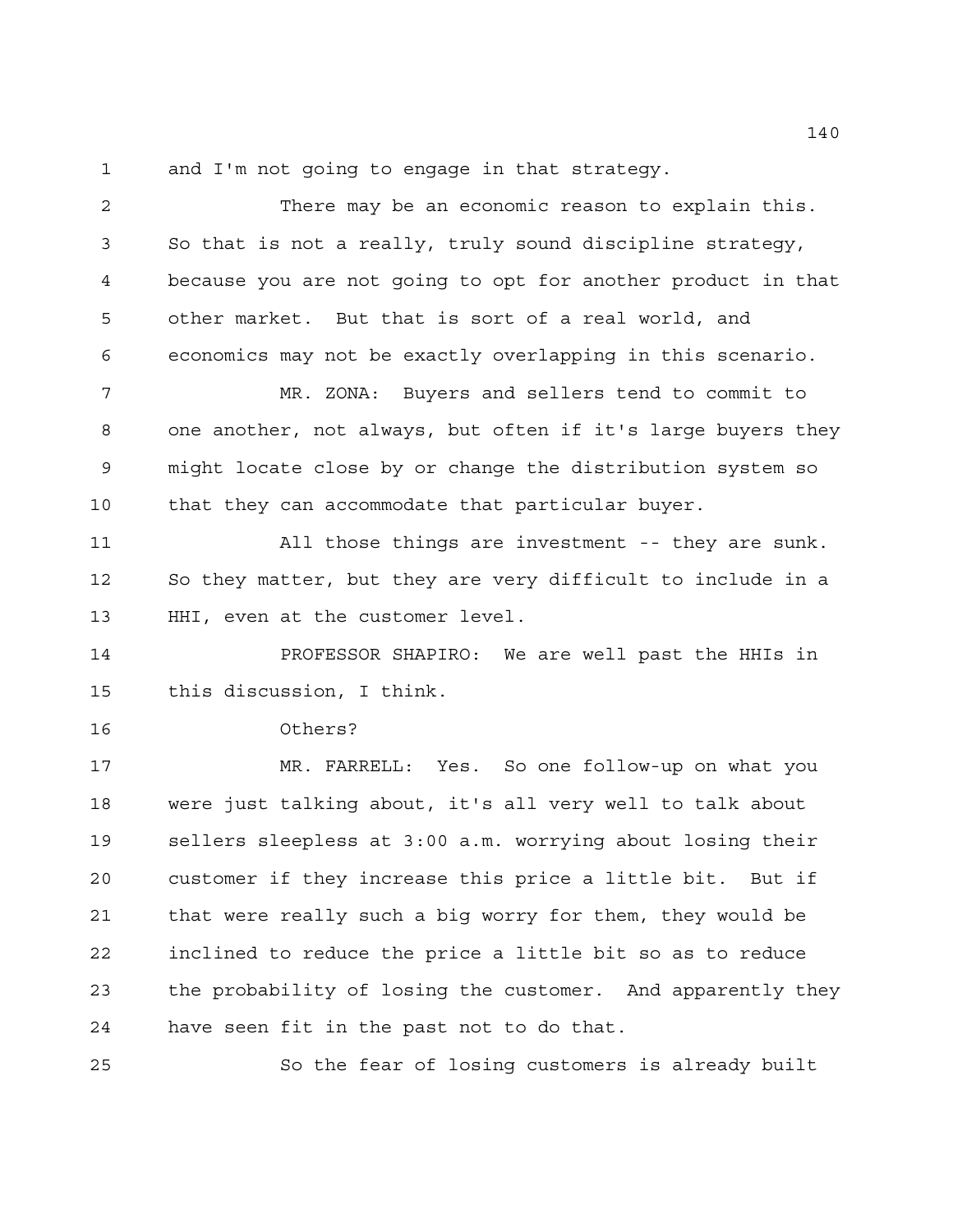into the demand elasticity. And by hypothesis we have some reason to think the merger will reduce the demand elasticity of this particular customer. So why doesn't that already take into account these concerns, as opposed to you have to bring up these concerns as a second-round check after you have thought about demand elasticity. That's something to ponder late at night.

 MR. WALDMAN: And herein lies the economic difference from a business reality of when we talk to our clients.

 MR. FARRELL: Let me ask you a different question that might seem easier or more interesting to respond to. You've been talking about price discrimination.

 We are, of course, very concerned -- I certainly am -- with nonprice aspects of competition and possible nonprice effects of mergers.

 Is there a concern about nonprice discrimination, quality discrimination, innovation discrimination, stuff like that, or is discrimination really an issue that is most likely to surface in the form of price?

 MR. WALDMAN: I think it's far and away more likely to appear in price just by the way bid markets work. I think you are less likely to pull back on the quality or innovation in a bid postmerger than you would just be tweaking the price. That's my experience, at least.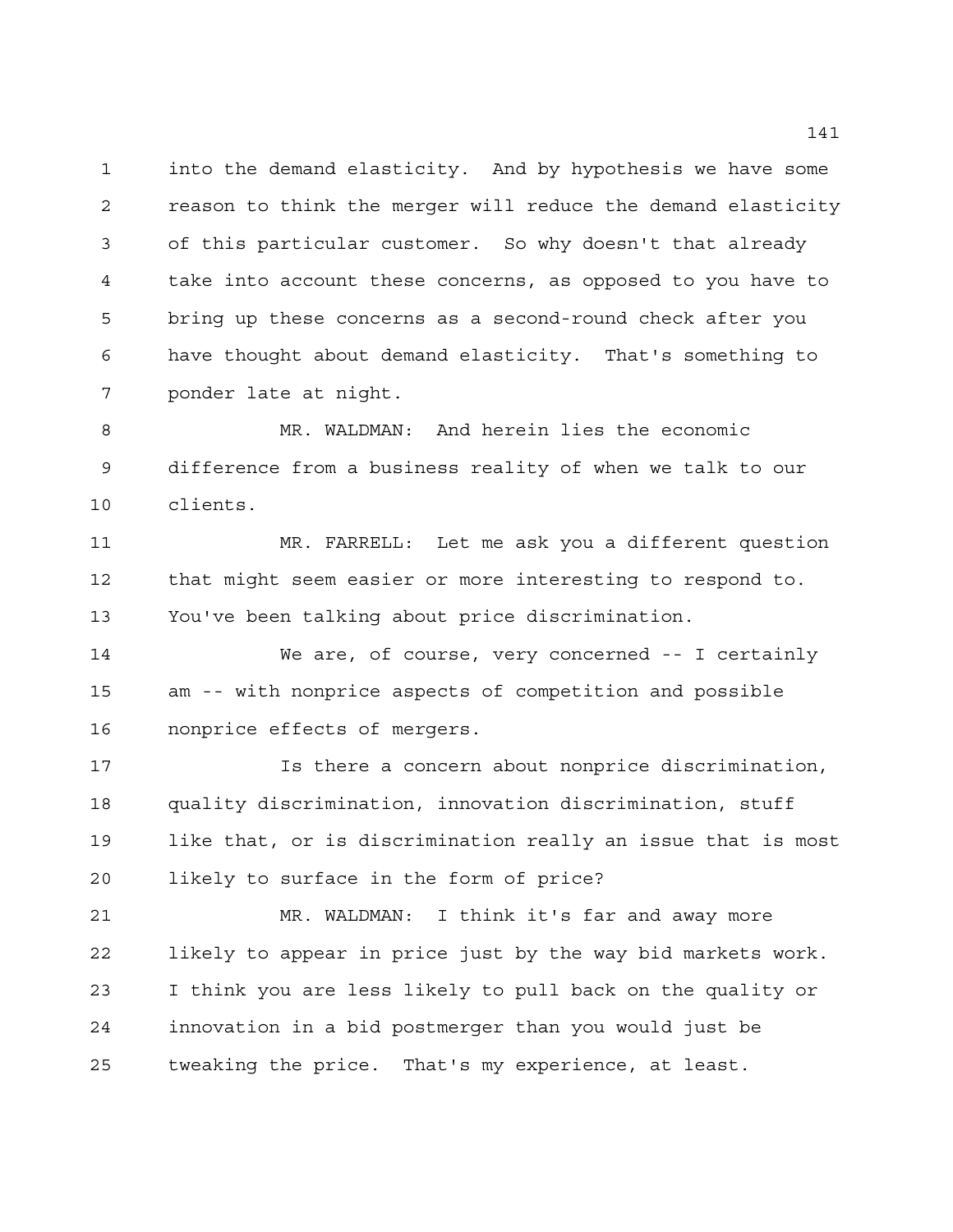But I guess logically it doesn't necessarily have to be that way, but my experience in those defined markets it's far and away more common that you are worrying about price.

 PROFESSOR VARIAN: Well, I would say one thing. One thing we examined, actually in information rules, we talk about one advantage of having a product line and selling in differentiated markets is you can keep moving the product up. So what was last year's luxury good now becomes the mainstay of the market, and there is a new luxury high-end product for somebody else.

 So in some sense this idea of competing across an entire product line gives you kind of natural force for innovation, of moving a product quality forward.

 PROFESSOR SHAPIRO: Maybe we'll take one more question.

Gil, Gil.

 MR. WALDMAN: Oh, here comes a better question. MR. OHANA: This is something that has been touched on a couple of times, and it's probably a better question to ask Commissioner Rosch than anybody else. But since he's not on the panel right now, I'll throw it to the panel, which is:

 What do you do in a deal where there is a small set of customers you can reliably predict the deal's going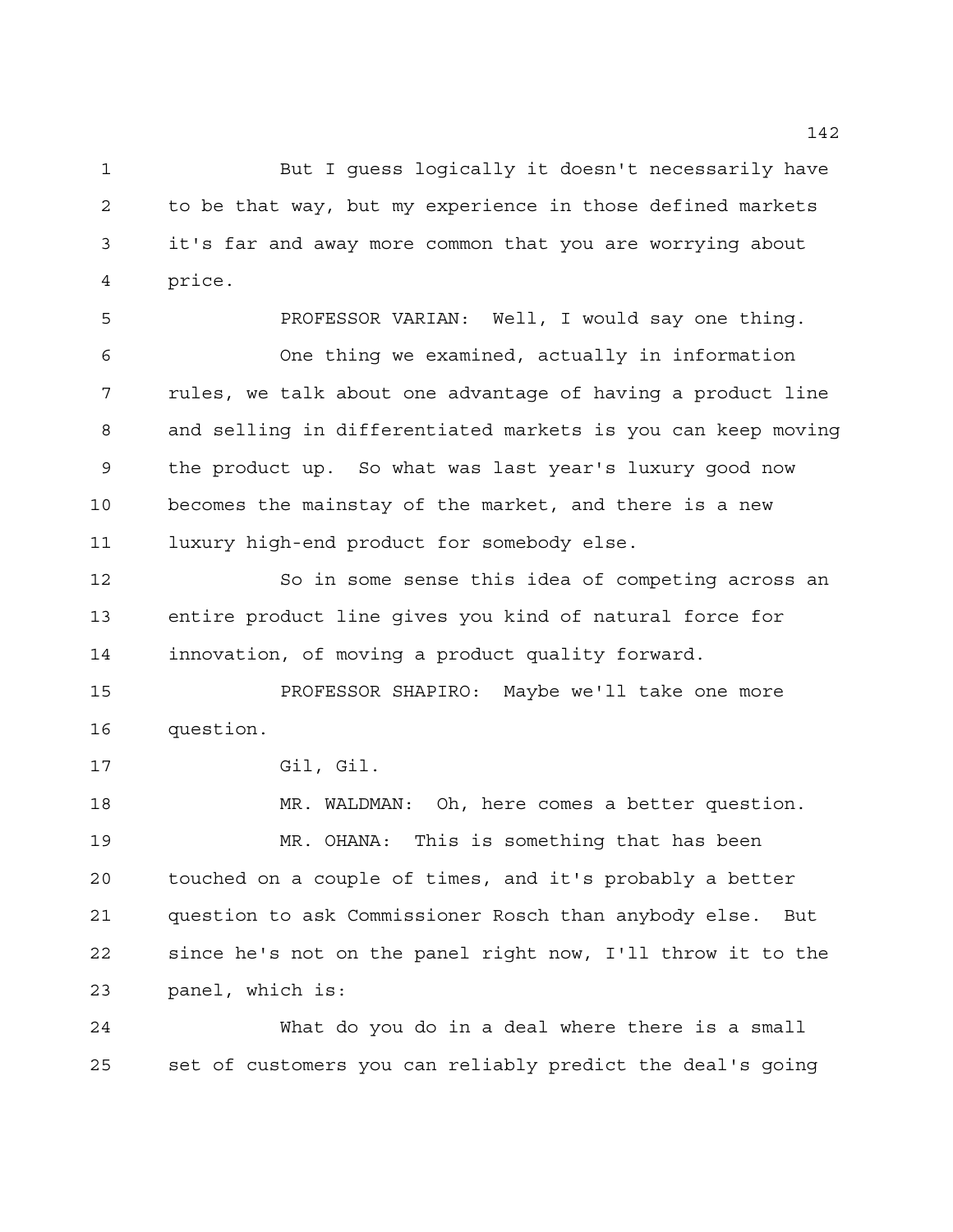to be bad for, but it's neutral or maybe even positive for others? How do you weigh those, and would the Guidelines say anything about that? PROFESSOR SHAPIRO: I'll take a quick -- not that I should be answering questions, I suppose. I suggest prosecutorial discretion, which can cover a multitude of sins, no doubt. MR. WALDMAN: Spoken kind of like a lawyer, Carl. That was impressive. PROFESSOR SHAPIRO: Thank you. PROFESSOR VARIAN: That's an answer? MR. WALDMAN: Yes. (Laughter.) MR. OHANA: -- one had like a ten-percent figure for safe harbor? PROFESSOR SHAPIRO: Tom, do you actually want to say anything about it? COMMISSIONER ROSCH: I think the point that Karen made a little bit earlier is correct, though. And that is the statute itself imposes a requirement of substantiality. If and to the extent that you are talking about a sufficiently narrow group of allegedly exploitable customers, I'm not at all sure you satisfy that statutory standard. PROFESSOR SHAPIRO: The other things I'd say, Gil,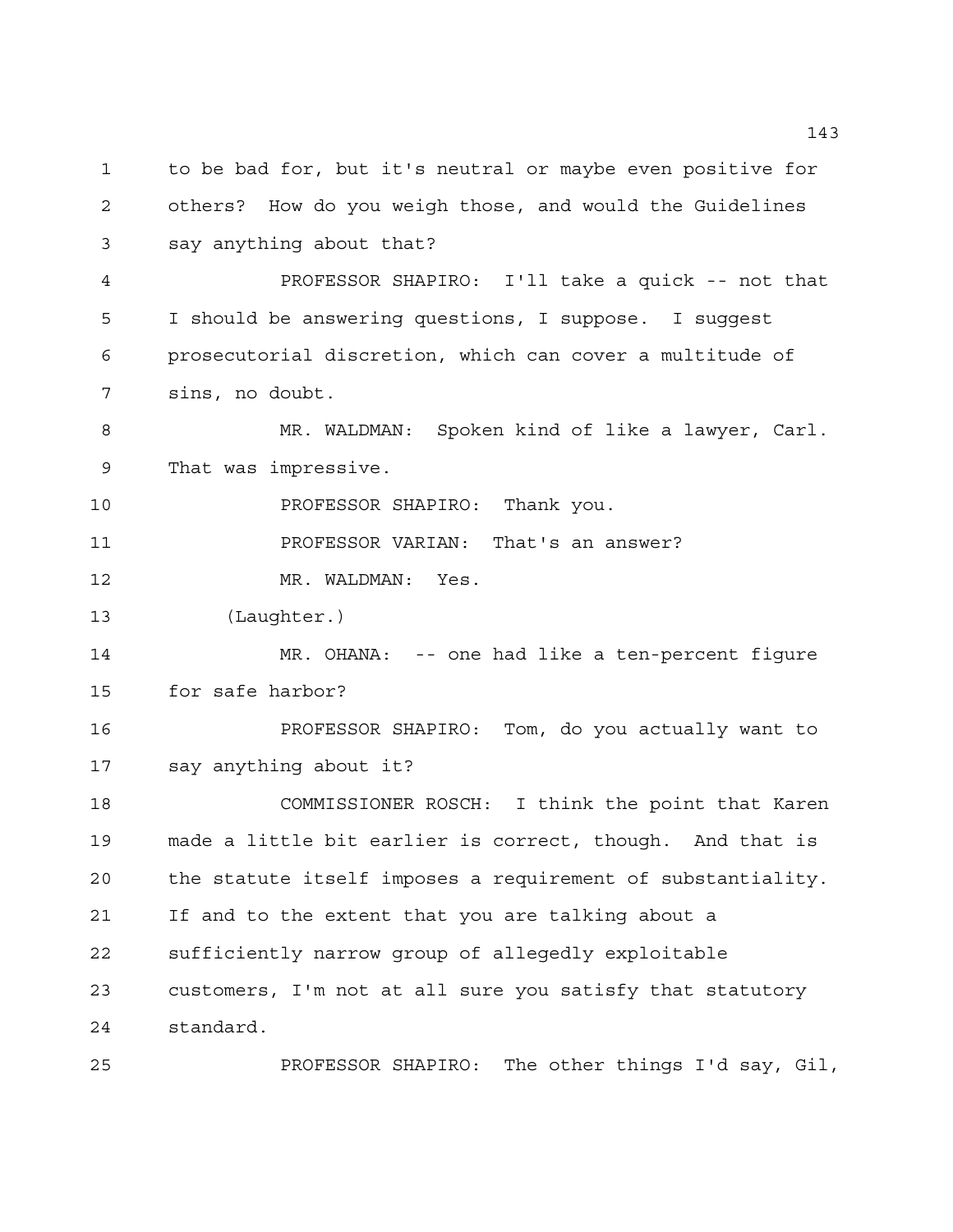is we take seriously the consumer surplus, consumer welfare standard in merger review. If you had harm to a few, a small group, and benefits to a broader group, even maybe smaller benefits but for a lot of them that would be beneficial, then you need to show they are inextricably linked to the other stuff. So there. That is the moderator's answer to the question. All right. Let me thank the panel. Let's break for lunch. (Luncheon recess taken from 12:47 p.m. to 2:04 p.m.)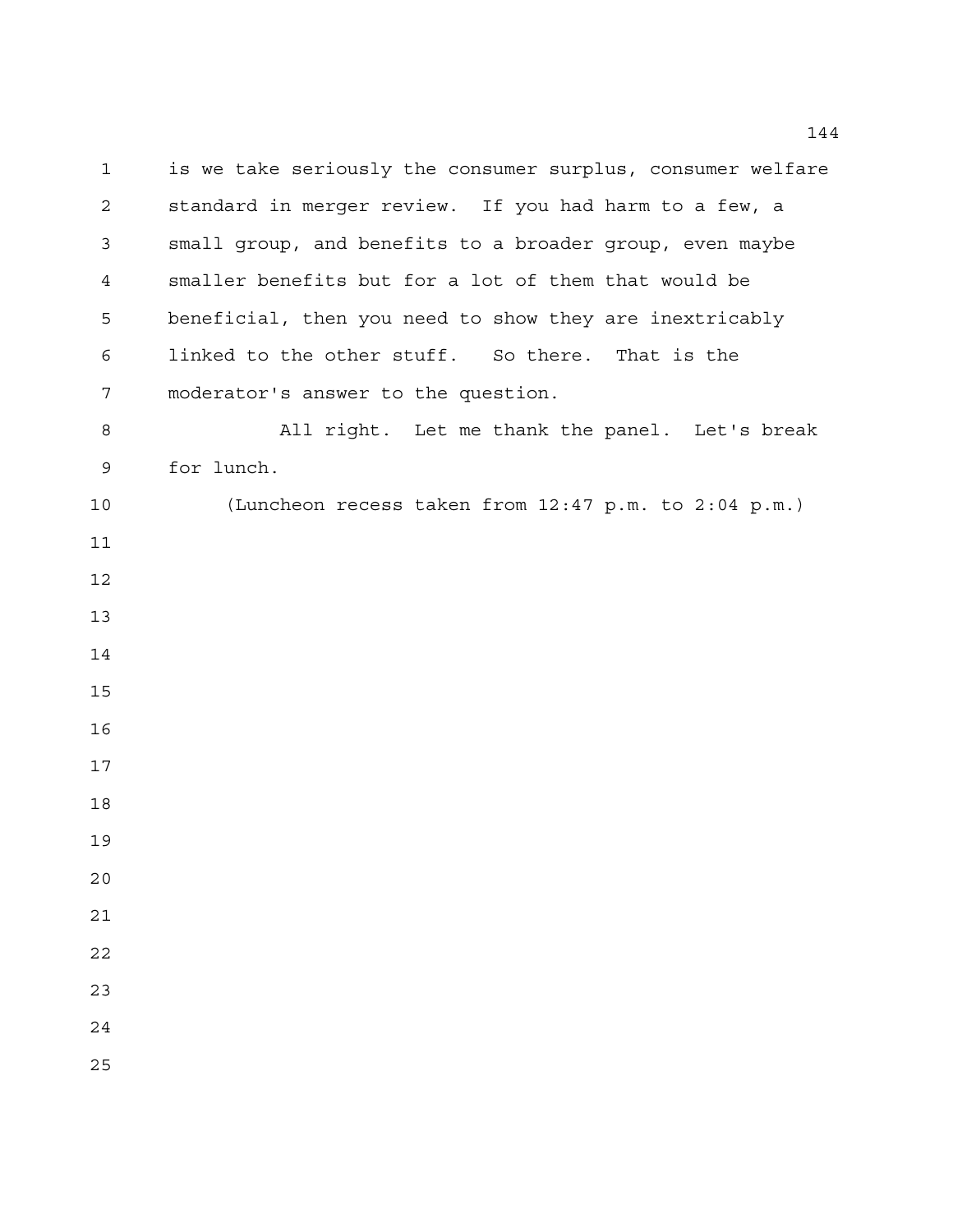**PANEL 3: UNILATERAL EFFECTS** 

**MODERATOR: JOSEPH FARRELL**

 **PANELISTS: MICHAEL McFALLS, Partner, Jones Day DANIEL L. RUBINFELD, Robert L. Bridges Professor of Law and Professor of Economics, University of California Berkeley DANIEL M. WALL, Partner, Latham & Watkins LLP M. LAURENCE POPOFSKY, Senior Counsel, Orrick, Herrington & Sutcliffe, LLP**

 MR. FARRELL: Good afternoon. Welcome to the afternoon session. I think we'll get going, since it's the appropriate few minutes past the advertised time, a little bit of puffery without any actual deceptive practices.

 This afternoon's first session is entitled Unilateral Effects. Just to very quickly go through the panelists, for identification, I won't give the distinguished bios, on the far left, my far left, your far right, we have:

 Michael McFalls, who's a partner from Jones Day; Next to Michael is Larry Popofsky who's from Orrick, Herrington and Sutcliffe; then

 Dan Rubinfeld who's the Robert Bridges Professor at U.C. Berkeley and Senior Consultant Compass Lexicon; and on my immediate left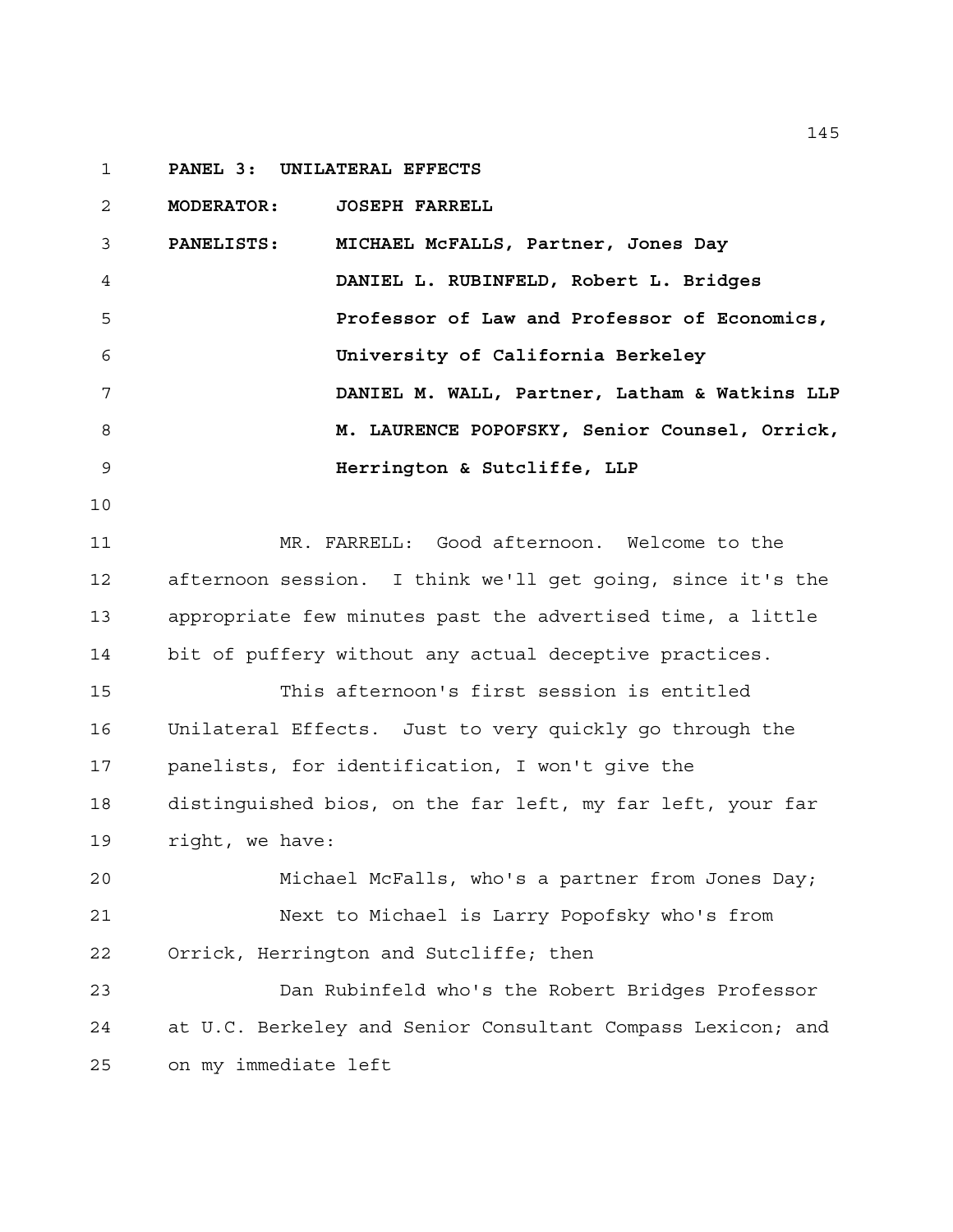Dan Wall from Latham and Watkins.

 What I'm going to do is follow the practice, I guess of at least one of the panels this morning, and just talk for a couple of minutes myself, maybe a little more than that, setting things up a little bit. And then I'm going to ask each of the panelists if they have opening remarks. And I'll ask them, I hope, provocative questions.

 So the first thing I wanted to say is following up on a promise that I made from the audience earlier this morning, although the panel's entitled Unilateral Effects, one of the questions that I had identified is really about the relationship between unilateral and coordinated effects and therefore, perhaps to some degree, about coordinated effects.

 If you look at the descriptions of unilateral effects and coordinated effects in the 1992 Merger Guidelines, the descriptions are very different. And they make it sound as if these are two very different kinds of animals. In the Unilateral Effects section, we'll talk more about what unilateral effects are and how you diagnose them and so on. The Coordinated Effects section is, I think it's fair to say, very much inspired by thinking about firms getting together, coming to some kind of explicit agreement, not necessarily involving the use of illegal means of coordination, but they all understand what it is that they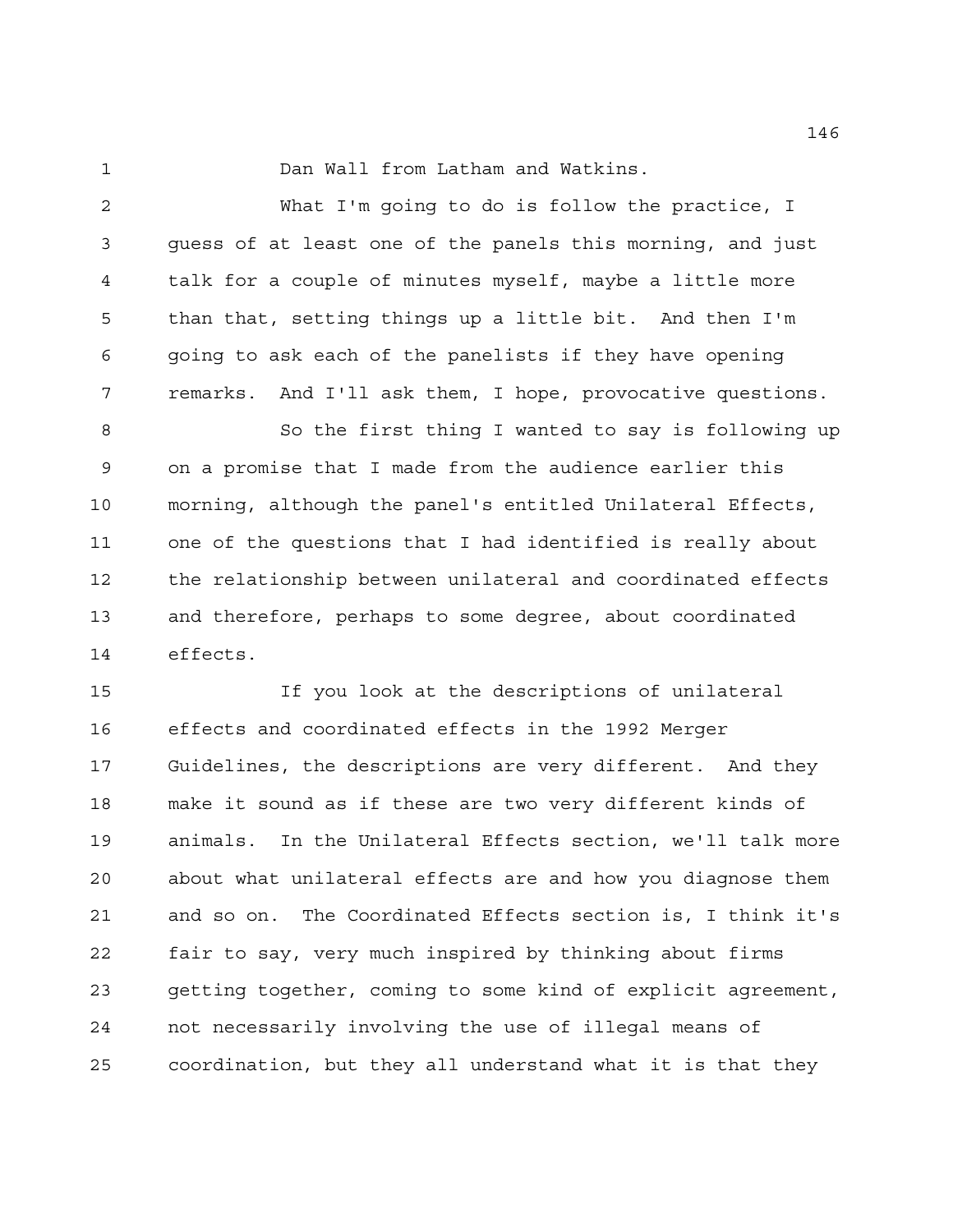all expect each other to do; and, by golly, we're going to discipline each other in a fairly deliberate kind of way so as to make sure that we all stick to that agreement.

 Well, I certainly would call that a coordinated effect and the unilateral effects described elsewhere in the Guidelines that also call that a unilateral effect. But it does raise the question of whether there might be a gray area, perhaps a rather large gray area, that's in between those two modes of oligopoly conduct.

 What I have in mind very particularly is the following, which it seems to me is actually quite a common mode of oligopoly conduct, and the question is where does it fit, is it supposed to fit under unilateral, is it supposed to fit under coordinated? And, if so, does the description of one or the other of these forms of conduct need to be changed in order to better reflect and communicate that we have in mind to include this form of conduct.

 So what's this form of conduct that I'm concerned about? It's where there's no agreement and established set of punishments for deviation from the agreement, but neither do the firms act completely independently. I recognize that if I change my price or introduce a new, improved product, my identifiable rivals are probably going to respond and react not so as to punish me but because their competitive environment is somewhat changed and so they're going to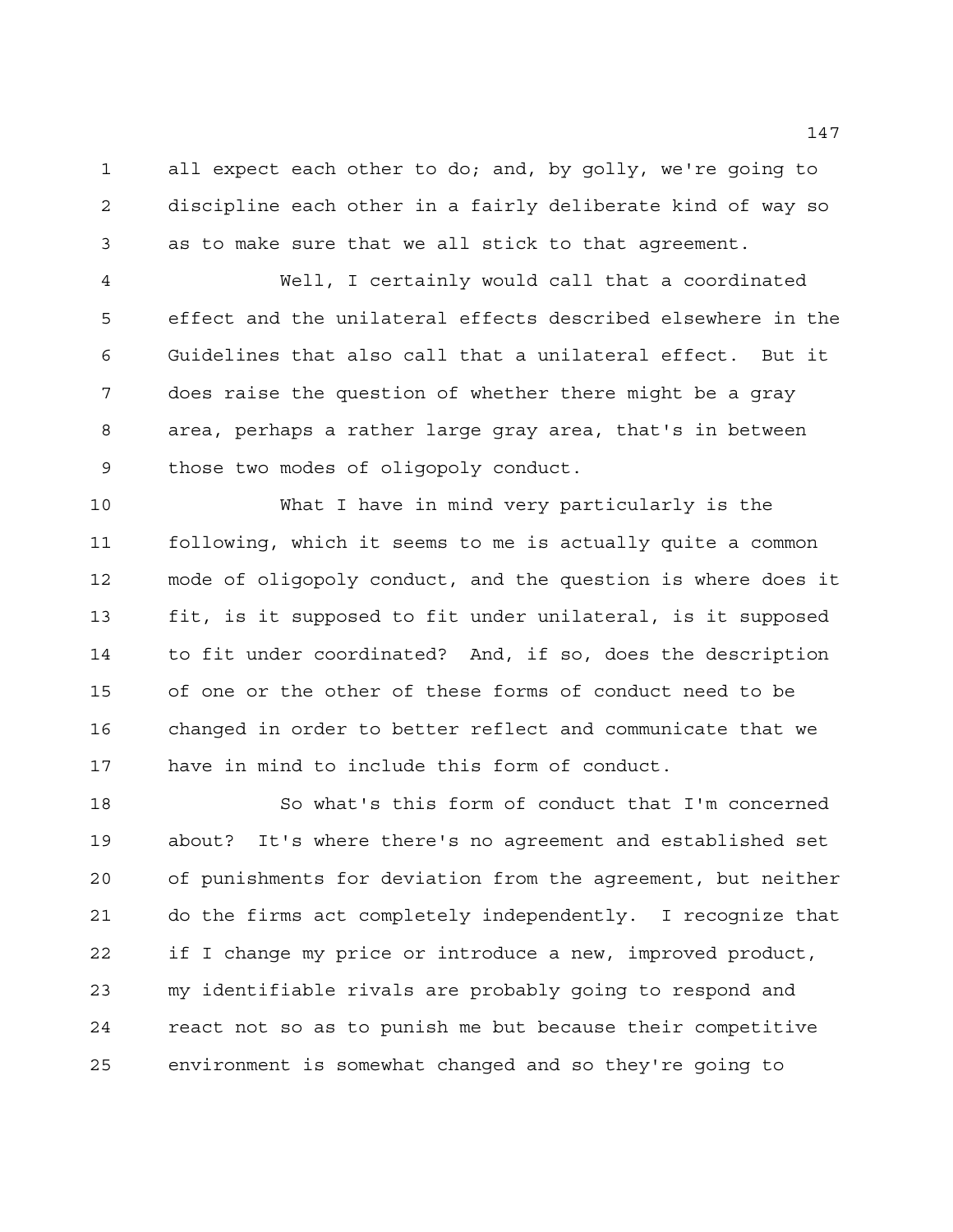respond to that.

 If I take into account that my competitive initiatives are going to be responded to, typically in a way that means that when I cut my price, others will cut their price; when I innovate, others will scramble to innovate, that's going to blunt the incentive for me to do any of those things, because it basically means that instead of my taking as given the deals offered by the other firms and seeing where I can profitably offer consumers a better deal, I'm thinking about what happens when we all offer consumers a better deal and is that good for me.

 So that form of oligopoly conduct, to the extent that that's being observed in the real world, which I think is a large extent, is that supposed to fit in the Unilateral Effects section, so unilateral effects are not just about static, simple modes of competition with full independence or is it supposed to fit in the Coordinated Effects so coordinated effects are not just about common understanding with detection and punishment. Or is it inevitable that there's a gray area in between and, if so, what should we do about it?

 So I'll have some other questions to hit the panelists that are perhaps more narrowly on Unilateral Effects, but since the relationship between unilateral and coordinated effects came up earlier, I thought I'd try to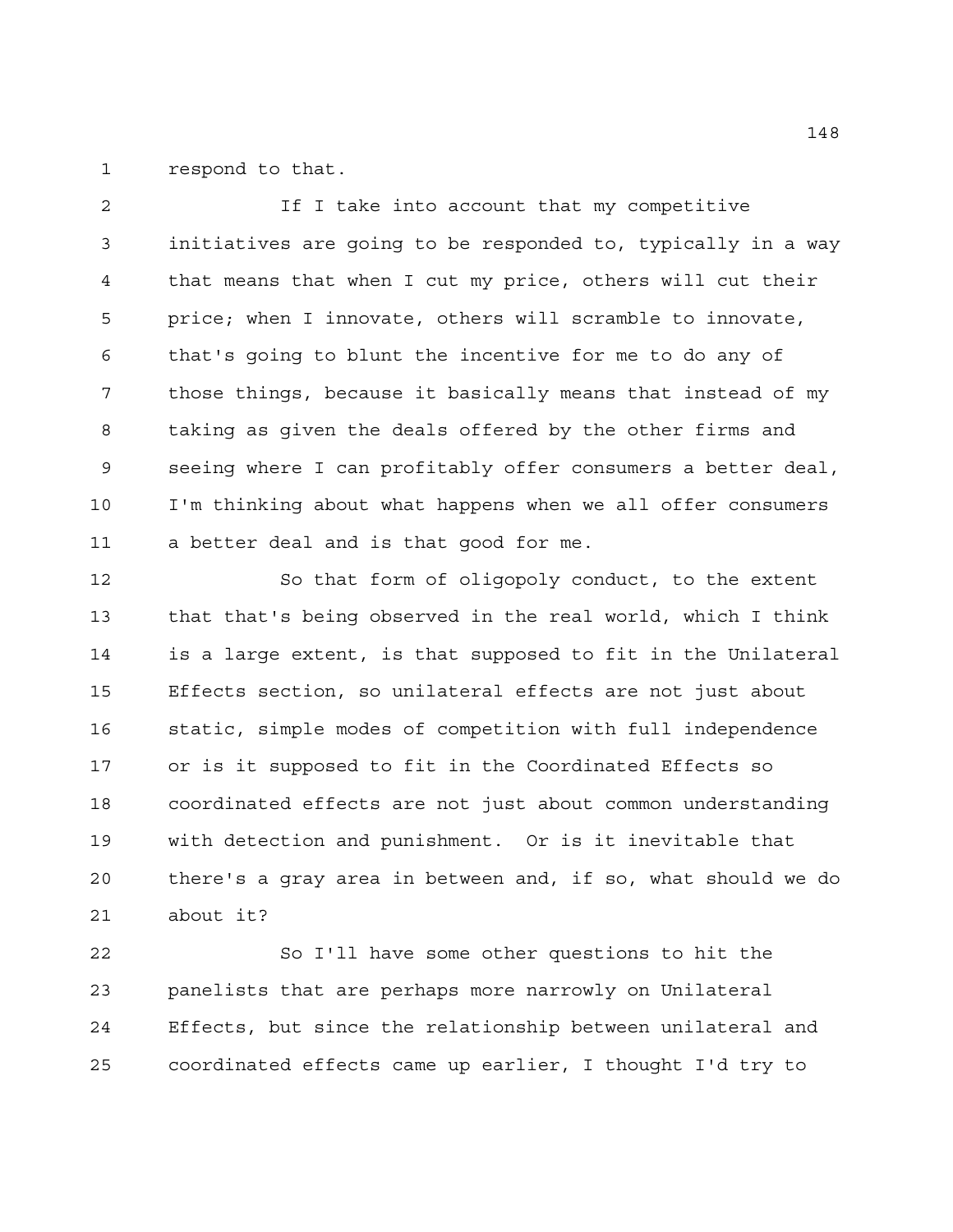frame the unilateral effects discussion by saying: As compared to what.

 Okay. So with that set-up, let me ask the panelists to deliver any opening remarks they have in the order in which I introduce them, so we'll start with Mike McFalls.

 MR. McFALLS: Thanks. And I'm going to sit down here as long as the other panelists and the audience don't mind. My knee hurts. Joe said that we'd have five to ten minutes of opening remarks, and I promise not to go longer than that and probably will be considerably shorter.

12 12 I come at this from the perspective of somebody who doesn't go to a courtroom. I do most of my work in front of the Agencies and often outside of the Agencies, before we even get there. I have seen the application of unilateral effects models in industries, ranging from satellite radio to shampoo to cigarettes, to just about every product under the sun. Of course when I was at the FTC in the late '90s, I saw the application of the theories then.

 To me maybe it's a result of time and experience, but these are pretty understandable, comprehensive, applicable models. There's been innovation and practice reflecting economic learning over time. And now it's bubbling to the surface in the form of the UPP that we've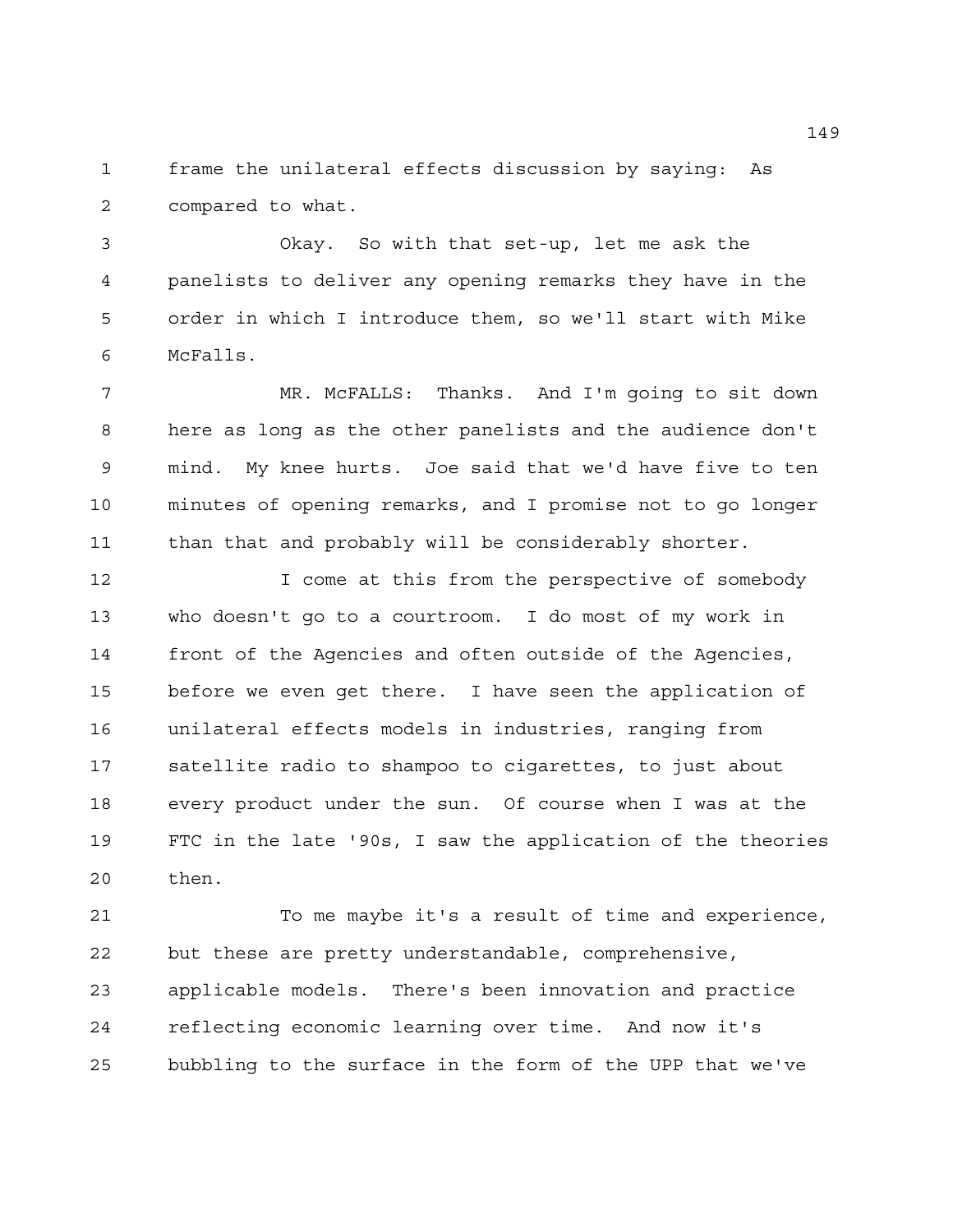already discussed today and earlier forms of that, like the PPI by Salop and O'Brien.

 All these things are good things. The defense lawyers often make use of these even before the Agencies do. With the UPP, in particular, I know that before I ever heard anything from the Agencies, we had one of our consultants come to us and recommend that we try to do something with this and use it affirmatively. I think that's largely true of a lot of differentiated products theories: They're used originally to defend mergers, showing that you're not really close together in product space.

 So, generally, you look at the Guidelines and you look at this section of the Guidelines, and I look at a lot of the comments and I'm sort of puzzled by people really want to change. Of course it's my inclination as a defense lawyer to want stability. The greatest boxing trainer in the world right now was being interviewed. He trains Manny Pacquiao. He goes: When I watch film of an opposing boxer, I don't look for weaknesses, I look for patterns. I think that a lot of defense lawyers do, so a lot of defense lawyers are going to be uncomfortable with significant changes in the Guidelines.

 But if the significant changes are nothing more than the things that we've been looking at for a couple of years now, not only should we be comfortable with it, just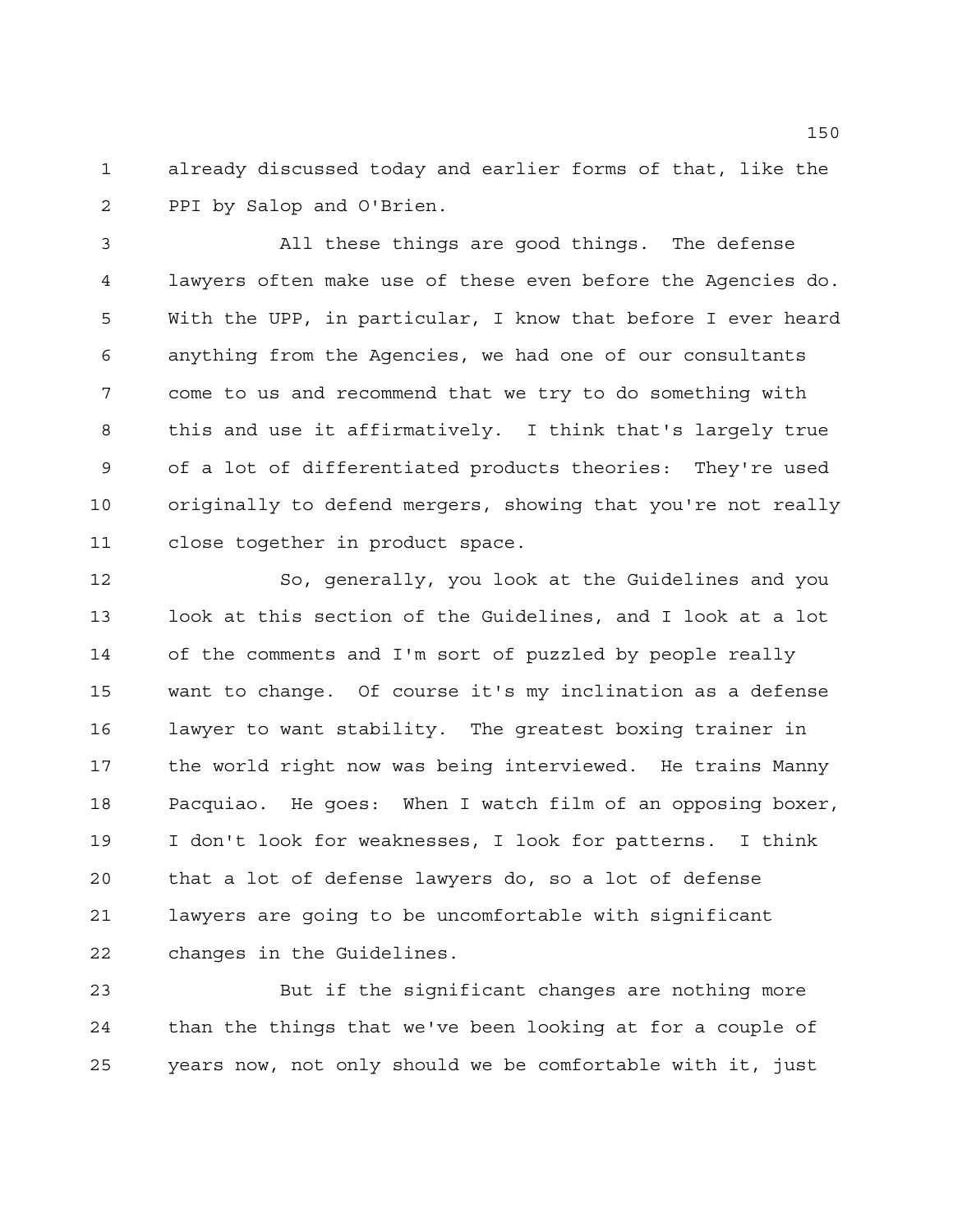as a matter of principle they should probably be reflected in Guidelines. And even though things like the UPP are not widely practiced now, if they're going to be used by the Agencies in their particular circumstances, and it's going to continue to be that way, then why not put them into the Guidelines with the proper caveats?

 Obviously I don't need to advise the Agencies on the dangers they face in doing this, but once you put it in the Guidelines it suggests that if you're in those factual circumstances and you don't have the data, then you don't have a presumption, period. So the Agencies need to be careful and should be careful anyway to make clear what's pretty obvious, which is this is just a tool, like everything else that we do in merger analysis, and is going to be used in conjunction with all the other evidence that's 16 going to continue to be collected during the second request process. We know that's not going to change any time soon. If it doesn't, then why not make use of the documents?

 The documents really tell the story. It depends on viewing all of them in their proper context, but you have to use the documents in conjunction with economics to come to an appropriate understanding of whether or not transactions are going to result in unilateral effects. So if the UPP works, should it be the exclusive touchstone for liability in a unilateral effects case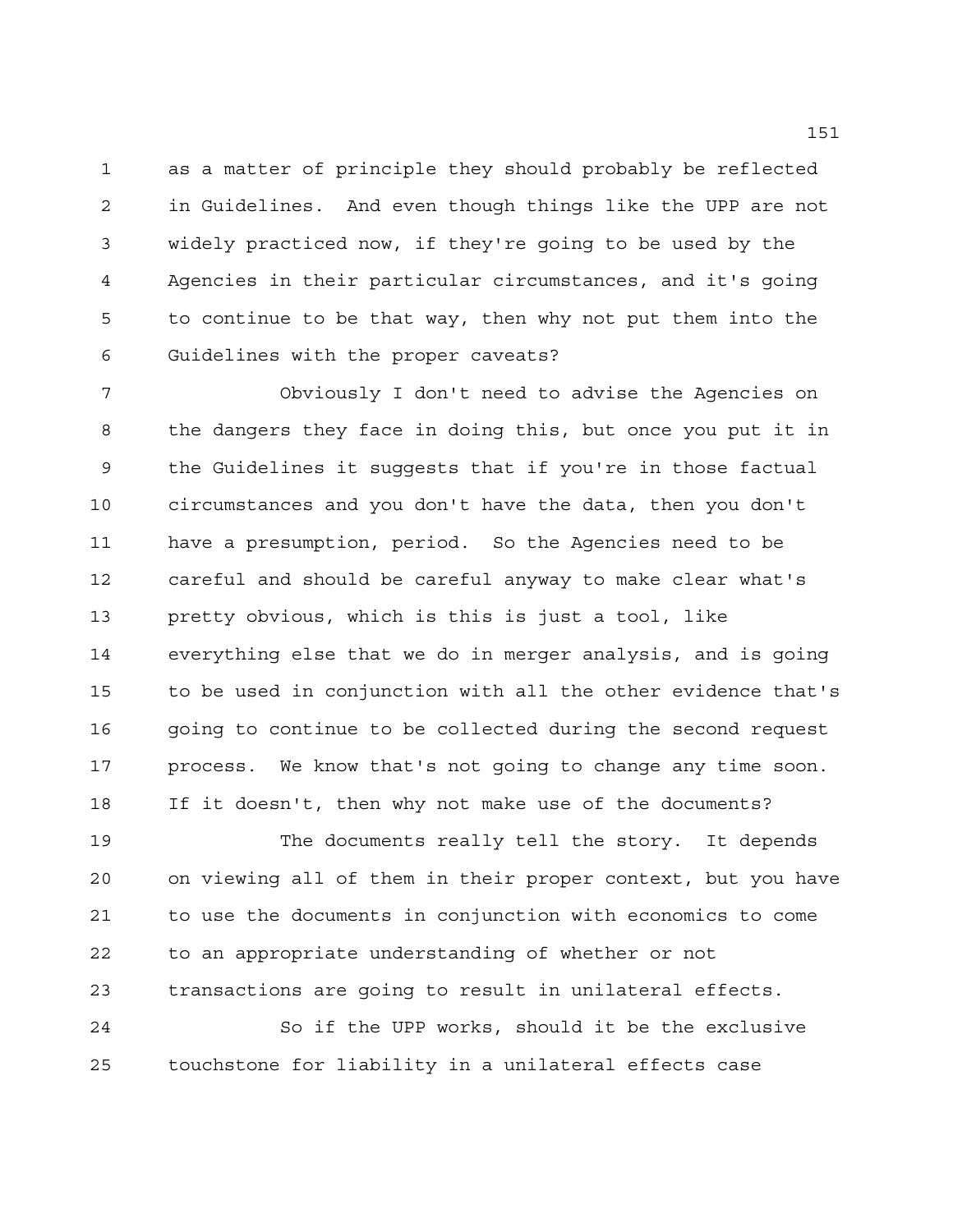involving differentiated markets? I don't think the authors originally imagined that it would be more than a screen at this point. And certainly there are reasons that you probably don't want it to be the exclusive touchstone that I've already talked about. When you look at diversion ratios you're going to have to come to a consensus about what the proper proxies for those are. You're rarely going to have direct evidence of diversion ratios.

 My experience with agency staff thus far is that there is a very wide division of opinion among agency staff and of course with defense counsel over what those proxies should be in a given case, and that's after a lot of investigation and discovery.

 Can you use turn in telecommunications industries as an indirect proxy for diversion? Can you use longitudinal usage data in prescription drugs? Everybody knows that those don't necessarily reflect changes due to price changes, but do they reflect nothing?

 Are you going to simply say that if it's not perfect evidence we're not going to use it all? And if that's the case, then you really have to think about what kind of Unilateral Effects Guidelines you're going to want to have. When you look at the ones we have today, they work fairly effectively.

That said, a couple of points. Nobody really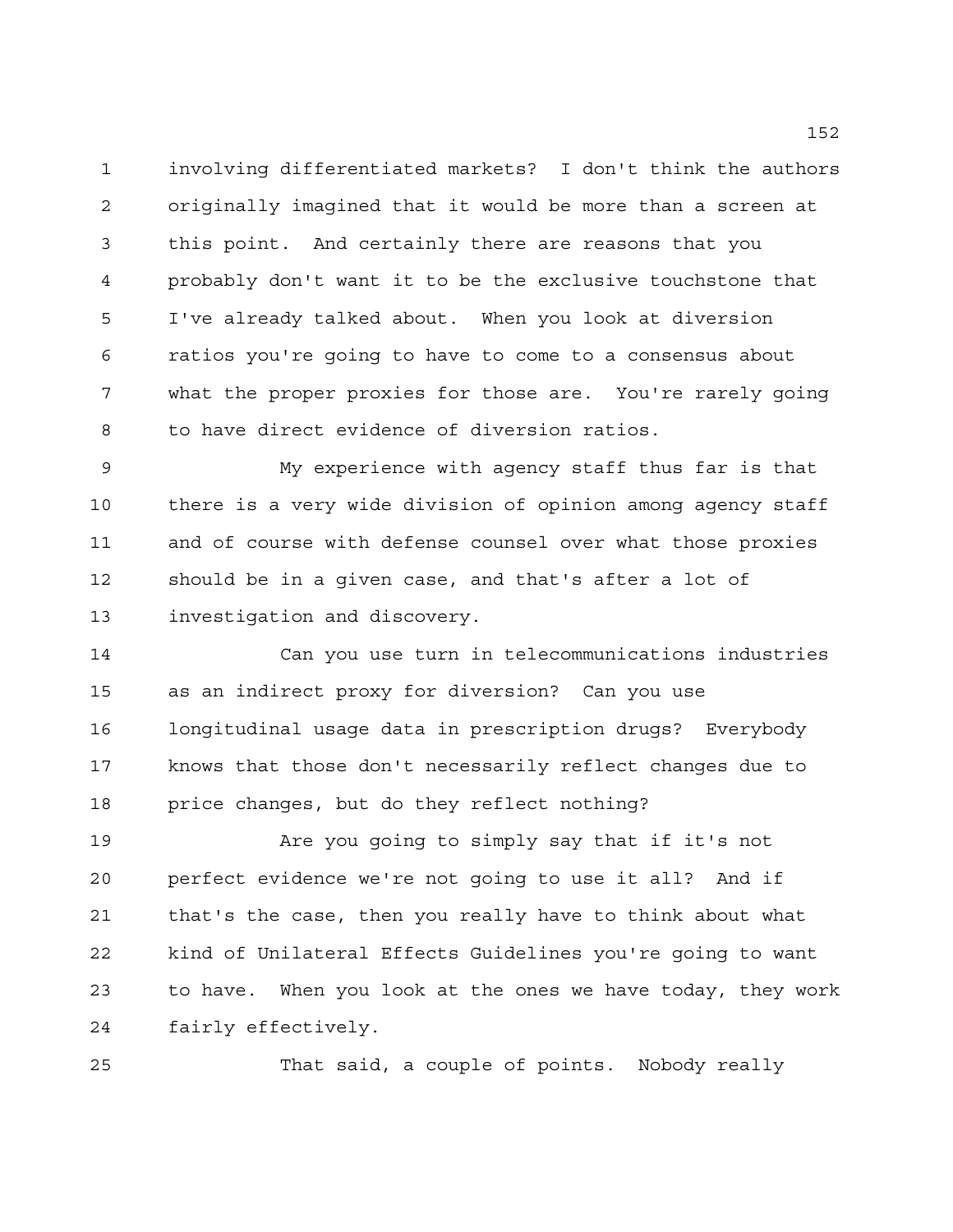thinks that the 35-percent threshold is workable. I use it internally, just as a guidepost to think if we're not over 35 percent in a reasonably-foreseeable market it's less likely that we're going to have a unilateral effects problem. You can't reasonably counsel that it's impossible that you're going to have one.

 Should it be used as a baseline for presumption of potential anticompetitive effects? You know, if you want to keep it, keep it, but realize that people are going to continue to think of it as a safe harbor if you fall below it.

 Of course the biggest safe harbor is a more subtle one, which is are the Agencies going to continue to focus on whether or not you're the first and second choices for a significant number of customers. Well, if you look not just at the UPP but at more complex economic simulation models that take in a lot more data and variables, the answer is no. You can have unilateral effects if you're the first and third choices or first and fourth or second and fifth choices. It depends on the assumptions that you have and the data that you have.

 And if the Agencies and the Bar are honest about that, then I don't think you can limit a unilateral effects case to firms who use products of the first and second choices for a significant number of customers. But, that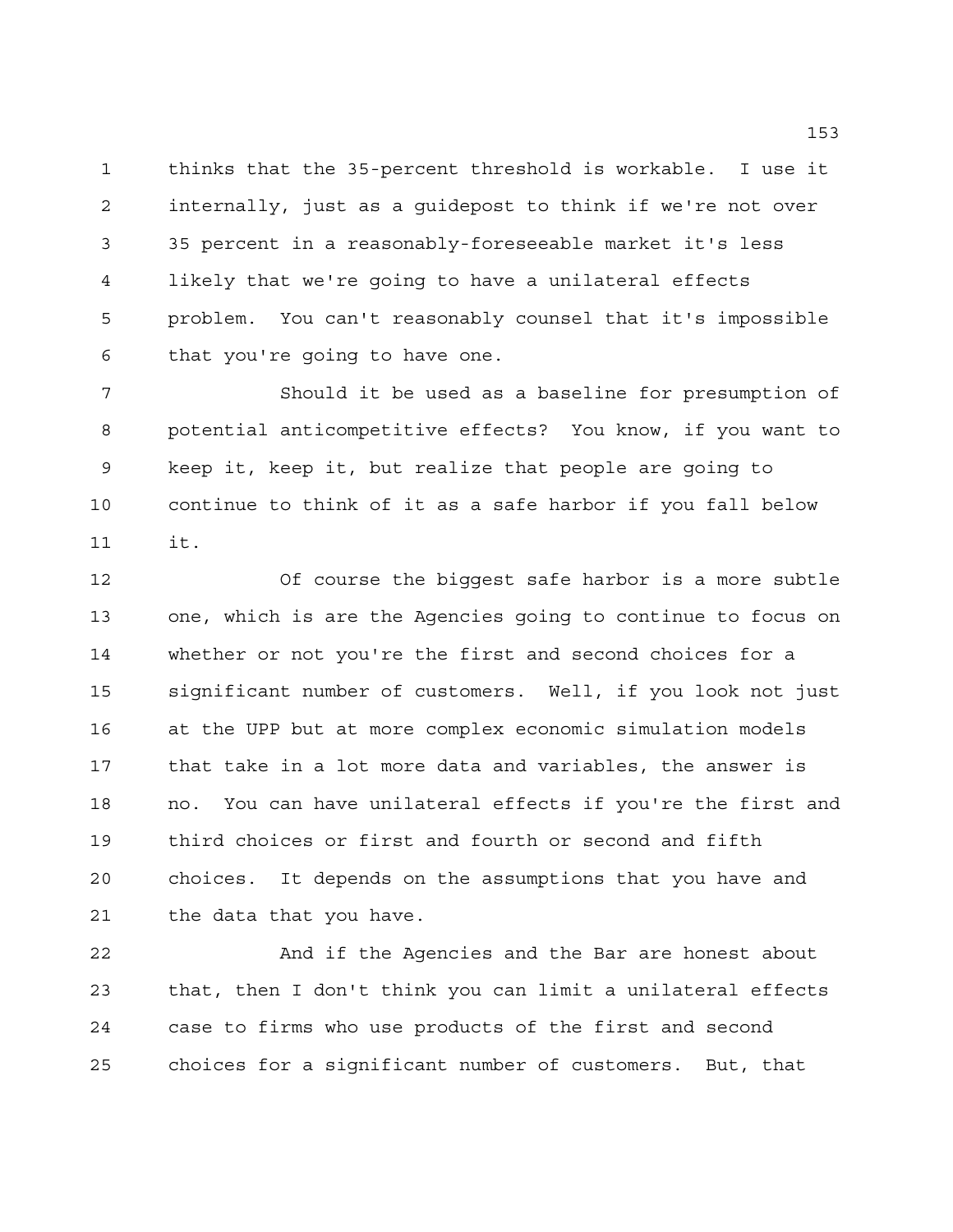said, if you're going to use first and second choice as the touchstone, then I think that one mistake that I continue to see from the staff is thinking that if a high number of users of Product A would go to Product B in the event of a price increase, that means that they're first and second choices for a significant number of customers. And that's not true. That's a significant number of customers of the merging products. But significance in the Guidelines, and maybe this is just a misreading and maybe suggests an ambiguity that needs to be corrected, significance must refer to the relevant market. I mean it can't be referred to the merging products themselves.

 So, with that thought, I'll conclude my remarks. 14 MR. FARRELL: Thank you.

Harry.

 MR. POPOFSKY: Well, thank you. I'm very pleased to be here with such distinguished colleagues, at least panelists, they're not exactly colleagues.

 I was at a loss to know exactly what I might address today. I thought I'd get some inspiration from George Clooney, "Up in the Air," but it was about another subject, so I turned to a source who I know some of you know which is a better source, my son Mark at Ropes Gray. And I said: Son, what do you think I might

address?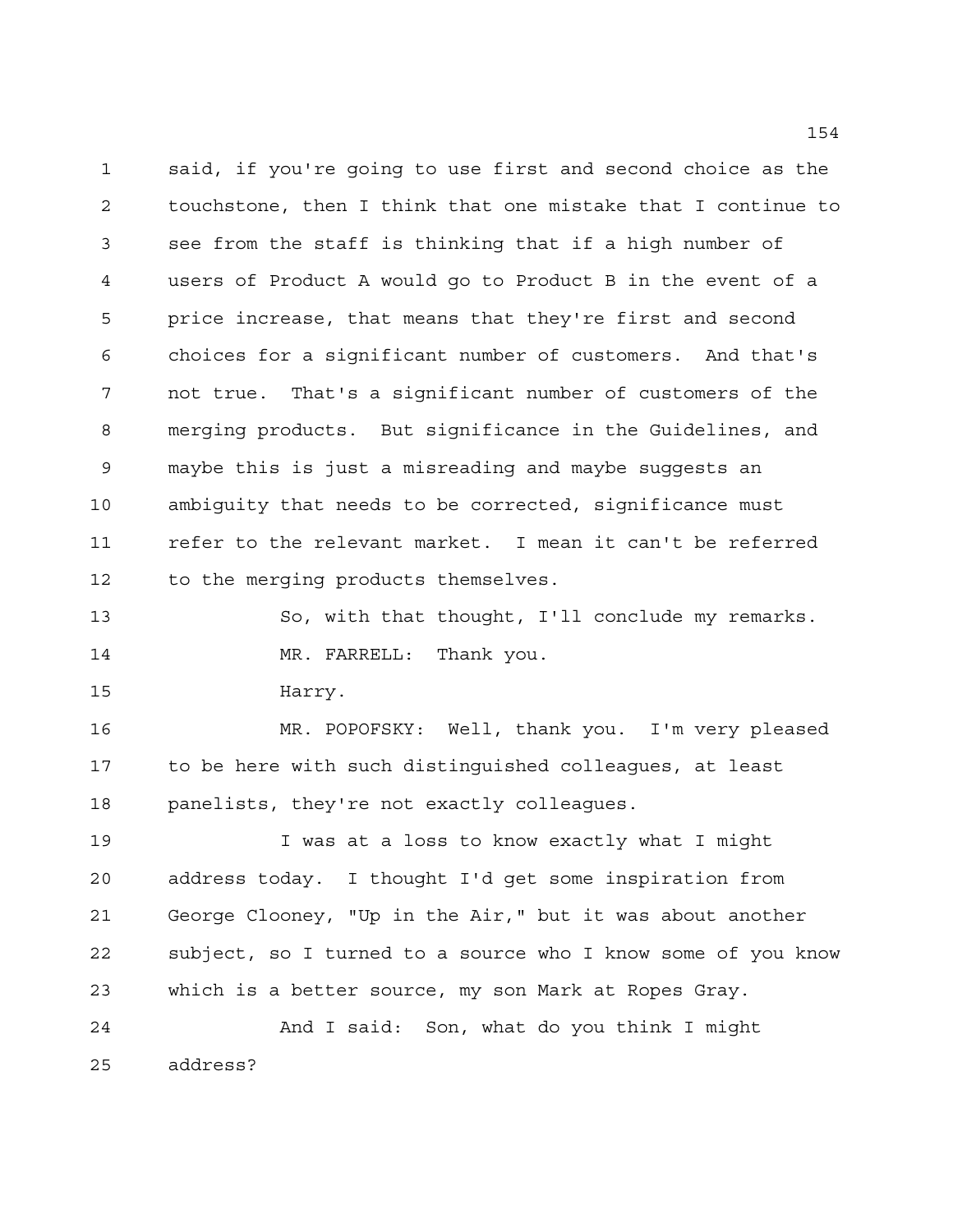And he said: Don't worry. With that panel you won't have to say anything.

(Laughter.)

 MR. POPOFSKY: But I have an opening allotment. And with an opening allotment, I figure I'll take my shot, nonetheless.

**I** start with the conviction that we are dealing here with an administrative regime, intending to implement a rule of law, principally Section 7. This is not simply an exercise in applied economics, but it requires some adherence and some respect for established precedence, it seems to me, as established in the courts. And I predict the courts will not depart from analyzing a range of factors in defining the market and what effects are substantially, and I will underscore the word in the statute as Commissioner Rosch did in his comment earlier, what substantially may lessen competition or create a monopoly.

 I have no doubt that economic models may be useful in addressing that issue, but they invite a duel with alternative models based on different methodology and different data assumptions. And for that reason almost alone courts are not, in my view, going to accept arithmetic algorithms, if that's what they are, in lieu of market definitions and market share indices in trying to assess whether there is a risk of untoward market power by reason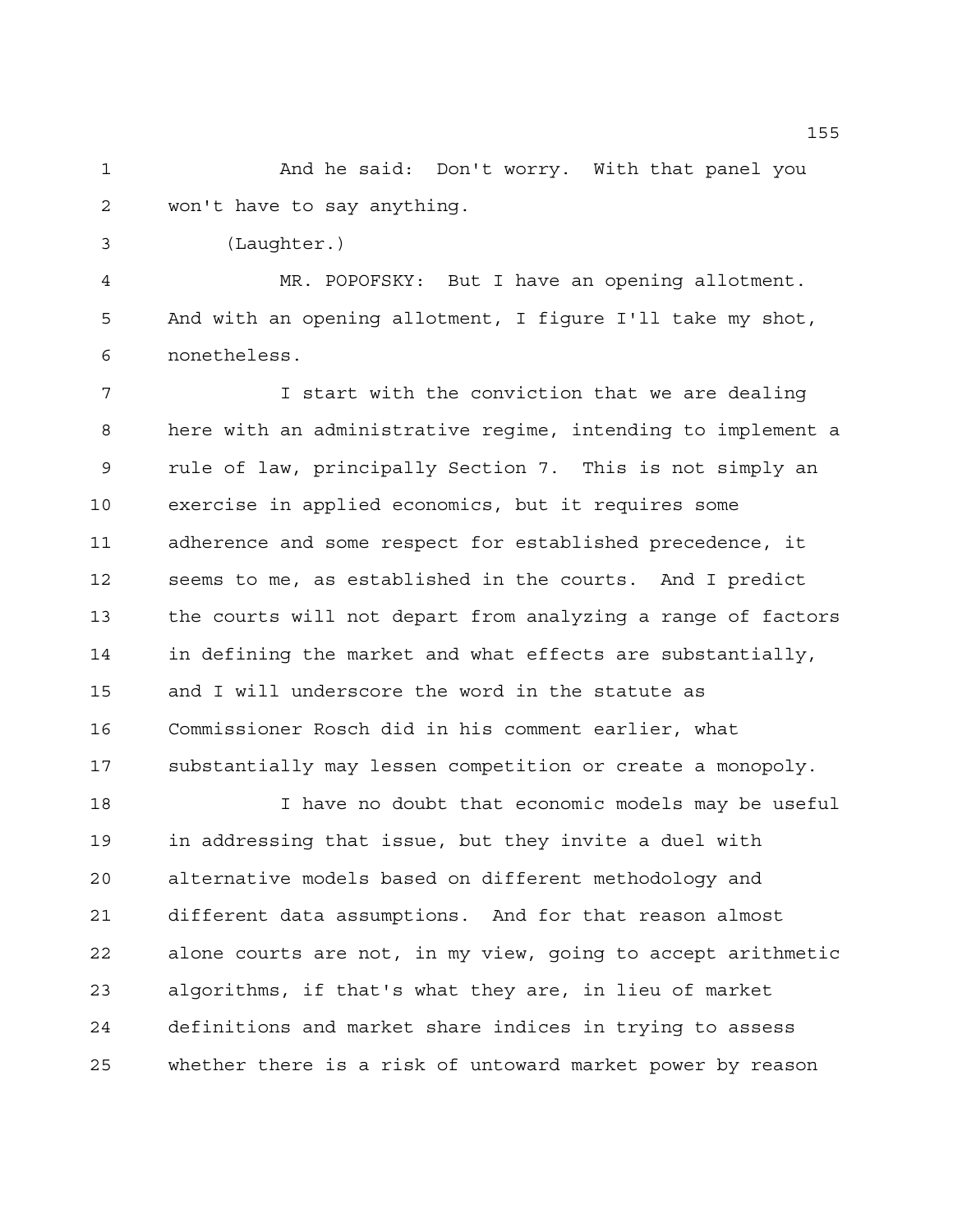of a merger transaction.

 I believe there is a significant risk of disconnect between the administrative approach to the rule of law and then in the courts. That disconnect imposes a degree of uncertainty and unwanted cost on the economy. And I have in mind my brother Dan's case, *Oracle*, which may be an example of that. *Whole Foods* may be an example of that. But it does seem to me that the administrative process has to be geared to what should be anticipated in a court of law.

11 11 I certainly accept the desirability of administrative safe harbors, such as those seemingly intended by the original HHI Guidelines, but the search for the holy grail, combining simplicity with accurate predictability, has the potential to miss price constraints imposed by real-world conditions and competitive responses by other actors in the market. And that of course is the question which was posed by Mr. Farrell at the outset: Can you really compartmentalize and what about the gray area in between.

 However comfortable one is with the assumptions of the model used to isolate potential unilateral effects, in my view, having read far too many articles on the subject in the last week, it is inherently at risk in terms of getting it right, given its dependence on diversion ratios,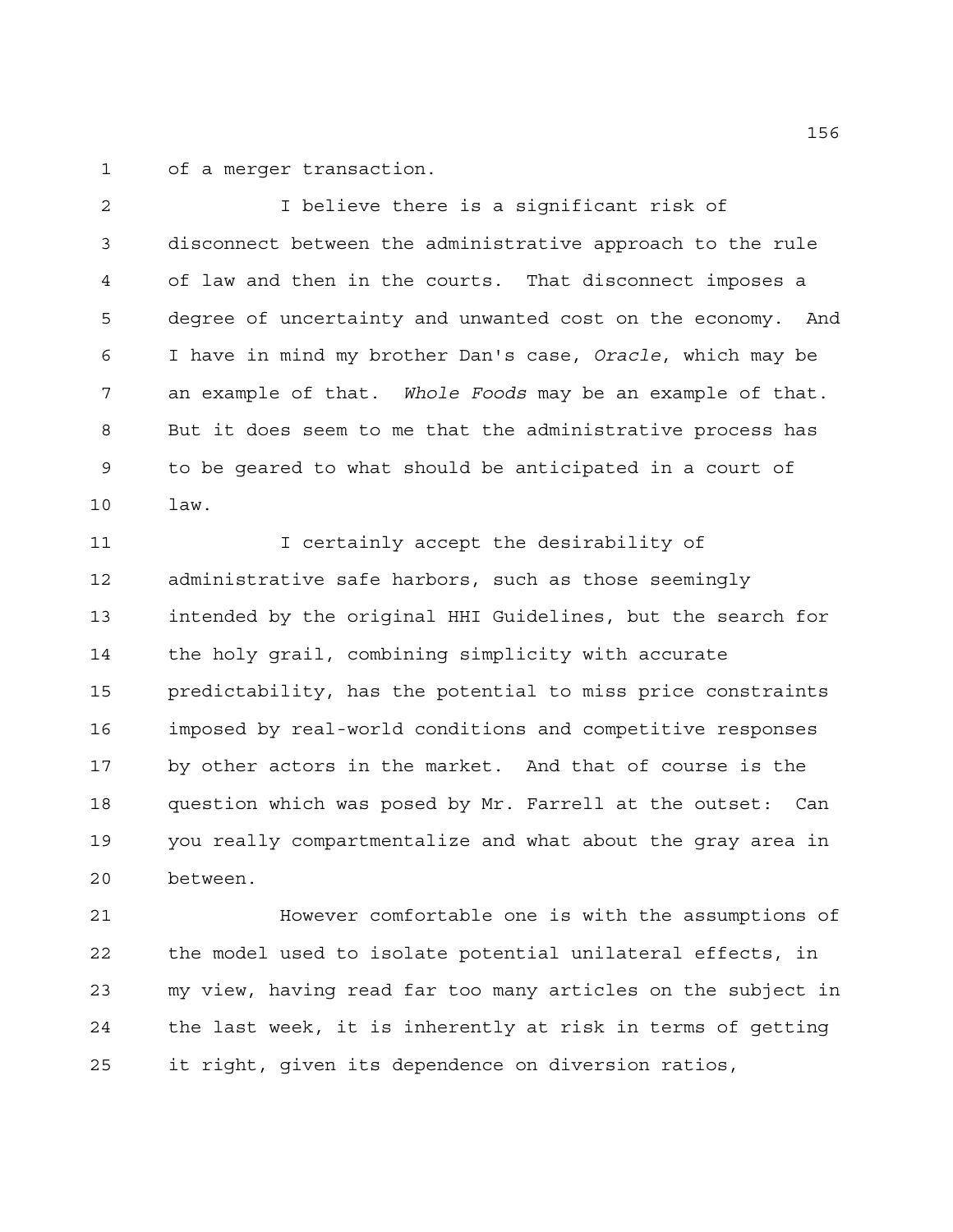standard-efficiency offsets, assumed pass-through rates, buyer-demand curves, any and all or all combination of them.

 The risk of error one way or the other on each variable is concerning and potentially costly, in my avocation. I'm more or less a historian, not a mathematician. I remember Long Term Capital Management, where our economy was almost brought to its knees by the use of mathematical models based on a data stream which the Nobel laureates after the fact said was too narrow historically. Niels Bohr I think it was said, quipping, that it is a very difficult thing to predict, particularly about the future.

 Beyond obvious cases, which are likely to be caught by refined and improved market power screens, perhaps updated HHIs which reflect what actually goes on rather than what appears in the current Guidelines and perhaps even, and I am fond of it, the old 35-percent standard. Justice O'Connor didn't shy it away from it in Tylenol when she used 30 percent. Any screen can only be a starting point for analysis and should not, in my view, be elevated into a presumption.

 I'm skeptical about any proposal to rewrite the Guidelines to give economic models pride of place when a wealth of other market information is available and necessary to assess a merger in the round, as it were. The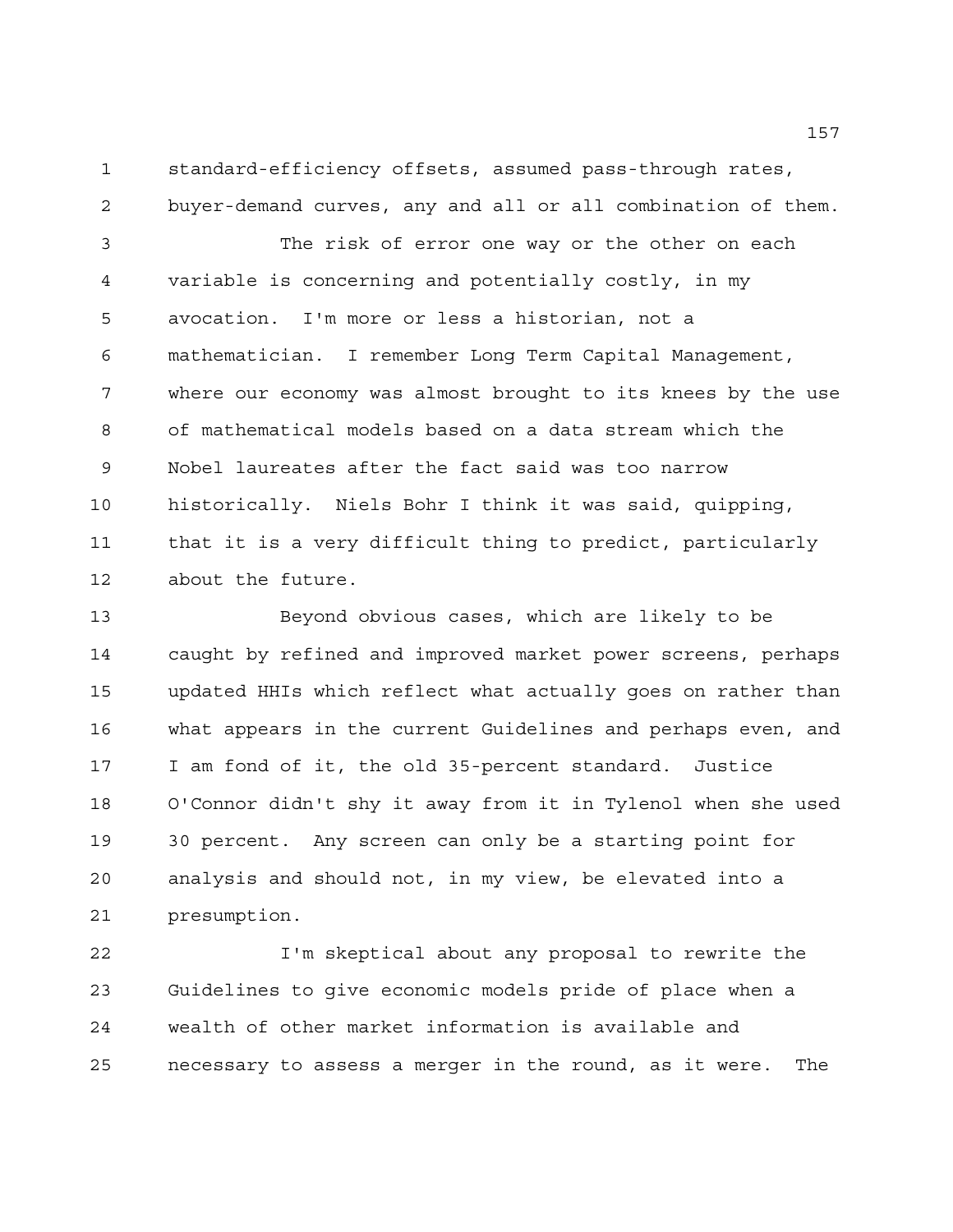temptation in the administrative process to short change nonmathematical evidence, that is to say, deprecate such things as competitive response, buyer response, entry, and a myriad of other concerns, suggests that the overriding principle in any rewrite of the Guidelines is that which is captured by Mies van der Rohe's maxim, "less is more."

With that, I'll pass the baton.

8 MR. FARRELL: Thank you.

Dan.

 PROFESSOR RUBINFELD: Thanks. As the only economist on the panel I feel like I should make a speech for economic models, but I'll forego that for the moment.

 Many of the comments I'm about to make reflect a joint submission I've done with Richard Gilbert and I should just exempt Rich from the comments I'm going to make towards the end of my five minutes.

 The first point I wanted to make was that in looking at Unilateral Effects, I share Larry's concern about screens. In particular, I think I agree with Mike about the 35-percent screen for Unilateral Effects. I don't think there's any economic foundation for that screen, and it's very easy to imagine mergers which would have substantial unilateral effects which would nevertheless fall by way if that screen were taken to be a serious one, so I'm hoping that that screen will disappear in the revision of the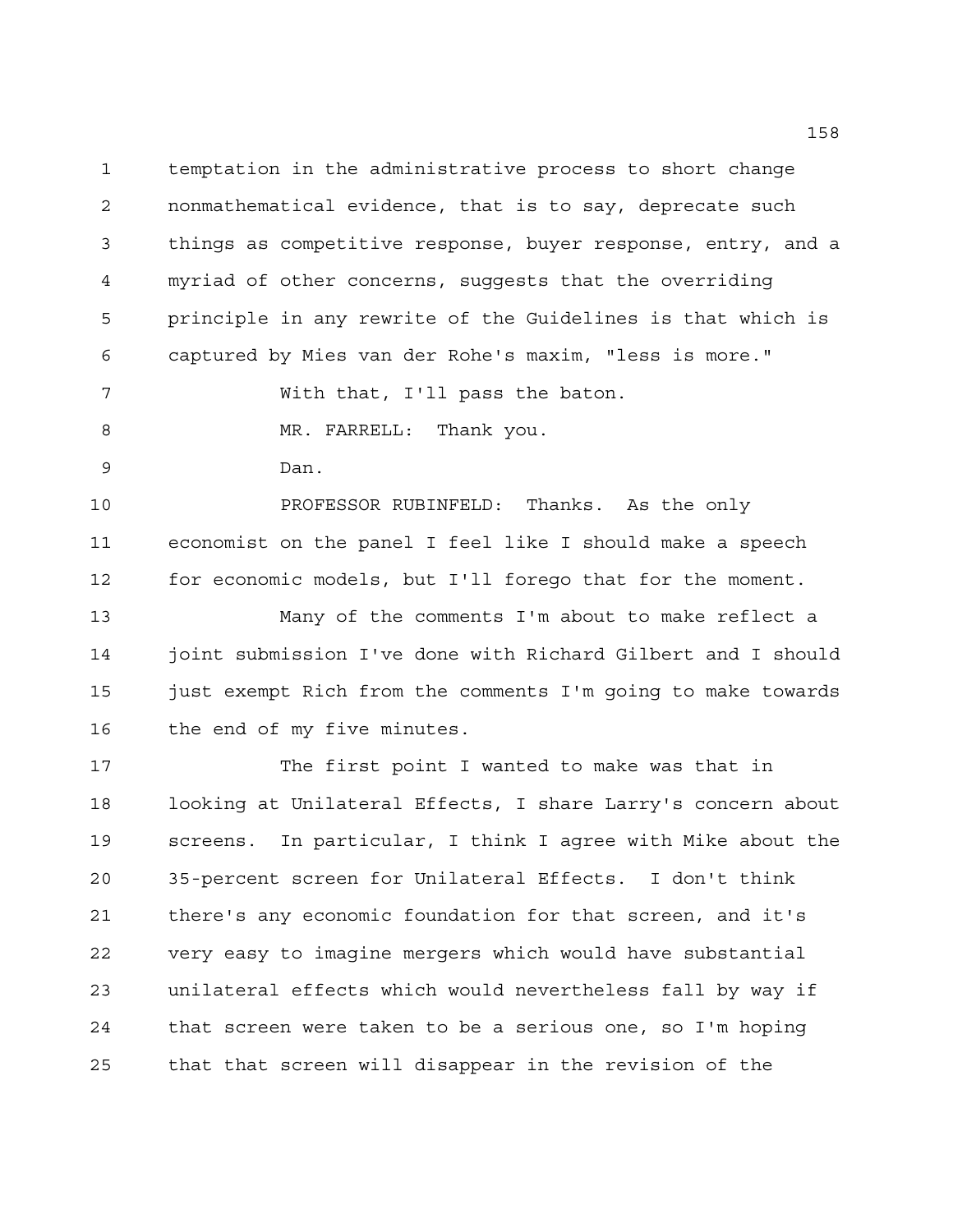Guidelines.

 The main point I wanted to talk about was market definition and how it relates to unilateral effects. Market definition works fairly well in very traditional, homogenous-goods markets, but it's probably most important in markets with differentiated products. And there I think we need to realize and account for the fact that there's a very close link between market definition and analysis of competitive effects.

 The way I like to think about it is just to imagine you're looking at a merger between two firms, A and B, and typically if you're going to do a market-definition analysis, whether you're using critical loss or some other -- or more traditional, classic guidelines, a SSNIP test, you're going to be basic focusing on how close A and B are to each other. Basically if you're in a Bertrand world, assuming very little if any competitive response from any of the firms in the market, so this would sort of rule out the case Joe was raising before, you will go through the usual series of steps to analyze a market. If you're doing a competitive-effects analysis, you're really just adding something to that. You're adding an analysis, a more serious analysis of the competitive, strategic response of other firms in the market. You're considering repositioning and entry, and so on.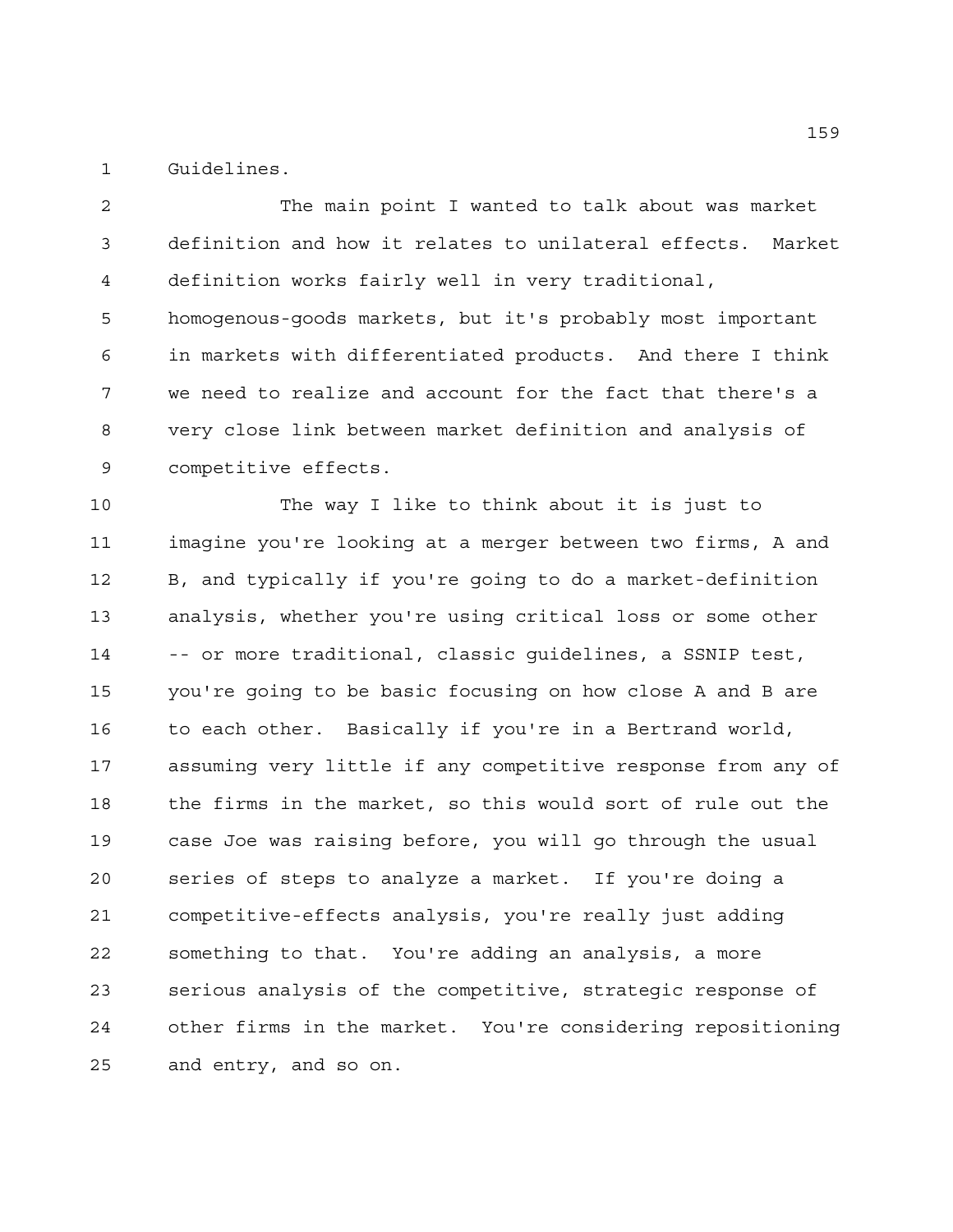Now in many mergers of course those additional analyses are going to be very significant, but then there are going to be some cases where the two are going to be very similar. And my concern is that sometimes the effort to literally follow the Guidelines or market definition will end up distracting you from focusing on the important points about competitive effects.

 I personally have seen a number of cases, both when I was with the Justice Department and since I've left, where the merger might be a merger where there are four firms in the market and A is acquiring D, and so the market's going to have A, B, and C instead of A, B, C, and D, and you want to know whether the removal of that one firm in the market will necessarily have a competitive effect. It may be very hard to define a relevant market in that case because it may be that the exercise of going through the SSNIP test just is not one that has a clear answer. You just don't have enough track record historically or the market is very dynamic. But it may be very clear that the removal of D as a competitor would have a significant competitive effect because of D's particular nature, because it's been a maverick like firm, or whatever.

 My view would be in those cases where you don't have solid evidence of exactly where to draw the line on the market, but you have very clear, strong evidence of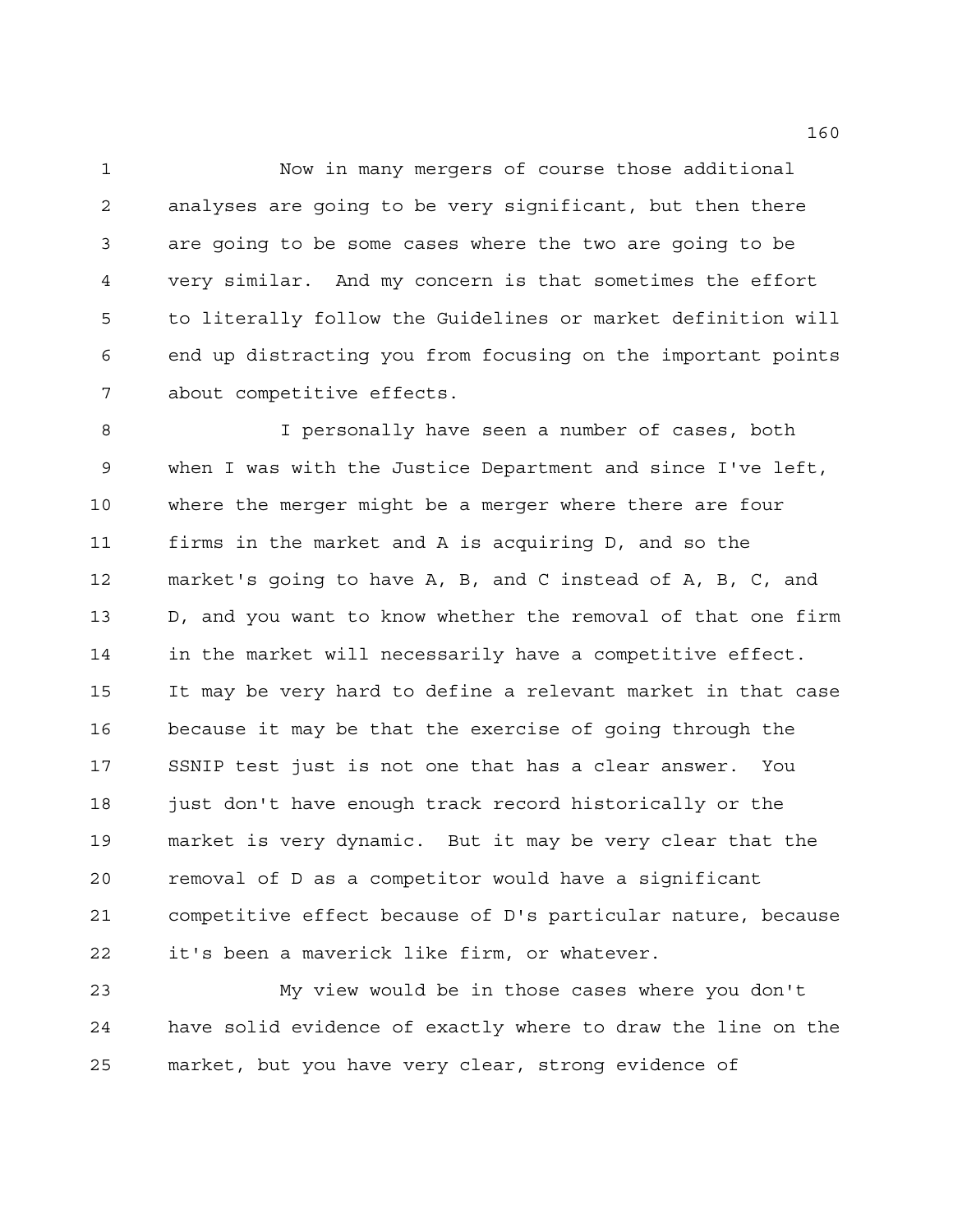competitive effects, that the Guidelines ought to reflect the fact that it's okay in selected cases to do the competitive-effects analysis and, to keep my lawyer colleagues on the panel happy, you can back out the market definition that's consistent with your competitive-effects analysis. You would just, in a sense, reverse the order in which you think about the process.

 Once you're done, the market you define will be entirely consistent with competitive effects, and I've seen that happen in many cases. I don't see any problem with it if it's done carefully. I think it would avoid, I wouldn't say the embarrassment, but the difficulty of having a battle about a market definition whose answer really doesn't matter for purposes of the analysis of competitive effects.

 Now the second point I wanted to make quickly is that I'm hoping the Guidelines, when revised, will reflect the fact that we're in a more complex world and there are certain dimensions of that complexity which make market definition difficult. We have a lot to learn from economics. I don't think the Guidelines can spell out the right formulas, I don't think we know enough, but it could certainly reflect the importance of that complexity.

 What I have in mind specifically are cases that arise usually where two or more products are complementary. When they're complementary, the analysis of competitive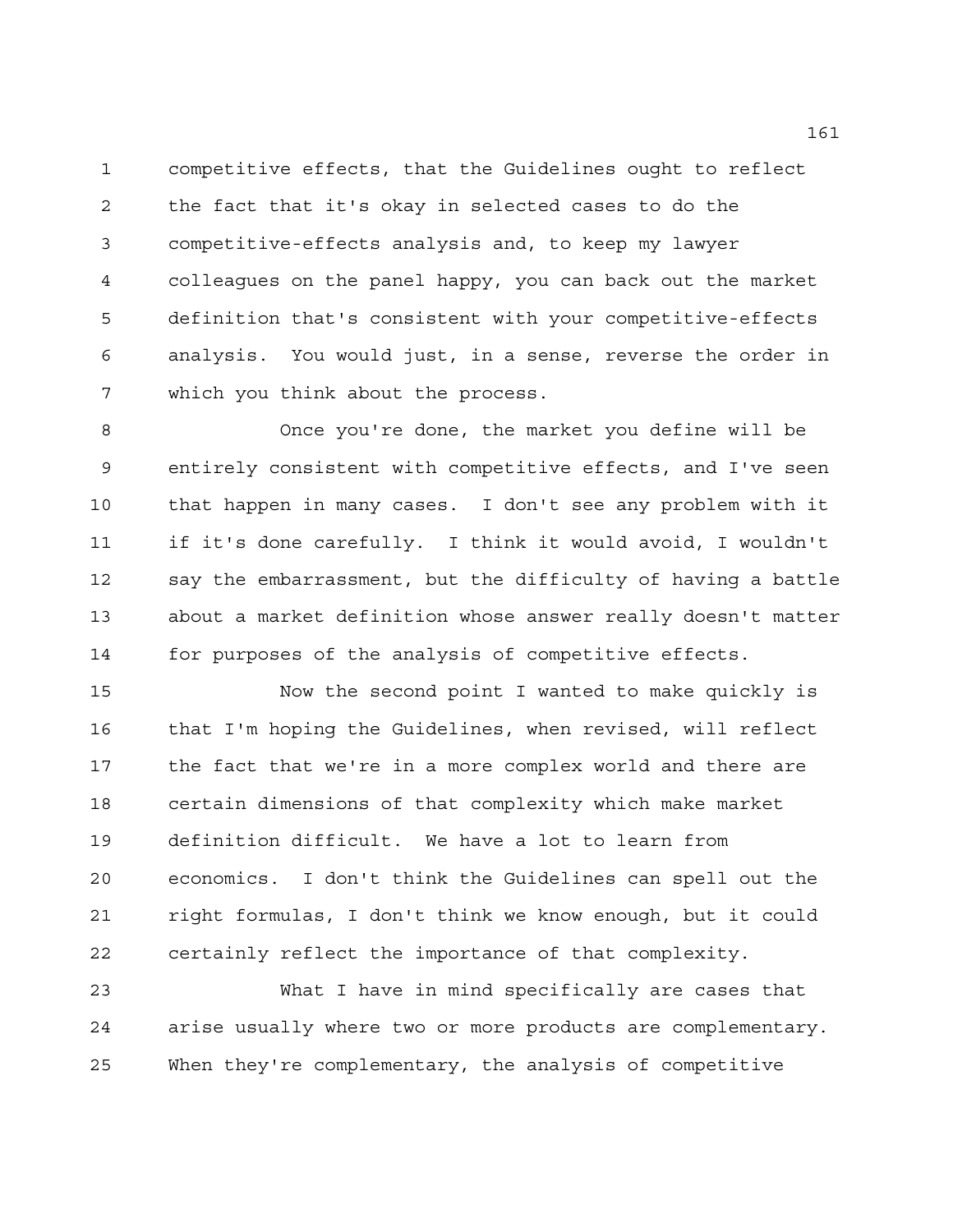effects may differ depending on whether the complements are always sold as a bundle or whether they can be or are sometimes sold separately in a marketplace. That distinction would be very important.

 An example of that might be some of the after- markets cases which we've seen where there's obviously a significant issue as to whether the product being manufactured is complementary to some of the after-market services, should you look at that as a single product or should you focus on separate markets.

 Another example which is becoming more important are two-sided markets, where you have examples of two different kinds of firms whose services are fundamental to the functioning of the market. If you were to take a look at market definition, looking at only one side of the market, you would almost certainly get the wrong market definition, you'd probably get a view of the demand elasticity that's lower than it really ought to be once you reflect the fact that there is a two-sided response.

 I don't have a specific suggestion about exactly how to do that analysis. I think we're still moving up the learning curve, but I think the Guidelines should reflect that important complication.

 Also related but moving it to the innovation area, there are lots of instances where R & D and its effect on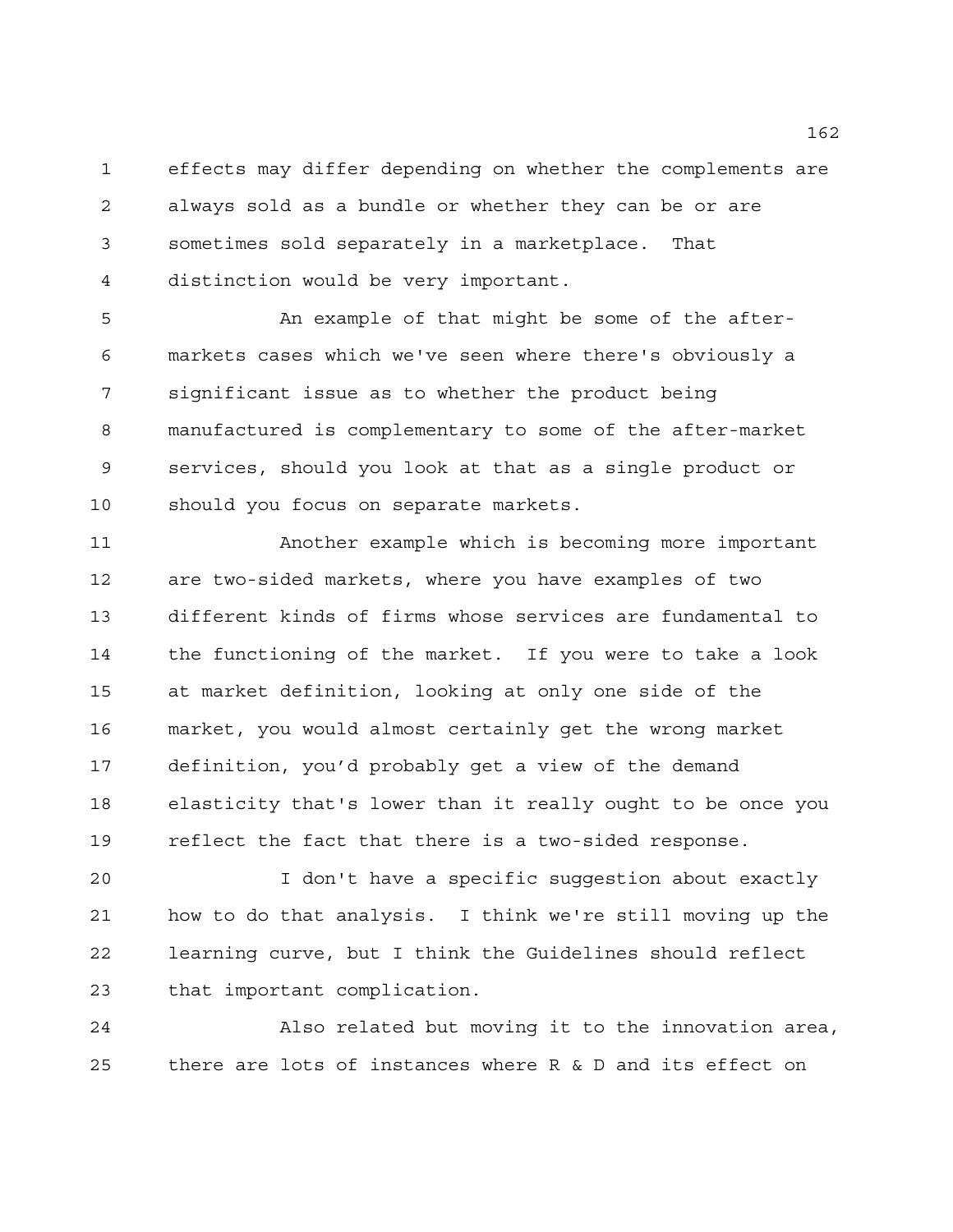innovation can be analyzed in a merger by accounting for the fact that the R & D of the two firms may or may not be complementary. I think if they're complementary, there may be certain benefits associated with the acquisition, but if they tend not to be complementary, there may be certain duplication. Either way the analysis of the merger should reflect the nature of a complementarity of the R & D of the merging firms.

 Now let me just take one more minute to try to get back to Joe's question about unilateral and competitive effects. It strikes me just as an aside that it wouldn't be a bad idea, which I assume you're doing already, to follow the debate over the merger guidelines in the EU, which is still continuing as far as I can tell, and the EU has taken a slightly different position on these issues. I think it actually goes to Joe's question. Because, at least as I read it, the EU guidelines, as I last read them, don't describe the term unilateral effects, they called them "noncoordinated effects." They say unilateral effects can arise when a merger creates or strengthens the dominant position of a single firm. Whereas the U.S. Guidelines tend to talk about lessening of competition as it arises for unilateral effects.

 Now I may be wrong, as I read that, if we were to take, say, a simple model where we have some kind of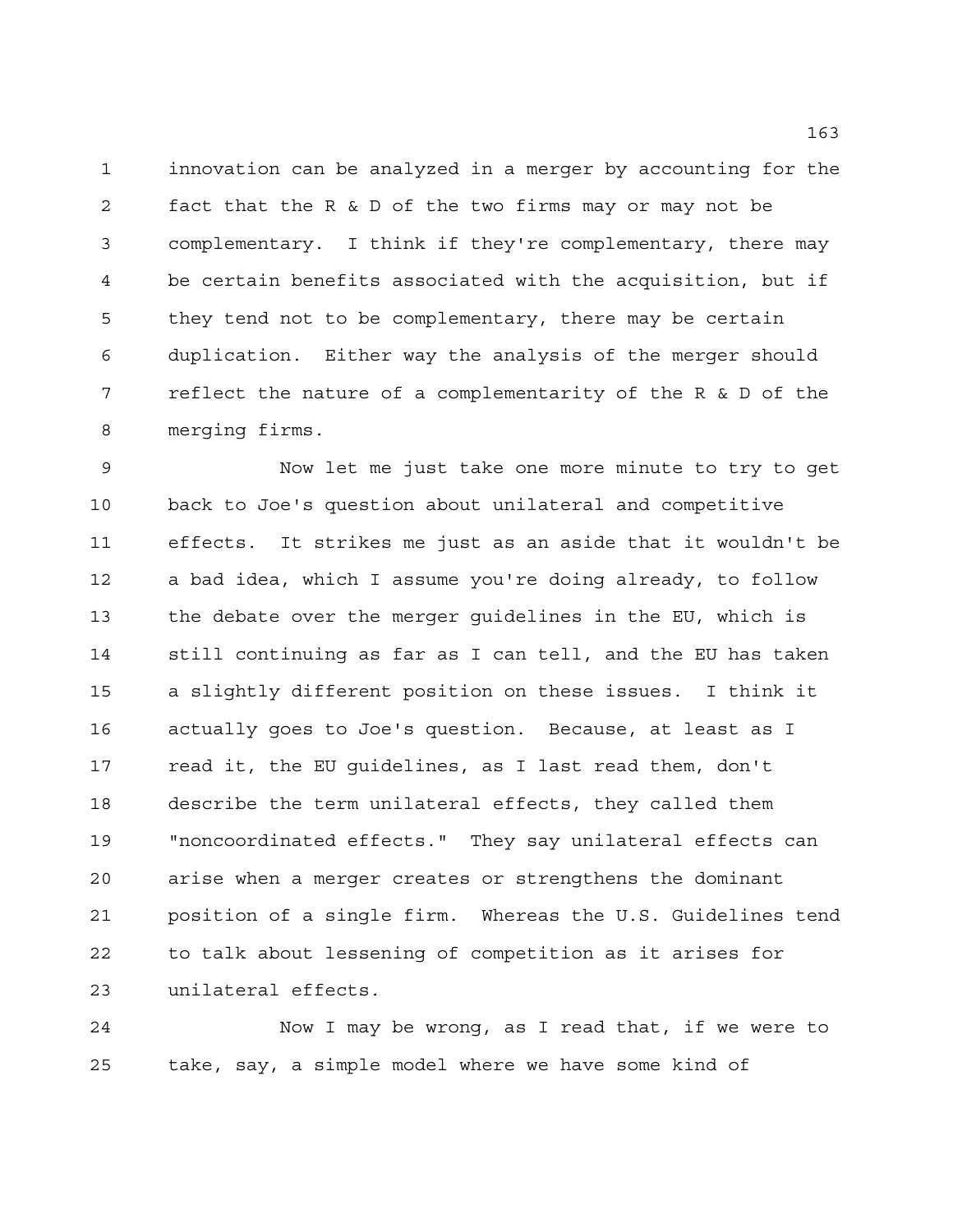Stackelberg leader responding strategically to the

 possibility that the other firms in the market will respond to its behavior and the other firms responding accordingly, the EU would say that's a noncoordinated effect. Whereas in the US, I think the sort of Stackelberg kind of case we would almost think of as outside and we'd probably put it in a coordinated area.

 So I'm not a big fan of necessarily coordinating that, following exactly what the EU does, unless they happen to be right. But it might be useful to try to think about whether some convergence on the language here is beneficial. Thanks.

MR. FARRELL: Thank you, Dan

Dan Wall.

 MR. WALL: Thank you and good afternoon. And I also appreciate this opportunity to participate in the workshop. I appreciate somewhat less having to follow these three with my opening statement, but many of the great ideas I had are now gone and made.

 The subject of this panel, Unilateral Effects, is certainly one that's near to my heart because practicing here in and around Silicon Valley, virtually every merger that we see ends up being one that is assessed by a unilateral effects paradigm rather than a concerted action or coordinated effects paradigm. It's a doctrine that's far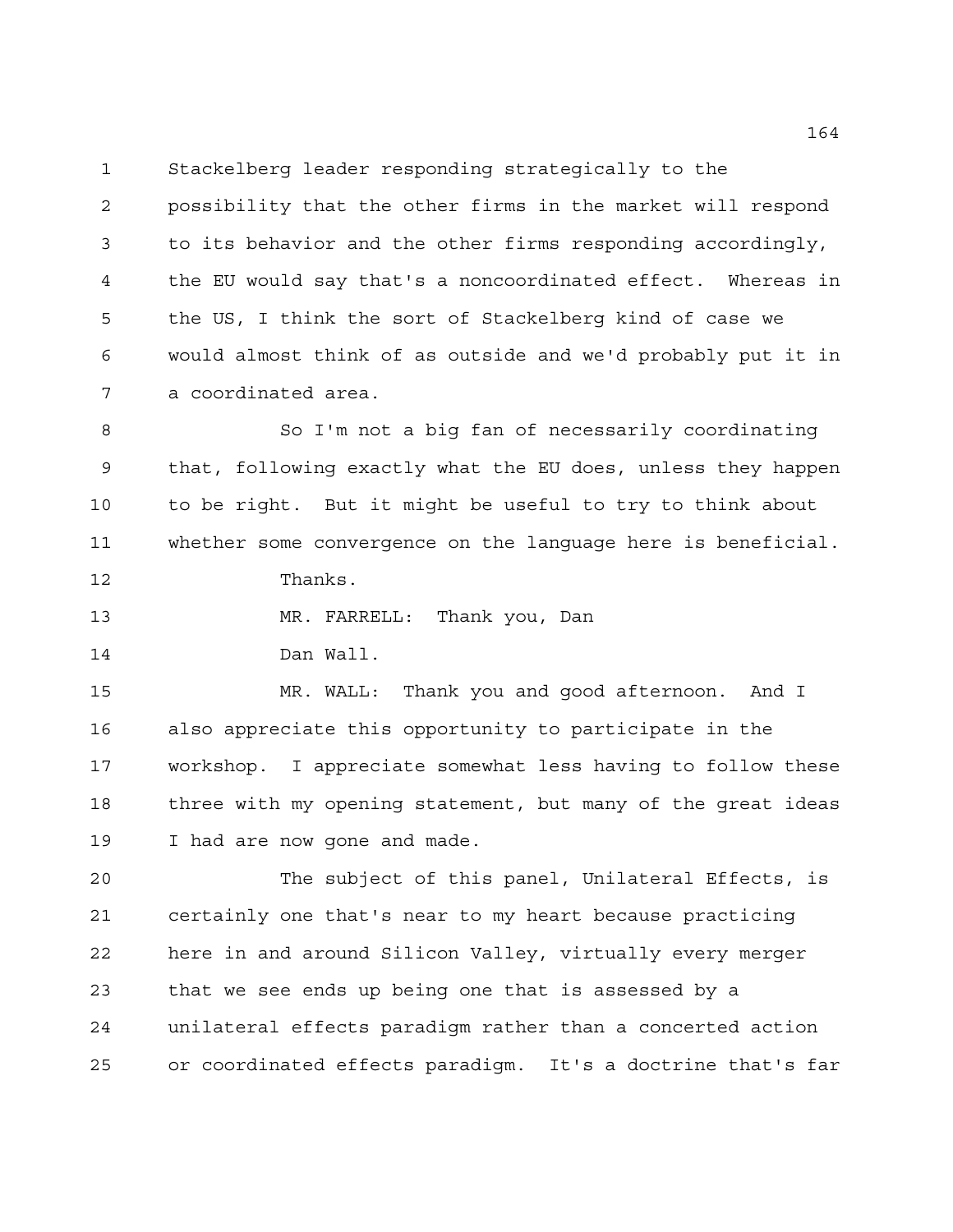more important to the companies in the Valley than coordinated effects analysis is ever going to be.

 Of course as was mentioned, I also litigated along with a few people that are in the room here, one of the principal cases, which is the DOJ's challenge to the Oracle-PeopleSoft deal.

7 T want to make four points in my opening. The first is that I definitely fully support the process of making revisions to the Merger Guidelines generally and to the Unilateral Effects section specifically.

11 It's interesting, the 12 years that have passed since the Merger Guidelines were last revised, happens in the case of unilateral effects to encompass a very large percentage of the time that the doctrine has existed. It is certainly a period of time in which a lot has happened, as Mike was referring to earlier, and I do think that there is uncertainty out in the world about how much of that has made its way into the mainstream enforcement practice, how much is relevant largely just in the economic literature as background. Addressing that, I think would be great.

 An example I will give is that the unilateral effects analysis most pertinent to the *Oracle* case is referenced at best in footnote 21 of the Guideline in a brief paragraph in Section 2.212 regarding markets where it's costly for buyers to evaluate product quality. The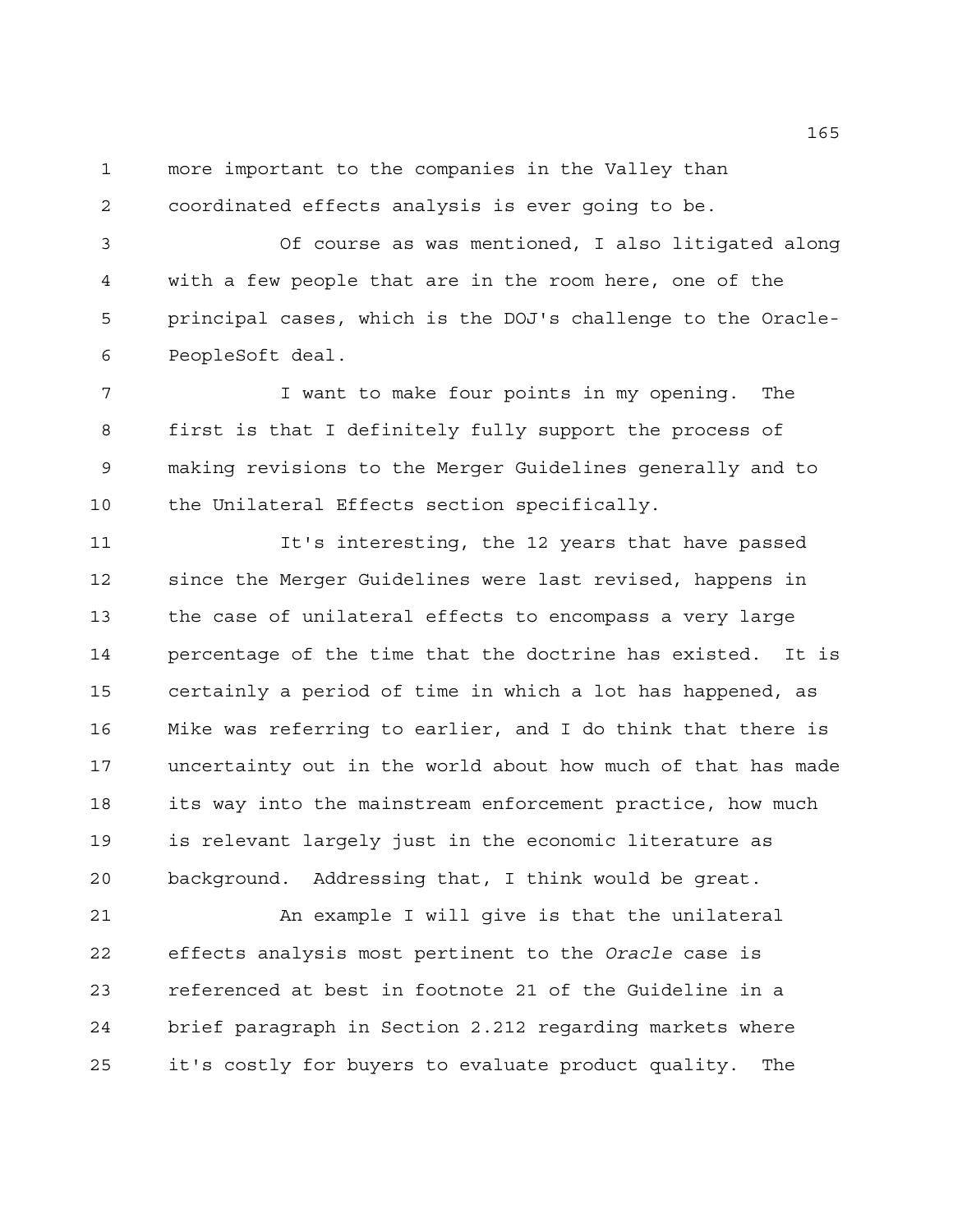entirety of that can't be more than 60, 70, 80 words. And it is not terribly illuminating about how to conduct that particular kind of analysis, which deals largely with markets in which there are auction like conditions.

 I can also say that on more than one occasion I've tried to make arguments to the Agencies based on concepts from the Unilateral Effects section of the Guidelines, only to be told that I was wrongly referencing the standard- differentiated products case, not some more nuanced version of unilateral effects analysis that was appropriate for that case. I think it would be fair if we had a somewhat more comprehensive treatment. I realize that there will be diminishing returns at some point to that because we get a lot of very unusual situations, but it would be good for all if the revised Guidelines were more comprehensive in the kinds of unilateral effects scenarios that the Agencies are concerned with.

 Second, and harkening back to something that was said earlier, I think that revised guidelines need to decouple the discussion of unilateral effects from the coordinated effects discussion more than they do now.

 To me the Unilateral Effects standards in the Guidelines are a kind of antitrust centaur in which you have the head of a unilateral effects analysis that has been grafted onto the body of a coordinated effects analysis.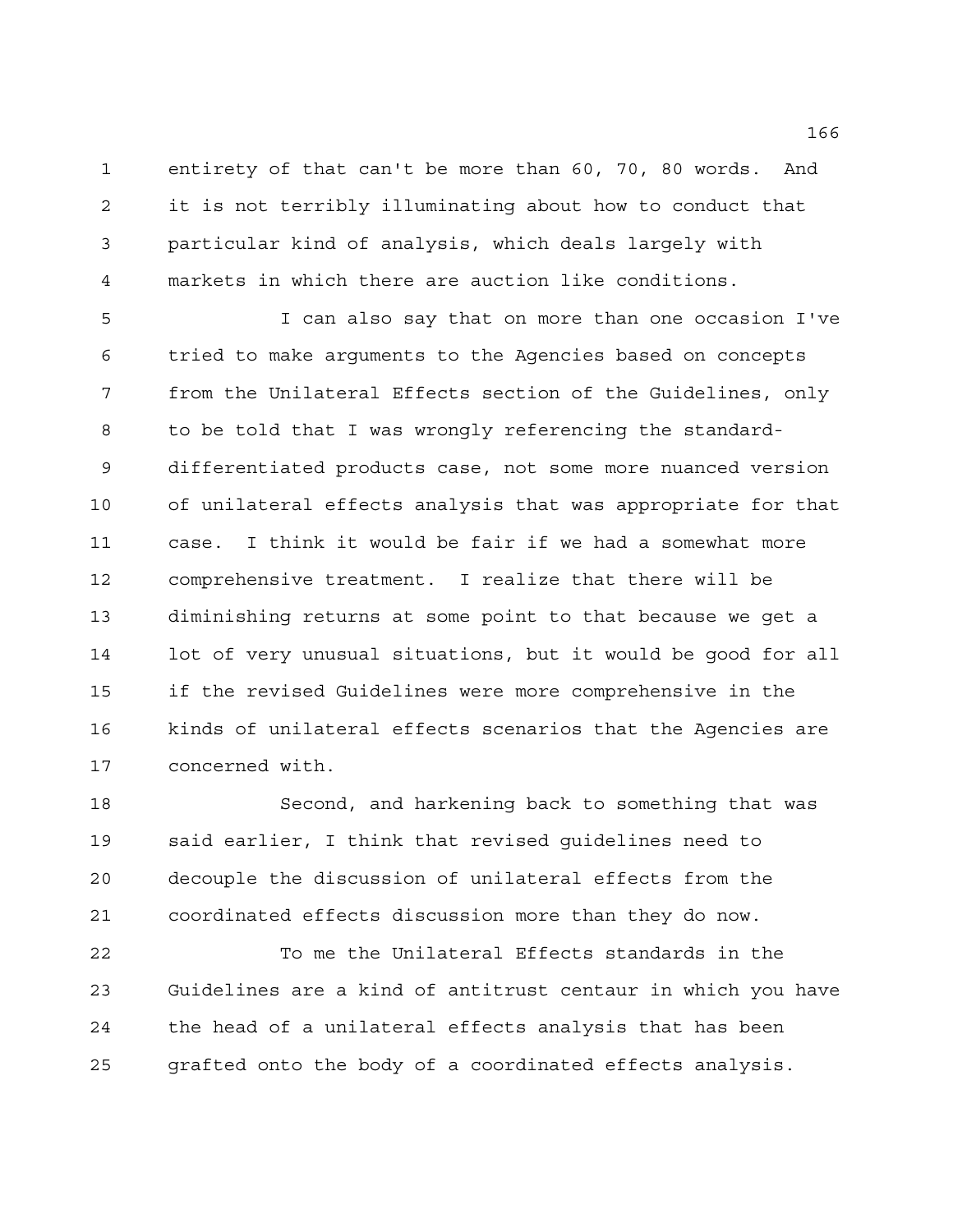And what I mean by that is that the foundational market concentration discussion in Section 1 of the Guidelines seems to have been written on the foundation of *Philadelphia National Bank* and its antecedents and how coordination is more likely in concentrated industries.

 The discussion of coordinated effects seems to follow fairly natural from that foundation, but when you get to Section 2.12, the Unilateral Effects section, I would argue that it does not. It's somewhat of an awkward fit with a poorly-articulated and, I would say, poorly-reasoned statement that where market concentration data fall outside the safe harbor regions of Section 1.5 and the merging firms have a combined share of 35 percentage, a presumption of a unilateral effect or, more specifically, that a substantial number of customers view the merging parties as their top choices is appropriate.

 As has been mentioned, it's not clear why that exists. It's not clear where the numbers came from. It's not clear why one would graft the unilateral effects head onto that body, and I think it would be better for all that the Agencies sort of rework that.

 I fully appreciate that there are positives and negatives of going down that path. I would say the big negative is that it would confirm, at least to me, something which I have maintained for some time, which is that the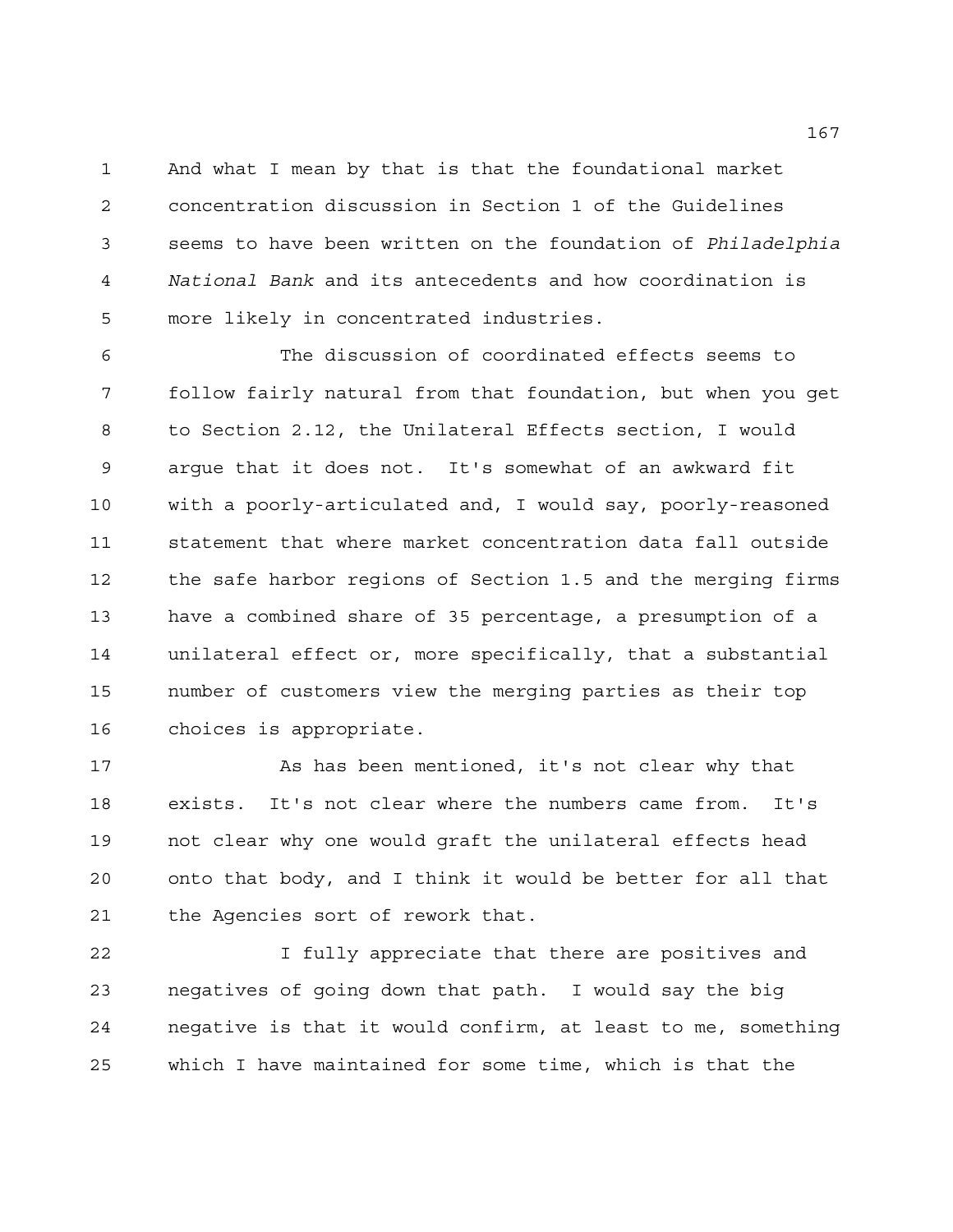*Philadelphia National Bank* presumption ought not apply to unilateral effects cases.

 As an historical matter, it rests on economic work that was cited by the court and argued in the parties' briefs in that case, about the propensity of concentrated industries towards collusion. It was also developed at a time when, to be fair, the only unilateral effects case that anyone had ever heard about was the occasional merger to monopoly. It is woefully incomplete as a basis for inferring a unilateral effect. And, in candor, I think its only utility in these cases is that the Government likes to cite it in litigation for the tactical advantages that that creates.

 I don't think that that value is sufficient to allow it to confuse unilateral effects analysis. I would prefer the Agencies to say that in differentiated products cases or some other natural fork in the road where you would tend to go in the direction of unilateral effects case, you look at market structure, which certainly you would need to do in one way, and articulate what those standards may be.

21 The third point I want to make echoes what Larry said and that is that I think that any revised Unilateral Effects Guidelines needs to be written with due respect for the limits of Section 7 of the Clayton Act and with an appreciation that unilateral effects models that are present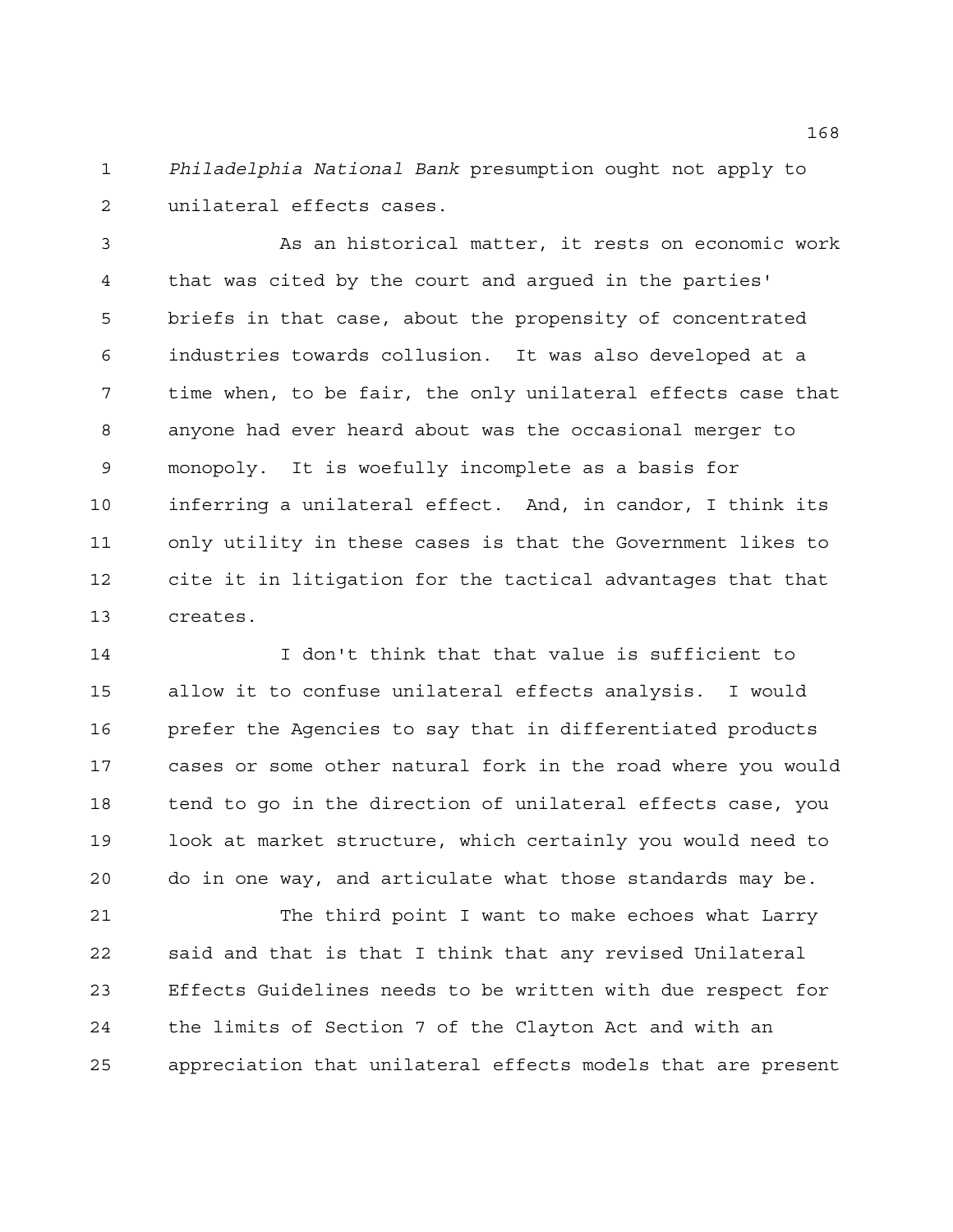in the literature can condemn mergers that may not have the proscribed effect for one substantially lessening competition in a line of commerce.

 My major concern with unilateral effects analysis generally has always been that it can be used to condemn mergers based upon their effects on groups of customers within a market, even though the market is not affected generally.

 *Oracle* is a perfect case in point. In that case, one of the Government's experts testified based upon auction theory that about 20 percent of the customers in the relevant market, constituting those who viewed Oracle and PeopleSoft as their best substitutes, would experience a postmerger price increase, the other 80 percent would not. They would not suffer a price increase because someone other than the merging parties was one of their two best options. And under the same auction theory, that prevents the adverse effect from occurring.

 Well, without arguing whether that's true or not, I would question whether on its face an adverse effect of 20 percent of the customers in a relevant market satisfies the Section 7 requirement of substantially lessening competition in a line of commerce. We briefed in that case not specifically to this example but in general that it would not. Just because I can't resist, I would note that at the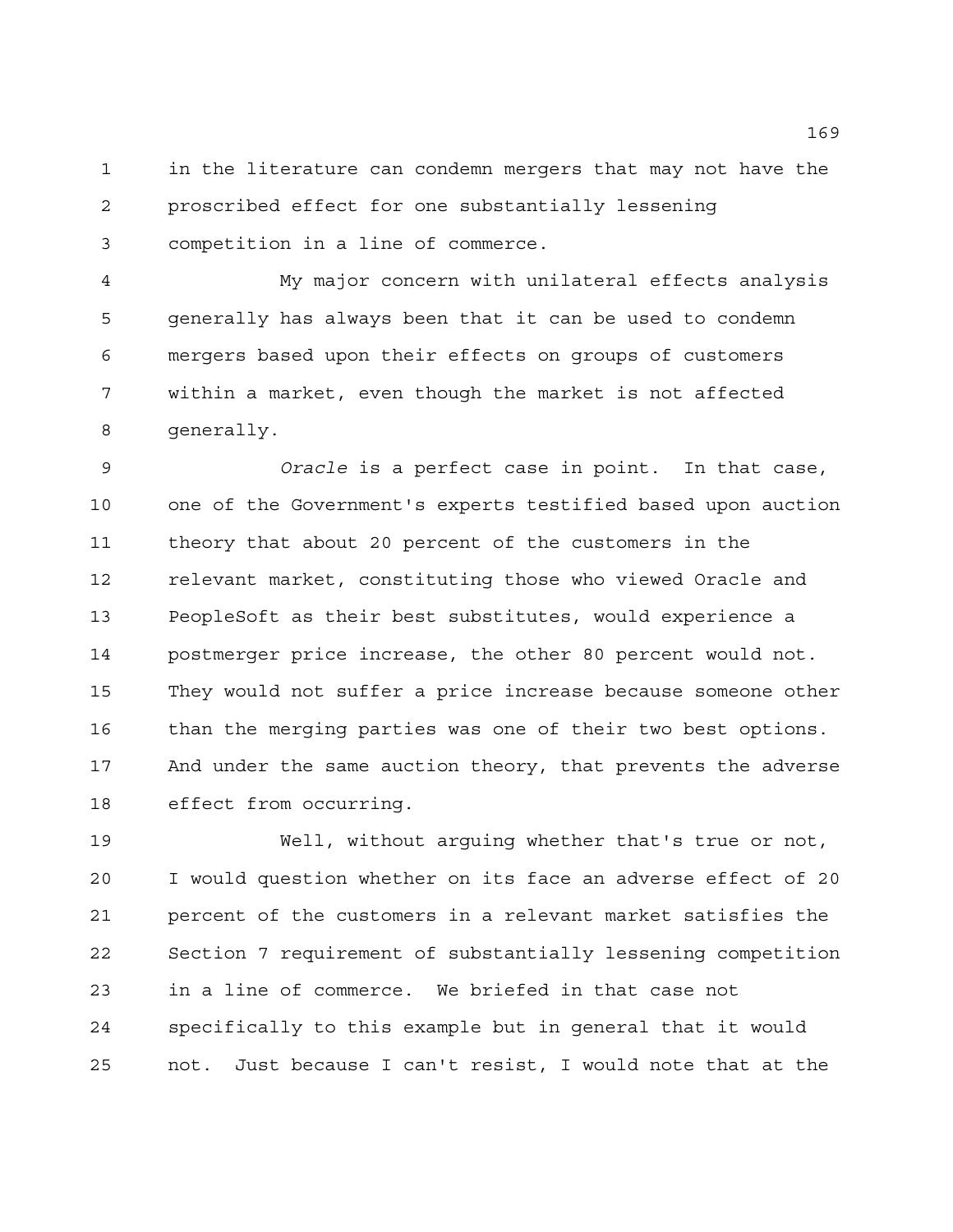top of every one of those briefs is the name Tom Rosch.

(Laughter.)

 MR. WALL: Now there isn't a great deal of law on this, but what there is suggests that substantiality is in relation to the market as a whole and that the market must be generally affected or at least a sizable portion of the market approaching or exceeding a majority. Obviously not everyone needs to be at risk, but I question whether effects in discrete corners of the market really suffice under the law.

 I've seen economic papers postulating that significant unilateral effects could be established because firms with quite small market shares, sort of Vons Grocery kind of market shares, are particularly close substitutes. I won't claim that I'm qualified to critique the economics, but I will claim some comparative advantage in interpreting the statute. I will say that I just don't believe that a merger that was prosecuted solely under that theory and was prohibited would withstand appeal and certainly not if in my lifetime the Supreme Court takes a merger case again. Of course that's unlikely.

 The statute does not proscribe mergers, the effect of which may be to create upward price pressure in pockets of a relevant market. New Guidelines, I submit, need to respect that.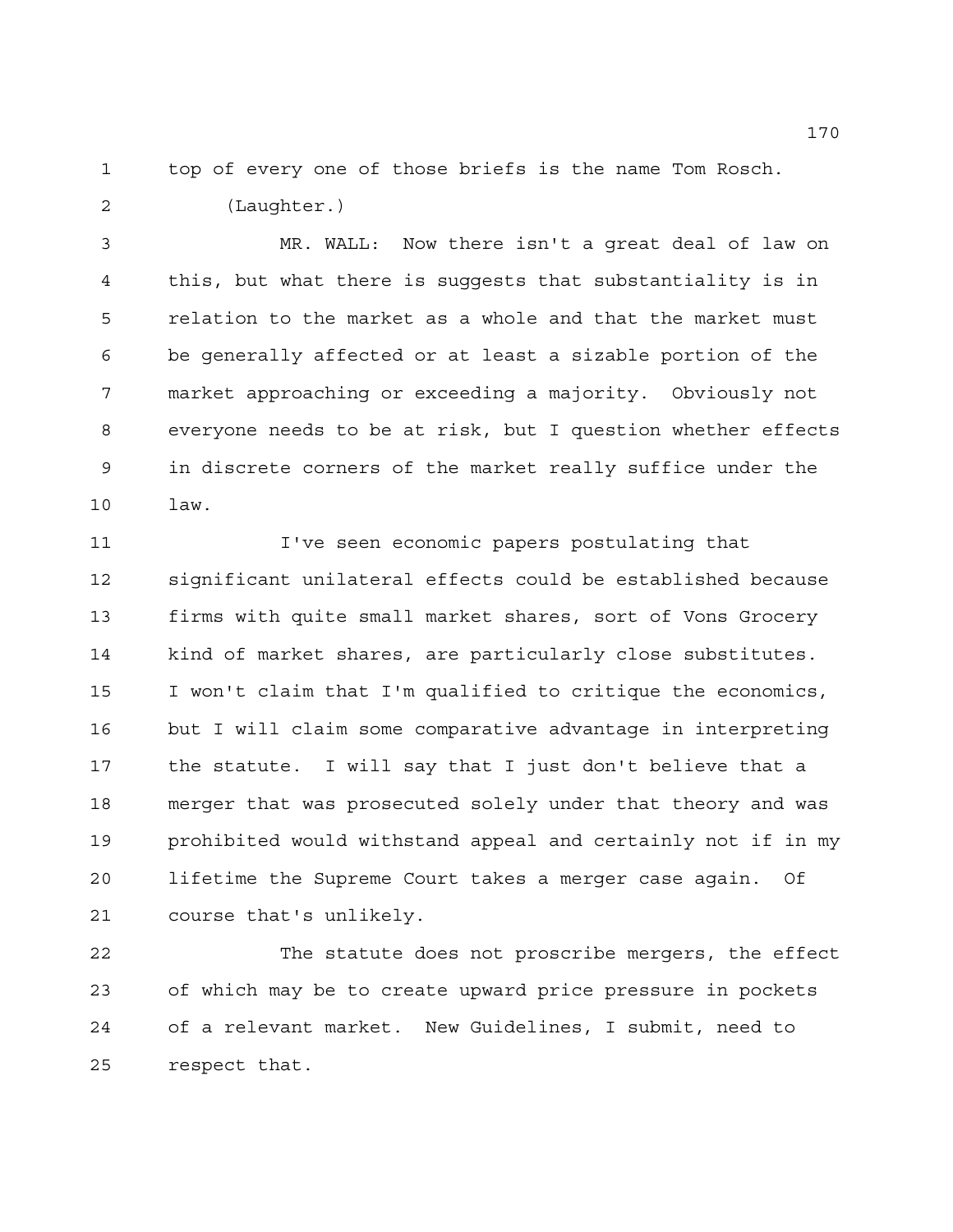Fourth, and finally, I strongly urge you to approach the new Guidelines with an appropriate sense of the limits of economic models to predict future price increase. Unilateral effects analysis has been a particularly fertile area for innovations in antitrust economics and particularly for those who assert modeling and simulations can be used as primary means of meeting the Government's burden of proof.

 To my knowledge, however, there is very little in the way of empirical proof that ex ante predictions of increased prices pursuant to these models have been validated ex post. I can certainly say that the predictions of the Government's auction theorist in the *Oracle* case who said that at least 20 percent of the customers would experience nearly 100-percent increases in prices as a result of the merger, which of course was consummated, they were completely wrong. Prices have not increased to any meaningful degree, let alone to that predicted amount. So I worry a lot that new Guidelines will over emphasize these intriguing but fundamentally unproven tools.

 Sometimes the qualitative analysis simply works better. Personally I think the most important part of unilateral effects analysis is focusing on repositioning, a subject that gets no more than a couple of sentences in the existing Guidelines.

Evidence of historical tendencies to respect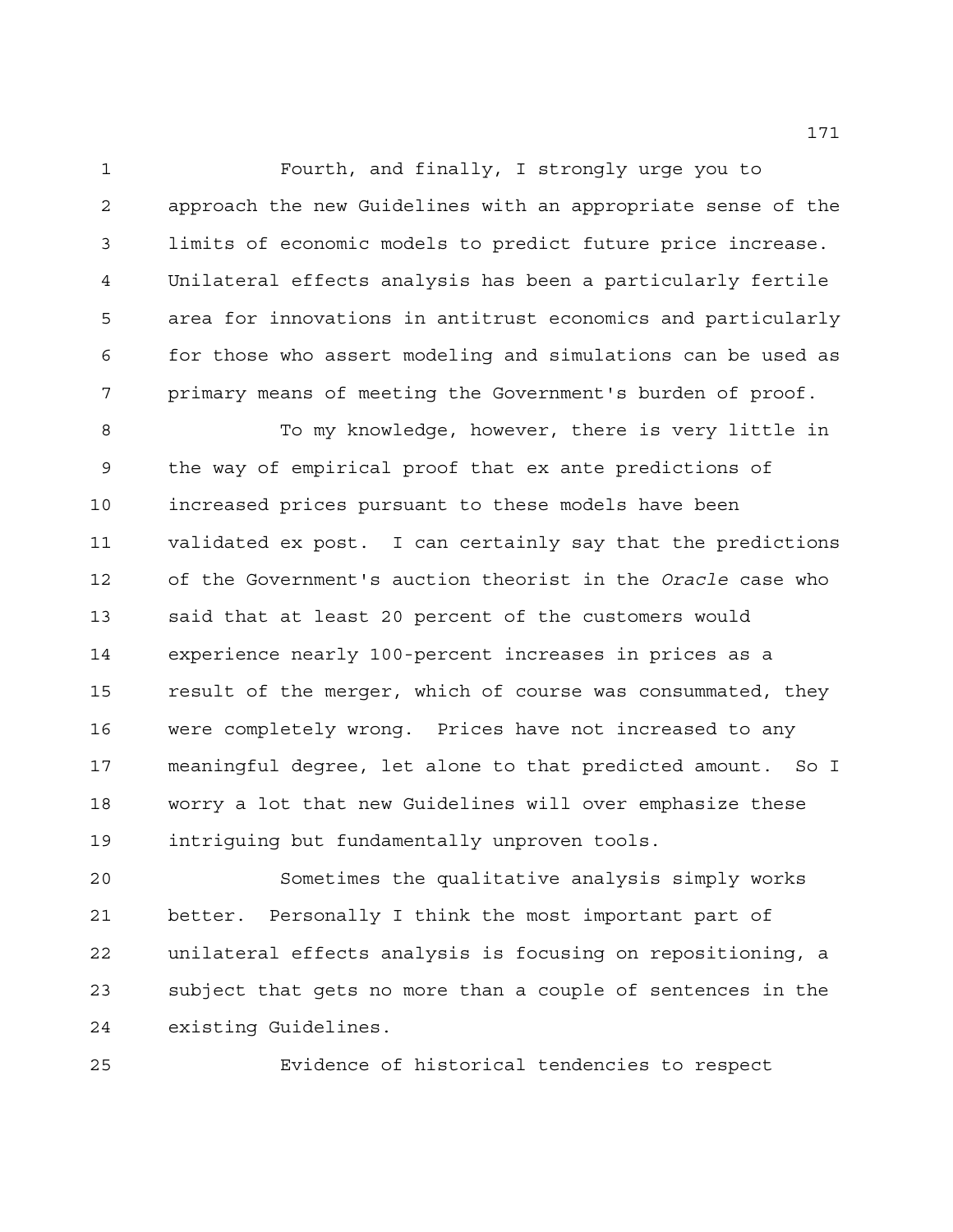competition from the merger partner more than from others is also very important in making out the case.

 I appreciate the desire to develop and implement these new econometric methods of proof, but respectfully I would question whether those methods are ready to take a prominent role in new Guidelines.

 So thank you very much and I look forward to answering questions.

MR. FARRELL: Thank you.

 So let me come back to the question that I started out with about the gray area or dividing line, whichever it is, between unilateral effects and coordinated effects. I think I heard Dan Rubinfeld say that at least according to the EC guidelines you think Stackelberg oligopoly would be viewed as an unilateral effects model.

 And Dan Wall, I think you expressed some view on where the dividing line might be, but I wasn't quick enough to write it down. Can you refresh us on that?

 MR. WALL: Well, this is an interesting case in point about the interrelationship between statute and analysis and Guidelines and how they articulate things. I think that the EU has that verbiage difference having the noncoordinated and coordinated because of the statutory basis for prohibiting mergers in Europe, which as an alternative to a coordination theory needs to have some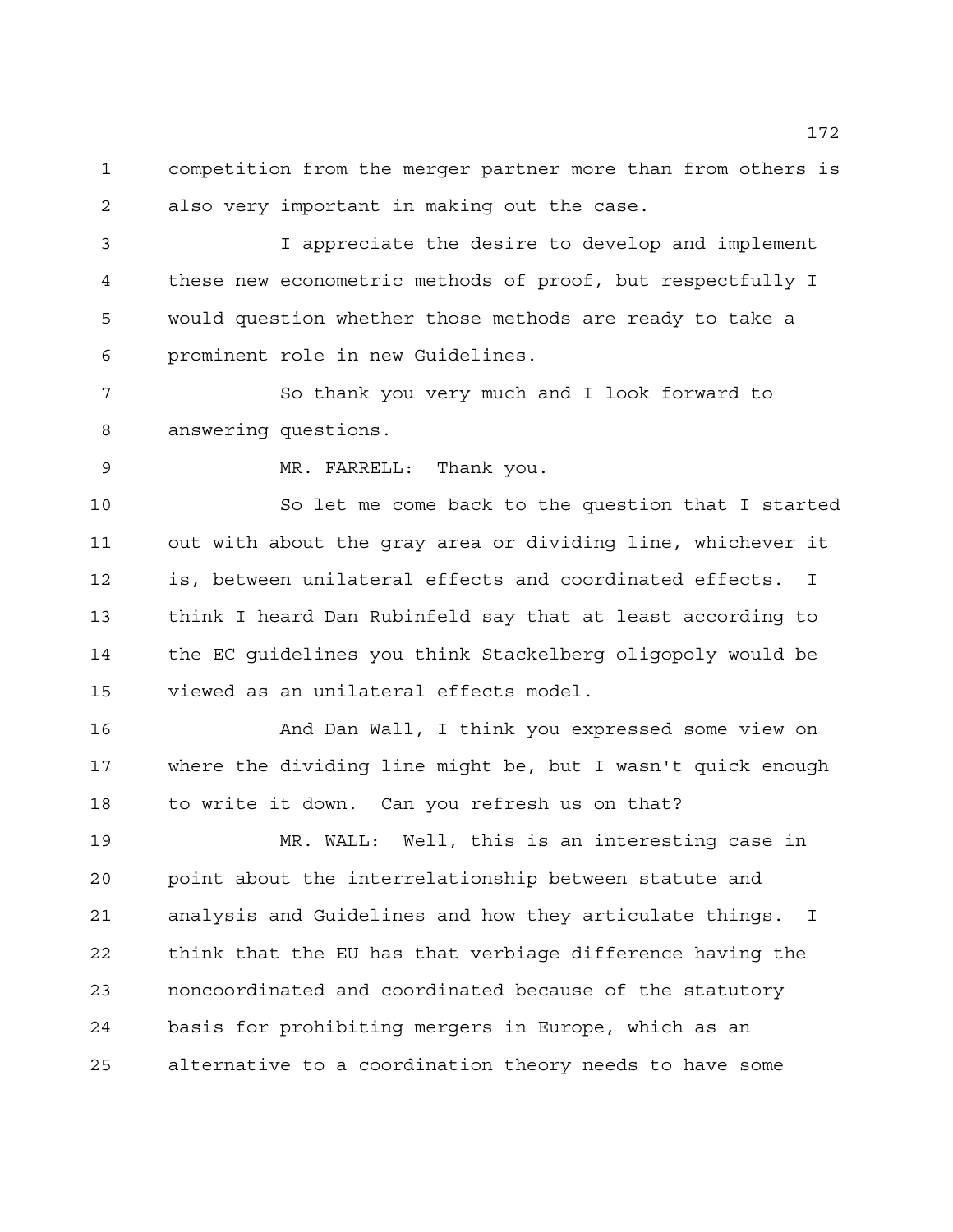dominance element. They just need to check the dominance box. So they tend to approach it that way.

 Coordinated effects to me is generally thought of as a straightforward, tacit-collusion kind of theory.

 MR. FARRELL: So the gray area that I talked about, you would regard assuming it to exist as unilateral?

 MR. WALL: I would put it in unilateral because, as we say, the taxonomy that we have, it gives me the only other choice as unilateral, yes.

 MR. McFALLS: I'm not sure I understand what the practical import would be in the Guidelines or in practice, because take the example of RJR/Brown & Williamson. The Commission investigated under both unilateral and coordination hypotheses. If the theory is, well, you're not going to have coordination the way you might have with milk and cement in differentiated product markets, that's true. You can investigate that as a coordination hypothesis anyway.

 If it's, well, the parties we've shown are going to have a unilateral price increase and now we're just quantifying how much other companies are going to raise prices, I mean I think you've already got the violation through a unilateral price increase, so I'm just trying to understand.

One aside about the UPP and similar measures.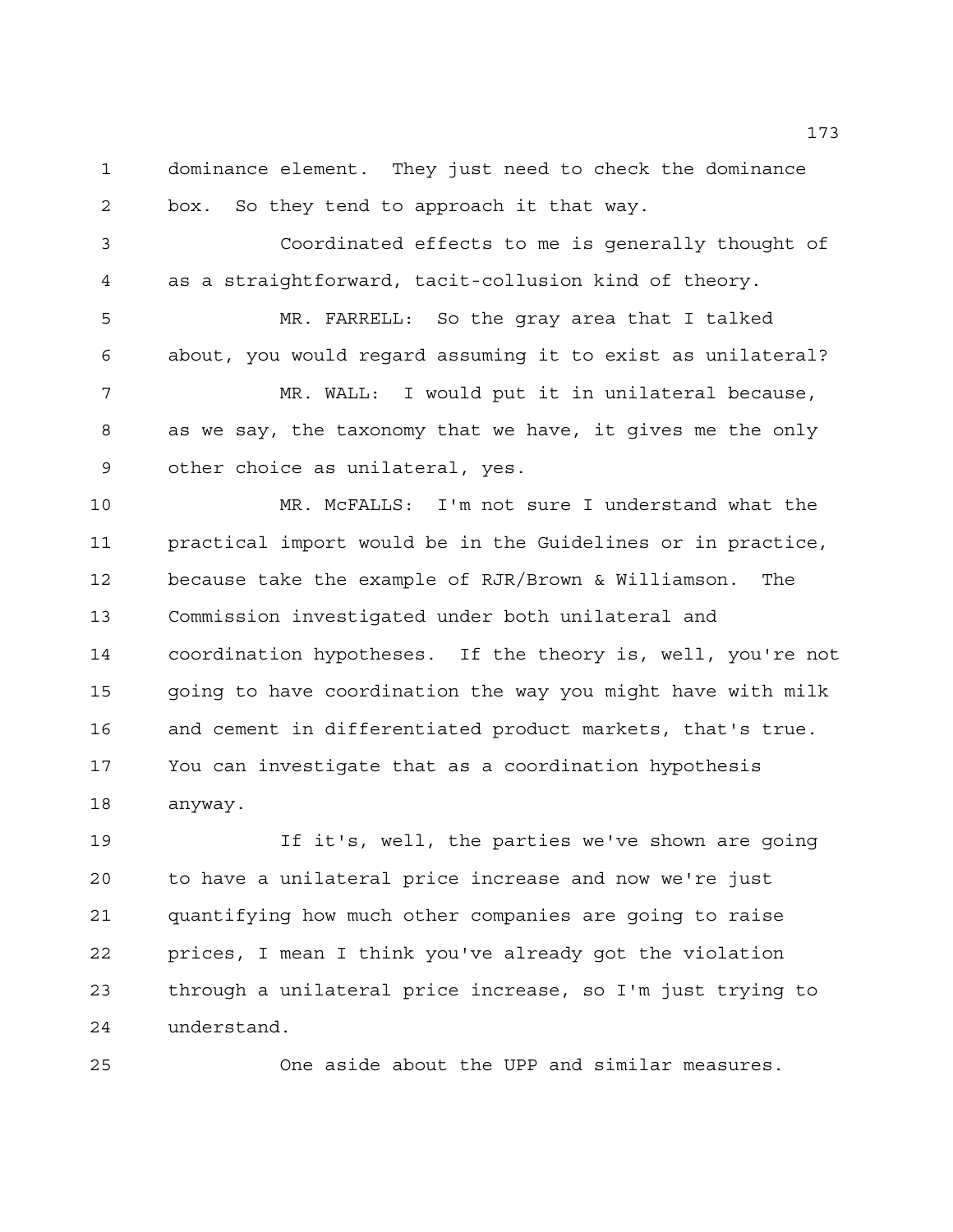Part of the problem I think that a lot of lawyers may have with it is the sense that when you look at gross margins, and they assume such a significant portion of the analytics, certain inferences arise about the competitiveness of businesses with large gross margins that are not consistent with a lot of people's, at least, intuitive experiences with businesses.

 So if you look at shampoo, for instance, Proctor and Gamble has a significant gross margin in the shampoo market, but how many of us can really say that Proctor and Gamble isn't really using advertising, which is generally categorized as a fixed cost, to compete effectively. It's essentially the flipside of price to Proctor and Gamble, so it's a variable of competition.

 There are a lot of businesses with gross margin -- I'm putting aside all of the software businesses out here that are competitive -- and that it doesn't really tell us a lot about the competitiveness of those businesses. So that's just a general aside.

 MR. FARRELL: I'm mostly here to ask questions, but I will answer that one. I mean the issue in a merger is not is the industry competitive and it's not does this firm face competition. It's what's the impact of the change -- MR. McFALLS: Sure.

MR. FARRELL: -- here to this merger and in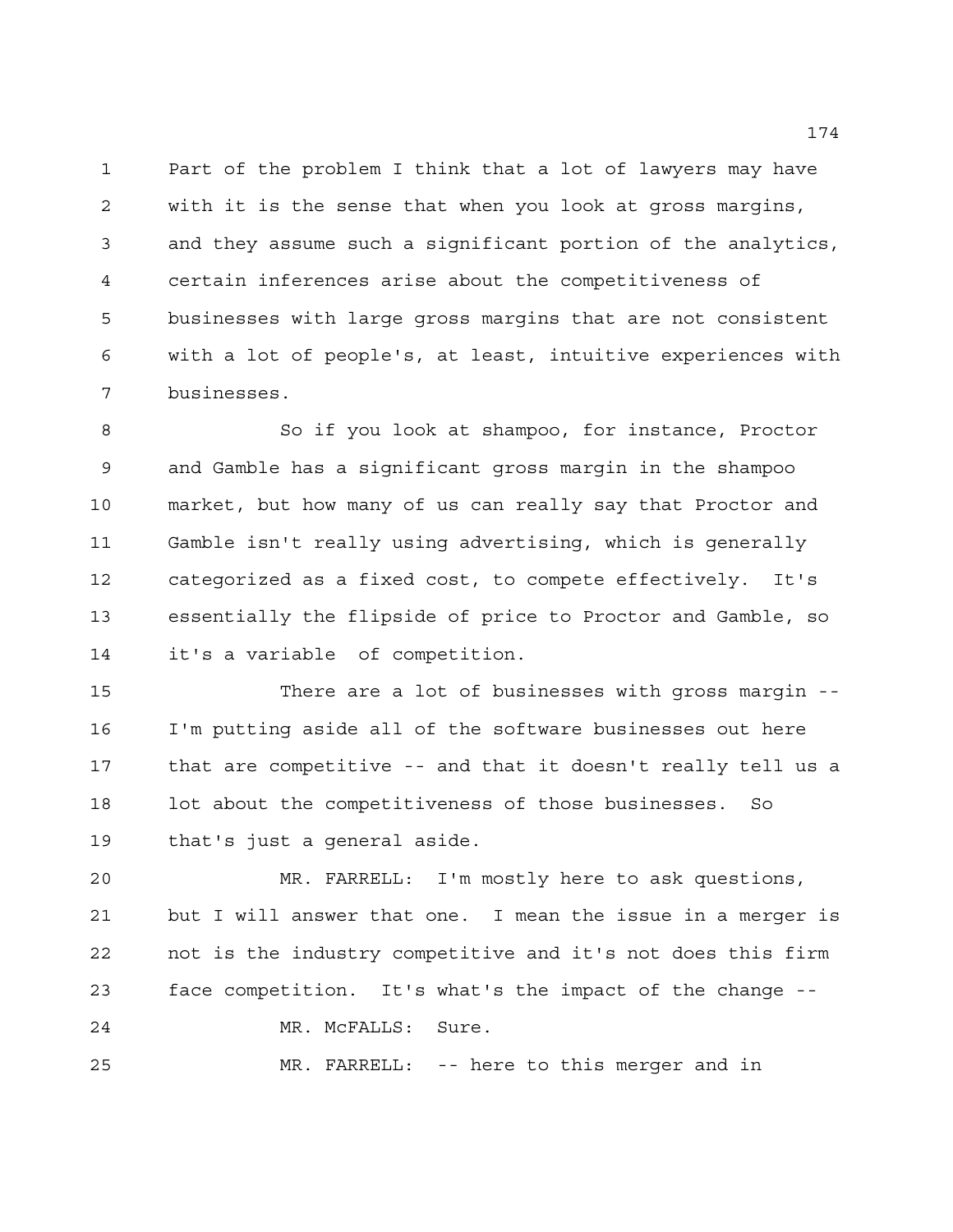certain circumstances it turns out that the answer to that is going to be related to gross margins. It doesn't have to be filtered through some perception that high-gross margins are an indicator that there's no competition out there, although people sometimes talk in that way.

 MR. WALL: But it's not just what happens in the abstract. It's whether competition is lessened substantially. That's the only statutory language we have to go off of. And if an effect, upper price pressure, what- have-you, that cannot directly be traced to the loss of rivalry, the loss of intensity of competition, what-have- you, shouldn't count as a legal matter under the statute. MR. FARRELL: Well, I think there must be legal questions that many lawyers could spend a lot of time on

 there if you're going to raise the possibility that an effect that is due to the cessation of rivalry between two horizontal competitors might not be due to the loss of competition. But I'm probably not the right person to pose the pointed questions here.

Dan.

 PROFESSOR RUBINFELD: Well, I was just going to say maybe I'm wearing my law professor's hat now, but for me it's nice to know the narrow definition of coordinated effects. We have pretty strong case law and there's a certain avenue that the Agencies can go through and have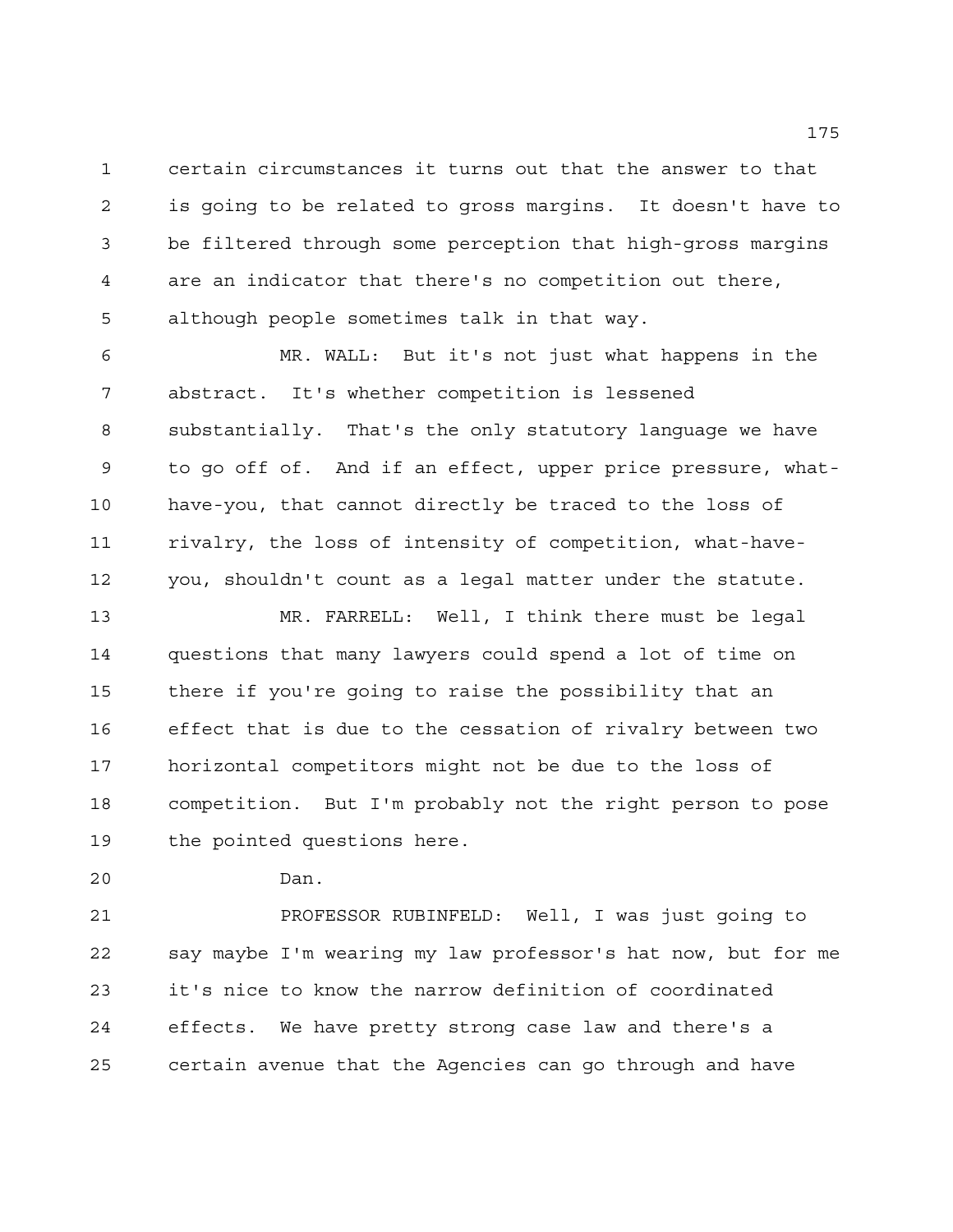with some success. If we start defining that space to broadly include what I think is more something that's more like unilateral effects, which is more elusive, I think we're actually losing some of the sharpness we have from pursuing these sort of traditional coordination cases.

 I was just going to mention in passing, Mike mentioned RJR/Brown & Williamson, I happened to be the outside expert for the FTC in that matter, and I can't reveal everything I did. But I'd just say I don't think I have any trouble distinguishing between what I thought of as a traditional coordinated view of that market and unilateral effects view, and I thought I looked at both when I was developing my opinion on the case.

 So I know the line between unilateral and coordinated is fuzzy, but I would be uncomfortable actually if you were to broaden that very far because I think you would hurt some of the clear presumptions we have, in those few cases that Dan Wall sees that are coordinated.

MR. McFALLS: I'm sure they exist.

MR. FARRELL: Larry.

 MR. McFALLS: One other impact that arises, and RJR is an example and Miller/Coors is another, Heinz Baby Foods is quite another. When you apply a lot of the models and UPP, and we found this in another pharmaceutical case, what you end up having as a possibility is a presumption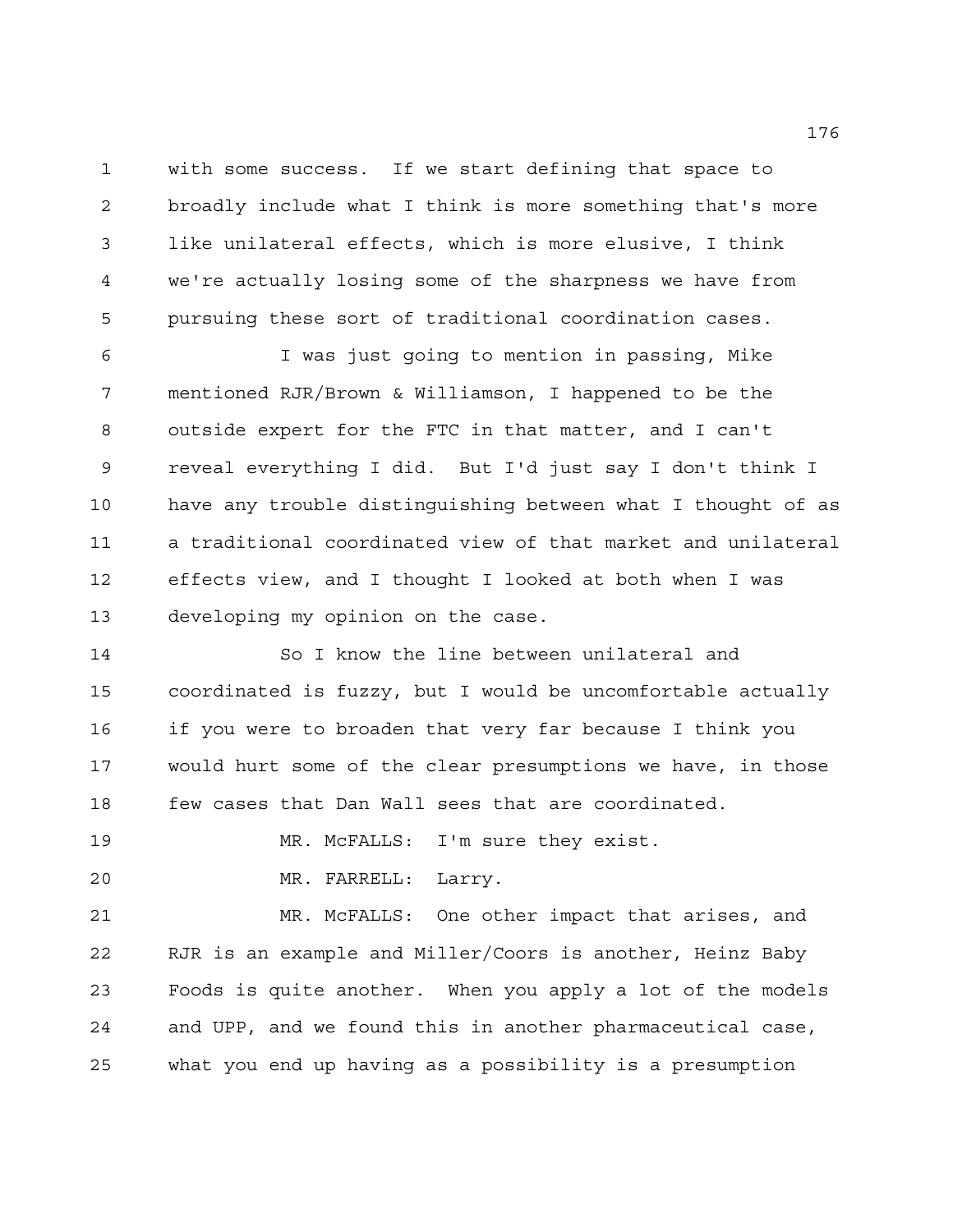against mergers, of course as Dan said, small market-share firms that would like to compete more significantly against larger firms.

 A lot of the larger firms are must-have products. So you're not going to get a lot of diversion to them. So ironically you have these cases where it's really the second and third firm combinations that raised the most issues. It makes sense intuitively because that is the most competition that could be lost in the market because that's where the locus of competition is. Understand that longer-term competitive dynamics, and I think the Commission saw that on RJR, baby food, and maybe Miller/Coors, it's really good to have a strong number two on these plays. And you may not have as much flexibility as a prosecutor doing that if you apply the models in a mechanical fashion. Nobody's proposing that you do, but I think that could be lost.

 MR. FARRELL: Yes. I mean nobody is proposing applying these models in a purely mechanical fashion or making them the sole touchstone. I mean that's --

 MR. McFALLS: With that said, the UPP I have seen applied at the end of an investigation, not at the beginning. After you've gone through the trouble of producing documents, for months, having it come back to you as a presumption at the end of an investigation is a little unsettling. I mean it's something that can be managed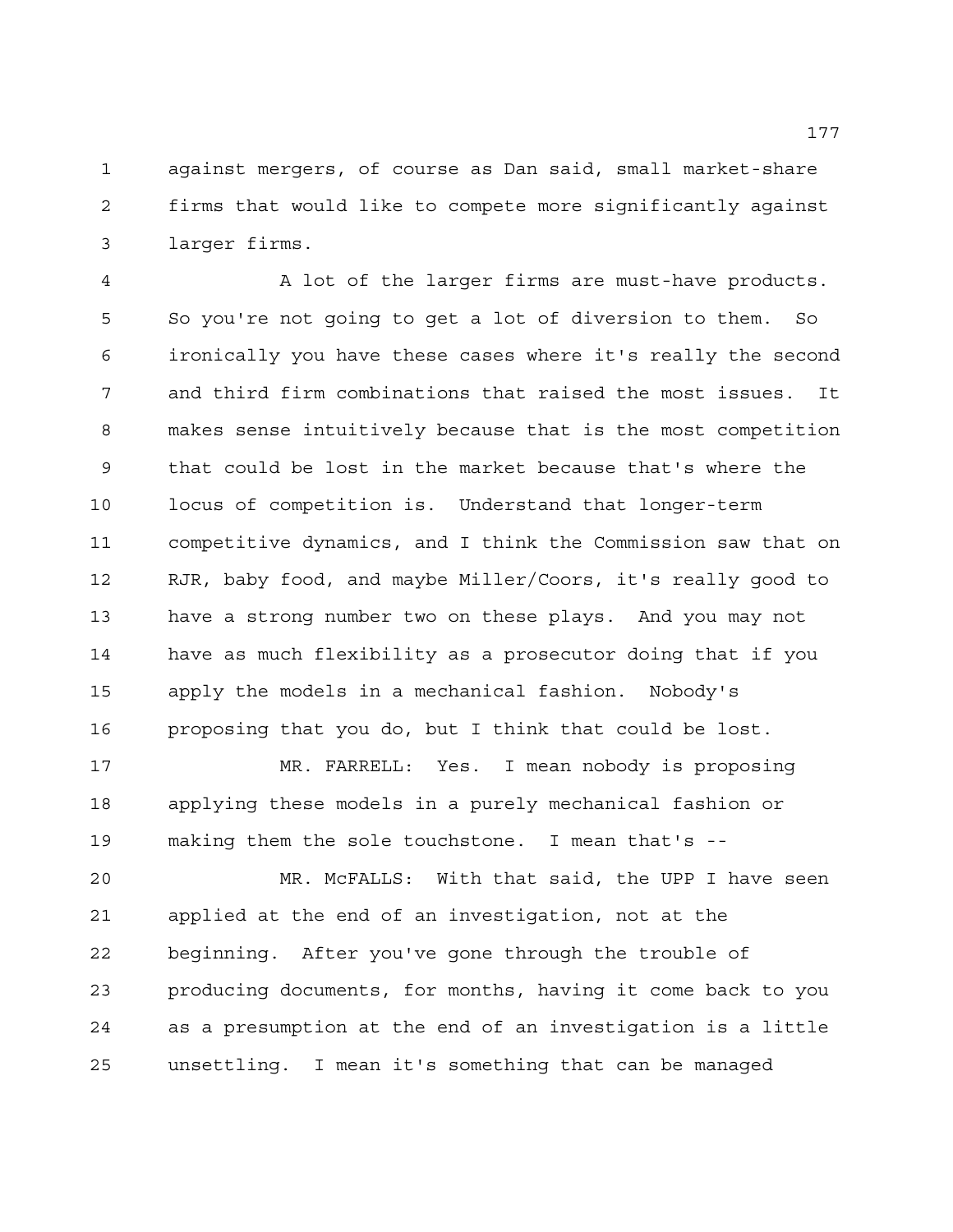ultimately. If parties disagree with it, they always have the theoretical option of litigating.

 MR. FARRELL: Let me use that as a segue into my second question for the panel, which is: In the end a litigated case inevitably is going to be about everything. Pretty much everything is going to be worth bringing up for one side or the other, and in many cases both.

 And it's got to be a story and it's got to involve every motive analysis pretty much that you can think of. But in terms of dealing with the thousands of mergers a year, almost all of which are never litigated, what's the right way to diagnose relatively quickly which ones to pay more attention to, to worry about more, to go the next step or the next step after that.

 So I have a little list here which I think I emailed to you gentlemen of four things that have been proposed as handy diagnostics, the Herfindahl, the change in the Herfindahl, some sort of measure of upward pricing pressure, and the number of firms.

 And I will say that my own staff in describing mergers to me, when they tell me what's happening with some new merger that's coming across the transom, they very often use the N measure. They say it's a four-to-three.

 And I say, oh, is that the right diagnostic? And they get a little sheepish. But it is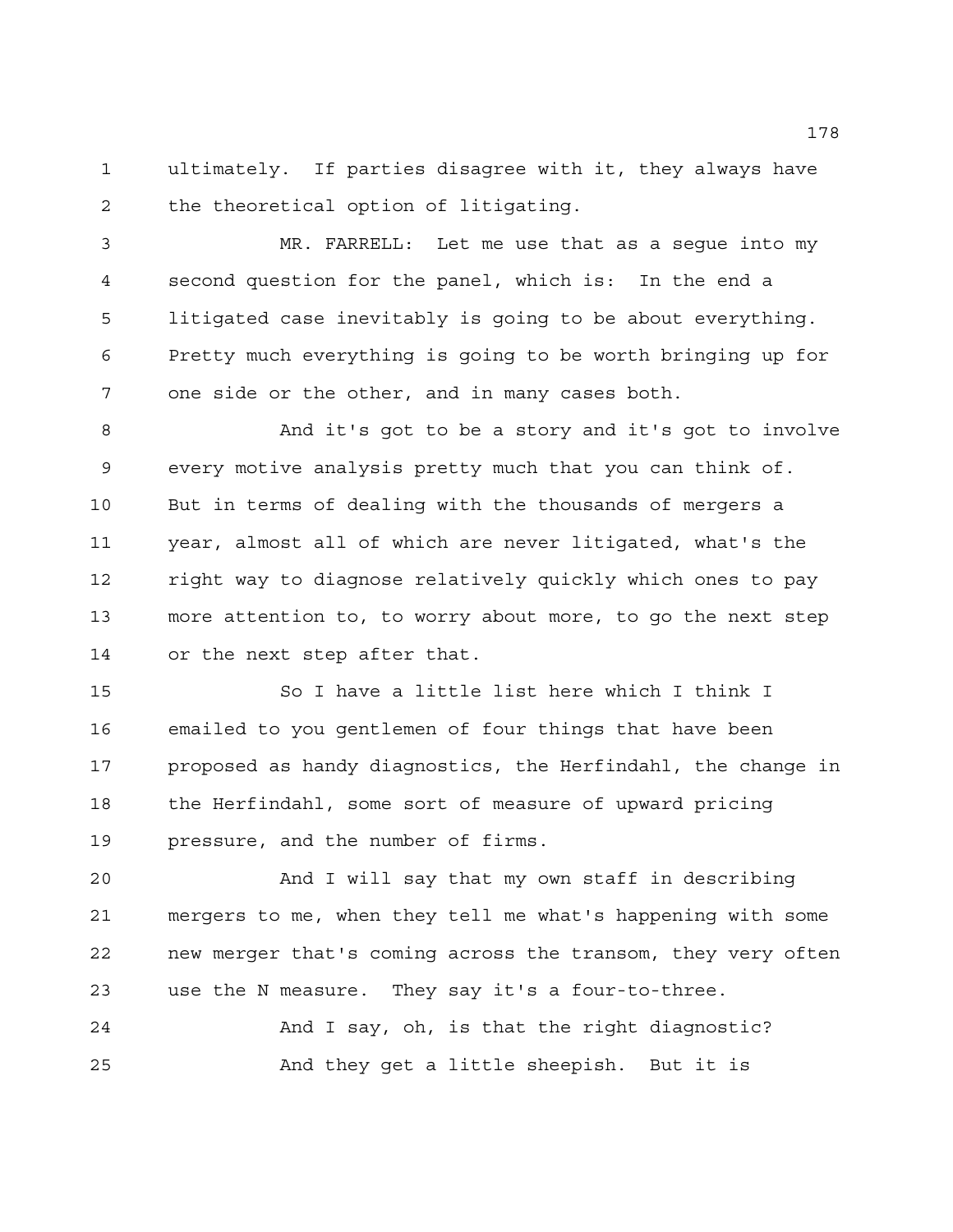actually used widely in practice inside the Agencies.

 So do you have thoughts about if one's going to use, and I think it's inevitable that we have to use, given the number of mergers we deal with, even in a merger trough, if you're going to use some relatively simple measure that says, yes, every horizontal measure in some sense eliminates some rivalry, but some of them a lot and some of them a little, and how do you measure that?

 How should one use some combination of these four or other things?

 And, follow-up question, when you've done that, since it's not the end of the story, by any means, what's the best thing to do next, what's the immediate comeback that might save a lot of trouble if you look at it quickly rather than plunging into some big next step?

 PROFESSOR SHAPIRO: Joe, you add the sum of the share in the merging firm.

 MR. FARRELL: The sum of the shares of the merging firms, I'll add that --

PROFESSOR SHAPIRO: -- as to the market.

 MR. FARRELL: Although the product of the shares of the merging firms was already in there as the delta. PROFESSOR SHAPIRO: I believe the sum and the

product are the same.

MR. McFALLS: Is the log useful?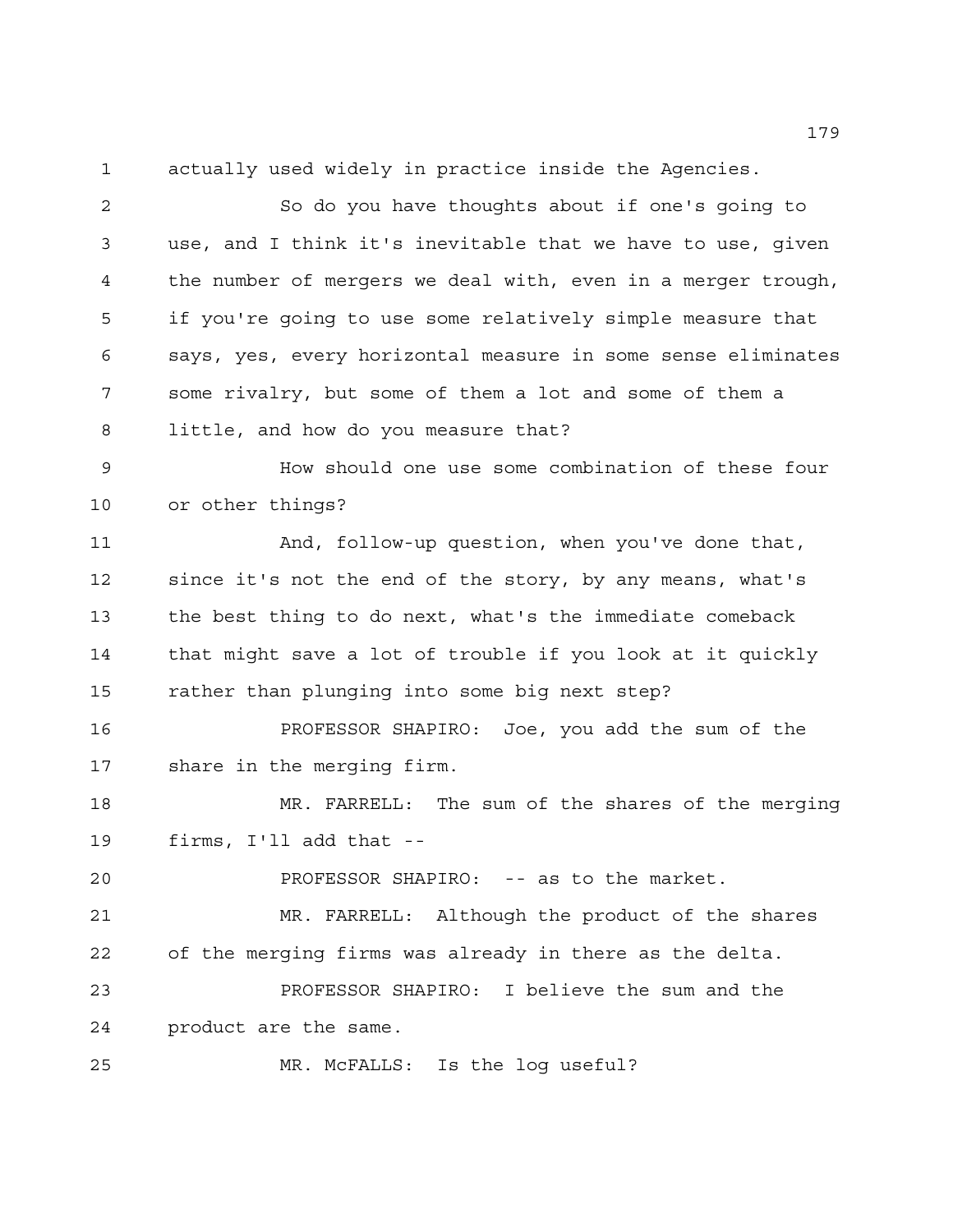(Laughter.)

 MR. FARRELL: The log is useful. I was thinking of a tactful way to say that.

Thoughts?

 MR. McFALLS: I mean as a practical matter, we know when people, when our clients are likely to have issues right away, and I think we use all these. What should you use as a safe harbor, aside from the phone calls that you're going to get from customers who are competitors, I see no problem in applying all these tools. Assuming that you have the data, these are done in the course of a day, so I don't think you're really saving any time.

 What's the most meaningful? Again none of these are particularly meaningful at the end of the day, but if you're going to use UPP, in the limited circumstances that you've identified it makes sense to use this. It's clearly an improvement over the arbitrary method of going through market definition, but you have to realize that that's where you're going to back into it.

 As Dan said, at the end of the day, because you're going to have all of these other sources of information that you're going to use to back into it. If you used it as a screen, you probably ought to modify it to reflect the fact that you're not going to catch mergers that were fine under the previous screen. And there are any variety of ways that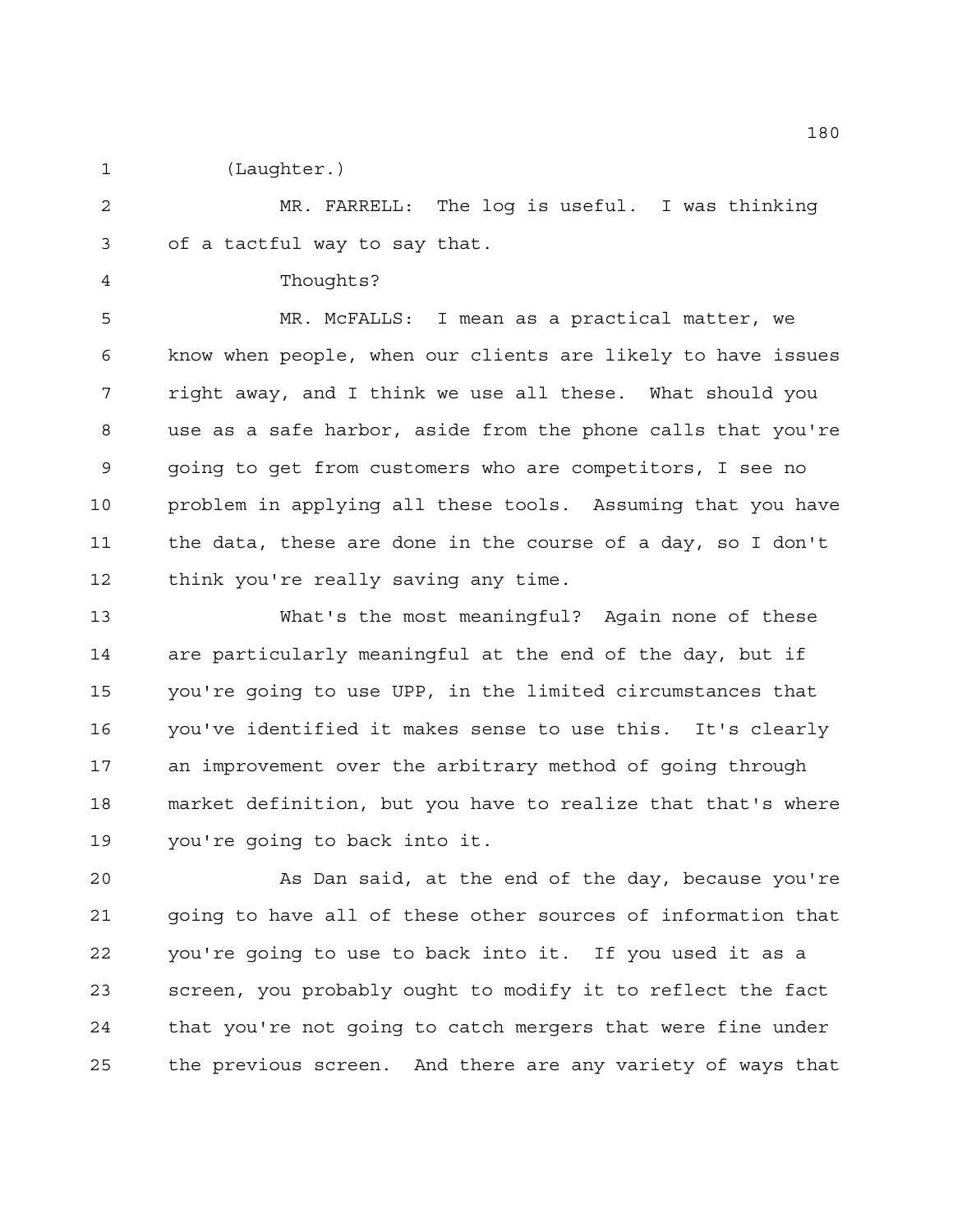you can modify the UPP to make sure that you're not catching mergers that, you know, were fine under the old screen, unless you are able to do a respective showing that those mergers weren't fine.

 MR. FARRELL: I will note that of course we don't do nearly that many retrospectives, we should but we don't have the staff, but those retrospectives that have been done are not very consistent with the idea that mergers that are allowed to proceed are harmless.

 MR. McFALLS: I'm not saying the mergers that are allowed to proceed are harmless. I'm just saying are you catching mergers that were fine under the HHI screens as problematic under UPP. Soft drink mergers, from what I remember, a Harold Saltzman study in the late nineties showed some of that. But I think that's worth revisiting.

 I don't think there is any problem or harm in using these screens. And there could be harm to the Agencies over time if you're expected to do this in every case.

 PROFESSOR RUBINFELD: I have a couple of comments. First on the comedic side, I hope whenever I hear four-to- three, three-to-two, I can't get a certain jingle out of my mind. So I think: Four-to-three, that could be; three-to-two, that won't do. So that matters to me.

On a more serious note, I do think that some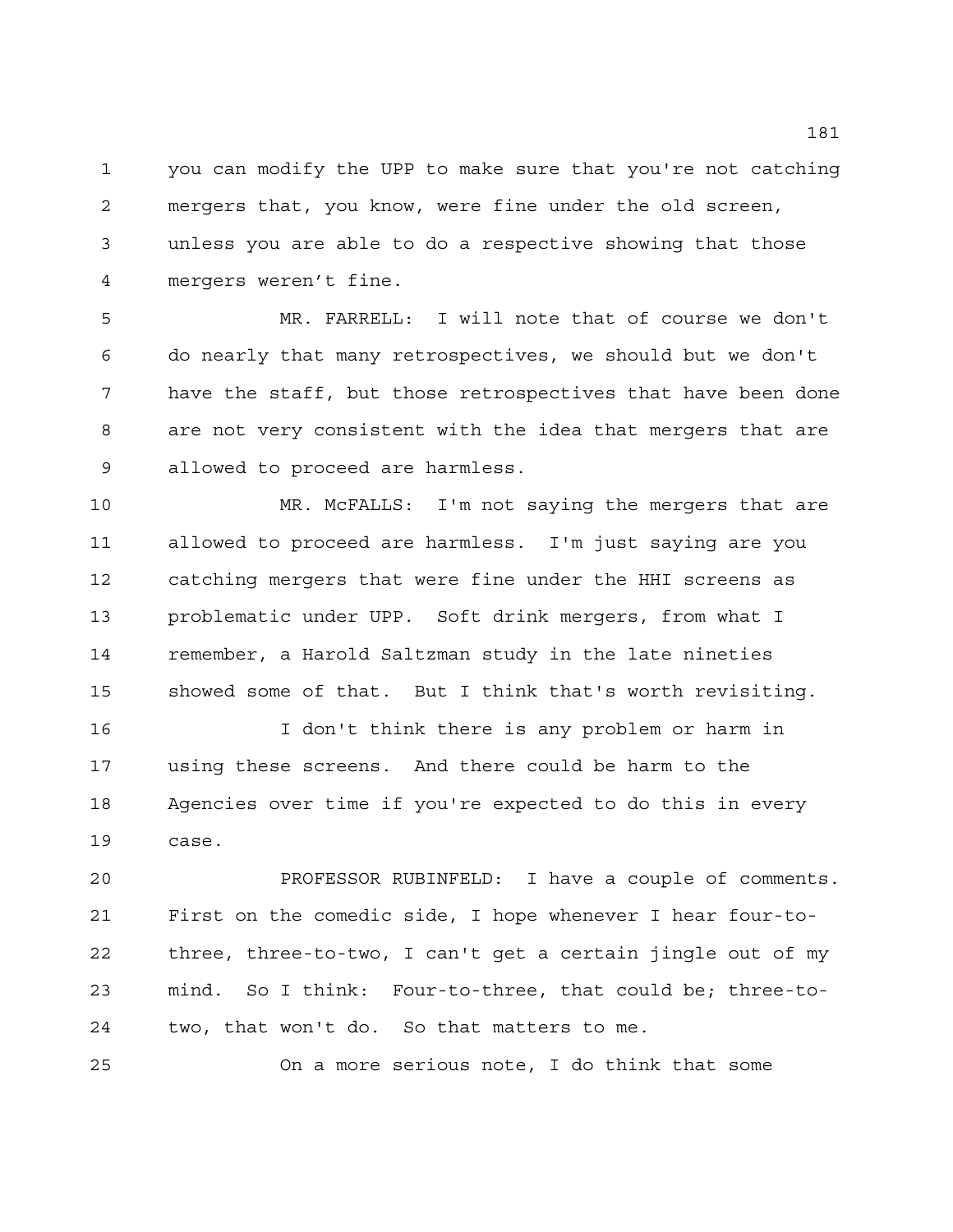screening process is important because the costs of second requests and mergers are now so high that the Agencies have to find a way to screen. And when I left the Justice Department, I got very interested in some of the more complicated simulation methods, which you had to have at least a second or a third request before you could finish. So I devised, as some of you know, some software which is a logit like variant that does a quick-and-dirty analysis of simulation. And it's actually very similar in spirit, I would say, to the UPP idea that Carl and Joe developed, trying to use some simple rules of thumb that will get you a ballpark estimate of what's going on.

 I do actually, though, agree basically with what Dan Wall said, and that is we don't have very much evidence as to how accurately these models predict. I like to use them not so much as predictors but as sort of ways to evaluate robustness of results.

**In the simulation model I like to use, I actually**  modeled repositioning and entry along with the initial estimate of competitive effects. These are all relatively easy to do if you make some pretty strong assumptions.

 In the end I like that device but not because it tells me the merger's going to cause prices to go up by 6.7 percent, because I don't really know that, but it will tell me exactly what to look at and it will tell me how strong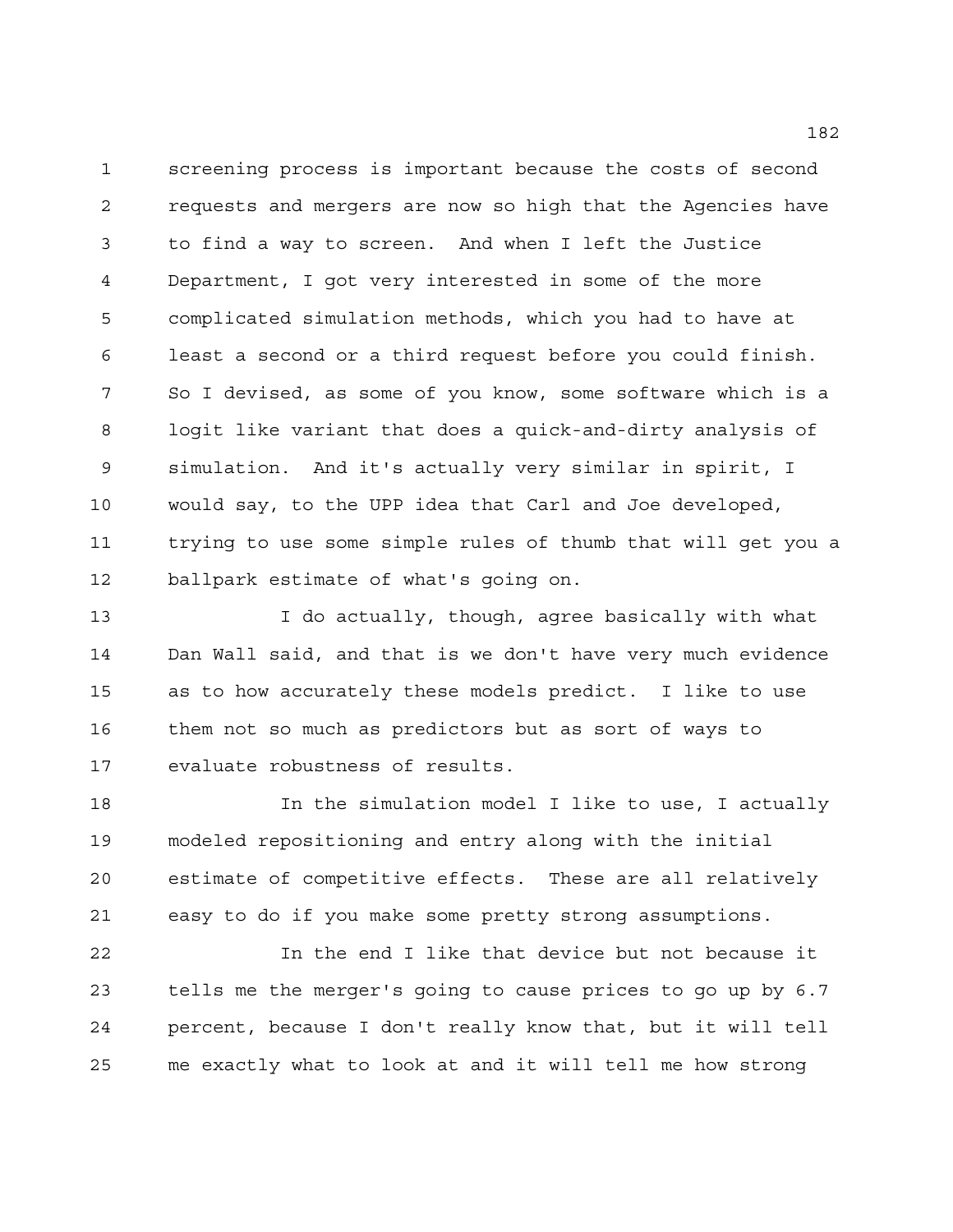certain arguments have to be before I'm going to clear the merger. I think qualitatively those methods are very powerful.

## MR. FARRELL: Harry.

 MR. POPOFSKY: Well, I guess I will try to get a word in modestly edgewise. I have never argued with the good professor on my right, so I won't do so now, given his wealth of experience. But I remain skeptical that you have reliable-enough data or can get it without going into, as you said, a second and a third request to really come up with anything like a meaningful assessment of whether the merger will substantially harm competition.

 And I, for the life of me, do not yet know whether simple screens in the sense of a revised HHI, for example, if used would not pick up virtually all of the dangerous mergers that one could identify with the refined models which you speak of.

 I know the HHIs need revision. I think there's very little doubt that they have to be changed to reflect much more of the actual practice and much more of the actual risks to the economy from mergers, but until there is some reason to believe that traditional HHI type of analysis, and it's certainly more refined than four-to-three, but more refined HHI analysis catches the bulk of that which puts the economy at risk, I'm not sure internally one needs a great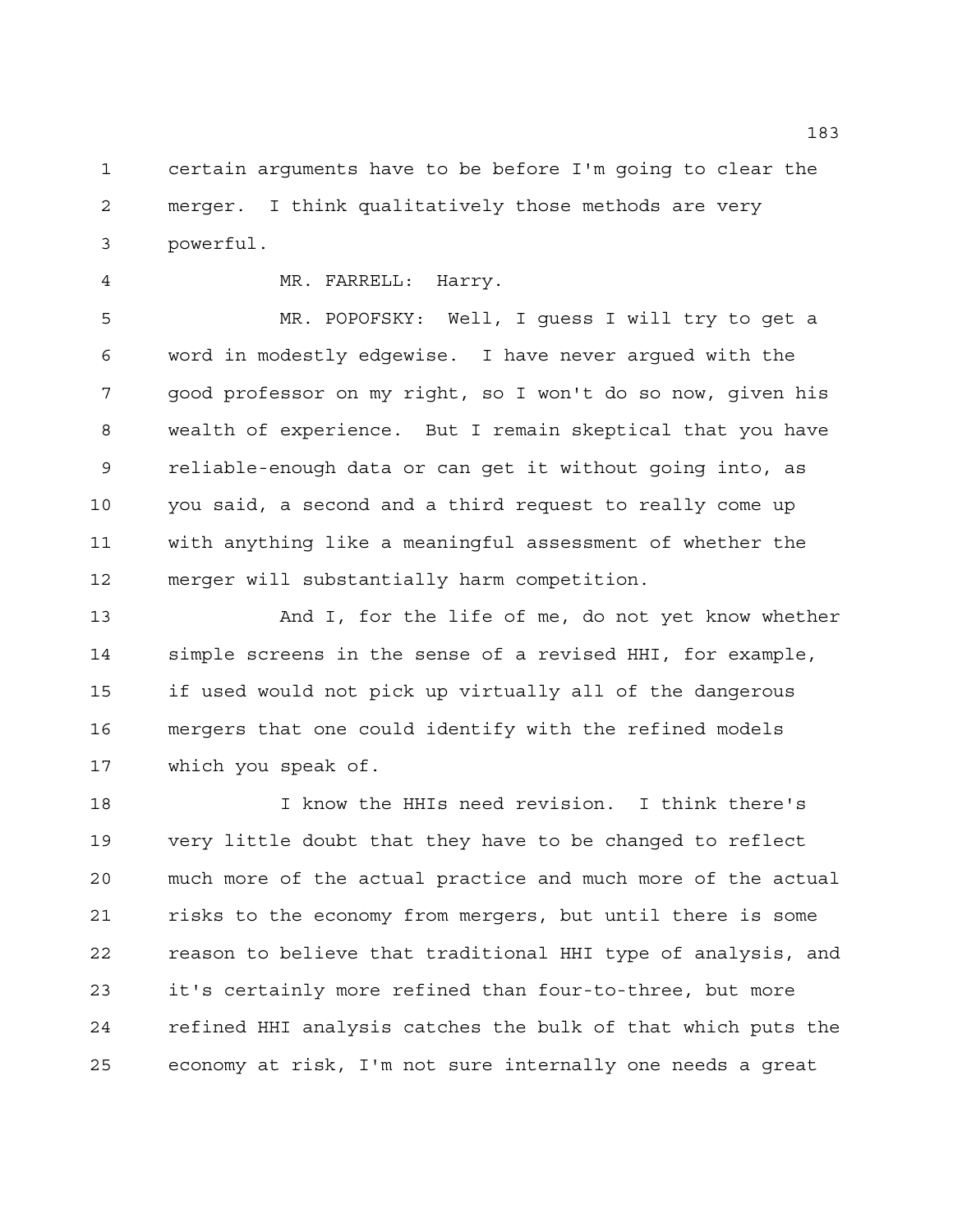deal more.

 There is an enormous advantage that the administration has over private parties in the administrative process, and one can never ever look beyond that. The cost advantage is immense. The fact is that the transactions will fall apart if challenged, sometimes even if there's a second request. And it seems to me that if one can still use, maybe I'm a Neanderthal, something closer to the historic concentration in HHIs, to make that first cut before one goes into the more elaborate modeling, then you've done what the public interest fairly requires. I don't think the fallout is that great. I don't

 think we'd be missing a significant number of dangerous mergers.

 MR. FARRELL: Can I just follow up? You mentioned, you said modified or refined Herfindahls. Are you talking about a change in the measure or are you referring to changes the thresholds that are, for example, described in the Guidelines?

 MR. POPOFSKY: I was assuming that the thresholds were the main thing. I'm not enough of an expert to work with the measure itself. I was taking the measure as-is, but the threshold seemed to me plainly out of whack.

 MR. WALL: So a couple comments. First of all, to answer the question about screening inclusion, exclusion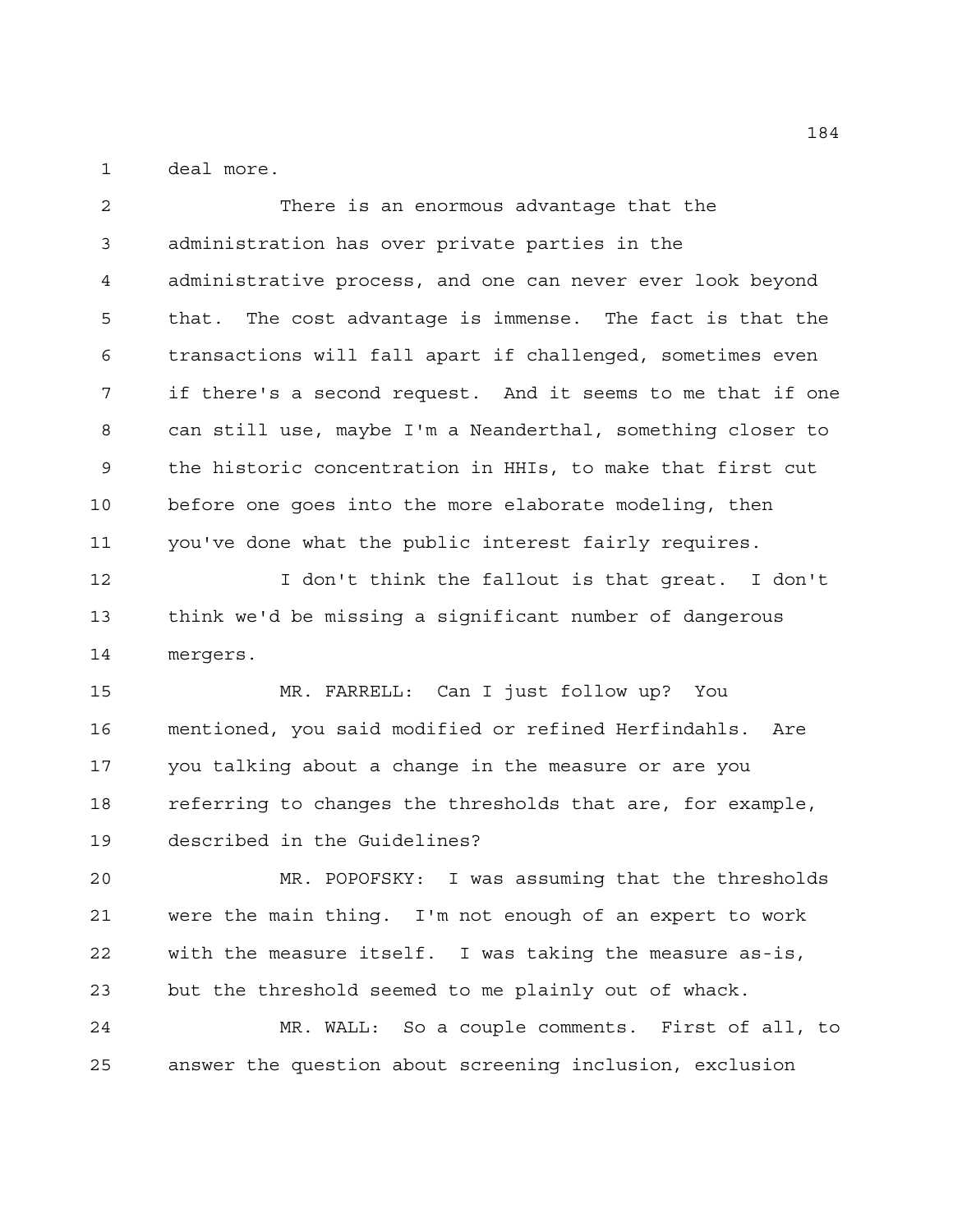criteria, I would tend to start by looking for a measure of the number of firms, because I think in the unilateral- effects analysis a small number of firms is going to be usually a fairly important part of it. And, I like actually what Carl suggested, they're very simple of what the combined share is.

 I started practicing antitrust in 1980, so I was in the first generation of people who had to learn how to square market share numbers, and I still don't know why we do it. I still don't understand what the utility is. If there were a paperwork reduction act for antitrust, just not having to square the numbers would be a good way to -- MR. FARRELL: It's because if you add up the

 shares without squaring them first, you always get the same answer.

 MR. WALL: Okay. I would start with the number of competitors and some sense of combined share.

18 I would proceed to ask what are the indications that you have particularly close competitors.

 Then in terms of the exclusion criteria, if you will, what I would proceed to immediately is focusing on repositioning, as I indicated earlier, because I think in practice that's very often what makes a unilateral effects story fall apart. It is easier to establish repositioning than it is to meet the entry standards from just, if for no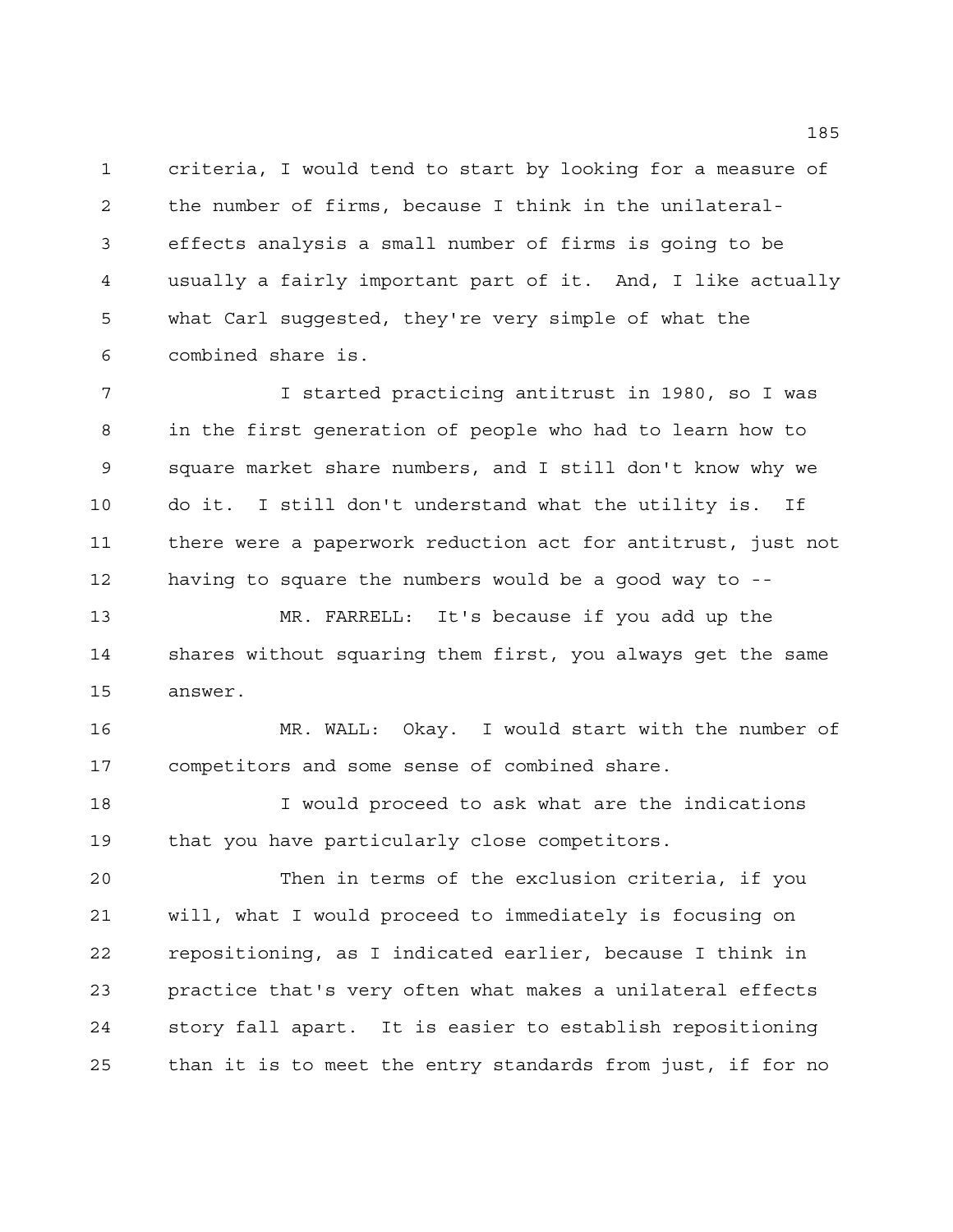other reason, that the person who's already in the market has gotten certain assets that just need to be redeployed.

 In a lot of the cases that I've been involved with where we haven't gotten a second request or we've got it through with Quick Look, or something like that, one of the reasons is because an advantage from our side of the table of unilateral effects analysis is if you can establish quickly that either you're not particularly close substitutes or that there's other people who could move around pretty quickly, you have a good chance of just getting out of jail right away, and we had quite good experience with that in a number of cases. So generally that's how I would approach it.

 MR. FARRELL: So several of these suggestions, including some of the ones that I raised, require you to define a market before you can implement a screen or index, or whatever you want to call it. In talking, Larry for example, about how the Herfindahls might be a good way to 19 go, to the extent possible, what style of market definition do you have in mind? Do you have in mind the market definition as in the '92 Guidelines? Are you talking about a more intuitive market definition? What do you have in mind?

 MR. POPOFSKY: Well, I think what I had in mind, for purposes of this initial, internal, 'I've got a thousand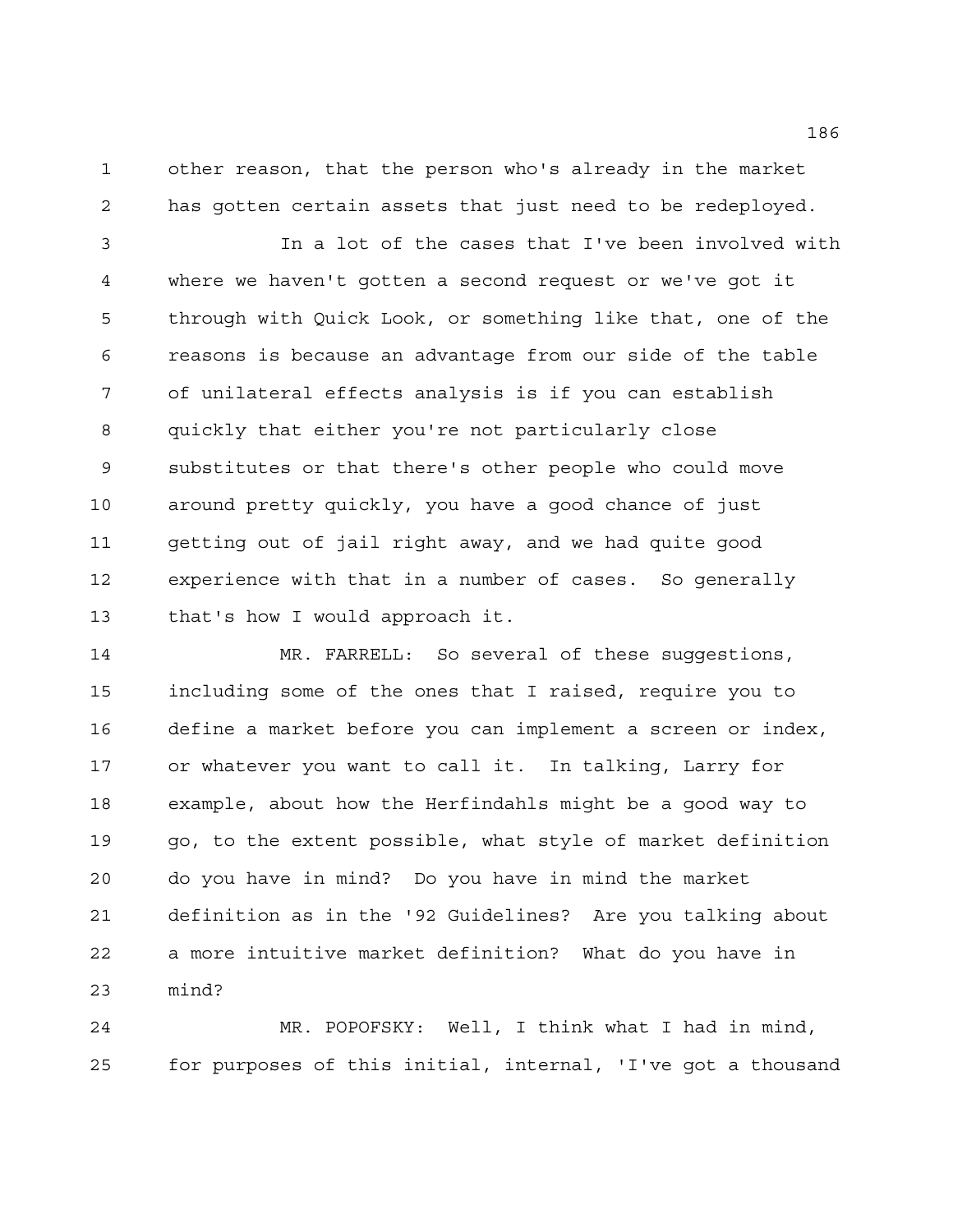mergers, how do I deal with it,' was an intuitive market definition. Every practitioner, it seems to me, sits down with the client and asks: Who are your competitors. What are the practical alternatives your customers have. Where can they go to get product. You can construct an intuitive market pretty easily from those conversations.

 MR. FARRELL: And so can someone else. MR. POPOFSKY: And so can someone else. I'm not saying it's definitive, but I believe that you get a very good, quick grasp on what becomes a market definition. You can very quickly, whether you do it by just concentration ratios, percentages, whether you do it by HHIs, you can get a very quick handle on whether the merger seems to be potentially risky before you ask, okay, what are the unilateral effect risks here. Are they distinctive.

 MR. POPOFSKY: I think in an oligopoly, my own view is it's very hard to say what is unilateral and what is coordinated. It seems to me you end up saying almost the same thing in different guises.

PROFESSOR RUBINFELD: And let me --

 Anyway, my view is: This is not that difficult. PROFESSOR RUBINFELD: I was just going to repeat something I said earlier because I think it's important here. In many cases there's not going to be much issue about what the market definition is, in which case I'm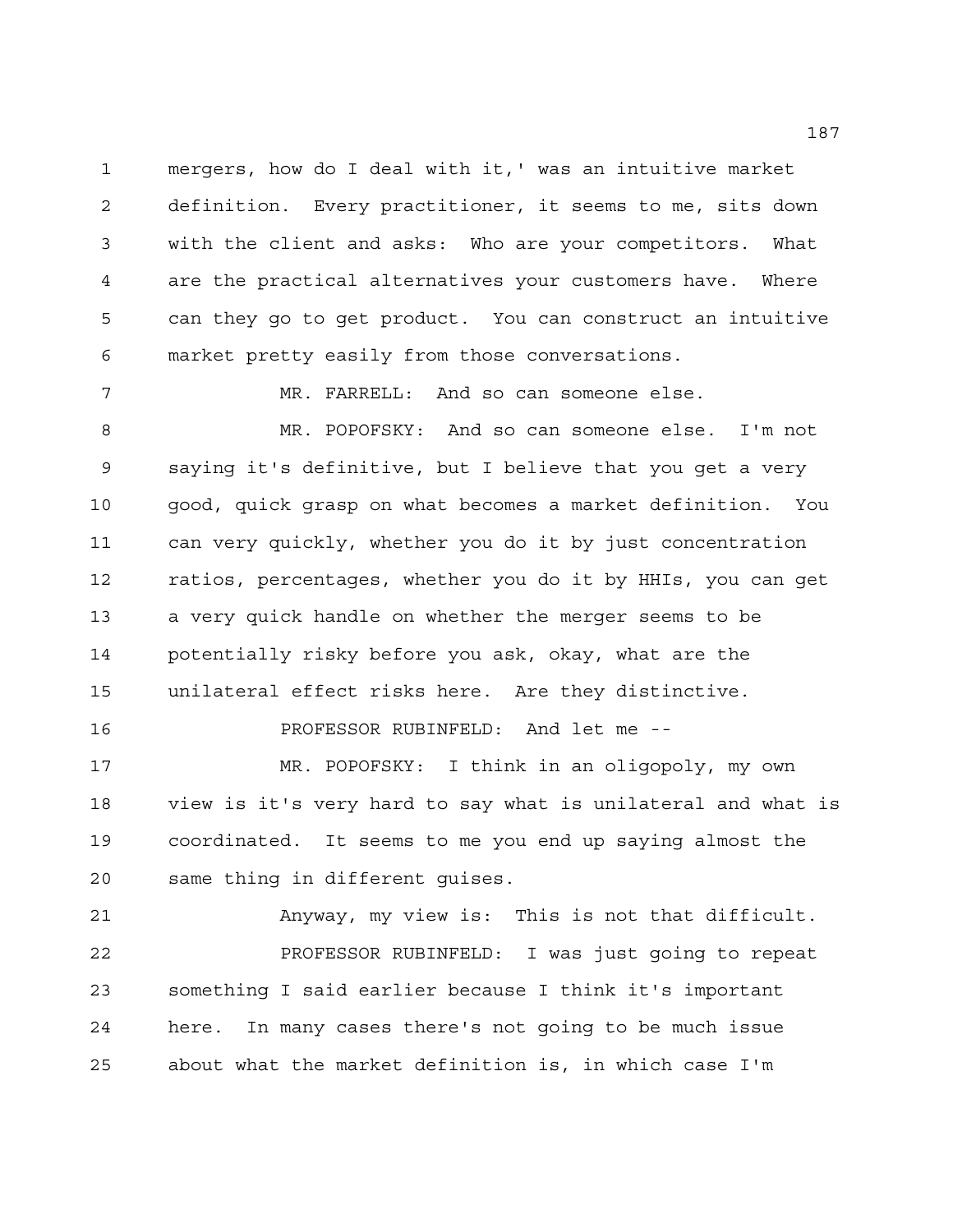comfortable with a sum of the shares, probably as well,

although I can square probably better than you can, Dan.

MR. WALL: A calculator, yes.

 PROFESSOR RUBINFELD: Yes, I have a secret calculator.

 But there are a number of other instances where the market definition debate starts to trump everything and can lead to some perverse discussions and often second requests that I think would be unnecessary.

 An example that comes up a lot in my thinking is in a lot of pharma cases one side of the issue will typically like to define a market as the molecule, or even narrower than that, and the other side will typically define the market as every possible drug that might have some therapeutic value. Now what's the right answer? Well, it's just going to vary case by case, and sometimes we'll be able to sort that out. Other times it's going to be very difficult because it's a highly innovative, evolutionary market.

 But I've seen many cases where the effect of the merger really didn't matter on where you drew that line. So the advantage of some of the simulation methods or the UPP concept, or all of that, is that it builds on focusing on diversion and the impact of diversion and it doesn't build directly on a narrow definition of a market.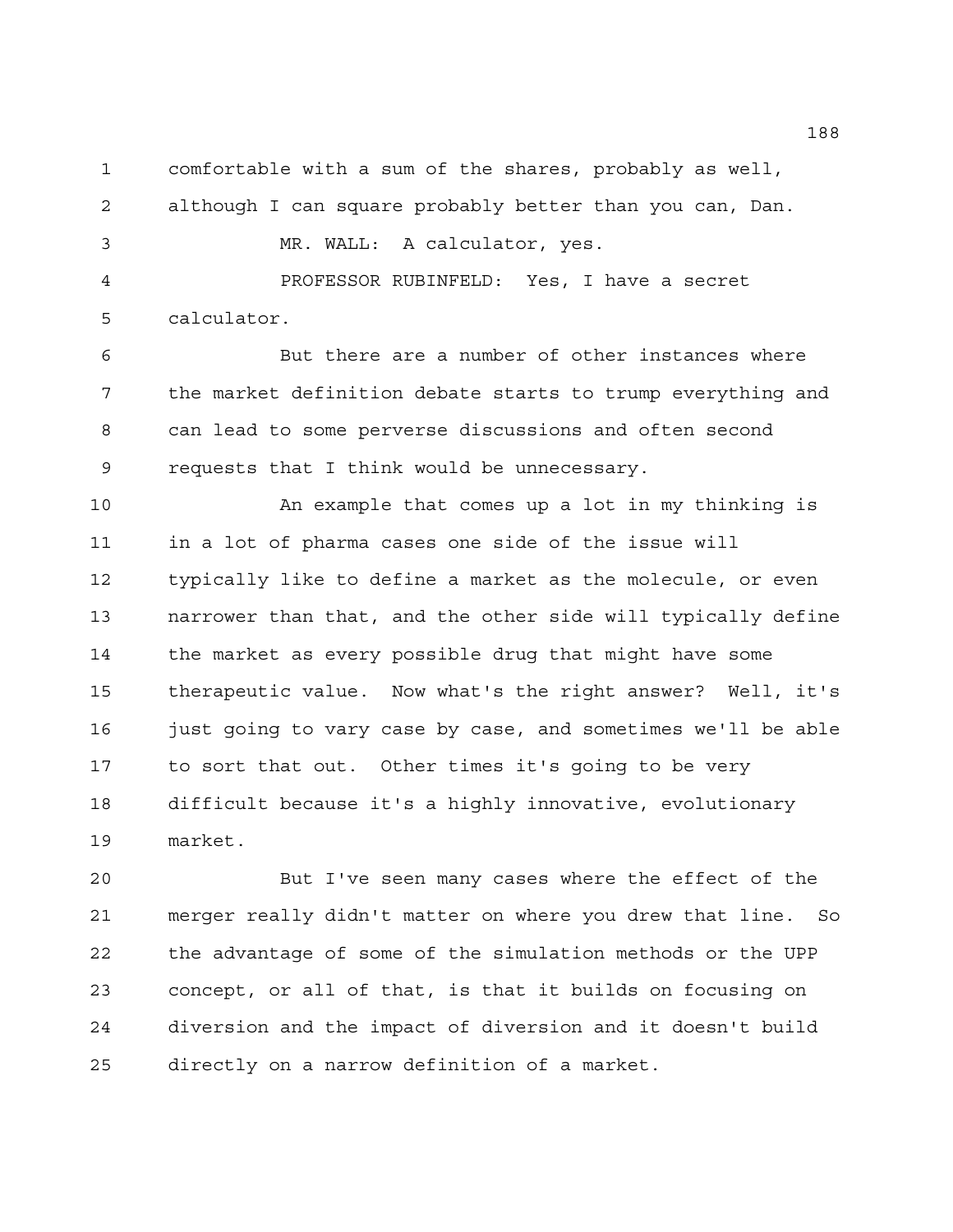I think we ought to just allow ourselves, I hope in the revision of the Guidelines, the flexibility in those cases to go that route. Most of the time it won't be necessary, but when it is I think it'll save a lot of trouble. Sometimes it'll make it easier to prosecute a case, but a lot of other times it'll avoid a lot of cost for the parties that are doing a merger.

 MR. WALL: Some of you know what's coming because I've made this speech many times before. There is a practical side of all of this which is it would be great if when the Agencies brought a merger challenge, they were to prevail in court. And they are never going to prevail without either giving market definition the primacy and respect that it has under the case law or undertaking a long and what I would predict would be difficult process of reeducating the courts to move away from market definition and accept these backing-into-the-market methods or direct proof or direct simulations or something like that.

 I personally think that I wouldn't advise path two because I think it's going to be wasteful and it's going to lead to a lot of unsuccessful cases given how embedded market definition is in the law.

 When Larry said you sort of a little bit of you know when you see it at the beginning, that there's a certain intuitive way that you can kind of tell what the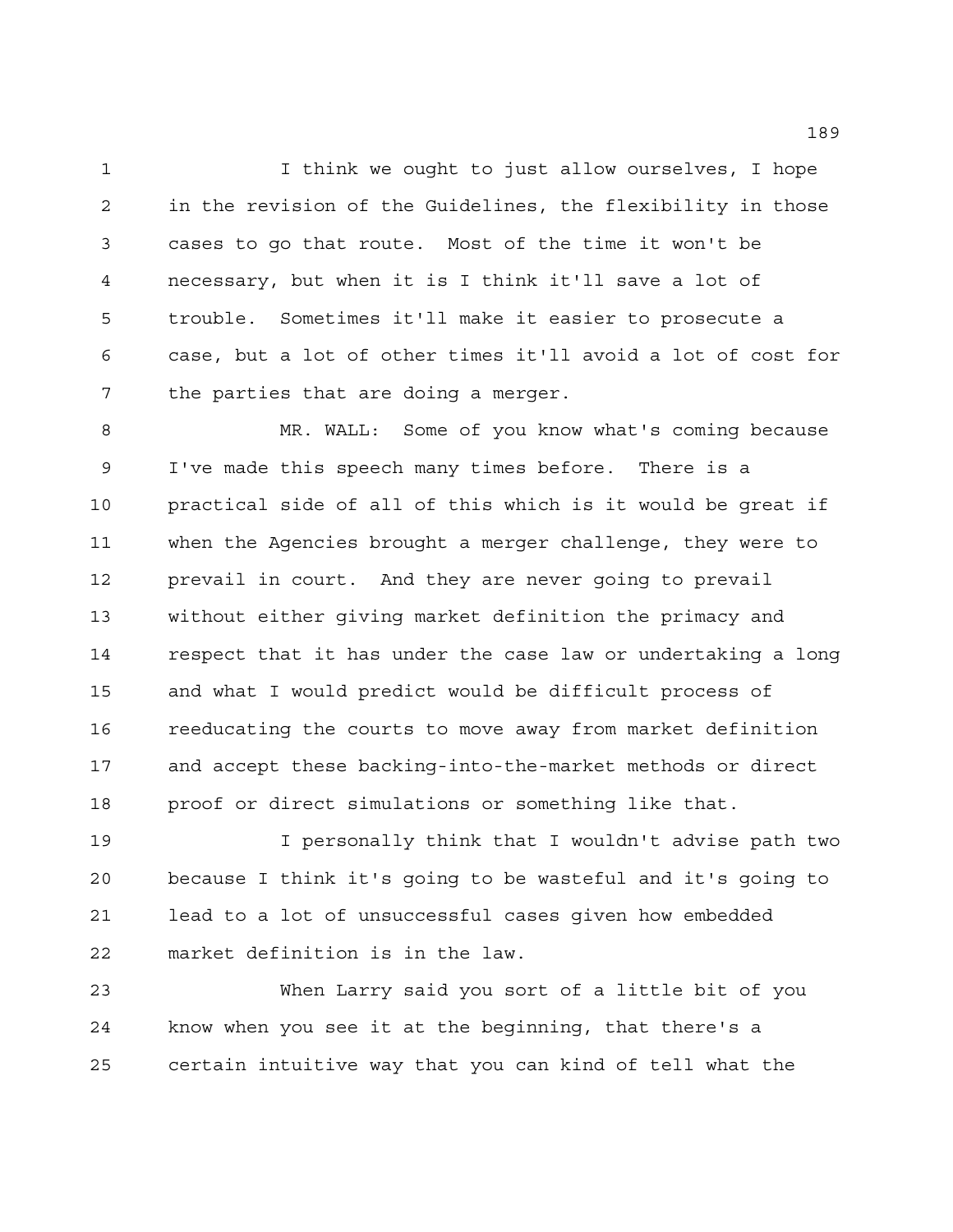market is, Larry and I have spent our careers as litigators. And one of the things that, like my mentor, Tom Rosch, that you realize right away is that that first intuition you have, based upon what seemed sensible as a market is probably the market definition that has the best chance of holding up in court, too. That it's going to be plus or minus that something. It's going to be very, very difficult to meet the burden of proof that you have if you try to establish a much smaller market than that based upon price discrimination or some backing-in methodology, or something, You are just handing the merging parties a very, very potent argument to defend the merger.

 I know that there remain many people in the Agencies who remain convinced that they were right in the Oracle/PeopleSoft case. The case did not have a chance of succeeding because of market definition being so difficult to prove and establish. It was so difficult to sustain that market definition.

 This is how it's going to be for a long time. And I just think the Agencies are making a fundamental mistake if, through the Guidelines or whatever, they try to go in other directions in order to wire around difficult problems of market definition.

 MR. McFALLS: Just one word, Danny. I think when you say --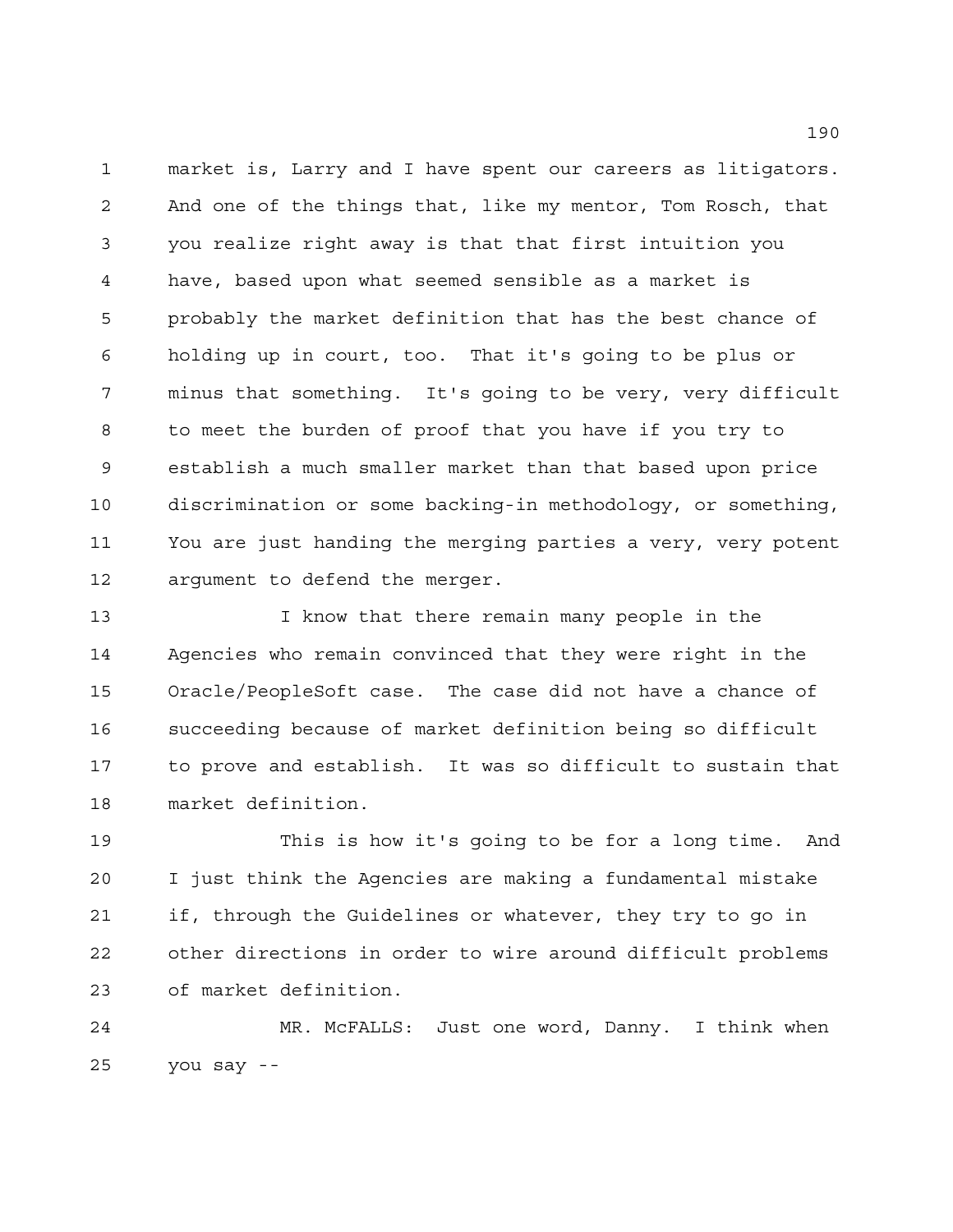MR. POPOFSKY: I just want to say I like that speech, however many times he's given it. And the only thing I would add is I have a sliderule for him for his mathematics.

(Laughter.)

MR. WALL: I have an abacus.

 MR. McFALLS: Yeah. The only thing I'd say is the backing-in process is not a model. It's just a process that you go through as you're finding of facts. At the end of the day you're going to have to make a decision about what relevant market you think is correct.

 All that said, does it really matter. If you're going through the process of finding out what the diversion ratios are with UPP, you're identifying who the competitors are, unless of course you only have one diversion ratio and it's from one merging party to another.

17 17 I mean if you find out what the diversion ratio is with the other players, you are figuring out who else constrains the parties. And I've got news, there are a lot of defense lawyers who might like this approach because you might find out there are a lot of people who use soap as a substitute for shampoo or shower gel as a substitute for shampoo. So at some point you're going to have fights down the road about what a diversion ratio should actually mean in this context and whether or not any of this matters.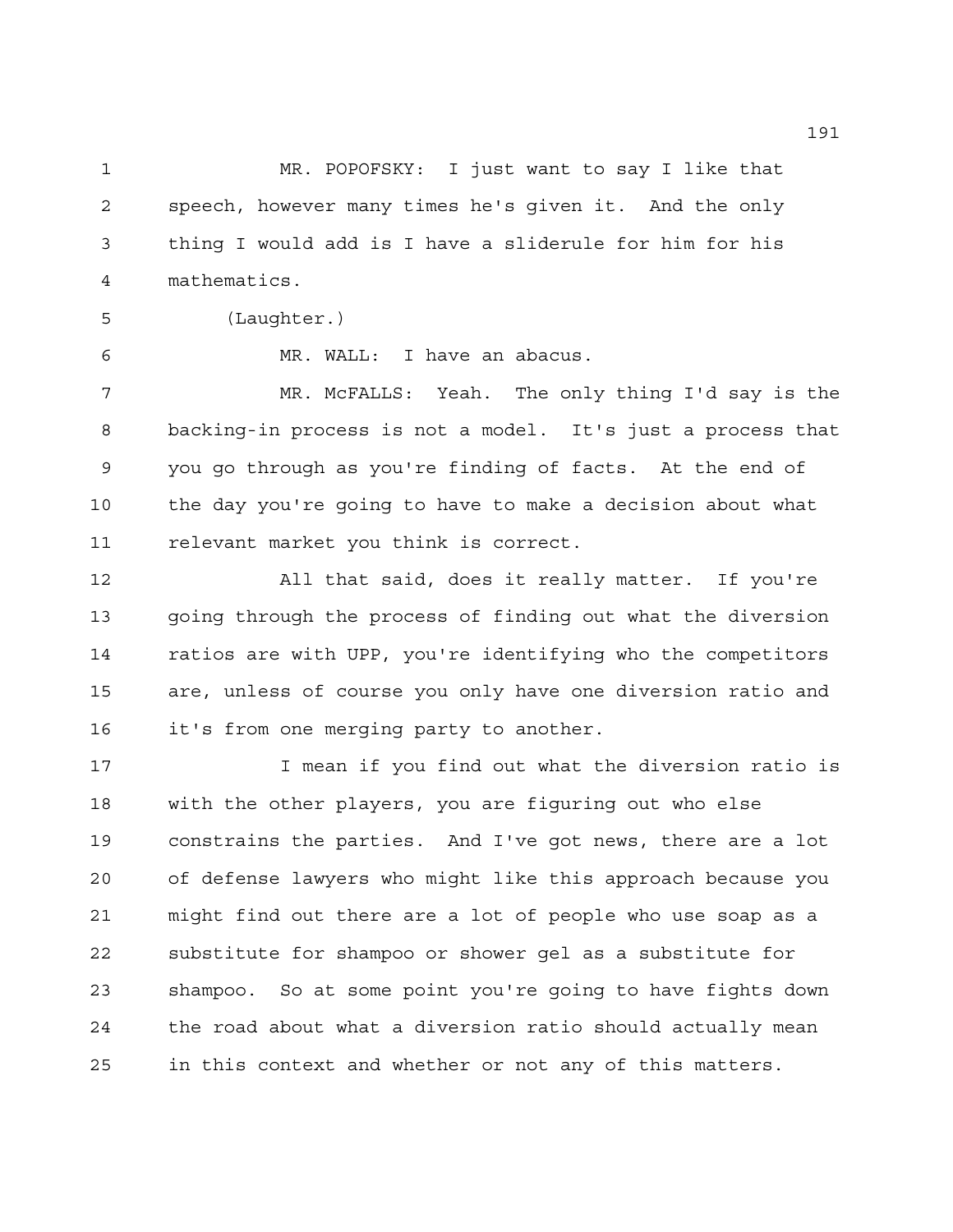MR. FARRELL: Okay. Let me turn to questions from the audience. Tom.

 PROFESSOR SHAPIRO: I believe it's on. COMMISSIONER ROSCH: Thank you. Well, frankly, I kind of come out a little bit in the middle because I do think that there's a lot of the substantiality in our statute. I think it does speak in terms of substantially lessening competition. That makes market definition and I think probably the product of the merging parties' shares, Carl, the more relevant measure.

 And I think it needs to be relatively high. But I don't think it needs to be an upfront market definition. I think it's one factor to be taken into account. And that, frankly, is why I am inclined to think we can use the same tests for unilateral effects that we use for coordinated effects.

 As I remarked at the very beginning this morning, this is not a brand new idea. This is Professor Whinston's idea. He suggested that basically what we're doing with Section 1 of the Guidelines is that we are defining demand elasticity, basically, or a demand curve, if you will. We're identifying those -- a diversion ratio, Michael, if you want to talk about it in that respect.

 We're talking about what sellers think is going to happen if they raise price appreciably, who are their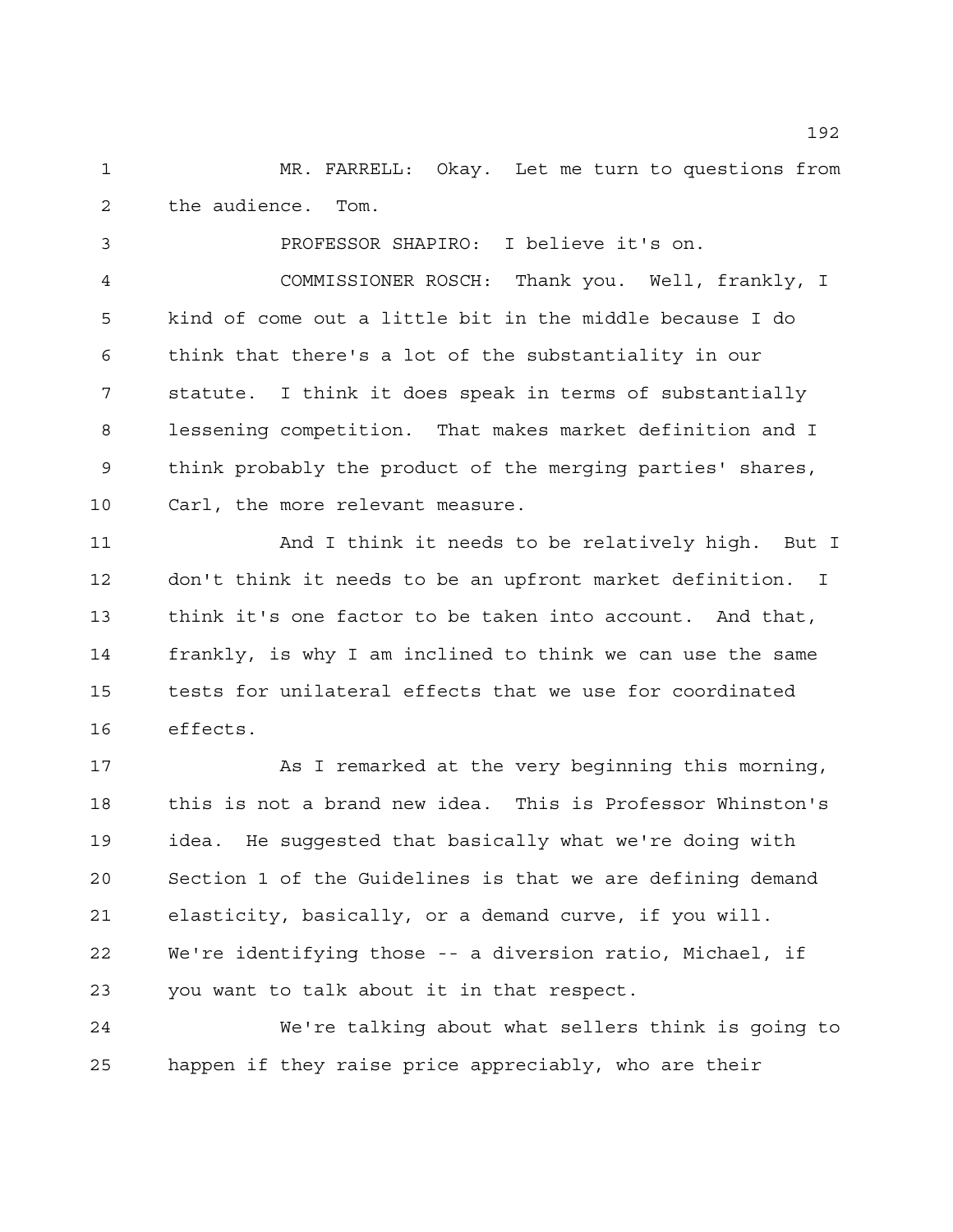competitors, and what are their market shares. Basically that's what we're talking about.

 Now where I depart from you, Dan, is that to my way of thinking when we're talking about unilateral effects analysis, if we literally follow your paradigm, as I understand it, if you have second and third firms whose market shares represents ten percent apiece, but they divert very substantially one from the other and back forth. That's a problematic merger under the unilateral effects theory. I don't think that should be the law. I agree with the notion that you put out earlier, that substantiality means something under our statute.

 So I think that basically what has to happen is you need to demonstrate, the Agencies need to demonstrate as one of the factors, not the only factor, not the upfront factor, but one of the factors they need to demonstrate is that it's a, say, 40 percent at least, the sum of the merging firms, the sum of the shares of the merging firms. I would have no problem in making that a factor. And that would be a screening device of the sort that you're talking about, Larry, that would screen out the unproblematic mergers and we wouldn't have to worry about those in the hundred that we review.

 But I resist the notion that we need to have that as an automatic, upfront screening device in every case. I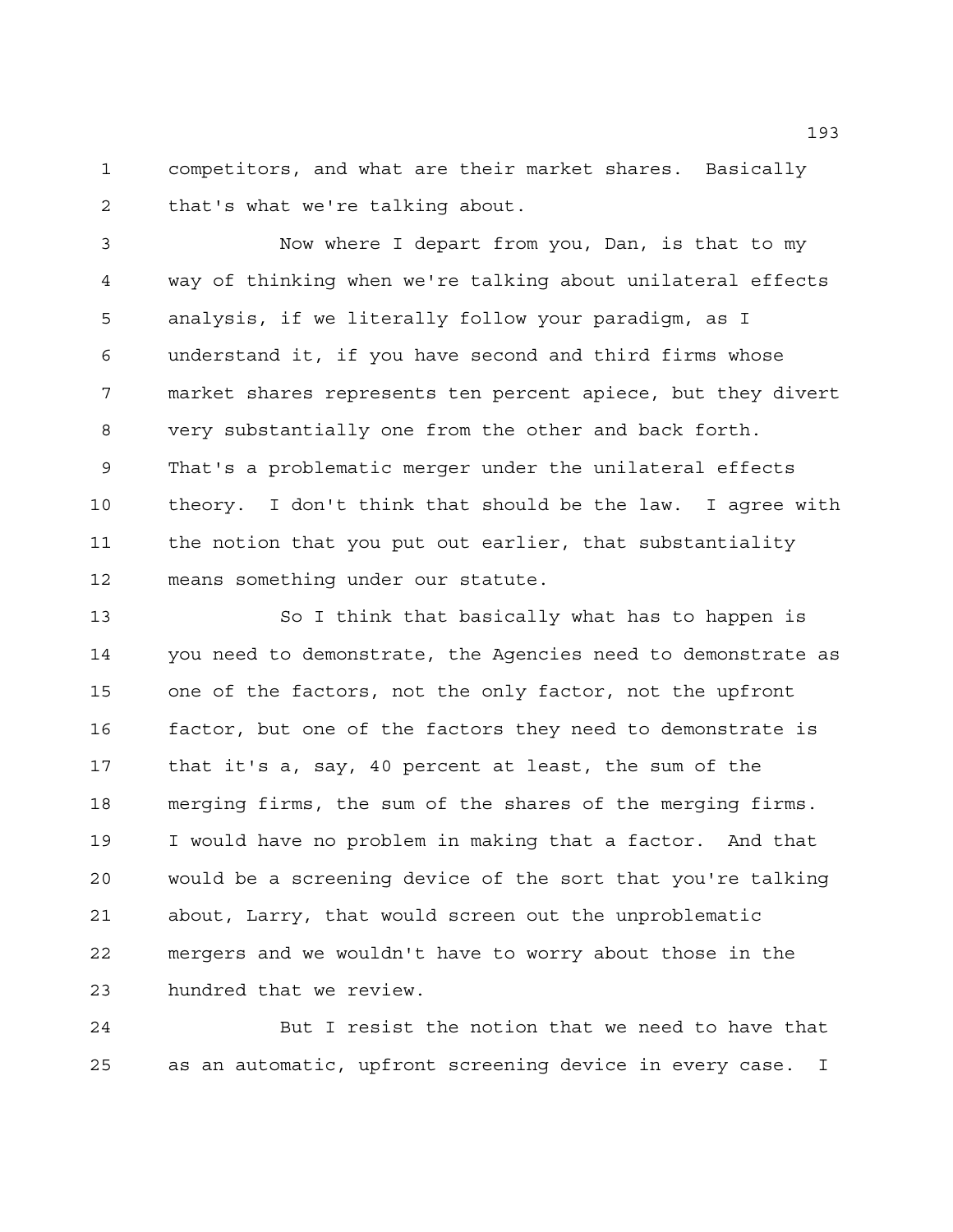don't think that that's the case. That's one very important factor, but not the only one.

 MR. POPOFSKY: If I could just comment, and it relates a little bit to what Dan said, if you do the anticompetitive effects analysis and back into a market definition that way and if in fact that's the market definition that corresponds with what you learn when you talk to your clients, and they say who are your major competitors, you end up in the same place for presentation to the court. You then have a market definition you can put upfront to the court and say: This isn't just some esoteric, jerry-built, strange language, Oracle-style market, this is a real market, even if it is more narrow than people generally tend to think about it.

 The problem is the perceived sense that courts are reluctant to accept narrow markets. If you back into the market definition, it seems to me you have potentially a defensible, upfront market definition you can go to court with, but it ought to come to the same thing. It should make no difference whether you do it one way or the other. You've got to have a meaningful market definition.

 And I, for one, believe that a percentage screen is awfully useful, just like it is in Section 2 jurisprudence, where we're also dealing with monopoly power or abuse of dominance. There's no reason why Section 7 has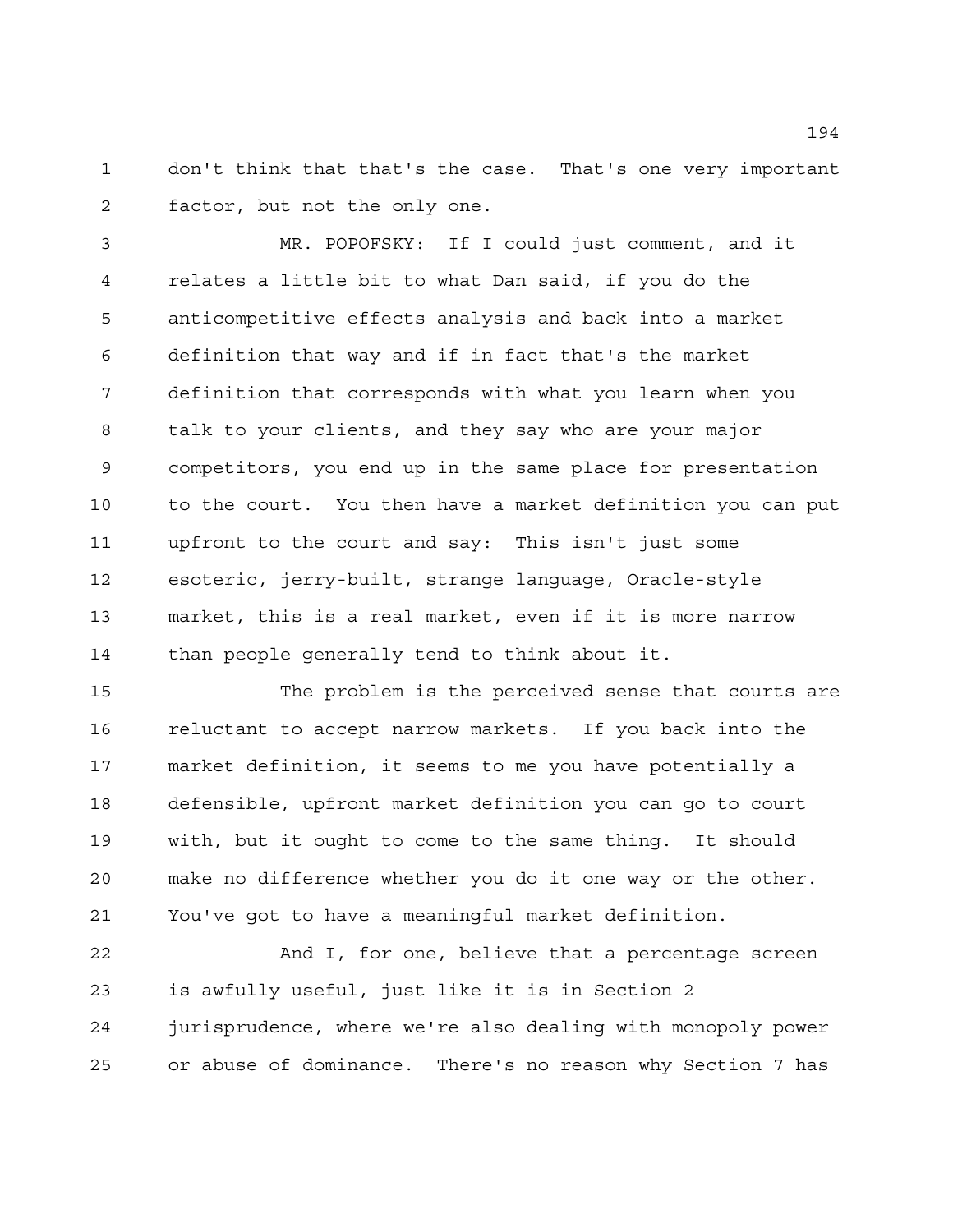to be so completely divorced from Section 2. Both deal with unknowns. One is what will happen tomorrow if they merge; the other is what would happen if we didn't have this conduct we allege to be anticompetitive. Both deal with unknowns and both deal with attributes of alleged dominance.

 And I think if things like 30-percent screens work for tie-ins, exclusive dealing, they ought to be equally utilitarian in merger analysis.

 MR. WALL: So one comment is that one of my reactions to this notion of backing into the market definition is a very practical one, is that when I see it proposed, it more often than not ends up resulting in a market that is narrower than that intuitive one that you see. After a while, as creeped out as I am by the idea of using body wash on your hair, I don't see that happen quite as often as I see a market that it's got to have at least these five players, now only has these three, because we backed into the market.

 I can back into a conclusion from that, which is the utility of this method is primarily to narrow markets. Again, not to be repetitive, but I just say that when you do that and then you try to go to court, you've got one hand tied behind your back because you have handed the merging parties the argument of: Hey, where is the other two guys that walk, talk, and quack like competitors. And to say,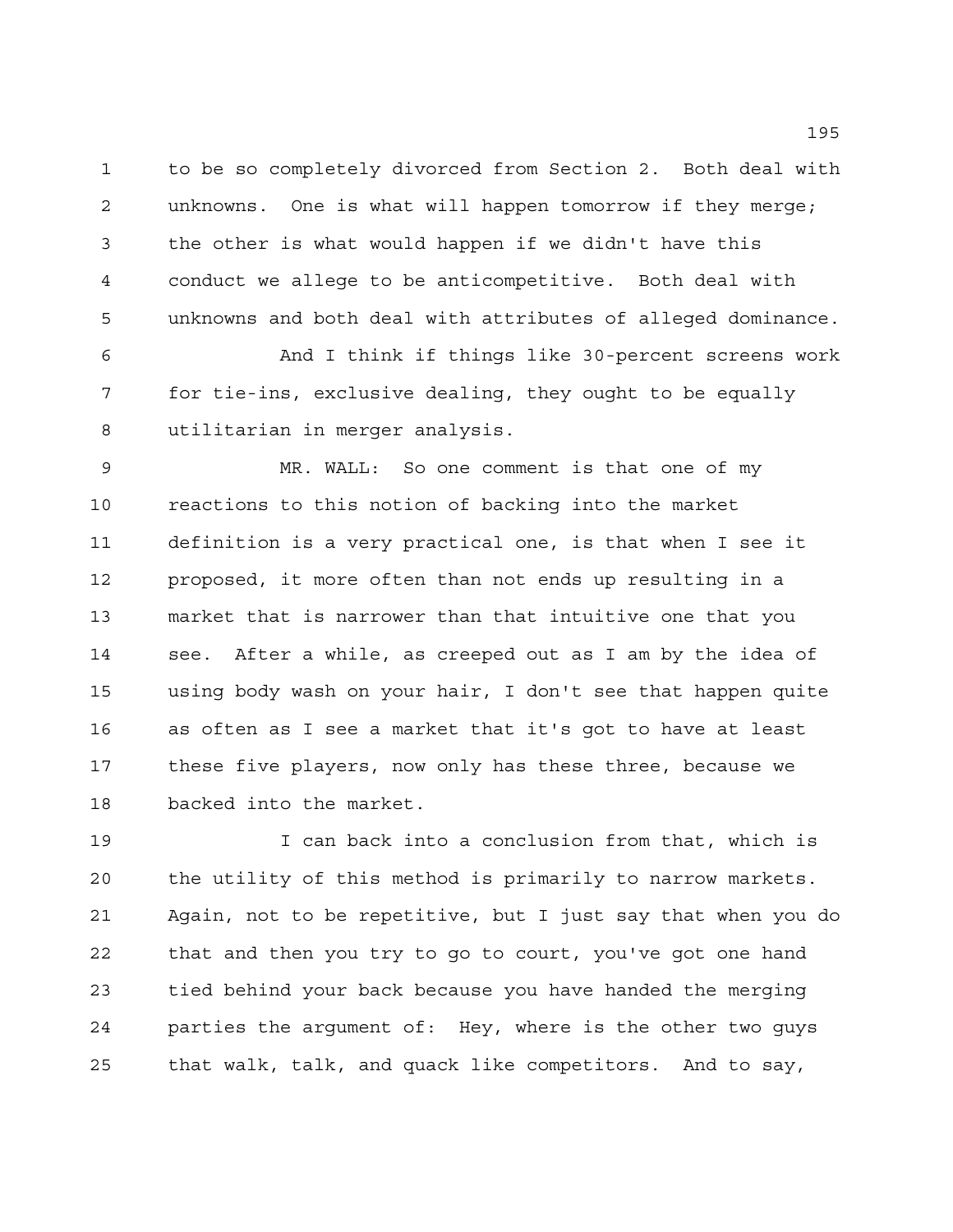well, yes, I mean the documents say they compete and the parties say they compete, but I backed into the conclusion that they didn't compete is unlikely to be effective.

 PROFESSOR RUBINFELD: I was just going to say, so Dan can sleep better tonight, the cases I have in my mind are exactly the opposite where looking at some of the historical data empirically has suggested to me some relationships, certain degrees of substitution that I hadn't thought about. I can think of a couple cases where when I would talk to the parties, they would say: Yes, that's not in our upfront documents, but now that you mention it there is substitution.

 One classic example had to do with the merger of cereals. Some of you know I was involved with it long time ago and I found empirical evidence that the cereals that kids eat substitutes for the cereals that adults eat. And that led to a broader market and to me actually testifying that adults were once kids. So you never know what will happen when you back into market definition.

 MR. ZONA: There's a fundamental tension between a SSNIP-defined market, it seems to me, which tend to be narrower, as I look at them, and the markets that get accepted by the courts, with the exception of *Whole Foods*, I suppose, the District Court might get it right. So it seems like all of you have sort of addressed this point in a way,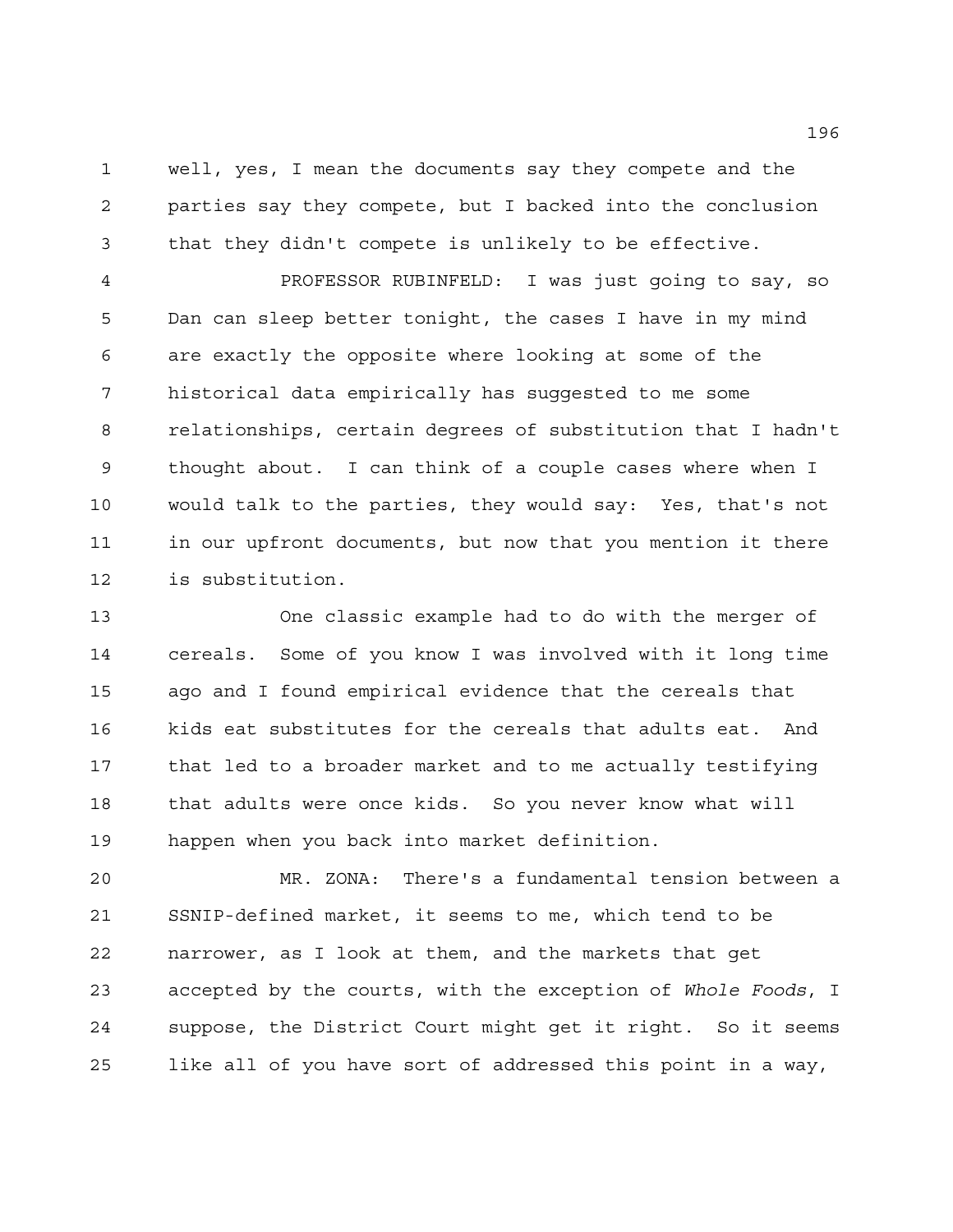but should that be addressed in the Merger Guidelines, in any revisions to the Merger Guidelines?

 MR. McFALLS: I've got one comment to make. I think somebody in the comments to the request for comments pointed this out. It's pretty obvious that the SSNIP test presumes that the merging parties -- the hypothetical monopolist test is that you could impose a unilateral price increase of x percent, five to ten percent. Obviously if you've reached that conclusion and the merging parties are a monopolist and there would be a unilateral effect, so in that sense you've already answered the question for price increases at least that are five percent and above in the market definition.

 So theoretically, the Unilateral Effects Section in the differentiated-product market context should only cover mergers that result in a zero- to five-percent price increase. At some point it might be nice to iron that inconsistency.

 COMMISSIONER ROSCH: One last comment. Dan, I recognize there's a substantial body of case law out there that does require an upfront market definition. By and large, those are older cases. However, *Baker Hughes* was exactly the opposite. It suggested that what was really the real inquiry in these cases should be competitive effects. So I'm not quite as dour about the Agencies'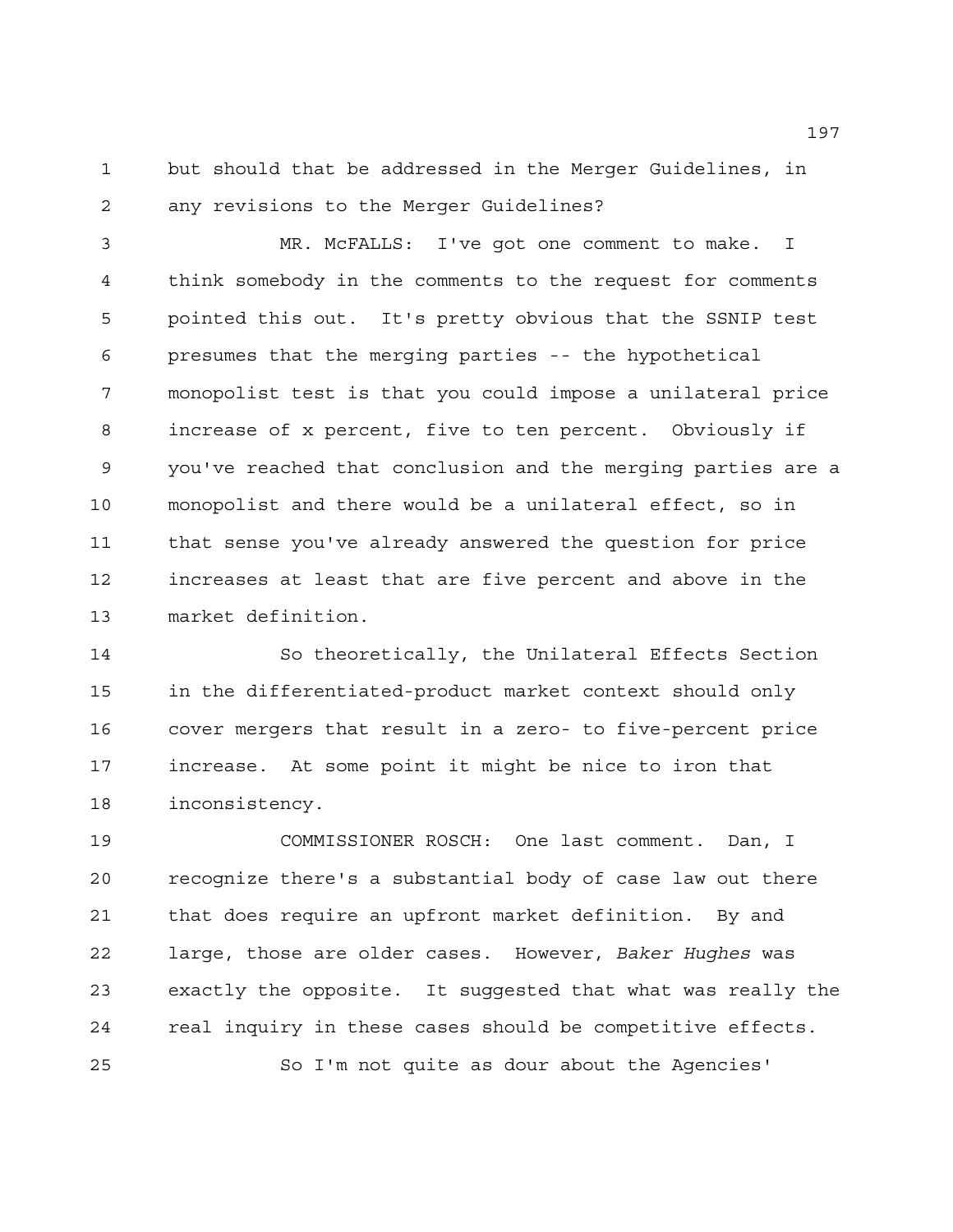chances in these cases as you are if we eschew an upfront market definition and simply treat it as an important consideration but just one of a number of them.

 PROFESSOR SHAPIRO: I would also just jump in there. The upfront, it's one thing to say if we went to court that we would tell the court in the complaint: Here's the relevant market, here's the line of commerce, that's where we claim there's an effect. That's very different than saying the first step in a merger investigation, either before or after a second request, is going to be to figure out what the relevant market is in order to figure out effects. Very different.

 MR. WALL: I agree with that completely. Behind the closed doors of the Commission you obviously can do it in whatever order you want. It is just that if the end product of that is a conclusion that then has to be articulated by reference to a traditional market definition to go get an injunction, have that in the planning cycle somewhere.

 PROFESSOR SHAPIRO: Thanks for the tip. (Laughter.)

 MR. FARRELL: Any of the panelists want to issue a very brief closing?

 MR. POPOFSKY: Well, I was just struck by one thing that Commissioner Rosch mentioned, because I come from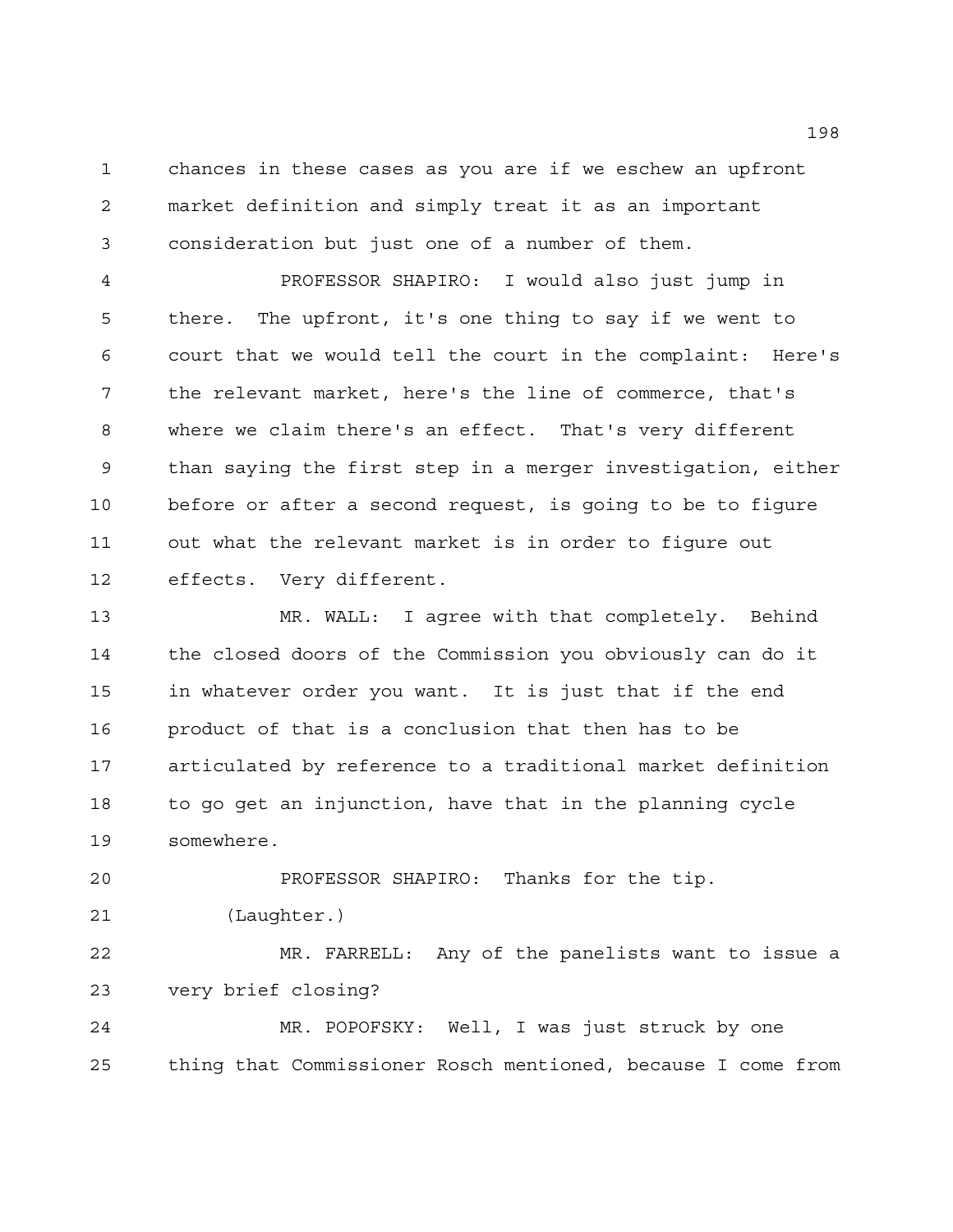an era before there was such a thing as a unilateral effect. It wasn't in *Areeda* when I was a student. If it wasn't --

 MR. WALL: They actually existed, we just didn't know what to call them.

 MR. POPOFSKY: Well, they didn't exist. If it wasn't in *Areeda*, that was the truth.

 After all is said in done it is not clear to me that we have moved a great deal forward dividing the world into two halves. I mean your opening question suggesting there's a very large gray middle ground suggests the same point, that perhaps, just perhaps a unitary look at the market as a whole, concentration ratios however you want to do them, suffices to catch all the potential anticompetitive effects, and that the Guidelines ought to reflect that and come at it that way, but then identify the potential kinds, kinds of anticompetitive effects that can occur, whether they're called coordination, whether they're called unilateral, whether they're called something in between. I guess I'm not persuaded, as I reach antiquity, that *Areeda* had it wrong in 1962.

 MR. FARRELL: Thank you very much. (Applause.) MR. FARRELL: Let's take a 15-minute break and

start again at 3:43

(Recess taken from 3:28 p.m. to 3:49 p.m.)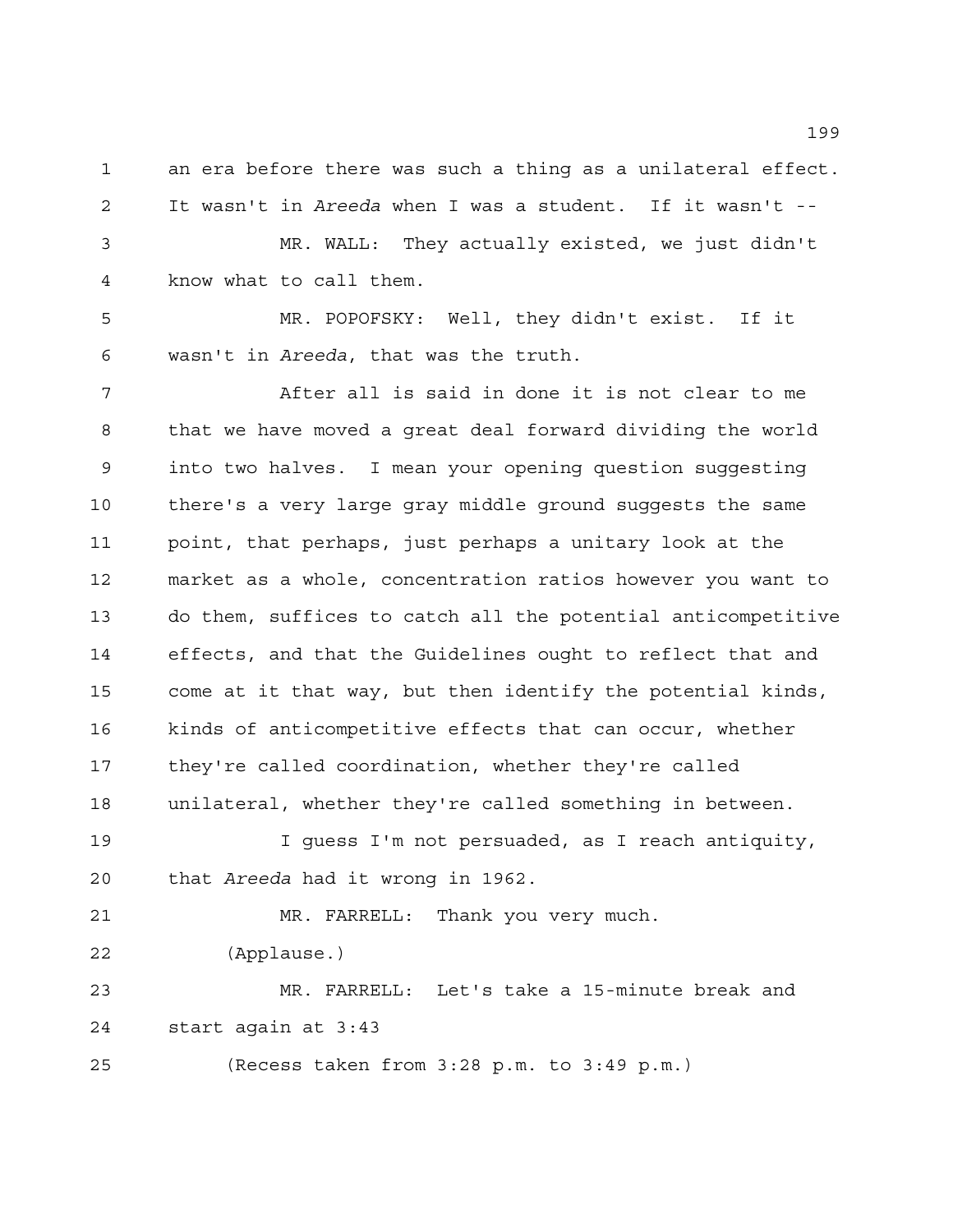**PANEL 4: DYNAMIC MARKETS AND INNOVATION**

 **MODERATOR: CARL SHAPIRO PANELISTS: TIM BRESNAHAN, Landau Professor of Technology and the Economy, Stanford University MARK CHANDLER, Senior Vice President and general Counsel, Cisco System, Inc. GREG SIVINSKI, Senior Attorney, Antitrust, Microsoft Corporation DAVID TEECE, Thomas With. Tusher Professor in Global Business, University of California Berkeley BRUCE SEWELL, General Counsel and Senior Vice President, Legal and Government Affairs, Apple** PROFESSOR SHAPIRO: If everybody would sit down, let's get started for our last panel here today. Thank you all for sticking around with us. For this final panel, I'm actually particularly enthusiastic and excited about it for two reasons at least. One is we have some actual folks from real

 companies as opposed to just the academics and the practitioners who are not inhouse. So I'm hoping we will use this to get a little more sense of how the whole merger-review process and indeed mergers and acquisitions fit into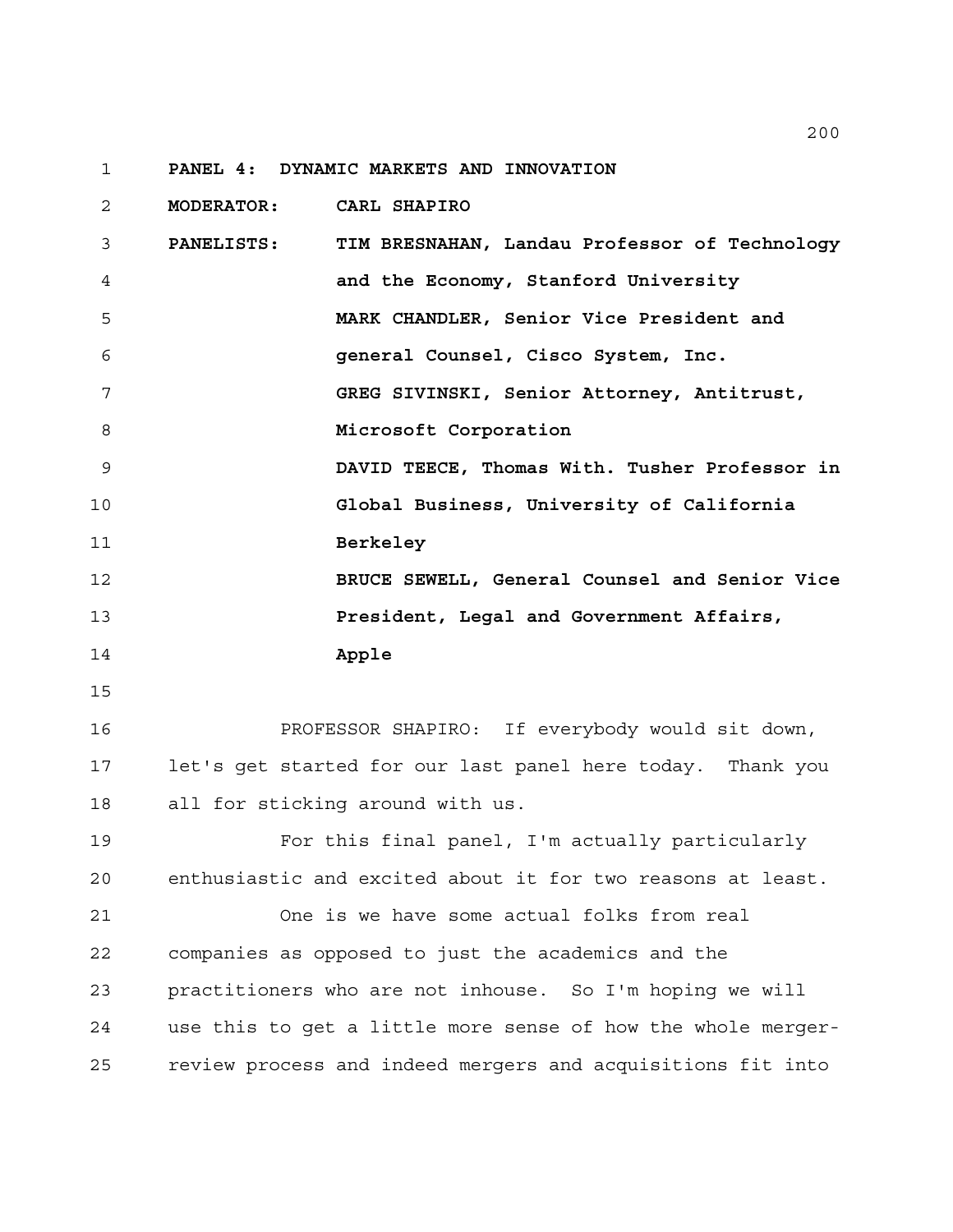the some of the strategies of at least three companies that are important in the tech sector.

 The second is the topic. So the topic is: Dynamic Markets and Innovation. And it's not a coincidence that we decided to hold this panel here in Silicon Valley at Stanford. That has sort of obvious reasons. Of the five workshops and I guess some 20 panels total we're having over these two months, is this the one devoted to this topic. So that seems to be terribly important.

 Let me just introduce the members of the panel in the order actually I will ask them to speak, just with brief introductions. First in the middle here, more or less: Mark Chandler, who is the Senior Vice President and General Counsel at Cisco Systems;

 Next we'll hear from Greg Sivinski, who is a Senior Attorney and handles antitrust at Microsoft and has extensive experience with deal-making and deals from the Microsoft perspective;

 Third will come Bruce Sewell, who's General Counsel and Senior Vice President, Legal and Government Affairs at Apple, who I've had the pleasure to work with extensively over the years, before I joined the Government;

 And then we will have two academics: David Teece, my colleague and friend from the University of California Berkeley, the Thomas Tusher Professor in Global Business;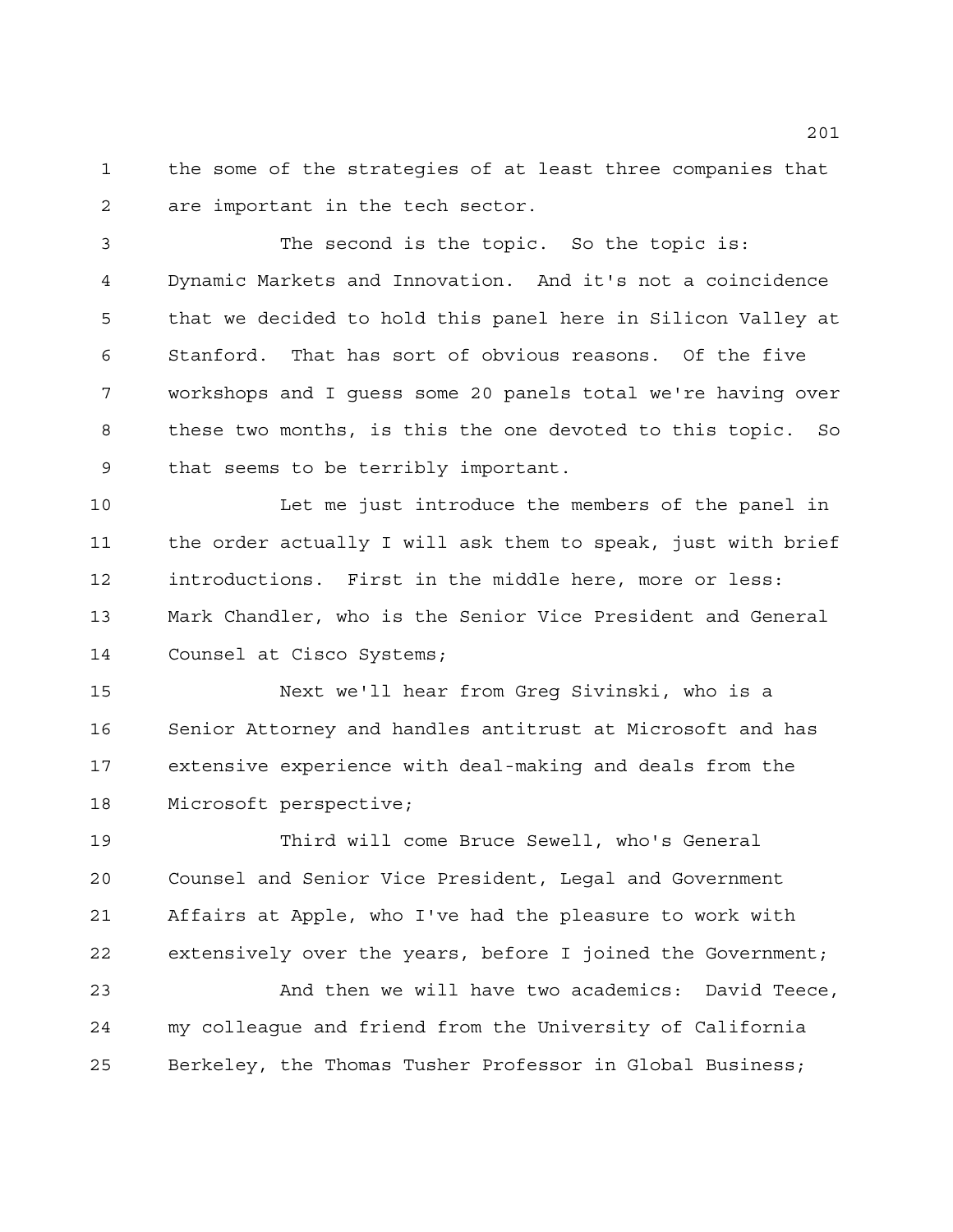and, lastly, Tim Bresnahan, my friend as well, Landau Professor of Technology and Economy at Stanford University.

 Let me set up the topic with a few minutes, as I did earlier this morning for the previous panel and Joe did for the panel we just concluded.

 So innovation and dynamic markets. These are actually potentially two different topics, closely related. We have some markets where markets are changing for reasons other than innovation: Declining industries. Some firms happen to be in trouble, other firms are up and coming. So in principle we can distinguish the two. In many cases the reasons for the dynamics are innovation and technological change, so they fit together very well. But I think we can talk about market dynamics even when there's not substantial innovation. In some cases we do see those markets, so I 16 just want to flag that distinction.

 We will focus, to be sure, on innovation, though. It is striking, one might say glaring, that innovation is virtually absent from the Horizontal Merger Guidelines. There are some general nods in a couple of spots to nonprice competition and that you've heard that today, it's of interest in merger review. This can, in principle, be product quality, service, product variety, as well as product movement, R & D, innovation. But there is very little there to indicate how innovation effects would be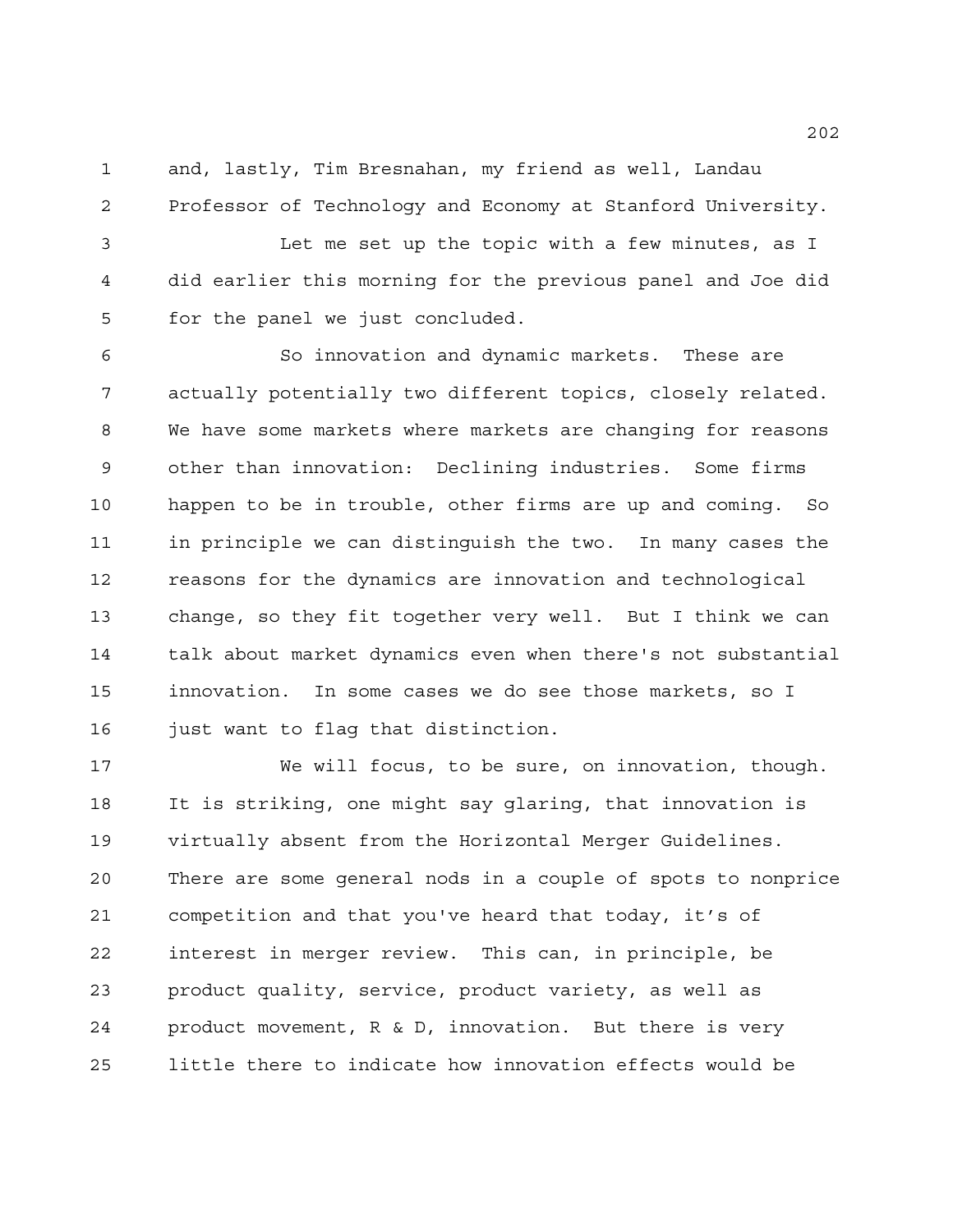analyzed or how industries with substantial technological progress would be evaluated differently than more static or stable industries, let's say.

 And, unfortunately unlike many other areas, the Commentary from 2006 does not provide a great deal of additional material on this either. It certainly mentions a number of cases where innovation has come up, but does not give a lot of guidance, so we're in this situation where at the same time we've got this, let's say, omission or very little that said there's a widespread recognition that innovation is king, if you will. Somebody said you look at the Guidelines, it sounds like pricing is king, but many of us have said or recognizing that it's become somewhat of a mantra, actually, that innovation is the main driver of consumer benefits of economic growth over the medium to long run, at least in a great many industries and probably the economy as a whole.

 So we've got this terribly important dimension of competition that is relevant for merger analysis, but virtually nothing in the Guidelines. So that seems like an opportunity for improvement if we're going to revise the Guidelines.

 I would note a particular article that I can't help but mention. One of the members of our working group, the working group of six members between the FTC and DOJ, is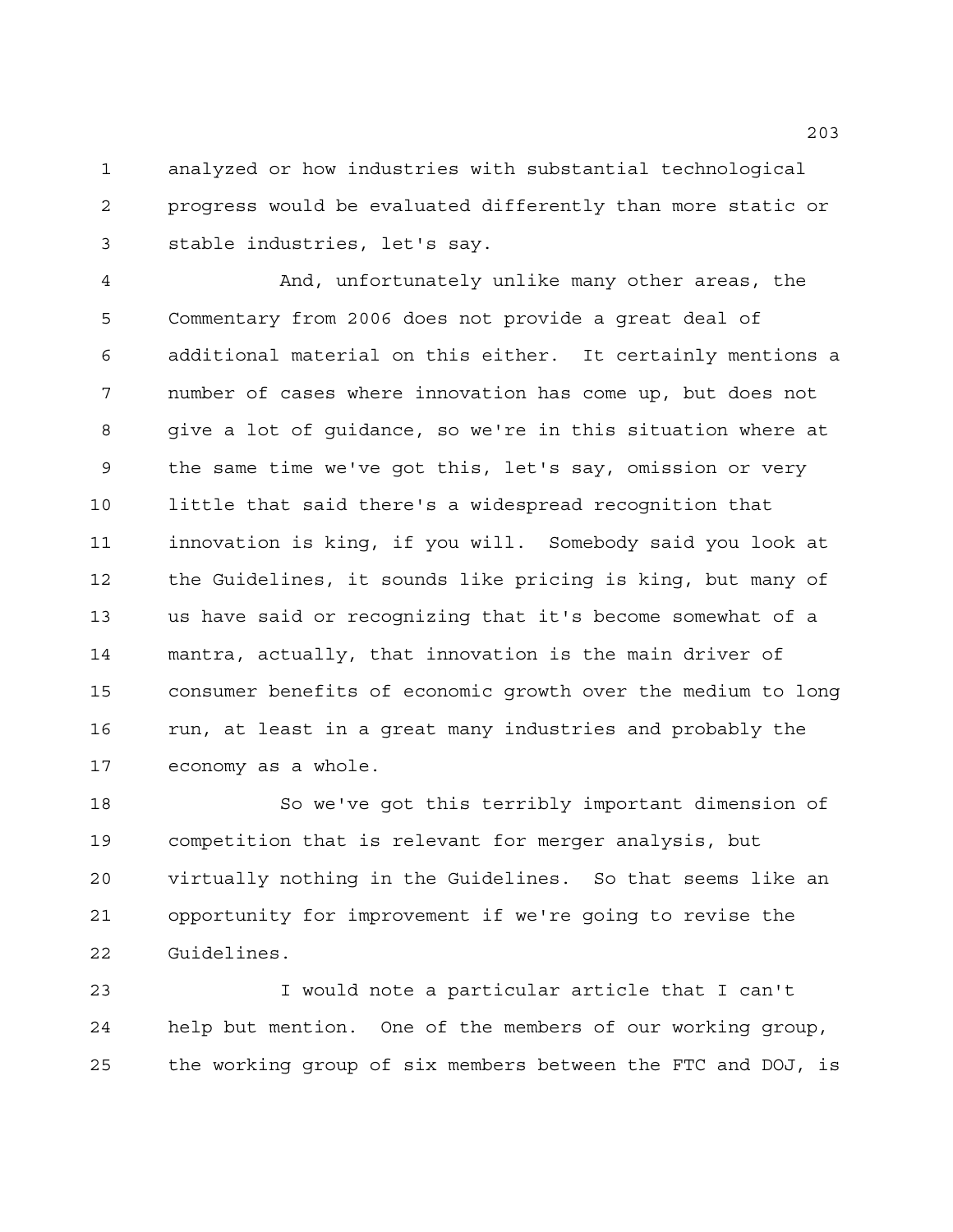Howard Shelanski, who is at the federal Trade Commission, and he has a fine article with Michael Katz from 2007 in the *Antitrust Law Journal* entitled "Mergers and Innovation." So I find that useful and instructive.

 They mention two types of things to think about that I think they put good labels on. One they call "innovation impact," which means if innovation is happening, the industry or market is changing in more or less predictable ways, such as a new generation of technology is going to arrive in a year or two and will be in products. That should be accounted for in how we think of forward- looking merger analysis, and how do we do that as opposed to, say, as some sort of static or backward-looking analysis or review-mirror analysis based on historical market shares. So that's one set of issues.

 And the other they call "innovation incentives," how will the merger affect the incentives of the merged firms or perhaps other industry members to engage in innovation, to spend money in R & D, to be motivated to improve their products.

 We don't need to use those labels, but I thought, if nothing else, out of respect for Howard, who doesn't happen to be here today, I would mention that and I think it frames some of the questions.

Now the fact is the Agencies look a lot at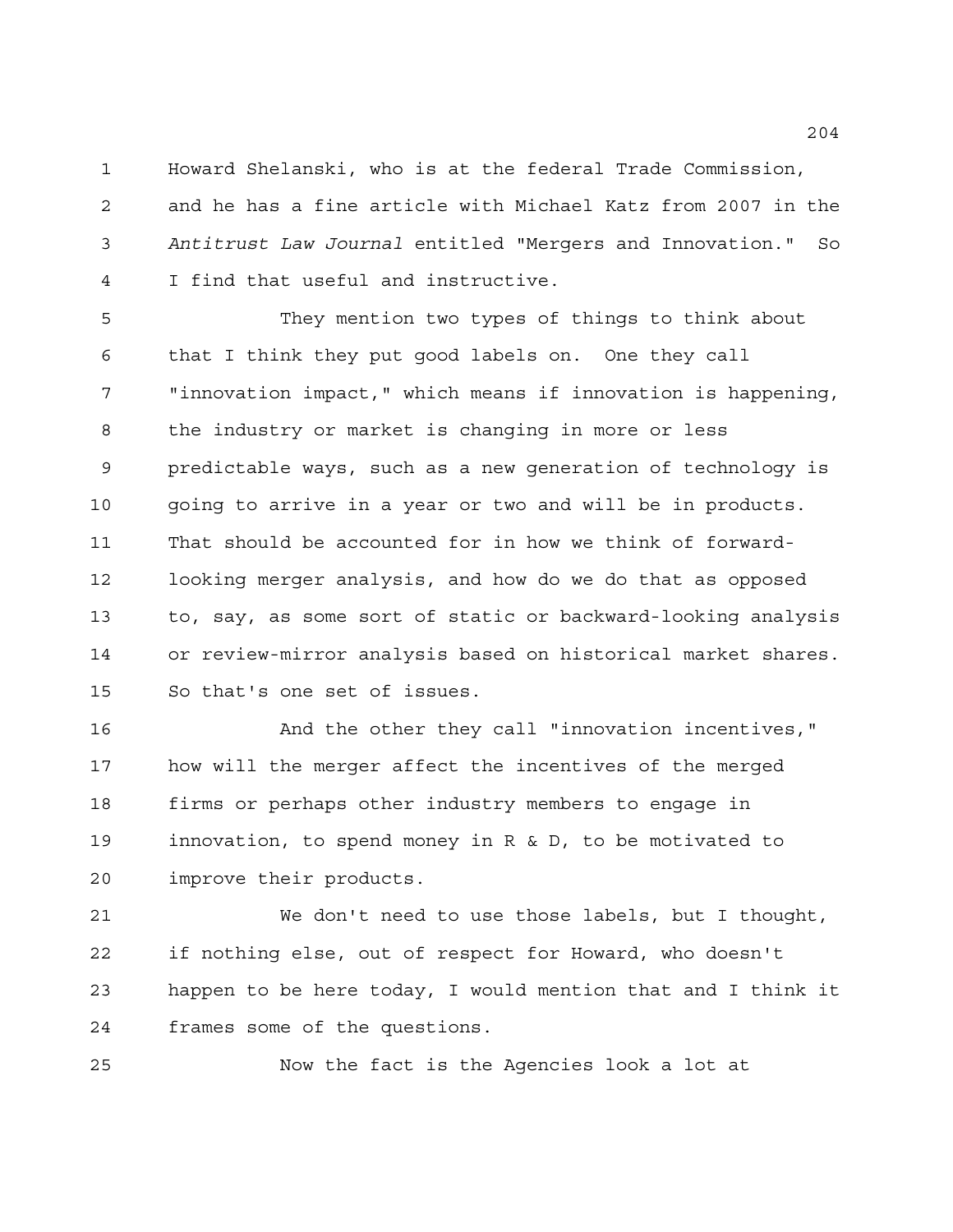innovation, impact and incentives, even though the Guidelines are, if not silent, very spare in discussing these issues. The question before us is: Can we say more? Can we as the Agencies describe what we do? And today how is this practice perceived, reflected outside the Agencies, and what would be good things to say if we take this on?

 Now I would ask everybody not to set up any strawman here. The strawman would be: You calculate Herfindahl, it's totally static, you don't look ahead, and that's bad. Well, that would be bad, but it's not what we do. And the Guidelines don't say we do that. They just don't say what we do very much in dynamic settings.

 So I think people who have practiced before the Agencies or read competitive impact statements or other materials such as speeches would recognize that we try to look ahead, we try to reflect the dynamics of an industry, and the question is: How do we do that? What are the tools? How well do we do? Can we articulate that?

 So I would hope the conversation would go in that direction. We don't do a static analysis. We don't ignore nonprice competition. But they require tools and issues regarding evidence that are different than more of a static pricing analysis that is so heavily reflected in the Guidelines.

I want to mention one case, just I again find it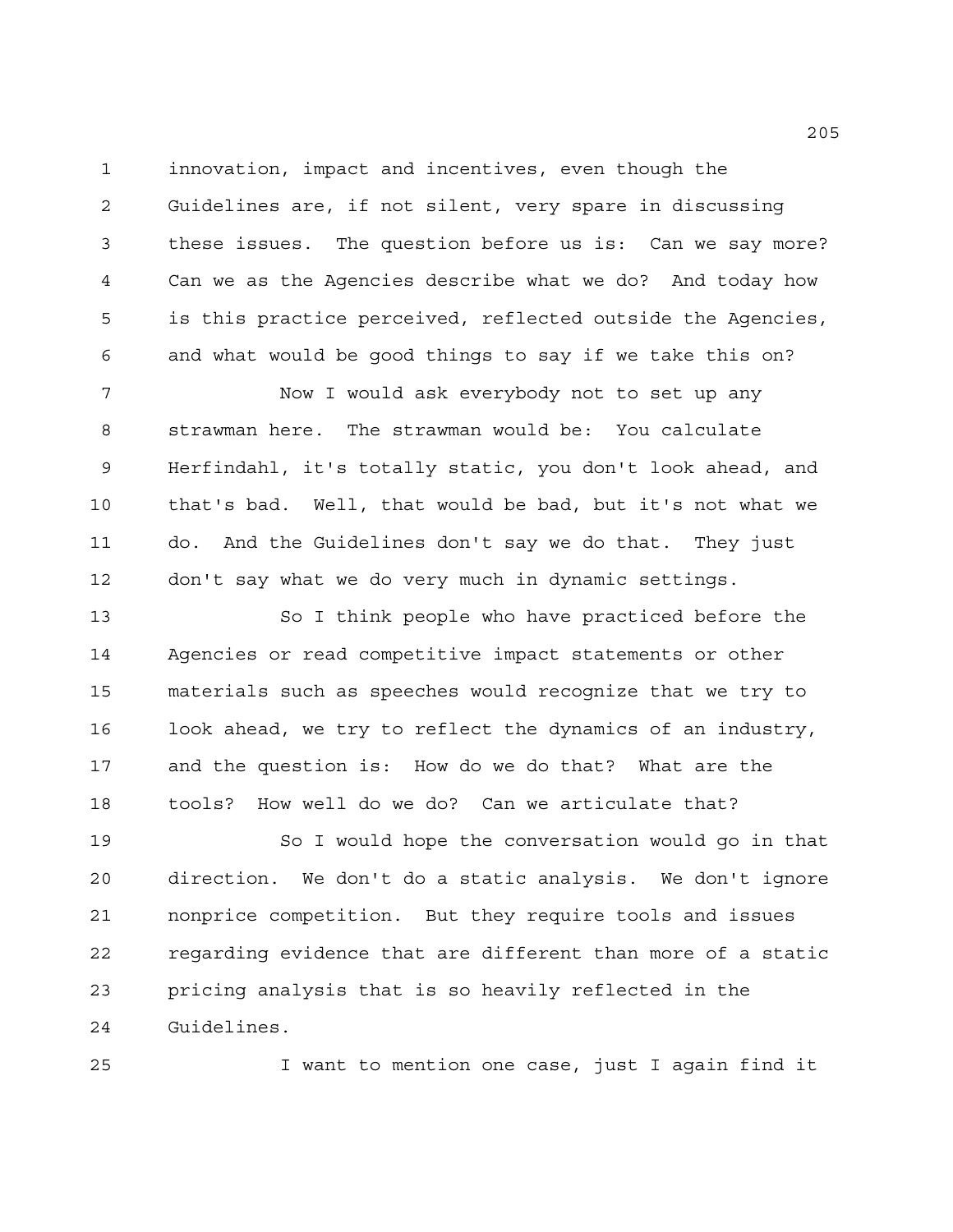useful, as I did this morning, regarding price

 discrimination to put one specific fact pattern out there, recognizing it's just one. There are many different fact patterns. But if people want to refer to it or the audience here, just to have something in your mind, and this is the FTC's case of *the Thoratec - HeartWare* merger that they challenged and blocked last summer. So this case fits into what I like to think of as a disruptive-entrant fact pattern, where the incumbent, this was Thoratec, in this particular case the product was left ventricular devices which are surgically-implantable blood pumps. I hope we won't have to worry too much about the details of these products. But they're critical for people with very serious heart problems who cannot get a heart transplant.

 And the FTC found, alleged that HeartWare was the only significant threat to Thoratec's continued dominance of this market for this product. And they had evidence in terms of FDA approvals that were expected within a few years, and other potential entrants into the market were further behind or less likely to succeed in entering.

 So in that case there was no current, as far as I know, product market competition between the two, but this was -- you could call it potential-entrant case or a future- product market case. And obviously it relates to innovation effects. Although, as I understand it, a lot of the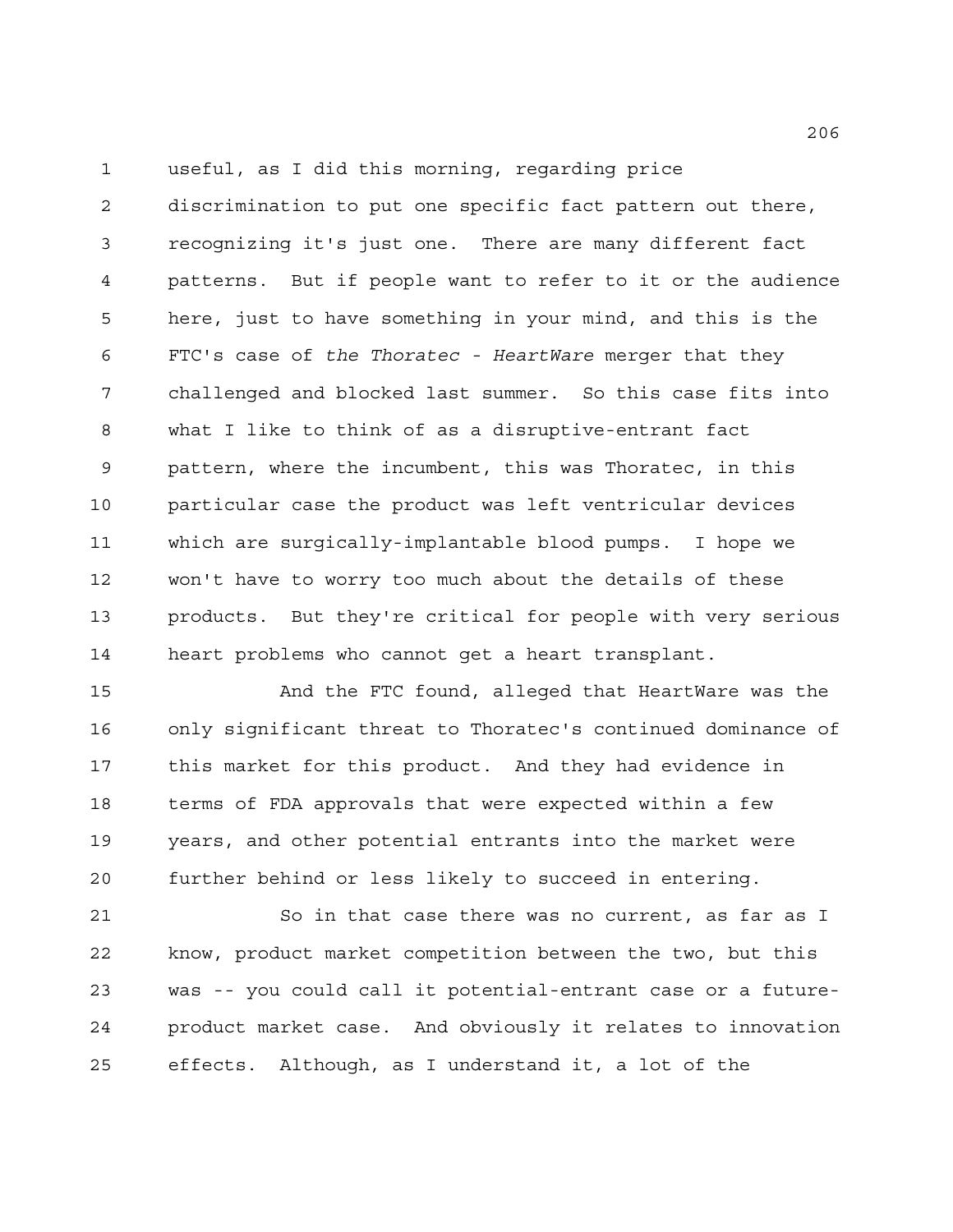innovation had already been done except there were still trials in bringing it to market. That part of the innovation process remained to be done.

 We have a number of cases. I think if you look back over both Agencies' portfolios where we have that type of pattern, an established firm, a disruptive entrant, and where we worry about the acquisition merger between those two.

 So maybe that's a noncontroversial fact pattern. That would be interesting to know that. Then that would make it easy to include that, but I suspect there will be issues surrounding that type of fact pattern, how would we analyze it. How would we determine that that fact pattern warranted a challenge versus not. And of course again that's just one of a number of patterns that can arise.

 That happens to be in the medical device industry. I realize none of our industry representatives here are from medical devices. Happen to be from the tech sector, so it may be somewhat less relevant because you don't usually have FDA approval for software and hardware devices, so far as I know. But hopefully the conceptual framework will still be helpful in terms of disruptive entrants and industry change. So, Mark, please go first. MR. CHANDLER: Thanks very much, Carl.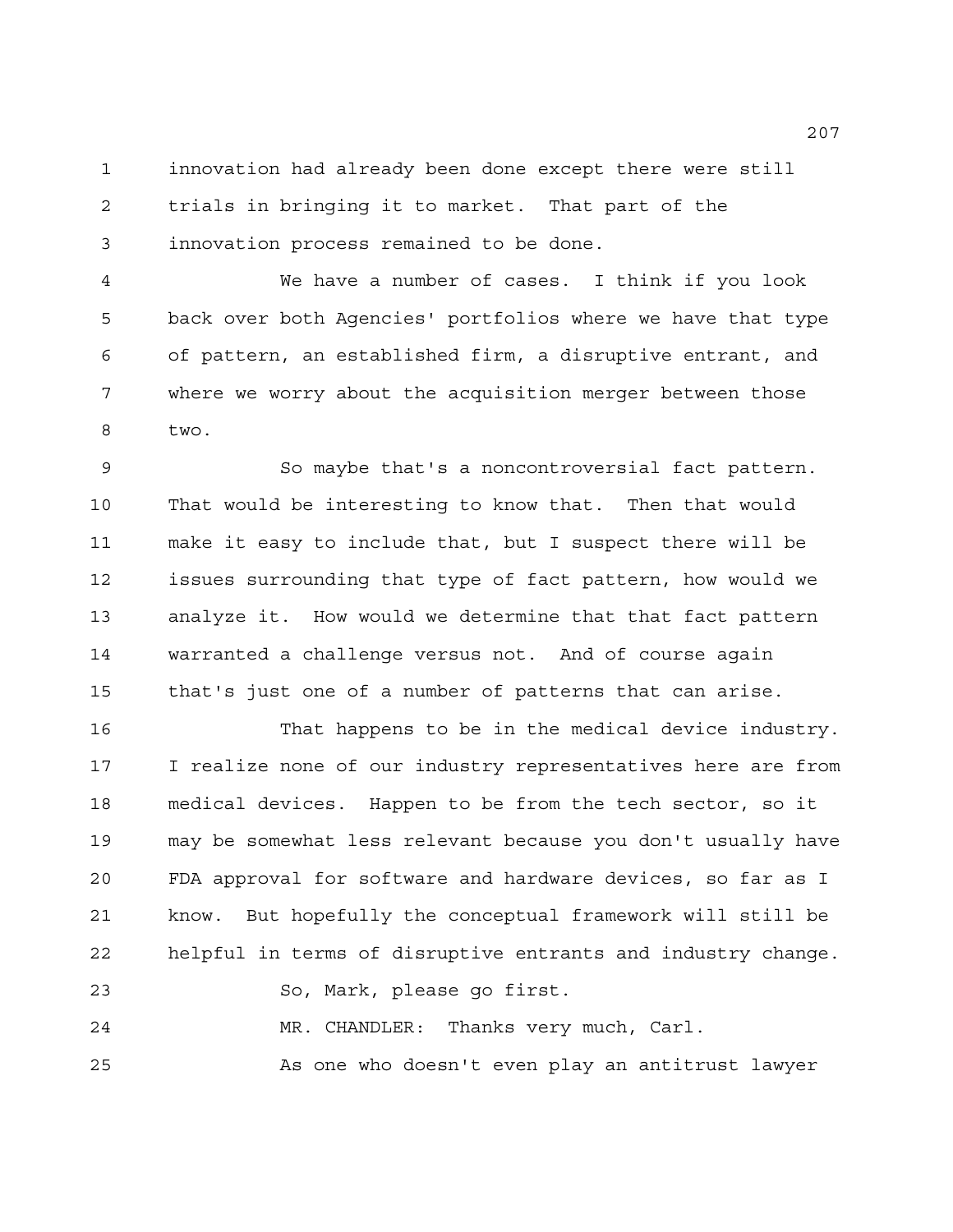on television, it's with some trepidation that I'm going to offer a few comments regarding the Horizontal Merger Guidelines. Hopefully even a generalist like me can add some useful perspective, though I note your comment that there are people here from real companies made me think maybe I'm supposed to offer sub-analytical, anecdotal comments that will be strawmen in their own, so I'll try to exceed at least that low bar.

 PROFESSOR SHAPIRO: I didn't have that in mind at all.

 MR. CHANDLER: Okay. Cisco believes that strong, properly-enforced, and transparent antitrust laws are critical to continue technology innovation. In areas of standards, for example, antitrust law must play a critical role in promoting innovation and diffusion of technology. We strongly support your efforts and the Commission as well to drive greater transparency into the standards process and to take to task those who use standard setting as a game for the enshrinement of private economic advantage, and that happens all the time. We see it every day.

 By the same token, clear and relevant Merger Guidelines transparently applied are critical in a dynamic environment where acquisitions, along with independent development and partnerships, are key components to growth and success.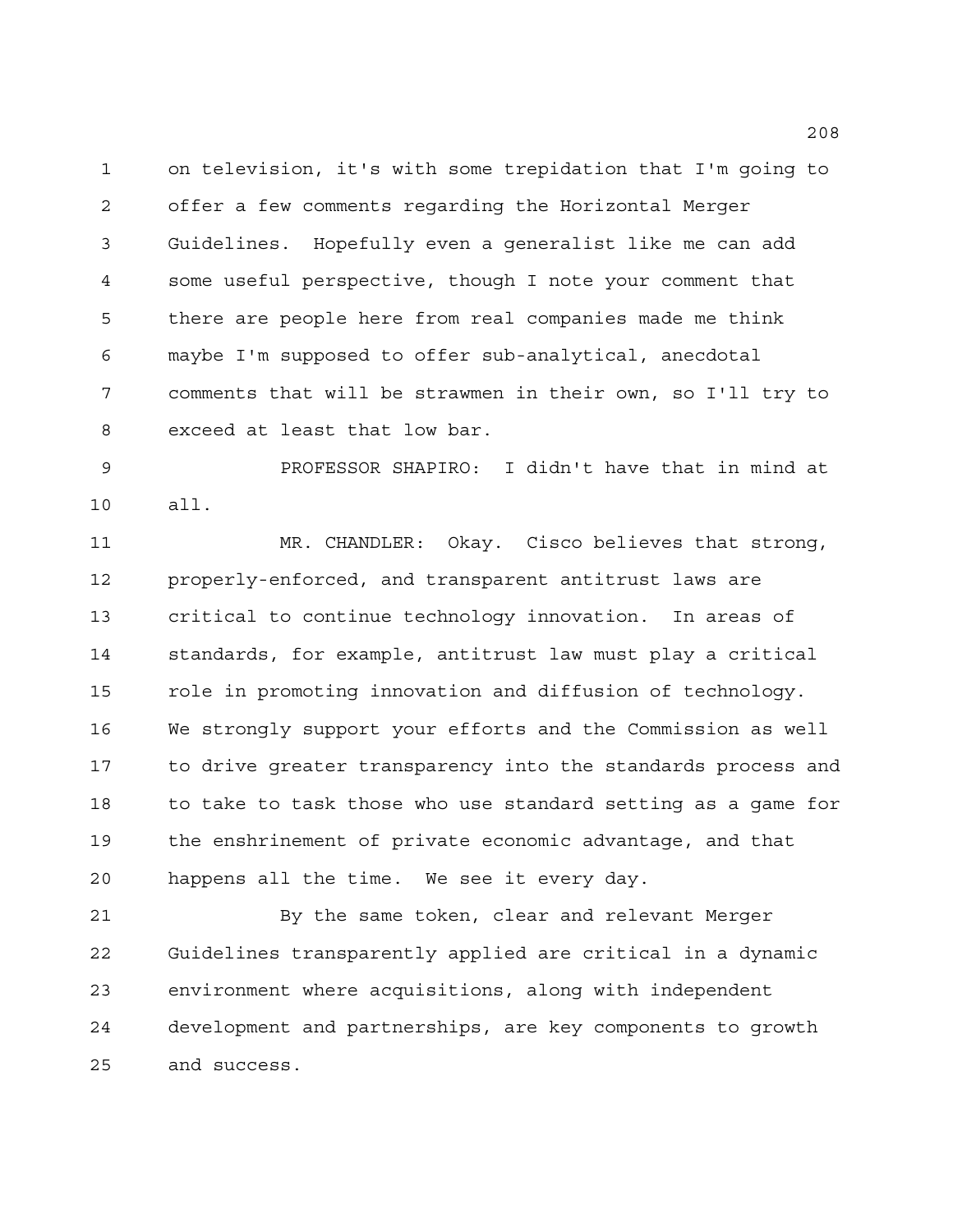My company's currently celebrating its twenty- fifth anniversary. We believe that the foresight to identify coming market transitions, the ability to mobilize our internal R & D resources, or to acquire technology from third parties to enable us to move into developing or adjacent markets has been a key component of our success.

 We've completed 136 acquisitions over the last 15 years. Mergers necessarily involve guess work. Just as Cisco makes bets on market trends in deciding whether and when to acquire, so too are the Agencies predicting future effects based on incomplete information. I appreciate the opportunity today to add our perspective to how those assessments can be made with the greatest degree of accuracy, for the sake of all parties involved.

 We acquire in order to enhance our ability to compete in new market areas. Not all of those acquisitions turn out as planned. While mergers can fail because of misexecution, we've also seen the technologies that we thought would be relevant simply were superseded. I joined Cisco in the \$5 billion acquisition of StrataCom in 1996, where I had been general counsel. StrataCom was a leader in wide area ATM, or asynchronous transfer mode data transmission.

 While ATM still played an important role, in the decade following the acquisition ATM was largely superseded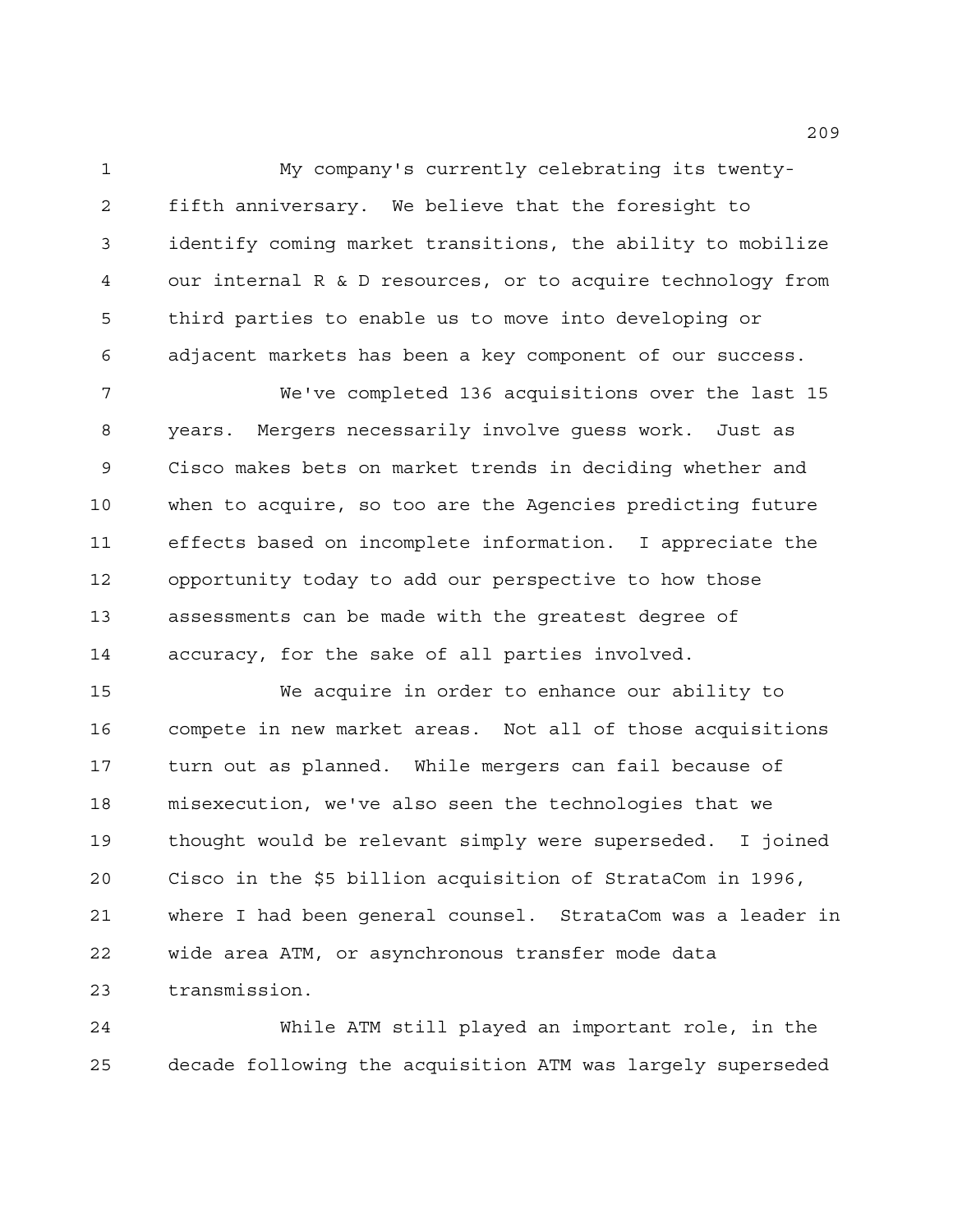by advances in the use of internet protocol as the common language for internet data transmission.

 Other examples abound. Take the AOL-Time Warner deal. Now it's remembered as one of the most colossal failures of strategy in business history, at the time though there was great concern about the pernicious impact the deal would have on development of the broadband internet, and the companies had to fight hard to win approval, a process that took almost a year.

 Though I noted in Monday's *New York Times* Bob Pitofsky pointed out that the Commission's economist thought the deal made no financial sense from the get-go, why did they worry? As Ken Auletta points out in the book *Googled*, AOL and Time Warner just did not count on Sergey Brin and Larry Page coming along and tearing down the walls around AOL's garden.

 My point isn't to criticize any particular Agency enforcement decision, but rather to emphasize the quip that I think we heard earlier today, that it's tough to make predictions, especially about the future.

 The Guidelines are especially relevant to this since the party's view as to whether a second request will be issued can be outcome-determinative in deal negotiations in my industry. When a company's most critical assets drive home every night, the uncertainty for protracted delay can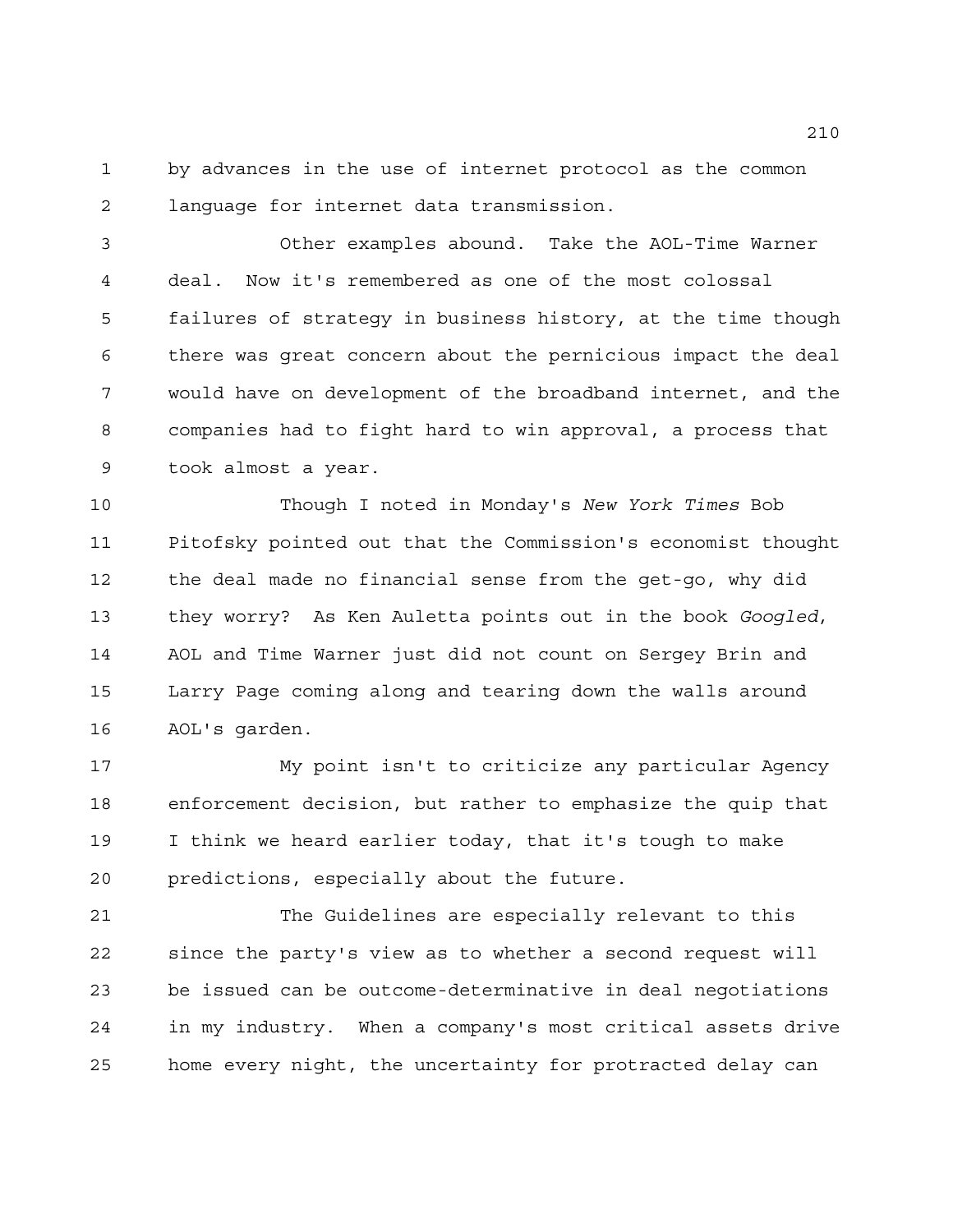be deadly. Now as a result the analysis we undertake when we're looking at a transaction isn't just the likelihood of approval or concern about the cost of complying with a second request, but how long approval will take. This has a direct impact on whether some transactions are pursued, since parties may not want to pursue a deal that puts employee retention at risk.

 This is especially true here in Silicon Valley, where California's pro competition employment law rules, combined with a density of opportunity, facilitate easy employee mobility. So any change in the Guidelines should drive toward predictability and clarity.

 How can both companies and the Agencies increase the odds that we get the analysis correct? To be sure, the laws of economics are not repealed or suspended for high- tech companies or dynamic industries, and robust, traditional economic analysis must remain the essential tool of merger review. The rigor of the economic method allows for incorporation of factors in the analysis which may have been historically undervalued but are nonetheless relevant. The challenge in some cases will be whether there are real world measurable values or whether proxies need to be used and the value of those proxies.

 I believe that in high-tech, dynamic markets the focus should be on the anticipated competitive effects of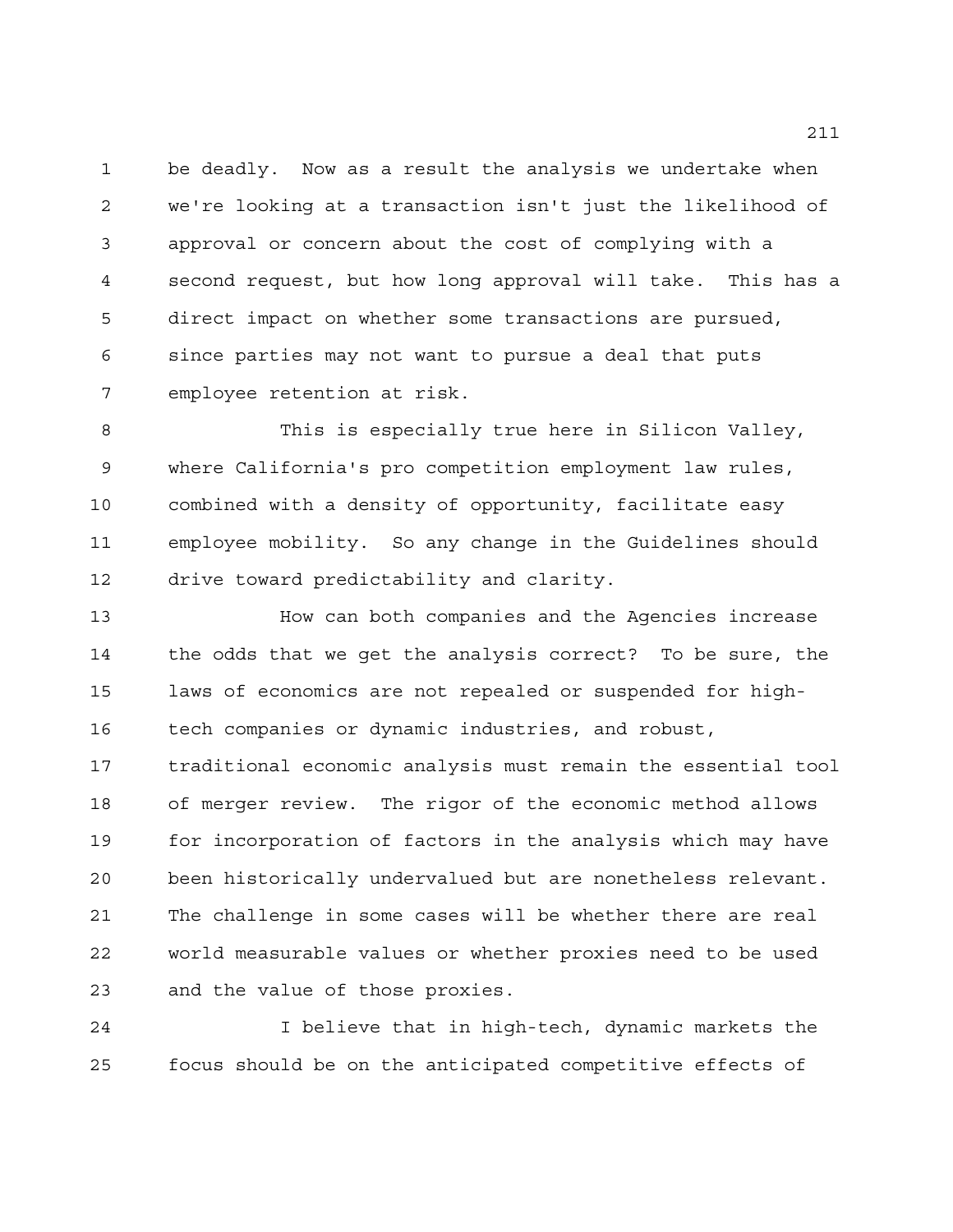the merger, keeping in mind that the speed of change, the disciplining power of customers in an environment where disruptive innovation can occur with breathtaking speed and regularity, are going to be critical factors.

 In an industry where Moore's Law reigns and price performance ratios are constantly falling, an analysis based on the power of participants to raise prices seems at least to industry participant to miss the point. Let me make this clear: Raising prices has in my experience never been a part of any acquisition discussion that I've ever seen at Cisco; fear of technological obsolescence or the opportunity to create new markets with disruptively-lower costs to consumers almost always is.

 The current Guidelines leave room for the Agencies to look to the future in reviewing deals in dynamic markets and to discuss the right factors. To my mind, however, the presumption should be reversed. At the simplest level, the analysis proposed in Section 1.521 of the Guidelines should be the rule, not the exception, when looking at certain types of transactions.

 In high-tech dynamic markets the presumption should be that historical market shares are not a reliable predictor of the future. Change simply occurs too quickly, and absent regulatory tariff or other artificial barriers to trade is immediately global in scope.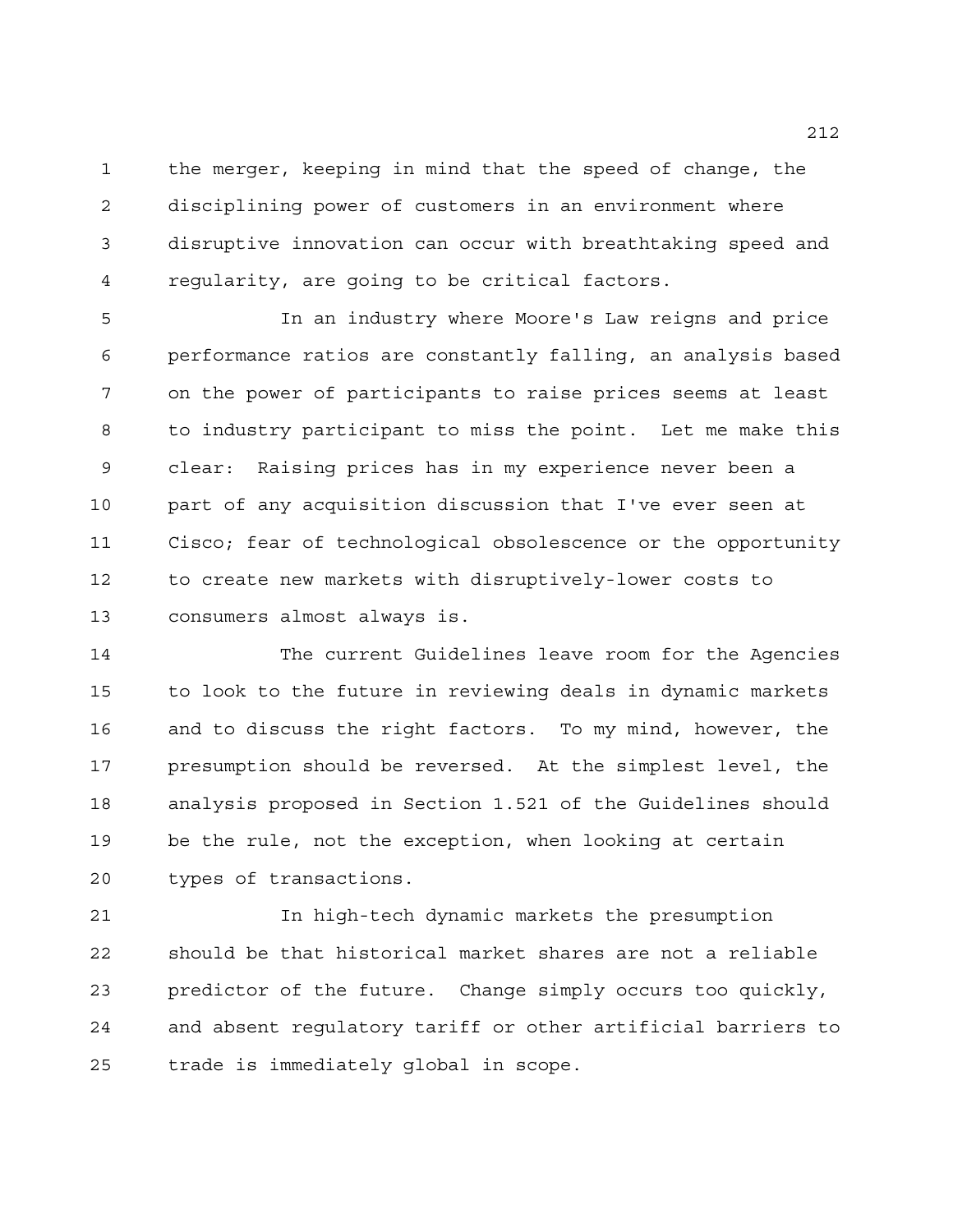Backward-looking market shares may be a consideration, but the analysis should neither start nor stop there. Products move from conception to design to worldwide customer availability in months. Product modifications and improvements can be implemented nearly instantaneously to respond to a competitive threat, to seize a market opportunity.

 Because premerger concentration is likely to be a poor predictor of postdeal competition, then merger review in a dynamic market needs to focus on effects. It would be helpful if the Revised Merger Guidelines were more explicit with respect to the types of information and sources that are acceptable to demonstrate reasonably-predictable effects. Are internal strategy documents an acceptable source, industry publications, the views of informed customers? We believe each of these has a place in the evaluation of mergers in a dynamic industry like ours.

 Mergers in dynamic markets also differ from traditional markets with respect to the phenomenon of convergence. Convergence occurs when companies with different strengths identify the same set of applications as adjacent markets. This can occur extremely quickly as what seem like distinct product markets and participants suddenly come to compete. Current examples include convergence of networking and computing, telephony and computing,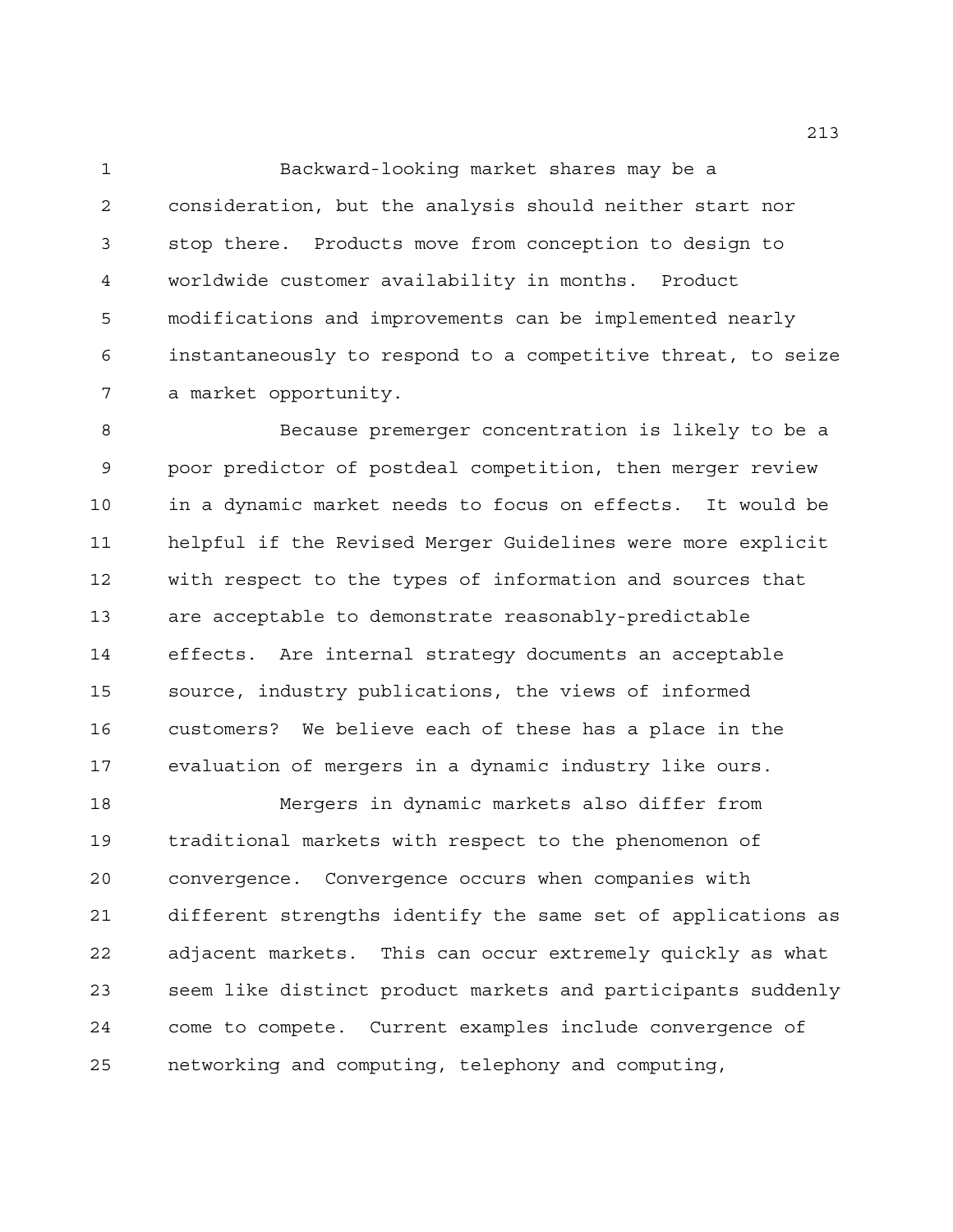convergence of still and video cameras with multifunction phones.

 Cisco's emergence this year as a competitor in the corporate data center, with the potential for dramatic efficiencies and benefits to customers, is based on deploying networking technologies we already had, augmented by acquisitions and our own developments. Yesterday's announcement by two very large industry players, one of whom is represented on this panel, of new data center and cloud architectures and products, was partly driven by our entry, if the press reports and analysts' commentary today is to be believed.

 Similarly, it would not have been conceivable several years ago that consumers would chose one multifunctional device, like an iPhone, over multiple devices for photos and video. But today millions of people are doing just that. Five years ago it was unlikely that Palm, RIM, Nokia and Motorola viewed Apple as a competitor. Two years ago it's equally unlikely that Apple viewed Google as a competitor. No merger of competitors in 2006 would have stopped the impact of the iPhone.

 Structural merger analysis, with its reliance on historical concentration ratios can be outright misleading in industries marked by rapid change and convergence. If there are indications that convergence is occurring or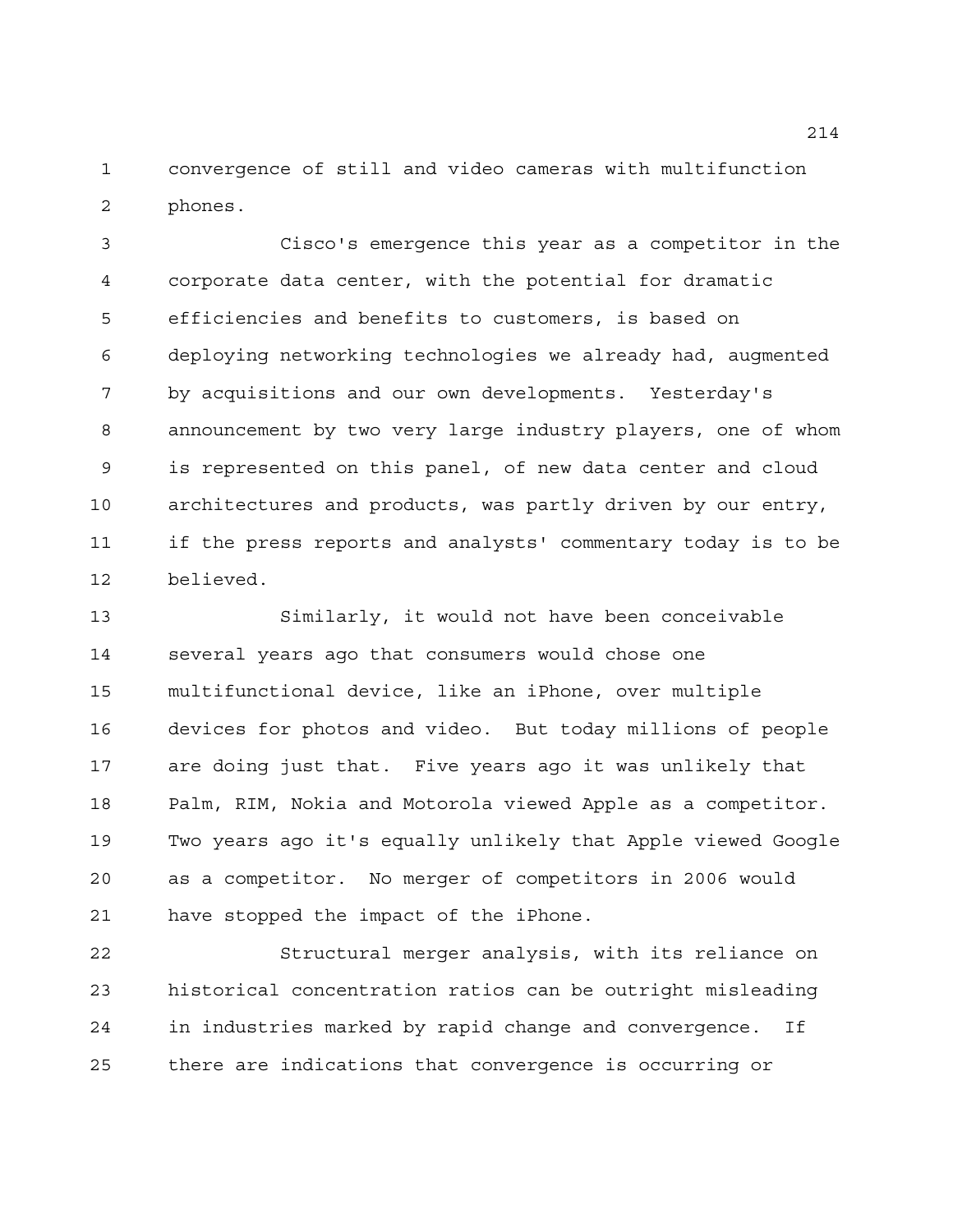likely to occur, the Agency should more expressly

 incorporate into the analysis the likelihood that new market participants and market dynamics will constrain potential anticompetitive effects of a proposed merger.

 The competitive-effects analysis should therefore look closely at postmerger incentives, including the market- growth assumptions and valuation assigned to the acquired company or assets where an asset makes sense financially only if there's high-market growth, and, in fact, acquired companies seek to monetize for themselves the synergistic values of the transaction that would come out of rapid growth. If that's the valuation that's on the acquired company, steps that would frustrate market growth, by working to constrain output or increase prices are therefore contrary to the acquirer's long-term interest in recovering that investment, even if they might increase short-term profits. In those cases the Agency should be receptive to the argument that the acquirer will be constrained from exercising postmerger power by the need to make those expectations real.

 Likewise, in predicting competitive effects, reputational cost to acquirers of maximizing short-term profits are relevant. For example, in networking industries, in my industry, customers place a high value on interoperability, in compliance with industry standards.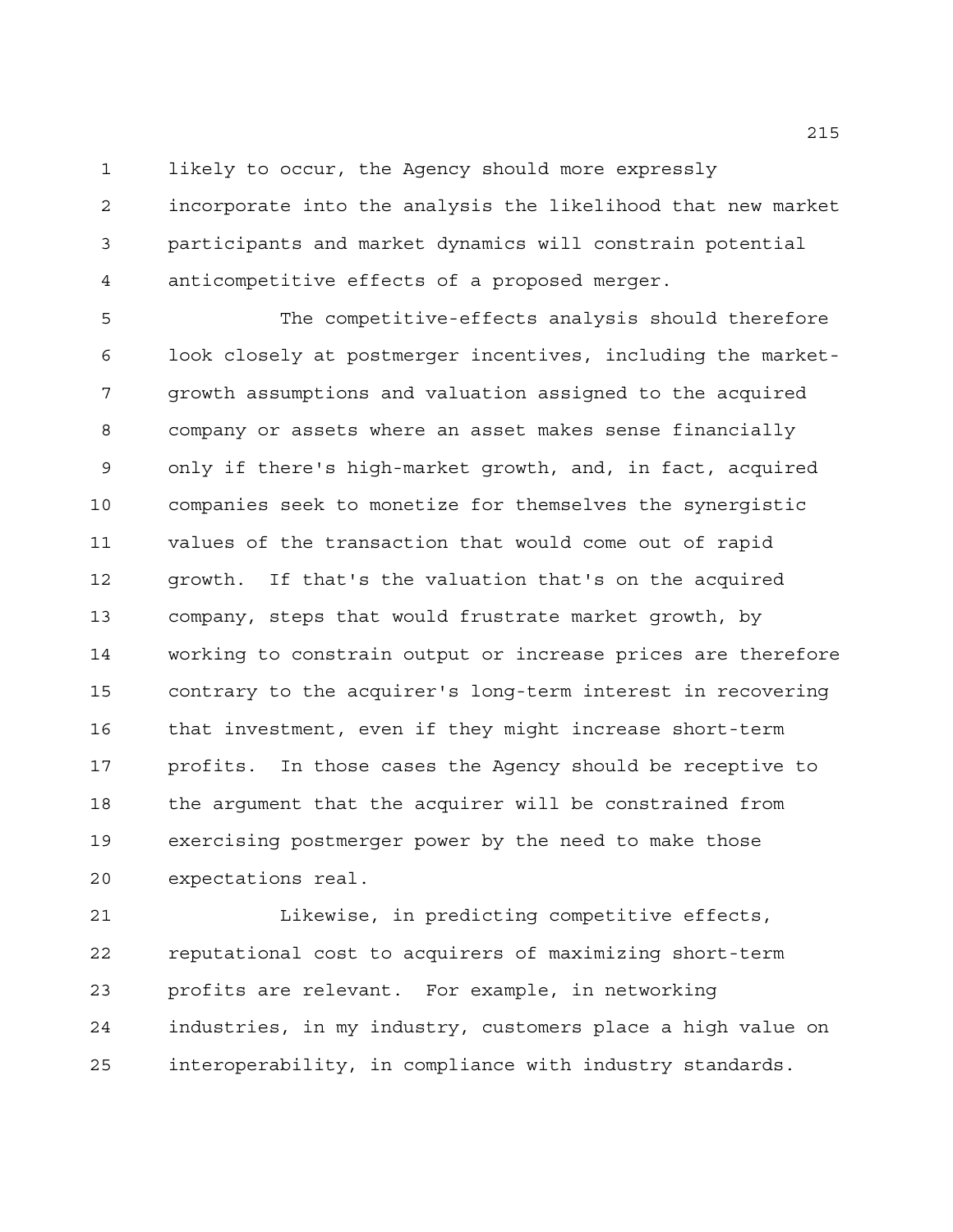Our policy generally has been not only to freely license but to license for free anything that we propose as a standard.

 Customers view deviations from standards and creation of noninteroperable products with suspicion. Customers don't want to be trapped into using products for a senior vendor, and recognize the role that interoperability plays in protecting them from opportunistic behavior. Acquirers with a reputation for creating standard-compliant, interoperable products -- I put myself in that category -- are unlikely to put their reputations at risk for the sake of short-term economic interest in one product segment.

 Standards themselves are important for evaluation of entry barriers. Where standards exist, where industry participants play by the rules -- not always the case -- no competitor can exclude entry by refusing to license. Facilitating entry into industries like networking and computing, which rely on strong standards, is why both Agencies should remain vigilant in policing abuses of the standard development system.

 All participants in this discussion recognize the importance of innovation for consumer welfare. For many companies in dynamic markets, research and development costs may be high. R & D efficiencies gained through merger may be significant, especially in areas where marginal costs are low relative to price. Nonprice effects like these must be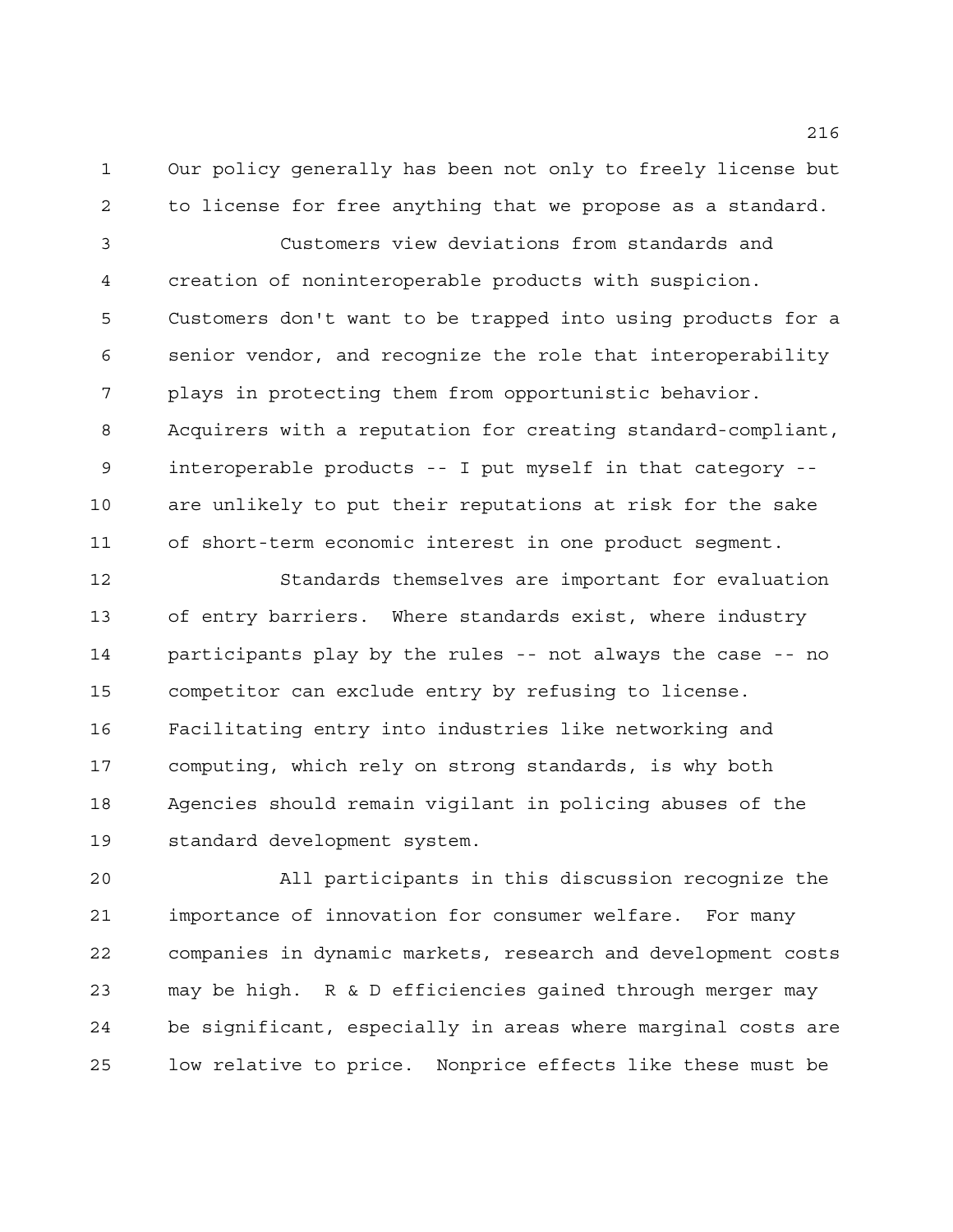taken into consideration when assessing mergers in dynamic markets.

 The Guidelines have stood the test of time, provide a solid framework for merger review. They do for us, I know they do for many, many others as well. I hope I've provided some food for thought for how they can be even more relevant for dynamic industries.

PROFESSOR SHAPIRO: Thank you, Mark.

 Let me just, so everybody who doesn't have Section 1.521 memorized, it refers to changing market conditions. It says -- and this will be relevant for the discussion to come, talks about "How market" -- "Concentration of market share data of necessity are based on historical evidence, recognize as things change," and then says, "The Agency will consider reasonably-predictable effects of recent or ongoing changes in market conditions and in interpreting market concentration and market share data."

 And I think you said that's the norm, that you would go down the route, and the question is how would we do it, and so forth. Or a question I put on the table.

Okay. Greg.

MR. SIVINSKI: Well, thank you.

 I agree with almost everything he said. In fact, I think what I'll do is carefully go through my comments, prepared comments, and try to avoid repeating much of what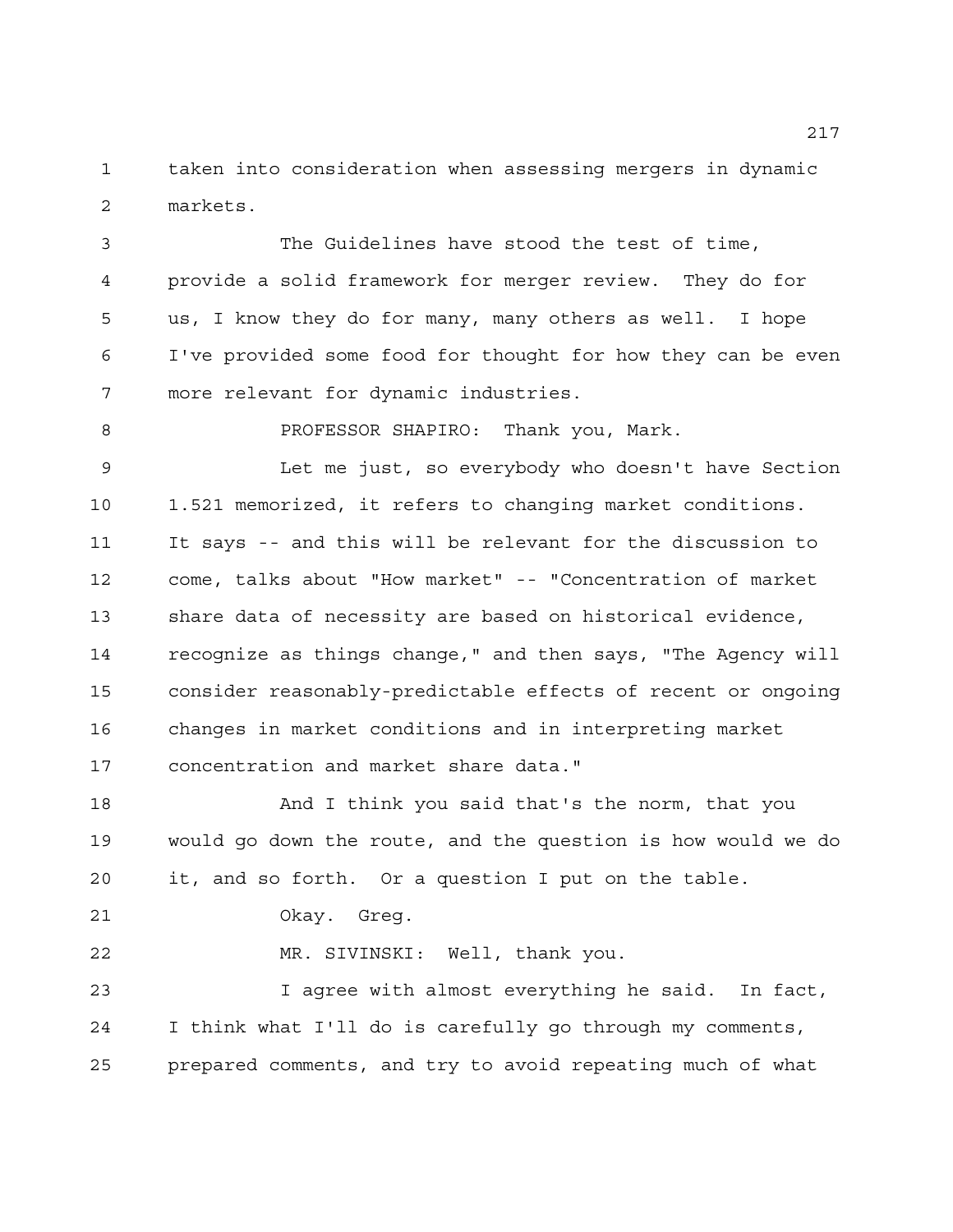he did say. Mark did an excellent job kind of nailing the tech industry point of view on dynamic industries and the role of innovation in dynamic industries.

 I want to step back a little bit and talk about the Guidelines, just briefly.

 They've proven to be a very durable guide for practitioners and for the last many years. As an inhouse practitioner, I certainly appreciate guidance that's clear, that's concise, and that's understandable not just to me as a lawyer but to business clients who are being tasked with the very difficult choices they face often when looking at mergers.

 Consistency and predictability in that process are key, and any changes should be weighed against the risk that consistency and predictability will be reduced.

 I share the views of others, including some here, that the current analytical framework is basically sound, but that the Guidelines should be revised in a few key areas to reflect developments and merger analysis in recent years and, more importantly, to reflect the types of issues that the Agencies are currently facing that they didn't really face in great numbers, say, 15, 20 years ago.

 Overall I believe the Guidelines should continue their focus on the analytical framework and on the basic steps of merger review. Transparency in that regard is a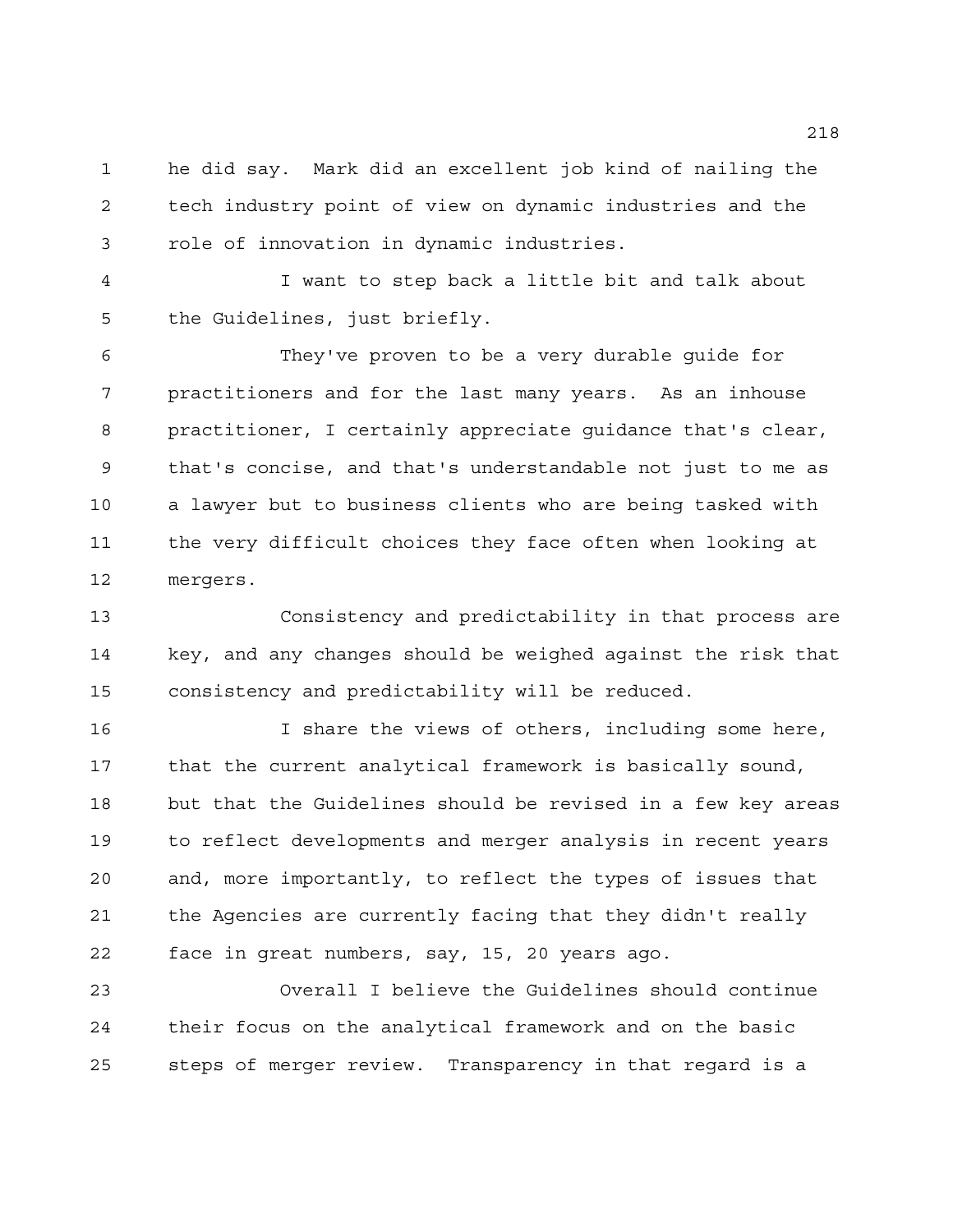very good thing. The Guidelines should not, however in my view, try to provide any detailed explanation of a particular analytical technique. If that technique is untested over time or is only used in certain cases or is simply experimental.

 Doing so risks enshrining one technique over another, and I think that's an incorrect assumption to draw based on the flexibility that the staff likes to maintain and in what tests and analytics it will apply in any given case. It also risks enshrining them in a way that could lead to false positives, false negatives in the way we look at cases.

 Given that the data for one or more of the complex economics tools is simply not available, this would greatly diminish the value of the Guidelines as a resource for advising clients on a given merger.

 I can tell you that I have read Carl's paper on upward pricing. I think I understand it and I also think that I could never find the data for it without a great deal of effort in my industry. That presents a problem. Any time that I'm asked to advise a client on the likely outcome of a merger, more detailed explanations of specific techniques that may apply in a particular case can be, I think, better provided through the commentaries, the speeches, and other outlets that the staff and the DOJ and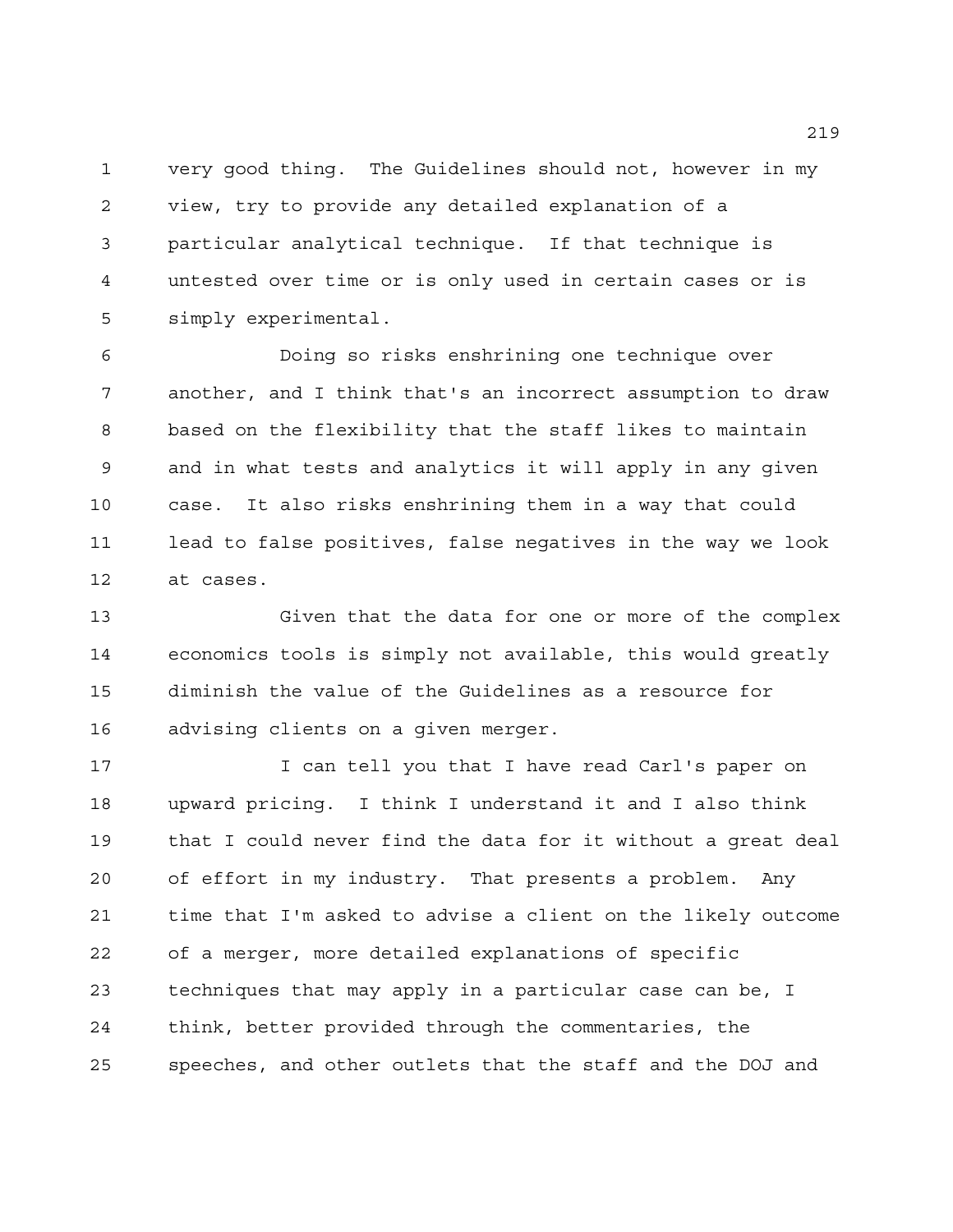the FTC have for making those kinds of determinations.

 Second, I think the Agency should stick to the Guidelines current analytical starting point, based on market definition and market concentration. These are well known and predictable concepts and allow us to reach an initial assessment of a merger. I was struck by what Larry Popofsky had to say earlier. I thought he was exactly right that there is an intuitive ability, if you've been in an industry long enough, if you talk to your clients, if you understand their business, you can reach an assessment very quickly based on the current Guidelines' focus on market definition, how that merger may be viewed, at least initially by the staff.

 There's no question that businesses understand that should a deal go forward, a more detailed competitive- effects analysis is going to occur, particularly if it's a difficult deal. But we shouldn't have to derive cross elasticities or diversion ratios or margins as a first step to forming an opinion about whether a merger is in fact going to raise significant issues.

 So I applaud the question that was asked earlier about what are the simple screens that we can employ that allow us to advise our clients in deals where there is a horizontal overlap, where there may be some concern. These things do provide a good basis for making at least some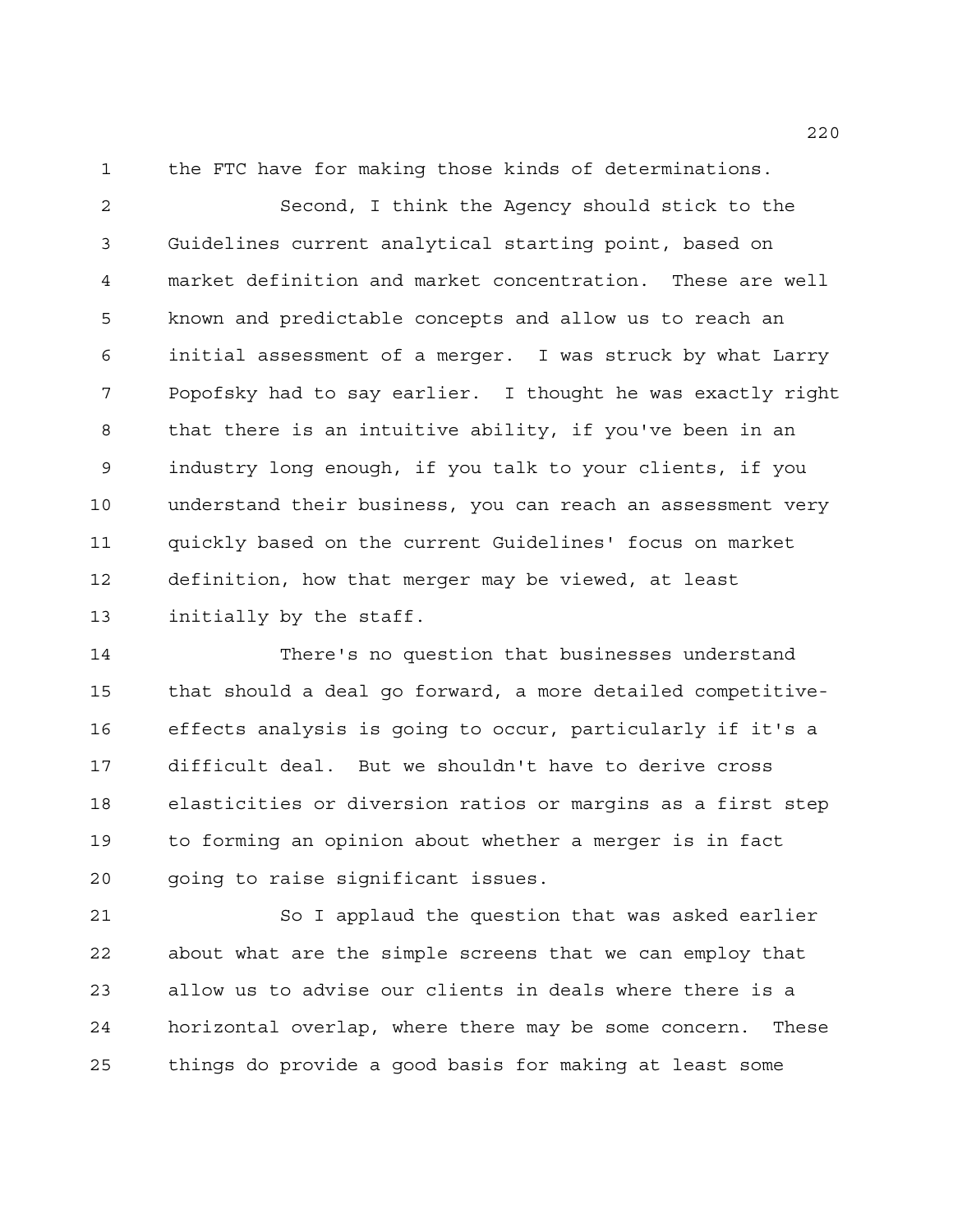initial determinations. And I'd echo what Mark said, that deals don't get done in this business based on the threat of a second request. So clarity, simplicity, and predictability are really paramount to our clients.

 That said, I agree that there's room to improve the current Section 1.5, which is flexible enough to accommodate considerations beyond market structure, but could do more to explain why market shares and market concentration are measured in markets experiencing significant technical change.

11 I would note, I don't have a solution for you. I think it's a great idea that the Guidelines should include some discussion of techniques for measuring shares in dynamic markets. I think that could add significant additional value to the Guidelines as a predictive tool and make it something that's really useful to us in advising our clients.

 Then, third, the Guidelines today distinguish between fixed and marginal cost. In practice, the Agencies' tend to credit savings and marginal costs as more likely to influence price.

 You've asked and the Agencies have asked whether any cognizable cost reduction is relevant and if it's likely to generate benefits for customers in the foreseeable future and whether the Guidelines should be updated to address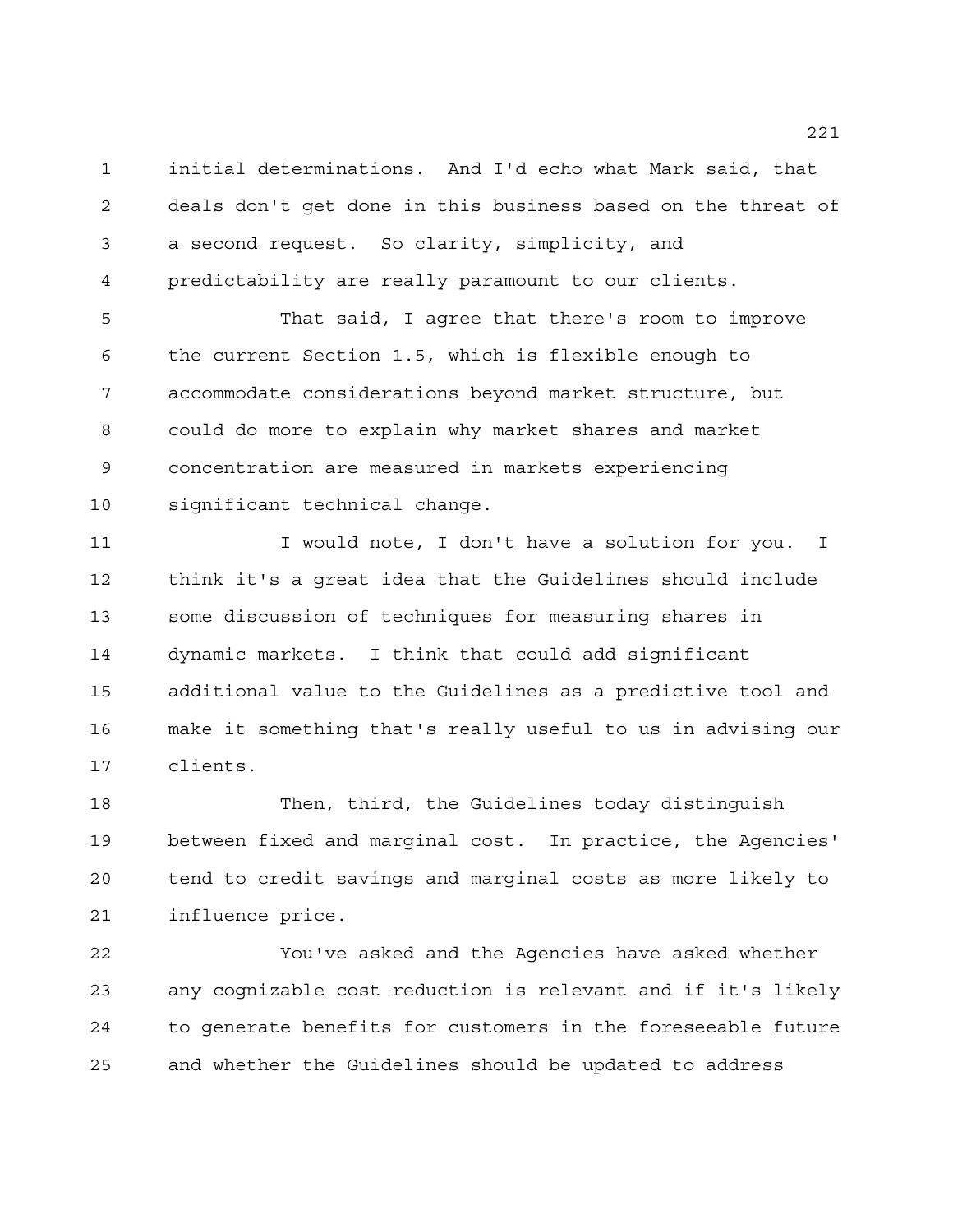these nonprice effects. We think the answer is most definitely yes.

 The guidelines should place a greater emphasis on the benefits to consumers that can result from merger- specific savings in fixed cost. Current Agency practice takes a skeptical view of fixed-cost efficiencies and, as a result, Agencies often have failed to fully account for the nature of competition in industries like software, in which fixed costs are substantial.

 The software industry as a whole is characterized well by intense dynamic competition. Mergers that reduce fixed costs increase incentives to invest in R & D, and innovation. Moreover, because fixed costs in the long run are variable, reductions in fixed costs today can generate significant real savings in the long run as well.

 Finally, I'd like to stress that R & D in particular is important in our industry. Today the Guidelines note that efficiencies relate to R & D are potentially less acceptable to verification and my lack short-term direct effect on prices. Consequently, they get pigeon-holed as delayed benefits and given less weight. It's ironic, I think, that when you look at the internal documents from our companies that the staff will see in many of these mergers, you will find that in fact it's the principle reason why we're doing the deal.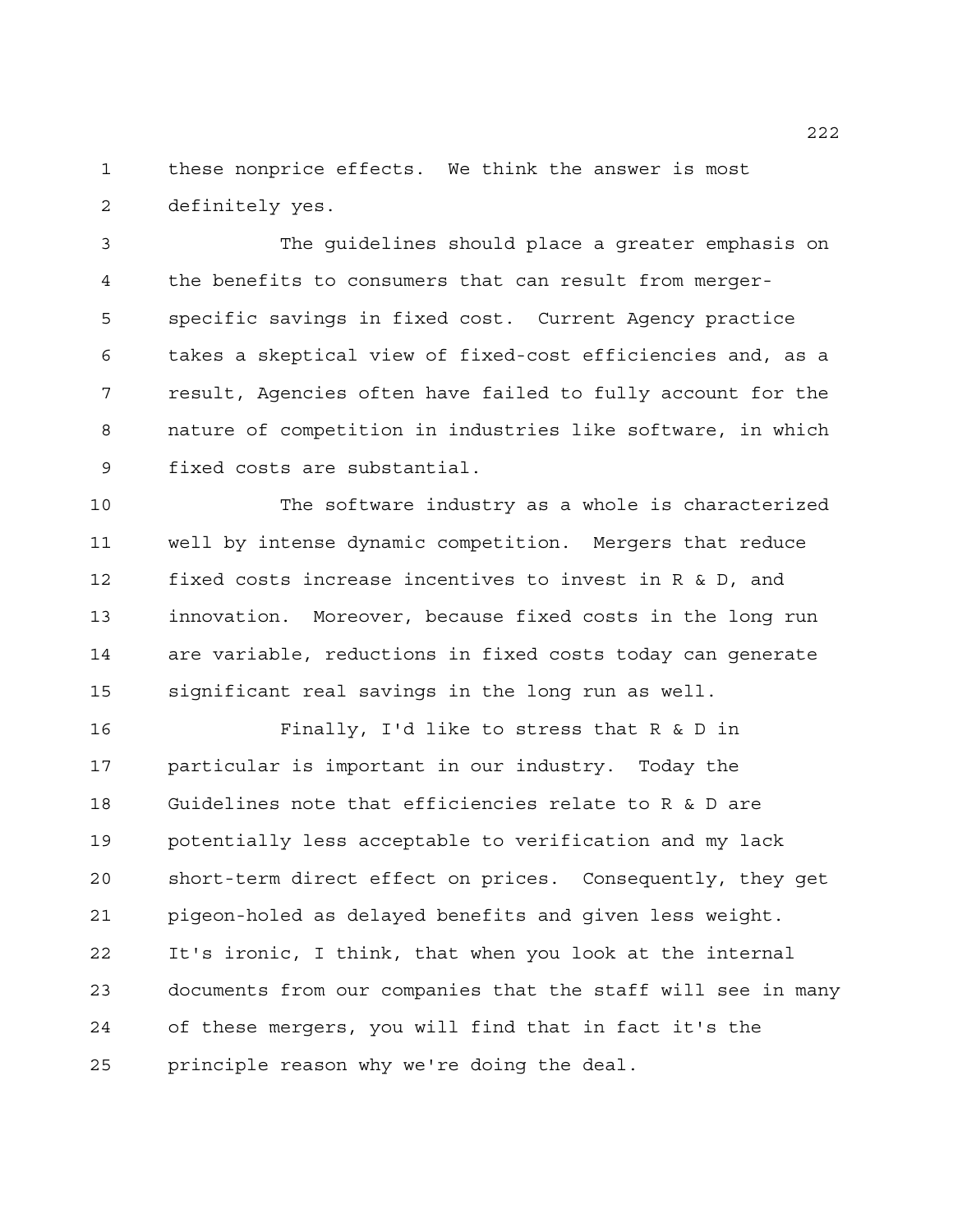So I think it's a reality of our transactions. It's something that should be looked at more carefully. I think the anecdotal evidence, both from the market, from witness interviews, should play a great role in determining the importance.

 We think it's time to take a different approach and recognize that innovation is a critical component of growing our economy and that R & D efficiencies that spur information are a key factor in emerging from the current economic crisis.

 Focusing on reducing marginal costs alone give short shrift to the point that change and fixed costs of innovation may determine whether that innovation occurs or, more importantly, some other innovation could happen at the same time. This has an obvious consumer welfare benefit in both and the short long-run.

**In short, I believe that merger policy unduly**  focuses upon reduction of marginal costs over the potential for fostering innovation, and that that risks missing the point in missing the forest for the trees.

Thank you very much.

 PROFESSOR SHAPIRO: Thanks so much, Greg. Bruce.

 MR. SEWELL: Thank you. I feel like I should offer some sort of disclaimer first, that having now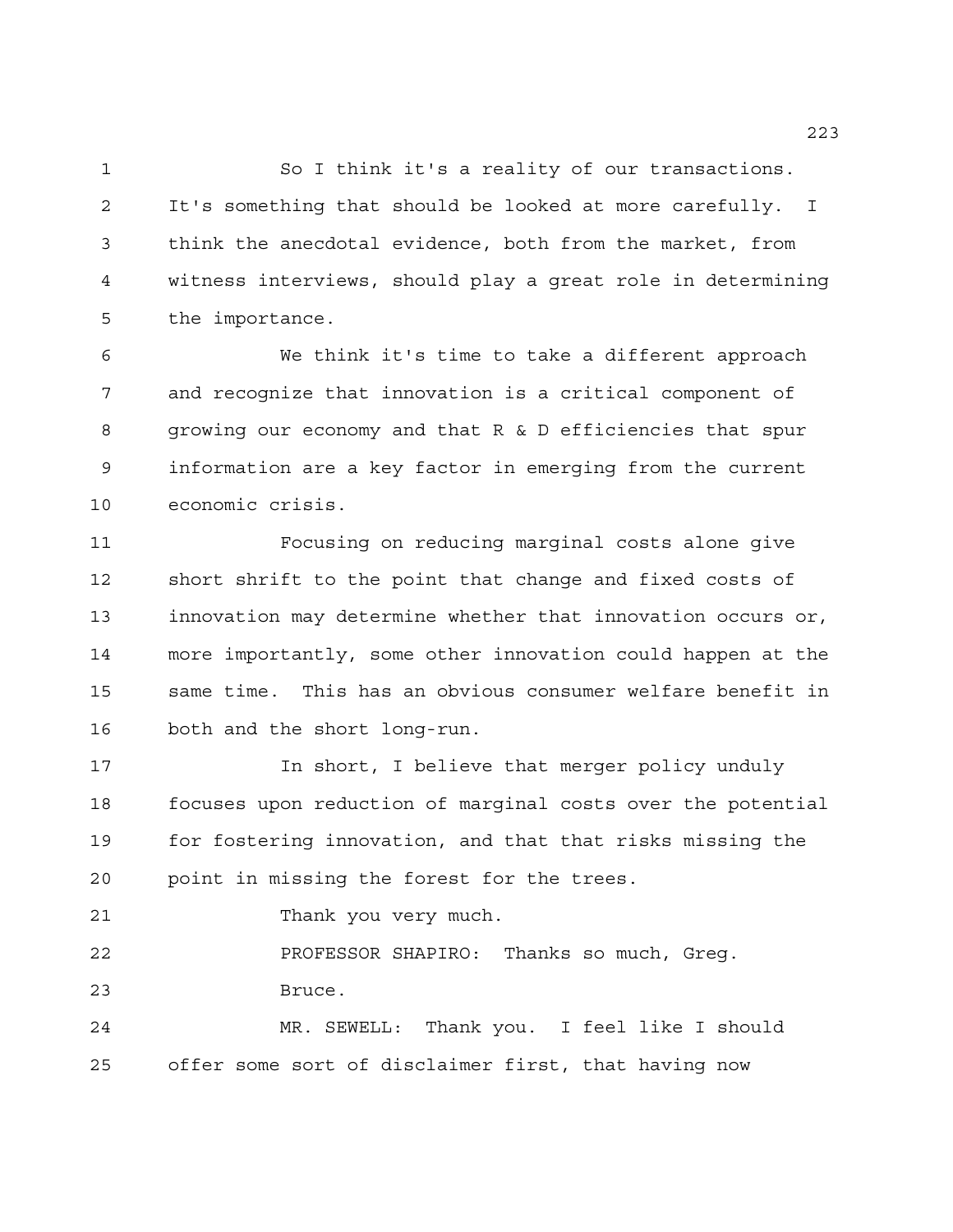listened to my two industry colleagues, we did not collude, we did not prearrange this, but, as you'll see, there's a tremendous amount of overlap. Perhaps it's of note that this is may be one of the few times that these three companies are in substantial agreement about anything.

 As a corporate representative rather than an economist or a practitioner or a regulator, I'm going to try to keep my comments to areas where I have at least a little bit of experience and offer you kind of a view-from-the- trenches approach to this. Hopefully that will be of some value.

 I have a couple of general comments and then some specific suggestions. I'm going to bounce around able, but we can come back to any of this in the Q and A.

 So let me start with the very simple proposition but one that I think is fundamental and should underlie any analytical framework in this area. Innovation is a good thing. It's good for companies. It's good for consumers. It's good for countries.

 Technology is not a treadmill. It's a staircase where each step rests on the ones that proceed it, but each step also advances the state of the art and advances the consumer welfare. Technical innovation produces new opportunities, new wealth, and new consumer benefits. So at the most basic level the Merger Guidelines should support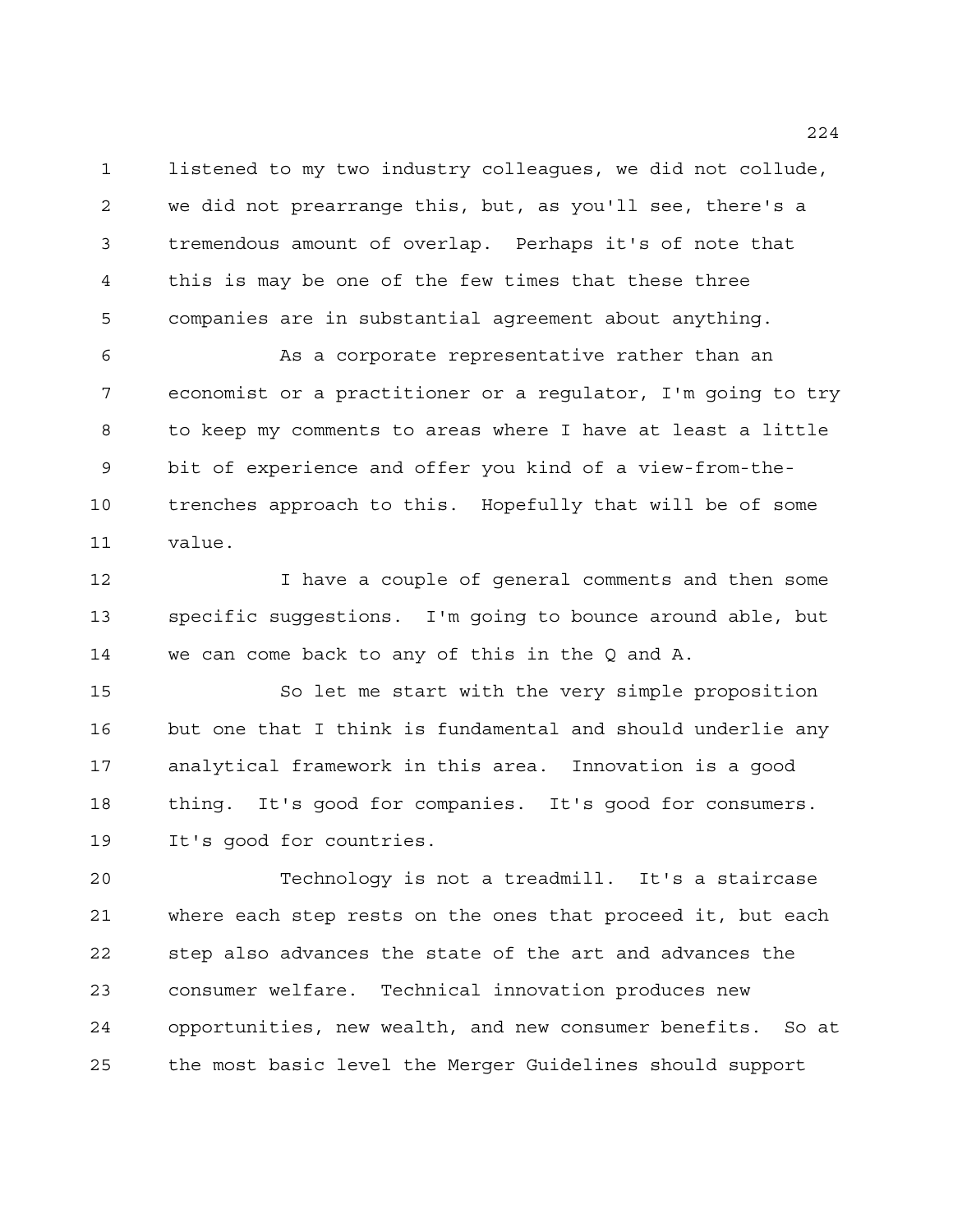acquisitions that are likely to increase the pace of innovation and be critical of or suspicious of acquisitions whose goal or affect may be to delay the pace of innovation.

 The impact of an acquisition on price, particularly in the short Term, is not necessarily a good proxy for impact on innovation, which at the end of the day may be the more important and significant factor in consumer welfare.

 A merger between two powerful R & D firms that produces a new produce with ten times the utility of products in the premerger market is desirable even if the price of the new device may be as much as two or three times the price of the predecessor products that existed in the market. However, under the current enforcement model, it's not at all clear that such a merger would be approved or at least approved in the short timeframe required by companies competing in a highly-dynamic market environment. Let me stress and reiterate what both of my colleagues have said previously, that the issue of a second request is in many cases a determinative decision in whether to pursue a merger.

22 A quick point about what it's like to operate in the kind of markets that Apple operates in. To do this, let me pick up on a construct that was raised by David and Greg in their responses, their written comments.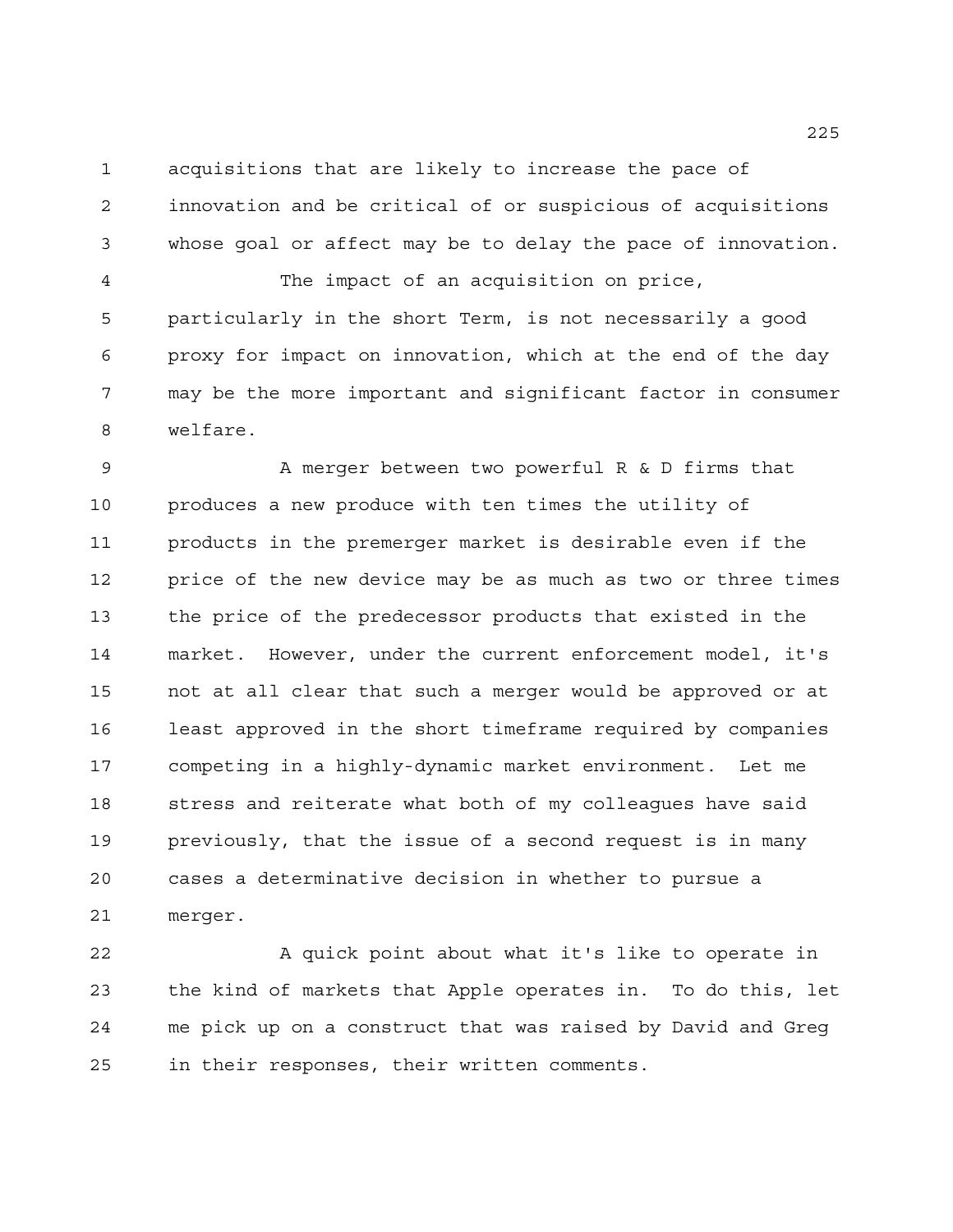The implication of dynamic versus static markets. The world in which most if not all technology innovator companies operate is characterized by very short product lifecycles, rapid deployment of new features and functionalities, and the routine emergence of new and completely disruptive technologies.

 In short, it's commercial chaos. A potential merger between two large distributors of music by compact disk would have looked very different one year before the introduction of the iTunes store than it would one year after the introduction of that service.

 By contrast, merger analysis works best in markets with unchanging, undifferentiated products, and costs that are affected more by scale than by changes in technology or a business model.

 Rapid innovation complicates traditional merger analysis by severing the continuity between pre and postmerger market definitions; by making it harder to identify potential competitors and new entrants; and by rendering the hypothetical monopolist, the SSNIP test, relatively useless, because in dynamic-technology markets, particularly the ones that my company operates in, feature differences tend to be far more important than a five- to ten-percent price differential.

Switching gears for a second. With respect to the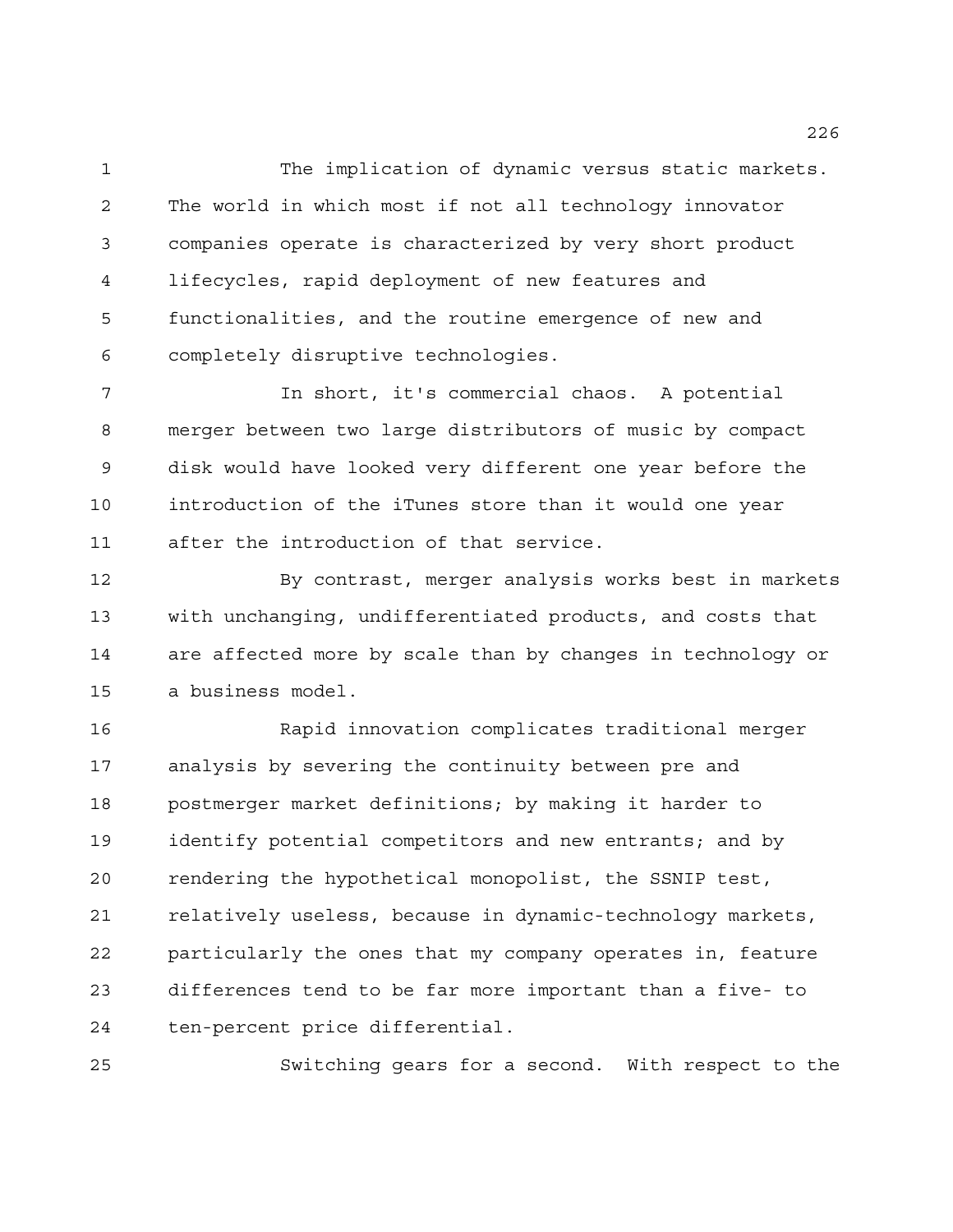current Guidelines themselves, and with all due respect, we have today what programmers would call spaghetti code. To execute the analytical routines, you have to apply one patch after another. The end result is overly complex and hard to work with. For the real HHI thresholds, one has to refer to the FTC enforcement statistics. For future competition, see the 1984 Guidelines. And for everything else, go to the 2006 commentary.

 Ideally in this round of revisions, we should take a comprehensive, back-to-basics approach. In the process of that harmonization, I would also urge that the Agencies give due consideration to the principle of certainty. To the extent that we end up with some clear guidance about what kinds of transactions will not give rise to an investigation, that is probably in some respects more valuable than certain knowledge about what will.

 So a couple of specific suggestions. First, overall reliance on pure market share analysis is misplaced. Market share is often a poor proxy for market power, particularly in rapidly evolving markets. A particularly good case in point would be the Apple iPhone. First introduced in 2007, the rate at which the iPhone has captured share among smartphones has been extremely rapid. Indeed, statistically, given that this device in effect created the category, the iPhone's growth has been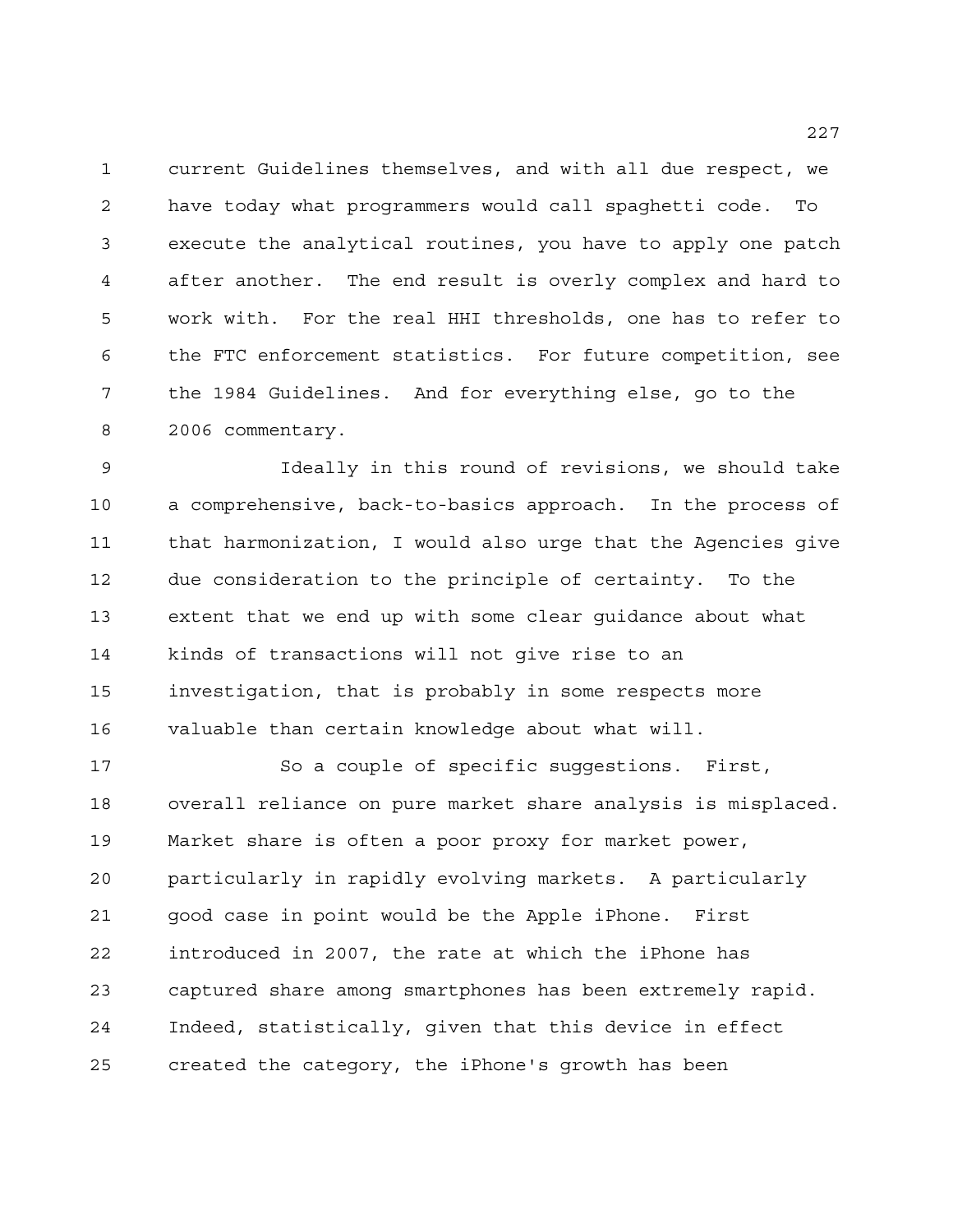phenomenal. However, it takes only the most cursory glance at the cellphone market to recognize that by no definition could Apple be said to possess market power with respect to cellphones or even smartphones.

 We've seen at least four very credible new entrants in just the last three months: Palm, Motorola, Dell, and Google, with additional players, in particular, Microsoft rumored to be preparing to enter the field.

 Second, in lieu of a price-based analysis let me suggest that a product-based analysis may be more probative in dynamic markets. So, for example, are the products of the merging firms similar or differentiated. Are there other products in the relevant market that are similar on a feature-set basis or are they highly differentiated? Is there an emergent product which is rapidly gaining share or is likely to disrupt the market? What are the respective gross margins of the merging entities' products?

 This is the kind of approach that I think we saw from Vaughn Walker in the *Oracle-PeopleSoft* opinion, and I think it makes sense in the context of these kind of fast, evolving companies.

 Another key factor to consider would be to apply the analysis respective to intellectual property positions of the merging entities. Will the combination produce a patent bottleneck that could slow down or dissuade new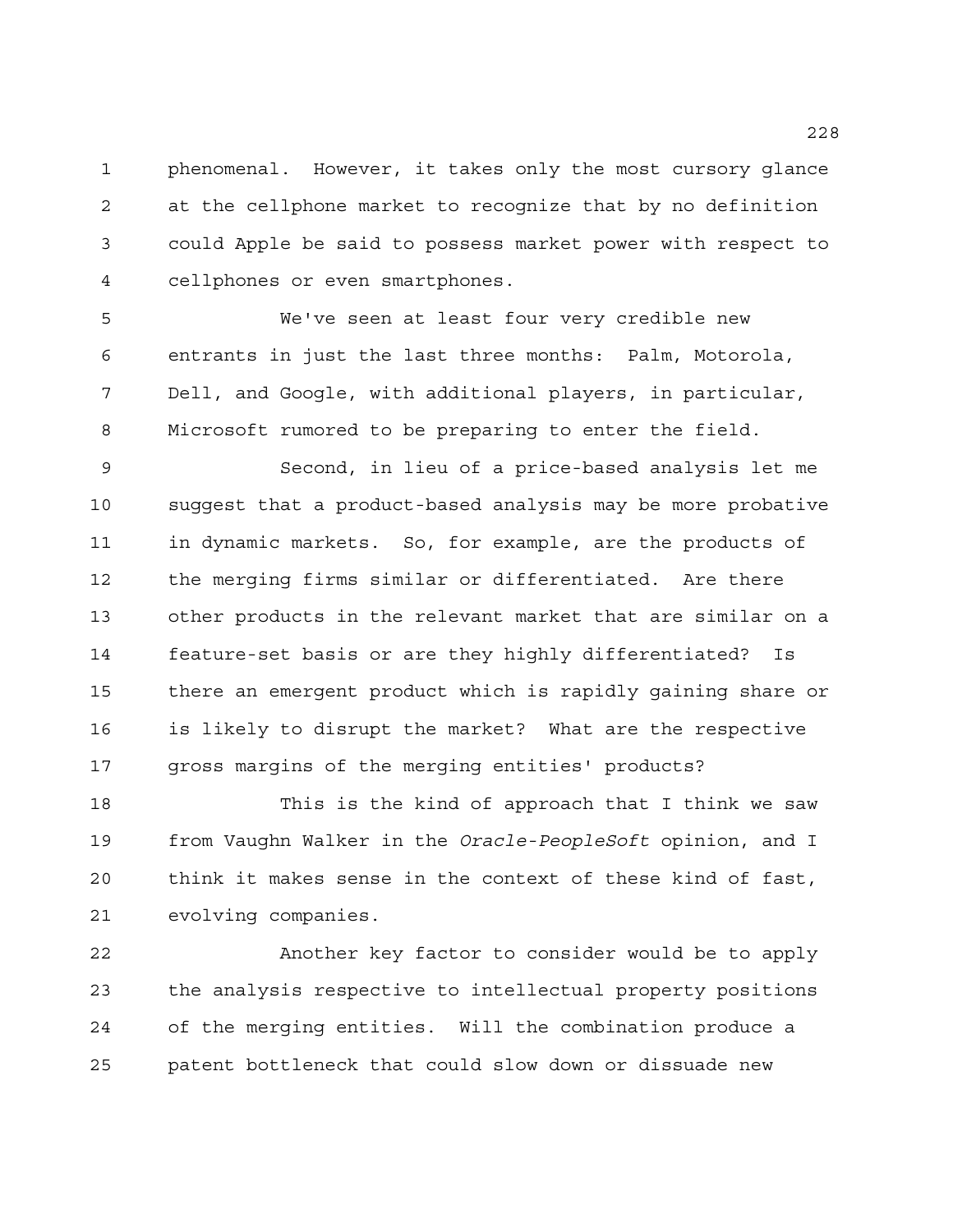entrants from approaching the market?

 Finally, a plea for more explicit guidance regarding future competition. The standard for consideration of future competition is unclear at best. Is it clear proof or reasonable probability. Entities operating in a dynamic market often see competitors long before empirical evidence of actual competition exists. This is a key issue for serial innovators such as Apple. Companies that innovate aggressively and move into new markets tend to be ahead of the competition for at least a while, but the famous quote by Andy Grove that only the paranoid survive is really a reflection of the fact that we consider many companies, both in direct and adjacent markets, to be future competitors.

 Sometimes it's not even the new companies but new technologies entirely that will be the most disruptive. The Guidelines should be very flexible and set a relatively low bar in terms of evidence required when accounting for the potentiality of future competitors in markets that have a history of rapid change.

 These are just a few suggestions. I hope they've been useful. And I again thank you for giving me the opportunity.

 PROFESSOR SHAPIRO: Thank you, Bruce. David.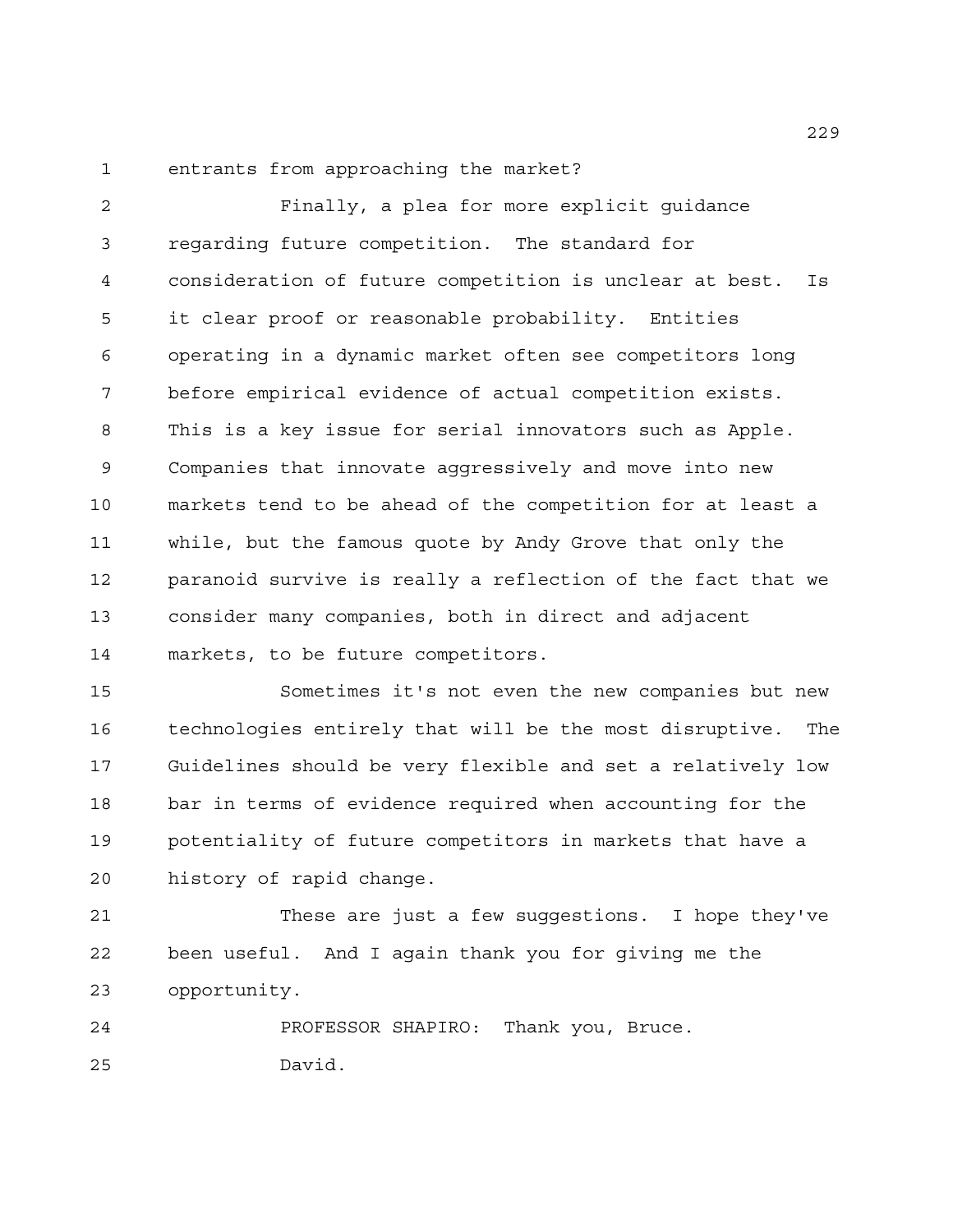PROFESSOR TEECE: Thank you, Carl. First of all, Carl, thank you for the introduction you gave to this session which both delighted me but also surprised me.

 It delighted me inasmuch as you pointed out, it's glaring, the absence of a treatment of innovation from the Guidelines is glaring. But you also surprised me by saying, notwithstanding that, that in the Agencies there's widespread recognition that innovation is king. I don't believe that's the case.

 I think if there was widespread recognition that innovation is king, the way the Agencies go about their business and the kinds of tools that are used to analyze Section 2 as well as merger cases would be quite different.

 I nevertheless recognize that considerable progress has been made, some of you that know me know that I've been beating on this drum for about 20 years, and to find fellow travelers who now say that putting forward the innovation story is a strawman because we've got that part, and in fact we're busy at thoroughly analyzing how innovation drives competition and how competition drives innovation, I'm very pleased to learn that this may be the case.

 Although, Carl, I suspect it's true with you and some of the people that you brought to this session, but I don't think it represents where the Agencies are and it's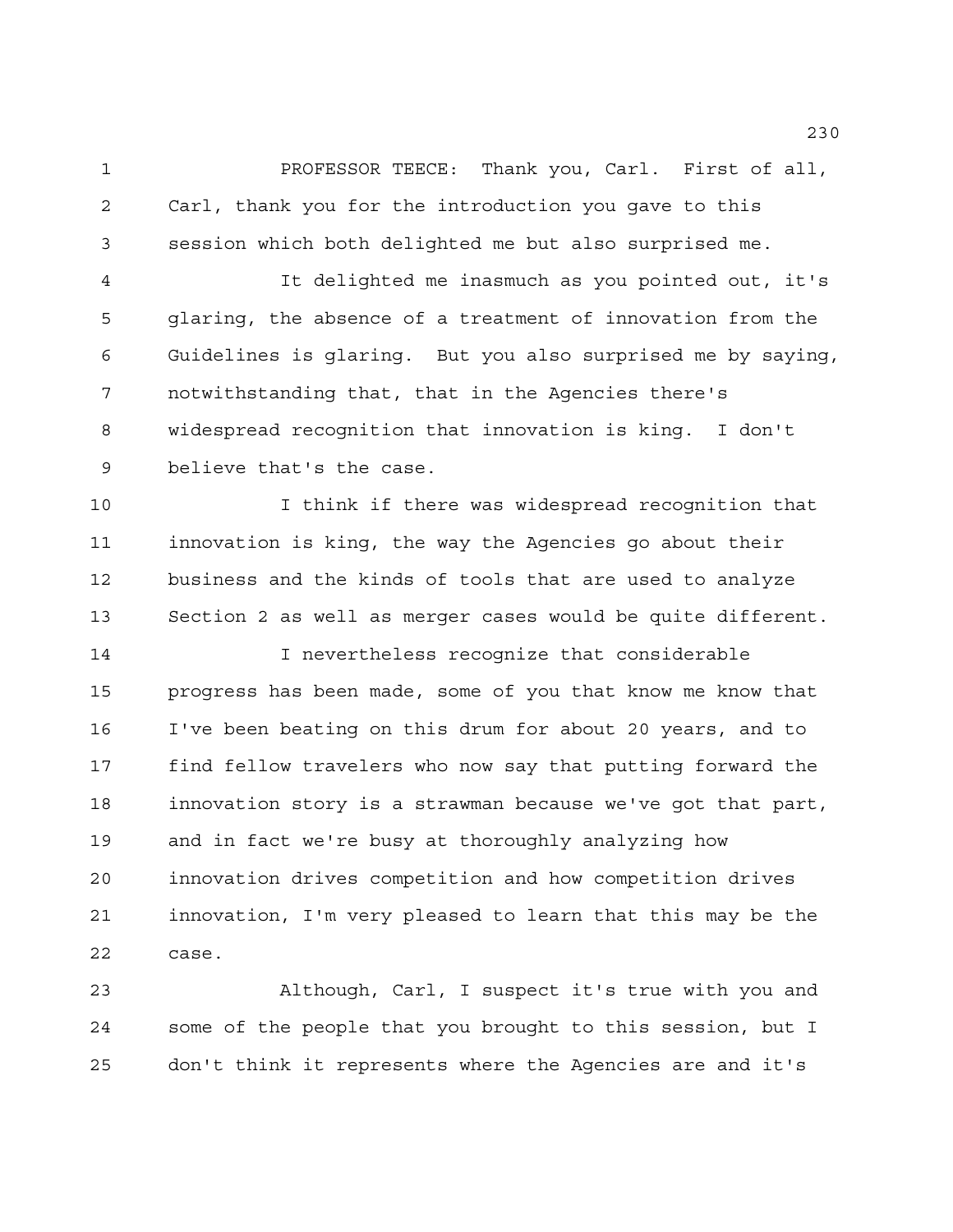not where the economics profession is, so I think there's work to be done. There's great opportunity to start that work as we think about revising the Guidelines.

 To back up a little bit, it's not a new idea. I mean what we've heard from the industry representatives is of course perfectly true and we know it's true. We know, all of us in this room know that innovation drives competition. I mean this is what Schumpeter told us: The kind of competition, this kind of competition, he's referring to innovation-driven competition, is as much more effective than the other as bombardment is in comparison with forcing a door and so much more important.

 If you go back to Judge Learned Hand, he says consumer interests in the long run are quite different from an immediate fall in prices. Yet what the Agencies seem to focus on is an immediate fall in prices. This is how we've come to think about consumer harm. Or an immediate rise in prices is how we come to think about consumer harm and consumer benefit.

 If you take innovation as being king, and Carl and I agree that it is, then I think you have to take a somewhat different perspective, and maybe it's a little bit more of a long-run perspective. I think that the time how now come, since the basic point everybody is in agreement with is to say: All right, if in fact innovation is king, what does it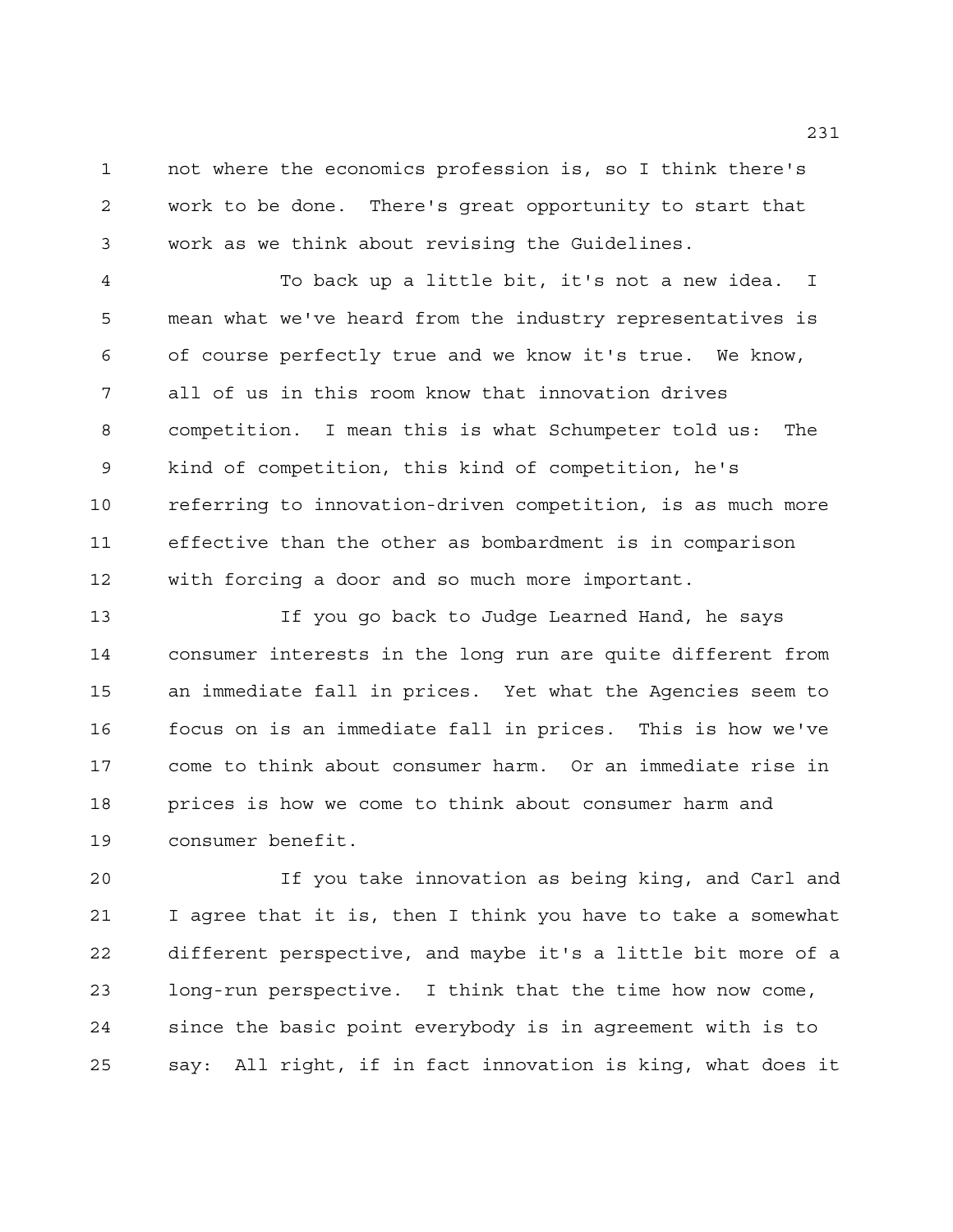mean in terms of the way we go about doing antitrust analysis?

 I think we've only just started down that road. By the time we're finished, it'll be a long time before we're finished, I think that antitrust will look different from the way it does today.

7 12 In my view, what we've done in competition policy is that we've essentially accepted static competition over dynamic competition. That almost everything the Agencies do favors static competition and not dynamic competition. And, as I said before, it's not just in merger policy, it's in Section 2 analysis.

 Why is it, you might ask, since everybody in the Agencies is a champion of competition, why would they accept the weaker brew? Why have the Agencies and so many of our economists accepted the weaker brew, which is static competition, focusing on short-term price effects rather than thinking about the fundamental question which is: What's the impact on innovation and, the other side of the equation, how does innovation drive competition?

 I think the fundamental reason is because we lack and we haven't bothered to focus on developing the analytical tools. So we live with a set of tools which are within our comfort zone and which we can manipulate and pretend to be objective and transparent with, but in fact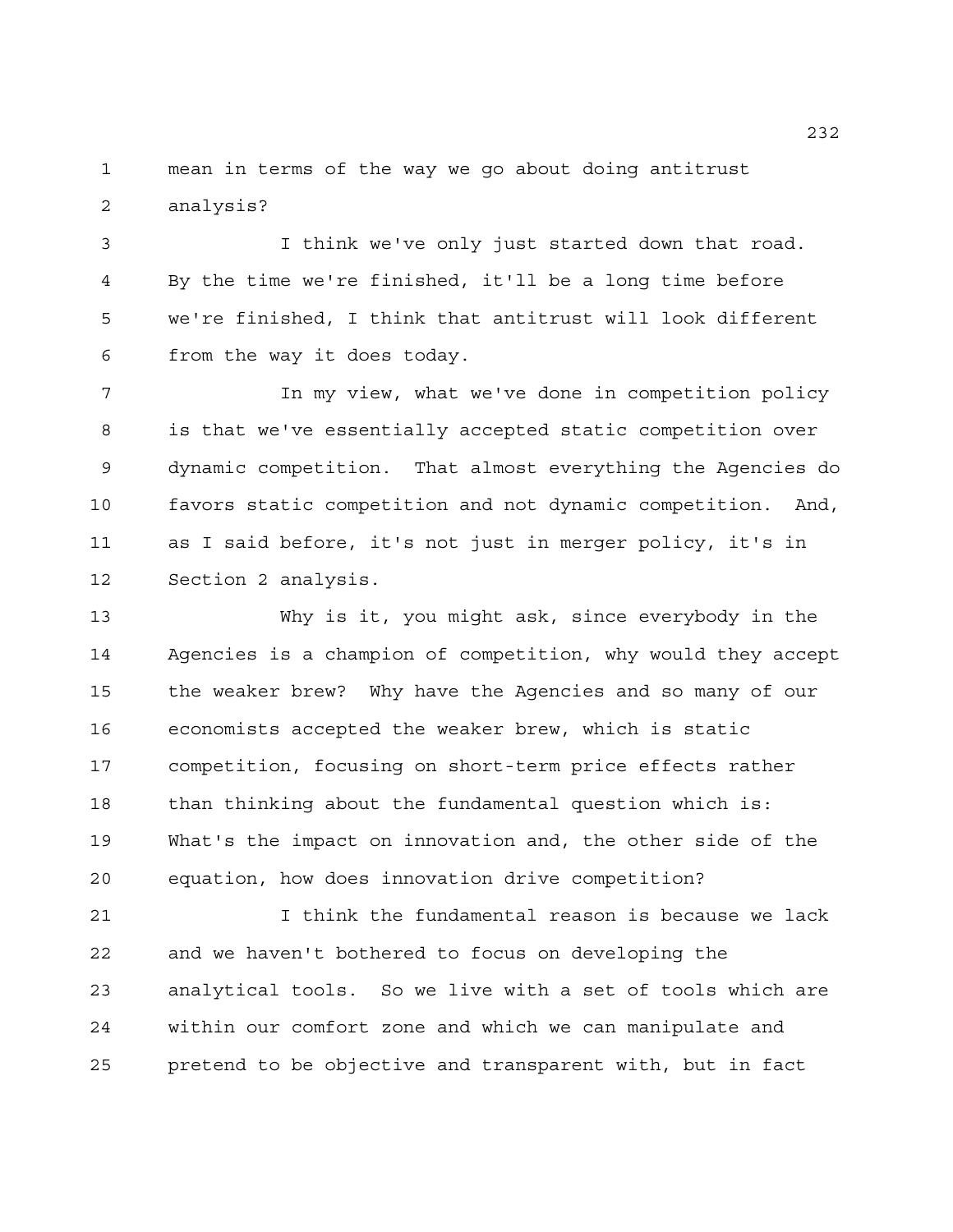those tools continue to degrade the policy, the use of those tools, the widespread use of those tools, it sometimes degrades the quality of our antitrust work.

 I'm not thinking about a whole bunch of, at least for me, uninteresting industries where I think the standard static analysis works. If you're analyzing supermarkets and goodness knows what else, where there's not much innovation, I think the standard approaches work. But when you're looking at the most interesting portions of the American economy, those standard approaches simply don't work. The apparatus that we bring to bear is not applicable.

 This is true whether you're talking about the tools of the Chicago School or the post-Chicago tradition. Unfortunately, almost always those tools assume an unchanging technology and they assume a fixed set of products. So whether you're using a Chicago approach or a post-Chicago approach, what's missing fundamentally behind it all is a robust theory of the firm. By "the firm," I mean the kind of firms that are represented here at this table.

 The models that we economists use are poor caricatures. They are simplifications, and of course simplification is necessary. But it's not just that they're simplifications, they're caricatures; and so they tend to mislead and tend to cause us to focus on the wrong thing.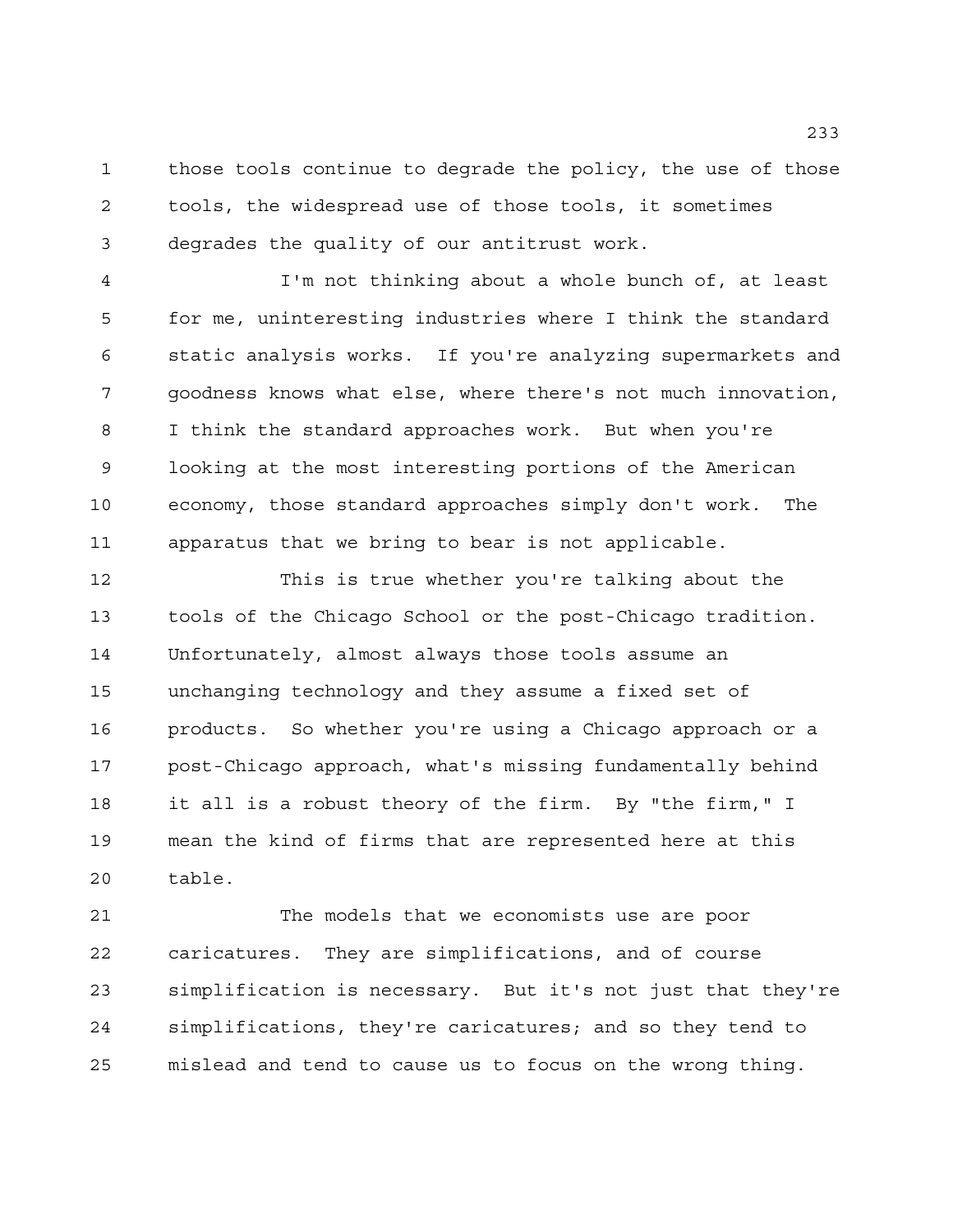The basic reason I think why we don't have more adroit antitrust policy that drives what Carl recognizes as -- which supports or favors or gives primacy to innovation, the reason we don't have it is the analytical frameworks. Of course, the Guidelines are about analytical framework, so there's a wonderful opportunity here to get it right.

 Now, I think one of the very first and most primitive propositions that has to be understood is that innovation drives competition. I actually spent a little time reading through the various materials of the Agency to see if I could find that proposition. I couldn't. You can find multiple references to the fact that competition can stimulate innovation. And indeed it does. And quoting from the FTC 2003, "Competition can stimulate innovation. Competition amongst firms can spur the invention of new or better products and more efficient process," which is one side of the equation. The other side of the equation, which said innovation can drive competition, is missing.

 The evidence, of course, that links concentration to innovation, notwithstanding the frequent reference to it, is weak. And we know why. It's in part because we don't quite know how to define markets correctly, but it's also because there's a lot of other intervening factors. Market concentration is only one of many, many factors that affects the rate and direction of innovation at the enterprise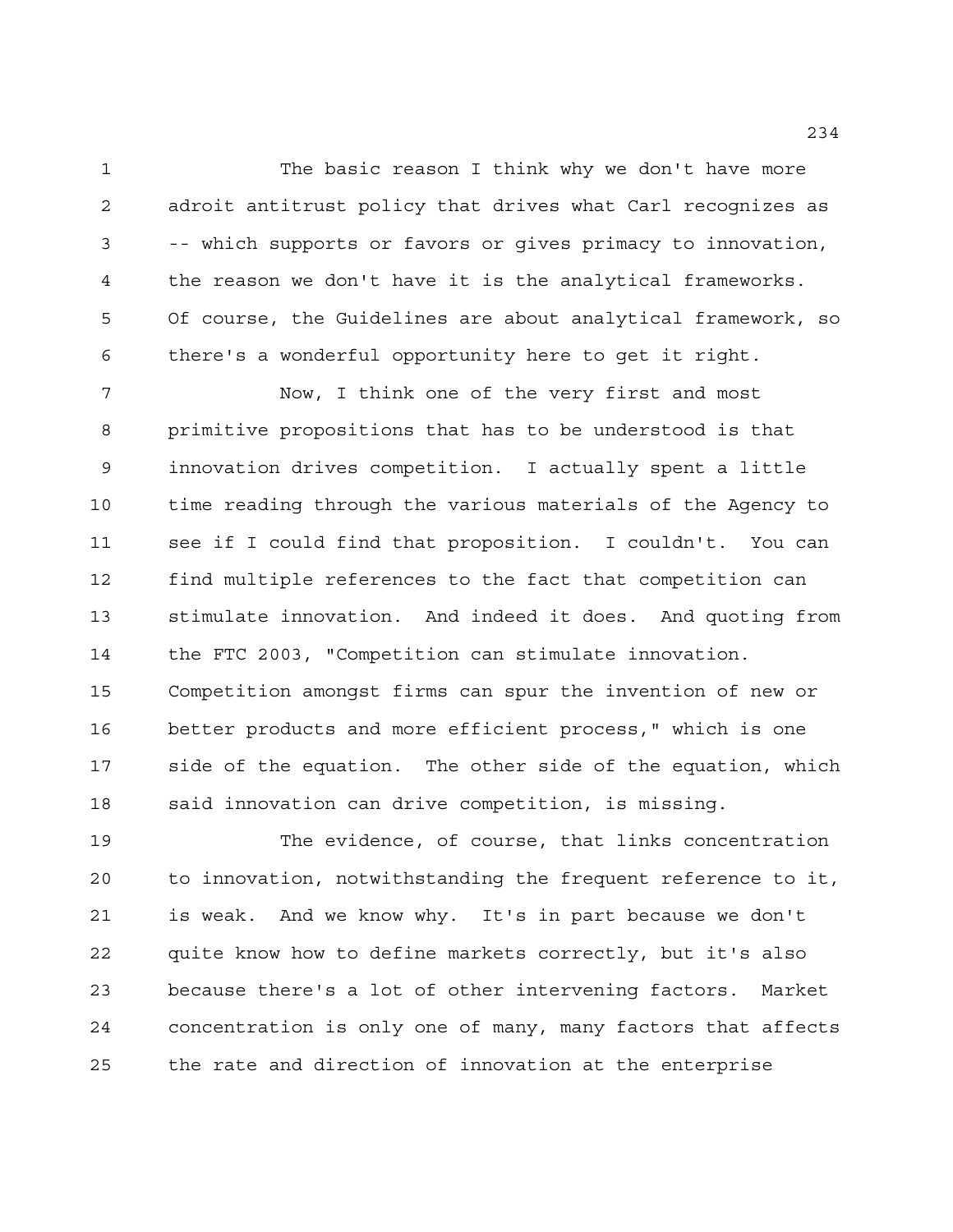level, but it's the only factor that is looked at in most antitrust analysis.

 If I go back to how do we move towards a better understanding of dynamic competition, in terms of what's needed, I think it is new conceptual frameworks. Let me just rattle off a bunch of concepts; maybe Carl and Joe will tell me that everybody at the Agencies is deeply familiar with all of these and applying them as appropriate, and I know some of them are talked about.

 One is the concept of the appropriability regimes. I'm going to rattle of a series of concepts that are well developed outside of mainstream economics. There's a big literature in innovation studies that some of you in this room are familiar with. There's a big literature in strategic management. People who do study innovation have a pretty good understanding of the way that innovation works and the types of organizational structures and competitive arrangements that stimulate innovation and vice-versa.

 When I say a pretty good understanding: A much better understanding than you would think based on the kinds of language that you get in the various Agency reports. But that stuff is not being ported over into economics, and it's because there is this difficulty with the basic sort of economic paradigm for neoclassical economics which relies on equilibrium analysis and the assumption that you can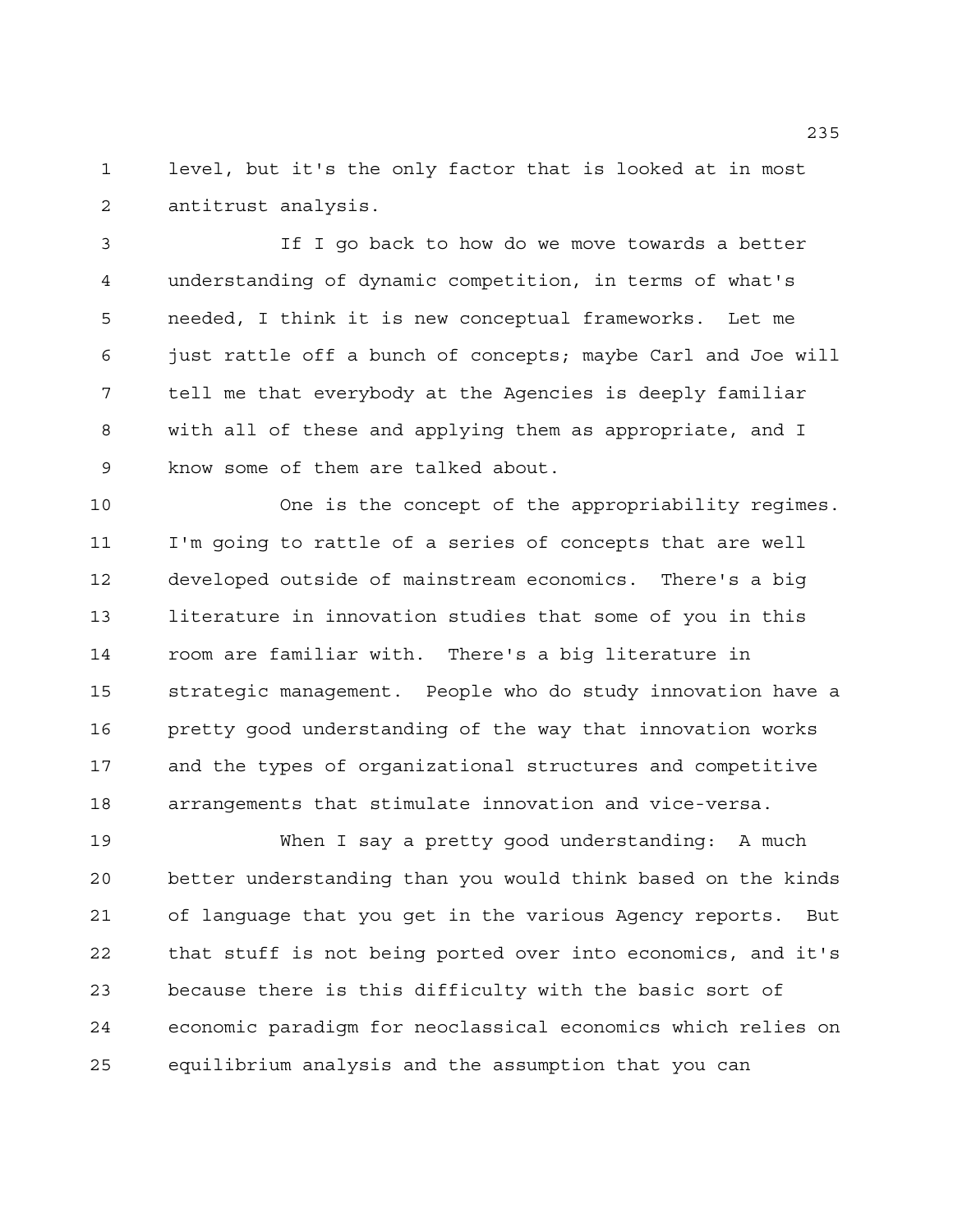characterize a firm by a simple production function and the marginal-cost curves and so forth. That implicit theory of the firm is being displaced outside of economics, but economics as a discipline is not talking to the field of strategic management and vice-versa, with the exception of certain small domains that I can come back to later.

 The concept of the appropriability regime, the manner in which firms are able to capture returns from innovation. The concept of technological opportunity. Actually if you go back to Scherer's textbook, he used to talk about technological opportunity and how that affected competition. That seems to have been dropped in the last 20 years from at least most of the stuff that I've read from the Agencies.

 In areas where there's rich technological opportunity, then in fact the kind of surprises in being "only the paranoid survive" is true in those types of environments. But are the Agencies trying to map technological opportunities as an environmental variable? No, they're not.

 The concept of a technological paradigm, the way there are some regularities in the way technologies evolve. I think there's some understanding of that but little talk about it.

Certainly the cumulative nature of innovation,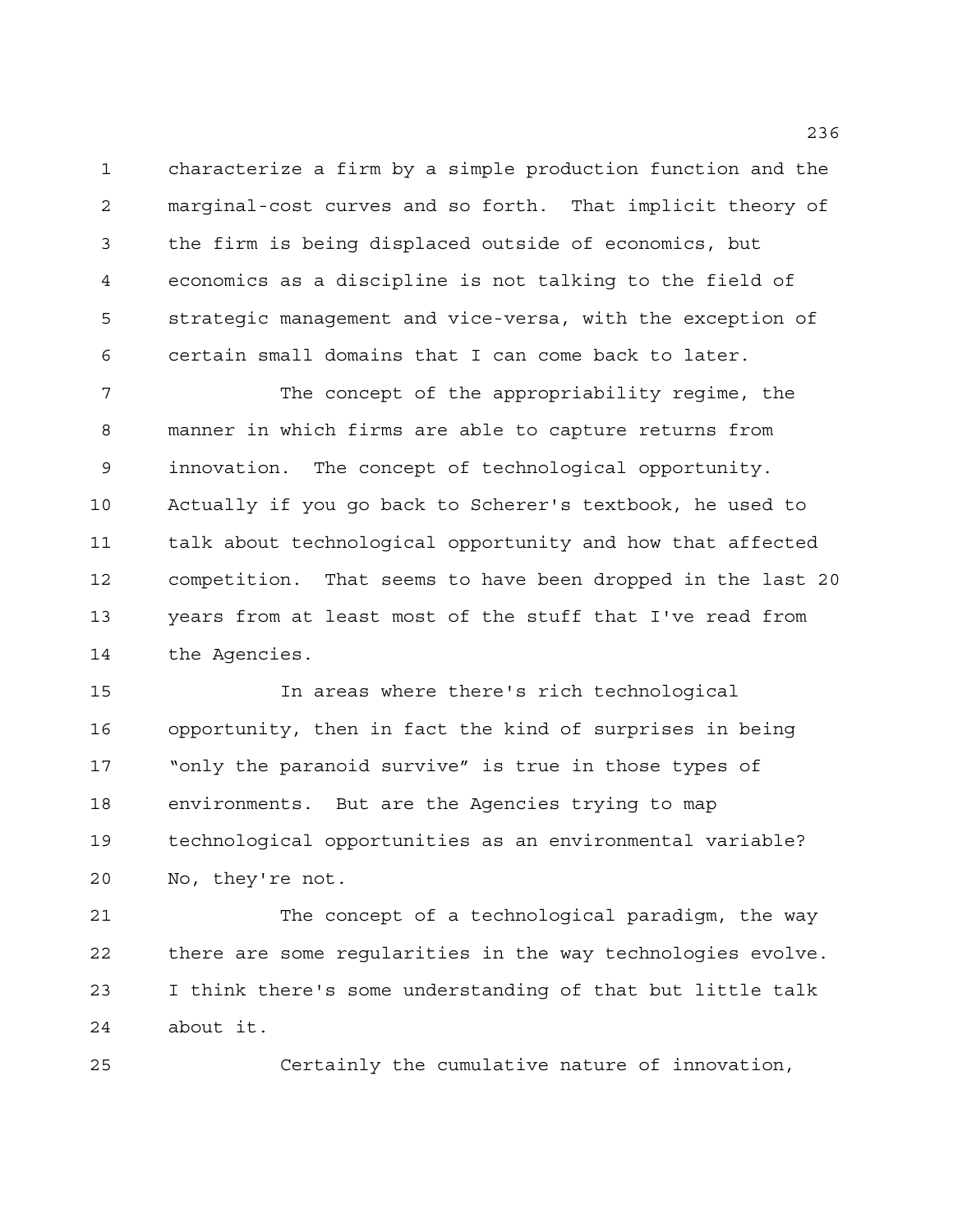various types of innovation they discuss. The notion of competence and the fact that you can have, I think, competency enhancing innovation and competency destroying innovation, I think there certainly is a notion of disruptive innovation. In fact, you heard Carl mention that earlier, but there is a very rich literature outside of economics which I believe is highly relevant. Now it's very untidy, but just because it's untidy and will therefore make the lives of the staff at the Agencies very uncomfortable, and it's going to take everyone out of their comfort zone to go into this is not a reason not to do it. And yet I believe that is the reason why it is not embraced. It's not embraced because it complicates life, and a lot of the shibboleths that we like to hold onto in antitrust are going to get challenged if you take this literature seriously.

 So it's going to take a lot of work, but the good news is that there is more than an emerging literature, there's a wide body of research, it's not bad, that I think can usefully inform antitrust analysis.

 And there's been almost no work done to port that over. I know because when I read that literature and I read the antitrust literature and I think about the crossover articles, they're almost not existent at all.

 PROFESSOR SHAPIRO: Well, then let me ask you then, David. So we've heard from the industry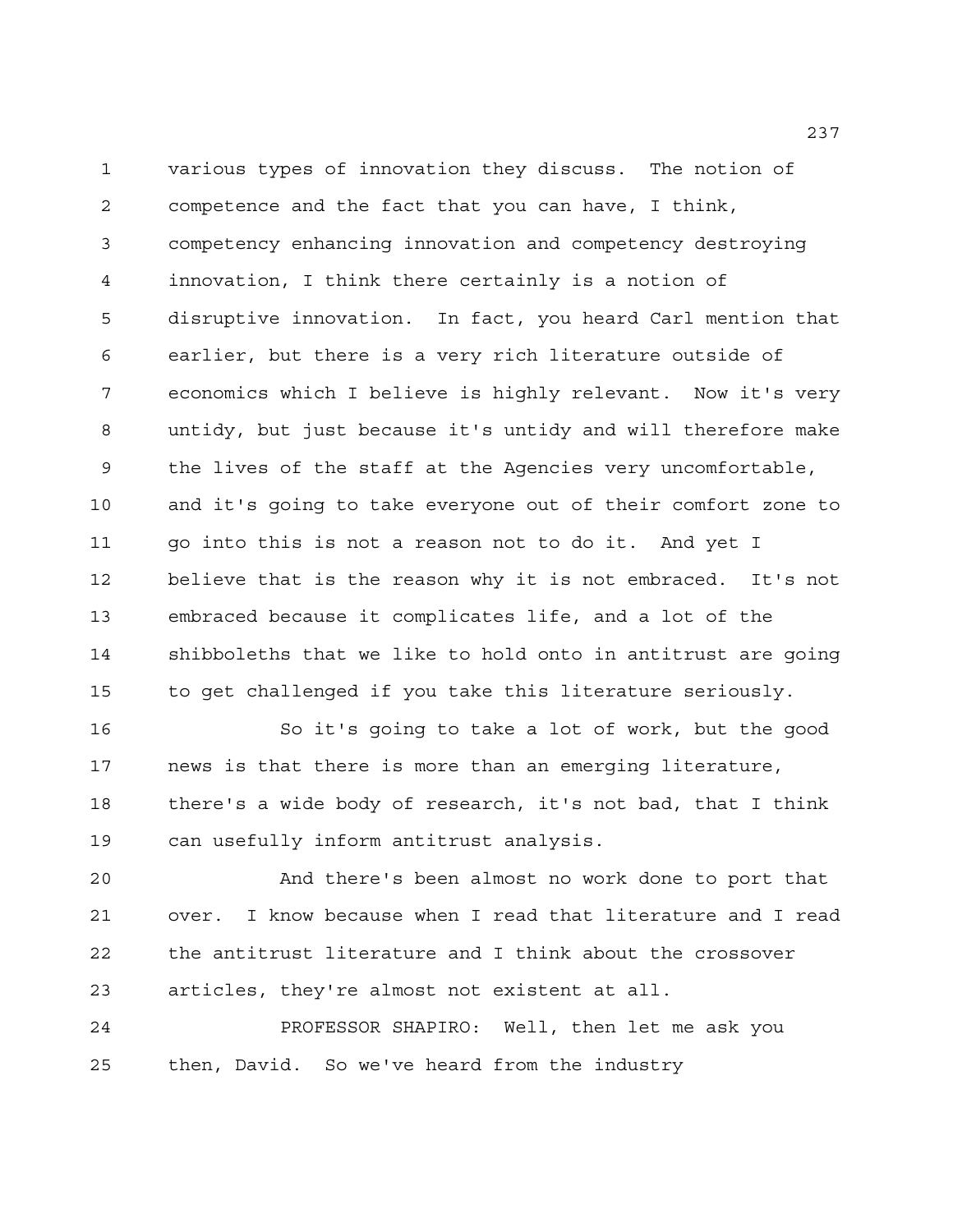representatives' --

 PROFESSOR TEECE: Yes. PROFESSOR SHAPIRO: -- desire for predictability and some certainty and speed in review. I think there's a consensus that the primary function -- I don't want to overstate this -- but the Guidelines in large part should provide a framework for how the Agencies will analyze things.

 I think we very much, because we're trying to predict things, particularly in uncertain markets, we tend to focus a lot on the incentives of the firms and how the merger will change incentives, which we think we can understand.

 You suggested that we should then, I think I'm hearing you say there are certain analytic tools that are not being used because they're disfavored and not appreciated.

**PROFESSOR TEECE:** Right.

 PROFESSOR SHAPIRO: So could you -- and I'm trying to come to the very practical perspective --

21 PROFESSOR TEECE: I know you are.

 PROFESSOR SHAPIRO: -- of if we, the Agencies are going to put in material to describe how we analyze innovation in some of these dynamic markets, and we can talk about how we'll change Section 1.251 and market shares, that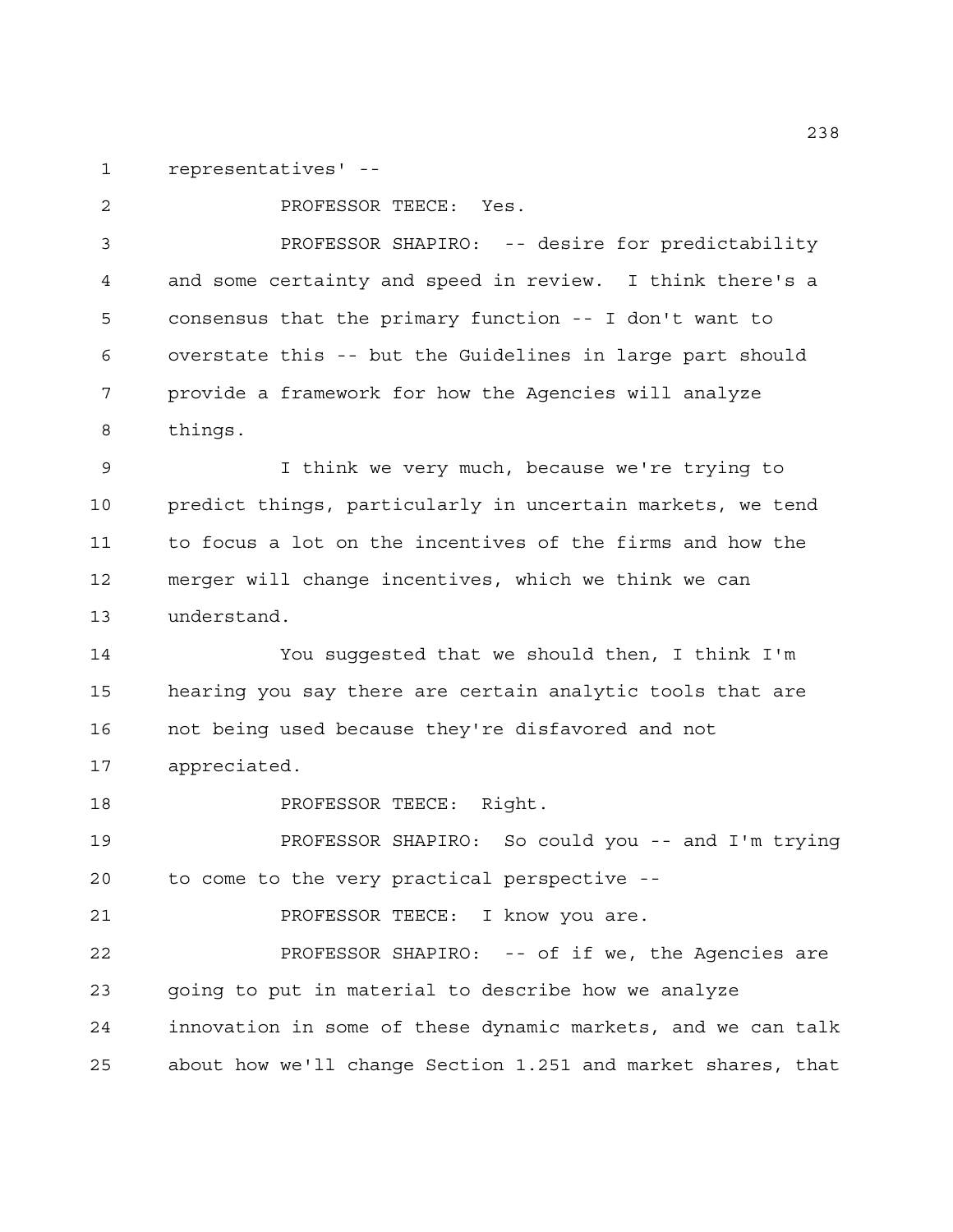we can talk about, that's a good thing, --

**PROFESSOR TEECE:** Right. PROFESSOR SHAPIRO: -- I've heard a call for that, can you point to specific analytic tools that you think should be included in the Guidelines with the other admonition, a number of people have said we don't want to throw stuff in there that hasn't been tested that's experimental -- I think, Mark, you said something along those lines. So if you could wrap up by indicating -- PROFESSOR TEECE: Yeah. PROFESSOR SHAPIRO: -- a tool or two, a specific thing that your broader perspective would bring, that would be helpful. 15 PROFESSOR TEECE: Absolutely. COMMISSIONER ROSCH: I'll throw out one other challenge. That is all of the speakers and yourself included talk about the virtues of innovation on a long-term -- PROFESSOR TEECE: Right. COMMISSIONER ROSCH: There's no question that in some markets, we're not talking about yours specifically, Mark, or yours, Greg, or yours, but in some markets, the multi-sided markets, they create barriers to entry, and so they are long-term drivers of innovation. There's no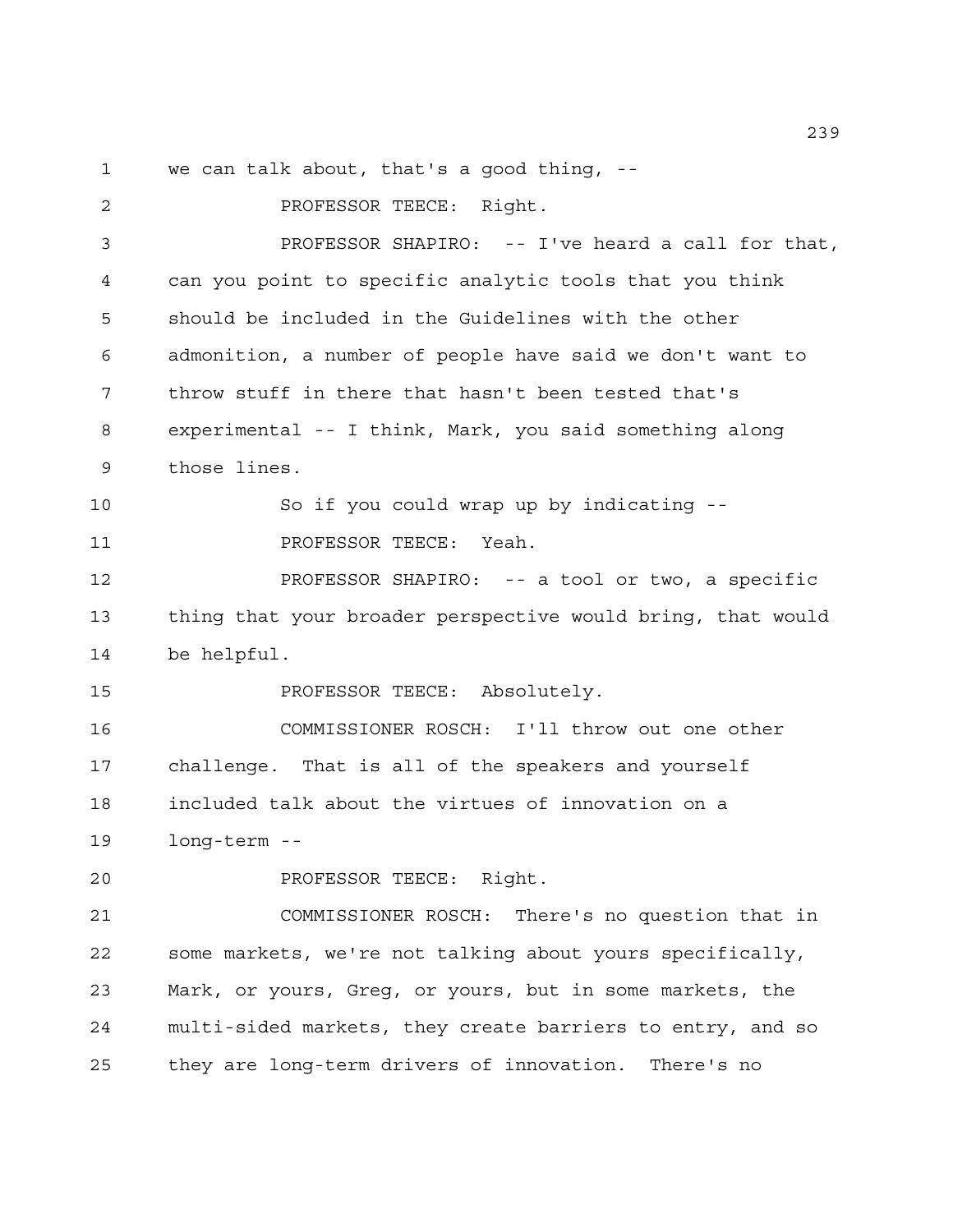question about that.

 So what do we mean by long term? What do you mean by long term? How long do you think the Agencies should wait for these markets to correct themselves? How -- PROFESSOR SHAPIRO: Okay. We have multiple questions on the floor. PROFESSOR TEECE: Okay. Well, let me make a more general statement first, which is the burden should not be on me. I've been beating this drum for 20 years and now you say, gee, but if you can't lay out the fully panoply of what we need to do, we're going to continue on doing what we did before even though we know it's wrong. PROFESSOR SHAPIRO: All right. David, if you -- the Guidelines are not about imposing burdens. PROFESSOR TEECE: No, no, no. PROFESSOR SHAPIRO: Or presumptions. So if you care to suggest -- PROFESSOR TEECE: Let me drop several practical things -- PROFESSOR SHAPIRO: -- then that would be helpful. PROFESSOR TEECE: You know given that there's a lot of arbitrariness in the Guidelines already, timing of entry and so forth, an arbitrary timeframe is the length of the product lifecycle. You know the long term is something beyond the length of the product lifecycle and the short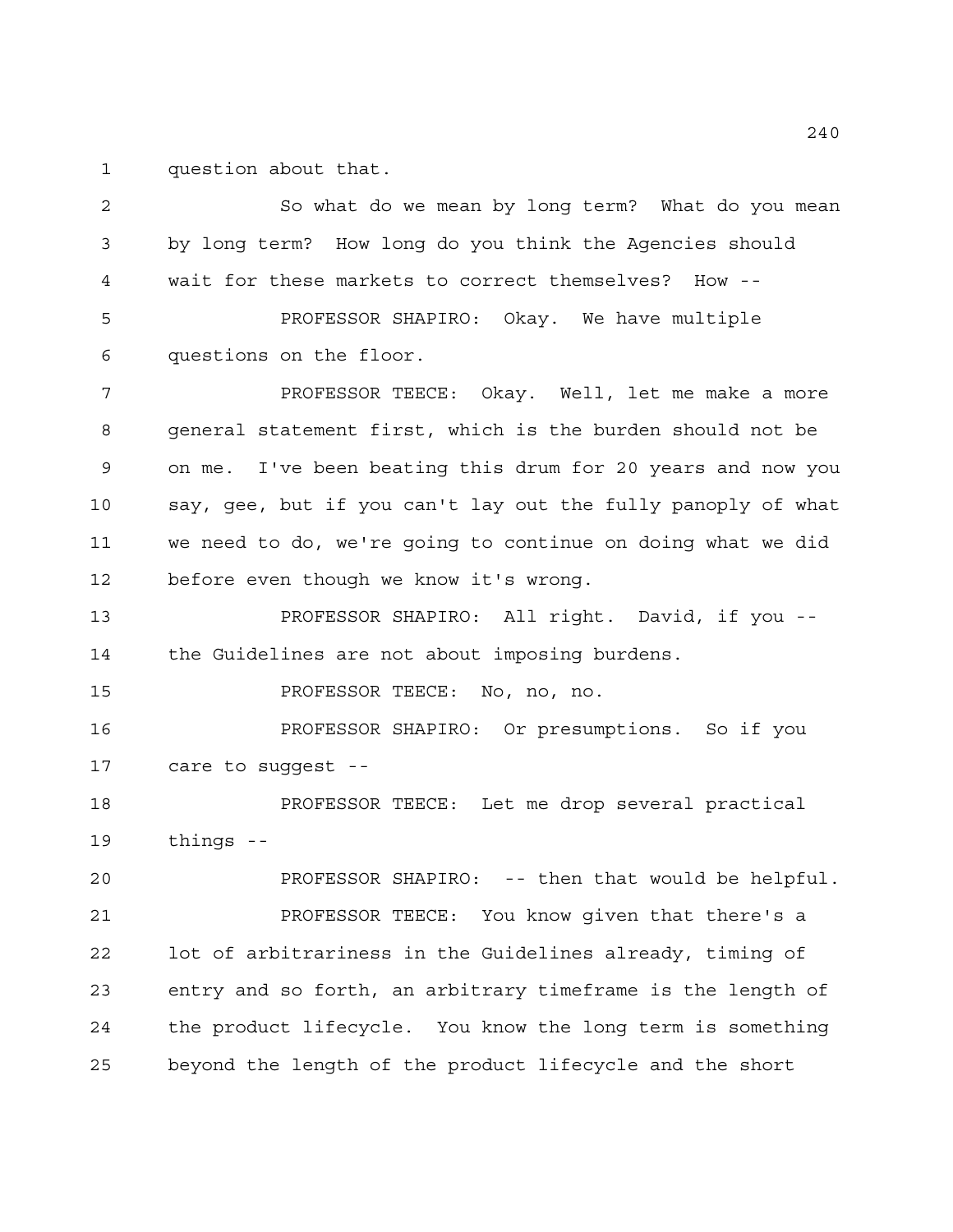term may be something inside of it.

 There's a whole bunch of points that I make in my outline here and Greg Sidak and I have a paper which is in the *Journal of Competition Law and Economics*, which tries to go into some of these issues. I think you end up, first of all, not being enthusiastic about market definition, at least the way that it's done, focusing not on the products per se but on the capabilities of firms.

9 A more confident way to think about the strength of competitors and so forth is to look at their capabilities rather than to look at where they are in the market. The market is a current snapshot and an expression of their capabilities in terms of the set of products they're currently doing, but you have to back up in a Penrosian sense to the firm's basic resources and asset base. So you have to do more analysis of the firms themselves rather than of what's going on in the market.

 Look, there are not clear answers to a lot of these, but that's not the reason. We shouldn't be looking under the light, the old story of the professor that lost his keys looking in the lamppost because that's where the light is better. There's a lot of that going on. And I think we're focusing our efforts the wrong way.

 We've got to break out and start to follow the natural implications of what Carl has just said.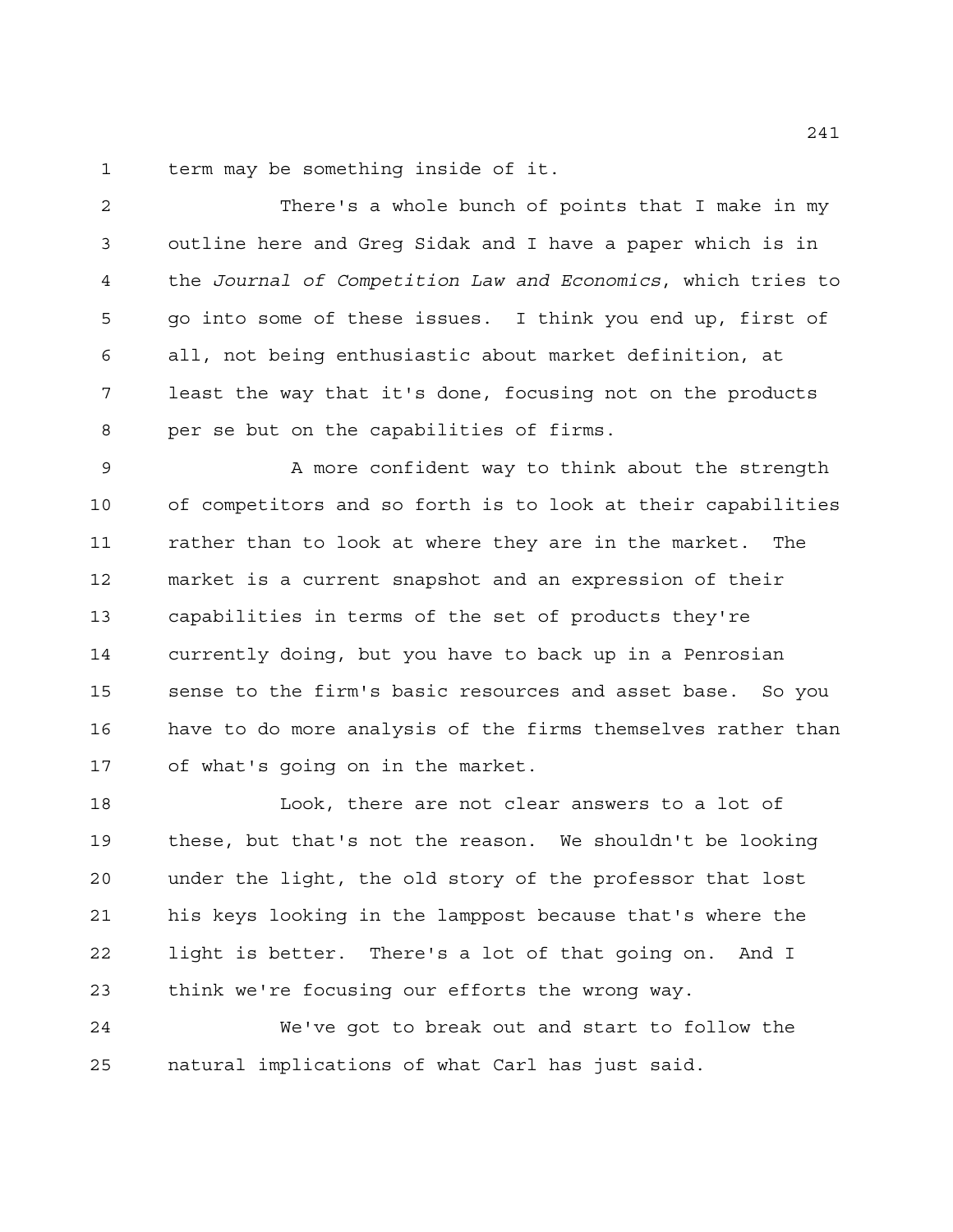PROFESSOR SHAPIRO: Okay. I think --

 PROFESSOR TEECE: I know I'm out of time. There's ten points around revisions that are in the last of my slides, and I'm sure we can come back to them in the discussion.

 PROFESSOR SHAPIRO: Thank you, David. Tim.

 PROFESSOR BRESNAHAN: Well, like David, I study competition and innovation for a living. But unlike him, I think I'm going to be Dr. Incremental to his Dr. Millennium in terms of change.

 Largely here I'm responding to the worry I heard from my industry colleagues, which I have not heard this time for the first time this afternoon, that particularly in technology-intensive industries, because of the way they are written, the Merger Guidelines and other policy documents are hard to decode.

 Where if you're in a mature consumer-products industry and you have antitrust counsel who has been working on mature consumer-products industry cases for many years before the Agencies, you can get a lot of predictability about what's going to happen to your deal in timing as well as in outcome, that's much harder in industries where things change more rapidly.

However, if we look at the broad spectrum of this,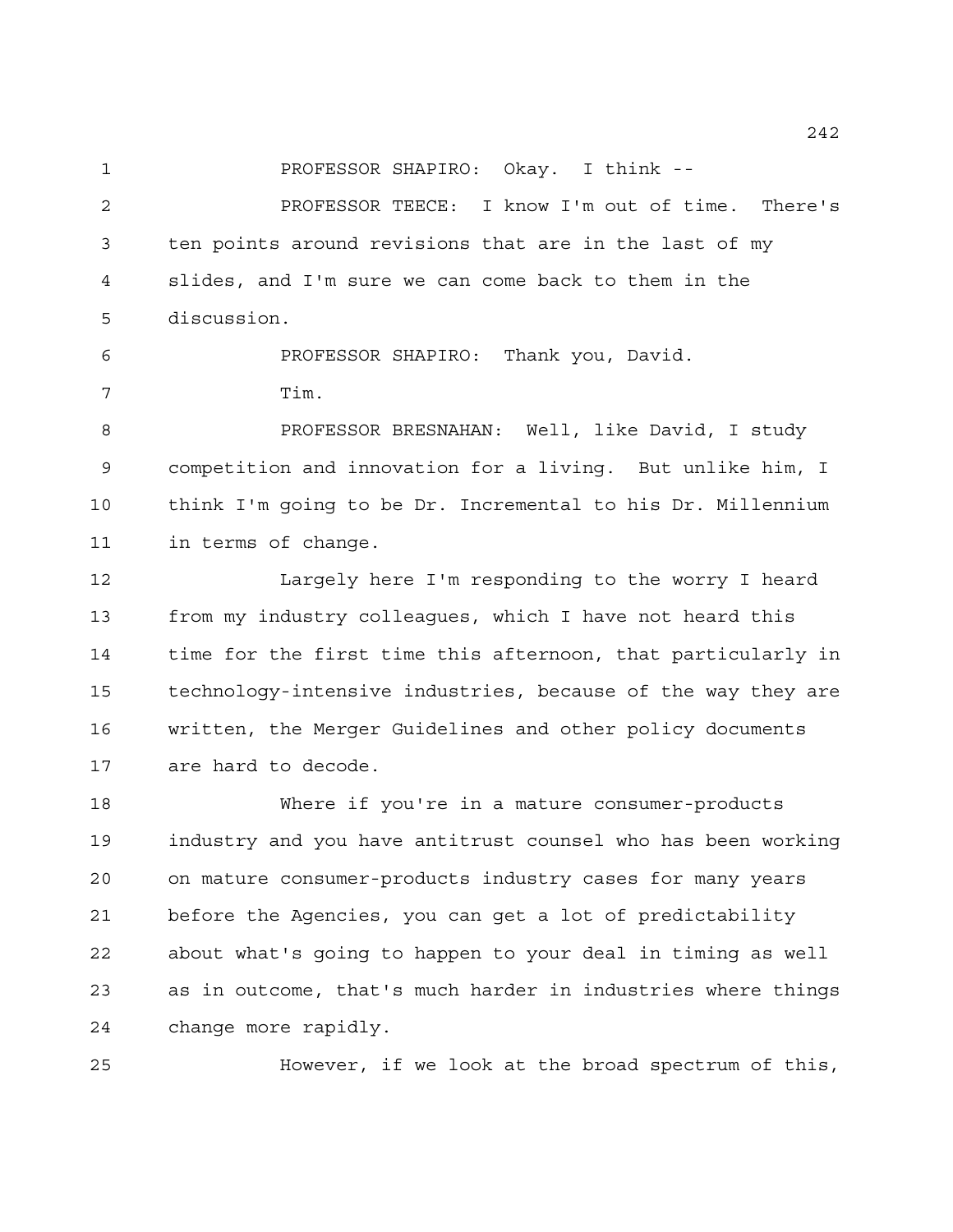the revision to the Guidelines has to pick up not only the extremely dynamically-competitive industries which are my neighbors here in Silicon Valley, but it needs to pick up the broad brush of industries. In the broad brush of industries, I would say, there are some findings from the systematic study of competition and innovation which matter.

 The first one which comes out of exactly the kind of literature that David was talking about is most of R & D is D. There's not a lot of R out there. In most industries, most of the time, the players a couple of years from now and the players today are going to be the same players. So we should not necessarily worry in a lot of industries if -- to follow Gilbert and Sunshine, for example, and think about using R & D data to define dynamic markets. I mean it's got a long series of problems in most industries. You can't figure out what the R & D is brought out. You know products, you know who bought them. R & D, you don't know easily from the outside quickly to give people in merging companies some certainty that they know how their deal's going to be looked at. You don't know where R & D is going. So I would be against something that has sort of a quantitative flavor that's more forward looking along the lines of Rich Gilbert.

 The other thing I'd say is that we shouldn't forget that just as innovation is very important for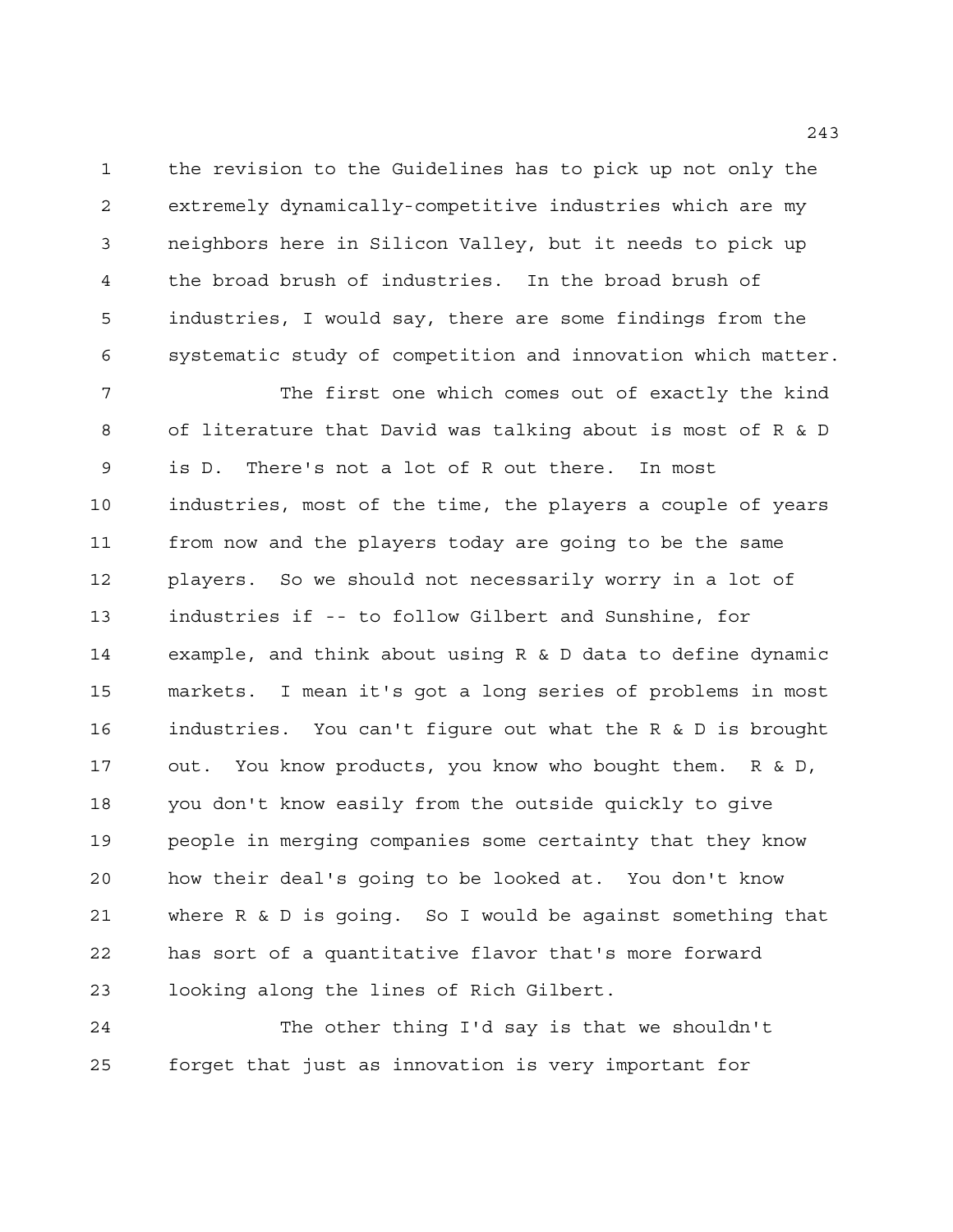competition, competition is very important for innovation. I think the most important part of the stories we heard from the three industry representatives this afternoon is how important dynamic competition has been.

 So I would argue for a more careful statement about what kinds of factual evidence can be brought to bear by either side, either side, in an antitrust case that current market shares aren't the thing you want to look at.

 So the first one, let me take the prosecutors first, because I think that's maybe easier. Carl suggested the idea of a merger with a disruptive entrant. I think everyone would have to agree that a merger with -- if we could follow David Teece the full way, the disruptive entrant is the only one that has the relevant capabilities to come in and compete. And a merger with a -- well, I would want to put a fairly high factual proof threshold along the lines of those FDA records. I find the FDA records reasonably attractive. On the other hand, --

 PROFESSOR SHAPIRO: You do need proof that there's not three other guys who are also doing the same thing.

 PROFESSOR BRESNAHAN: And proof that there's some reasonable proposition that it's actually disruptive and it's going to work out, because in many, many contexts, you're forcing on a disruptive entrant. If you require them to enter and build up.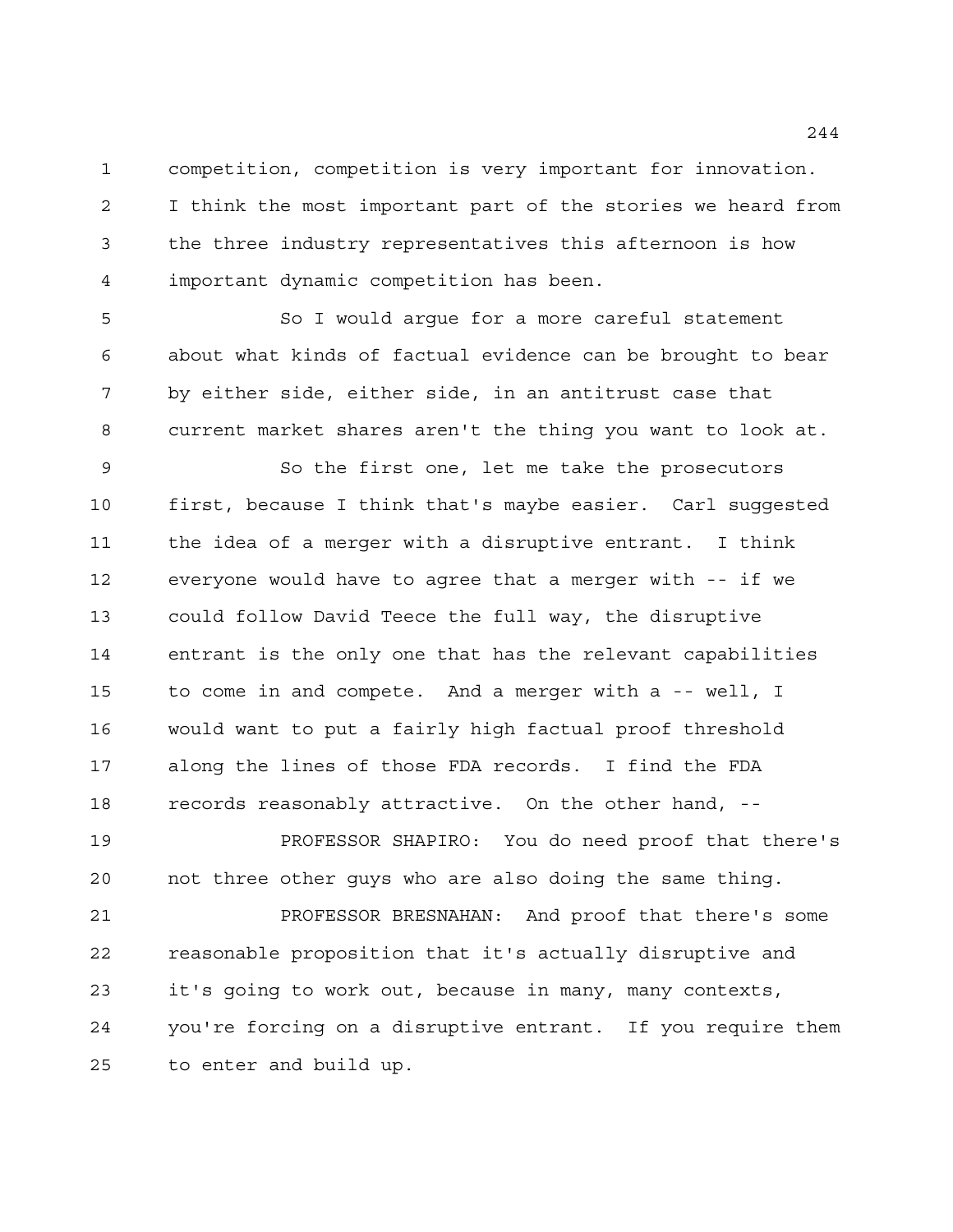Take the industries where you need not only purely technical capabilities but you also need widespread distribution capabilities. Here is an example where I would say the efficiencies from a merger can be in the foreground. Every time there's a press release somewhere that says that this is a disruptive technology, you don't want that to be the factual foundation. I mean there have been 75 of those press releases issued within five miles of here since we started this particular session. They are going to change the world, and more power to them.

 So similarly on the defense side, I like Mark Chandler's articulation a lot. His is an industry where there is a proven track record in historical data, not necessarily market-share data, that there's been a lot of change in entry and that his company has been very effective at bringing into connection with its established assets, particularly connection to customers new technologies. So I would say that you could really put a factual foundation on that.

 I would say the same thing on convergence. You might think and, again, I want to be symmetric, just because we're thinking about Guidelines here and you want to think about being on both sides of the same fact issue, whichever side of the case you're on.

The Agencies might be tempted to say about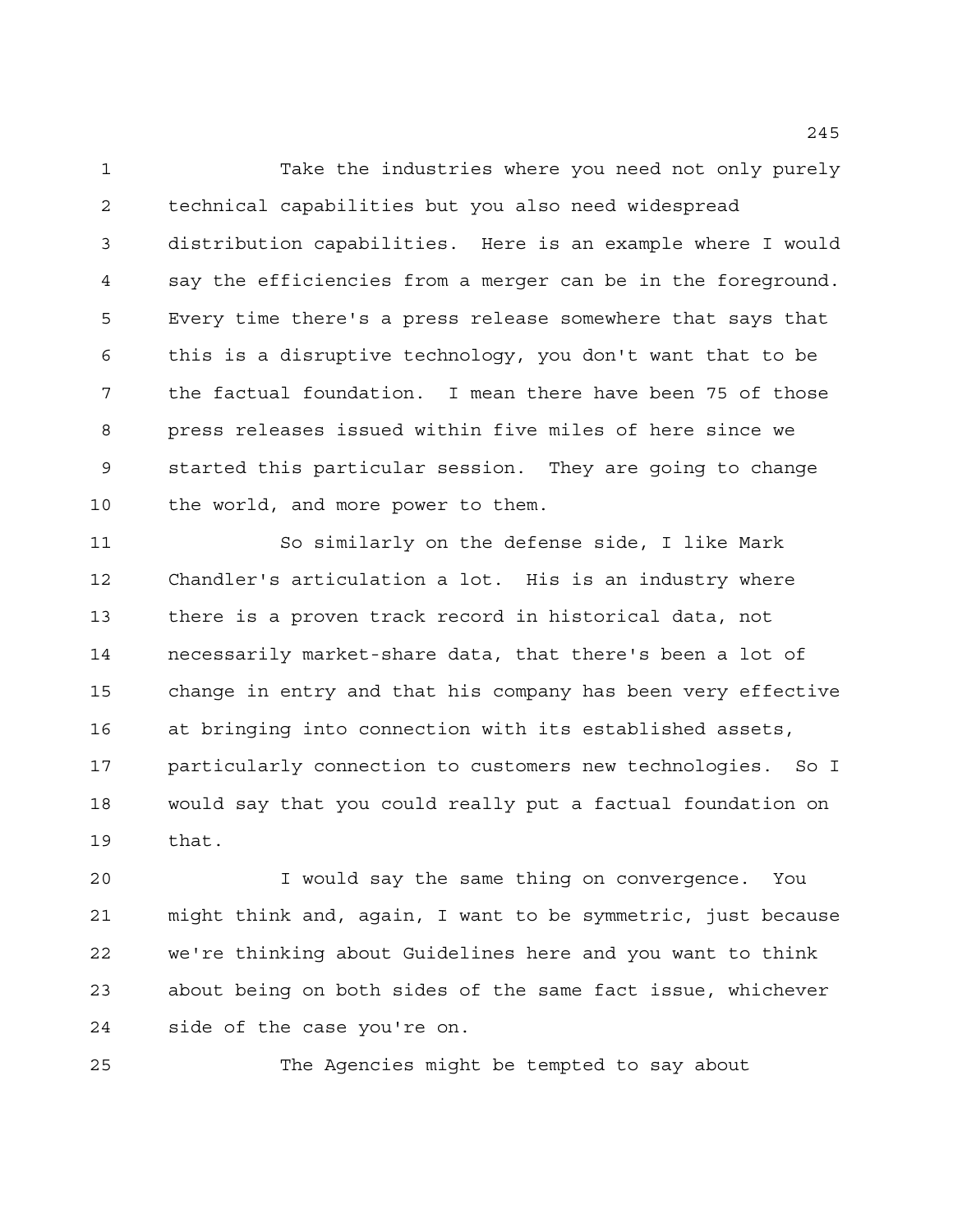convergence: Looks like these two areas which used to be really separate are converging and these are the two companies that can do it, and so we're not going to let them merge even though the merger today looks vertical or end to end.

 I'd want to put a fairly high factual foundation under all of the elements of that. The convergence is really going to happen. The convergence between the computer business of Northern California and the entertainment business of Southern California was predicted pretty much every year before the iTunes store opened.

 So, again, you got to be careful when you're thinking about things that you can put in Guidelines and I would say we will look at real evidence that things are about to change on the entry side or on the convergence side, both in forming our theory of why that might be a harm to competition and especially in forming our theory of why there might be no harm to competition from these two particular parties.

 I think expanding what kinds of factual bases, historical track and industry level of change that is going to be one; historical company behavior and reputation I think that's going to be another. Those are going to be very helpful.

I think incentives changes for R & D is another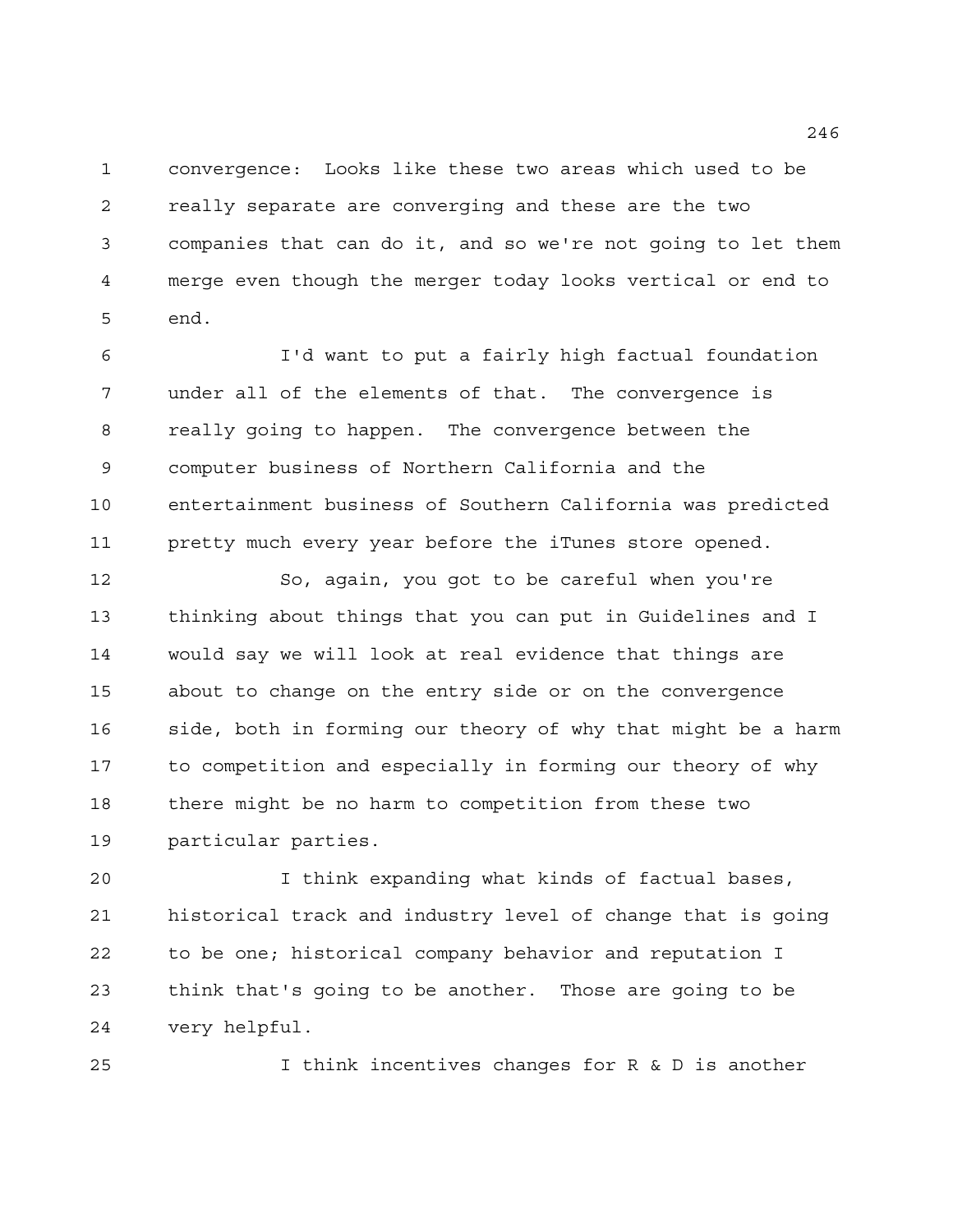area where much good could be done. Mark in particular and to some extent Greg talked about the efficiencies that can be achieved by getting rid of duplicative R & D efforts.

 And I think they're right. In industries where there's a high ratio of fixed-to-variable cost, which is not all dynamic industries, that's a cognizable, competitive effect. The tricky bit there, I think, is telling the difference from the outside between the duplicative innovation efforts, where you'd really like to get one of them shut down, and the antiduplicative innovation efforts that go with, for example, the story of the disruptive entrant. So there's some tension between trying to argue both of those points at once.

 Here I think my advice to the Agencies would probably be: Don't try and do too much, because if you try and get in the game of figuring out when the entrant really has a different idea versus when it's duplicative, certainly at an early-screen stage that's going to be helpless and that may be helpless even in the end game.

 And, noting my lateness, as past me, the time's up, I think, with particular force.

PROFESSOR SHAPIRO: Thank you, Tim.

 I have to say in having worked with a lot of the companies, a number of companies out here, and also been in Government, a number of these comments really -- I often say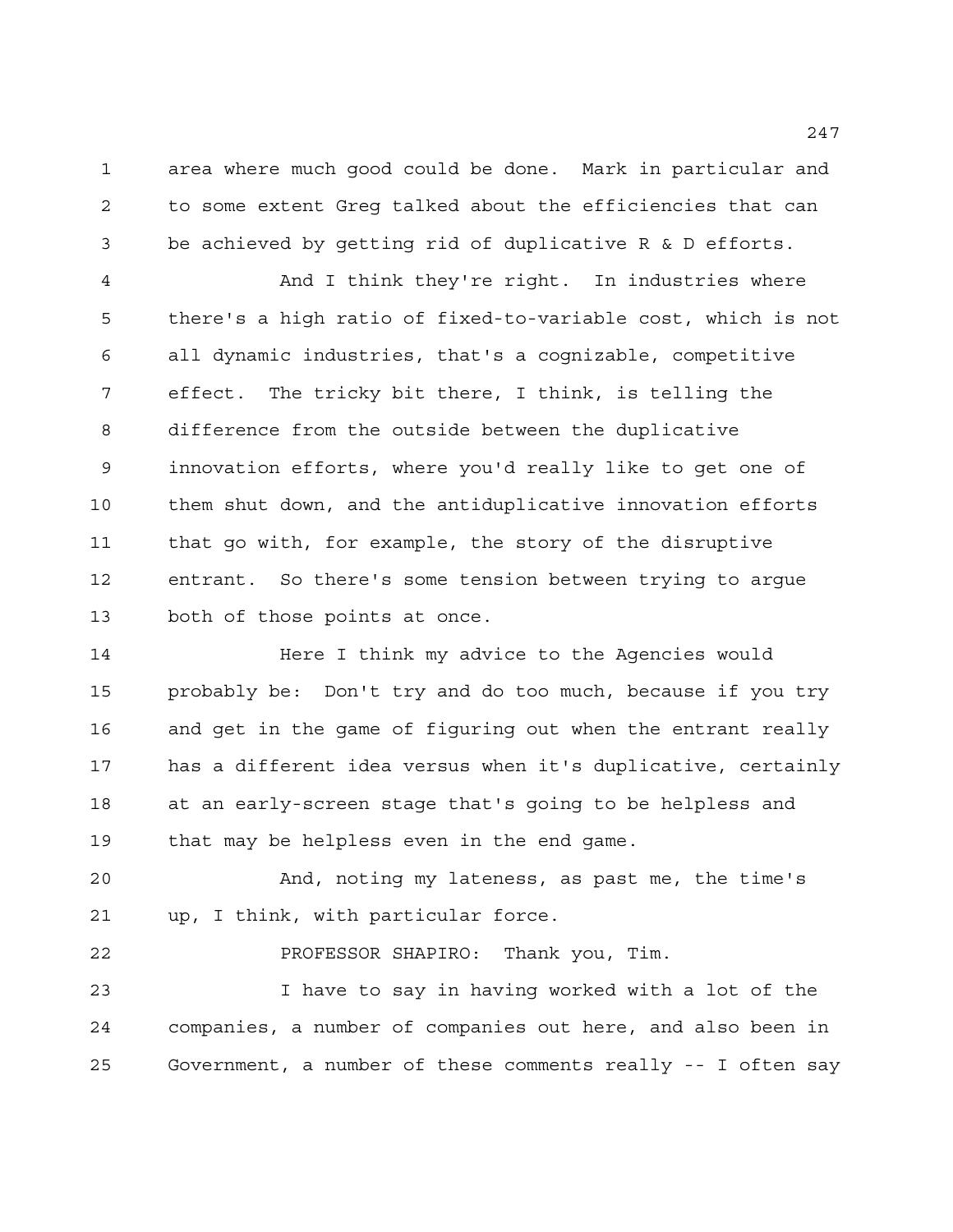this to friends who don't do antitrust, the companies here in Silicon Valley and other innovative companies, they say, 'My market's so dynamic, I'm looking over my shoulder. I can't sleep at night. And then I go into the Government and they think I can just rest on my laurels or raise the price. They don't get it.'

 And so those are sort of the culture differences across from coast to coast, if you will. We're trying to get it as best we can.

 Let me be very focused here because we have not that much time left and there's a lot of stuff on the table here that's really interesting actually to me and I suspect to others. Let me focus on two areas -- first this particular section actually that I think Mark mentioned, can we measure, adjust market shares so that we look -- we're still going to use markets and market shares. So how do we do that in a dynamic setting? That's one thing.

18 And the other thing is efficiencies and R & D, and I get to that, too.

 But the first one, so I guess it seems to me that the Guidelines could be updated to say: Look, we can look at historical market shares, but we can do more. We can look at trends in those. We can try to factor in new companies that are coming in or companies whose products are ending their lifecycle, to come up with a projected market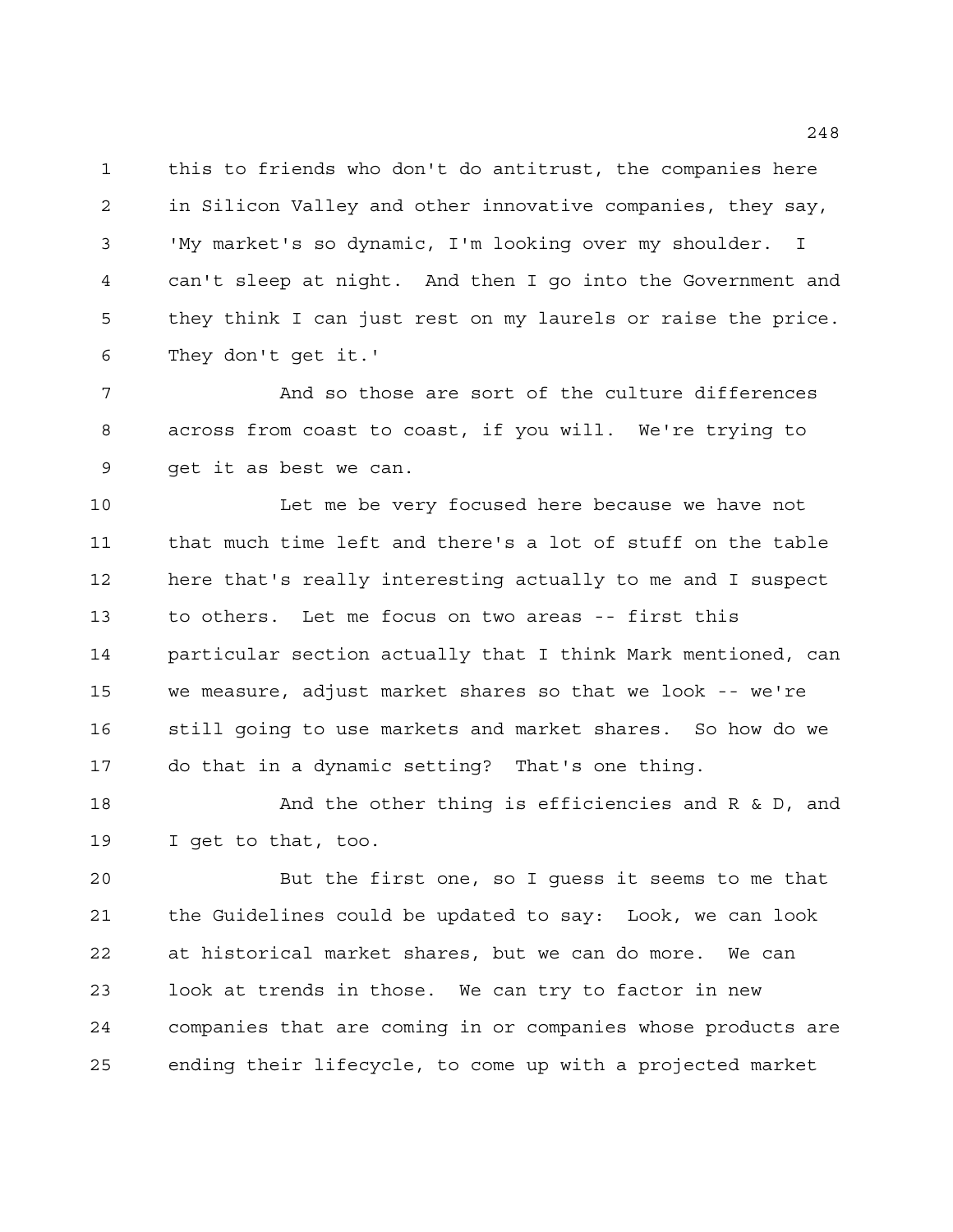share a year or two out.

 This is still, I understand, it's market share, it's based on markets. There are all sorts of criticism. We could say about how we do that a little bit. I sense, Greg, that you would welcome that, and I don't think this would be creating something that's totally alien or unknown. I mean we do this actually already to some degree. Would that be welcome? Are there pitfalls? Short responses for people who want to speak to that. MR. SIVINSKI: I'll start out and say, yes, I think that's actually the kind of guidance that could be most useful. I think part of the frustration you hear from companies generally is that Guidelines are silent on these issues and we don't feel like we're having a conversation with the Agencies about it. Something that said we're going to have that conversation, that the standard of proof applied will be uniform as between looking at anticompetitive effects versus procompetitive efficiencies. Those kinds of basic procedural clarifications I think would be very useful. PROFESSOR SHAPIRO: And let me actually amend this while still getting more responses. One could also imagine saying if market shares have been quite variable and not

stable, then we would tend to give concentration less weight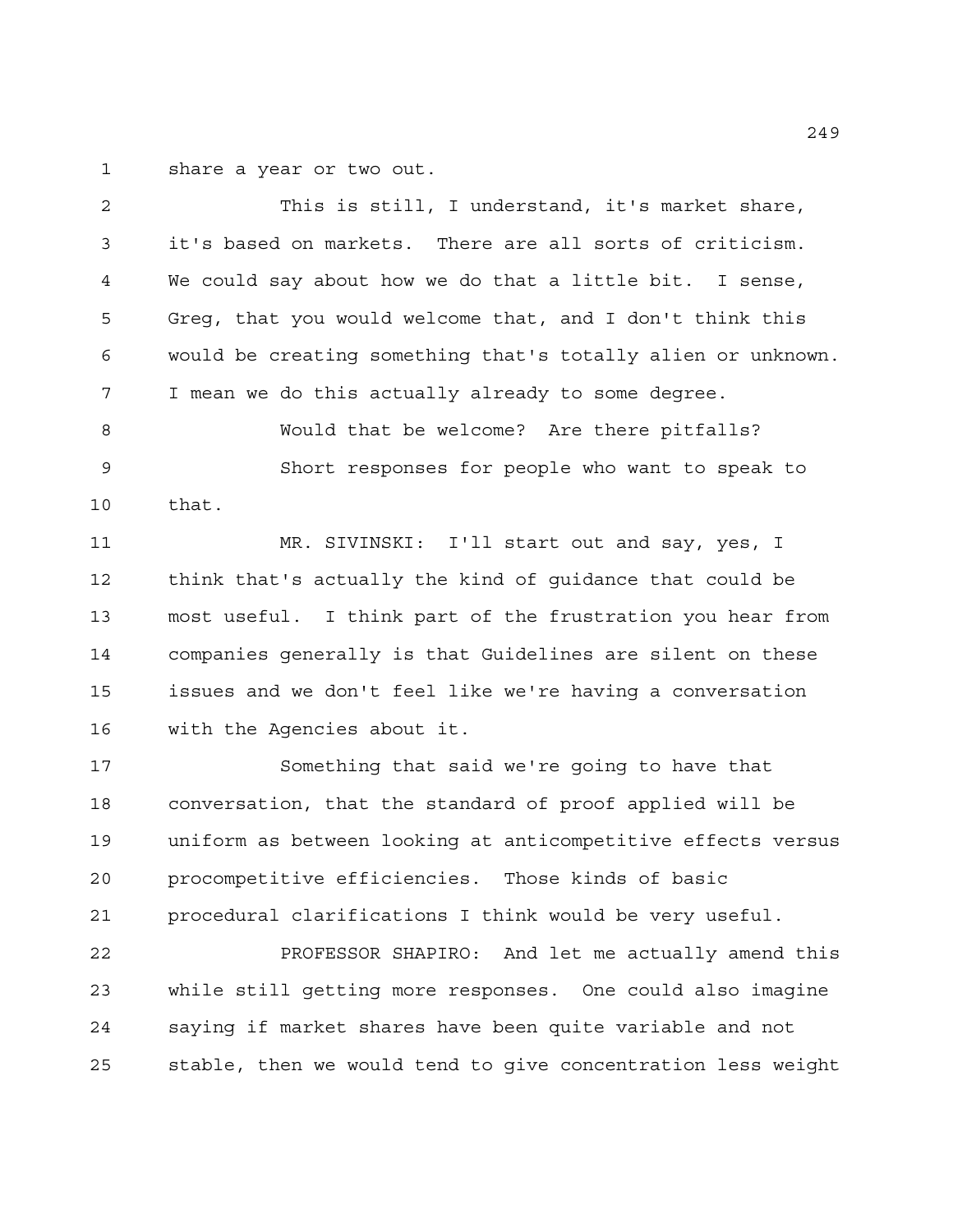because it's not as good a prediction of the future.

 MR. SEWELL: Yes. Let me just quickly, I think picking up on Commissioner Rosch's idea, there is a temporal notion here that is very, very important. And so to look at the market share as a static element is, I think, missing a lot of the dynamic aspects of the industry.

 When you have very rapid gain in share, when you have volatility in share amongst the various players, all of those are factors that I think should sort of indicate to the Agency that this is perhaps a more dynamic, a more volatile market. Whereas if you have persistent high shares and very little turnover amongst the companies responsible for that share, then it sends a different message.

 PROFESSOR SHAPIRO: And this is in principle neutral in the sense you have a company with a small share up and coming that could cause more of a concern.

17 MR. SEWELL: Absolutely.

 PROFESSOR SHAPIRO: But in another case it could 19 go the other way.

 Tim, you were nodding, did you want to or... PROFESSOR BRESNAHAN: I just want to say yes.

 MR. CHANDLER: I would say, Carl, it wasn't I, by the way, who said don't put untested variables in. I think my point is more there are going to be some factors that are going to be more qualitative in nature and I think David's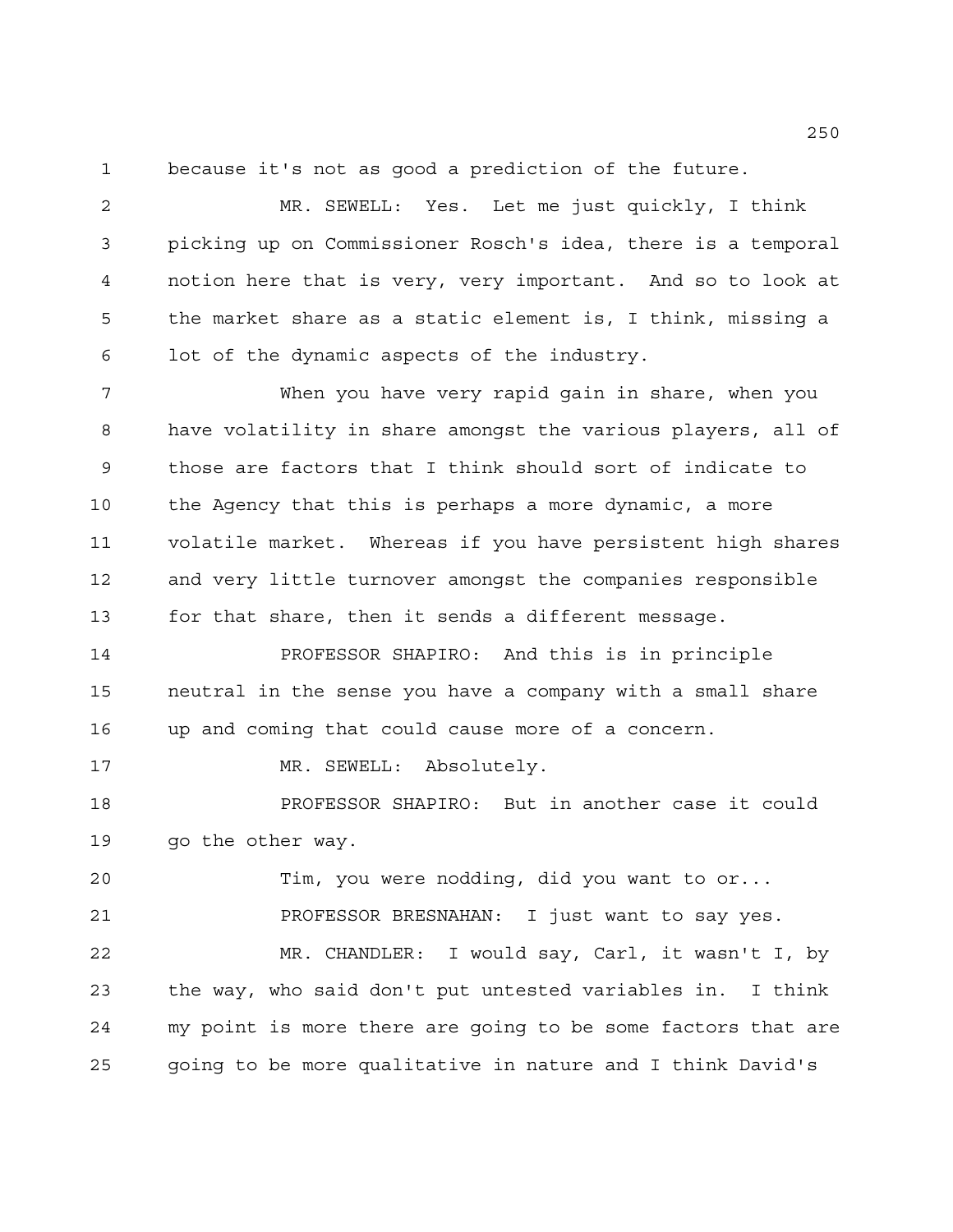quip about the professor looking where the light is the tyranny of hard variables. You can measure an HHI.

 I was struck by the comments from some of the previous workshops from people who decried the rigidness of HHI because it wasn't really applicable in a lot of cases, and then they started looking at what the alternatives were and they said, 'Well, at least we understand that, so please don't touch it.' And I think there's that danger.

 So I can say some of these are qualitative and will require hard work of analysis in saying maybe we don't have great proxy variables for them, but they're the real world. So you go talk to customers. You look at what's going on in the industry. You look at where the venture money is going and how much money is being put into new potential entrants there, to say how dynamic is this market, how different is it going to be tomorrow.

 And recognize that the players who are in the position of making acquisitions at that time are equally affected by what's going on in the venture world, whether they think that market is going, and that's a huge factor in their motivations.

 Now motivations may be nice. I know you're worried about the fact: Is price going to be increased afterwards.

PROFESSOR SHAPIRO: Well, let me push you a little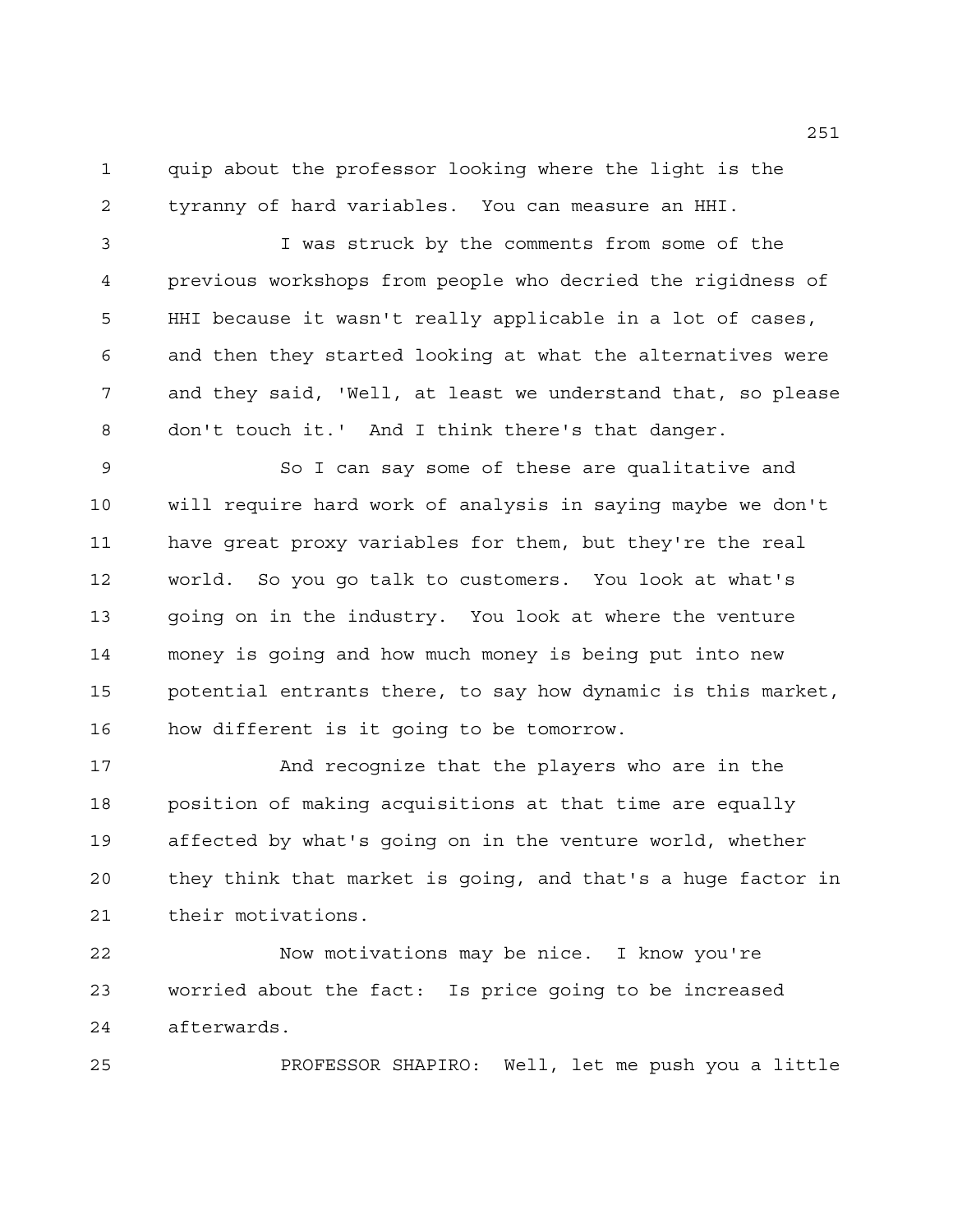bit to see where that goes, Mark.

 I think -- and this is meant to be a template of the type of puzzle that we face a lot which is you mentioned the venture capitalist. Suppose we got a situation where the two merging companies are important current competitors, as measured by shares, as measured by the perception of each other, whatever evidence you want to talk about. But there is a lot of people trying to get in. There's venture capitalists, there are start-ups that are trying. It looks like a growing area. There's technological opportunity, to bring in the important term David mentioned.

 The Agencies tend to say, well, look, we don't really know what's going to come of that stuff. We see you guys are in there and now competing, so we're going to give a little weight to that.

 Well, as in the Valley people say, 'We better not rest on our laurels. All these guys are coming out to get us.' There is a tendency to discount some of the future stuff when it seems uncertain or speculative. In the antitrust analysis can we -- should we change that? MR. CHANDLER: Well, let me respond to that. PROFESSOR SHAPIRO: And then David afterwards. I know you've been trying to get in? MR. CHANDLER: And I'll stop. Here's the problem,

very few of our acquisitions are horizontal. I mean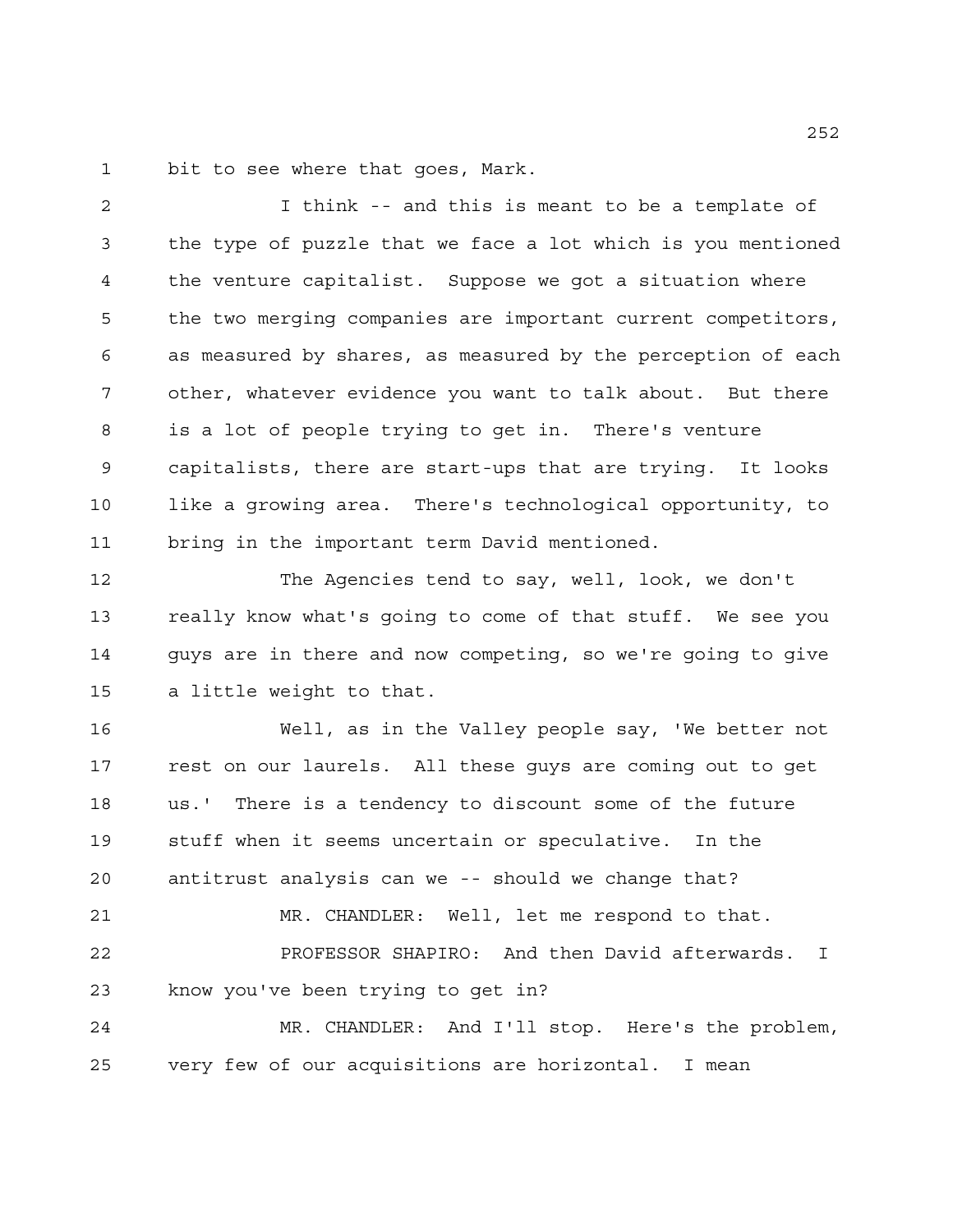generally we're looking at adjacent markets, and that's the case.

 COMMISSIONER ROSCH: You're at the wrong workshops then, but okay.

 MR. CHANDLER: That's another question, but that's okay. But there are cases where they are. And what's interesting to me is that the Agency's analysis focuses on a horizontal piece, whereas what we may be interested in the acquisition has nothing to do with the area of product overlap, but with some other technology that's there.

 PROFESSOR SHAPIRO: Or capabilities that you're getting, I imagine?

 MR. CHANDLER: It is, or capability that's going to be relevant going forward in what's a very different marketplace. This is a little sensitive at the moment, but if Skype and LG and Panasonic are going to try to bring Skype-like video to high-definition television sets in people's living rooms, then you question why would people who are both active in high-definition telepresence try and merge? Are they trying to make themselves bigger or is there some other technology there that's going to be relevant to a video world that's going to look totally different in a few years? And you have to then be in the business of assessing, well, is it really going to look totally different in a few years.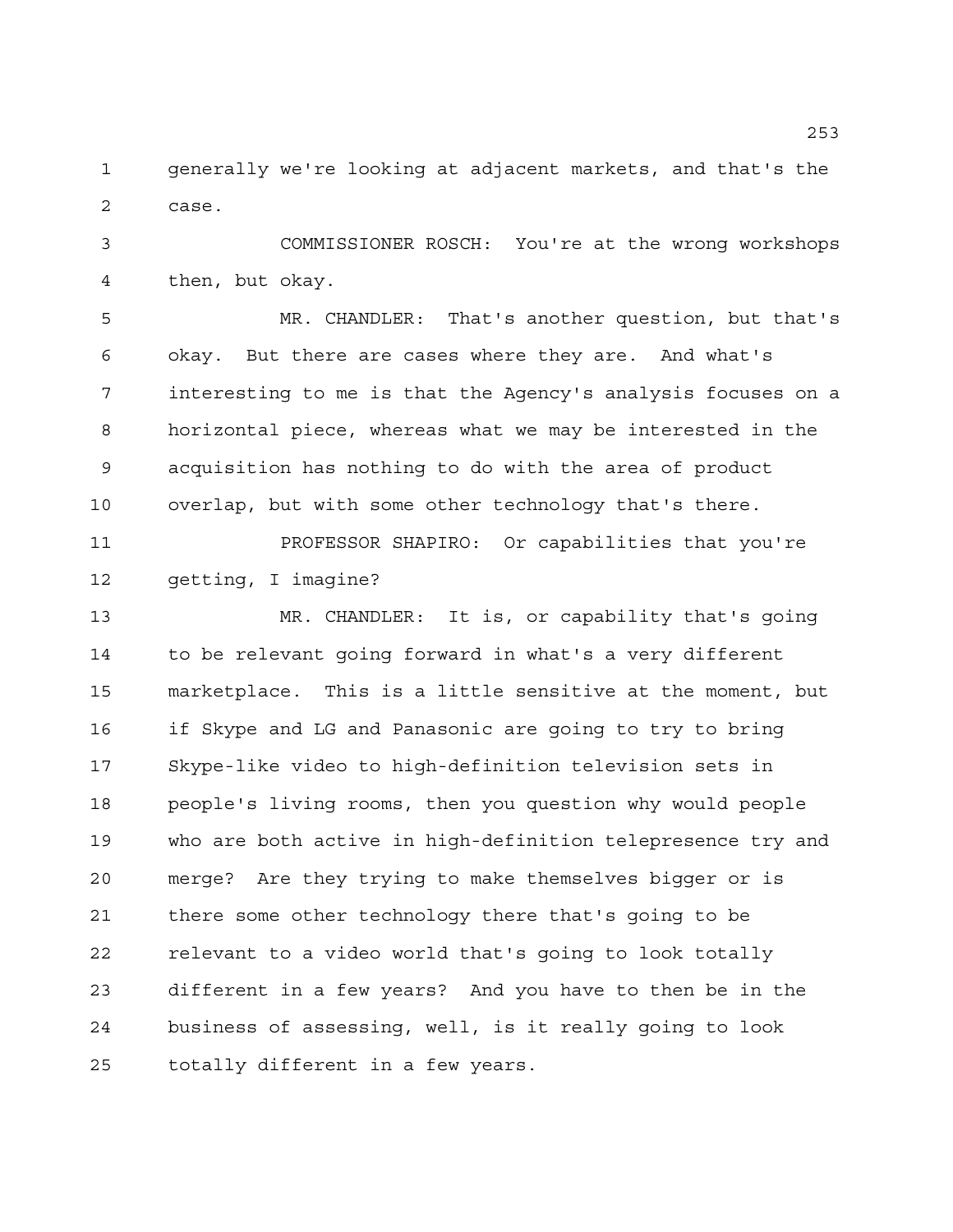PROFESSOR SHAPIRO: And we try to, in that sort of situation, try to arrange a fix that will solve our concern and still let you guys go forward with a lot of those nonhorizontal issues.

 David, I know you've been trying to get in. PROFESSOR TEECE: You have to think that the enterprise that you're in is really extraordinarily ambitious because you're trying to create some guidelines that work across the entire economy, from potato chips to silicon chips.

11 11 I know there's anathema to drawing sort of industry lines, and I don't think you should. But I wonder whether or not you can't draw lines around the types of competitive regimes. Find a clever way to do it that sort of characterized these highly dynamic industries. And then 16 the kind of tools that you use for supermarkets where they work just fine. No one should wheel them out if you're talking about semiconductors or biotech, or what-have-you, and that you get a more granular understanding of where the tools work and where they don't work.

 And one aspect of these markets where dynamic competition rules, in my view, is that potential competition is more important than actual competition. I mean indirectly all the antitrust analysis that we use in mature industries, it's focused on actual competition, and so the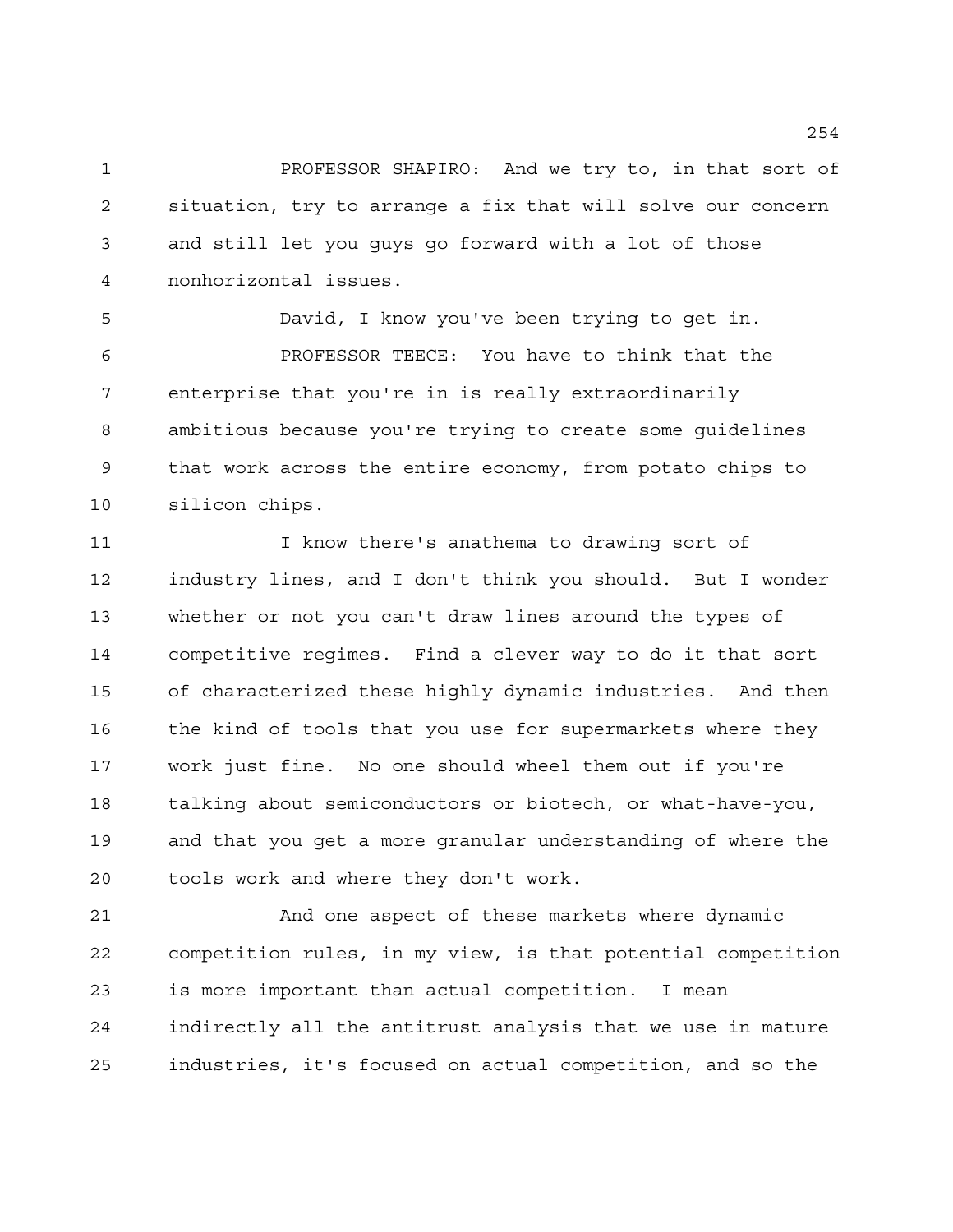potential competition is a bit of an after thought.

 But if you actually look at the biggest drivers of competition, it comes from the new entrants, and innovation that upsets the existing order and, in effect, moves innovation across all sectors of the economy comes from the outside.

 So I think in these different environments it also elevates the importance of potential competition, which affects merger analysis both ways. It means that some will get through and that maybe wouldn't get through now and it may mean that some that get through now wouldn't get through in the future.

 But there's sort of explicit recognition of the different role of potential competition in these environments, where, as Andy Grove said, "Only the paranoid survive," because, in fact, it is fear of not just the identified potential competitor but the unidentified potential competitor that's driving daily decisions.

 PROFESSOR SHAPIRO: I guess, you know, one of the questions: How far do we go to try acknowledge and recognize these --

PROFESSOR TEECE: Yes.

 PROFESSOR SHAPIRO: -- potential competitive things that may be hard to discern or identify? I mean you go pretty far in your submission, saying where innovation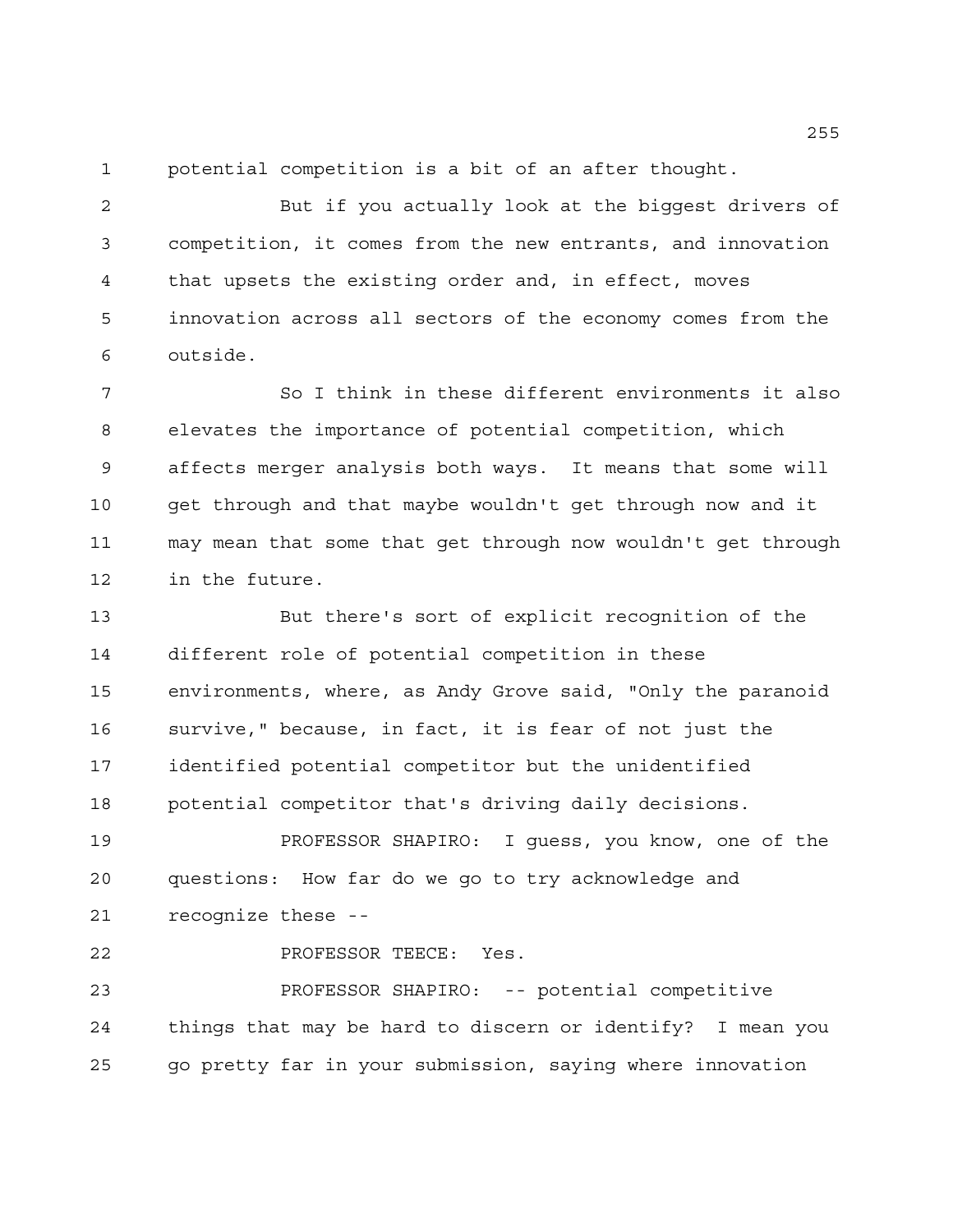activity is high, one should presume it and monopoly power does not exist. And I don't think we would want to go nearly that far if the combined shares were very high, but at the same time want to acknowledge these forces of potential competition. And that is a puzzle.

 I think we totally take onboard that since we do have to apply to all the industries, we --

8 PROFESSOR TEECE: It's tough.

 PROFESSOR SHAPIRO: It's tough. But that's why I want to focus on that section, about changing market shares, okay, which may not apply to the supermarkets -- or it could in a way. But it could be flexibly described where they are changing.

 The other section I think -- so the other thing, to fill the gap, if you will, of saying so little in the Guidelines about innovation is to have a separate section or subsection, whatever, paragraph of some sort, that talk about effects on innovation of a merger and innovation incentives.

 And this, I think, because I want to ask what you all think might go in there and kind of maybe lead the witnesses a little bit, at the same time bringing in the points about efficiencies. Okay. So one of the things I think has happened is because the Guidelines focus so much on short-term pricing competition, they naturally focus on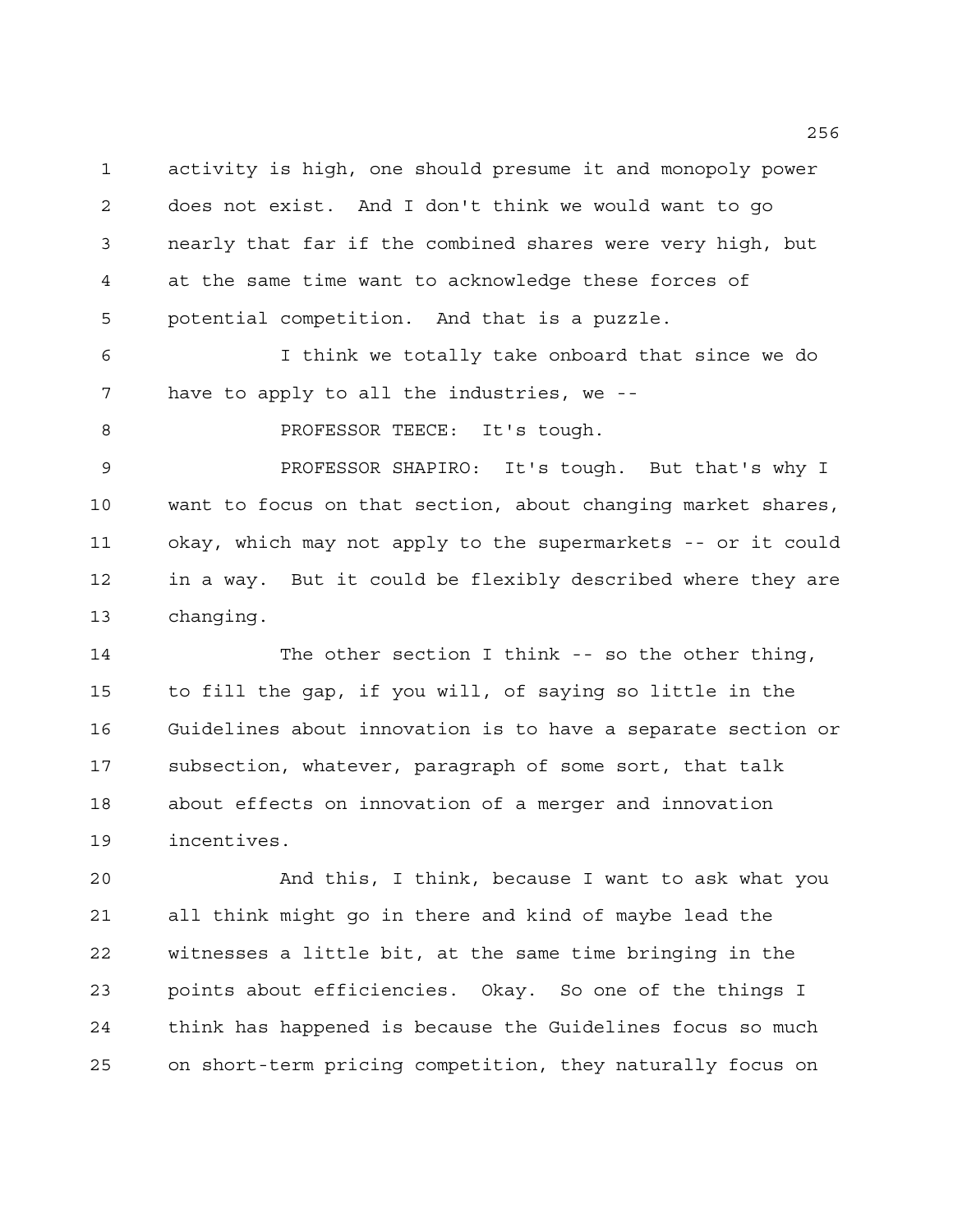marginal cost, which does affect directly the incentives for prices.

 However, if you start to talk about R & D, product introduction, product quality improvements, those are things in which some of these costs that are fixed for the purposes of the pricing analysis are no longer fixed. It's how much do you have to spend to introduce that new product.

 So if we think about another dimension of competition, innovation, let's call it broadly, we naturally would credit efficiencies if they were merger-specific and otherwise. They wouldn't be fixed, they would be variable with respect to the decision at hand, namely, improving products. We could then try to analyze how will the merger affect the incentives of the merging firms to introduce new products.

 We could see the natural thing, from my perspective at least is then to say: Well, maybe you save a bunch of money on -- I won't even call them fixed costs -- R & D costs, let's call them because they're not fixed now. And yet there's some potentially reduced incentives if you are going to go after each other's products that you would have cannibalization. So there would be basically a diversion that would be internalized, you might have fewer incentives to innovate. And then you've got the appropriabilty issues as well. You might have a greater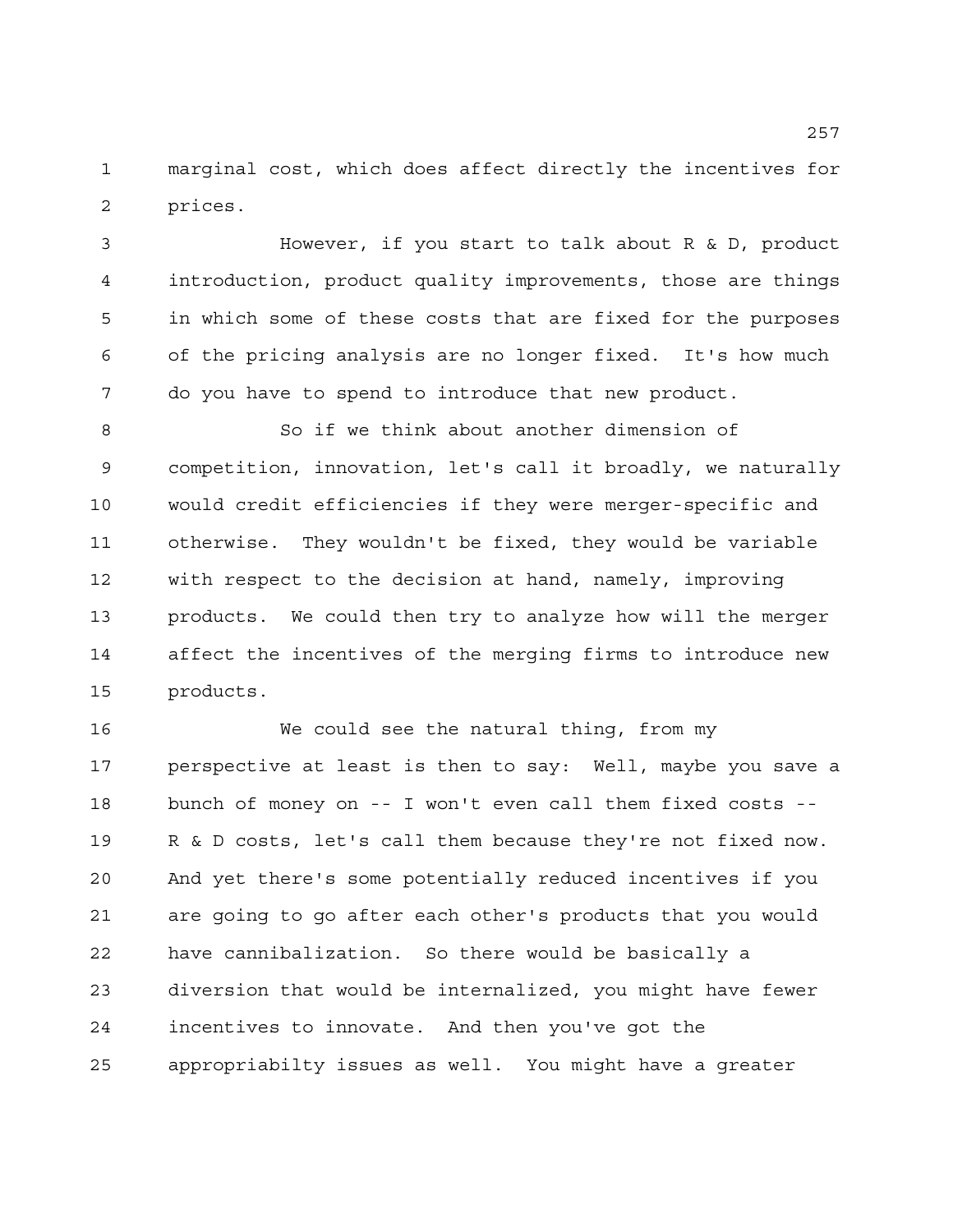appropriability.

 So by talking about efficiencies, cannibalization, and appropriability, one could imagine telling a story that would be general but helpful regarding innovation effects. It would apply to some industries, not others. We wouldn't say which industries. I'm curious about reactions to that. David, first finger up in the wind. PROFESSOR TEECE: The spirit of the question is precisely on point, but I think you have to broaden it to beyond sort of efficiencies, because efficiencies is almost sort of a static concept. I know you mean dynamic efficiency, but it's a lot of the mergers and asset acquisitions are done for reasons that are not thought of by management as efficiencies but as effectiveness for appropriability, for complementarities, and what-have-you. So I think you have to kind of find a new vocabulary to sort of getting the socially desirable -- you want the most socially-desirable arrangements, and I'm not sure that people's notions of efficiency necessarily capture that. PROFESSOR SHAPIRO: Well, in merger law I would say efficiencies are a pretty well established term. So rather than change that term, if one is going to do something, you might explain what would count as a merger-specific efficiency in this context.

PROFESSOR TEECE: Okay.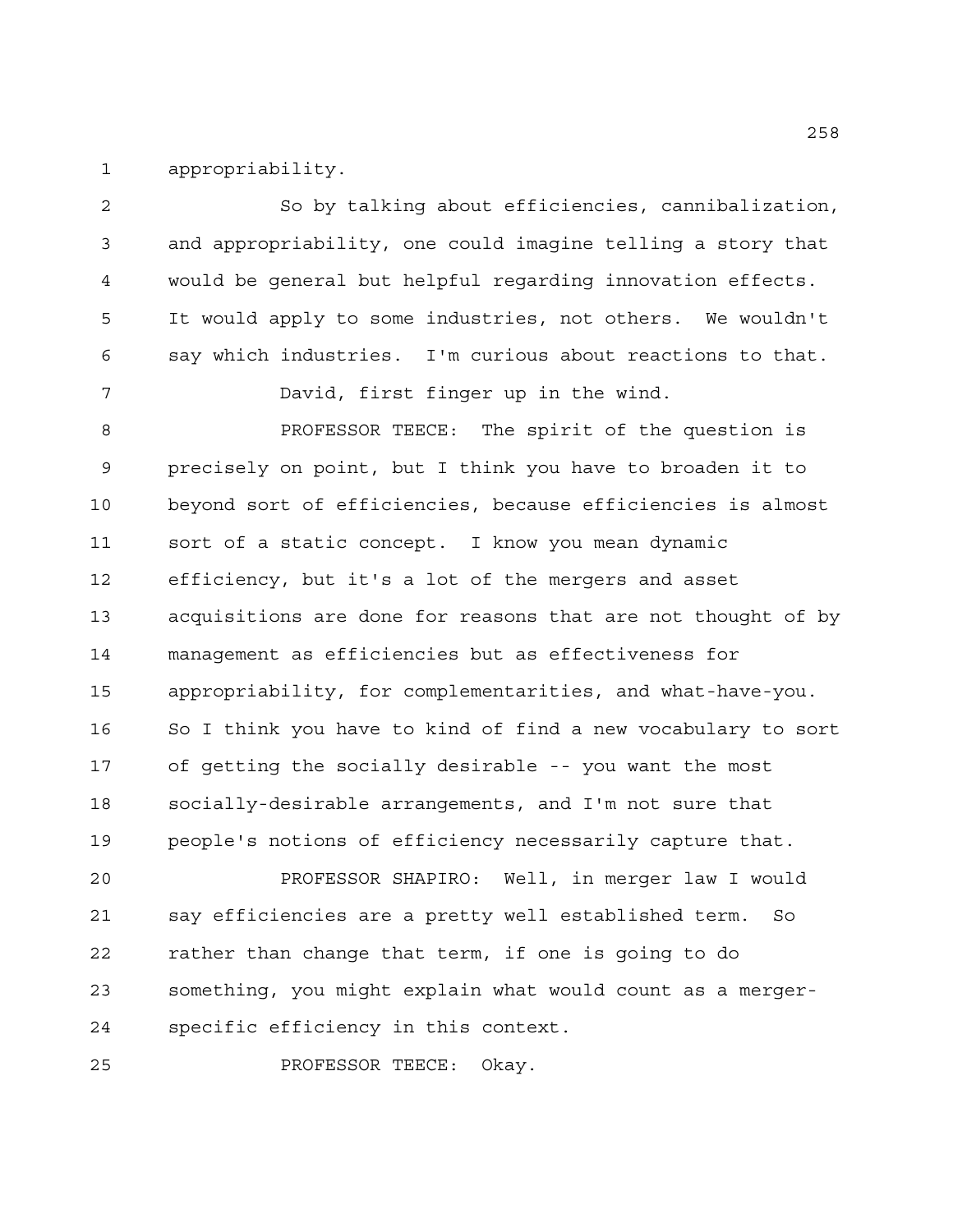PROFESSOR SHAPIRO: So I think that if you take as a friendly amendment.

 PROFESSOR TEECE: Fair enough. PROFESSOR SHAPIRO: Tim. PROFESSOR BRESNAHAN: Carl, I like your articulation a lot, but let me rephrase it slightly. Suppose you were to take seriously the suggestion that there are industries in which looking at price effects is not the first order competition problem. Then so you might say we're thinking about market shares one product cycle from now. We're thinking about the costs of introducing better products one product cycle from now. We're thinking about the futures of those products rather than really about their prices.

 And we're thinking about what firms today, because we have to make our decision today, what firms are in a position in terms of their incentives and capabilities to be bringing those new production features in. And would this merger seem to change, for the worse, the competitive incentives, to bring out the features customers really want.

 I mean that seems like that really wasn't about efficiencies, but it was I think the same thing you said. That seems like an inquiry that, particularly if there were documents from the merging firms in hand, and lots of the relevant industries would actually be an answerable inquiry.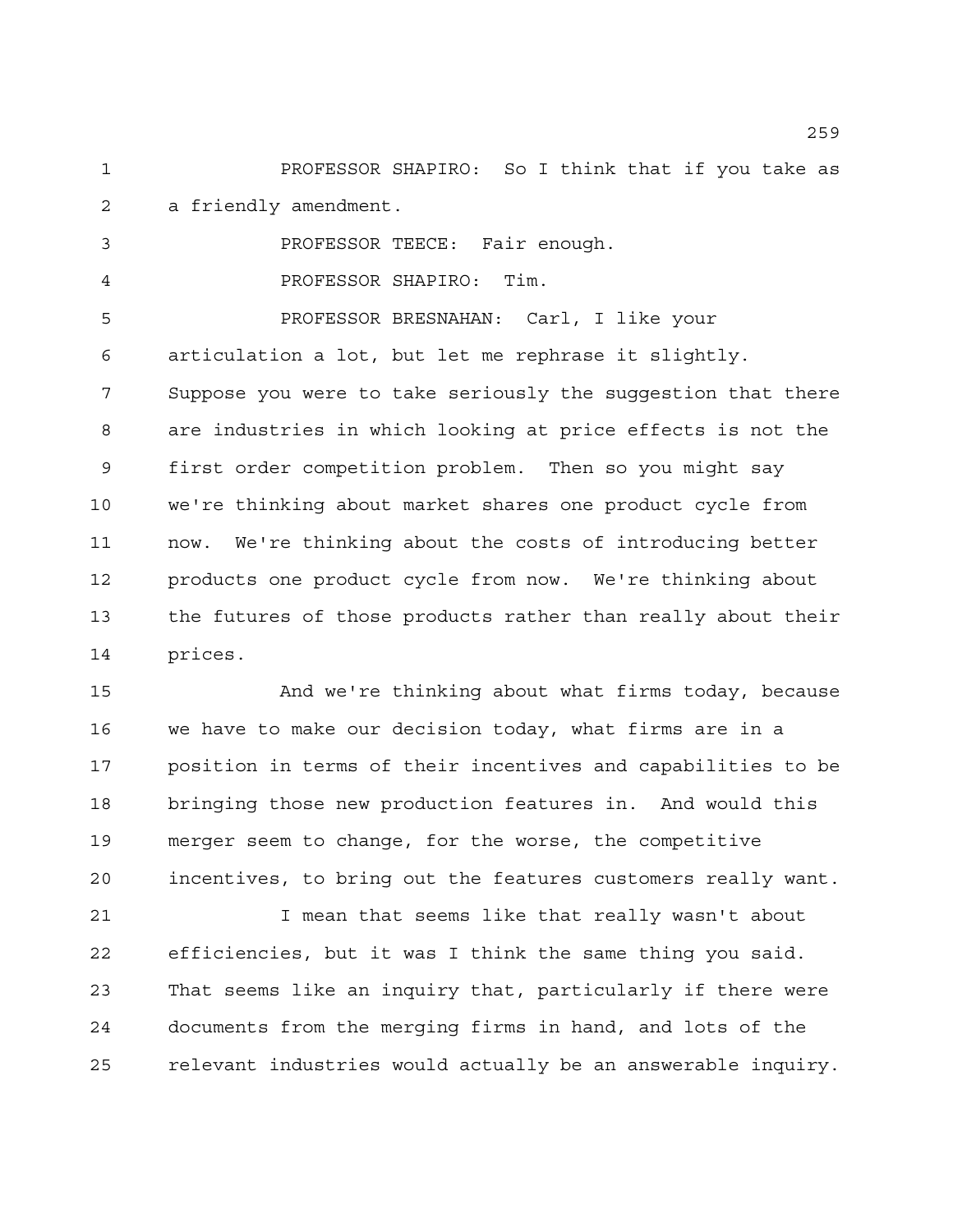MR. SIVINSKI: I'd like just to agree with that for the simple reason that I don't think we've really addressed Commissioner Rosch's question about mavericks and tipping markets. And I don't want to leave the impression at least Microsoft as sitting up here saying all our deals should be left alone because they're innovative. I think there needs to be some way of looking at these things, and actually that strikes me as a quite sensible way of looking at it.

 PROFESSOR SHAPIRO: I'm thinking this would be actually very parallel at least to an economist's way of thinking to what we do on pricing, we're just doing a similar analysis for innovation or product improvement. There are different variables. Some costs are fixed variable, and so forth.

 MR. CHANDLER: To also bring customer power into this as well in the sense that, especially thinking about diversion ratios, that the markets aren't entirely distinct between present-generation products and future-generation products. And so there are going to be situations where customers will be able to use the prospect of competition in the next-generation market to constrain any efforts to raise prices with the present production generation. That's another factor I think needs to be taken into account. PROFESSOR SHAPIRO: I like that as well.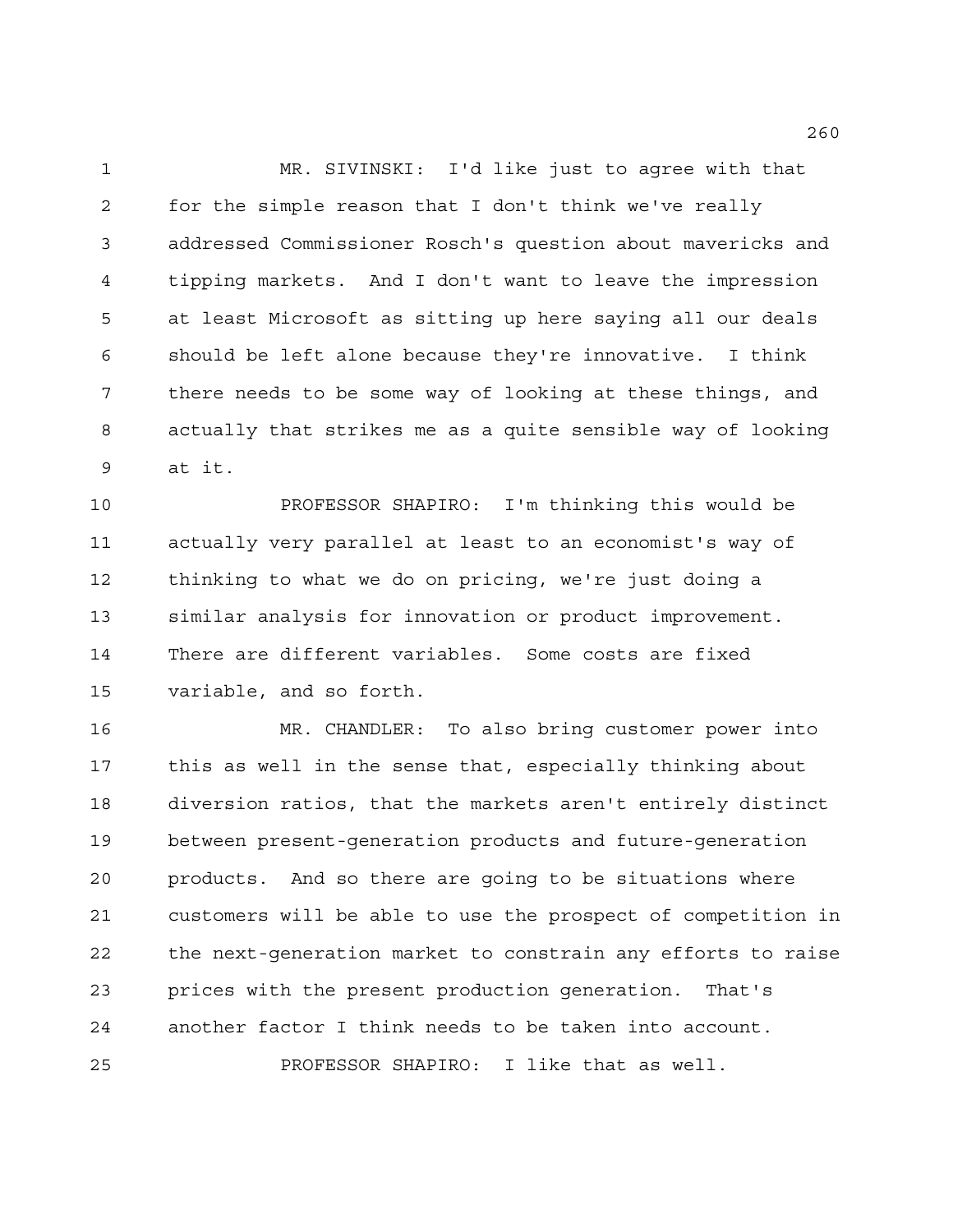The other thing I should actually respond to what David said, one could imagine saying, well, look, we've looked at this dimension, product-improvement innovation, and we see some creditable efficiencies. And, yes, maybe there are some adverse effects on price. You could imagine weighing them. It's very hard. Or at least in principle saying, you know, there's enough good stuff here for the longer term, that I'll tolerate something.

 Now, you don't want to have consumer harm in the short term for totally illusory benefits, and that's an issue. Okay, how likely are these things to happen, and I doubt we would address that except to note that longer-term benefits should be much more than speculative in order to be credited.

 Let me open it up. Tom, I know you -- COMMISSIONER ROSCH: It's not anything new. **PROFESSOR SHAPIRO:** All the better. COMMISSIONER ROSCH: The General Dynamics -- PROFESSOR SHAPIRO: Right. COMMISSIONER ROSCH: -- of the analysis, for example, -- THE REPORTER: (Raises hand to indicate the need for the microphone.) PROFESSOR SHAPIRO: You need to turn that on. I think we've told you they have to turn that on.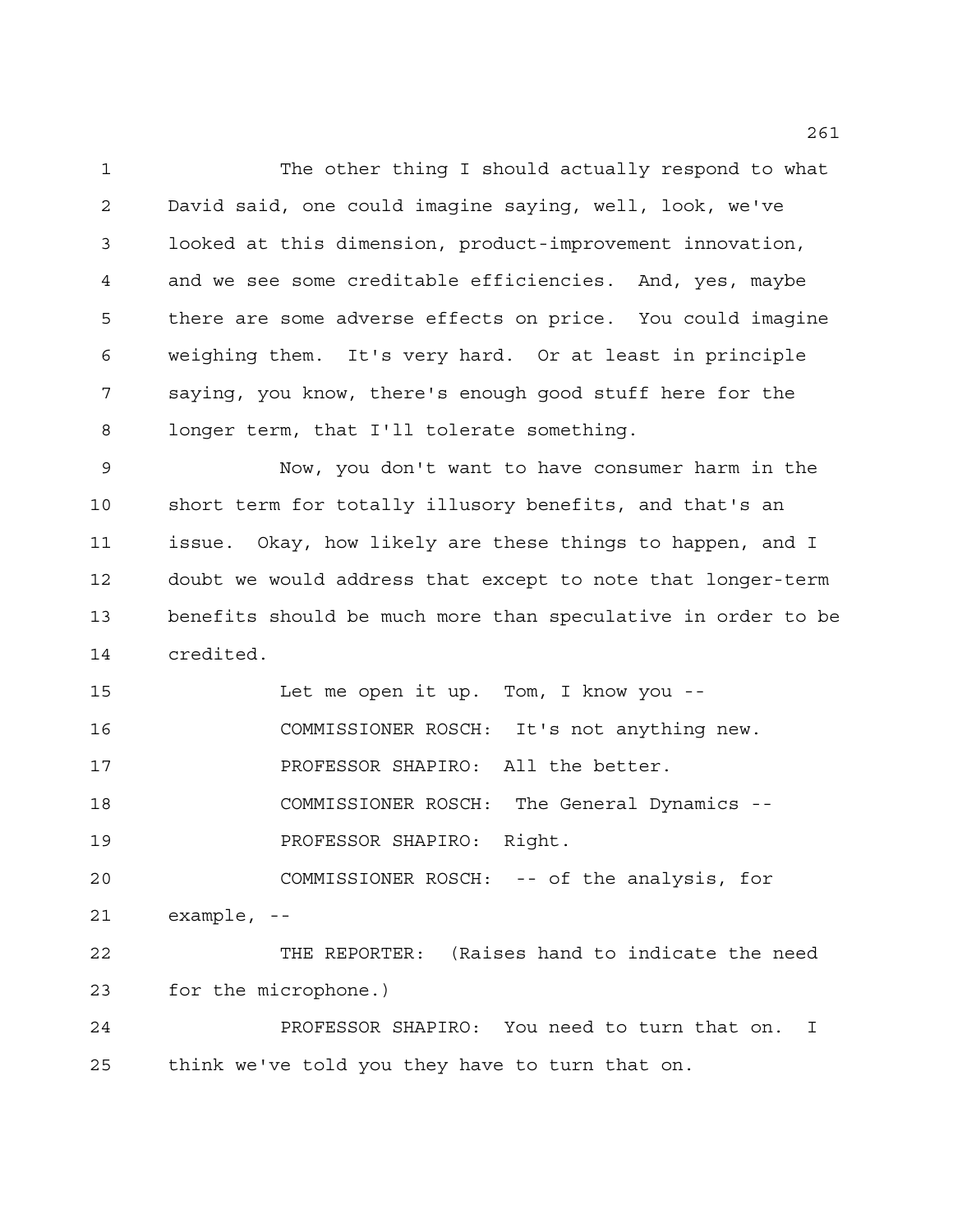COMMISSIONER ROSCH: Yes. And in some instances current market share is not a good predictor of future market shares. So the notion of looking at trends; the notion of looking at where the venture capital dollars are going; the notion of looking at, in general, that factors that point us to whether or not the past is prologue, it's not anything brand new. It's something that we are familiar with and we should use and they should be in the Guidelines. I'm completely in agreement with all of you gentlemen on that score.

11 11 I think where I depart, at least maybe, is that I tend to think take key question is indeed, Mark and Greg and Bruce, it's the time horizon. It is temporal.

14 I disagree with you, David, that the reason the Agencies don't look at dynamic efficiencies is because we just don't have the tools. The reason I think that the Agencies don't pay as much attention to that is because it is very long term in many instances. It is very long term. And there is a real possibility that the consumers will suffer substantial injury in the interim, in the meantime.

 That's, I think, the principal concern in this whole area. That's all the concern I think that underlies the emphasize on marginal cost or variable cost, if you will, versus fixed cost. Fixed costs are variable over the long term, there's no question about that, Carl. But how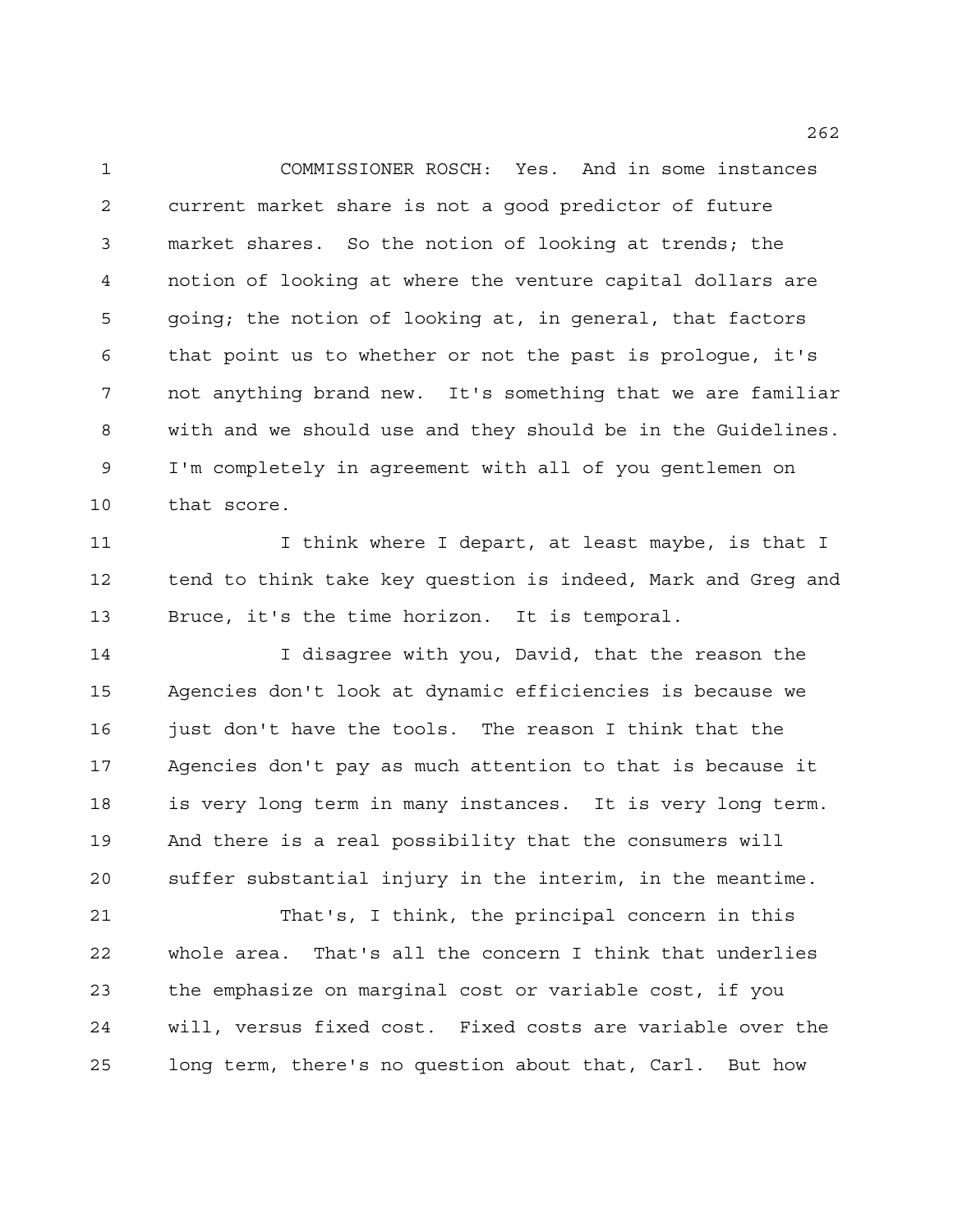long should the Agencies as public enforcement Agencies tolerate that long term? That's really to me the central question. That's the question we need to address in any kind of revision of the Merger Guidelines, to take into account these dynamic markets.

 PROFESSOR SHAPIRO: Well, I think this is moving us forward. I'm happy to say there seems to me there's a fair bit of consensus while some differences about things that could be quite useful and improvements on the Guidelines. How far one could go is not clear maybe.

11 11 I feel like we should stop because it's after time and people probably want to get moving to wherever they're going next. So let me really thank the panelists for a wonderful session, for bringing so much to us, and thank you all for attending.

 You can always go to the FTC website. There will be a transcript eventually, the other workshops, and we're always welcome to hear more from you. So thank you all, and join me in thanking the panel.

(Applause.)

 **(The Workshop was adjourned at 5:19 o'clock p.m.)**